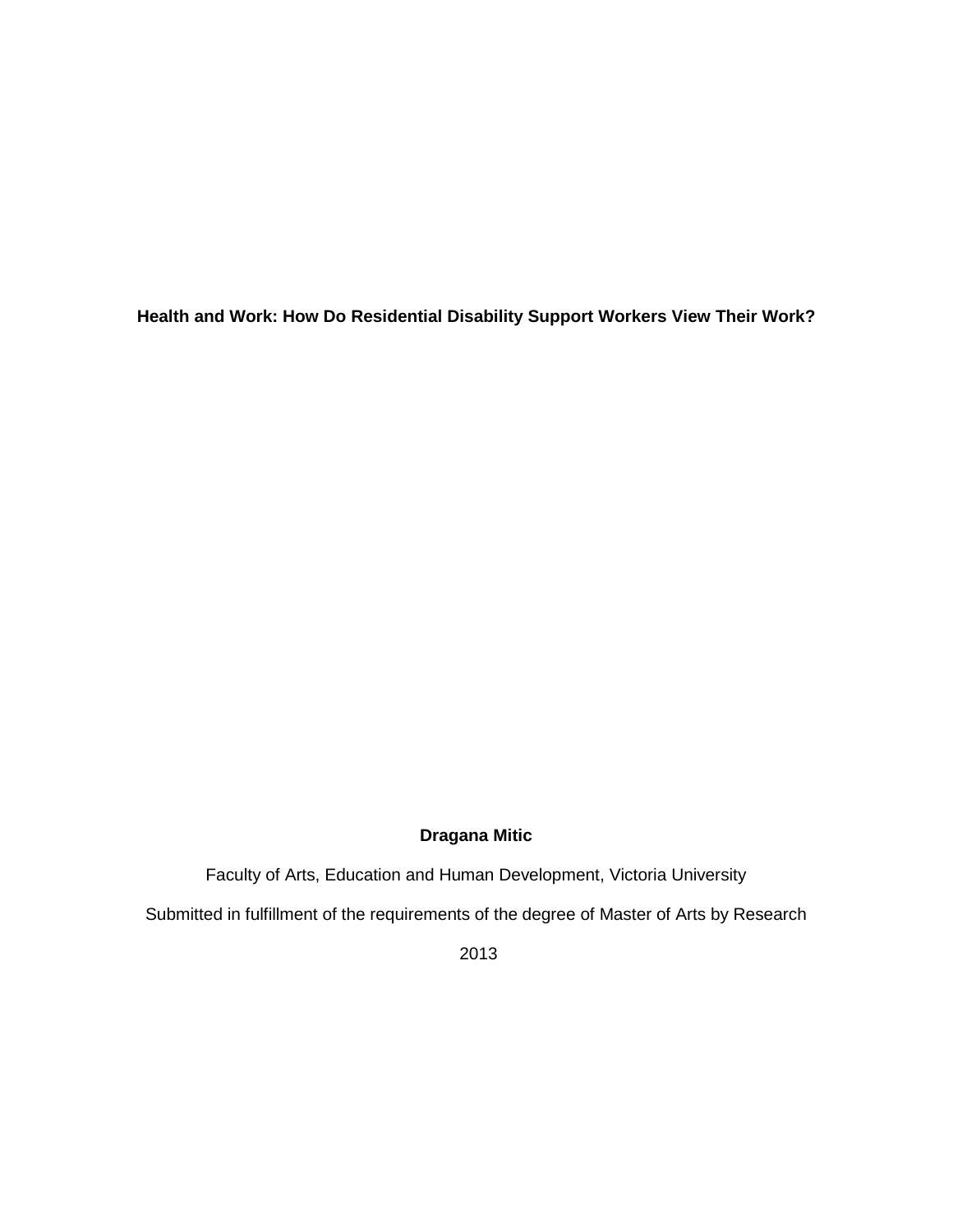### **ABSTRACT**

This social qualitative research explored the ways in which residential disability support workers view their work, their work environment and conditions, their needs as workers, and how their work conditions influence quality of care. Sixteen people took part in the research, including 10 residential disability support workers, three senior coordinators and three union workers from the Melbourne metropolitan area. Individual semistructured interviews were used as a data collection technique. The participants identified behaviours of concern, large workloads, difficulties with teamwork, staff issues, lack of supervision and support from house coordinators, and lack of support workers as significant sources of work-related stress and burn-out. The participants report that residential disability support work has a low status, the community does not understand disability support workers' roles and there is no recognition of their skills and knowledge, even though the participants consider the role of disability support workers to be important and valuable. Shift work has been identified as an unavoidable part of disability support work and a major factor in affecting disability support workers' social and family lives, with a potential to negatively affect their health and well-being in addition to large workloads and long hours. The findings suggest that the quality of support provided to clients is influenced by staff turnover and retention rates, the quality of support and supervision of disability support workers, quality and skill of disability support workers, their access to training, and resources of disability service organisations. The findings also suggest that work conditions and job satisfaction of support workers as well as quality of care for clients would be improved by a better professional status of disability support workers and by adding more value to their work; providing disability support workers with better access to training and professional development; and having skilled house coordinators who would provide appropriate support to disability support workers.

ii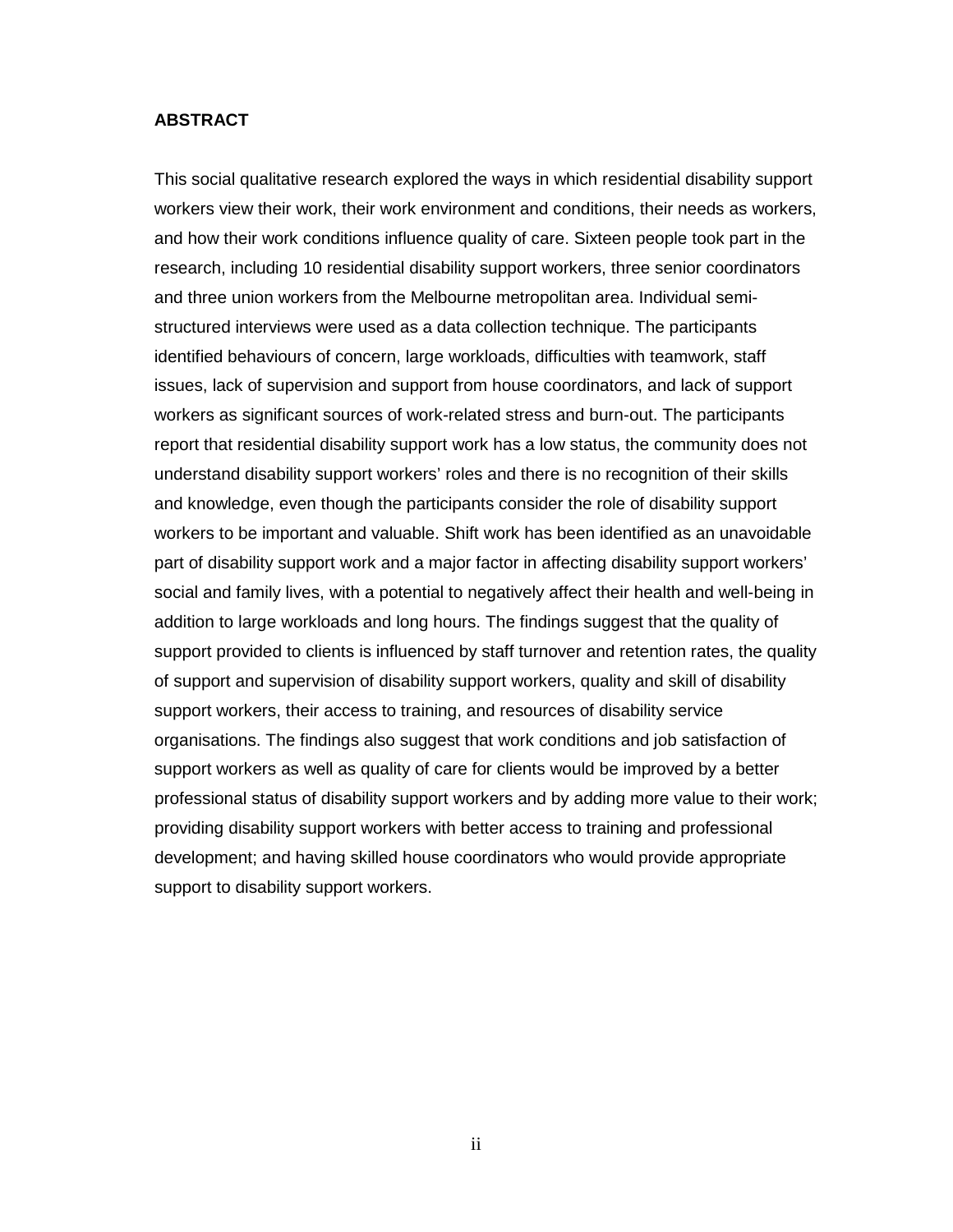# **STUDENT DECLARATION**

I, Dragana Mitic, declare that the Master by Research thesis entitled "Health and Work: How do residential disability support workers view their work?" is no more than 60,000 words in length including quotes and exclusive of tables, figures, appendices, bibliography, references and footnotes. This thesis contains no material that has been submitted previously, in whole or in part, for the award of any other academic degree or diploma. Except where otherwise indicated, this thesis is my own work.

Signature: Date: Date: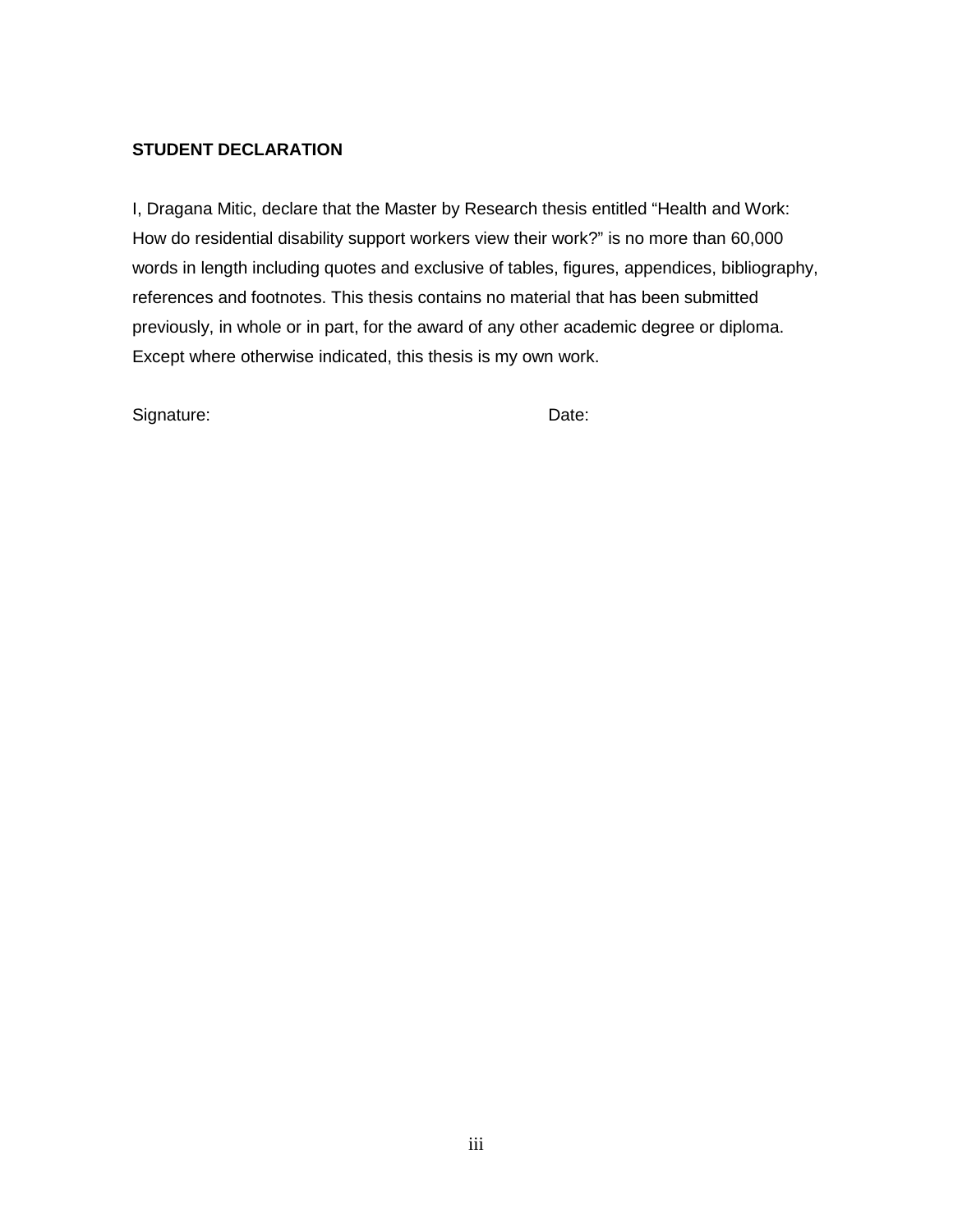# **ACKNOWLEDGEMENTS**

I wish to thank all the participants who made this project possible for being part of the research and sharing their personal experiences.

Special thanks to Professor Carolyn Noble, my supervisor, for her continuing support, encouragement and understanding, and the giving of her time and advice.

I also wish to thank Kim Lockwood from Editing Services Australia for editing this thesis.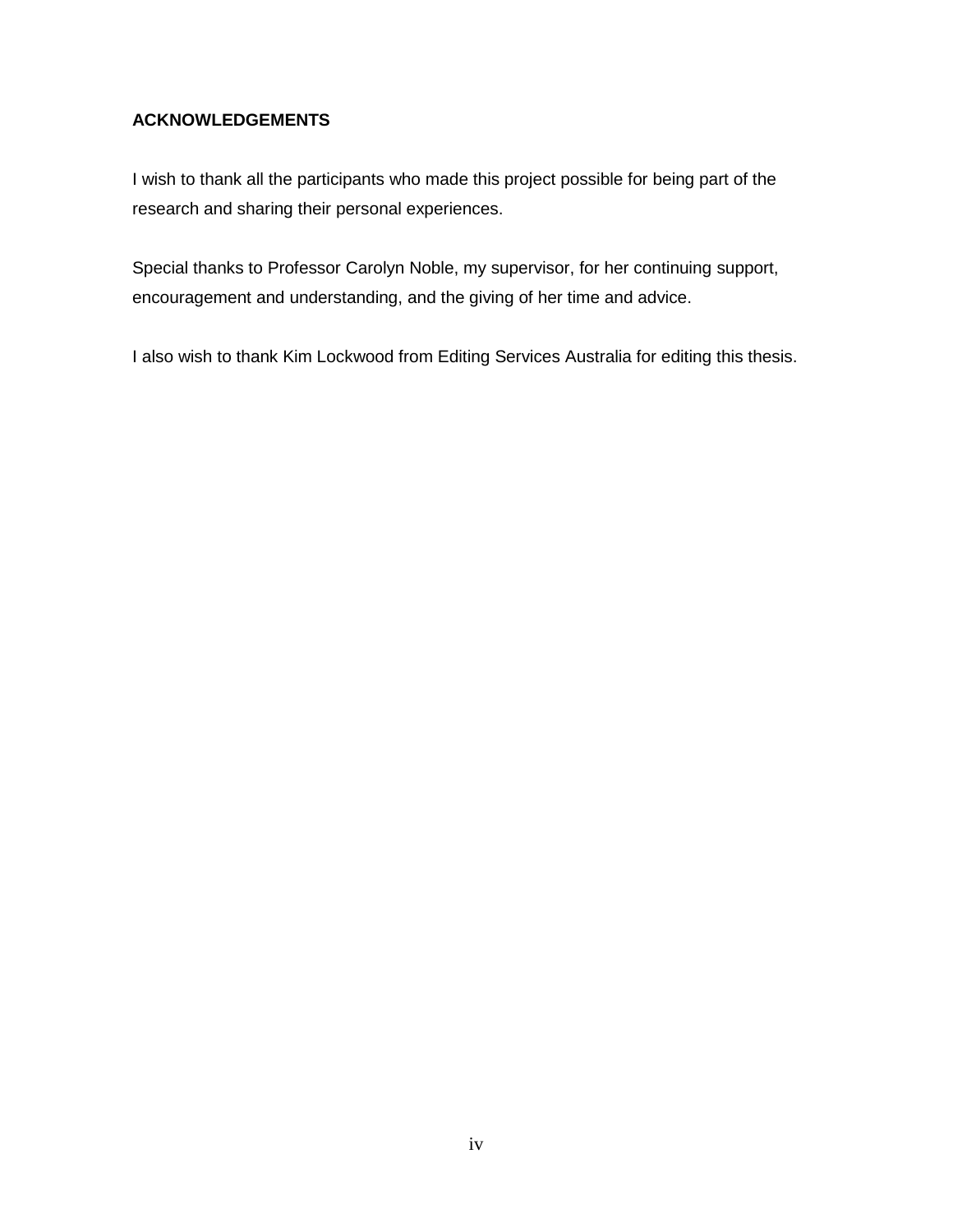# **TABLE OF CONTENTS**

| <b>Title</b>                                                | i    |
|-------------------------------------------------------------|------|
| Abstract                                                    | ii.  |
| <b>Student Declaration</b>                                  | iii  |
| Acknowldgements                                             | iv   |
| <b>Table of Contents</b>                                    | v    |
| <b>List of Tables</b>                                       | viii |
| Terminology                                                 | 9    |
| <b>1. INTRODUCTION</b>                                      | 10   |
| 1.1. Background                                             | 10   |
| 1.2. Research Aim                                           | 15   |
| 1.3. Research Question                                      | 15   |
| 1.4. Research Purpose                                       | 15   |
| 1.5. Literature Review                                      | 17   |
| 1.5.1. History and Development of Disability                | 17   |
| Socio-political influences                                  | 17   |
| Legislative and Policy Influences                           | 19   |
| Practice Influence - Person Centered Approaches             | 21   |
| 1.5.2. Theoretical Influences - Citizenship                 | 23   |
| <b>Global Influences</b>                                    | 29   |
| Legislative Responses and Policy                            | 30   |
| 1.5.3. Disability Support Work                              | 33   |
| Role and Responsibilities                                   | 33   |
| <b>Recognition and Reward of Disability Support Workers</b> | 37   |
| <b>Qualifications and Training</b>                          | 39   |
| <b>Stress and Burn-out</b>                                  | 43   |
| <b>Quality of Service</b>                                   | 48   |
| 1.5.4. Organisation as a Workplace                          | 54   |
| <b>Staff Recruitment and Retention</b>                      | 60   |
| <b>Casual Workers</b>                                       | 63   |
| Leadership and Supervision                                  | 64   |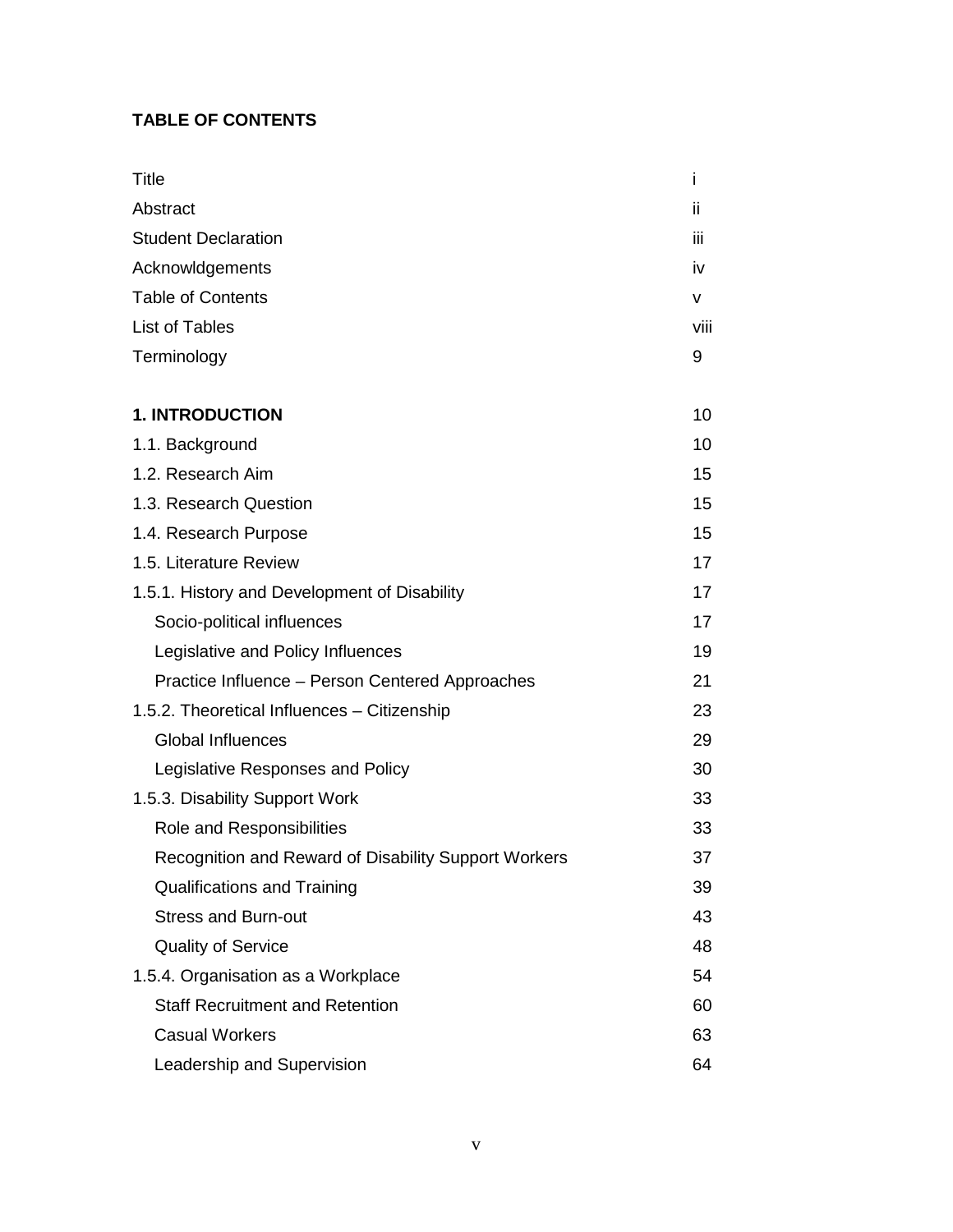| 2. METHODOLOGY                                                             | 67  |
|----------------------------------------------------------------------------|-----|
| 2.1. Sampling                                                              | 69  |
| 2.2. Data Collection Techniques                                            | 69  |
| 2.3. Data Analysis                                                         | 70  |
| 2.4. Informed Consent                                                      | 71  |
| 2.5. Anonymity and Reliability                                             | 71  |
| 2.6. Validity and Reliability                                              | 71  |
| 2.7. Limitations                                                           | 72  |
| 2.8. Method of Giving Feedback                                             | 73  |
| <b>3. RESEARCH PARTICIPANTS PROFILES</b>                                   | 73  |
| <b>4. DISCUSSION OF FINDINGS</b>                                           | 78  |
| 4.1. How do Residential Disability Support Workers Perceive their Work? 78 |     |
| <b>Discussion</b>                                                          | 84  |
| 4.2. What are Work Conditions Like?                                        | 89  |
| <b>Staffing Issues</b>                                                     | 89  |
| <b>Shift Work</b>                                                          | 91  |
| <b>Rosters</b>                                                             | 94  |
| <b>Annual Leave</b>                                                        | 96  |
| <b>Team and Teamwork</b>                                                   | 98  |
| Supervision and Management                                                 | 99  |
| <b>Behaviours of Concern</b>                                               | 103 |
| Occupational Health and Safety                                             | 110 |
| Pay                                                                        | 111 |
| <b>Discussion</b>                                                          | 112 |
| 4.3. What are Workers' Experiences with Stress and Burn-out?               | 117 |
| <b>Organisational Culture</b>                                              | 122 |
| <b>Emotional Labour</b>                                                    | 123 |
| Stress, Burn-out and Work Performance                                      | 124 |
| <b>Discussion</b>                                                          | 124 |
| 4.4. What do Workers Think about Work and Personal Life Balance,           |     |
| and their Health?                                                          | 128 |
| <b>Work and Personal Life Balance</b>                                      | 128 |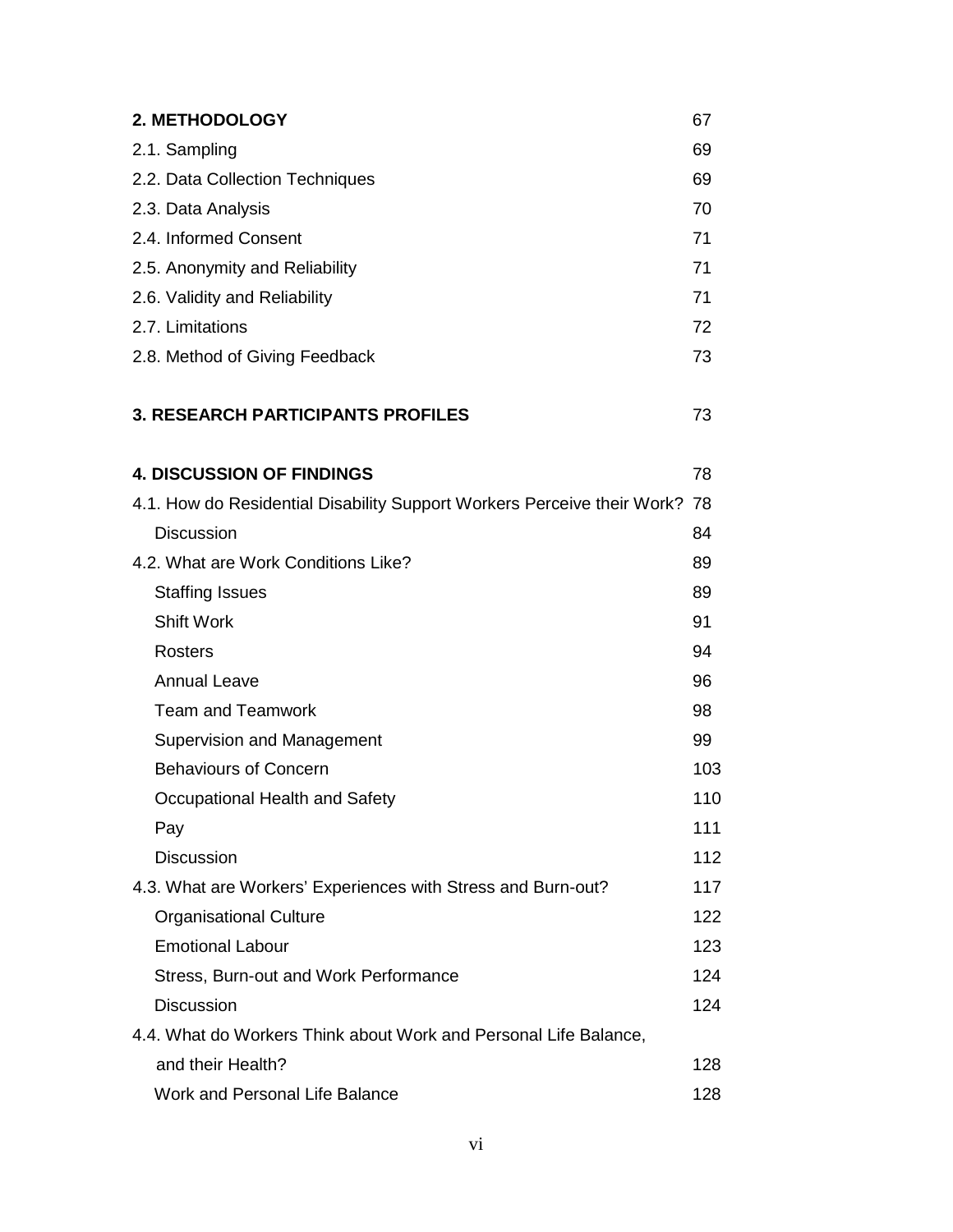| <b>Health and Stress</b>                                           | 130 |
|--------------------------------------------------------------------|-----|
| Drugs                                                              | 133 |
| <b>Discussion</b>                                                  | 133 |
| 4.5. How do Work Conditions Influence Clients and Quality of Care? | 137 |
| <b>Quality of Care</b>                                             | 137 |
| Education, Skills and Values                                       | 138 |
| <b>Work Performance and Mistakes</b>                               | 140 |
| <b>Work Performance and Values</b>                                 | 142 |
| Person-Centered Approaches                                         | 143 |
| <b>Discussion</b>                                                  | 144 |
| 4.6. What are Residential Disability Support Workers' Needs and    |     |
| What Needs to be Done to Improve Work Conditions?                  | 148 |
| <b>6. CONCLUSION</b>                                               | 153 |
| References                                                         | 155 |
| Appendix A – Questions for Residential Disability Support Workers  | 163 |
| Appendix B – Questions for CRU Coordinators                        | 170 |
| Appendix C – Questions for Union Workers                           | 175 |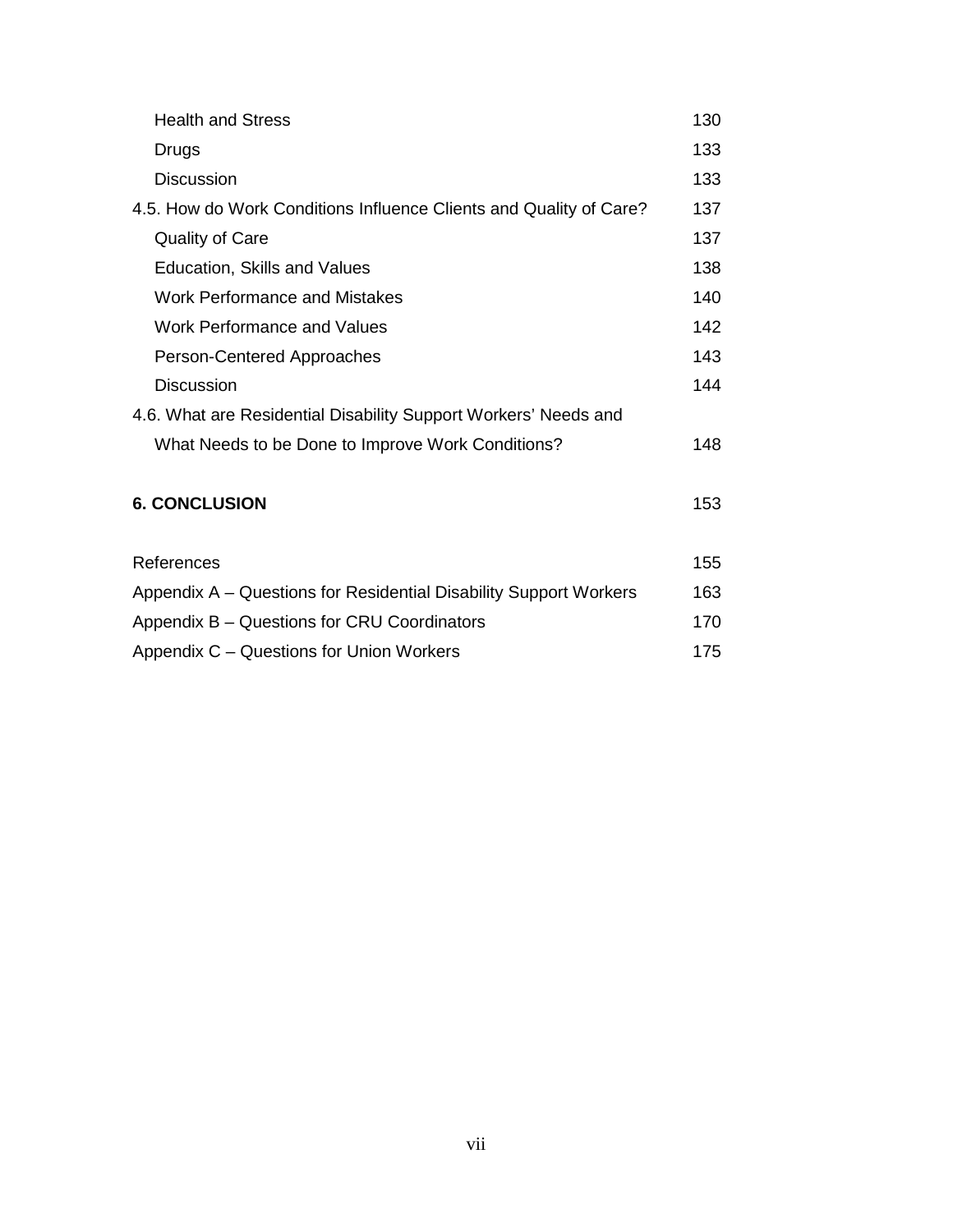# **LIST OF TABLES**

| Table 1.1 Residential Disability Support Workers' Profiles | 75. |
|------------------------------------------------------------|-----|
| Table 1.2 Residential Disability Support Workers' Profiles | 76. |
| Table 1.3 Coordinators' Profiles                           | 77  |
| Table 1.4 Union Workers' Profiles                          | 77  |
| Table 1.5 Sleep-overs                                      | 92  |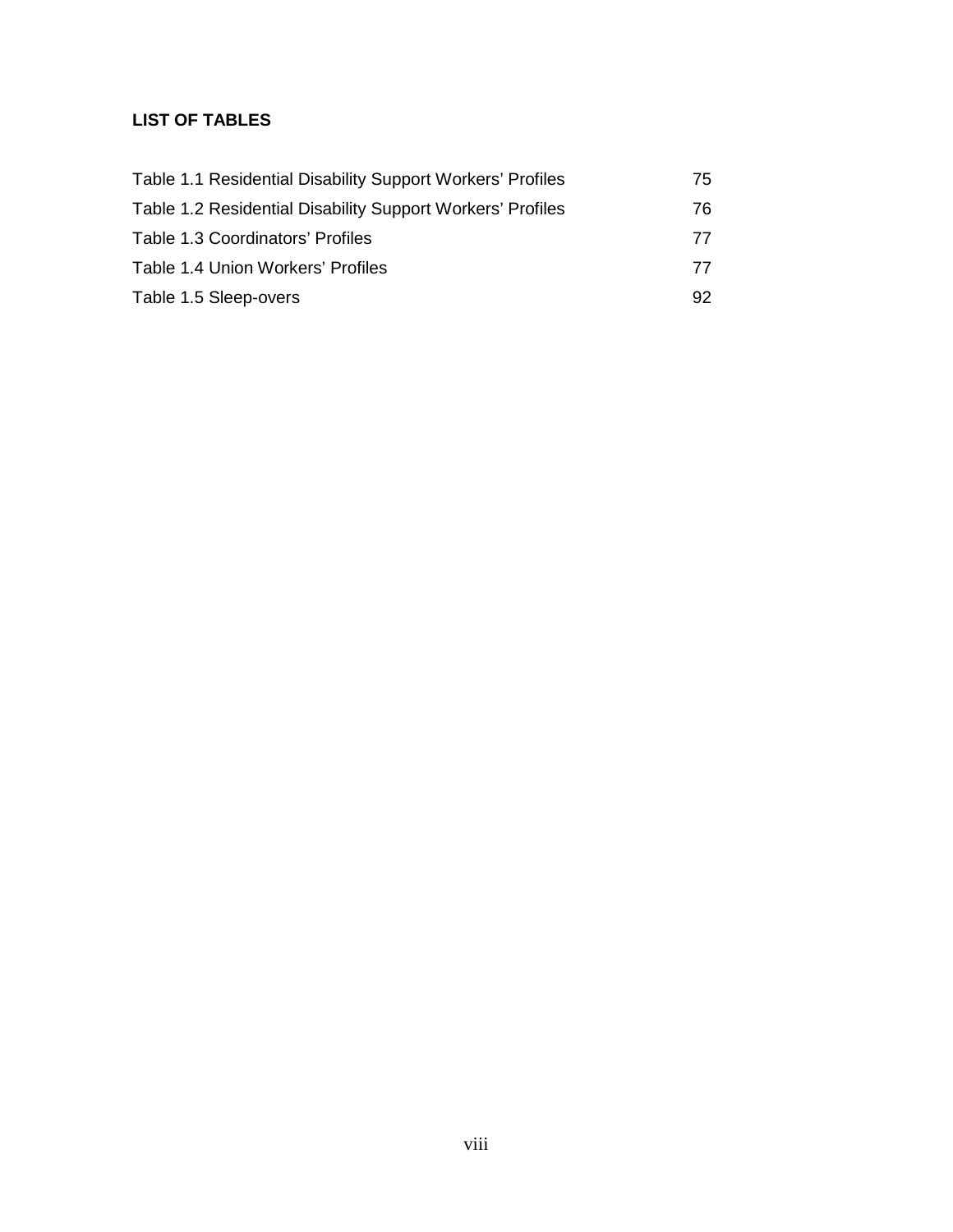#### **TERMINOLOGY**

In practice, there are several terms or titles used for disability support workers, such as "support workers", "direct support workers" and "direct care workers", while the government's official term is "Disability Development Support Officer". During the interviews the participants mostly used the term "support worker" or "disability support worker". For the purpose of this research, the researcher decided to use the term "residential disability support workers".

As community residential units (CRUs) are houses which are part of the Shared Supported Accommodation (SSA) program, the research participants and the researcher have used any of the three terms "CRU", "SSA" or "a house" to refer to the same thing.

During the interviews, a few disability support workers referred to those with a disability who they were working with as "the people we support" rather than "clients". While working as a disability support worker, the researcher observed the changing trend of referring to the people with disability who workers were supporting as "people we support" to try to emphasise clients' position and status as people who live in their homes rather than in institutions. The researcher decided to use the term "client" in this thesis partly for practical reasons, but also because the researcher sees "clients" as users of services, and everyone who lives in this society is a client of many different services with Shared Supported Accommodation (SSA) or community residential units (CRUs) being types of many different services that people can access.

The term "challenging behaviour" has been used for years. It appears in the literature, the research participants used it in their interviews, and many people still use it even though "behaviour of concern" is considered more appropriate. The Office of the Senior Practitioner has chosen this term because it considers "challenging behaviour" has negative connotations and has been used to label people (Office of the Senior Practitioner 2007). As the participants were using the term "challenging behaviours" in their interviews, the participants' quoted responses will still contain it, whereas the researcher is using "behaviours of concern". Therefore, both terms will appear in this thesis, although their meaning is the same.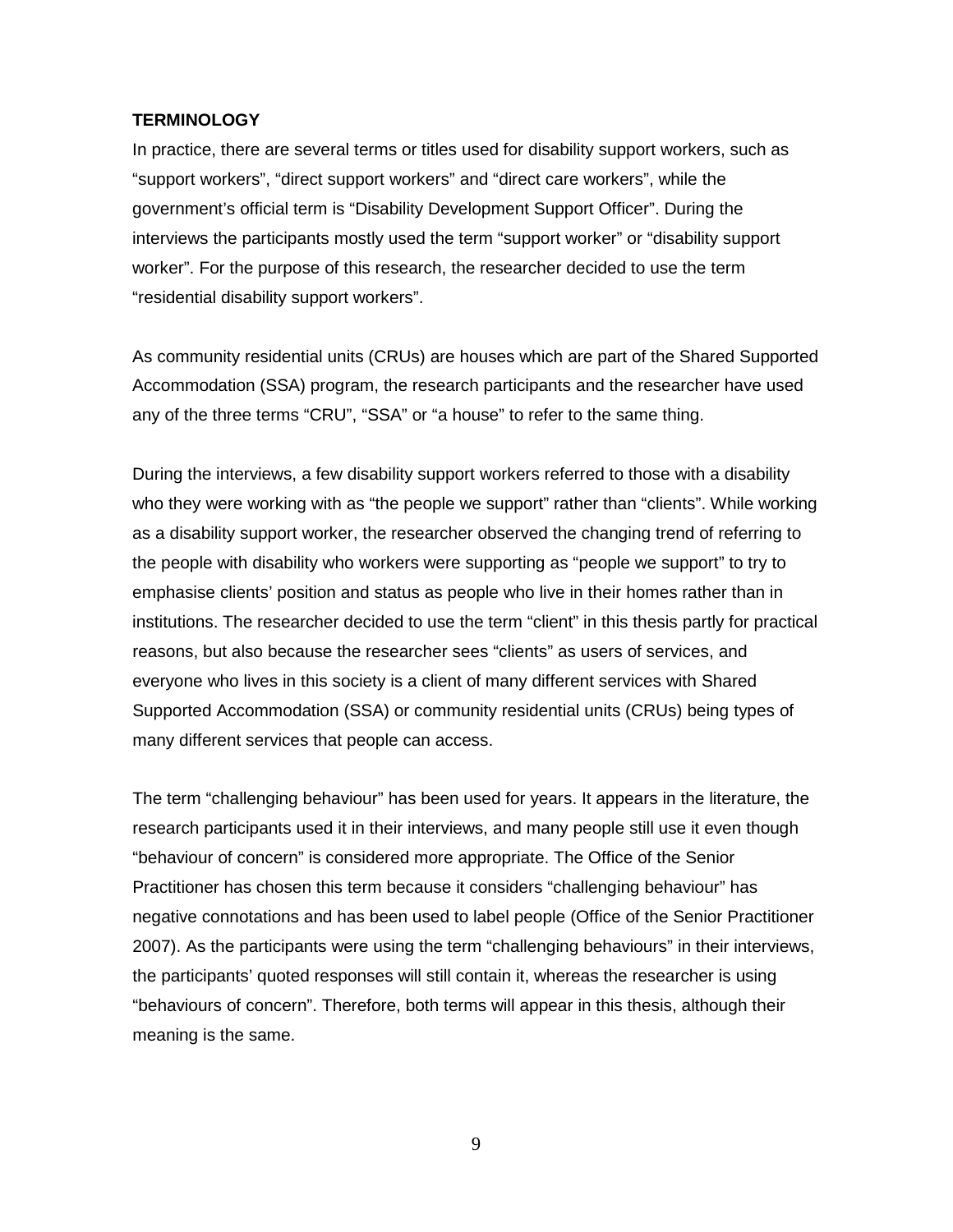## **1. INTRODUCTION**

This thesis will describe the research and its process through background, methodology, discussion of findings, recommended actions and conclusion sections.

The Methodology section describes the type of the conducted research, sampling and data collection techniques used in this research. It outlines how informed consent was gained and how anonymity and confidentiality were maintained as well as the limitations of the research and what method of giving feedback was used. In the Discussion of Findings section, collected data will be presented and analysed. Finally, in the last part of the thesis conclusion will be made according to the analysis presented in the later sections.

This section presents background to the issue, outlines the aims of the research, research questions and the purpose of the research and provides a literature review.

#### **1.1. BACKGROUND**

The researcher spent five years working as a residential disability support worker in the non-government sector in Melbourne, Victoria. When the researcher started doing this job, she observed that the work could be very emotionally and physically challenging, isolating and carried a lot of responsibility. Unlike in community-based welfare jobs, in disability residential facilities there were many support workers with no formal or tertiary qualifications related to disability or welfare work. Many support workers appeared to lack the skills and knowledge needed to perform the job properly, yet they often worked unsupervised. The researcher observed that some workers did not understand their role as support workers and lacked understanding and knowledge about different types of disabilities, their effects on people's functioning and ways to manage behaviours of concern. Some workers had literacy problems, lacked basic computer skills, were unable to write reports or fill in incident reports and, as a result, some incidents ended up being unreported formally. There was often a lack of workers, so permanent workers, who covered regular and permanent support shifts on the roster, carried big workloads and a lot of responsibility, leading to stress and exhaustion. The researcher believed that working conditions for support workers could be improved, and that support workers needed to be very skilled and trained to be able to perform the job properly and adequately support their clients, who are usually vulnerable with a lack of self-advocacy skills, and have complex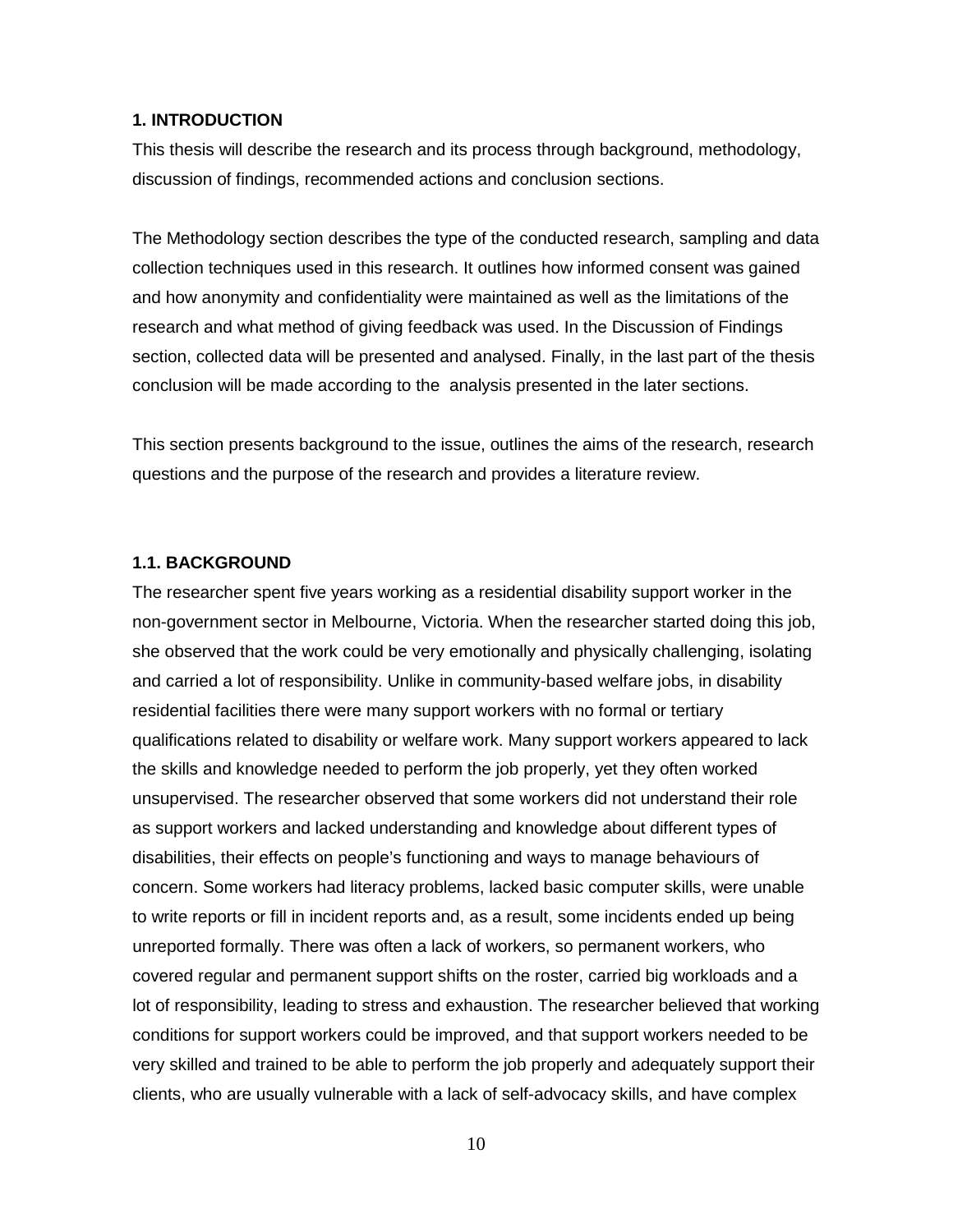support and health needs. The researcher also believed that people with disabilities should be provided with high quality services and that there was a scope for improving work conditions for support workers, which could then positively influence the quality of support as well. Therefore, the researcher's personal experiences and observations of disability support work, work practices and its impact on workers made her very interested in finding out more about how residential disability support workers see their work, what experiences they have and how this type of work affects them as workers and individuals on all levels, including professional, personal, social and health levels. The researcher also wanted to change in making disability support workers' working lives better. The researcher's own experiences, perceptions and observations of these issues influenced the way in which the researcher approached the topics and also the way the list of research questions was constructed.

It has been estimated that 68,700 people were employed to provide disability services in Australia in 2009 with 58,200 workers providing disability services directly, while the remaining number of people managed their work (Martin & Healy 2010, pp.109-110). In Australia, the bulk of disability services are provided by non-government organisations that are largely funded by government and this funding is often conditional on certain standards, levels and types of services being provided (Martin & Healy 2010, p.123). Nongovernment organisations may also receive funding from charitable sources and donations (Martin & Healy 2010). Governments also provide direct disability services while profit making providers provide a small proportion of disability services (Martin & Healy 2010, p.109). In 2009, nearly three quarters of Australian disability services workers worked in non-government organisations with the majority of the remainder being employed by government, and only five per cent of workers were employed by profit-making agencies (Martin & Healy 2010, p.110).

In Victoria, the Disability Services Division of the Department of Human Services funds both government and non-government agencies, and provides services aimed at improving the quality of life of people with disabilities, including intellectual, physical and sensory disabilities, acquired brain injury and neurological impairments (Department of Human Services 2005). Of all states in Australia, Victoria has the largest number of people with disabilities accessing services as it is estimated that of 63,830 clients in Australia 21,868 or 34% are in Victoria (Department of Human Services 2005). In 2009, estimated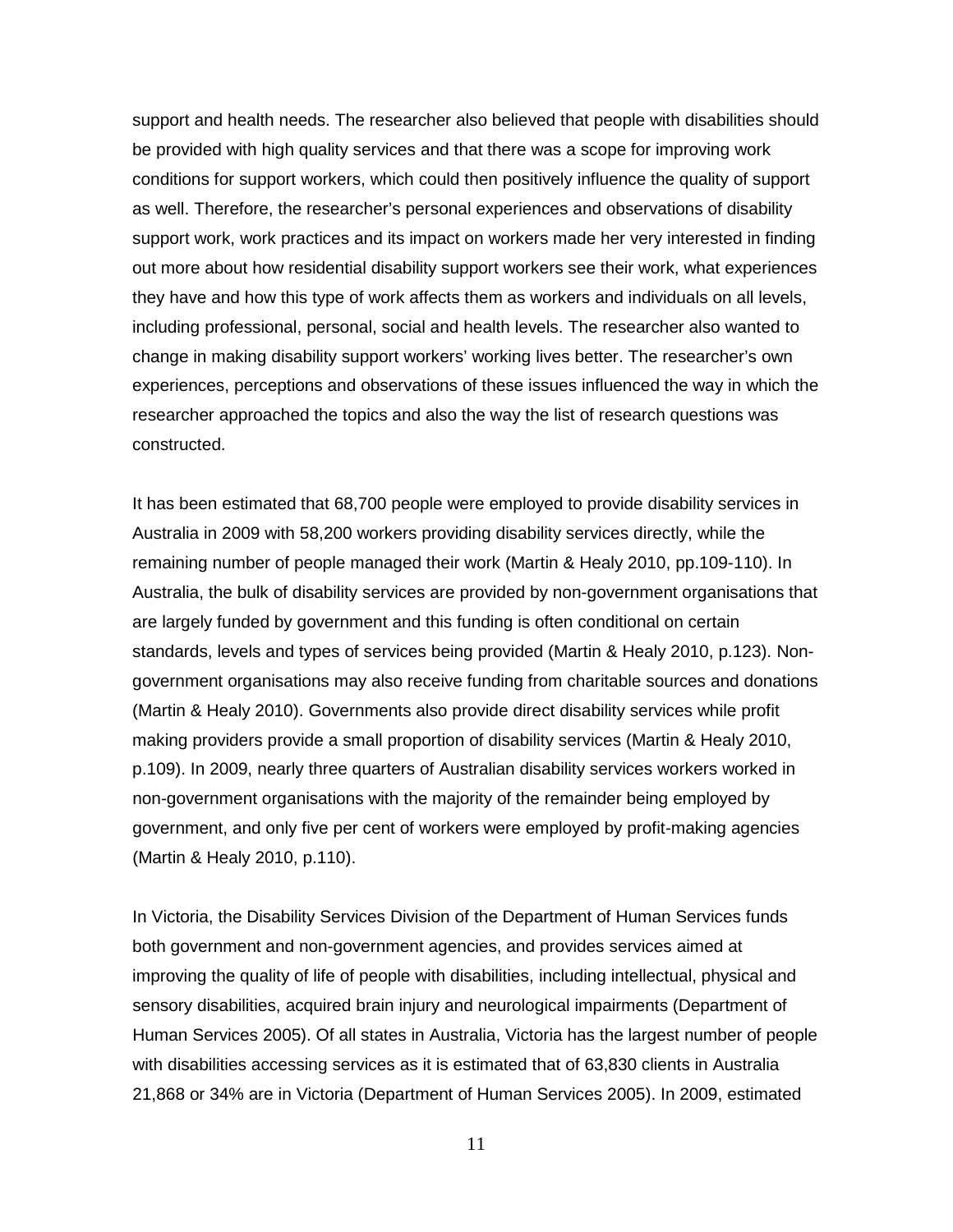employment in Victorian disability services sector was 16,998 workers including government and non-government sectors (Martin & Healy 2010, p.110). People with disabilities who are unable to live independently, who require high levels of support, or who do not have family members or informal carers to support them in their family home, often need to move into disability residential care. The majority of the Disability Services workforce in Victoria is employed to provide day activity, accommodation and individual support services (Department of Human Services 2005). The Department of Human Services directly employed 4,675 staff in Disability Accommodation Services at 30 June 2003, while an estimated 7,050 staff were employed in the non-government sector, including accommodation, day program and individual support services.

Like community services sector in areas such as aged care, child care and general community services, Australian disability services sector is also dominated by women in all occupations with estimated 80 per cent of disability services workers being women (Martin & Healy 2010, p. 114). The Victorian disability workforce predominantly comprises female workers with over 30% of government and 40% of non-government staff being aged 45 or over (Department of Human Services 2005). In 2009, relatively high proportion of Victorian disability support workers were in the 50 years or more age group comprising 42 per cent of disability support workers in Victoria compared to 33 per cent of disability support workers being in this age group nationally (Martin & Healy 2010, p.115). The majority, about three quarters, of disability services workers in Australia in 2009, were Australian born, while the remaining workers came from a range of countries with ten per cent of them being UK born (Martin & Healy 2010, p.116).

Residential disability support workers work in community residential units (CRUs), funded by the state government. CRUs are part of the Shared Supported Accommodation (SSA) program, which provides supported housing in the community for people with disabilities (Department of Human Services 2007). There are many kinds of disability as disability can be caused by an illness, accident or genetic conditions (Department of Human Services 2002). Disability can be intellectual, physical, sensory, acquired brain injury, neurological impairment, dual disability and any combination of the types previously mentioned (Department of Human Services 2002). Disabilities are defined in different ways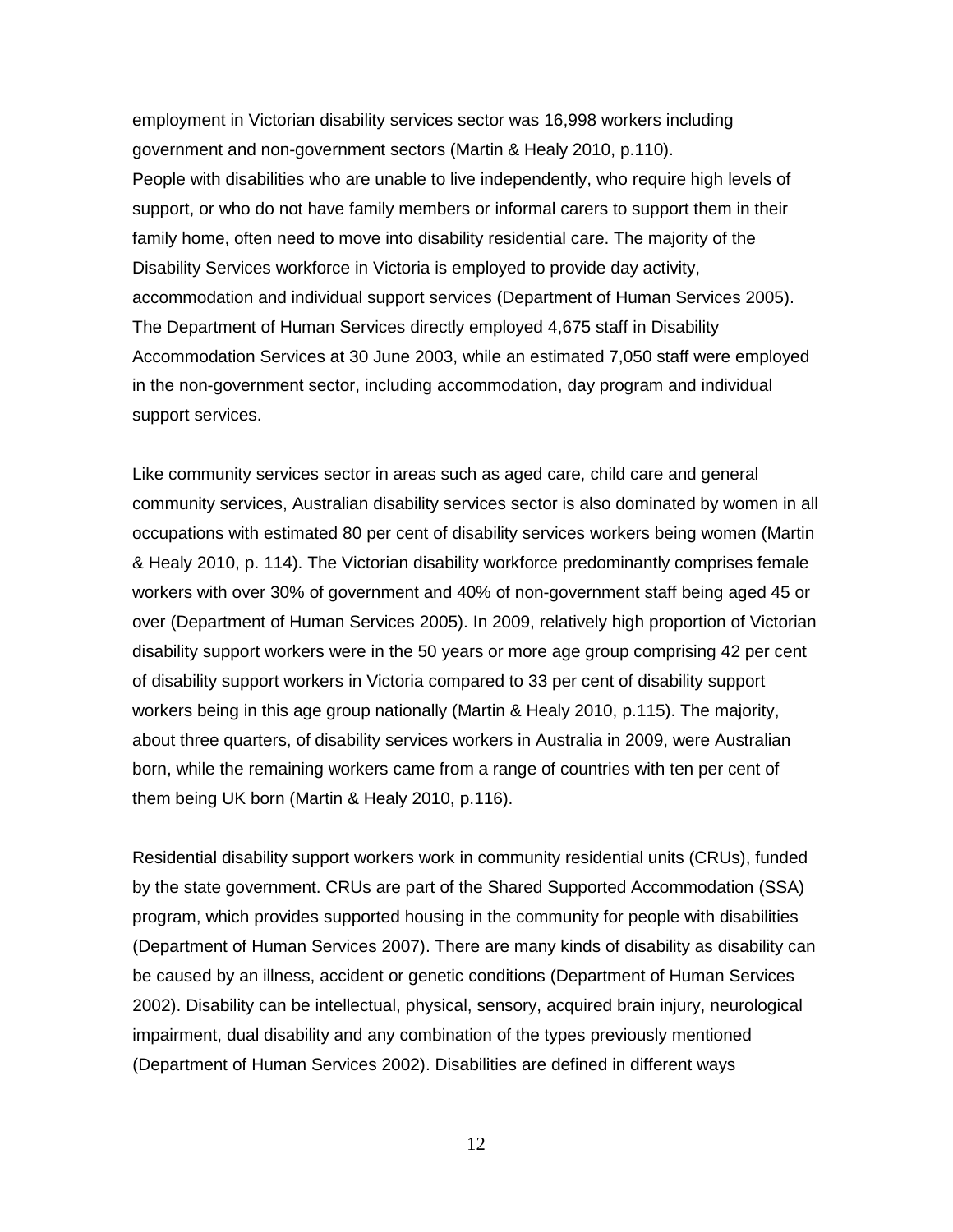depending on type of disability, but generally disability is loss or lack of functioning caused by some sort of impairment (Parsons 1994; Gething 1998).

The formal care of people with disabilities who need residential support is provided by disability support workers. The role of disability support workers is to help people with disabilities with their everyday lives. This involves personal care, household management (Department of Human Services 2007), addressing their health and social needs, encouraging them to participate in the community, learn new skills and make personal choices (Department of Human Services 2007). According to some job descriptions, residential support workers' duties involve:

- Clients' needs assessment and responding to their needs, which also includes the development of Essential Lifestyle Plans (ELP) and Individual Personal Plans (IPP),
- Health promotion (educating clients and promoting healthy diet, exercise, recreation etc.)
- Supporting clients to establish positive relationships,
- Managing behaviours of concern,
- Domestic management (cleaning, washing, cooking, shopping, infection control),
- Manual handling, personal care and medication administration,
- Administrative tasks (report writing, file notes, filing, budgeting, banking, financial planning),
- Networking and liaison with community organisations and health professionals,
- Working and consulting with clients' families and significant others,
- Advocating for clients and helping clients to develop self-advocacy skills.

The basic or desirable qualification for disability support workers is Certificate IV in Disability, but many workers without the basic qualifications have worked in the field for years. Disability support workers work various shifts – morning, afternoon, evening, split shifts and sleepovers including weekends and public holidays as most clients need 24 hour care. Due to their disability, clients often exhibit behaviours of concern, which have a great potential to put both workers and clients at risk. Behaviours of concern have to be managed and controlled by workers while other clients' safety has to be ensured. Performance of manual handling is known to make workers prone to physical injuries which can even lead to disability, while work overload and stress can take their toll on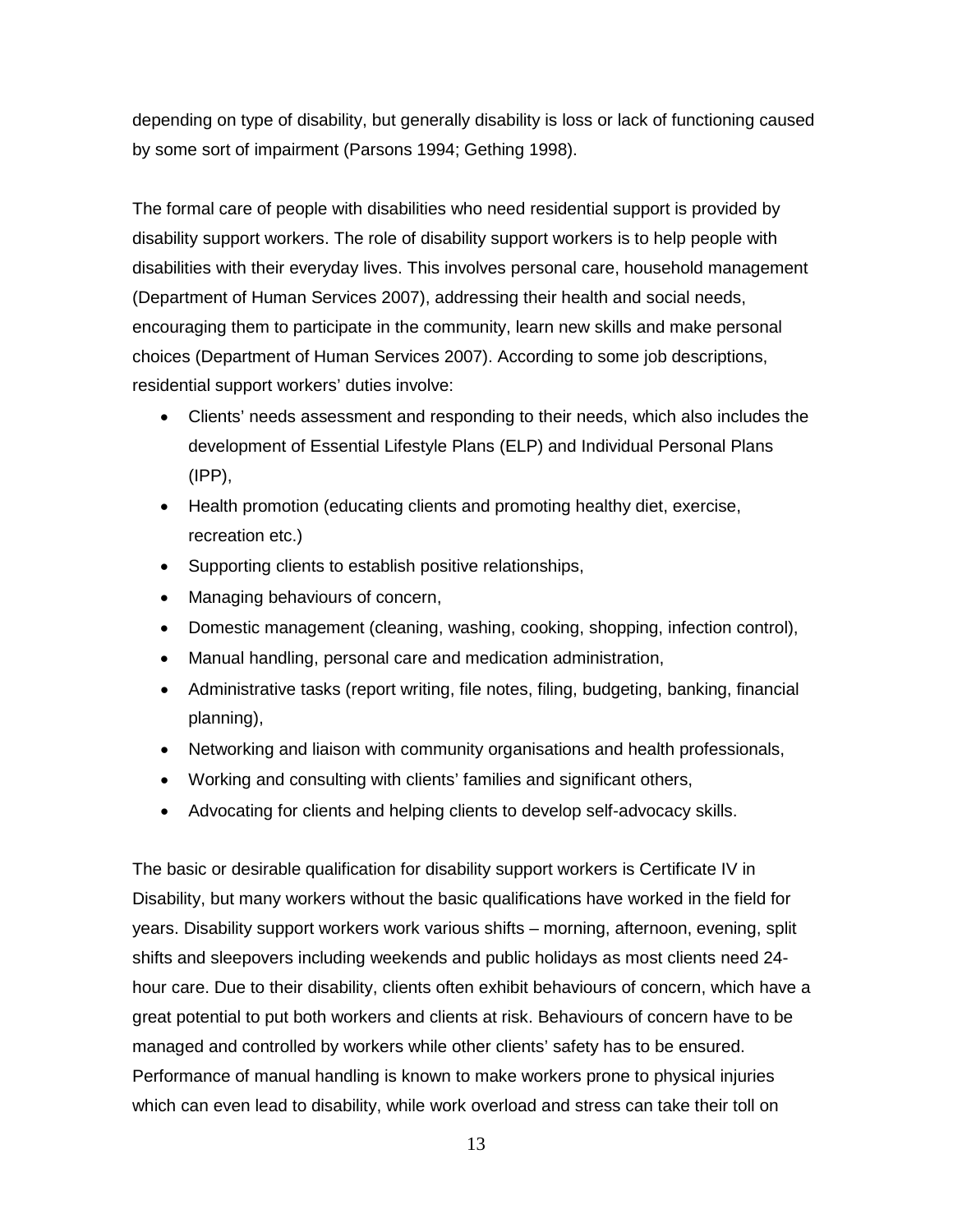workers' mental and physical health. Conditions of work are regulated through Residential and Support Services (Victoria) Award 1999, unless there is a certified agreement between the union and organisations employing disability support workers. Many clients have complex needs and serious health problems. It can be argued that work overload, pressure at work, shift work, behaviours of concern and organisational and management issues are the main contributors to stress and burn-out. They also affect workers' job satisfaction and the quality of care they provide to people with disabilities. It is known, anecdotally, that there are high levels of stress, burn-out and turnover rates among residential disability support workers. Given the situations in which workers find themselves, many experience great stresses in their work, both with clients and as a result of their work conditions. What is not well known is how work conditions affect their work, and the way they support and interact with their clients.

Disability support workers, like many employed in human services, work under many practice and legislative guidelines. Current approaches that disability support workers are expected to apply in their everyday work practice include: normalisation; educational/developmental model of disability; flexible and individualised support for people with disabilities; advocacy (Hudson & Radler 2005); community participation; empowerment; and the principles of equality, diversity, non-discrimination, dignity and self -determination (Department of Human Services 2002). The relevant legislation providing guiding principles for staff includes: Disability Act 2006, Charter of Human Rights and Responsibilities Act 2006, Information Privacy Act 2000, Freedom of Information Act 1982, Occupational Health and Safety Act 2004, Disability Discrimination Act 1992, Sex Discrimination Act 1984, Victorian Equal Opportunity Act 1995 and Victorian Racial and Religious Tolerance Act 2001. It is the disability support worker's role and responsibility to implement the policies and practices into their everyday work with their clients and ensure that their clients' rights are being respected and their support needs adequately met. Despite the huge responsibility and public accountability disability support workers have while caring for people with disabilities and anecdotal evidence about high levels of stress and burnout associated with this type of work, there is very little known about the nature of their work that might cause this stress and what they might need to make their work more satisfying and less stressful. Caring for people with disabilities is important work and understanding the nature of the work is important research. Therefore, this research will concentrate on the workforce, not the clients, in particular residential disability support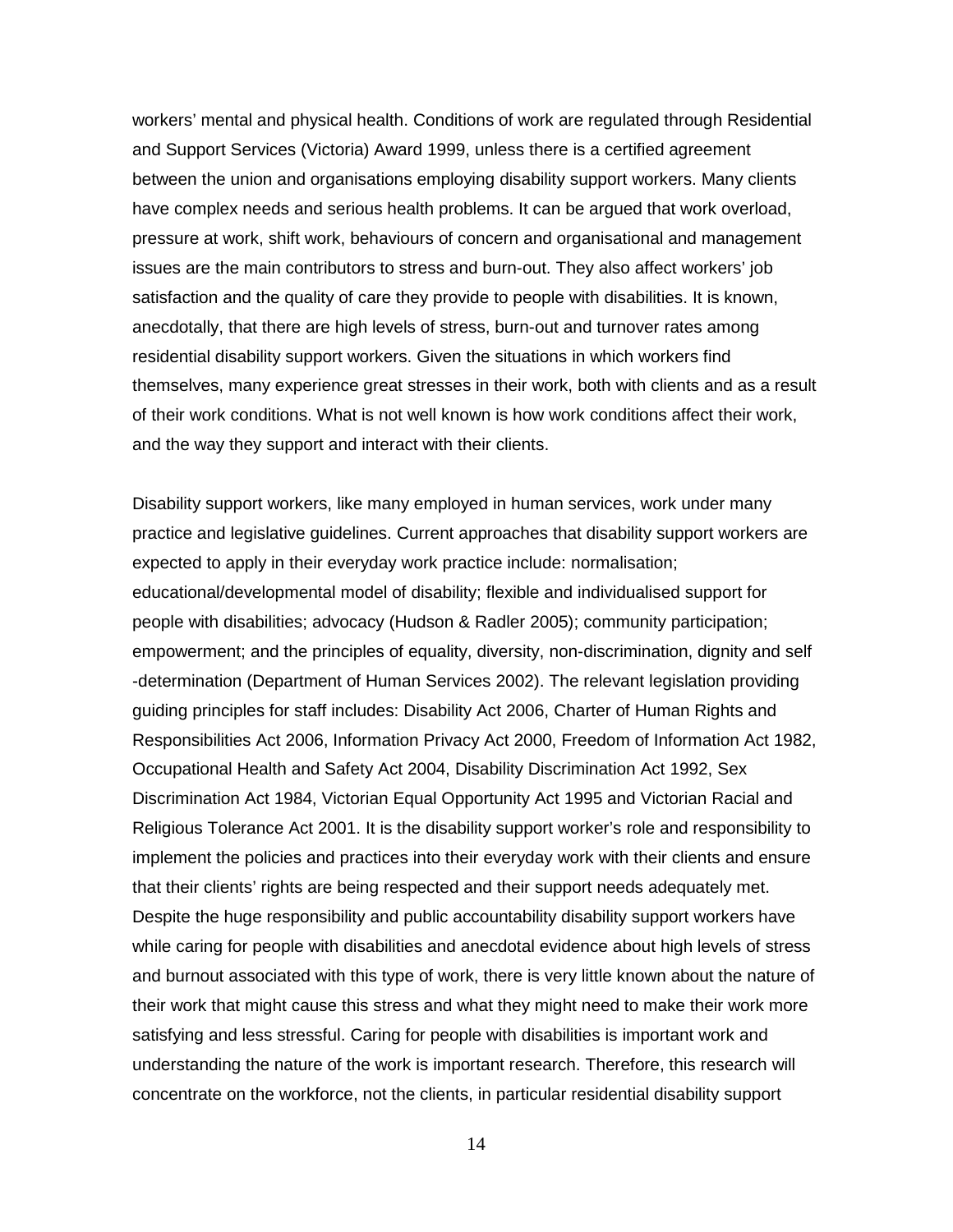workers, who have such a huge responsibility but also a lot of influence on lives of people with disability. Therefore, the main focus is on the impact the work has on residential disability support workers.

## **1. 2. RESEARCH AIM**

The aim of this research is to explore the ways in which residential disability workers view their position, their work environment, their needs as workers and how their work conditions influence the quality of service they provide. This research aims to contribute to change to make working lives better for residential disability support workers. Frontline workers, supervisors and the industry union were approached to help answer the following research question.

# **1. 3. RESEARCH QUESTION**

The key question guiding this research is:

• How do residential disability support workers view their position and needs as workers?

Sub-questions that will be answered are:

- What are workers' perceived needs in relation to their work and conditions of work?
- What are conditions of work like from workers' perspectives?
- What difficulties do residential support workers face?
- What do the workers think about the relation between their work and personal life and how they influence each other?
- What are the workers' experiences with stress and burn-out?
- What needs to be done to improve workers' work conditions?
- How do workers' work conditions influence clients and quality of care?

# **1. 4. RESEARCH PURPOSE**

The purpose of the research is to explore residential disability workers' experiences and perceptions of their position, conditions of work and needs and how they affect quality of service. The organisations participating in this research will be given the findings. To the researcher's knowledge, limited numbers of other research projects of this kind have been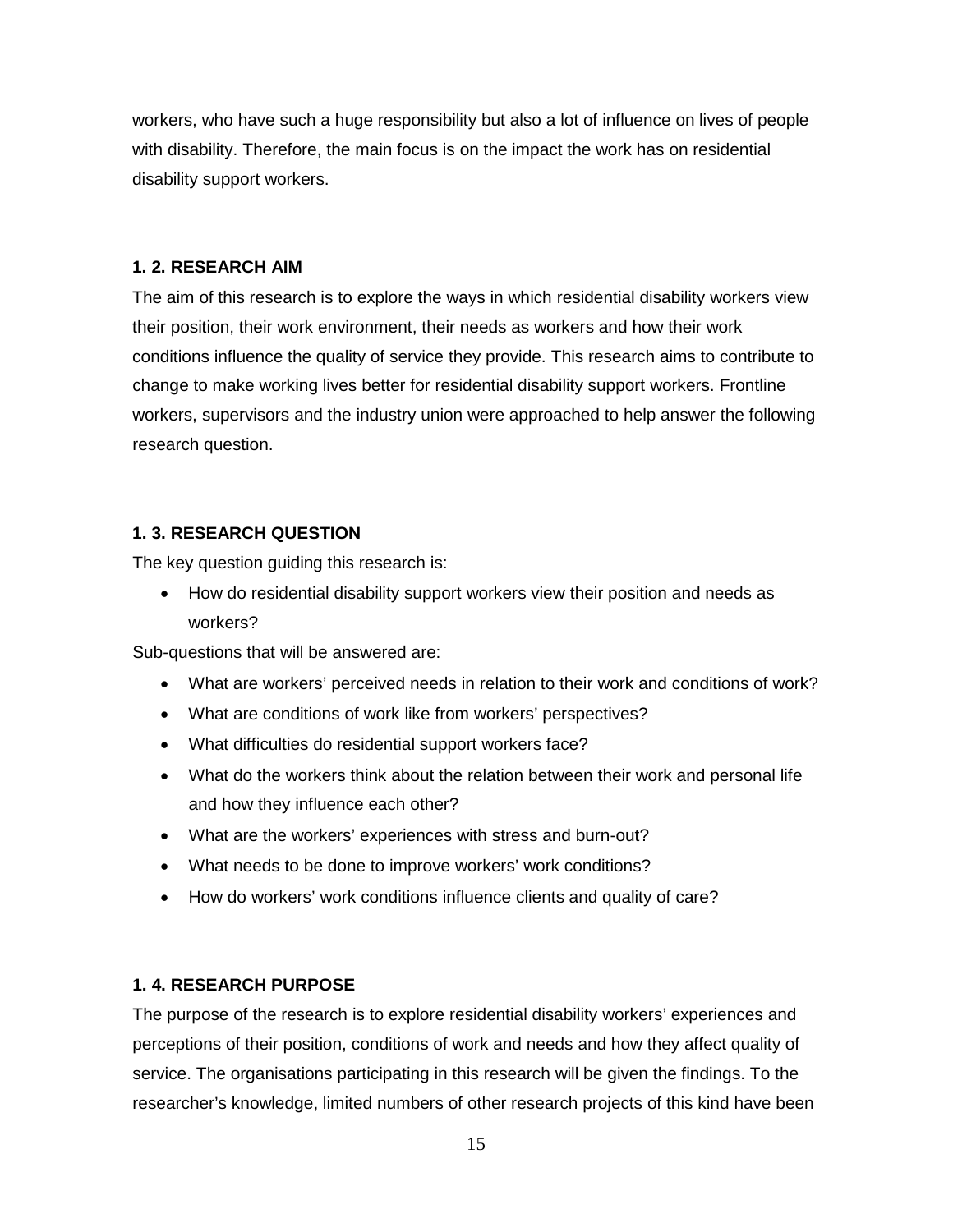conducted in Melbourne. The researcher was aware of two projects – one was investigating emotional labour of disability support workers (not publicly available) and the other was investigating stress among disability support workers who dealt with behaviours of concern of people with intellectual disability (McKinlay 2006). The present research is investigating more than just stress. It allows workers to say what their concerns and beliefs are in their own words, and to bring up any other issues related to their work conditions and health that we might not have known about.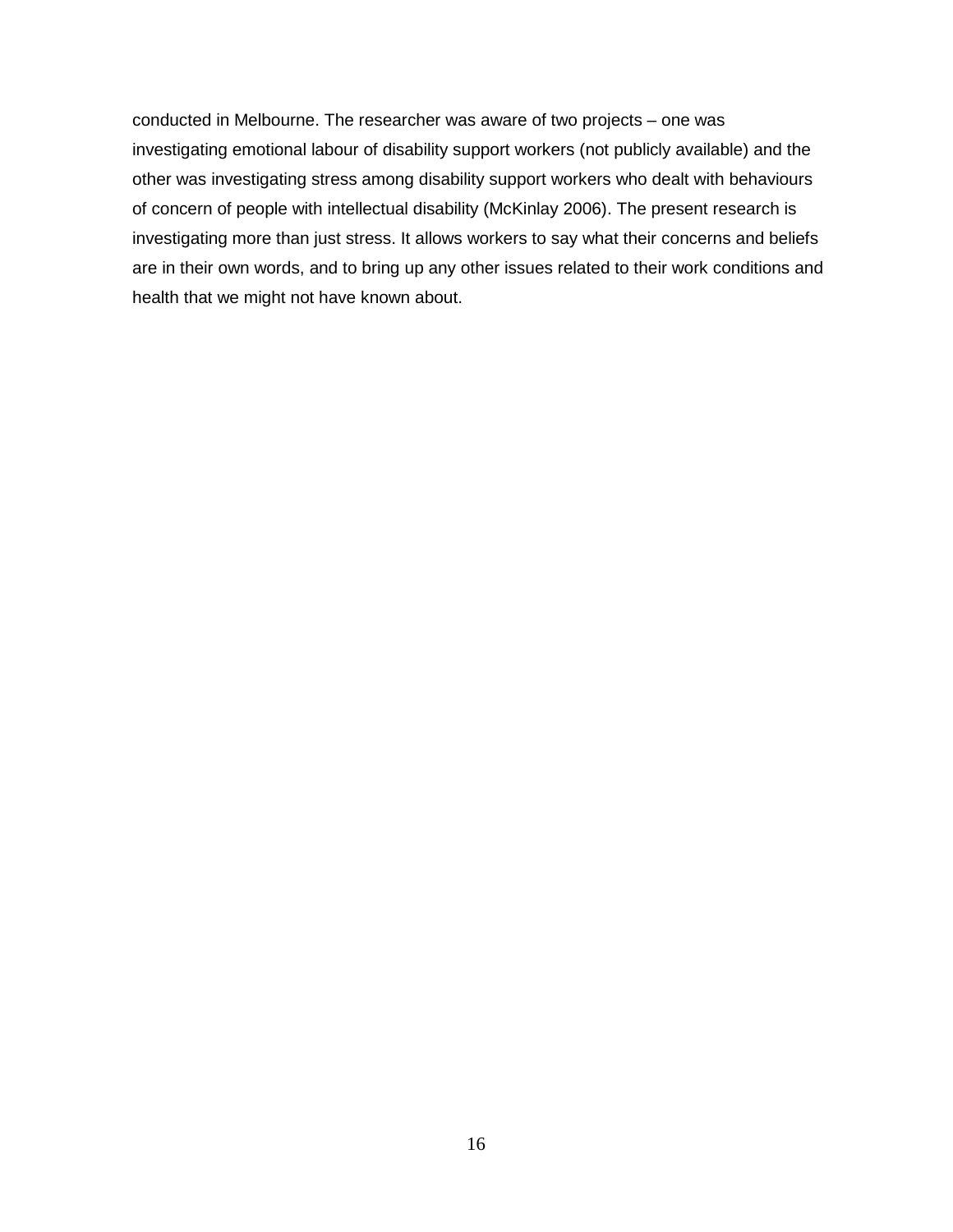## **1. 5. LITERATURE REVIEW**

The literature review discusses history of disability services; the concept of citizenship as it informs policy development in human services including disability services; disability support work including role and responsibilities of disability support workers and the impact the work has on the workers; and finally organisational issues, which are relevant to this research because they have a potential to influence disability support workers' work experience, their work environment and the conditions in which they work.

## **1. 5. 1. HISTORY AND DEVELOPMENT OF DISABILITY**

#### **SOCIO-POLITICAL INFLUENCES**

Community attitudes, treatment of people with disabilities and service delivery to people with disabilities have been changing throughout history (Cocks & Stehlik 1996; Foucault 1965) as have the status and power of people who worked with those with disabilities.

Tully (1986) emphasises the importance of socio-economic factors in explaining changes in response to people with disabilities in the past two hundred years in Western countries. He argues it is not completely true or sufficient to perceive the changes as a result of action by a small number of people who had compassion and understanding for people with disabilities. Today's services for people with disabilities have been influenced by many factors but, in the end, they are a result of the economic and social circumstances developed in the 19<sup>th</sup> century (Tully 1986). Industrialisation had a great impact on social life in Western countries. Society's structure changed from stable and rural communities to large and unstable urban cities. The value system changed and moved from emphasising the community interests to valuing individualism and social fitness where the poor and people with disabilities were blamed for their situation and expected to suffer (Tully 1986). People with disabilities were institutionalised and the following words were used to rationalise the institutions' function: training, rehabilitation, protection and treatment (Shaddock 2000).

The custodial model of care for people with disabilities was based on prison or workhouse models (Cocks & Stehlik 1996). In Victoria, the Lunacy Act 1867 resulted in all "mental deviants" being placed in mental institutions (Cocks & Stehlik 1996, p.15). There was also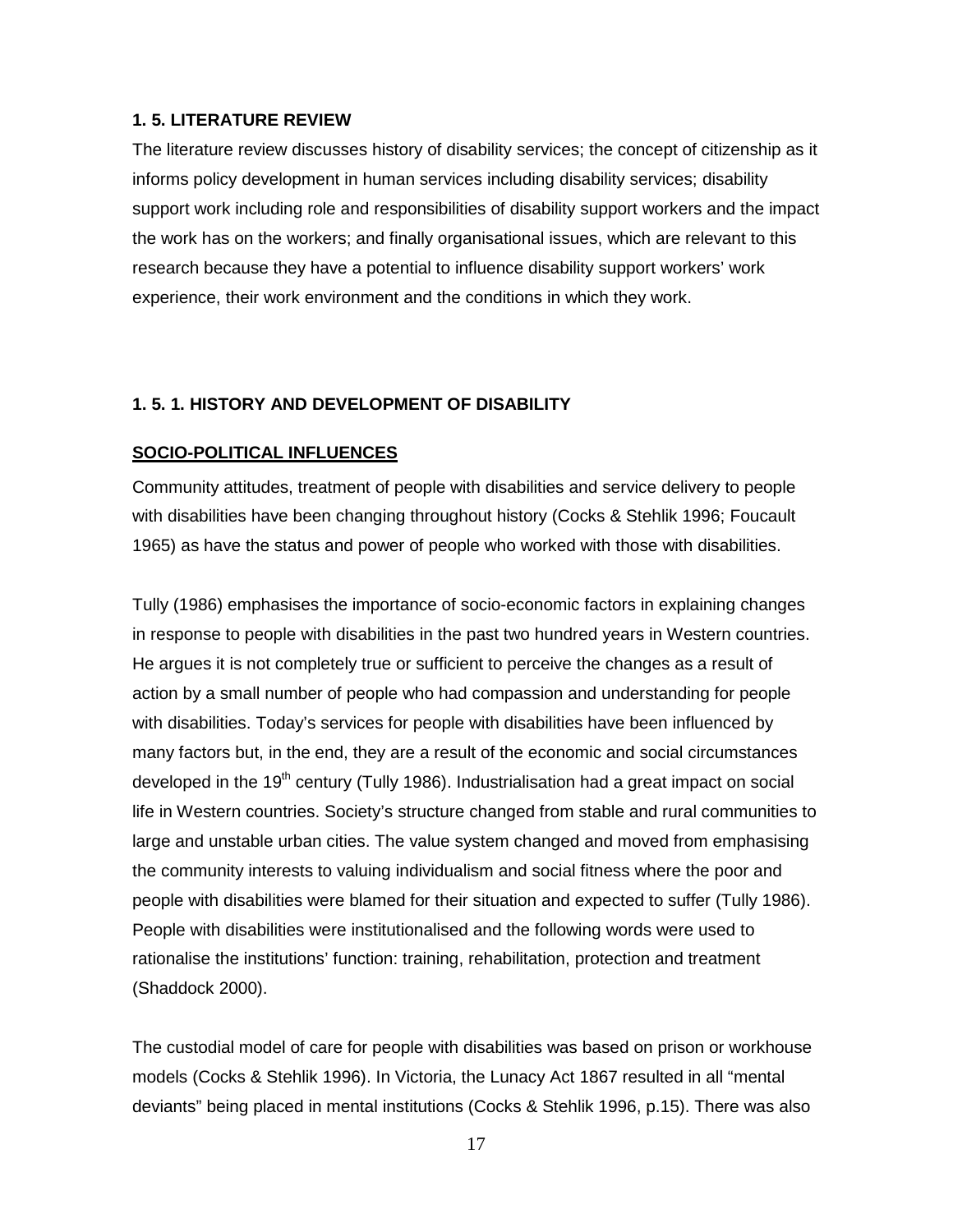no difference in the way "feeble-mindedness" and "lunacy" was perceived. The purpose of segregation was the cure or education of people with disabilities to train them and prepare them to return to the community, but institutions became permanent living arrangements for them (Cocks & Stehlik 1996). The eugenics movement led to the perception of people with disabilities as a menace and the main issues and concerns for health professionals and the community in Australia in the early  $20<sup>th</sup>$  century were eugenics, patriotism and health, which resulted in sterilisation being promoted as a solution to feeble-mindedness by the 1920s (Cocks & Stehlik 1996).

A few factors contributed to a change in attitude towards people with disabilities after World War II. Doctors and other medical professionals were seeking new patients as the number of sick dropped because of the development of vaccines during the war and the disappearance of some diseases (Cocks & Stehlik 1996). In Australia, soldiers returning home needed rehabilitation and the government responded by establishing the Commonwealth Rehabilitation Service in 1948 (Cocks & Stehlik 1996). Women were encouraged to return home and have children while the promotion of the notions of maternal deprivation, child development and child attachment contributed to the development of family culture (Cocks & Stehlik 1996). The parent movement had a major influence in changing social policy and community attitudes towards people with disabilities. In 1978, the Commonwealth Rehabilitation Service became available to all "handicapped" people (Cocks & Stehlik 1996). State governments started conducting reforms that involved placing services for people with disabilities in health or mental health departments, since there was confusion about whether disability is a health issue (Cocks & Stehlik 1996).

The beginning of de-medicalisation of disability began in early 1960s when Western Australia introduced direct-care workers who were primarily trained on a developmentaleducational model. They were called training assistants and later social trainers (Cocks & Stehlik 1996).

Between the 1960s and 1984 there were many new developments. Human services principles such as Social Role Valorisation (SLV), the development principle, the principle of least restrictive principle (LRP) and dignity of risk appeared (Cocks & Stehlik 1996). Based on the value of freedom, the concept of the least restrictive alternative (LRA)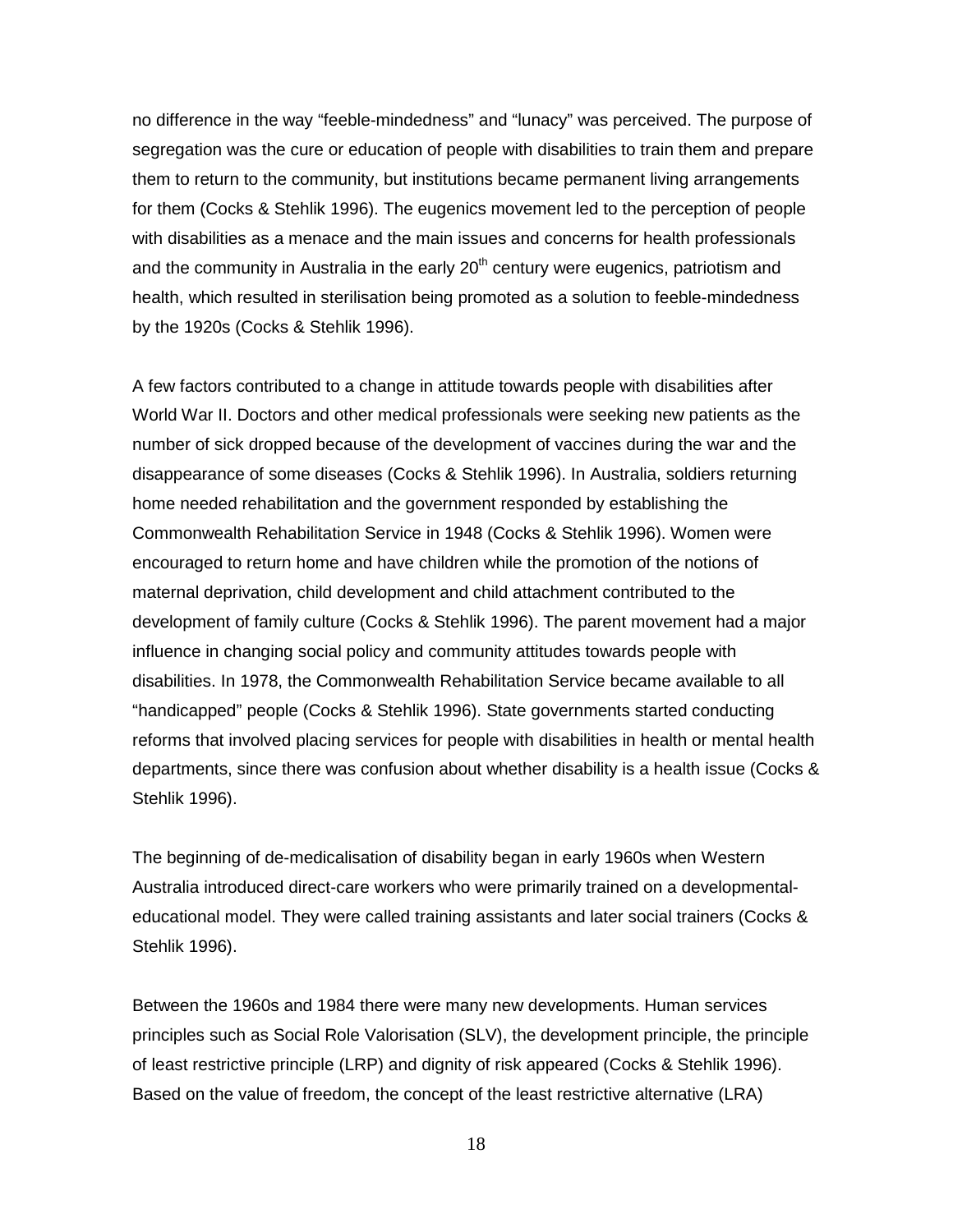appeared in the US as a criticism of the inhumane treatment of people with disabilities and the custodial model. This concept has been mainly used in residential services and is based on the belief that people with disabilities should not be removed from their homes or community (Tully 1986; Malette 2002). Tully (1986) points out that a small number of people with disabilities and certain behavioural difficulties will need the kind of support which imposes certain limitationd. The notion of the least restrictive alternative does not imply that all people with disabilities should have completely unrestricted lives, but a balance needs to be found between individuals' rights, their needs and social behaviour (Tully 1986; Malette 2002).

The 1960s human rights movement and the civil rights movement influenced the development of parent advocacy, while self-help or self-advocacy developed in the 1970s and early 1980s (Cocks & Stehlik 1996). Program technologies related to applied behaviour analysis appeared in the 1970s and enabled many people with disabilities to develop adaptive behaviours, which challenged former beliefs that people with disabilities could not be trained (Cocks & Stehlik 1996). The parent movement, the rights and advocacy movements and the development of program technologies provided a good environment for service reforms (Cocks & Stehlik 1996). The Commonwealth government became more involved and provided funding to non-government organisations through the Handicapped Persons Assistance Act 1974.

In the late 1970s and early 1980s, many large institutions were closed and in Victoria services for people with intellectual disabilities were separated from mental health services (Cocks & Stehlik 1996). The non-government sector was developing fast in the 1980s and early 1990s, leading to the reduced involvement of government in direct services (Cocks & Stehlik 1996).

#### **LEGISLATIVE AND POLICY INFLUENCES**

The Hawke Labor government conducted the Handicapped Programs Review, which was followed by the New Directions Report in 1985 and the replacement of the Handicapped Persons Assistance Act 1974 with the Disability Services Act 1986 (Cocks & Stehlik 1996). The major issue was transition from institutional to a community-based model of service provision and by 1988 many new services based on individual development and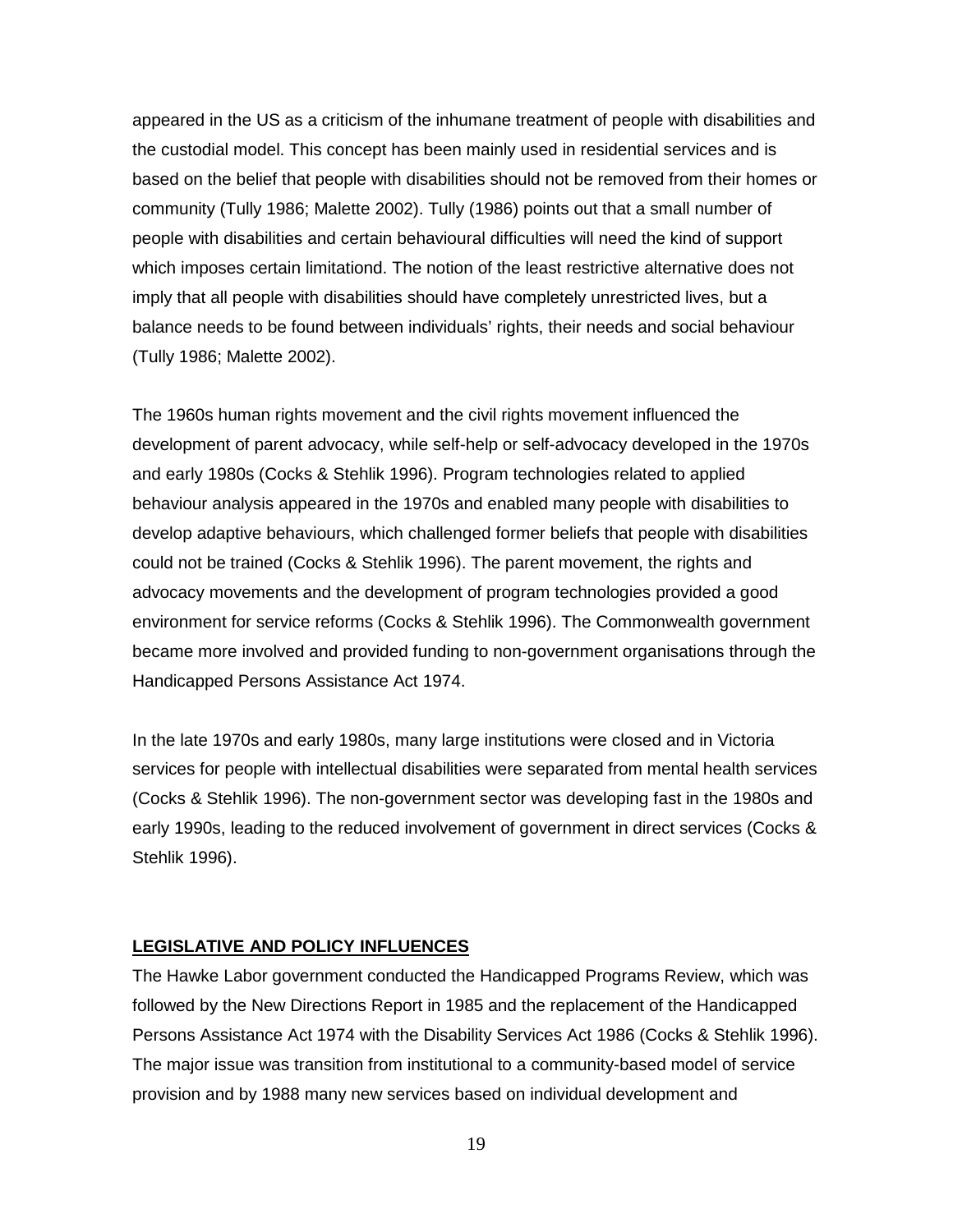community integration were established (Cocks & Stehlik 1996). State Government disability services were being reorganised in the 1980s and in almost all states disability services were moved from health and mental health sectors to the welfare sector (Cocks & Stehlik 1996). State governments became responsible for all services except employment and advocacy, and had to develop their own legislation, which would be based on the Commonwealth Disability Services Act 1986 (Cocks & Stehlik 1996).

Human rights had a major influence on the development and provision of disability services through the United Nations Declaration on Human Rights (1948), Declaration of the Mentally Retarded Persons (1971) and the Declaration of the Rights of Disabled Persons (1975) (Annison 1996). As a signatory to these declarations, Australia has obligations to protect people with disabilities from discrimination, to ensure they are treated with respect and dignity, to provide access to education and employment, relationships and social life, and to become independent as much as possible (Annison 1996). Human rights have been incorporated in the Commonwealth Disability Services Act (1986), but other legislation has also been enacted to ensure protection of people with disabilities, such as the Human Rights and Equal Opportunity Commission Act (1986), Racial Discrimination Act (1975), Sex Discrimination Act (1984), Disability Discrimination Act (1992) and Privacy Act (1988) (Annison 1996).

The 1980s were also marked by the bureaucratisation of services because managers who had no professional knowledge and background in disability began taking leading roles in providing disability services (Cocks & Stehlik 1996). By the end of the 1980s, economic rationalism with a managerial approach, pragmatism and the language of "efficiency" and "effectiveness", were widespread and non-government organisations were encouraged to become businesses, generate profits and employ management experts while the Commonwealth government developed standards to be able to measure organisations' quality of service delivery (Cocks & Stehlik 1996).

The Australian government started the deinstitutionalisation process in the late 1980s and it has not yet ended (Equal Opportunity Commission Victoria 2004). There are arguments that the redevelopment of institutions and services is greatly influenced by the government's tendencies to cut costs, although there are many evaluations conducted that show that quality of life improved for people who were moved from institutional to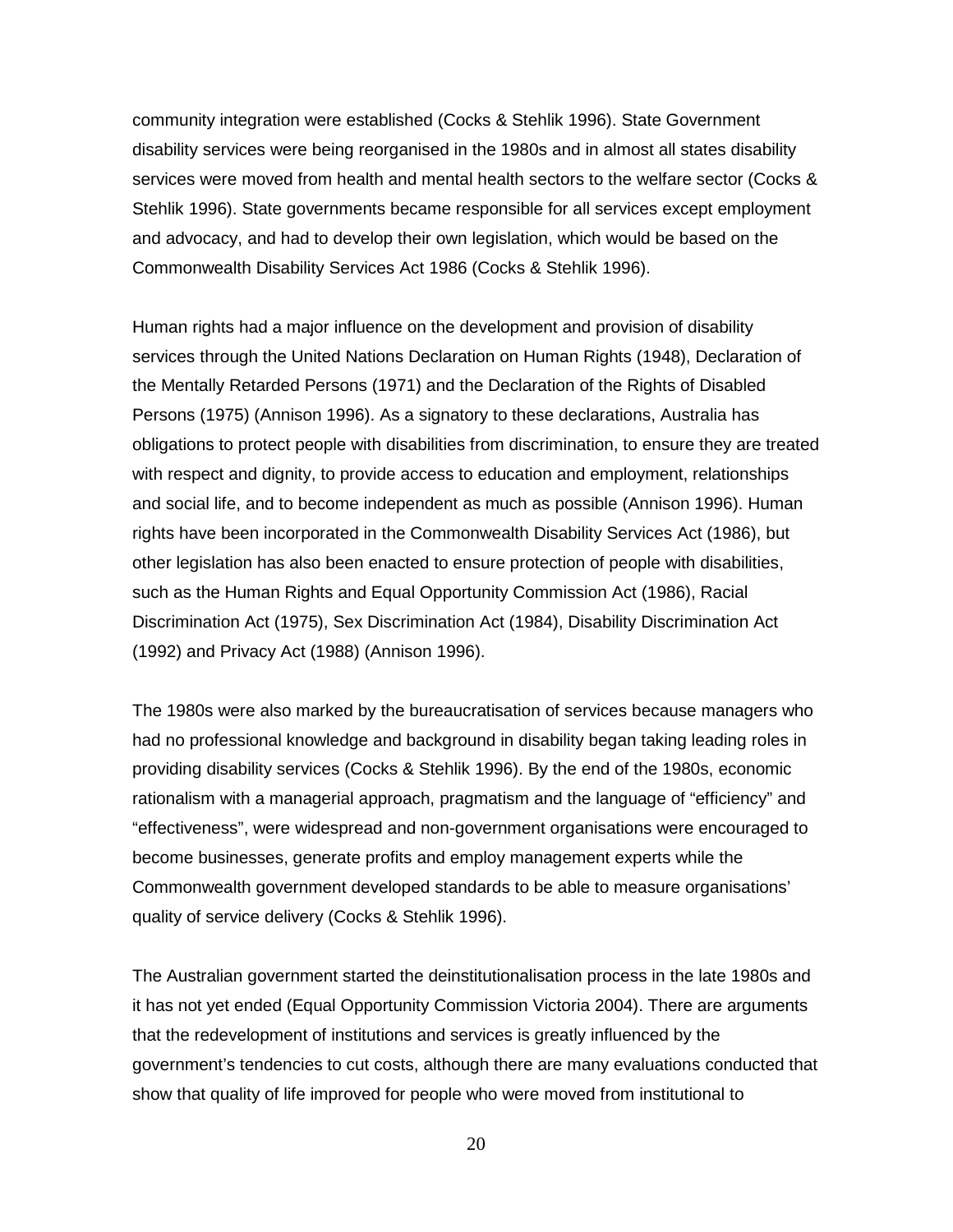community settings (Equal Opportunity Commission Victoria 2004). Also, according to Equal Opportunity Commission Victoria (2004) it has to be recognised that there has been a small number of people who have lived in an institution for many years, or most of their lives, and who want to stay. As the government has been committed to the idea of placing clients in community-based accommodation or the type of accommodation they need, and due to the diminishing number of institutional placements, the government is required to appropriately accommodate the clients who lived in those institutions, but the difficulty is that intensive staffing cannot be provided in the community setting (Equal Opportunity Commission Victoria 2004).

#### **PRACTICE INFLUENCE - PERSON CENTRED APPROACHES**

Person-centred planning (PCP) underpins the current philosophy and approach to working with people with disabilities. Its aim is the empowerment of people with disabilities, their integration into the community, the development of a more understanding and empathetic community and provision of individualised supports (Mount 2002, Kincaid & Fox 2002, Holburn 1998). Person-centred planning has been used to improve conditions of living for people with disabilities, but it also presents a way to get to know and understand the person and see them as a valuable member of the community (O'Brien & O'Brien 2002). The person-centred approach involves seeing individuals as people first instead of using diagnosis and labels; the use of ordinary language instead of professional jargon; an active search for a person's strengths and potentials; giving voice to the person and family members who know the person well; and developing services that can provide support according to clients' needs (O'Brien & O'Brien 2002).

In comparison to the past practices which were based on a professional or expert model, person-centred approaches are relying on the knowledge of workers, family and friends who know the person well. Also, while traditional planning focused on problems, disabilities and deficits, PCP concentrates on strengths, abilities and capacities avoiding fitting the person into generalised categories (Kincaid & Fox 2002).

PCP and self-determination are closely connected concepts. In the 1990s, selfdetermination became an important part in disability services and planning (Wehmeyer 2002). The idea of self-determination was a result of changes in the way society perceived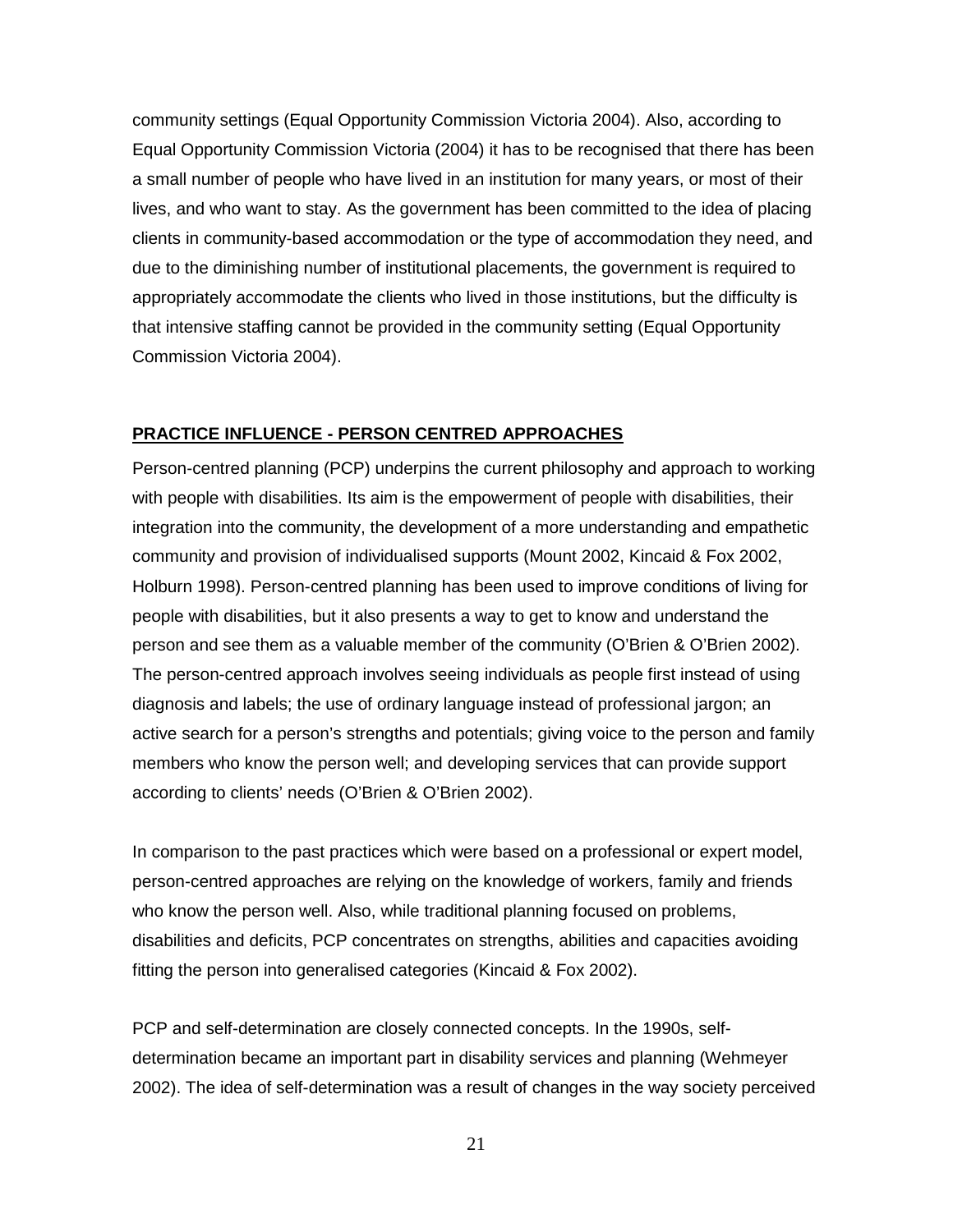disability and the rights of people with disabilities, but it was also influenced by the principle of normalisation and independent living movements. It involves self-management, making choices, self-advocacy, self-regulation, autonomy, independence and selfknowledge. According to Smull (1998), self-determination consists of being able to plan for the future and having control over resources. It is, therefore, a value of PCP and its expected outcome because in PCP, after discovering what a person's dream is, the next step would be designing a plan and providing the person with opportunities to achieve the dream (Wehmeyer 2002; Shaddok 2000).

In the late 1980s, person-centred approaches were beginning to be explored due to their flexibility and individualised support approaches. PCP involves a combination of formal and informal support and allows clients to rent and own houses. In the past, housing and support went hand-in-hand, but for PCP to work, person-centred structures need to be established. According to Malette (2002), housing and support services need to be separated because people should be supported regardless of where they are.

Although PCP is a positive concept which can immensely improve quality of life for people with disabilities, progressing beyond mere plan production is a difficult process due to cultural and human factors. Between the 1980s and 1991, the habilitation model, a clinical model, was in use (Rea, Martin & Wright 2002). Treatment was focusing on changing the biggest deficits people with disabilities had through teaching programs. There was reinforcement for compliance and the professionals were making decisions on the person's behalf. A lot has changed since then, although cultural change is a slow and continuing process. How to maintain cultural change in an organisation is still a problem, which is why it is important that administrators and supervisors make decisions and policies according to a person-centred philosophy (Rea, Martin & Wright 2002).

## *Limitations of PCP*

Sanderson (2002) conducted action research in England aiming to evaluate the process of implementing Essential Lifestyle Plans (ELP) for people with cognitive disabilities. ELP is one of the person-centred approaches that provide information about what is important to the person and what support they need. Sanderson (2002) concluded that it was not enough to have a plan to improve the life of a person, but that the plan had to become part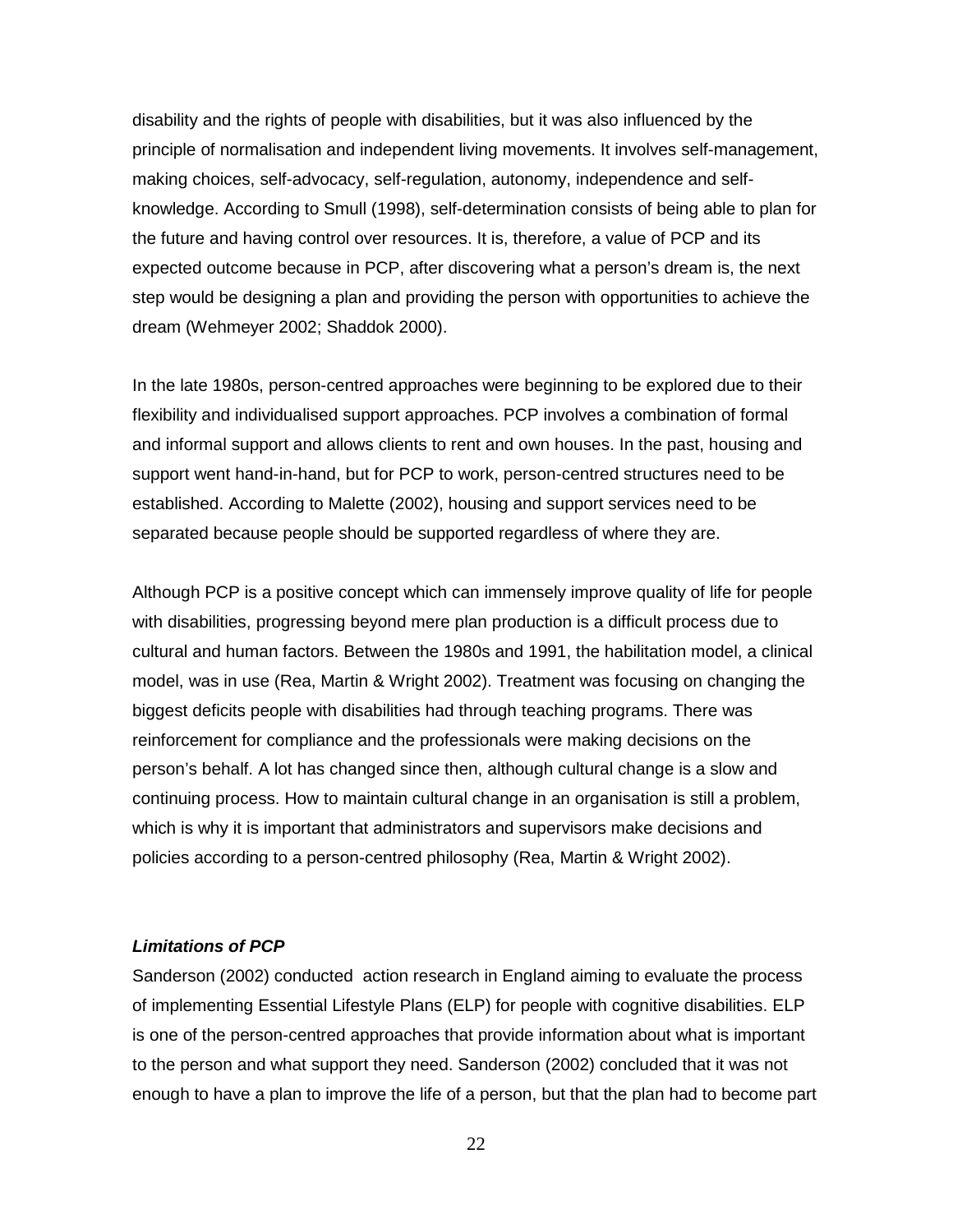of the workers' team culture. According to Sanderson (2002), to implement PCP, a personcentred team needs to be developed, but there is very little literature on how to develop one. Sanderson's suggestion is to link a PCP to staff meetings and job supervisions. She points out the importance of developing familiarity and trust among workers within an organisation, setting specific group goals, clearly defining job boundaries and continually conducting evaluation.

Other barriers to implementing a PCP are the ways in which organisations based on traditional service models work. In the PCP it is essential to design supports that suit individuals' needs and choices, but traditional service models cannot provide this due to the big number of people using the service and overcrowding in living and work environments with limited staff (Magito-McLaughlin et al 2002). Thus, staff have to work with groups, not individuals, and they often change jobs due to their frustration with the conditions of work. An unstable workforce affects clients and the quality of their support by inhibiting implementation of a PCP (Magito-McLaughlin et al 2002). The PCP is affecting not only clients of services but also the whole organisational system, clients' families and friends, workers and the whole community. Mount (2002) argues that researchers have to identify conditions under which a PCP works or does not work, and claims that without fundamentally changing the traditional service setting, the implementation of a PCP will not work.

As well as having to apply a specific approach such as a person-centred practice, disability workers have defined roles and responsibilities which are discussed in the following sections.

## **1. 5. 2. THEORETICAL INFLUENCES - CITIZENSHIP**

The social and political positions of both support workers and people with disabilities are tightly related to the notion of citizenship. People with a disability have rights or should have rights to equal access to services, self-determination, independence and community participation, while workers, including disability support workers, have the right to join unions and have their interests as workers represented and protected. The main legislation guiding disability services is the Disability Act 2006, which commenced on 1 July 2007, and which is guided by the principles of human rights and citizenship with the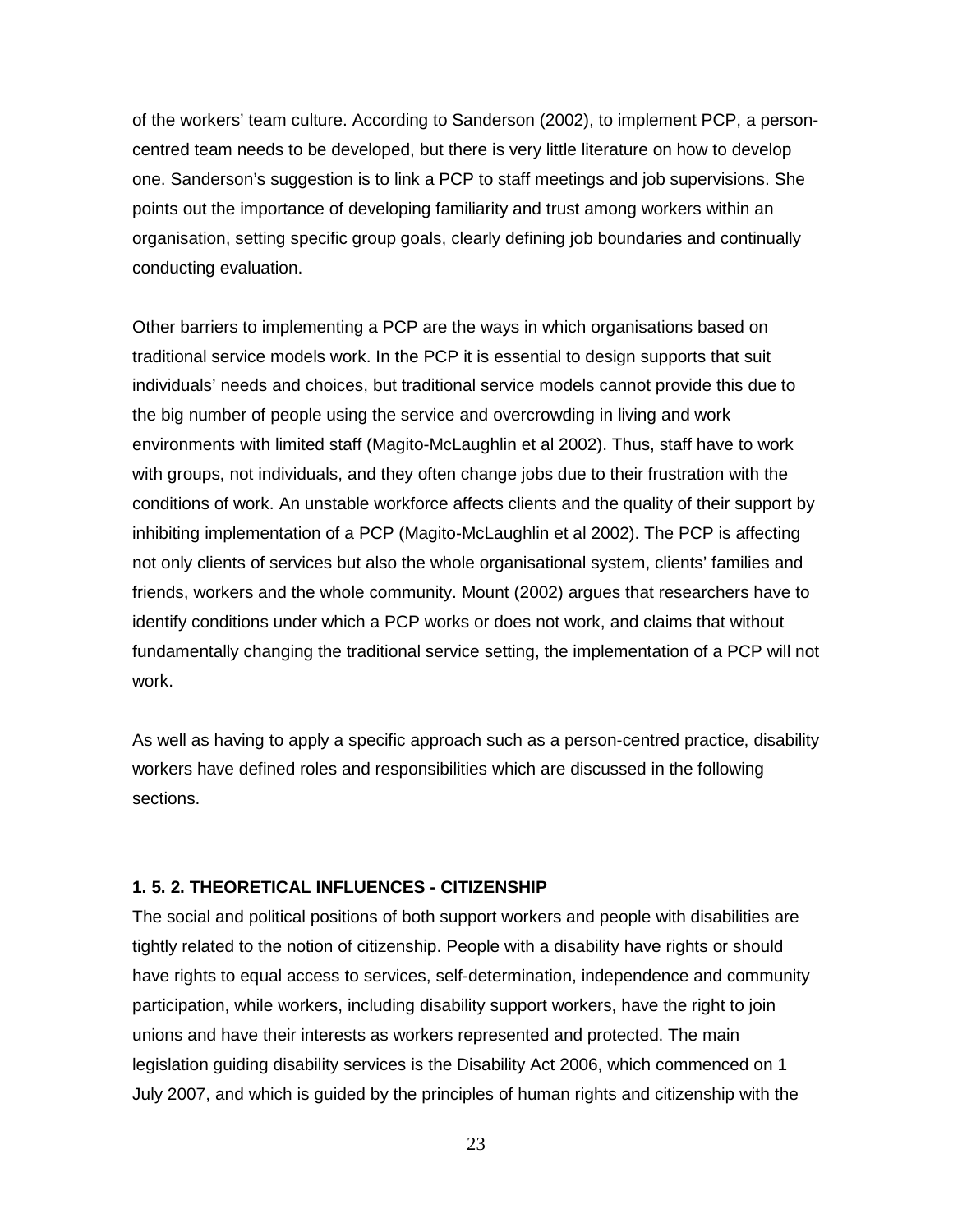aim of advancing the inclusion and participation in the community of people with a disability and providing them with high quality disability services (Victorian Government Department of Human Services 2009a). Therefore, the concepts of citizenship and human rights have also become the guiding principles of disability support work practice and have also been incorporated in disability service organisations' policy and procedures.

Citizenship is often defined in terms of legal, political, civil and social rights and duties. It is also defined in terms of a government's obligation towards its citizens (Heater 1990; Emy 1996; Beetham 2005), those people who have the right and the responsibility to choose the government, which is accountable to them (Cowen 1996). However, citizenship is a very complex concept, with elements from many sources, influences and needs (Dower 2003, Heater 1999). There are two traditions and interpretations of the nature of citizenship – one the civic republican tradition, the other the liberal tradition (Heater 1999, Carney and Hanks 1994) – which have been firmly embedded in Western political culture and been dominant for the past two centuries, emphasising citizens' rights and freedom honoured by the state (Heater 1999).

According to classical liberal philosophy, the role of the law is to promote individuals' autonomy (Carney & Hanks 1994) and their rights to life, liberty and property (Dower 2003) with the state interfering as little as possible (Heater 1999). In addition to legal and political rights, the liberal version of citizenship also embodies social and economic rights, including rights to income, social services and welfare (Carney & Hanks 1994; Heater 1999; Dower 2003; Beetham 2005). Insecurity, exploitation and poor work conditions of the 19<sup>th</sup> century industrial revolution influenced people to demand and fight for economic and social rights (Beetham 2005). Some of these rights are: the right to join trade unions; the right for insurance against sickness and unemployment, access to education, medical care and affordable housing. These rights became incorporated in the UN Declaration of Human Rights in the mid- $20<sup>th</sup>$  century. It has been recognised that citizens cannot exercise their rights and play their citizen role if they lack basic education, health or means for living (Beetham 2005). The reality is that many people, such as members of ethnic and racial minorities, the poor and people who are not capable of self-determination (children, the elderly) do not enjoy full citizenship (Heater 1999) and often have difficulties in exercising formal and legal rights because they experience systematic discrimination in their access to public services, employment etc. (Beetham 2005).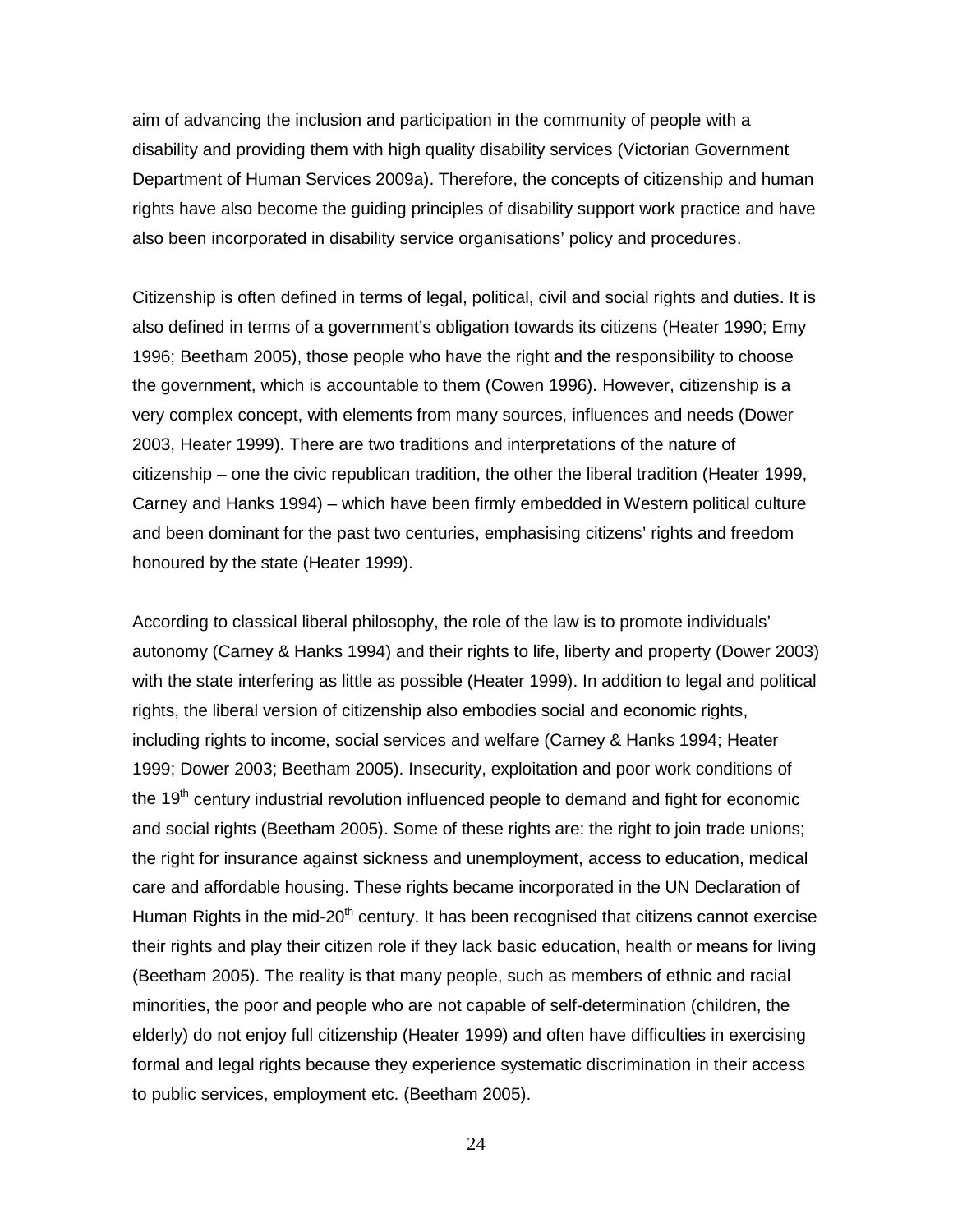Heater (1999, p. 7) states that liberal citizenship is "a political expression of capitalism" and that capitalism facilitated the emergence of liberal citizenship, but the difficulty is that in some circumstances capitalism has been threatened by citizenship. On one hand, social liberals believe that rights to welfare are to be protected and that a welfare state is necessary to allow the poor to participate and have autonomy and freedom, but on the other hand neo-liberals have the opposite view and stress the rights to liberty (especially economic liberty) and believe that the welfare state is reducing people's autonomy by encouraging their dependency on the state (Dower 2003; Heater 1999). Cowen (1996) argues that the idea of citizenship challenges economic individualism, emphasising the importance of citizens' active involvement and participation in working towards the welfare of the whole community, including access to services and resources, equality, equity and liberty as basic elements of citizenship. As the state has an obligation to protect its citizens, it often interferes on behalf of its citizens by limiting the complete freedom of capitalists to increase their profits. It usually does this by introducing laws regulating the market or by increasing taxes to fund welfare or educational services (Heater 1999). Given these conditions, critiques exist of the concept of citizenship. According to Marxism, citizenship cannot exist in a capitalist society since there is no equality or balance in the distribution of power between capitalists and the working class (Duncan 1996), and the state is incapable of resolving the conflict between capitalism and citizenship because the state is not neutral (Heater 1999), whereas feminists argue that as long as women are not substantially equal to men, real citizenship cannot exist (Duncan 1996).

Civic republican citizenship goes further than the liberal form of citizenship in stressing not only rights, but also citizens' participation in public affairs, commitment to the community and willingness to take active steps to defend the rights of other community members and to promote common interests (Dower 2003; Carney & Hanks 1994; Heater 1999). Unlike the liberal version of citizenship, the civic republican version emphasises the interconnected relationships between people and the necessity for them to be a community (Carney & Hanks 1994; Heater 1999). It does not imply democracy as the purpose of citizenship is to maintain the republican form of government and to prevent its degeneration (Heater 1999). Although ancient Athens inspired democrats, it was not fully democratic due to women and slaves being excluded from decision-making and participation in public affairs because they were believed to be naturally inferior to male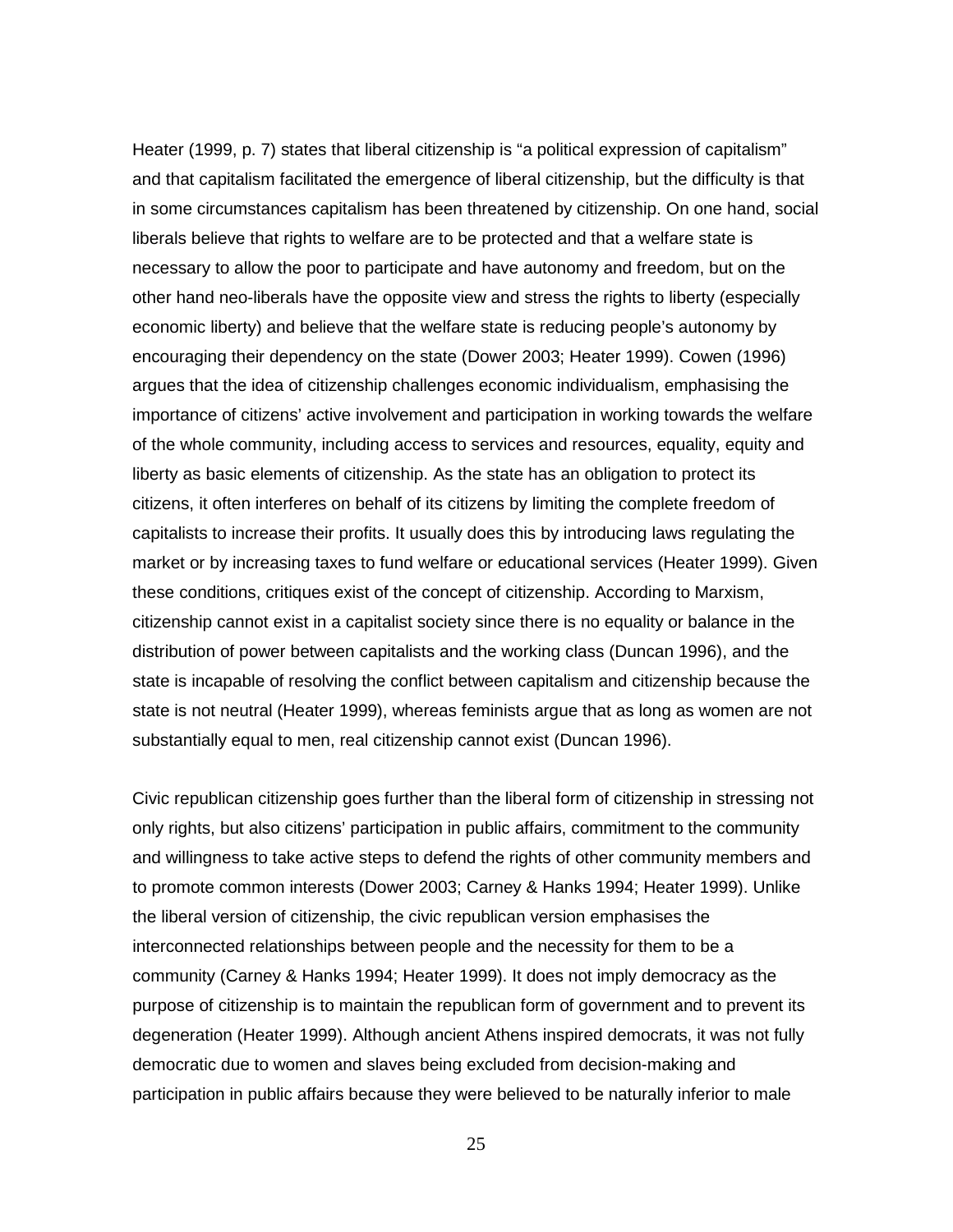citizens (Beetham 2005; Heater 1999). Beetham (2005, p.2) defines democracy as "a procedure for taking decisions in any group, association or right to have a say and to make their opinion count." Democracy is based on the beliefs that all members of a society should have the right to participate in making decisions that affect them and everyone is capable of forming an opinion about what is in their interest (Beetham 2005). Emy (1996) argues that democracy and citizenship are linked because democracy cannot exist without civil and political rights such as the rights to vote, to peaceful assembly, to freedom of speech, to freedom of movement and to stand for public office (Emy 1996). In recent years, interest in the civic republican ideal has been revived because of the emerging belief that too many people in Western countries are not performing their civic duties, not giving anything back to their communities, and that many are abusing the social security system (Heater 1999). Increasing numbers of people are also concerned about the human impact on the environment and, therefore, the feeling of universal identity and acceptance of a universal morality have become important elements of environmental and global citizenship (Dower 2003; Heater 1999). The Commission of Global Governance has urged the adoption of a global civic ethic as the moral foundation for global governance. As well as supporting fundamental human rights, it has outlined responsibilities such as considering the impact of actions on other people's security and welfare, promoting equity and equality and protecting the interests of future generations (Heater 1999).

Citizenship has been changing its form throughout history and many people have been excluded and restricted on grounds of class, gender, race, age and wealth. Many groups in society experience systematic discrimination (Held 1991; Heater 1990; Beetham 2005). Dower (2003) also argues that members of certain groups such as minority groups (ethnic and religious), indigenous people and people with non-standard sexual orientation can be disadvantaged in various ways, and that their identity as members of a certain group cannot be properly recognised unless group rights are recognised. Therefore, according to Dower (2003), citizenship needs to give such groups voice to have their perspectives adequately reflected in public policy. Mulgan (1991) argues that it is extremely important to emphasise and promote responsibility since true citizenship needs to contain a balance between rights and morality or responsibility. Nation states still control welfare, public order and defence, while economic activity depends on private business for employment and services leading to the increased power of multinational companies (Beetham 2005; Castles & Miller 2003). Due to the old models of citizenship being considered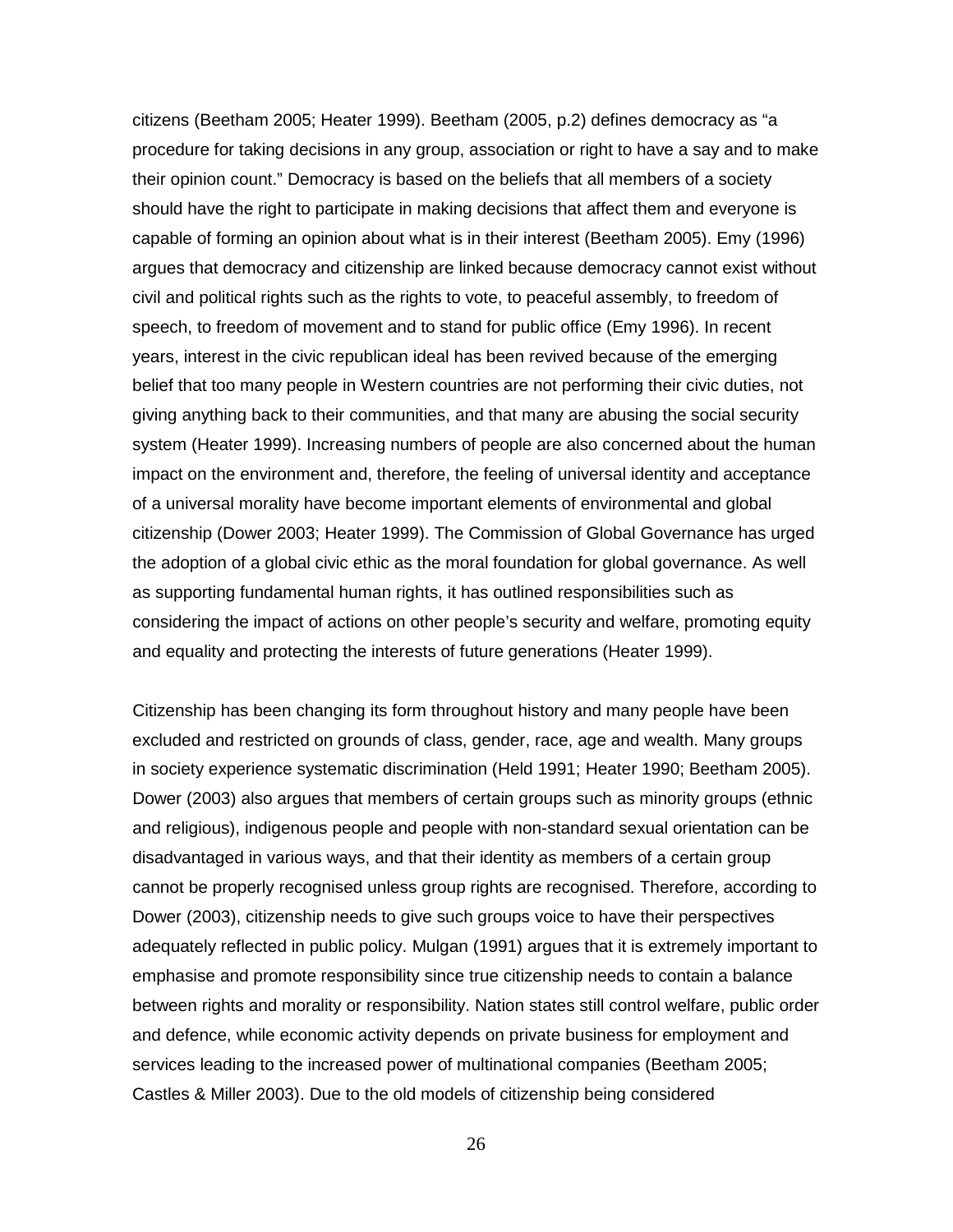inappropriate, since all countries are culturally heterogeneous and have gone through many changes, Castles and Miller (2003) point out the importance of the new transnational model of citizenship which allows people to have multiple identities and loyalties. Heater (1990) also argues that it is possible and desirable for people to have multilayered identities, because being loyal to the state is not always moral, especially in the case of global issues such as ecological crisis. Heater (1990), then, goes on by saying that a person who is not capable of having multiple identities and loyalties is morally immature.

According to Dower (2003), human rights and human rights law are important to global citizenship because many citizens' actions are related to and understood in terms of human rights, which apply to all human beings, include important aspects of human wellbeing and cannot be taken away by other people. All human rights also involve three duties – a duty to avoid depriving, to protect from threats of human rights deprivation and a duty to assist the deprived (Dower 2003). In 1948, The General Assembly of the United Nations adopted the Universal Declaration of Human Rights, which contains 30 articles specifying different rights, but it had only a declaratory force and there were no legal penalties for states that did not observe them (Dower 2003). The Universal Declaration of Human Rights was followed by the adoption of the Covenant on Civil and Political Rights and the Covenant on Social, Economic and Cultural Rights in 1966, which became binding law when enough states ratified them years later (Dower 2003). Many countries also incorporated human rights in their legislation, often through bills of rights (Dower 2003). The United Nations has also developed human rights laws dealing with specific types of rights such as the UN Convention on the Rights of the Child and the Declaration on the Right to Development, but for this research, of particular importance is the UN Convention on the Rights of Persons with Disabilities and its Optional Protocol, which were adopted in 2006 and came into force internationally in 2008 (Australian Government 2008). The Australian government was among the first Western countries to ratify the Convention, which came into force for Australia on 16 August 2008 (Australian Government 2008a).

The purpose of the Convention on the Rights of Persons with Disabilities is "to promote, protect and ensure the full and equal enjoyment of all human rights and fundamental freedoms for all people with disabilities and to promote respect for their inherent dignity" (Australian Government 2008a, p.7). The Convention defines persons with disabilities as people "who have long-term physical, mental, intellectual or sensory impairments which in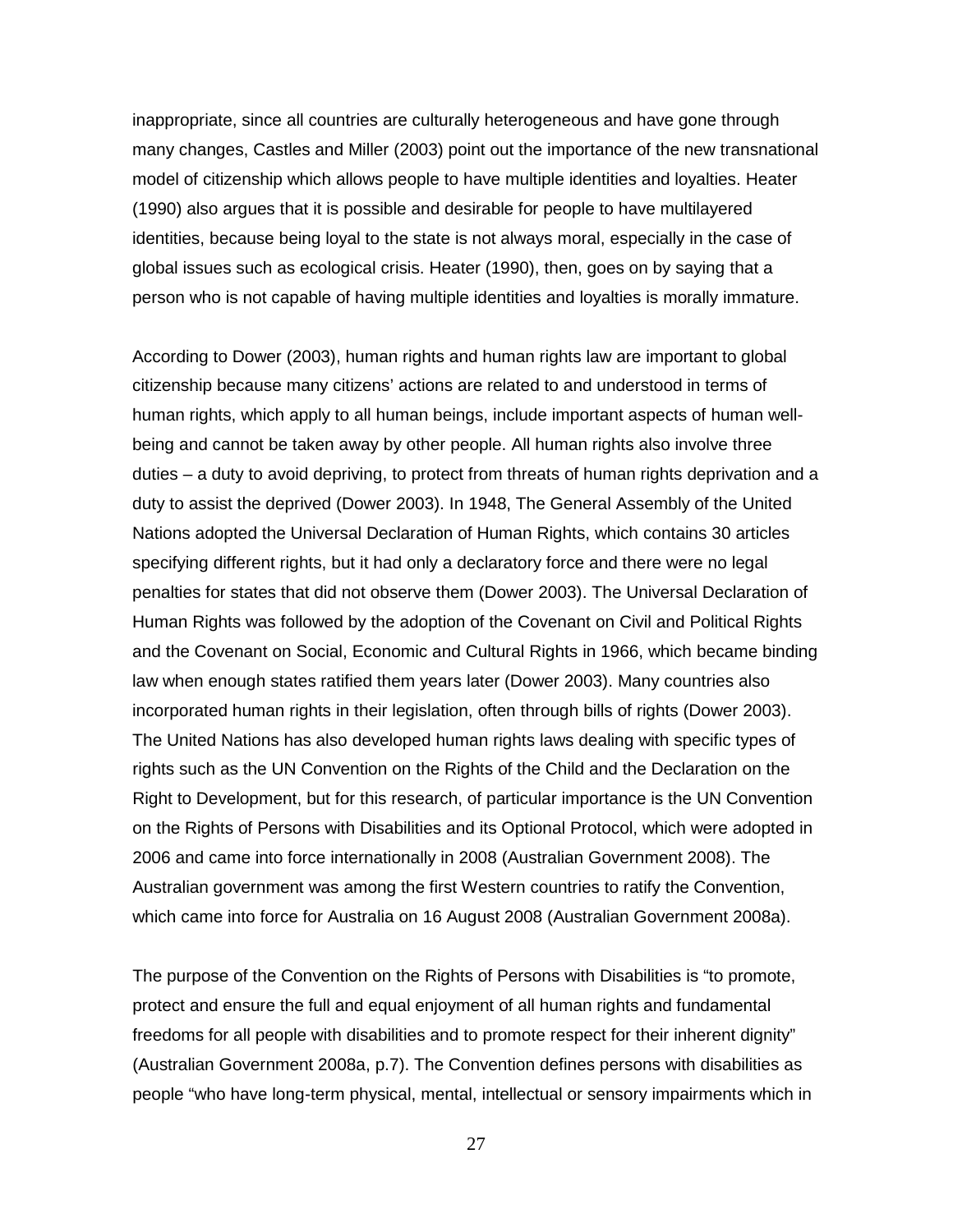interaction with various barriers may hinder their full and effective participation in society on an equal basis with others" (United Nations 2008, p.1; Australian Government 2008a, p.7). The Convention expresses the rights in terms of addressing the needs of people with disabilities and obligations that countries are expected to implement, and it does not create any new human rights (Australian Government 2008a). It is based on general principles of respect for dignity, autonomy and independence; non-discrimination; participation and inclusion in society; respect for difference and acceptance of human diversity; equality and equal opportunity; and respect for the capabilities of children with disability and their right to preserve their identities (United Nations 2008). Some of the obligations that are included in the Convention are: improving inclusion and participation of people with disabilities; raising awareness and fighting against stereotypes, prejudices and harmful practices; respecting the inherent right to life; ensuring liberty and security; preventing torture, cruel, inhumane and degrading treatment or punishment; ensuring liberty of movement and freedom to choose their nationality and residence; and protecting against arbitrary and unlawful interference with privacy (Australian Government 2008a). The Australian government (2008a) identified areas of obligation that it will be working on and some of the obligations that it is aiming at implementing are general awareness raising; education and training of people who work with people with disabilities; encouraging the private sector to be mindful of accessibility issues for people with disabilities; and ensuring signs in buildings are more accessible.

In practice, people with disabilities do not enjoy full citizenship and often experience discrimination in many areas (Watson 1998; Vernon 1998; Parsons 1994; Clear 2000). Oliver et al (2002) argue that people with intellectual disability are more vulnerable to abuse or neglect than their peers without disabilities. Kendrick (2002) agrees that people with disabilities are at a higher risk of being mistreated or abused than people who do not have a disability, and he claims that their mistreatment is not random, but organised and systematic. Kendrick (2002) also points out that even though people with disabilities have the same needs as every other human being, they have to cope with additional burdens of being both disadvantaged and devalued in society. Kendrick (2002, p.5) states: "Persons who have never been deprived of their credibility through misleading stereotypes may have trouble perceiving the problems recipients of mental health services have in being taken seriously." The Convention on the Rights of Persons with Disabilities not only recognises the difficulties that people with disabilities generally face, but also the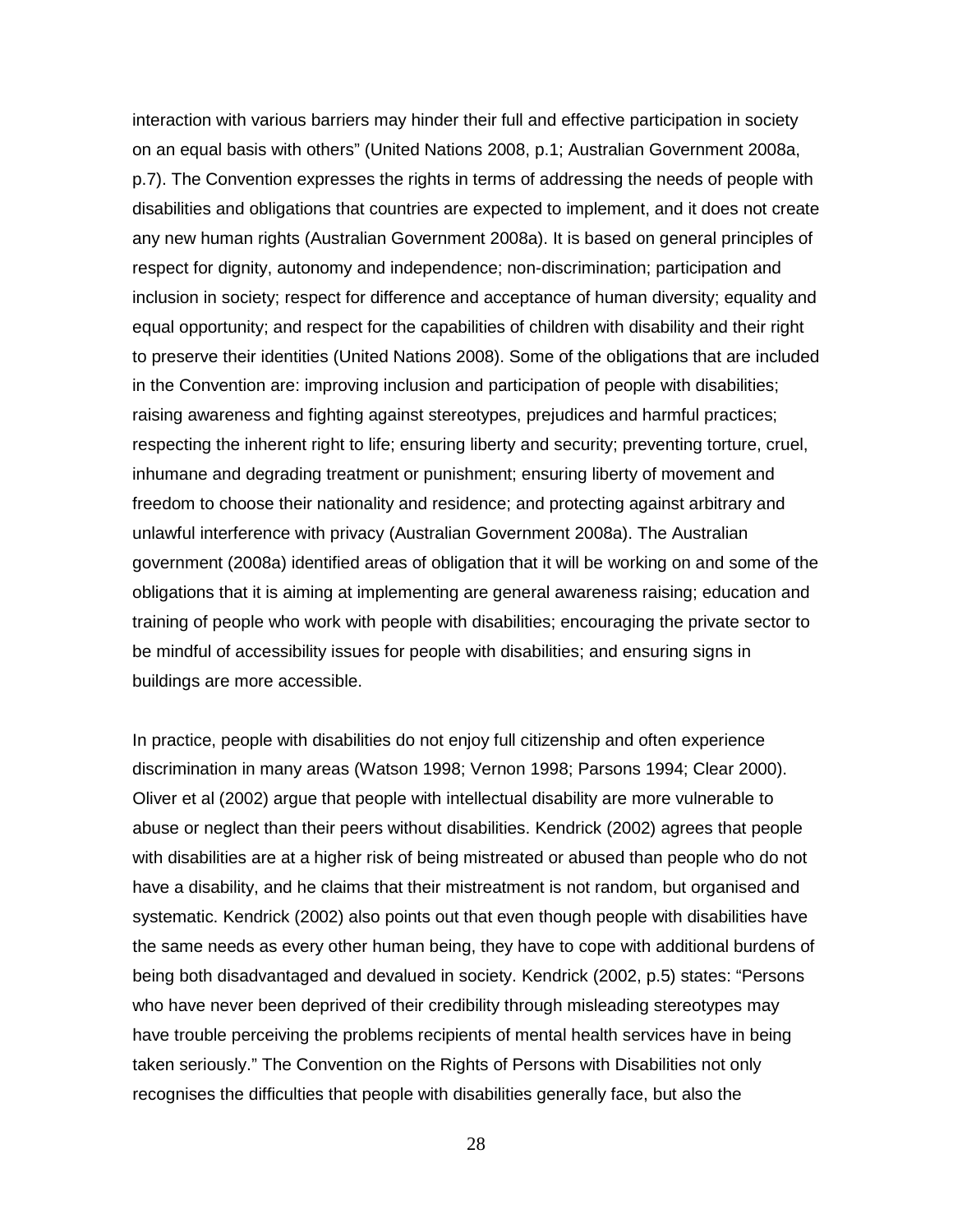difficulties that women and girls with disabilities face, acknowledging that they are often subject to multiple forms of discrimination requiring countries to ensure "the full development and advancement of women" (Australian Government 2008a, p.8).

#### **GLOBAL INFLUENCES**

Dowse (2009) argues that Australian governments should be looking at the impact of globalisation on people's work and how work is structured as businesses want literate people with good numeric skills and there are many people who can do this. However, some people do not have these skills and will never be able to do this work. According to Dowse (2009), globalisation offers opportunities for people with intellectual disabilities by strengthening worldwide self-advocacy networks and increasing personalisation in service delivery. New information and communication technologies have enabled access and inclusion for some people with disability and strengthened their political arms through the growing availability of self-advocacy information and resources on the internet (Dowse 2009).

Dowse (2009) also argues that the shift in the labour market from the traditional industrial economy (relying on both skilled and unskilled physical effort) to service and information technology (relying on human capital such as accumulated knowledge, experience, cognitive skills and abstract knowledge) poses a risk and disadvantage for people with intellectual disability, who are less likely to possess the social and cognitive skills required for work in the new service and information economy. For people with disabilities there are positive and negative effects in relation to the emphasis on privatisation and market choice (Dowse 2009). The positive side is that there is more personalised service delivery with increased choice and flexibility, but the emphasis on individual independence and productivity is problematic because people with intellectual disability are often unable to reach self-sustainability (Dowse 2009). Dowse (2009, pp: 573-574) argues that "The new technologies of welfare are economically driven and actively directed toward investing in the individual pursuit of independence, framing inclusion in terms of productivity and contribution, rather than self-fulfilment or quality of life. This has differential impacts on the range of people with intellectual disability, including those who are able to participate in the employment market and those with high support needs who will not be part of the labour market."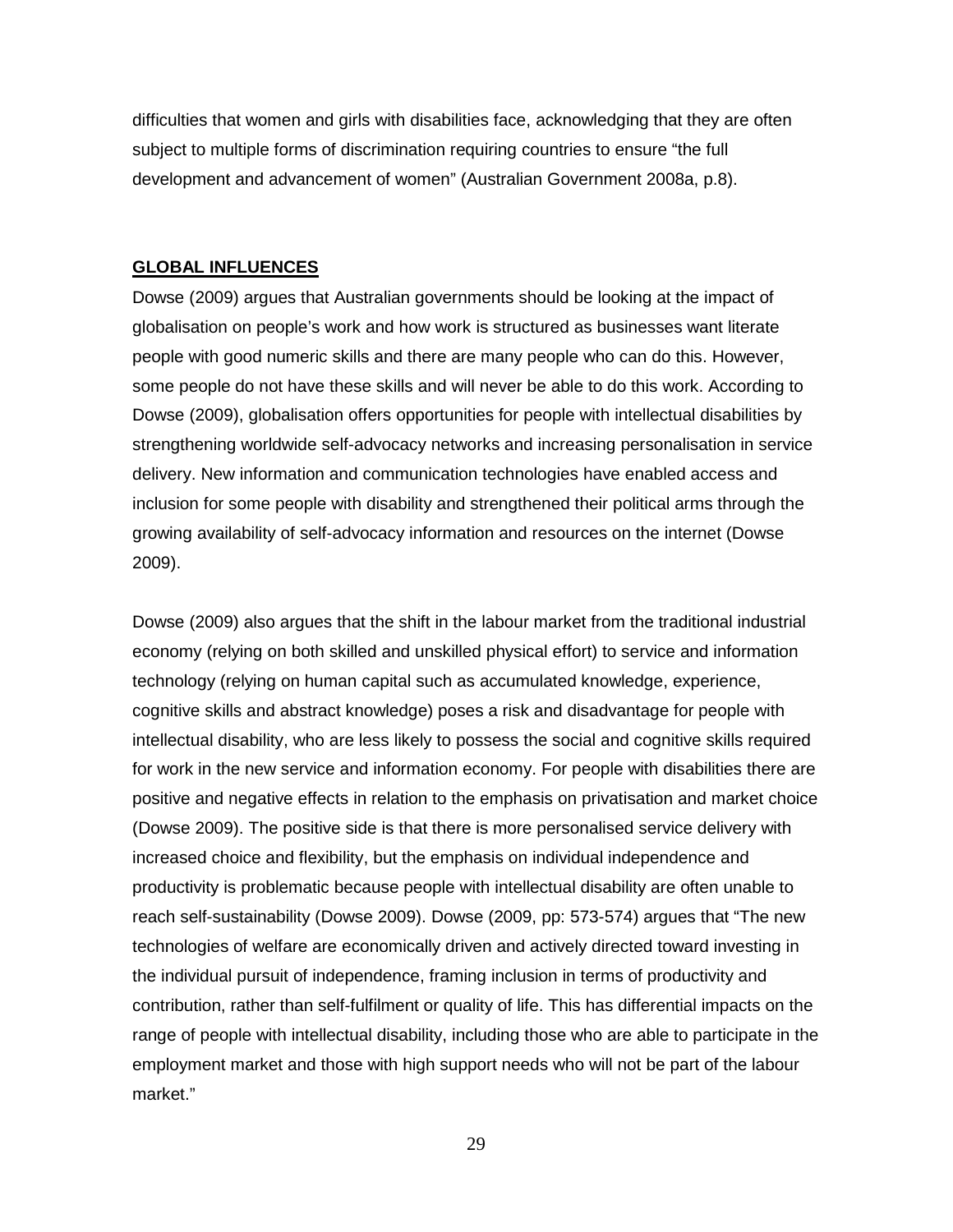## **LEGISLATIVE RESPONSES AND POLICY**

In Australia, the Victorian government has recognised that people with disabilities experience many inequalities and obstacles that prevent them taking part in the community, which led to the development of the Victorian State Disability Plan 2002-2012, outlining a new approach to disability and an agenda for change based on the principles of social justice and human rights (Victorian Government Department of Human Services 2002). The plan is underpinned by the principles of equality, dignity, self-determination, diversity and non-discrimination (Victorian Government of Human Services 2002, p.9) and it refers to all aspects of life for people with disabilities such as disability supports, health and community services, education, employment, transport and housing (Victorian Government Department of Human Services 2002, p.1).

When the plan was written, in 2002, disability services were focusing mainly on specific programs such as personal care, day programs and accommodation, and many resources were directed towards responding to crises, but the aim of the government was for disability supports to focus on people with disability in flexible ways based on their individual needs (Victorian Government Department of Human Services 2002, p.1). Goals that the government set out to achieve are: to enable people with disabilities to pursue their individual lifestyles by reorienting disability supports to make them more responsive to individuals' needs and choices; to build inclusive communities and make the Victorian community more welcoming and accessible for people with disabilities; and the government leading the development of a more inclusive community by developing more accessible public services and promoting non-discrimination (Victorian Government Department of Human Services 2002, p.11). The Victorian government recognised that it cannot achieve the goals by working alone, but that it will need to work in partnership with service providers in the non-government sector, community groups, business and industry leaders and the broader community (Victorian Government Department of Human Services 2002). According to the plan, these goals will be achieved through the following five strategies: by reorienting disability supports to support people with disabilities in flexible ways based on their individual needs; by developing strong foundations for disability supports; by protecting people's rights; by strengthening local communities; and by making public services accessible (Victorian Government Department of Human Services 2002).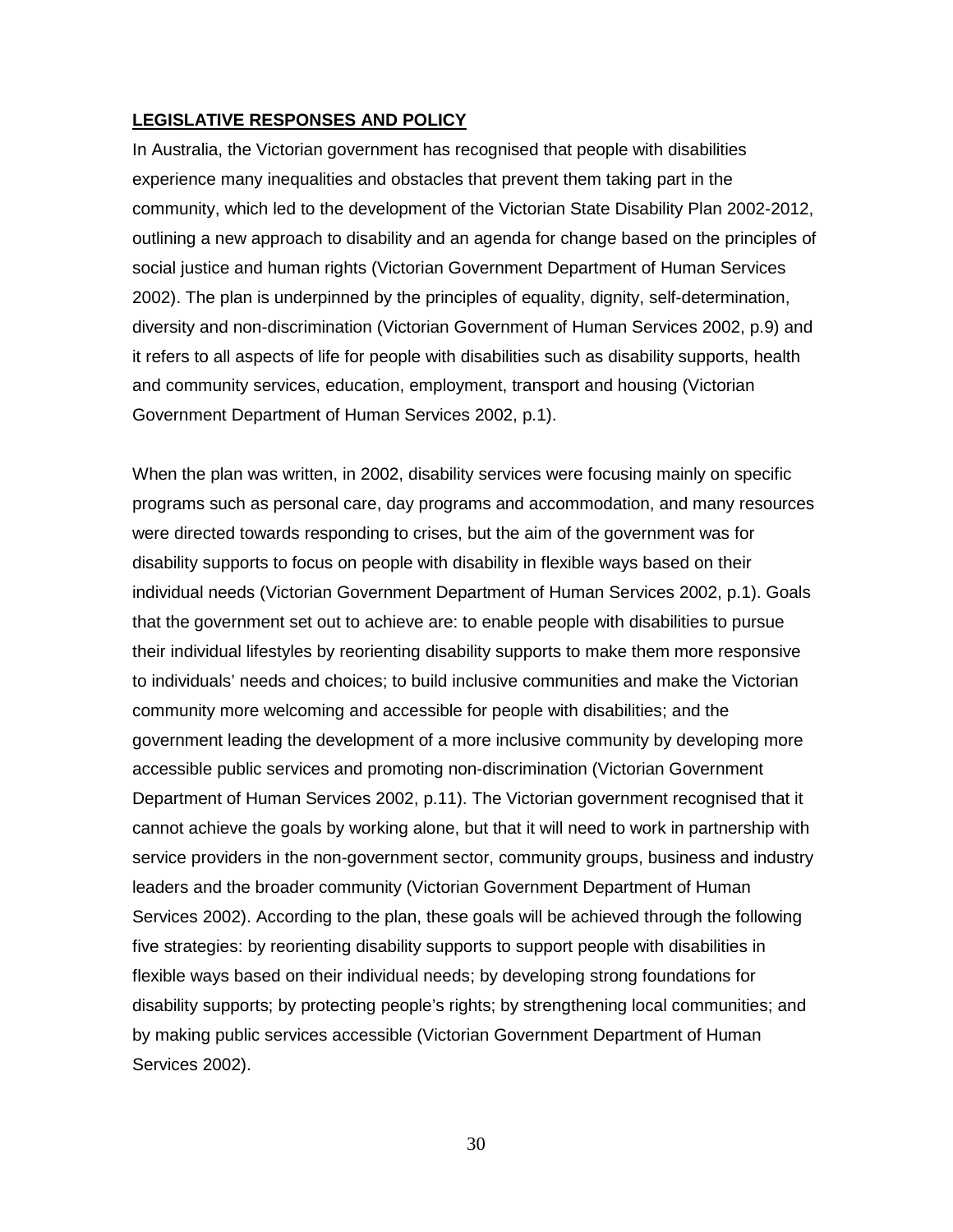The Victorian Disability State Plan 2002-2012 was followed by the Disability Act 2006, the main legislation guiding disability services, which commenced on 1 July 2007 and is guided by the same principles as the state plan. The objective of the Disability Act is to ensure the rights of people with disabilities as citizens and to advance their inclusion and participation in the community. All staff who provide disability services are required to integrate the principles of the Disability Act into their practice (Victorian Government Department of Human Services (2009a). According to the Act, some things that disability services are required to do are the following:

- Improve inclusion and participation in the community of people with disabilities,
- Support people with disabilities in flexible ways responsive to individual needs,
- Maximise independence and choice of people with disabilities,
- Provide supports to people with disabilities to realise their physical, social, emotional and intellectual capabilities in a way that recognises different models of practice required to assist people with different types of disability and at different stages in their lives,
- Consider and where possible acknowledge the role and capacity of families in supporting people with disability,
- Provide support in a way that respects the privacy and dignity of people with disabilities,
- Provide support in a way that balances safety with the right of people with disabilities to choose activities that involve a degree of risk, and
- Provide support in a way that ensures that people with disabilities have access to advocacy to enable them to make decisions adequately (Victorian Government Department of Human Services 2009a).

In addition to the above, of particular interest to this thesis is the requirement that disability services should be provided by appropriately skilled and experienced staff who have access to continuing learning and professional development (Victorian Government Department of Human Services 2009a). At the end of the day, although under the supervision and direction of a disability service organisation's management, it is disability support workers' role to implement support according to all the policies and legislation, and ensure clients' citizenship and human rights are respected in practice every day and during every activity. It can therefore be argued that the role, position, and work performance of residential disability support workers can immensely influence the quality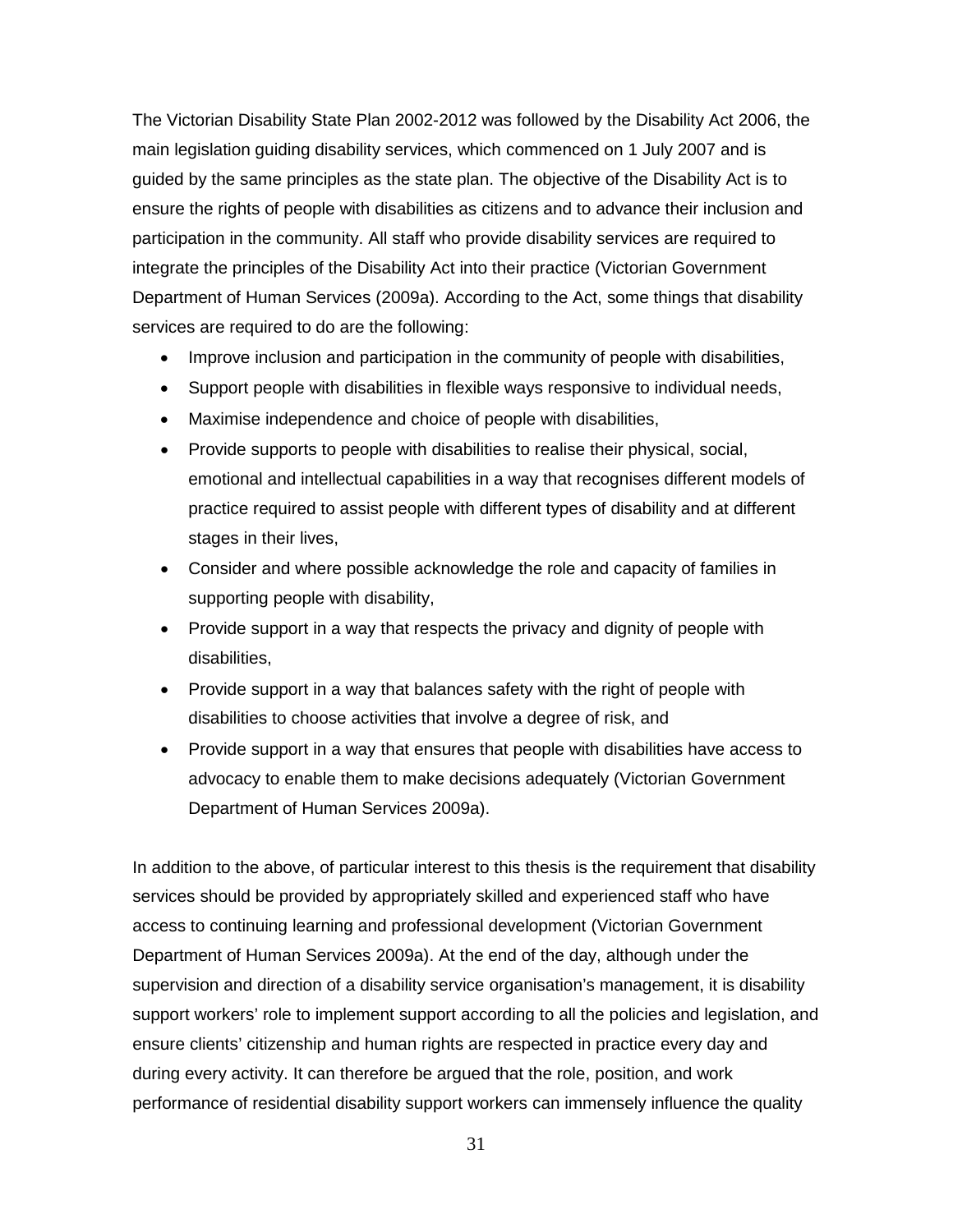of care and outcomes for people with disabilities who use disability services. Even though there are legislative guidelines and policies, it can be argued that, in practice, the point to which support is provided to people with disabilities in a way that it enhances their selfdetermination, dignity, choice, independence and participation, and encourages them to reach their highest potentials, will be significantly affected by disability support workers' skills, experience and attitude as well as organisational and management practices, and their financial resources.

As a result of the Australian government's belief that the system has not been delivering adequate support for people with disabilities, the Productivity Commission was asked to examine reform of the current system of disability services for people who have a severe and continuing disability to be able to receive the care and support they need (Productivity Commission 2011; Prime Minister of Australia 2011). The Productivity Commission released its report last year and recommended development of a National Disability Insurance Scheme, which would take seven years to implement (Productivity Commission 2011; Prime Minister of Australia 2011). According to the report, the current disability system is poor, unfair, underfunded and inefficient (Productivity Commission 2011, p.4). The Productivity Commission (2011) therefore suggests that big changes to the disability system are necessary, but at the moment further policy work is required to develop assessment tools for determining eligibility for support; service and quality standards; a national pricing structure; and the capacity of the disability sector and workforce (Prime Minister of Australia 2011). According to the Australian Council of Trade Unions (2011), greater financial resources are needed to appropriately fund disability services in Australia, and the implementation of the National Disability Insurance Scheme is expected to improve funding, create the environment to attract more workers and improve their pay, their work conditions and career structures. The details of how the scheme would work and how it would affect SSA or group homes are not known, but if additional resources are put into accommodation and group homes, it can be argued that the working conditions of support workers and the quality of service to people with disabilities could improve.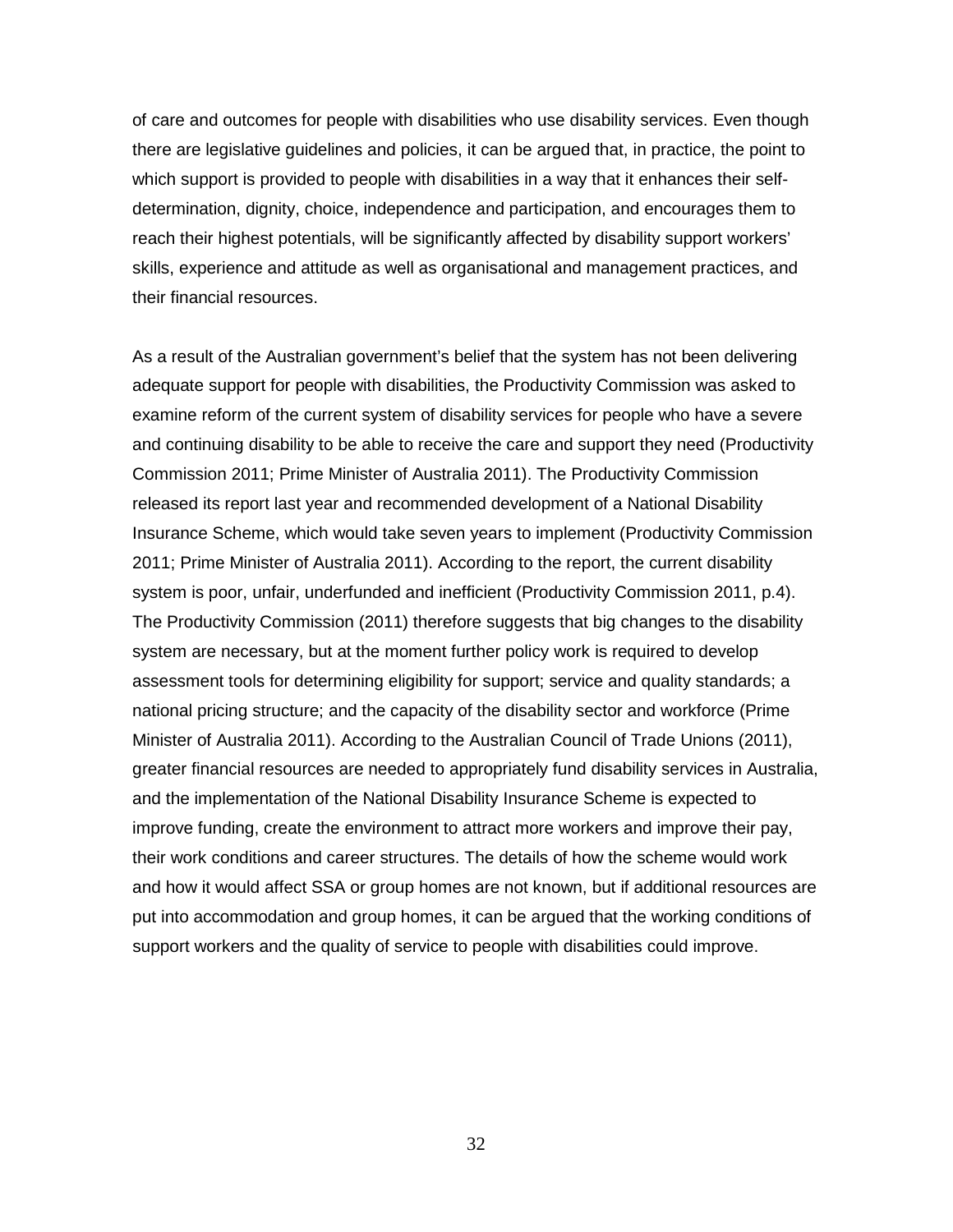#### **1. 5. 3. DISABILITY SUPPORT WORK**

This section of the literature review further discusses role and responsibilities of disability support workers, their status, qualifications and training, the impact of work and work conditions on workers' health and well-being and how all these aspects influence quality of service.

#### **ROLE AND RESPONSIBILITIES**

Support workers, in general, are defined as paid workers who spend most of their time in "hands on" direct service to people with disabilities (Test et al 2004, p. 328). The role and responsibilities of disability support workers is to help people with disabilities with their everyday activities. This involves personal care, addressing their health and social needs and promoting their integration into the community and personal choices. As mentioned earlier, disability support workers are expected to work in accordance with the relevant legislation and organisational policies. Duty of care is one of the legal requirements that has to be followed by workers at all times while working with clients. It is also often known to be contradictory to dignity of risk, and workers often have to use their judgment and common sense to balance these in practice.

### *Duty of Care*

Workers have a duty of care towards their clients, which is a legal obligation to take reasonable steps to ensure clients' welfare and safety. A worker can be charged with criminal negligence in cases of considerable recklessness (S.24 Crimes Act). Duty of care is defined as "a duty to take reasonable care of a person" (Department of Human Services 2000, p.7) or "the legal obligation to avoid causing damage or loss that could have been reasonably foreseen" (Strong 2005, p.3). Villamanta Legal Service (2006) defines it as a duty "to be careful and act according to a reasonable standard of care", while the reasonable standard of care is "the way a reasonable person would act in the same circumstances".

Clients are vulnerable because of their age, social circumstances or health conditions, and workers are always expected to take actions that are in the best interest of their clients and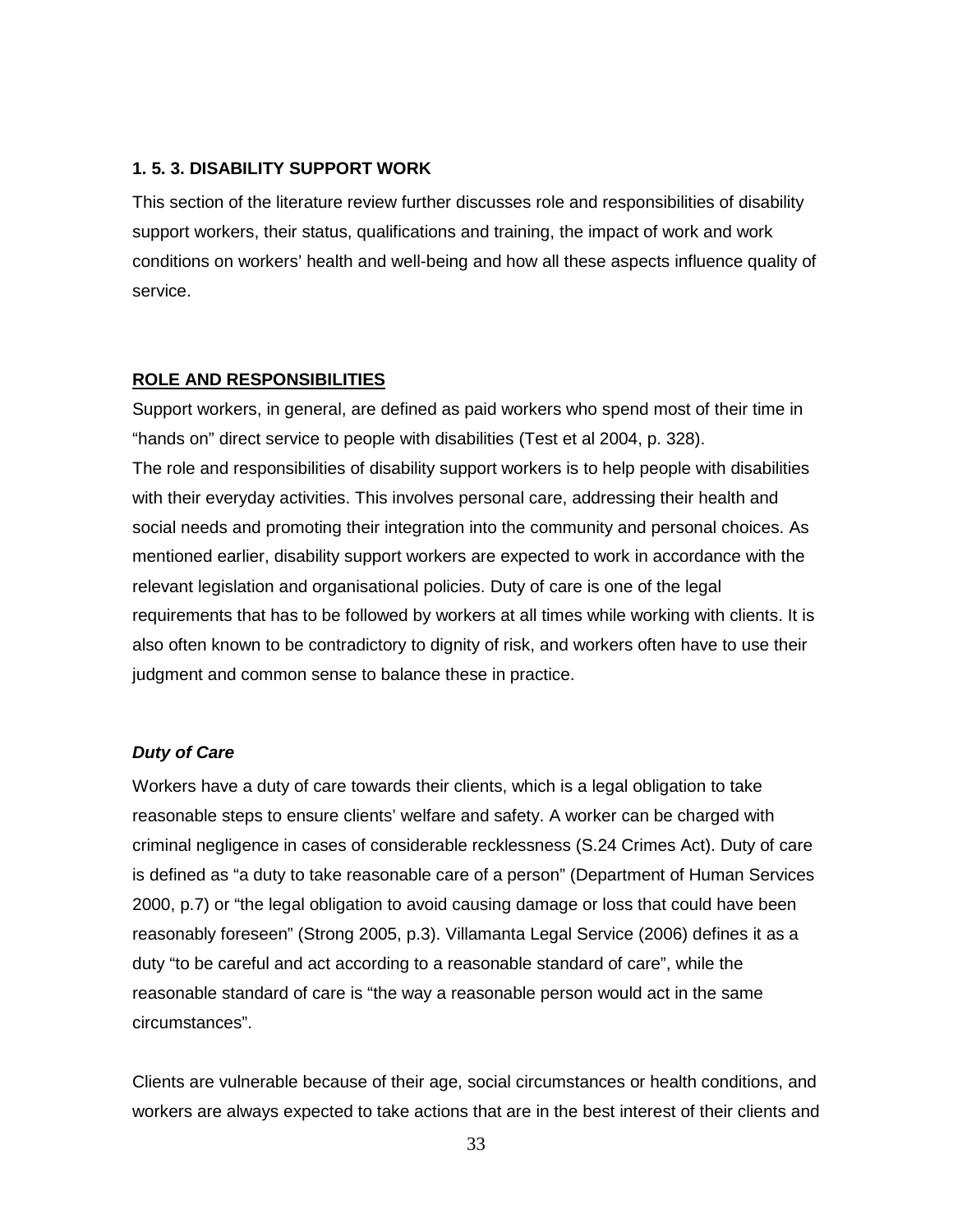consider potential risks to clients (Department of Human Services 2000; Strong 2005). It is not always clear what is considered reasonable, but a worker's actions would be compared to what a reasonable worker would do in the same situation. Other circumstances such as the worker's education, training, skills, work experience and the relationship with the client would influence the decision on whether the worker was acting reasonably (Department of Human Services 2000; Strong 2005). The more dependent or vulnerable the client is, the higher the standard of care required (Villamanta Legal Service 2006).

As the Department of Human Services has contracts with other agencies, it is responsible for the clients and service. The department has a duty of care towards people who are affected by its work including clients, clients' families and community groups. Regional managers, supervisors and frontline workers also owe a duty of care to all these groups, although their powers and tasks will be different (Department of Human Services 2000).

Breach of duty of care can occur either when a worker acts unreasonably or fails to act reasonably (Department of Human Services 2000). The definition of negligence consists of three parts and all of the three have to be present to consider a worker negligent. There must be a duty of care, a breach of duty of care and injury or harm suffered as a result of the breach of duty of care (Department of Human Services 2000; Strong 2005; Villamanta Legal Service 2006). Only courts can decide if someone was negligent (Villamanta Legal Service) and only physical injury, financial loss and nervous and emotional shock will be recognised as harm (Department of Human Services 2000).

Workers are expected to use the least restrictive precautions to prevent harm, but they are also expected to decide if it is reasonable to do more than they are instructed in the guidelines. This decision will be based on a worker's skills and experience (Department of Human Services 2000). According to the law of negligence, not all precautions need to be taken for harm prevention. Which precaution a worker takes also depends on the worker's powers. Residential disability support workers are not allowed to physically restrain clients to prevent harm, but they have "emergency" or "rescue" powers. These powers allow a worker to "prevent harm to someone by touching or even briefly physically restraining them without their consent" in emergencies only (Department of Human Services 2000, p.11). Emergencies are defined as "sudden, unexpected and dangerous situations which do not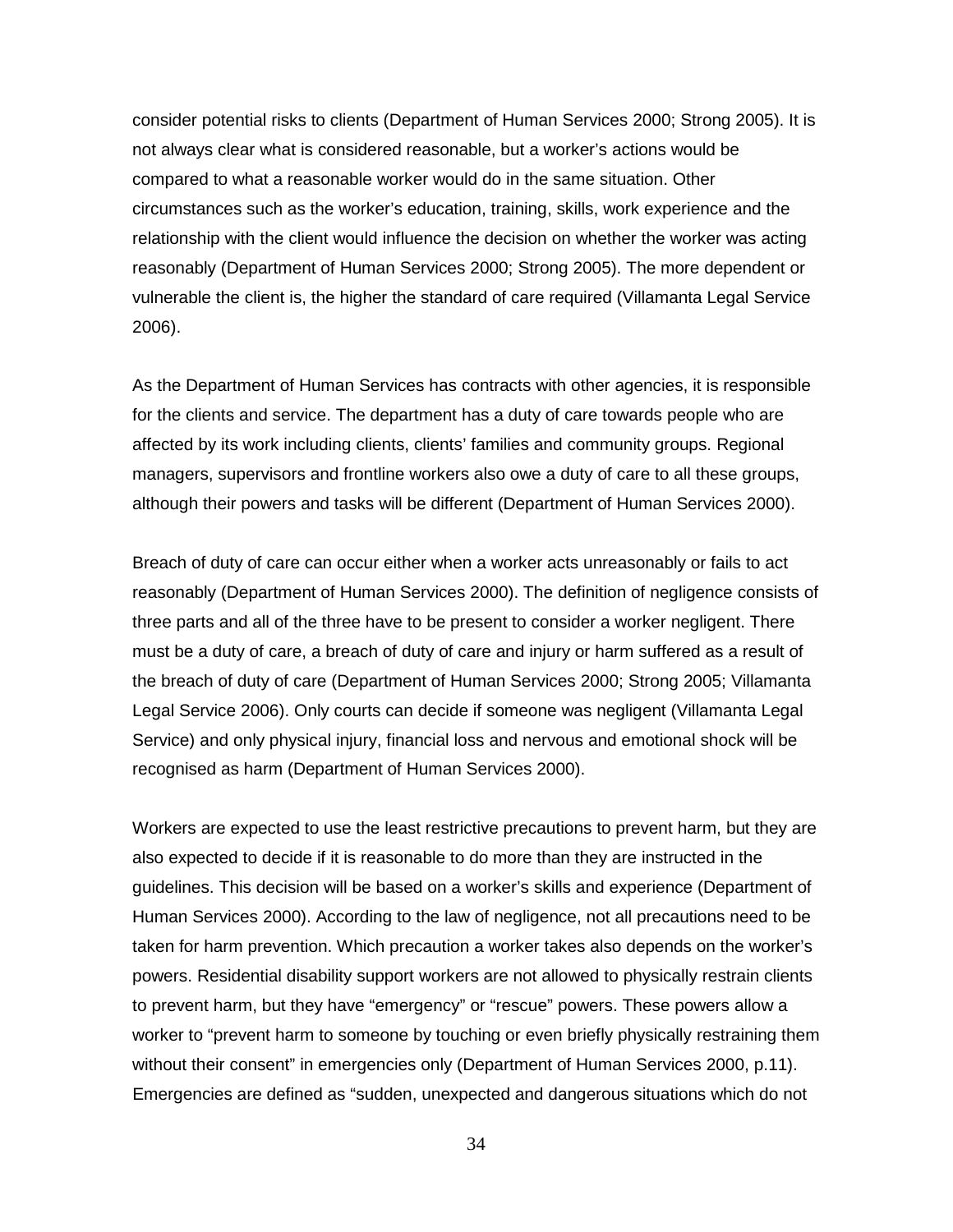happen often" (Department of Human Services 2000, p.11) and if emergencies do happen often, workers are also expected to act to prevent them.

## *Occupational Health and Safety*

The Victorian government replaced the Occupational Health and Safety Act 1985 with the Occupational Health and Safety Act 2004, which came into operation on 1 July 2005. This involved establishing a new Occupational Health and Safety Advisory Committee (OHSAC) and introducing a new duty of employers to consult workers about health and safety issues starting no later than 1 January 2006 (WorkSafe Victoria 2005). According to the Act, everyone should be "given the highest level of health and safety protection that is reasonably practicable" (WorkSafe Victoria 2005, p.2). What is considered to be reasonably practicable will depend on the likelihood of risk occurring, the level of harm in case the hazard happens, knowledge of the person involved, availability of ways to eliminate or reduce risks and the cost of this (WorkSafe Victoria 2005). Both employers and workers have a duty to ensure health and safety and are expected to work together and exchange information about risks and the ways to reduce them (WorkSafe Victoria 2005).

According to Occupational Health and Safety legislation, agencies and workers are required to identify, assess, eliminate or control hazards. These requirements involve physical or environmental hazards. It also involves management of violence and in the case of working with clients with behaviours of concern; elimination of risk is only one solution (Strong 2005). Other solutions would be risk control through providing enough workers to address clients' individual needs; having fewer workers working alone; improving security measures; improving policies; improving practice through providing training and appropriate supervision; and support for workers (back-up staffing, debriefing) (Strong 2005). According to Strong (2005), OH&S regulations are a huge issue for many community services agencies as there have been many OH&S breaches by NSW Human Services Departments. In most of these cases, clients assaulted workers and the Industrial Relations Commission found that the employers failed to eliminate risks although they knew the clients were likely to be violent (Strong 2005).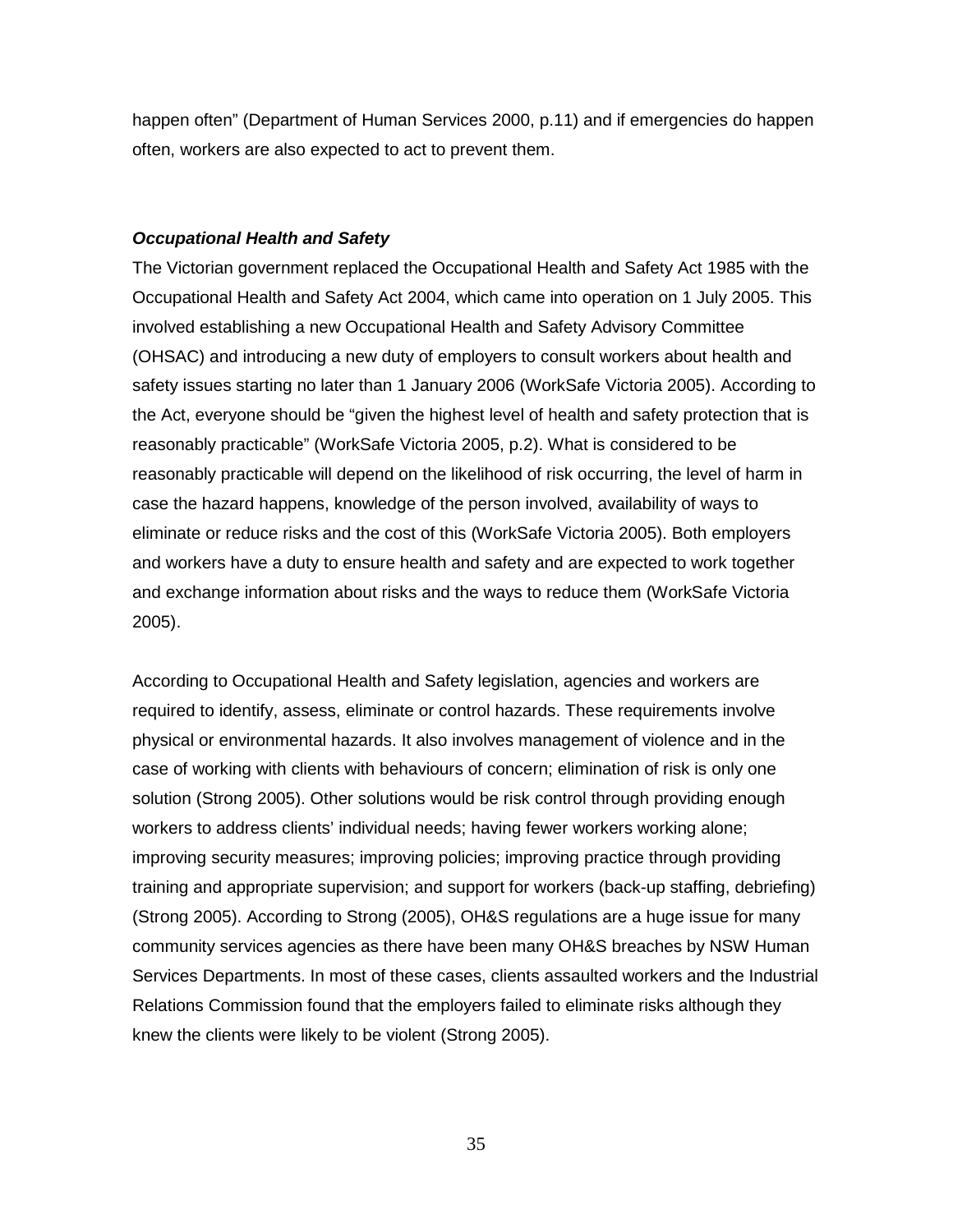Due to disability support work involving a lot of manual handling tasks, many disability support workers are at risk of physical injuries. According to WorkSafe Victoria (2000), manual handling causes a quarter of all workplace injuries. It involves activities such as lifting, holding, pulling, throwing, carrying and repetitive tasks like typing, cleaning, sorting, packing, operating equipment and tools (WorkSafe Victoria 2000). Although not all manual handling activities are hazardous, they can cause muscle sprains and strains; chronic pain; abdominal hernias; injuries to muscles and intervertebral discs; and injuries to soft tissues such as nerves, ligaments and tendons (WorkSafe Victoria 2000). Manual handling can result in musculoskeletal disorders (MSD), which are defined as "an injury, illness or disease that arises in whole or in part from manual handling in the workplace, whether occurring suddenly or over a prolonged period" (WorkSafe 2000, p.1). Musculoskeletal disorders include repetitive strain injury (RSI), occupational overuse syndrome (OOS), cumulative trauma disorder (CTD) and work-related musculoskeletal disorder (WRMD) (WorkSafe Victoria 2000). Employers have a duty to protect workers from the risk of musculoskeletal disorders. Hazard identification needs to be conducted to ascertain which manual handling tasks are hazardous and which are likely to cause musculoskeletal disorders. Employers are also required to consult workers' health and safety representatives when doing risk assessments, risk control, hazard identification and when introducing new manual handling tasks or changing existing ones (WorkSafe 2000).

In the government sector, most OH&S incidents have been reported in Shared Supported Accommodation, mainly due to manual handling, with a smaller number of incidents caused by occupational assault and stress (Department of Human Services 2005, p.46). Stress and workplace injuries from manual handling and client assault are directly affecting job satisfaction and workers' capacity to perform their work duties, resulting in staff absences, which place more pressure on other staff who are then asked to fill additional shifts (Department of Human Services 2005). Improving management practices, training supervisors and providing appropriate supervision and implementing consistent induction training for new staff are some strategies that can improve workplace safety (Department of Human Services 2005).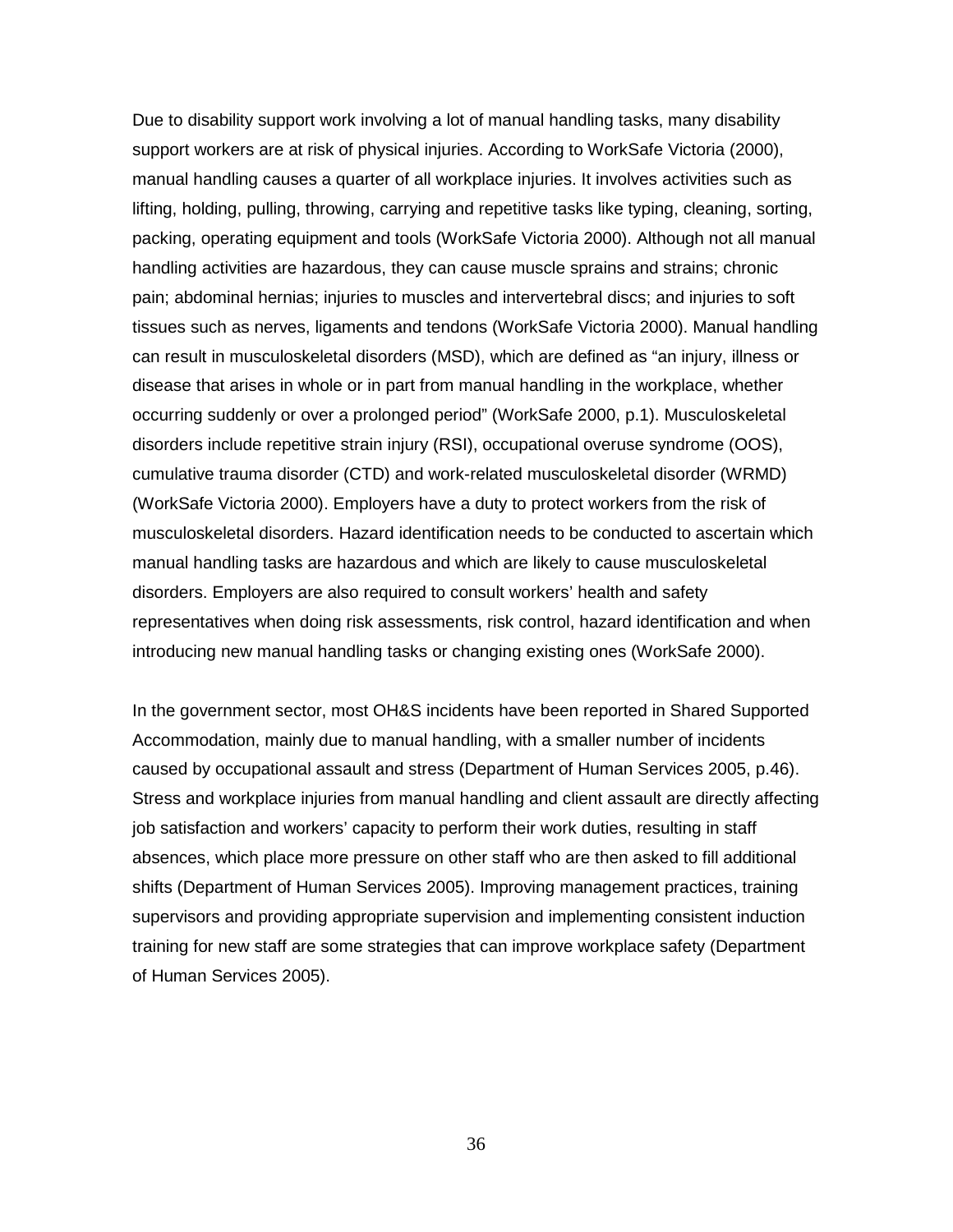### **RECOGNITION AND REWARD OF DISABILITY SUPPORT WORKERS**

It can be argued that, generally and historically, caring and nursing roles and jobs have been performed by women. These roles have often been part of family responsibilities, and voluntary or charity work. The disability services sector is dominated by women in Australia as are other community services sectors such as child care, aged care and general community services (Martin & Healy 2010). Based on anecdotal evidence, disability support work is often viewed by many in the community as purely caring kind of work, which mainly involves personal care and domestic tasks, and which does not require special skills or knowledge. Furthermore, apart from some basic training, people are not required to have any formal tertiary qualifications to be able to work as disability support workers and, therefore, they are often not perceived as professionals. However, it can be argued their pay is low considering the responsibility they carry for clients' wellbeing and quality of life.

An Australian study conducted by Martin and Healy (2010) found there were significant differences in pay between government and non-government disability services workers with an hourly pay in the government sector being higher. In Australia, the majority of disability support workers and personal carers were employed on a part-time basis in 2009 working less than 35 hours per week (Martin & Healy 2010, p.117). Nearly one quarter of disability support workers and personal carers in this study reported they had a second job and working an average of 15 hours per week in those jobs, with half of the workers holding second jobs in the disability sector (Martin & Healy 2010, p.120). Martin and Healy (2010) argue that when workers' primary job is part-time and they hold multiple jobs, this may indicate they are unable to get the number of hours they would like, and also that holding multiple jobs may reduce their attachment to their job.

In the US, wages of direct support workers in the field of developmental disabilities have been reported to be low in comparison to other community services, and wages for staff working with people with developmental disabilities in residential settings have been lower than in employment settings or in the public sector, resulting in many qualified direct support workers declining direct support positions or leaving their jobs for higher salaries (Test et al 2003). Findings of a study in one mid-Atlantic state in the US suggest that direct support workers are not paid enough to be able to meet their living expenses and that many (35%) must work additional jobs to pay their bills (Test et al 2003). The study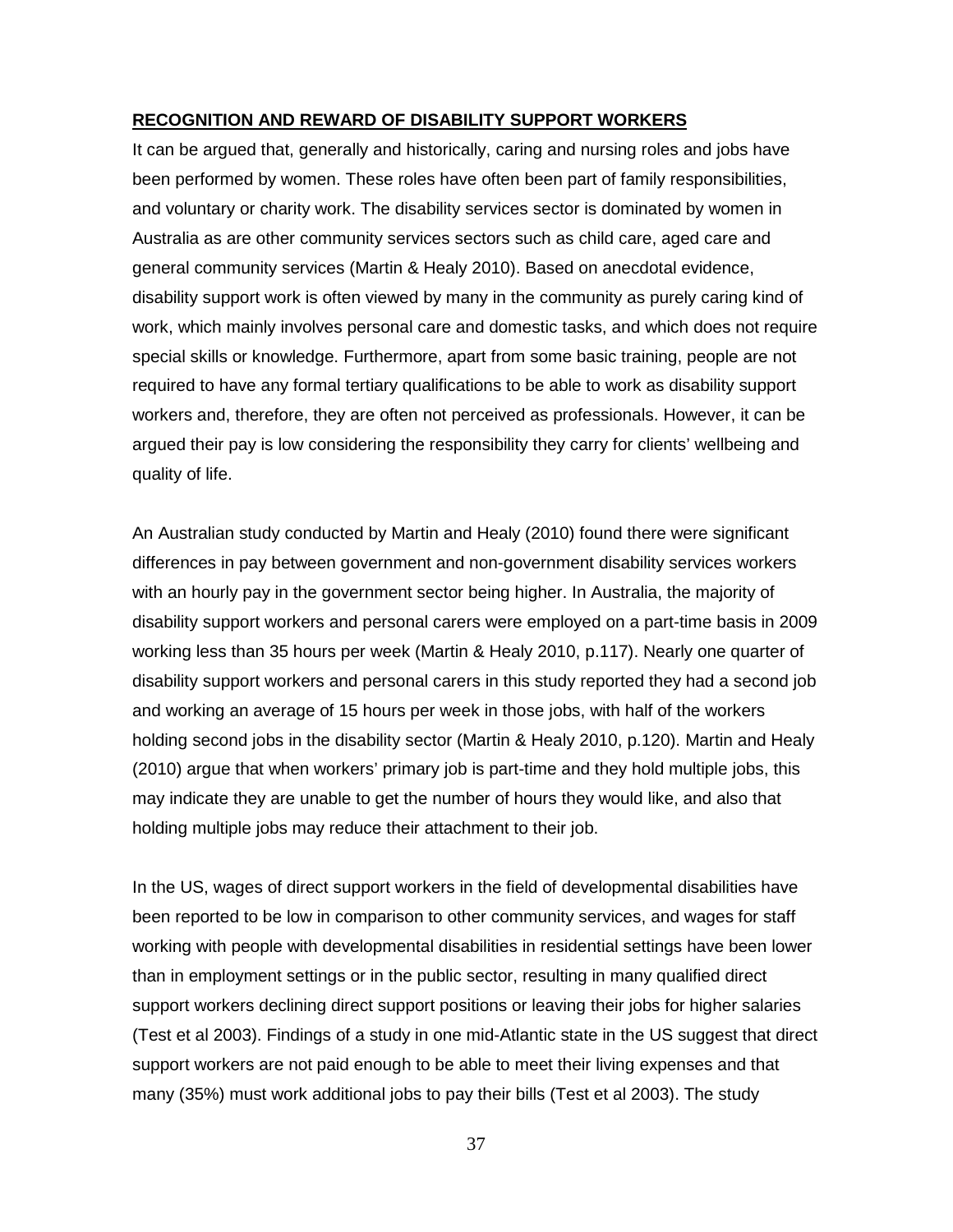identified 155 different job titles for direct support workers. This lack of consistency in what support workers are called was seen as one reason it was difficult to recruit new staff, as people do not know what the profession is and, thus, they are less likely to consider working in it (Test et al 2003). Identifying a professional role with fewer titles could help clarify professional identity and roles. As well as increased pay and greater role clarification, the results of the study suggest that efforts must be made to add value to the profession and, considering that there are no pre-service educational or training requirements for direct support staff, developing systemic credentialling and pre-service programs would contribute to creating professional identity and increased wages (Test et al 2003).

Disability workers often feel they do not receive sufficient recognition or reward for their contributions (Leidy 2004; Department of Human Services 2005). Formal rewards and recognition of individual staff and teams contribute to improving staff morale and increasing the awareness and status of disability workers. Workers are more likely to continue working in the field if they receive clear directions and recognition for their work (Department of Human Services 2005). Therefore, there is a need for support workers to be valued and recognised for them to remain in their jobs (Leidy 2004). Pay and conditions are a form of reward or recognition for work. In Victoria, there are clear differences in wages and conditions between government and non-government services. Government disability support workers have better pay and conditions, which has a negative impact on the capacity of non-government agencies to recruit and retain staff (Department of Human Services 2005).

The latest political developments on the proposed pay increases for community services workers are encouraging. The Australian government has acknowledged that more than three-quarters of community sector workers are women, and nearly two-thirds of them have an industry qualification, compared with just over half the workers in other industries, yet they get below average pay (Prime Minister of Australia 2011a). The government also acknowledges that the society and economy have traditionally undervalued femaledominated occupations and the work women do (Prime Minister of Australia 2011a). The government and the Australian Services Union made a joint submission to Fair Work Australia on equal pay for the community and services sector workers, claiming that nongovernment community sector workers are paid less mainly because most of them are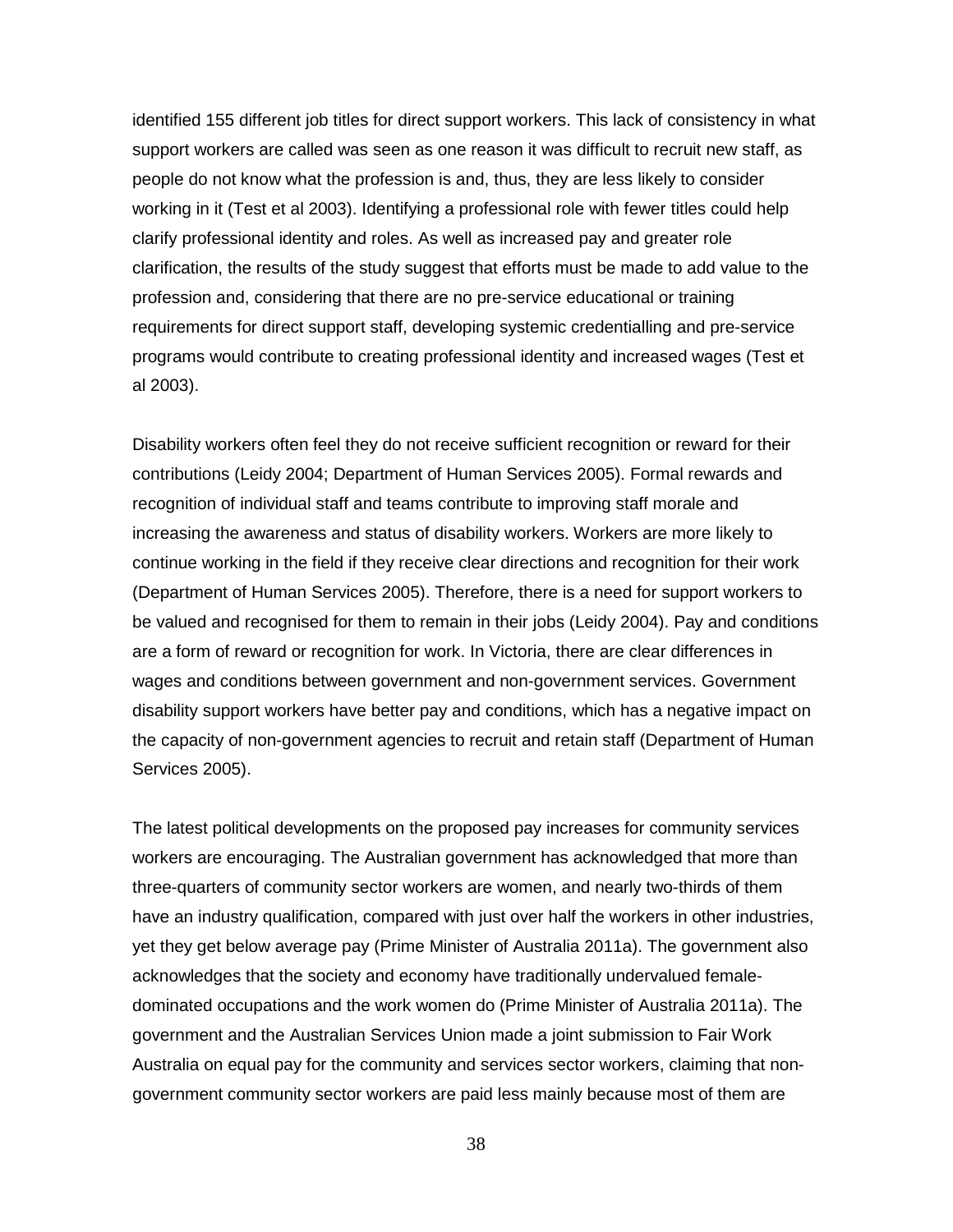women (Australian Human Rights Commission 2011; Prime Minister of Australia 2011a). The Australian Services Union argued that women who worked in social community sector jobs deserved to be paid the same as government workers who have the same qualifications (Mark 2010). In May last year, Fair Work Australia found that social and community workers do not receive equal pay compared with workers who are employed by state and local governments and who perform similar work, and that gender has been an important factor in creating the pay gap in the community services sector (Australian Human Rights Commission 2011). The Australian government proposed that the fair pay increases start on 1 December 2012 with the government funding its share of rises and contributing over \$2 billion over the next six years (Prime Minister of Australia 2011a). As a result, community sector workers are expected to receive pay rises of 20% and, in some cases, up to 33%. (Australian Council of Trade Unions 2011a).

### **QUALIFICATIONS AND TRAINING**

Considering the current legislative requirements outlining philosophies and values in terms of the way services to people with disabilities are supposed to be delivered, the question is how much is the disability workforce equipped to provide services in the expected manner to ensure appropriate quality of care and in what ways could this be improved.

The study on Australian disability services workforce completed by Martin and Healy (2010, p.126) found that support workers and personal carers made up almost two thirds of all equivalent full time workers in the disability sector in Australia, and most of them had post-school qualifications with the most common qualification being Certificate III or IV that 54 per cent of these workers had completed. According to the study, 11 per cent of disability support workers had a Diploma and 14 per cent had Degrees with 38 per cent of the qualifications in disability and 26 per cent of these qualifications in community work, which provide skills required in disability services (Martin & Healy 2010, p.126). Martin and Healy (2010, p.151) also reported that workers in the disability sector often had considerable amount of experience as over half of support workers and personal carers had workerd in disability for five or more years and about one third of them had worked in the sector for 10 years or more.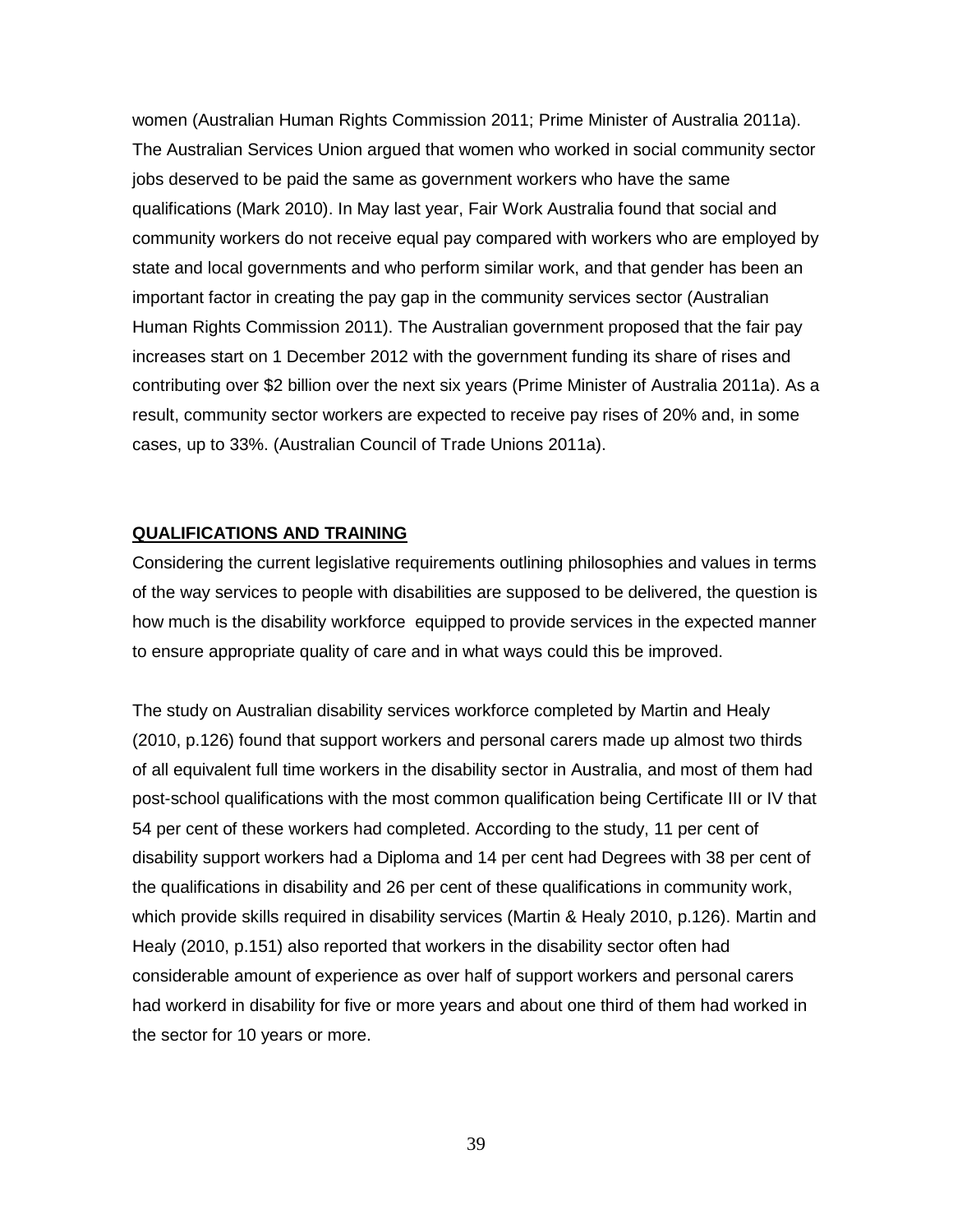It can be argued that deinstitutionalisation and the move from institutional services to community supports resulted in an increasing number of people with disabilities living in the community and welfare facilities, significantly increasing the number of workers required to provide support (Test et al 2003; Ito et al 1999) and putting more strain on support workers who have limited qualifications and greater workloads and responsibilities (Ito et al 1999). As services and clients' needs change, support workers' skills, knowledge, attitudes and values also need to change (Department of Human Services 2005).

It has been reported that support workers in most US states receive training related to health and safety issues (first aid, CPR), but little training is provided on assisting people with intellectual disability to lead self-directed lives and fully participate in the community (Test et al 2004). Staff who work in community residential services have been found to require additional competencies in the areas of home living skills and the development of social and relationship skills (Test et al 2004). Support workers are the main source of support to people with disabilities and their families – they often act as the primary advocate on practical issues of the everyday lives of people with disabilities, who often have limited self-advocacy skills and, sometimes, limited family support (Test et al 2004). Support workers are also the main figures in facilitation of self-determination and empowerment of people with disabilities, but basic orientation programs do not provide this level of skill (Test et al 2004). If staff only receive basic training, they are not equipped to meet their job responsibilities and clients' expectations, and when high expectations are placed on support workers who have limited skills and who are not prepared, high staff burn-out and turnover are to be expected (Test et al 2004).

A study aimed at determining training needs of support workers in a south-western state in the US found that support workers receive training on topics their management considers a priority, but support workers and their administrators (management) had different opinions about critical training needs (Test et al 2004). According to administrators, all competencies are important, but they identified documentation, communication and crisis intervention as the most important, whereas community service, networking and advocacy were the least important. On the other hand, support workers reported that the most important areas they needed training in were crisis intervention, education and training, community living skills and advocacy (Test et al 2004). Results of this study indicate that support workers recognised the need for training and 60% wanted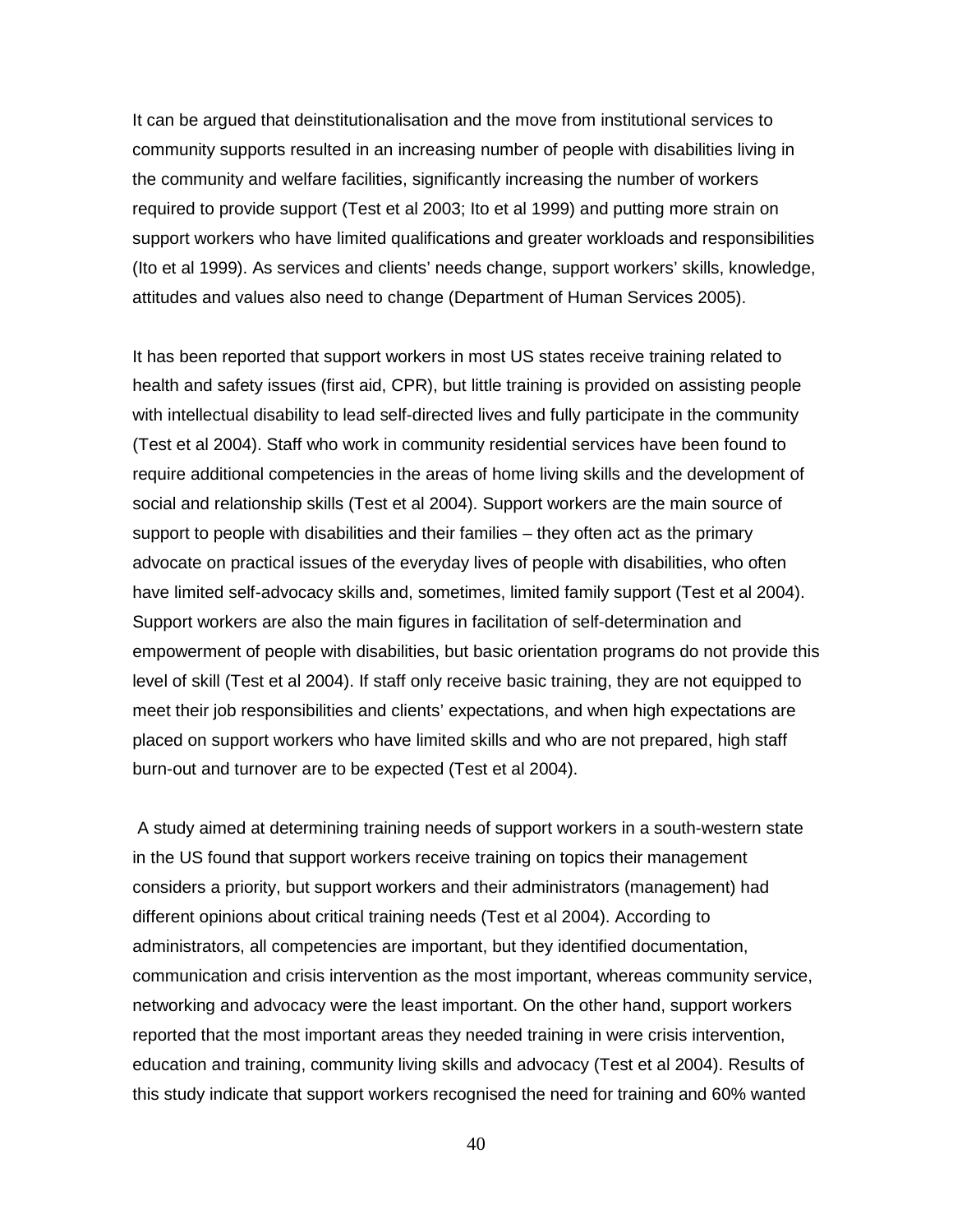more training, but administrators reported having difficulty finding training opportunities for their staff because of limited training budgets and difficulties finding resources to provide staffing during training (Test et al 2004). This study identified additional areas of required training for support workers such as health and safety, training and instruction, awareness of consumer needs, and support workers' self-preservation skills including crisis intervention, personal protection and stress management. According to the study, most staff training is provided by employers at the beginning of employment and many support workers are not motivated or challenged by the training they get because of the prescriptive and regulatory nature of training. However, it is also common for new workers to feel overwhelmed by their training and have difficulty remembering what they have been told during training (Test et al 2004).

In Victoria the preferred formal qualification for a Disability Development and Support Officer (DDSO) Level 1 is Certificate IV in Community Services (Disability) and eligible staff are offered government traineeships to obtain this qualification in government accommodation services. The Victorian government has implemented the Disability Learning and Development Strategy, resulting in a significant number of unqualified government staff completing Certificate IV in Community Services (Disability Work) (Department of Human Services 2005). The Department of Human Services has also provided government staff in supervisory positions with other accredited training such as Frontline Management and Workplace Assessor training. Unfortunately, the situation is reported to be different in the non-government sector, where there are many variations in the qualifications of staff and the training provided to staff varies from unaccredited courses to accredited Certificate III or IV qualifications (Department of Human Services 2005). In Victoria, within the non-government Disability Service workforce, it has been reported that about a third of staff have completed a TAFE qualification, a third have completed an undergraduate or postgraduate qualification and 19% had no qualifications (Department of Human Services 2005).

As outlined in the Victorian State Disability Plan 2002-2012, the direction of support services is to move away from traditional disability funded activities and allow people with disabilities to receive support based on their choice and individual need, which is done through the development of an Individualised Planning and Support Approach (Department of Human Services 2002; Department of Human Services 2005). To achieve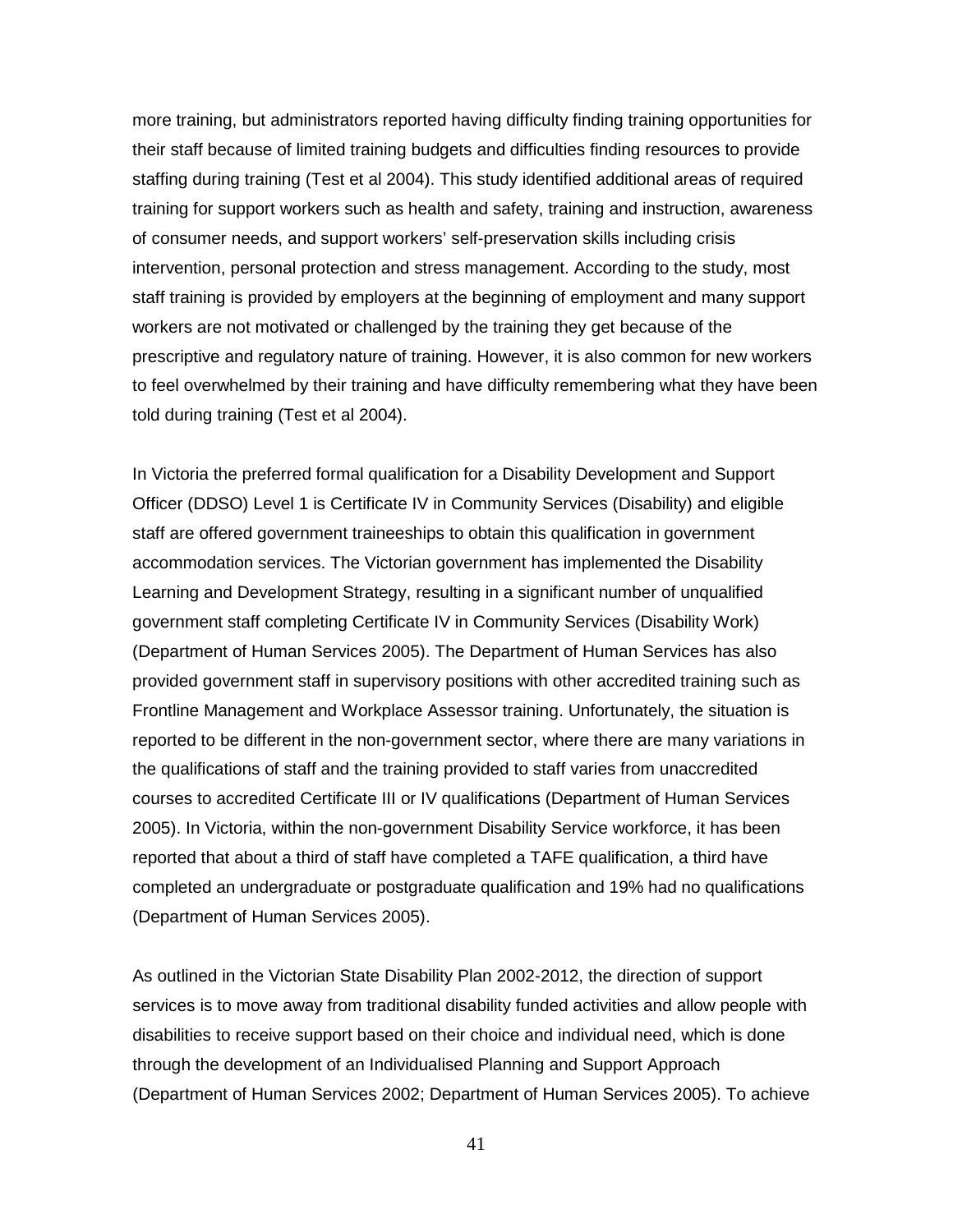the goals of the State Plan, the disability workforce needs to recognise the importance of community inclusion for people with disabilities; work cooperatively with clients' families and volunteers; and acknowledge that their workplace is a home to their clients and behave accordingly (Department of Human Services 2005). Access to professional development is critical in ensuring that new staff have the skills and confidence to undertake their role, and for experienced staff to be able to adapt to changing roles (Test et al 2004; Department of Human Services 2005).

The State Plan highlights the need for strengthening the workforce and ensuring that there is a skilled and stable workforce in the future. One of the main projects developed by the government to address the issue of workforce planning is the Disability Learning and Development Strategy, which ensured that there was a standard process for identifying skills that workers had and skills that are required to meet clients' critical needs. The government implemented a pre-service induction model for all new government recruits and even though it was developed for the government workforce it can be customised for non-government staff (Department of Human Services 2005). In the government sector, this model is a mandatory requirement for all new staff and the five-day induction program includes Induction to Disability, OH&S, Level 2 First Aid, Fire Safety, Manual Handling and Administration of Medication, which also form the first stage of the traineeship program. The difficulty is that within the non-government sector, there is no consistency to induction due to the size and diversity of the sector (Department of Human Services 2005).

Lack of appropriate and sufficient induction has been linked to reduced staff satisfaction and reduced quality of service as well as a higher incidence of workplace injuries among staff, especially new staff (Department of Human Services 2005). Skill development is an important factor in being able to provide the highest quality of service to people with disabilities, but it is also a major influence in maintaining skilled staff (Department of Human Services 2005).

Limited access to training and professional development; lack of professional status, reward and recognition; inadequate or lack of induction; inadequate supervision; lack of opportunities for career progression; and difficulties getting enough hours, especially for casual staff, are all factors that have a critical impact on the development of the disability workforce (Department of Human Services 2005).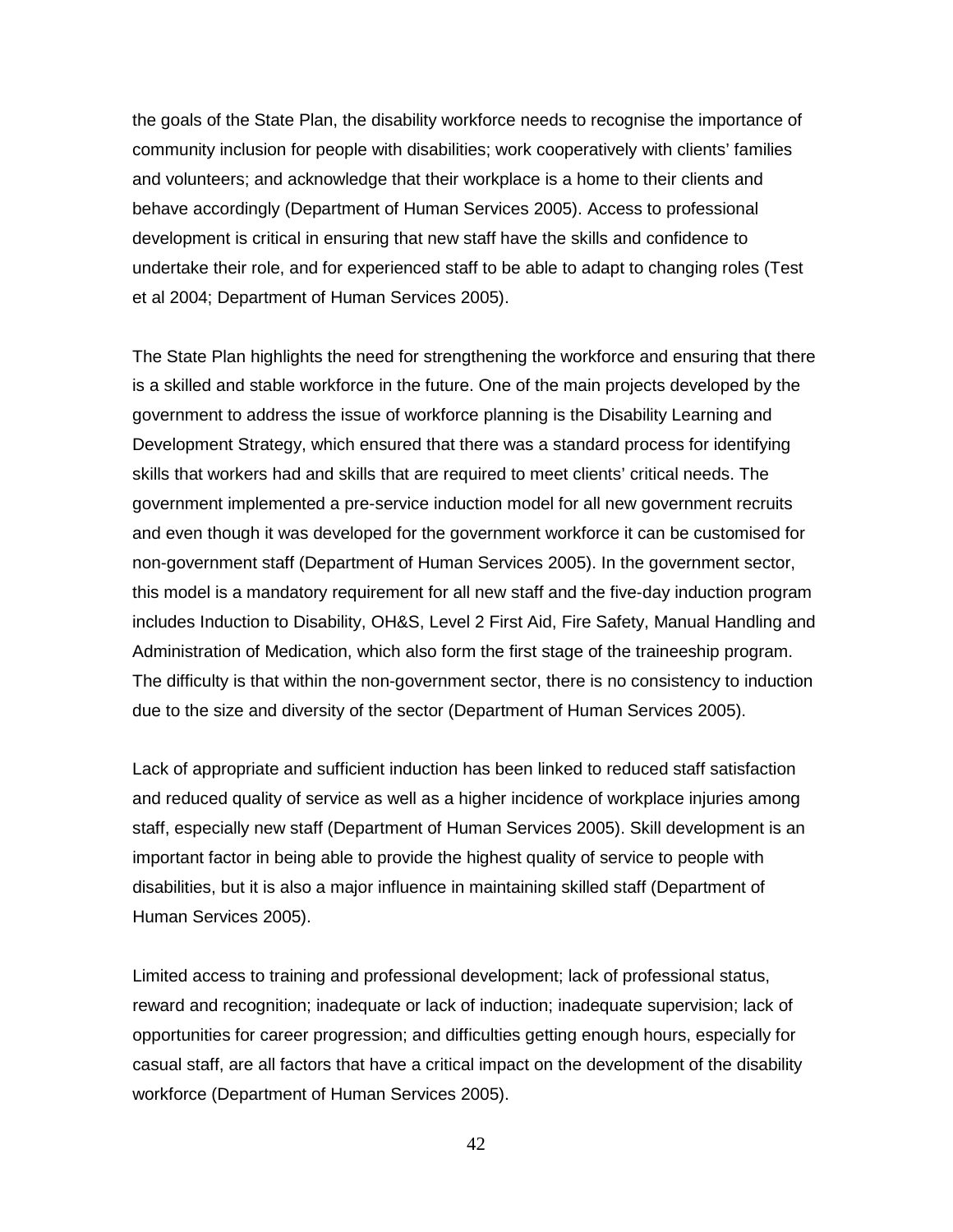### **STRESS AND BURN-OUT**

Stress is part of modern life (Hassed 2008; Le Fanu 1997; Stoppard 2002). In some situations stress can have a positive effect as it can help people deal with challenges (Stoppard 2002). Stoppard (2002, p.288) defines stress as "energy that's generated by change and can range from something as minor as getting out of bed in the morning to a major life event such as giving birth or bereavement". In some situations stress can have a positive effect as it can help people deal with challenges, but the natural reaction of the human body to stress is the activation of survival instincts, which prepare our body for "fight or flight" (Hassed 2008; Le Fanu 1997; Stoppard 2002). In stressful situations, adrenal glands start producing increased amounts of adrenaline causing changes in heart rate, blood pressure, and metabolism and prepare body for action (Le Fanu 1997; Stoppard 2002).

The most stressful events are related to loss or conflict, including death of a spouse or a close relative, divorce, a prison term, loss of a job, personal injury or illness, marriage, arguments with people etc. (Le Fanu 1997; Stoppard 2002). When there is more than people can cope with, disorder may develop causing mental and physical problems (Hassed 2008; Le Fanu 1997; Stoppard 2002). The activation of stress response is not bad for health as long as it is activated when it needs to be and then deactivated when no longer required, but in most situations this response is activated unnecessarily and has negative effects on health (Hassed 2008). Constant exposure to stress and fear or the building up of stressors will produce early warning signs such as recurring headaches, migraine, muscular twitches, palpitations, indigestion or bowel irregularity (Le Fanu 1997; Stoppard 2002). Chronic stress can be caused by one major stressor which extends over a period, but more often it is the result of a large number of minor stressors accumulating (Hassed 2008). Extended activation of stress response leads to poor immunity and acceleration of atherosclerosis (hardening of the arteries) (Hassed 2008). Acute stress can cause loss of appetite, sleeplessness (insomnia), anger, hostility and difficulty in concentrating (Le Fanu 1997). Many long-term illnesses are related to the long-term effects of stress. These include digestive disorders, stomach ulcers or eczema (Le Fanu 1997; Stoppard 2002). Long-term stress can cause high blood pressure and heart attack, while mental health can suffer through persistent panic attacks, severe anxiety and phobias (Stoppard 2002). Negative emotional states such as stress, anxiety or depression suppress the beneficial immune function causing increased susceptibility to infection (viral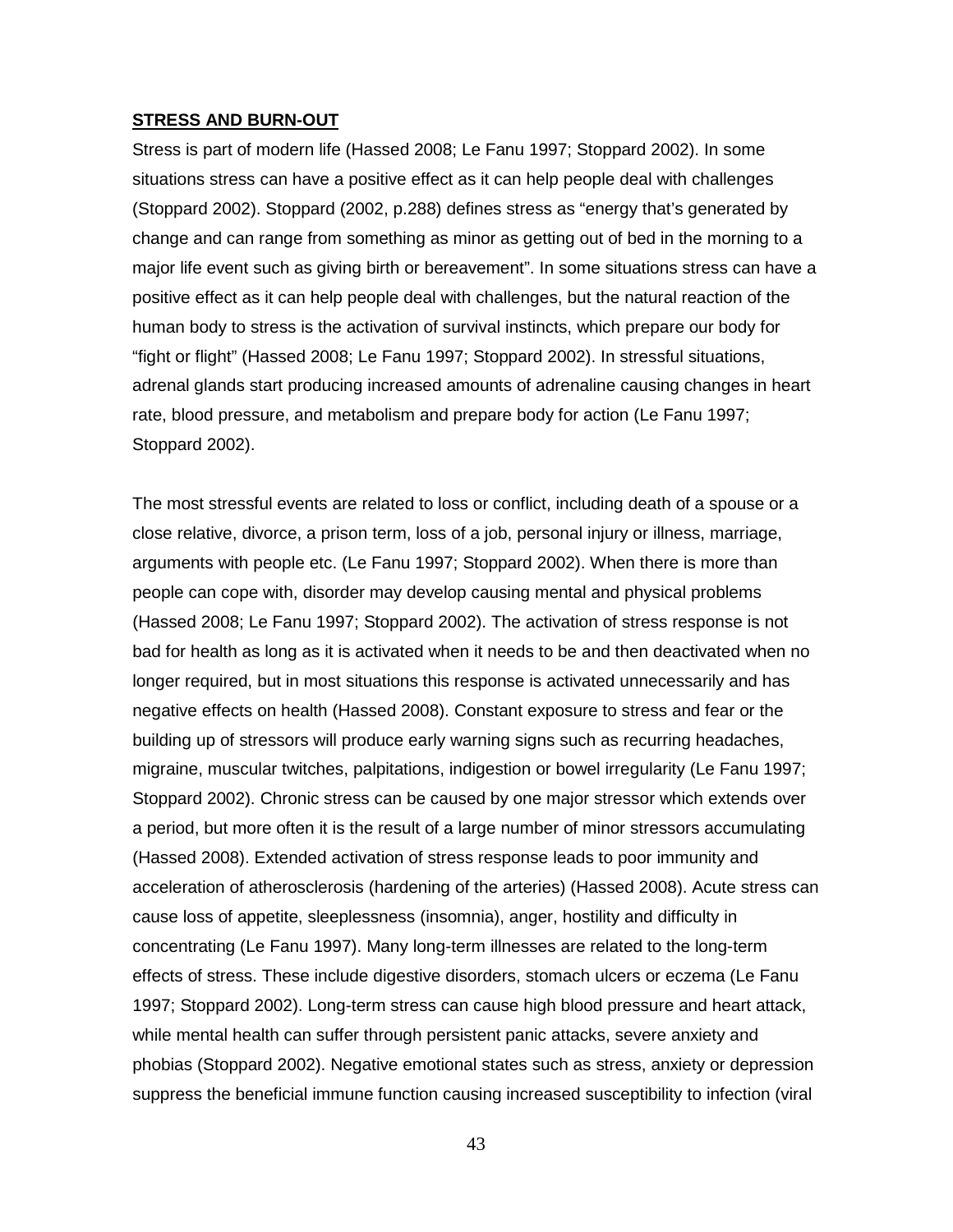infections) and inflammation (Hassed 2008). Stress can impair the body's ability to heal itself (Hassed 2008) and, therefore, people under stress are more likely to get viral infections and recover more slowly than other people (Le Fanu 1997). Stress has also been linked with the appearance of cancers (Le Fanu 1997) and has been found to aggravate asthma, diabetes and arthritis (Stoppard 2002). As stress, fear and depression affect pain perception and the chemistry of nerve endings, chronic pain syndromes are common in people who feel helpless or hopeless and who are finding it difficult to cope (Hassed 2008). Stress-related problems that may affect some women are menstrual disorders, pelvic pain, premenstrual tension, unwanted hair growth, disturbance of ovarian function and failure to ovulate (Stoppard 2002). Insomnia is a common problem and it can be caused by stress (Le Fanu 1997, Stoppard 2002). It involves difficulty falling asleep or lack of sleep caused by frequent waking (Stoppard 2002).

Mental breakdown or suicide attempts are often a result of stressful life events, which build up pressure on the individual (Mitchel et al 1988; Le Fanu 1997). Our bodies are preparing us to fight or flee, but many problems cannot be solved this way in modern society and tension builds up (Stoppard 2002; Hanh & Payne 1991). Although stress can be caused by different factors, in many cases it is related to people's behaviour in organisations when they are unable to cope effectively (Mitchel et al 1988). Le Fanu (1997) points out that bad management and ineffective bosses are often cause of stress for workers, while Newell (1995) argues that conflict and confrontation at work are the biggest stressors and it becomes a problem when workers' health suffers and when normal work processes are interrupted. Newell (1995) also argues that the workplace environment is often not worker friendly. He refers to inadequate space, being unable to concentrate because of others' telephone conversations, bad lighting, inappropriate heating and cooling, noise, dangerous equipment, work overload and harassment as potential stressors. In relation to working in teams, when people who work together do not like each other, there is usually a lack of communication, more conflict and isolation of workers, which can all be stressful (Mitchel et al 1988).

According to some research, workers in low-control, mechanised and commission jobs have higher stress reaction in terms of increased production of adrenalin than workers who have a fixed wage and more control (Mitchel et al 1988). Shift work has also been linked to increased stress, health problems and disruption of social and family relations (Mitchel et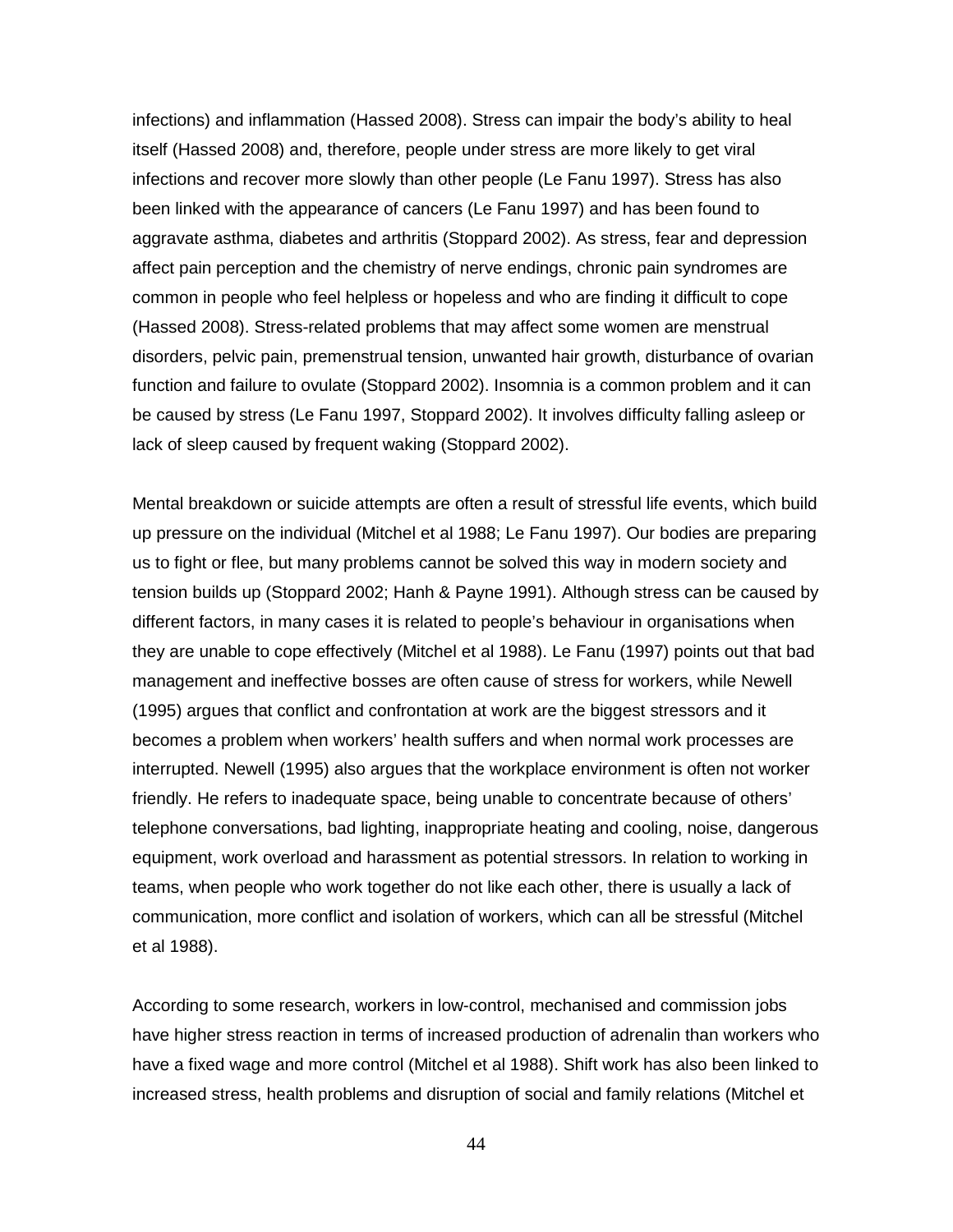al 1988). Negative effects of shift work involve fatigue, gastritis, the use of caffeine, tobacco, alcohol and other drugs (Mitchel et al 1988).

From the psychological aspect, frontline work involves work overload and working under pressure most of the time, which can cause low morale, stress and burn-out (Jones & May 1999a). The term "burn-out" has been used since the mid-1970s and is used for situations in which "a worker becomes exhausted and worn out as a consequence of excessive demands on her or his energy, strength and resources" (Jones & May 1999, p.292). Ito et al (1999, p. 477) state: "When committed and devoted workers become enervated, apathetic, or irritable and lose motivation, this phenomenon is called 'burnout'."

Prolonged stress leads to burn-out, which is associated with poor performance as people are more likely to make mistakes, but it also puts people at risk of developing depression (Hassed 2008). Burn-out is associated with emotional exhaustion, depersonalisation, lack of motivation and personal accomplishment (Hassed 2008). Prolonged stress at any kind of work can cause burnout (Ito et al 1999), but it is especially widespread among human service workers with frontline workers being affected the most (Jones & May 1999; Ito et al 1999; Test et al 2003). Disability support work is a demanding and challenging job (Department of Human Services 2005) and a high burn-out profession (Test et al 2003; Ito et al 1999). The current trends in disability services are increased de-professionalisation of staff, increased support workers' responsibilities and greater client and staff stress in health and human service environments (Oliver et al 2002). Among support workers, burnout is often caused by the demands of the job with varied roles and expectations, working hours, lack of recognition and respect for this kind of job (Test et al 2003).

Generally, symptoms of burn-out may involve anxiety, fatigue, illness, poor job performance, personal problems, absenteeism and alienation from other workers (Jones & May 1999), while it has been reported that in addition to physical and emotional exhaustion, support workers often experience a reduced sense of personal accomplishment and depersonalisation towards their clients (Ito et al 1999).

It is in workers' personal and professional interests to develop strategies to cope with stress in the organisational context (Jones & May 1999). Some of the suggested strategies are limiting one's expectations from work, limiting commitment to work, conserving energy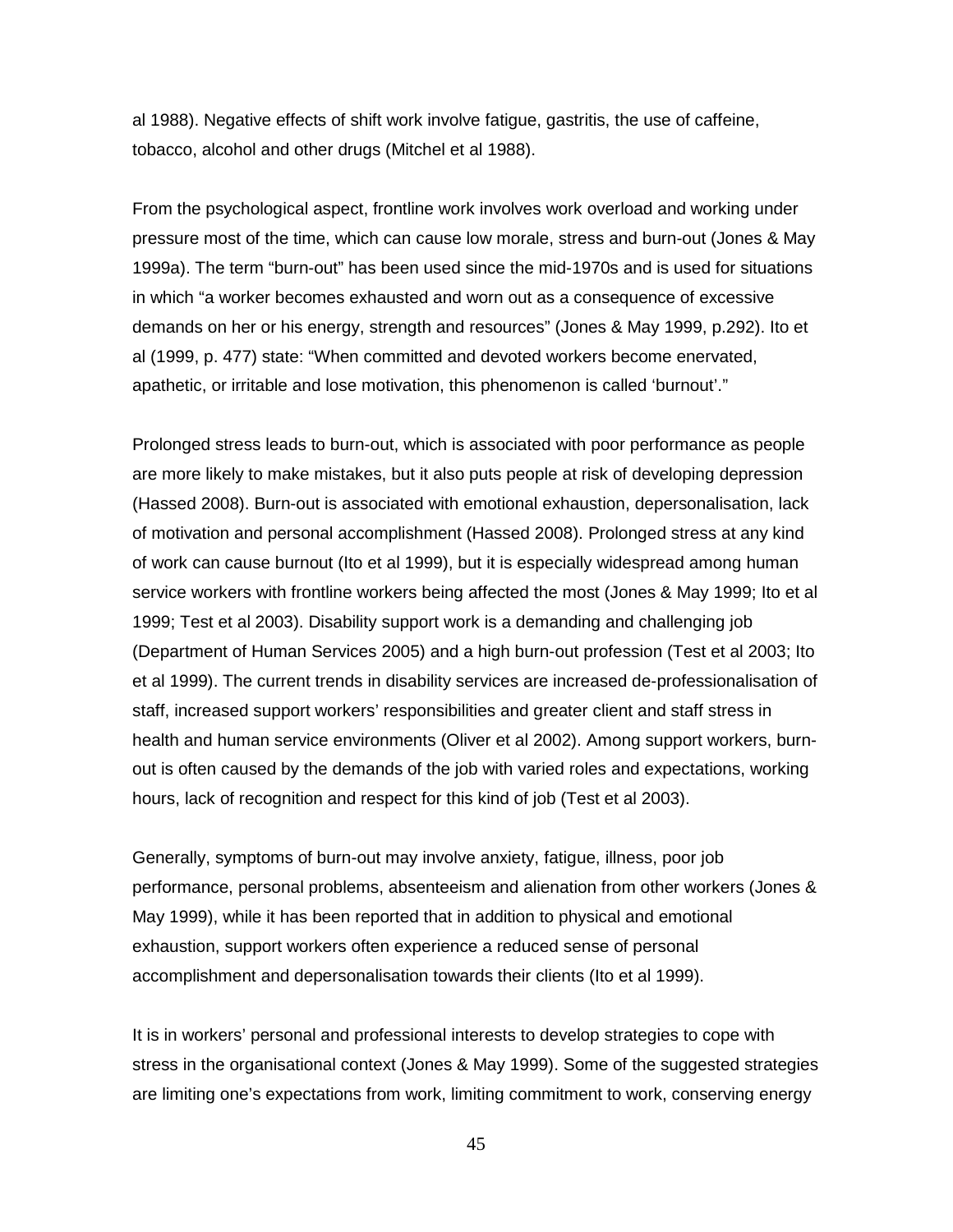and developing staying power as things usually change slowly in organisations (Jones & May 1999). The strategy of limiting one's commitment to work refers to workers setting boundaries and establishing balance between their work and personal life commitments. Conserving energy is also an important strategy as organisational events often cause workers to feel frustrated, angry and disappointed (Jones & May 1999).

Apart from workers developing their own strategies to survive in organisations, the issue of stress and burn-out is a lot more complex and it is important to emphasise organisations' responsibility and duty of care for their employees' health and well-being. As organisations are responsible for workers' wellbeing (Jones & May 1999), generally speaking, organisational methods for reducing stress could involve changing structure, policy, roles and interpersonal relationships (Mitchel et al 1988). Organisations could reduce workload, provide training, limit hours of highly stressful work, promote variety at work and develop support systems (Jones & May 1999). Jones and May (1999) point out the importance of workers using their political and industrial resources and associations, including unions, as union participation provides opportunities to influence and control work practice. In the public sector, unions have a big role in negotiating work conditions and their main concerns include workload, promotion, health and safety (Jones & May 1999). For disability support workers in Victoria, conditions of work are also regulated through the Residential and Support Services (Victoria) Award 1999, unless there is a certified agreement between the union and organisations employing disability support workers. The two unions that represent disability support workers are the Health and Community Services Union (HACSU) and the Health Services Union (HSU).

The work environment is a significant factor in elevating or aggravating staff stress and burn-out (Ito et al 1999), with lack of peer and professional support being recognised as the factors contributing to stress and burn-out (Department of Human Services 2005, Ito et al 1999). A study in Japan found that burn-out scores were significantly higher among direct support workers than among facility directors, middle managers and other staff. However, more importantly, burn-out scores were significantly lower for staff who reported they had supervisors with whom they could consult about work and personal problems than for those who did not have approachable supervisors (Ito et al 1999). The findings of this research suggested that supervisor support can reduce burn-out among support workers (Ito et al 1999).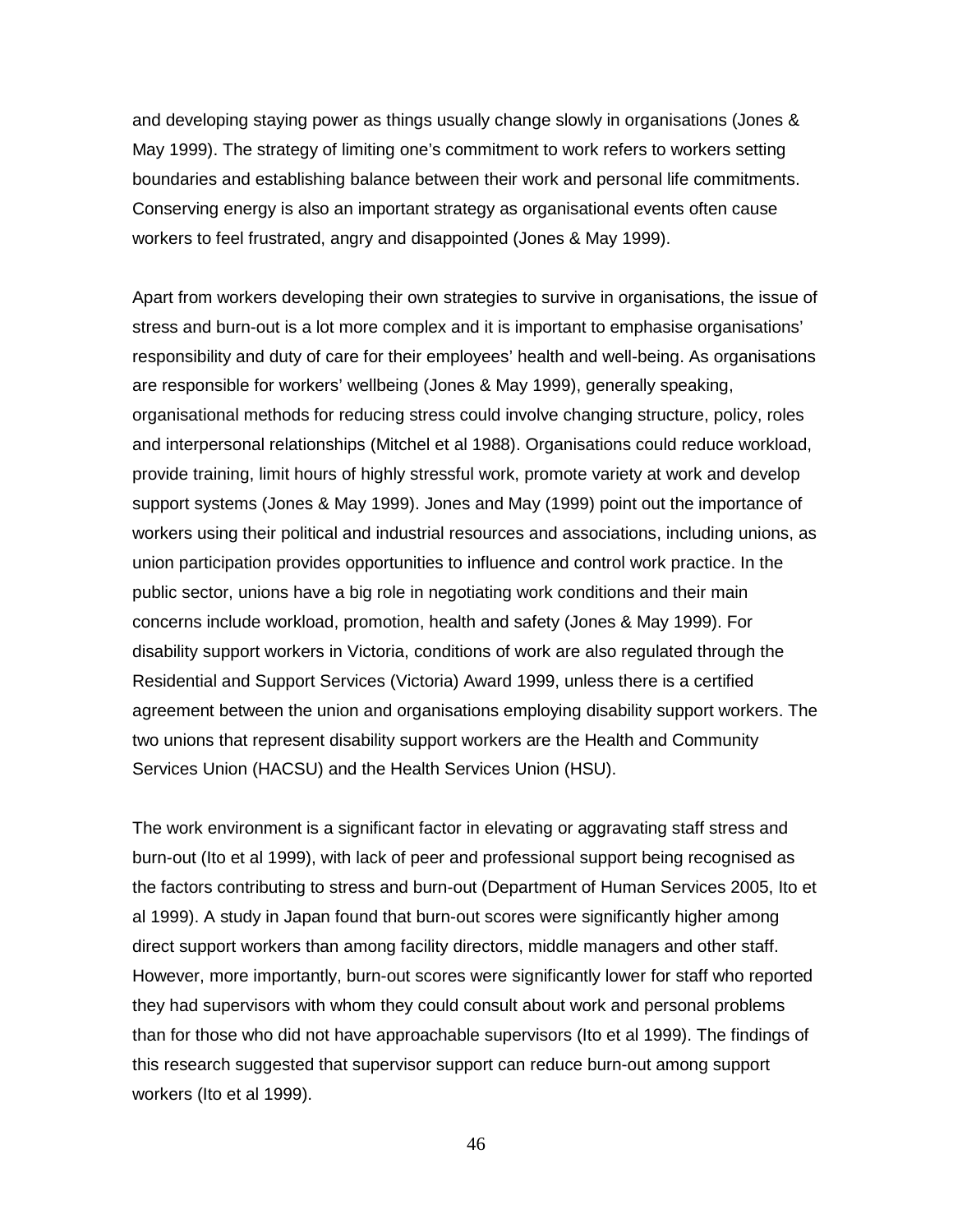Apart from being a challenging and demanding job with a lot of responsibilities, another important characteristic of disability support work is isolation (Leidy 2004, Department of Human Services 2005). Office workers usually see their colleagues a lot and get support more easily than disability support workers who provide in-home support to clients on weekends, or who work for a small agency or a small residential facility, so it is essential that they are supported and that someone is available to them to return their call and provide assistance (Leidy 2004).

For support workers, behaviours of concern (self-injury, physical and verbal aggression, property destruction and sexually inappropriate actions) have been identified as one of the biggest causes of work-related stress (Mitchell & Hastings 2001; Hastings & Brown 2002). The negative impact of behaviours of concern is not only caused by aggressive and assaulting behaviours as staff can also experience negative emotions as a result of clients' self-injurious or other behaviours (Hastings & Brown 2002). Therefore, there is a link between staff exposure to behaviours of concern and their mental health (Mitchell & Hastings 2001; Hastings 2002) since the effects of behaviours of concern on staff can vary from minor irritations to severe fear and anxiety (Hastings 2002).

Characteristics of organisations and characteristics of clients and staff are important factors in understanding staff stress. Characteristics of services that have been linked with staff stress are high workloads, limited training and opportunities for advancement, lack of resources, role ambiguity and working in an institutional rather than community setting (Mitchell & Hastings 2001). Resident or client characteristics, such as exhibiting behaviours of concern, are significant predictors of staff stress and burn-out. In regards to staff characteristics, support workers have reported significant negative emotional reactions to behaviours of concern such as fear, anxiety, anger and depression, and these negative emotional reactions to behaviours of concern, especially depression and anger, are considered to be predictors of burn-out (Mitchell & Hastings 2001). In a study investigating staff coping and emotional reaction to behaviours of concern in the UK, workers who had more education, worked fewer hours, had a formal qualification in Intellectual Disability and who were female, reported less burn-out (Mitchell & Hastings 2001).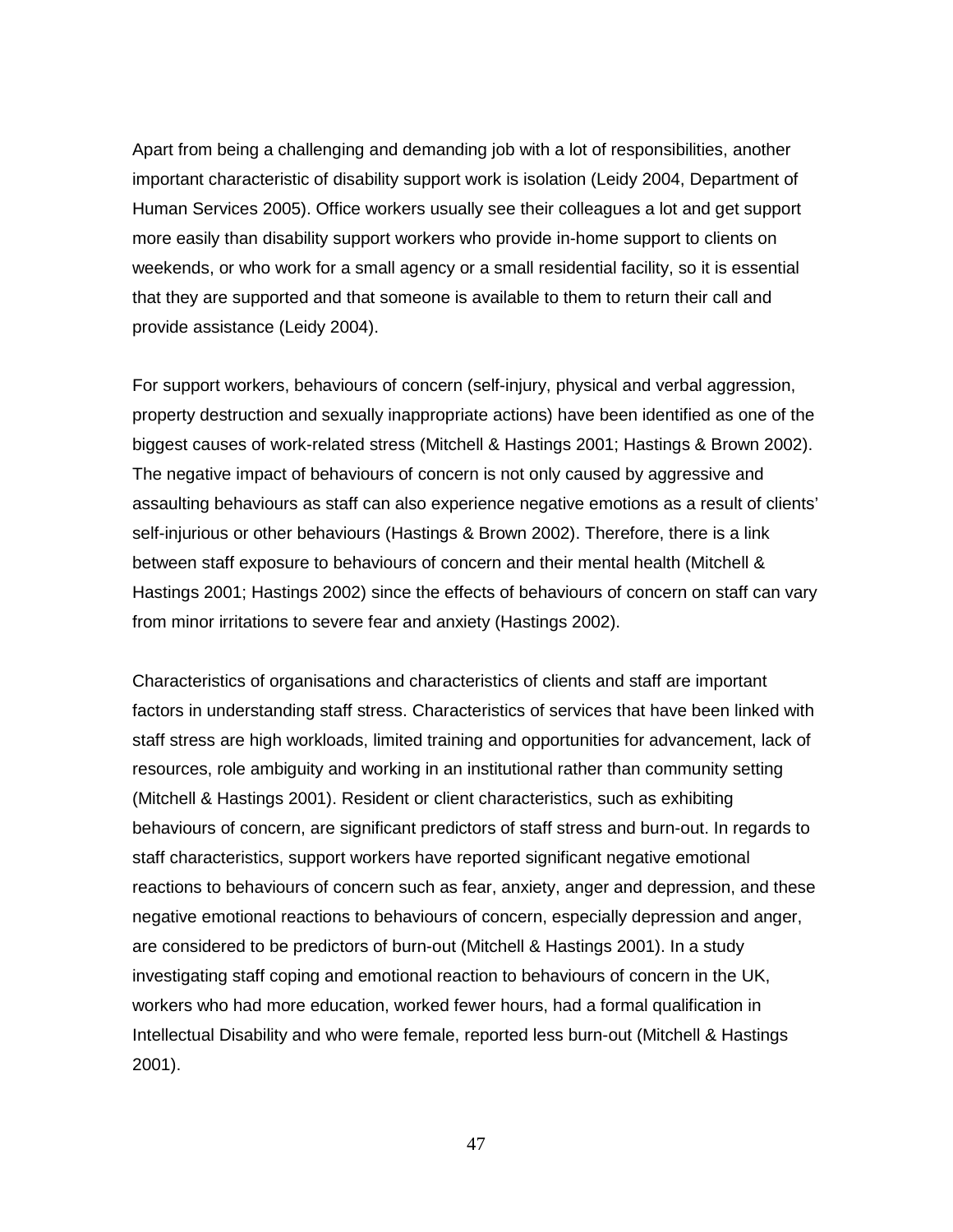Staff stress and burnout negatively influence quality of service considering that staff members who experience burn-out and high emotional exhaustion are found to be less likely to engage in positive interactions with their clients (Hastings 2002). These workers are less likely to interact with clients, to engage in assistance interactions and engage in fewer personal care tasks for their clients (Hastings 2002). Furthermore, staff stress and burnout are found to have a potential to affect clients' behaviours of concern because staff responses to behaviours of concern may contribute to or maintain clients' behaviours of concern (Hastings 2002).

Some strategies staff use in coping with behaviours of concern are detachment (switching off when not at work); getting support from other staff members, friends and family and talking through incidents; taking time out during a shift to recoup; or taking sick or other leave to regain energy (Mitchell & Hastings 2001). Employers have a moral and a legal responsibility for the welfare of employees (Hastings 2002) and staff support resources they implement can influence effects of behaviours of concern on staff well-being, with staff who are poorly supported being at higher risk of stress (Hastings & Brown 2002). Organisational factors like role ambiguity, role conflict and lack of managerial support have all been associated with staff stress (Hastings 2002), while staff who report high levels of stress are more likely to leave their jobs or take leave, which then affects quality and continuity of care (Mitchell & Hastings 2001; Hastings & Brown 2002; Hastings 2002). So if adequate support is to be provided to people with disabilities, direct support workers must be appropriately supported (Leidy 2004).

## **QUALITY OF SERVICE**

People with disabilities are more vulnerable to abuse, neglect and discrimination than their peers without disabilities (Kendrick 2002; Oliver et al 2002). Adults with intellectual disability are more likely to have limited knowledge for making informed decisions and limited understanding about laws against abuse, severely impaired communication and less adaptive behaviour skills (Oliver et al 2002). Kendrick (2002) argues that most human services' clients have a disadvantaged position in society as most of them are poor and lack power or powerful allies. According to Kendrick (2002, p.4), "it is quite reasonable to portray them as vulnerable to being treated less well than most citizens. In fact, persons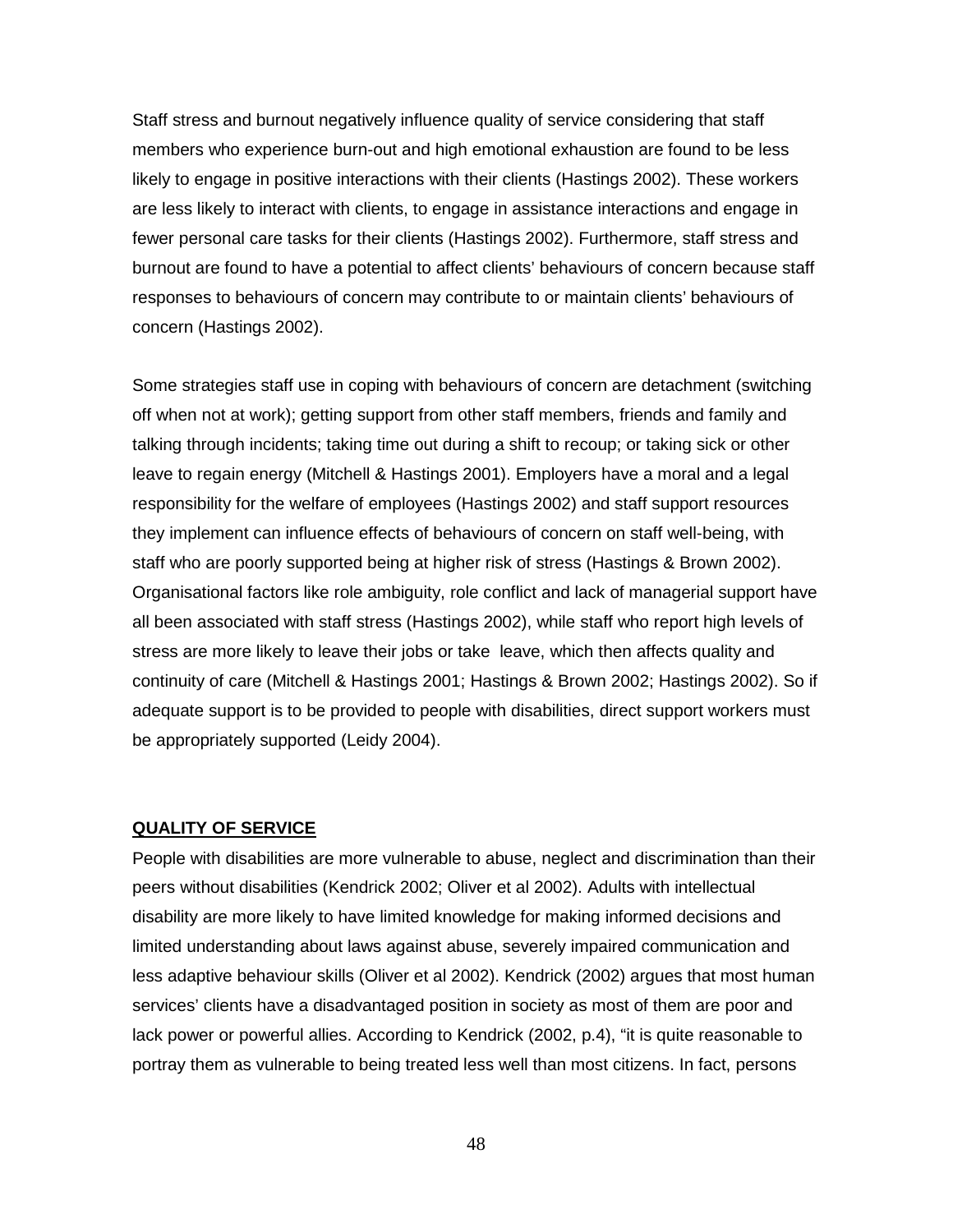with disabilities are disproportionately at risk of abuse and mistreatment in comparison to their non-disabled peers."

Oliver et al (2002) argue that even though there are codes of ethics developed by state and national associations in the US, those laws and codes are usually insufficient and not specific enough to guide workers who provide day-to-day support to people with intellectual disabilities, and with the lack of codified ethical standards and limited training of staff in ethics, there is a potential for unrecognised, unreported or under-reported ethical violations occurring.

Support workers' knowledge, attitude and skills are the main factors affecting the quality of service and community living experiences of people with disabilities (Hewitt et al 2004). In the climate of growing demand for community services and direct support workers in the US, there are challenges of providing adequately trained and skilled direct support staff able to provide the services that people with disabilities require (Hewitt et al 2004). There are also increasing skill demands and responsibilities being placed on direct support workers which are associated with working in smaller settings with little access to on-site supervisors and other professionals (Hewitt et al 2004). In conditions of increased work demands, less supervision and limited training of staff, ethical care is likely to suffer (Oliver et al). Support workers (not professional staff members) are the ones who have the greatest amount of contact with people with disabilities and, particularly in residential settings, there are ethical complexities regarding relationship boundaries between residential support staff and their clients (Oliver et al 2002). For example, unlike staff in hospitals who work with patients for a few days to a few weeks, residential support workers are heavily involved in every aspect of their clients' lives (family relationships, health, employment, finances) for long periods, in some cases for years, so ethical boundaries between staff and clients in a residential setting may become blurred (Oliver et al 2002).

The position of residential disability support workers entails a lot of power that they constantly have to be aware of to be able to balance it and use it ethically when working with their clients, who are in a vulnerable situation and rely on support workers to have almost all their support needs met daily. Kendrick (2002, p.1) argues that "residential services play a dominant role in overall control of the lives of clients. The wellbeing of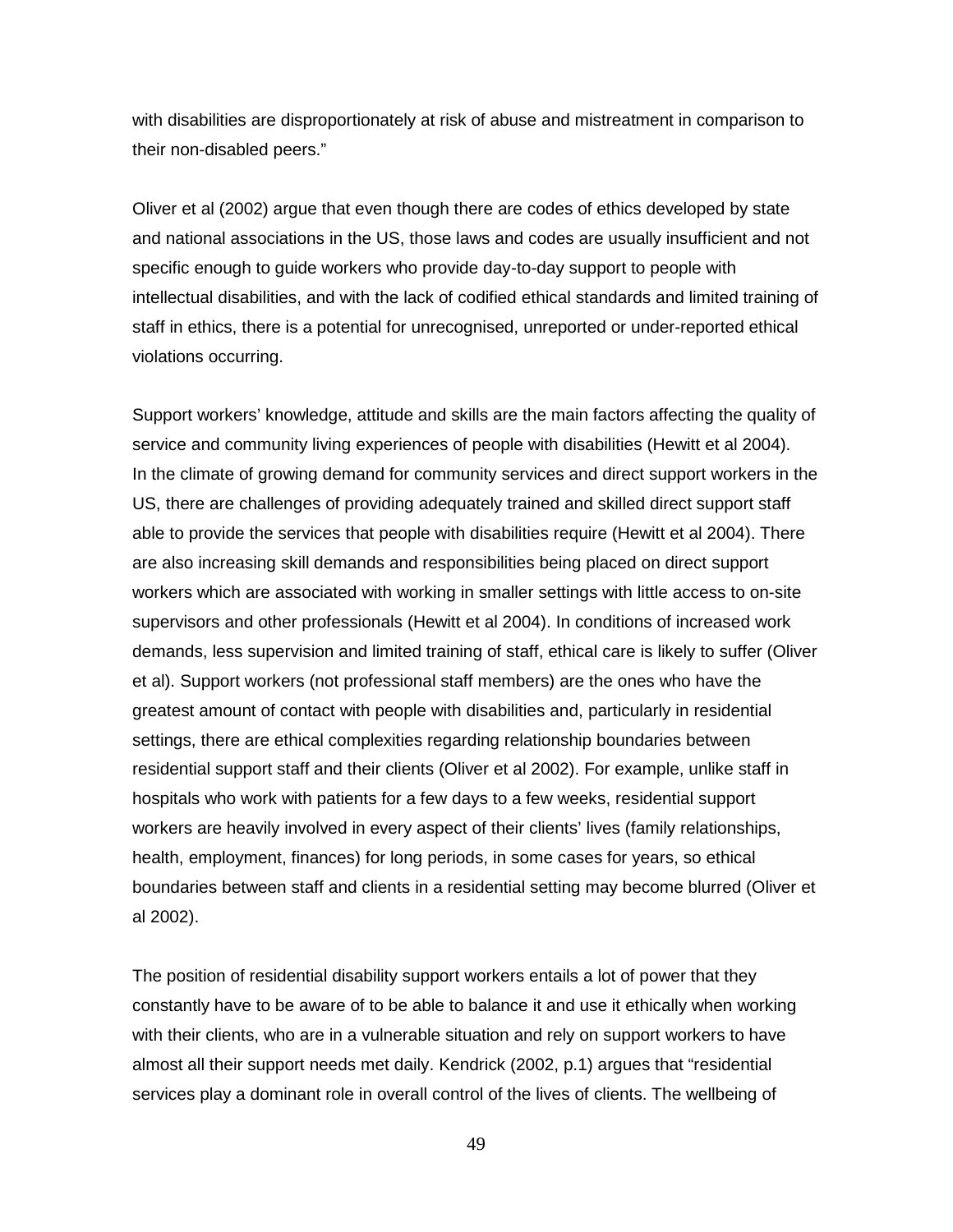residents can be dramatically helped or hurt by character of services and those who work in them. The range of ethical issues that may be faced is substantial since virtually all aspects of life are affected by one's home life." Therefore, it can be argued that it is extremely important to pay more attention to the day-to-day ethics of residential services as well as the quality of staff who are employed by these services, and to make sure that clients' interests and rights are protected and adhered to in practice.

Kendrick (2002) emphasises the importance of making a clear distinction between a facility and a home because they are not only different terms, but also different concepts and realities. He also points out that a facility is not a home even though it may aspire to maintain the idea of home as much as possible – putting in furniture and decorations can make a facility look more "homey", but it cannot make it a home because a nursing home is a program (Kendrick 2002) Kendrick (2002) argues that the most distinguishing factor in determining if a place really is a home is whether people who live there chose to live there or if the place was selected for them by others.

Kendrick (2002) goes on to claim that residential settings can also be distinguished from homes by whether they are private or public places. Homes are private property even though people who live there rent, while residential programs are subject to public oversight and management and often a wide range of people associated with the program would have access to the house. Even though some managers try to reduce these invasions through implementing rules that require residents' permission before people access the house, this does not change the status of that house from public to private (Kendrick 2002). Kendrick (2002, p. 3) also points out that the staff are usually not recruited, selected, managed or fired by the residents, but they are "the agents and employees of other interests".

Regarding the nature of the residential setting, Kendrik (2002, p. 3) said the following: "In most cases, a residential setting is in actuality the private-appearing expression of a public activity, i.e. running a residential program. The setting is often selected by the agency, partially paid for out of program funds or even owned outright by the agency, managed as an agency asset, registered publicly as a program site, presented in agency promotional material as the agency's, managed and maintained by agency personnel, disposed of by the agency when no longer of programmatic utility, etc. As a consequence, it is a fiction to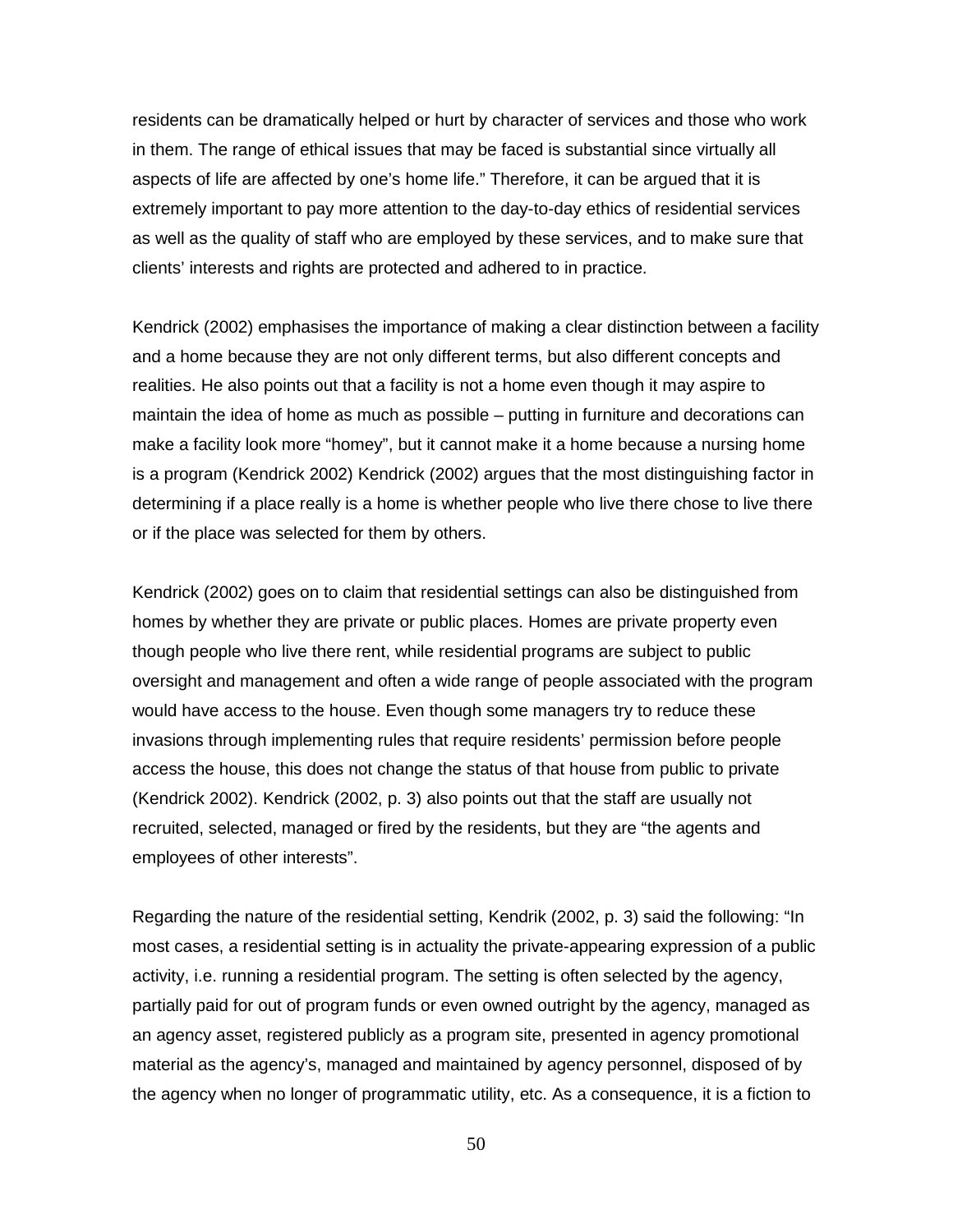pretend that this type of setting is, in fact private. It is much more accurate to see it as an instrumentality of interests other than those of the resident. In most cases, these interests are ultimately public. Even those programs managed by so-called private agencies still render the site to be something other than the private home of the resident."

Kendrick (2002) argues that due to clients being vulnerable to abuse, neglect and systemic mistreatment, which many residential service providers fail to fully recognise, there is the need for appropriate safeguards, but the difficulty is that a conflict of interests can affect safeguarding as services often have interests, needs and priorities that can clash with clients' interests. Clients can be harmed if the service does not understand clients' needs; if the service providers have control over many aspects of clients' lives; if the staff are unmotivated, corrupt or incompetent; and good service is not possible unless there are safeguards against limitations of the services (Kendrick 2002).

In a study in the US by Test, Flowers, Hewitt and Solow (2004) on the training needs of support workers, clients reported they thought it was critical to provide training to support workers in health, safety and behaviour management, training and instructional issues and awareness of clients' needs. The clients thought that workers required skills in first aid, administering medication and teaching clients to manage their own behaviours. Skills in training and instruction referred to the need of support workers to understand how different people learn and gain knowledge about different methods for communicating with clients. When talking about the need for support workers having awareness of clients' needs, the clients focused on the poor attitude of some support workers towards their clients due to workers' lack of understanding of disabilities and lack of understanding about clients' capabilities (Test et al 2004).

Workforce issues like support worker position vacancies and high staff turnover negatively affect quality of service, causing low staff morale due to increased workloads for staff, and leading to decreased safety for both clients and staff (Test et al 2003). High staff turnover causes loss of organisational knowledge and expertise (Department of Human Services 2005). High staff turnover rates have been reported to disrupt clients' lives and routines, and to create emotional problems for clients due to clients often experiencing sadness when support workers leave (Test et al 2003). Clients need to build trust with support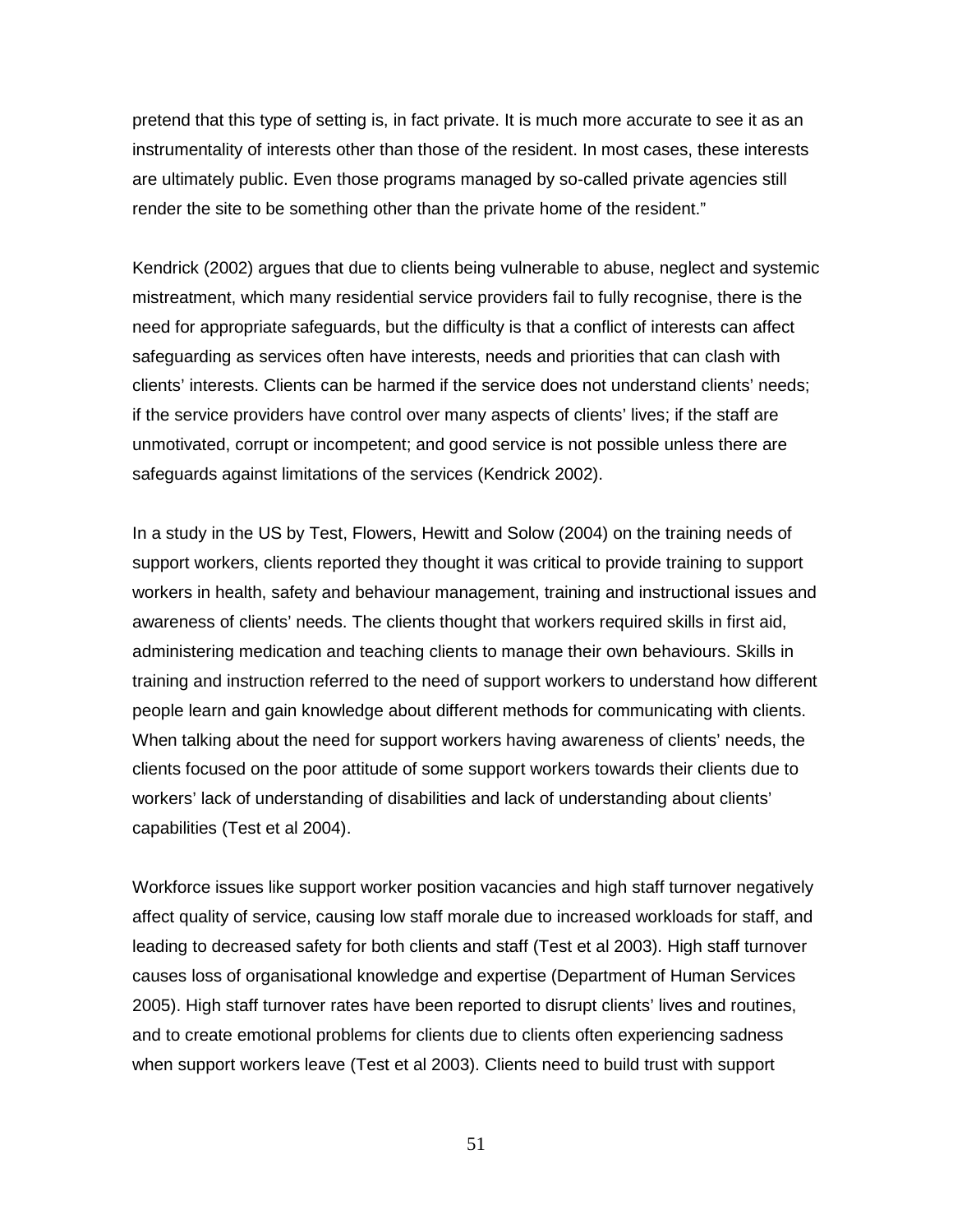workers and high turnover rates mean that they continuously need to work on establishing trusting relationships (Test et al 2003).

In Victoria, the Standards for Disability Services outline the expectations of work practice for the delivery of services to people with disabilities in a consistent way (Department of Human Services 2010). The standards are supposed to cover all the elements of quality service for people who use services under the Disability Act 2006 (Department of Human Services 2010).

The Quality Framework for Disability Services in Victoria contains important elements of quality such as measurement, monitoring and improvement (Department of Human Services 2010). It was first implemented in 1997 and has been revised to provide a better support of the principles of the Disability Act 2006 and the goals of the State Disability Plan 2002-2012 (Department of Human Services 2010). The Standards for Disability Services include outcome standards and industry standards. The industry standards were introduced in 1997 as the Industry Standards for Disability Services and have remained within the Quality Framework (Department of Human Services 2010).

The outcome standards describe things that are important for people with disabilities in terms of their citizenship rights, including political, economic, social, cultural and health and wellbeing outcomes (Department of Human Services 2010). The outcome standards include:

- Individuality (individuals have goals, aspirations, support needs and make decisions about their life),
- Capacity (individuals' capacity and potential are identified and supported),
- Participation (each individual participates in their community),
- Citizenship (individuals have rights and responsibilities as members of the community) and
- Leadership (individuals have opportunities to decide how their supports are provided) (Department of Human Services 2010).

The industry standards describe processes and systems that need to be in place to provide high quality of service to people with disabilities and protect their rights (Department of Human Services 2010). The industry standards include the following: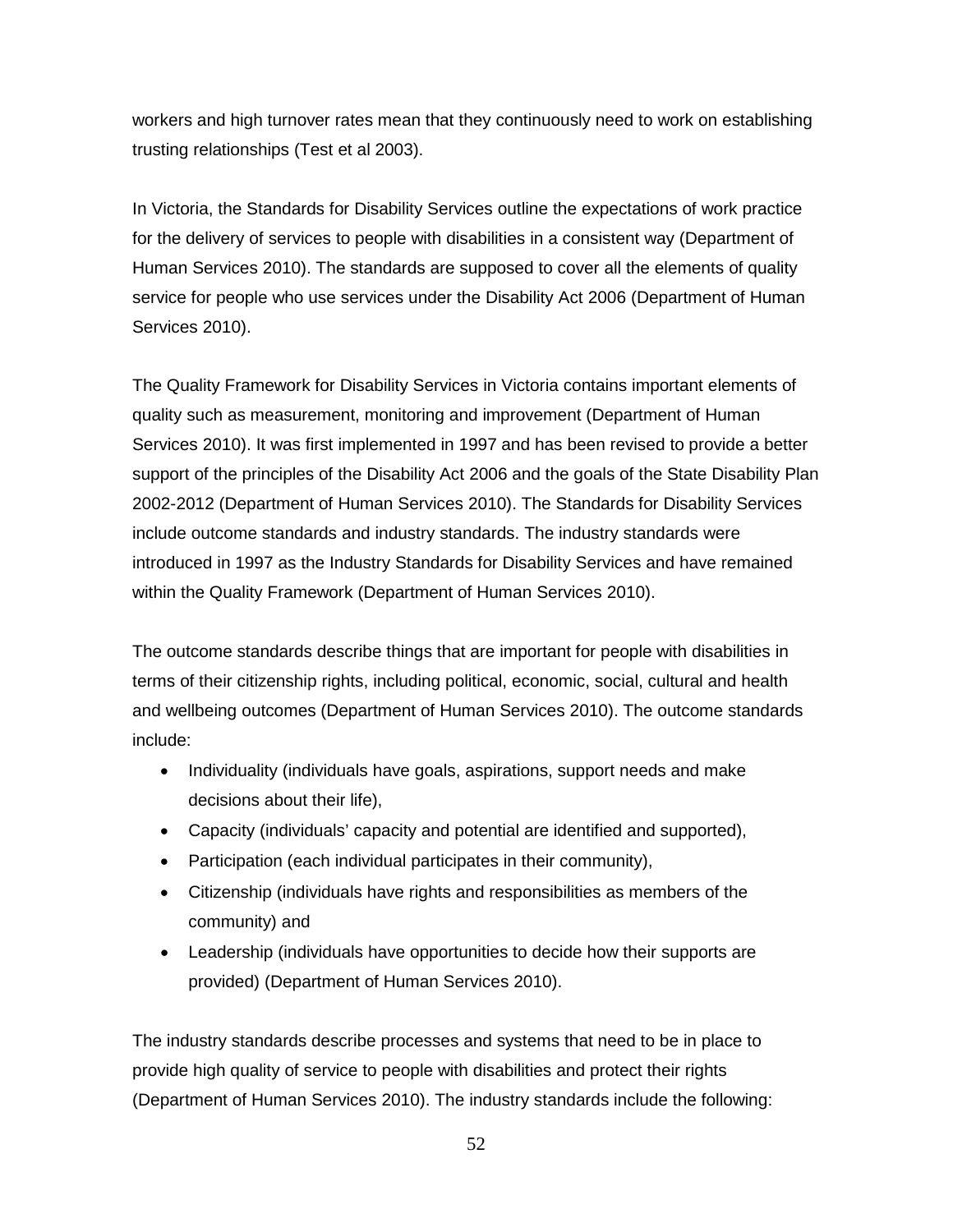- Service access (fair and equitable practices consistent with funding obligations),
- Individual needs (planning and support is flexible and responsive to the individual's needs),
- Decision making and choice (support is planned and provided according to the individual's decisions, choices and aspirations),
- Privacy, dignity and confidentiality are respected and maintained,
- Participation and integration (support is planned and provided in a way that builds opportunities for an individual's community participation),
- Valued status (support is planned and provided in a way that recognises the skills, abilities and potential of individuals),
- Complaints and disputes are responded to promptly, respectfully and fairly,
- Service management (management and practice is accountable and consistent with disability policy and practice) and
- Freedom from abuse and neglect (providing supports in safe and healthy environments protecting individuals' legal and human rights) (Department of Human Services 2010).

Disability service providers are required to measure the quality of their practice by gathering data against evidence indications which describe areas of life important to people and areas of good practice that are important to organisations (Department of Human Services 2009). The Quality Framework identifies 16 life areas that are important to all people and that deal with organisations' influence on domestic, social, cultural, recreational, vocational, health and wellbeing outcomes for people with disability (Department of Human Services 2009).

The 16 life areas are:

- Always learning,
- Being part of a community,
- Being independent,
- Being safe,
- Building relationships,
- Choosing supports,
- Communicating,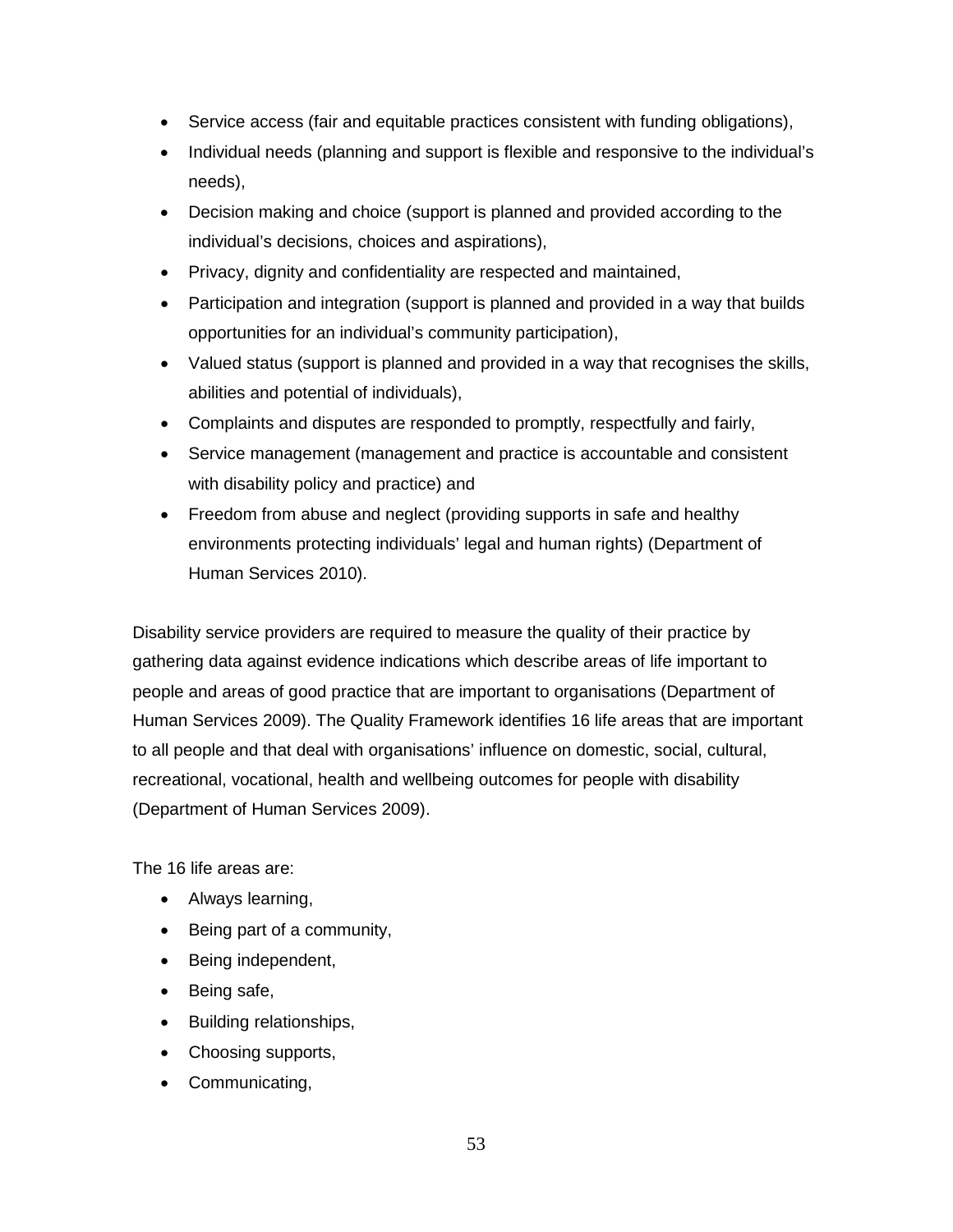- Doing valued work,
- Exercising rights and responsibilities,
- Expressing culture,
- Having fun,
- How to live,
- Looking after self,
- Moving around,
- Paying for things and
- Where to live (Department of Human Services 2009).

Areas of good practice are important to the day-to-day workings of a disability service provider and disability support workers and they contribute to the outcomes that people with a disability experience (Department of Human Services 2009). The organisational practice areas are culture and governance, policies and practice, support options, working with the individual, working with personal networks and working collaboratively (Department of Human Services 2009).

# **1. 5. 4. ORGANISATION AS A WORKPLACE**

Residential disability support workers are employed by government and non-government disability service organisations to support clients who live in Shared Supported Accommodation. Even though residential disability support workers can often feel they are detached or distant from the organisation they work for because they work in clients' homes in isolation from other workers, often on their own or with another worker on shift, they are still part of an organisation and experience similar issues to any other member of an organisation. Organisational context is important in understanding their position as workers and it can be argued that organisational issues and culture have a lot of impact on workers' work conditions as well as their job satisfaction.

Human service organisations operate in a constantly changing environment as clients' needs change over time; funding patterns change; workers come and go; and the attention of community and media change (Brody 2005). To survive and be effective, organisations must respond to external markets which comprise referral sources, policymakers and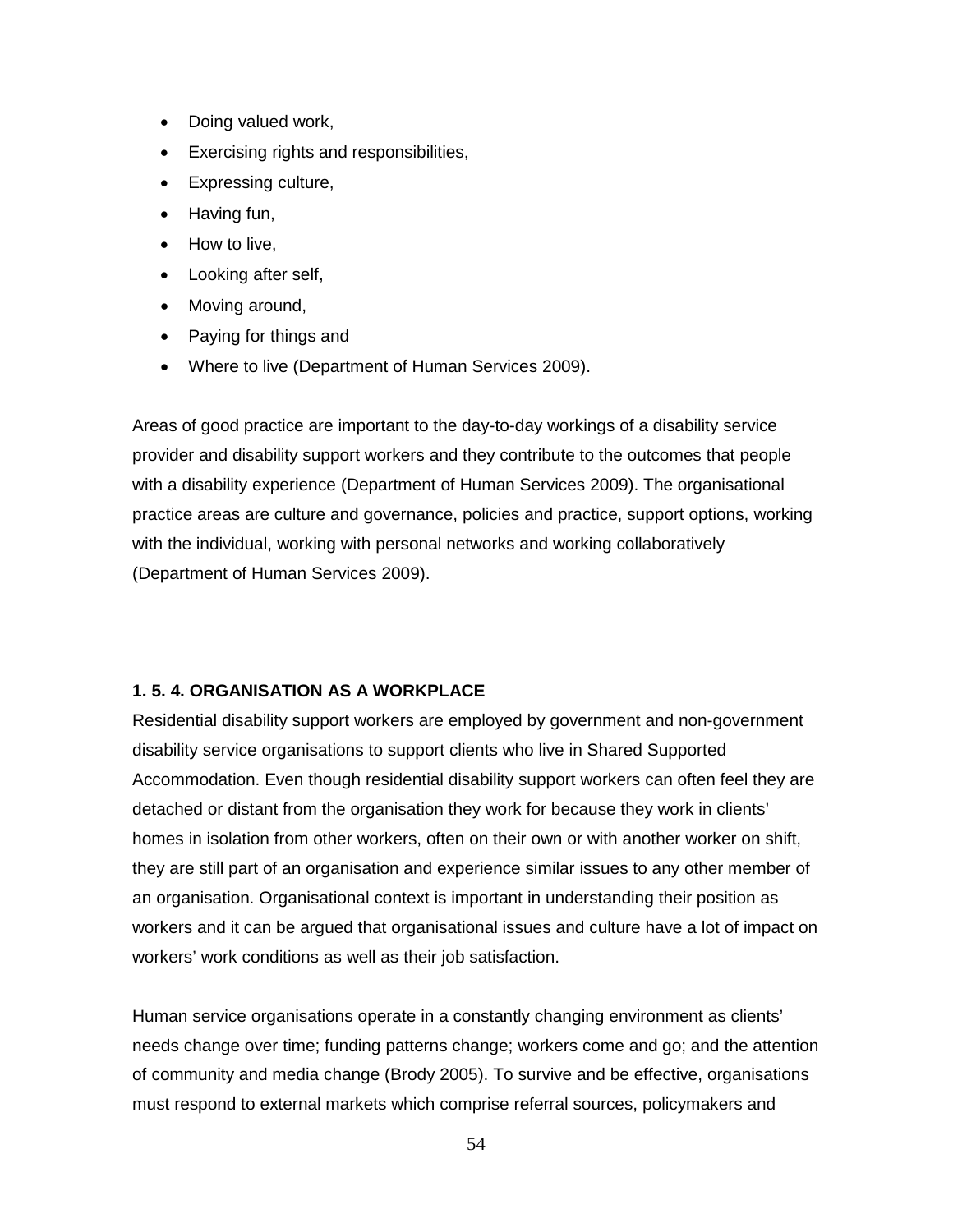funding bodies, and managers are often in a situation where they have to choose between the organisation's mission and market needs (Brody 2005). Management is defined as "the process of working with and through individuals and groups and other resources to accomplish organisational goals" (Hersey & Blanchard 1993, p.5). The management process involves planning, organising, motivating workers and controlling them (Hersey & Blanchard 1993). Managers' jobs are non-routine since their work hours are filled with interruptions and unexpected demands such as phone calls, correspondence, emergencies and staff complaints (Brody 2005). Managers or supervisors play multiple roles and are often caught between the different expectations of their superiors and workers' needs and concerns (Brody 2005). Middle managers facilitate communication between different levels of an organisation as well as reconciling their supervisory roles (Brody 2005). McKinlay (2006) argues that supervisors who work in disability services reported higher stress levels compared to disability support workers who deal with behaviours of concern, and points out that organisational roles (role overload, responsibility) are important predictors of stress.

Conrad and Poole (2005) argue that communication is important and organisations must maintain adequate levels of effective communication to survive and prosper. Also, people who have knowledge and understanding of organisational communication, and who have a wide range of written and oral communication skills, feel more empowered, have more successful careers and contribute more to their organisations than people who do not have these skills (Conrad & Poole 2005).

Communication is defined as "a process through which people acting together create, sustain, and manage meanings through the use of verbal and nonverbal signs and symbols within a particular context" (Conrad and Poole 2005, p.4). When people communicate with each other, they bring with them histories of conversations, expectations about future conversations, goals for the current conversation and their relationship, assumptions about how people should communicate and different levels and types of communication skills (Conrad & Poole 2005). The impressions people have of each other, the way they interpret their relationships, depend on the systems of meanings that they create during conversation (Conrad & Poole 2005, p.4).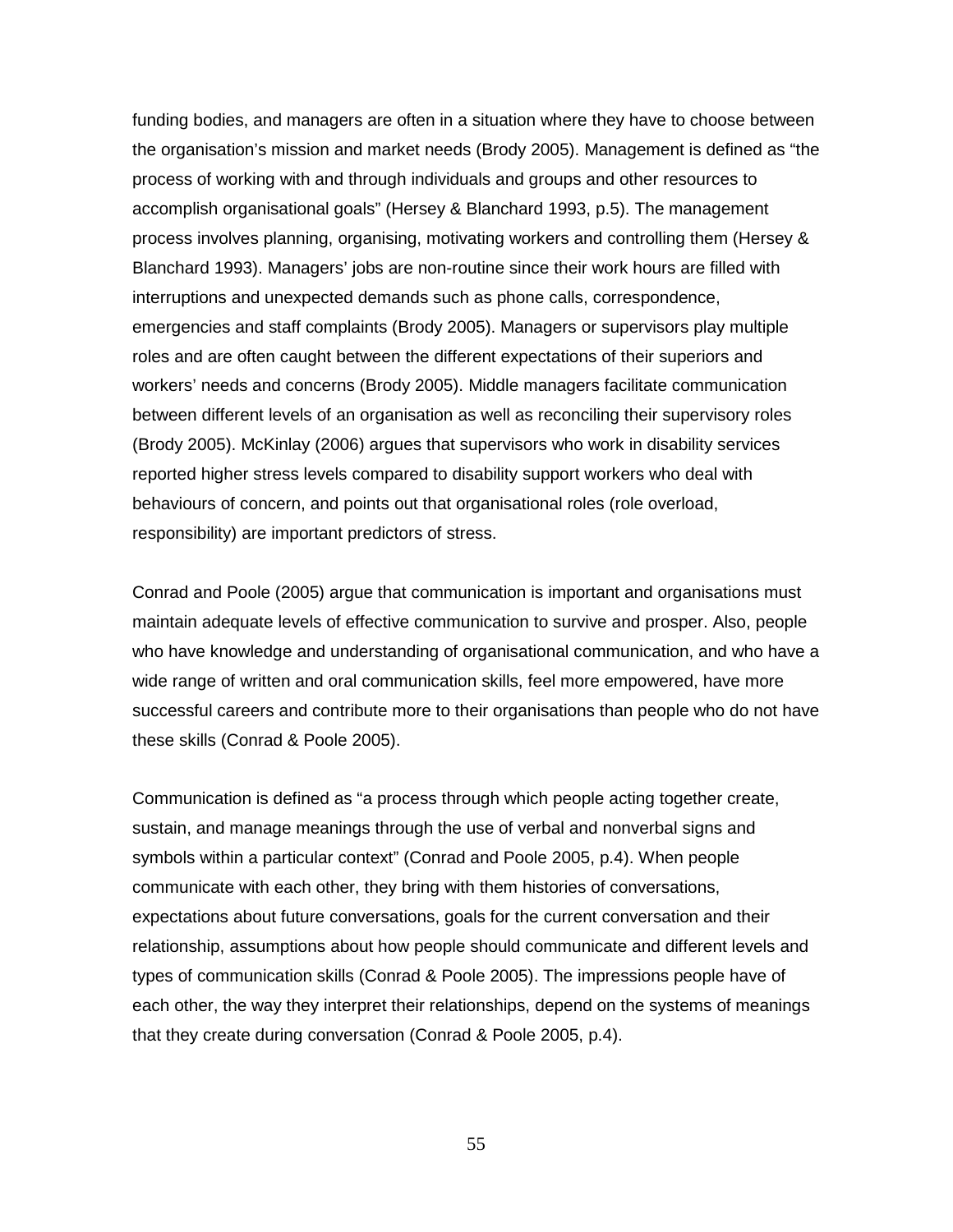Conrad and Poole (2005) argue that organisational relationships have an organisational and an interpersonal dimension and that people constantly have to balance these two dimensions. For example, people can communicate with each other at work because they like each other or because their work duties require them to communicate or it could be both. If a boss likes an employee, but the employee is unable to do their job well, it could create constant stress in their relationship (Conrad & Poole 2005, p.4).

Work relationships are interpersonal relationships, but they are also different from the natural relationships people have outside work because they are imposed on people as the aim is to fulfil formal organisational functions. Therefore these organisational relationships are often formed between people who would not have voluntarily formed relationships (Conrad & Poole 2005). Power and status differences of various organisational roles also complicate relationships and usually employees communicate differently with people of different power and status and expect to be treated differently by them (Conrad & Poole 2005).

Work relationships are complicated because they have a public aspect in a way natural relationships do not (Conrad & Poole 2005). Work situations often complicate the normal flow of relationships and communication because friends tend to be more open with each other, but organisational rules often require employees to keep information secret from their friends and colleagues (Conrad & Poole 2005). Conrad and Poole (2005) point out that the "blended relationships" people form at work are more complicated than natural relationships – colleagues help each other solve work-related problems, find areas of similarity and attraction and build close friendships, which causes their communication to become more personal and less cautious. Conrad and Poole (2005) claim that the complications of "blended relationships" are easiest to see in romantic relationships at work.

According to Hersey and Blanchard (1993), organisations are social systems consisting of related subsystems such as human (social) systems, administrative (structural) systems, informational (decision-making) systems and economic (technological) systems. Changes in any of these subsystems will affect other parts of the organisation (Hersey & Blanchard 1993). Workers are often resistant to change, especially in situations when they are likely to lose something of value like power, employment or stature (Brody 2005). In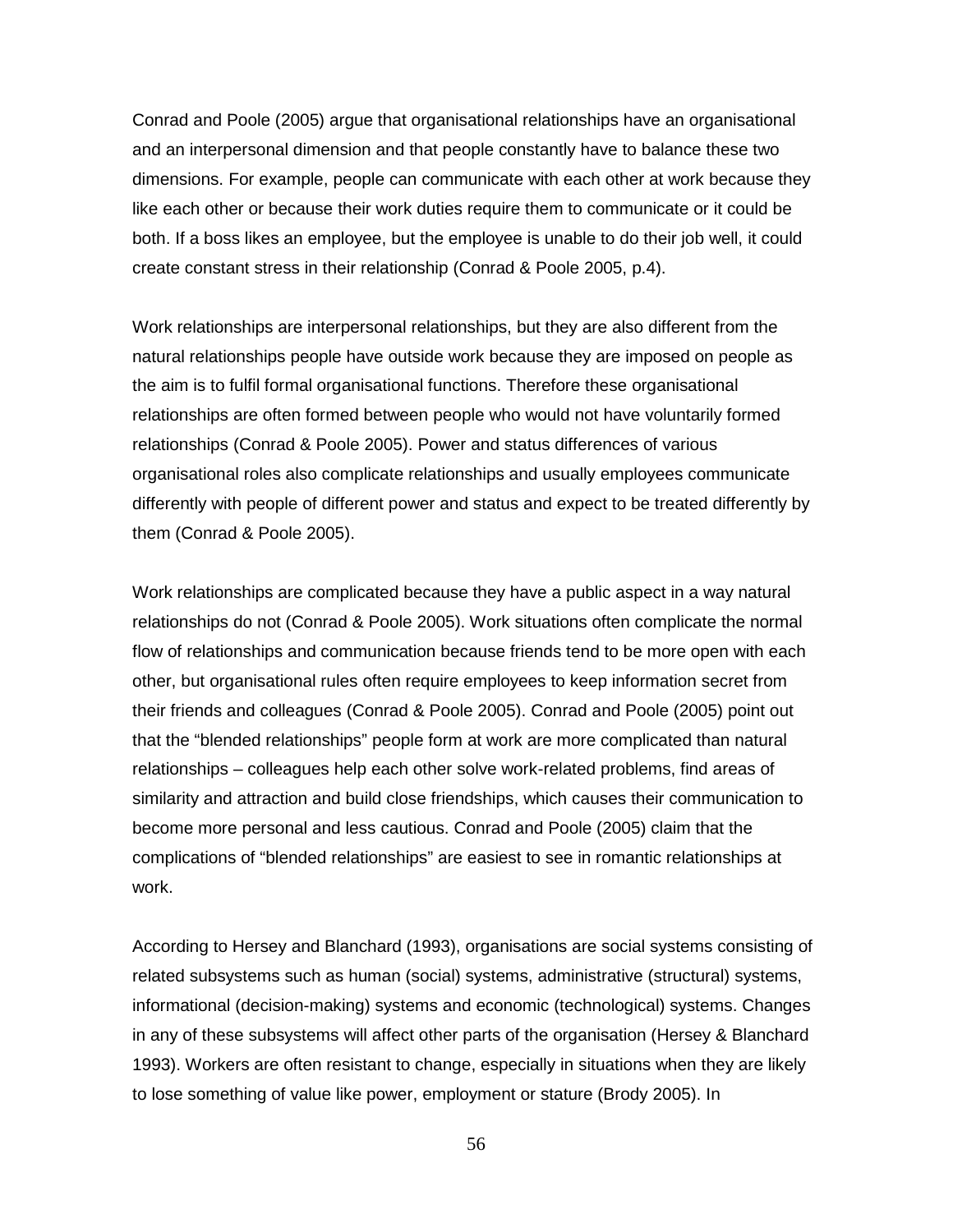organisations, people can go through four levels of change: knowledge, attitude, behaviour and organisational performance. Changes in knowledge are the easiest to achieve, while organisational performance changes are the most difficult and time consuming (Hersey & Blanchard 1993). Morgan (1986) argues that organisational culture is important because it shapes the management and the character of the organisation. He sees organisations as small societies which have their own culture and subcultures with many different and competing value systems. In many organisations, there are different professional subcultures which have difficulty communicating, and there are often differences in opinion within the management resulting in a struggle for control (Morgan 1986).

Hersey and Blanchard (1993) argue that the success of organisations depends on how the organisation uses its human resources and they say that many of the organisational problems are related to people and their lack of understanding for others as well as their inability to cooperate. When people's or groups' interests collide within an organisation, conflicts arise and they can be personal, interpersonal or between rival groups (Morgan 1986). Subcultural divisions may occur because people have different loyalties such as giving more importance to friendships or being more interested in advancing personal rather than organisational goals (Morgan 1986). Also, interests of workers and the employer may not be the same and the union culture has an important influence on culture and subculture in an organisation (Morgan 1986).

Generally, people's expectations from their jobs depend on the individual as people have many needs in addition to money and security (Hersey & Blanchard 1993). In contrast to profit-making organisations, workers in human service organisations are often attracted to their jobs by an opportunity to make a positive contribution to people's lives (Brody 2005), and many disability support workers can be perceived as part of this category of people who enjoy being able to assist and enhance other people's lives as many of them want to feel like they are making a difference and doing something important (Leidy 2004). Martin and Healy's (2010, p.134) study found that three quarters of disability services workers in Australia across different occupations reported that desire to help others had attracted them to work in disability services, and 70 per cent of the workers reported having a desire to do something worthwhile. Rewards such as job security and career prospects were selected by about a quarter of all workers in the disability field and one in five respondents indicated pay was a factor that attracted them to disability services work (Martin & Healy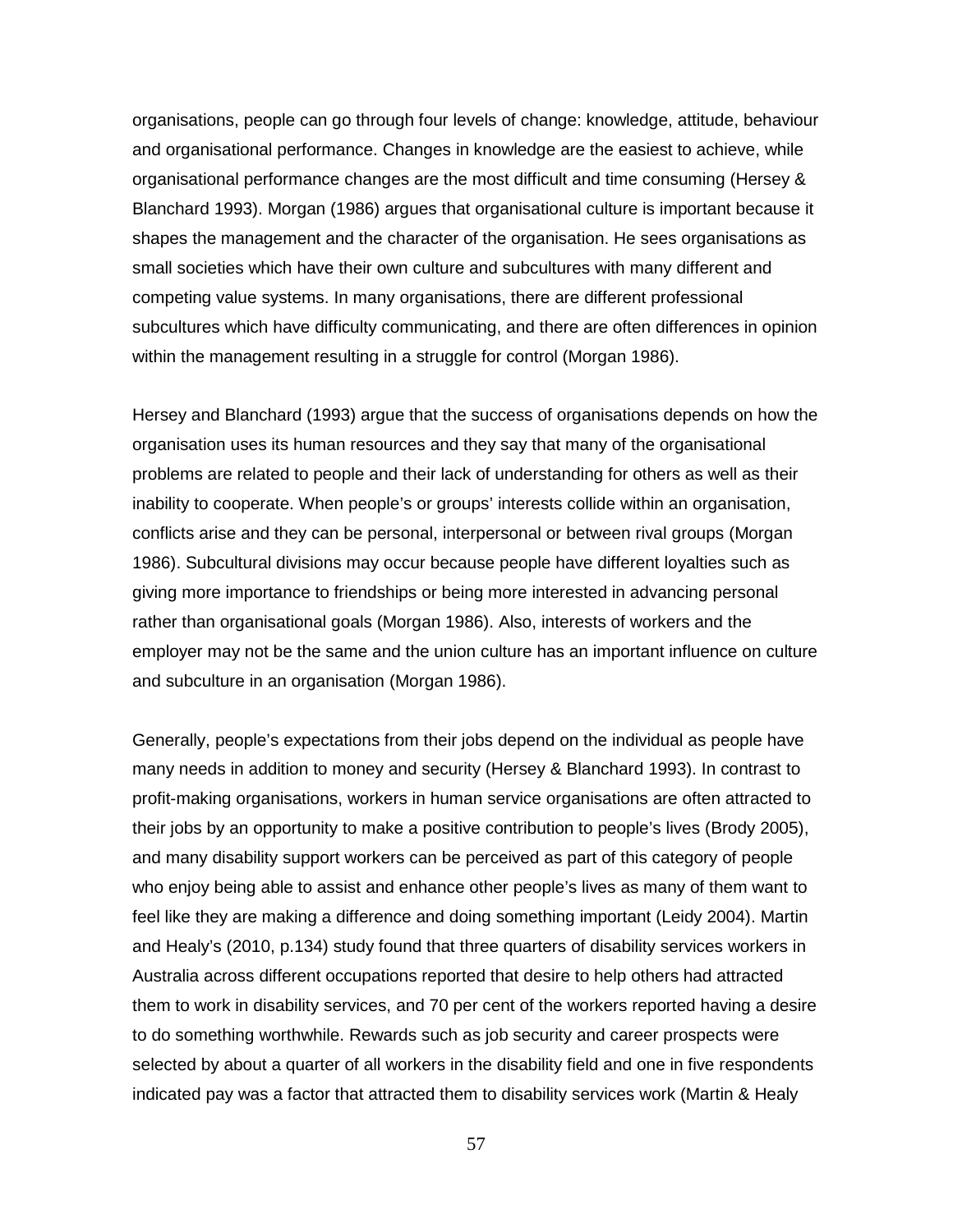2010, p.134). Martin and Healy (2010) argue that the levels of organisational commitment are among the highest in the community services sector and that many disability services workers find other rewards in their jobs and pay is not the most important factor. According to Martin and Healy (2010), workers' motivations in entering their job will predict their commitment to their job, as well as their response to their work experiences.

Hersey and Blanchard (1993) claim that if motivation is low, workers' performance will suffer while frustration can cause aggressive behaviour, as well as resignation and apathy as people lose hope of accomplishing their goals. Therefore, it is important that workers are motivated, their jobs are satisfying and their workload balanced (Brody 2005). According to Brody (2005), good staff development is based on both, a job-needs analysis and a worker-needs analysis. Unsatisfying and highly demanding jobs are difficult to fill and cause high turnover (Brody 2005). Organisations can use job enrichment and other approaches like work simplification, job rotation and job enlargement to increase job satisfaction (Brody 2005). For workers to be more productive and satisfied with their jobs, they need to have proper information, tools, clear job descriptions, administrative backup and support from their colleagues (Brody 2005). Fellowship and trust are important in organisations because bonding produces feelings of comfort and security, which are particularly important in organisations with high client demands and big work pressures (Brody 2005).

In their study, Martin and Healy (2010, p.137) found disability services workers in Australia perceived relationships between management and employees as positive with 80 per cent of respondents from various occupational groups seeing relationships as 'quite good' or 'very good'. Disability services workers had even more positive views about relations between colleagues with 90 per cent of them holding a positive view in regards to the relations between colleagues (Martin & Healy 2010, p.137). Martin and Healy (2010) point out the results of their study suggest that disability services workers find they receive considerable support from their colleagues and slightly less from their managers. Generally, the relationships workers have with their colleagues and managers are important because they are likely to influence workers' commitment, effectiveness and the likelihood of them remaining in their jobs (Martin & Healy 2010).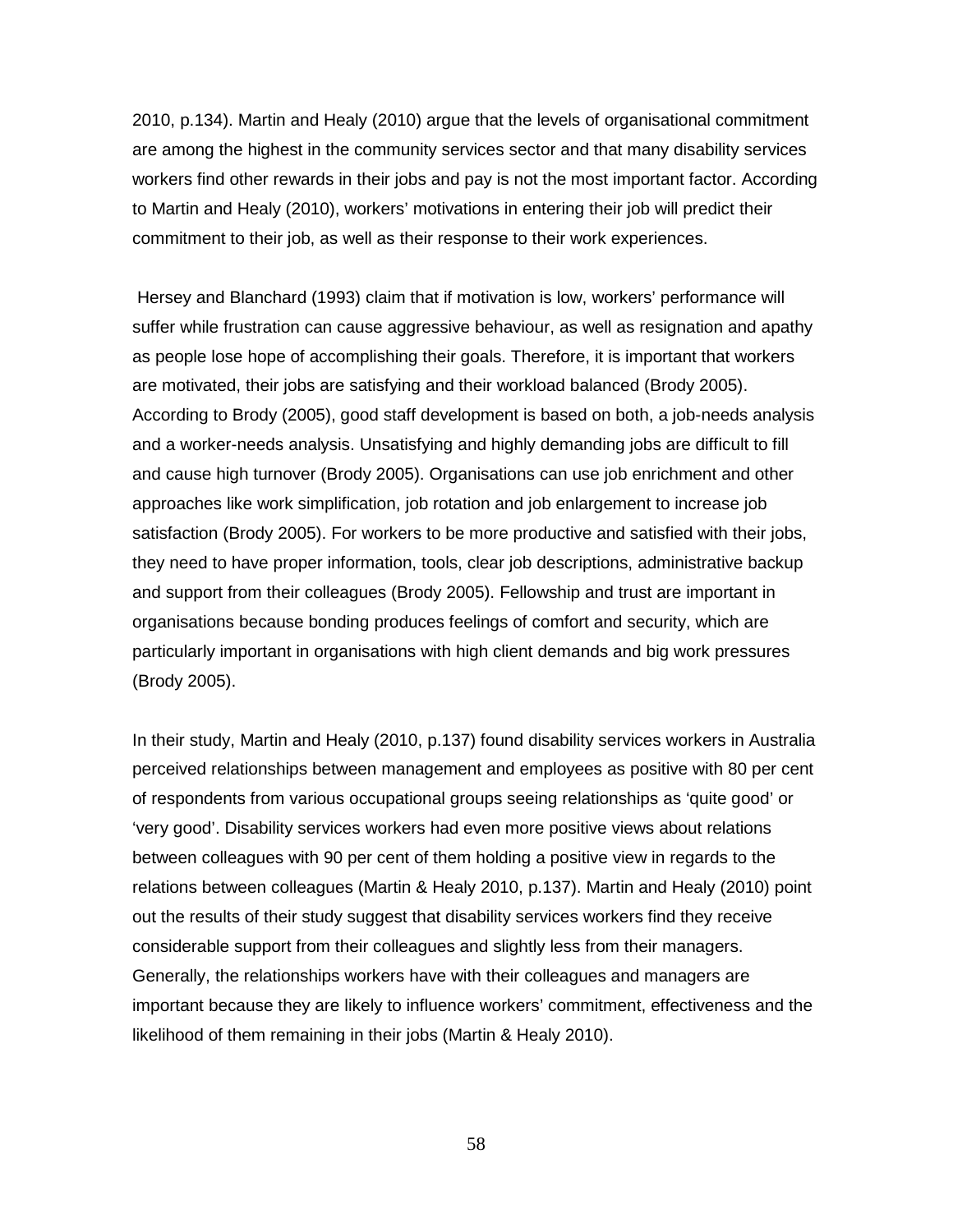Hersey and Blanchard (1993) emphasise the importance of team building and situational leadership. Generally speaking, effective managers or leaders use situational leadership – they identify needs and adapt to the work environment, appreciating differences and matching their leadership styles with the needs and nature of the workers (Brody 2005; Hersey & Blanchard 1993). Human service organisations usually employ highly trained professional workers who expect to be consulted and want to influence decisions related to areas that have direct impact on their work (Brody 2005). Therefore, in this situation, effective managers are expected to minimise the use of command language, treat staff with dignity, communicate with (not just to) staff, listen and incorporate workers' ideas and concerns (Brody 2005).

If workers feel they have autonomy and control over how the do their jobs, they are more likely to be satisfied and commited to their jobs (Martin & Healy 2010). In general, disability services workers in Australia were reported to have high and adequate levels of control over their work with 80 per cent of them saying they have adequate control over their work tasks (Martin & Healy 2010, p.139).

According to the Great Place to Work Institute Australia (2008), a great workplace is measured by the quality of three relationships: between employees and management, between employees and their jobs/company, and between employees and other employees. Trust, pride and camaraderie are important dimensions of good workplaces (Great Place to Work Institute Australia 2008). Trust is important for the relationship between an employer and workers (Levering 2008). It consists of credibility, respect and fairness (Lyman 2003; Levering 2008; Great Place to Work Institute Australia 2008). Credibility means managers communicate with workers and keep them informed about the agency's plans and take into account the workers' ideas (Great Place to Work Institute Australia 2008). Respect involves providing workers with resources they need to do their job, engaging them in decision-making, creating a safe and healthy environment and encouraging work/life balance (Great Place to Work Institute Australia 2008; Lyman 2003). Fairness means that there is no discrimination; decisions about employing or promoting are made impartially, and there are clear processes for resolving disputes (Lyman 2003; Great Place to Work Institute Australia 2008). Pride is related to the relationship between employees and their jobs/agency while camaraderie relates to the relationship between the worker and other workers (Great Place to Work Institute Australia 2008). When pride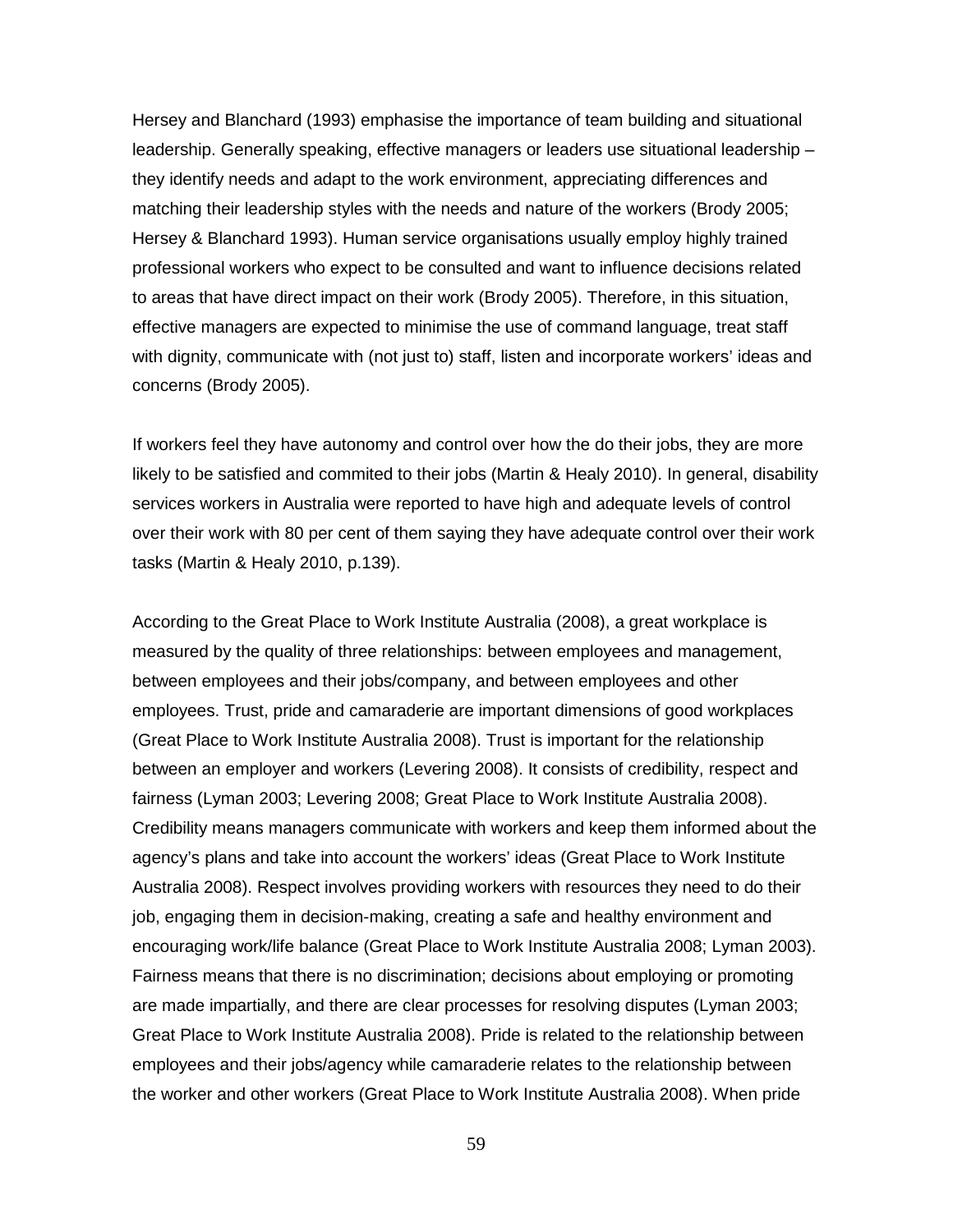and camaraderie are present, workers take pride in their job and their agency; they feel they can be themselves at work; they cooperate with their colleagues; get recognition for their achievements; and want to continue their careers with the agency (Great Place to Work Institute Australia 2008). Therefore, in general, credibility, respect, fairness, pride and camaraderie can be used as indicators of a good workplace and satisfied workers, and are relevant and applicable to residential disability support workers and their workplace.

#### **STAFF RECRUITMENT AND RETENTION**

Challenges that disability service organisations have been experiencing are recruitment and retention of disability support workers. In the US, the factors that have been influencing the direct support workforce are reported to be deinstitutionalisation of people with disabilities, the economy and the labour market (Test et al 2003). The move from institutional services to community supports has significantly increased the number of workers required to provide support to people with disabilities, while persistently low unemployment rates make it difficult for community human services to find people who want to work as direct support workers in the US (Test et al 2003). A study that investigated recruitment and retention of direct support workers and how these issues affect people with developmental disabilities in one mid-Atlantic state in the US found that staff turnover rate and recruitment is a serious problem which has negative consequences for many people who receive support (Test et al 2003). The study also found that direct support staff are inadequately compensated and often have to work more than one job; direct support staff provide a range of services and have many job titles and job descriptions; and there is a need to develop the role of the direct support staff into a valued profession (Test et al 2003).

There have also been difficulties with disability workforce recruitment and retention in Victoria, especially in the non-government sector (Department of Human Services 2005), but according to the Victorian government, staff turnover in Disability Services in government and non-government services is relatively low compared to many human services workforces, which experience annual turnover in excess of 20%. Estimated noncasual turnover in government services is 3.5% and in non-government services 9.5% (Department of Human Services 2005). Individual agencies may experience difficulties in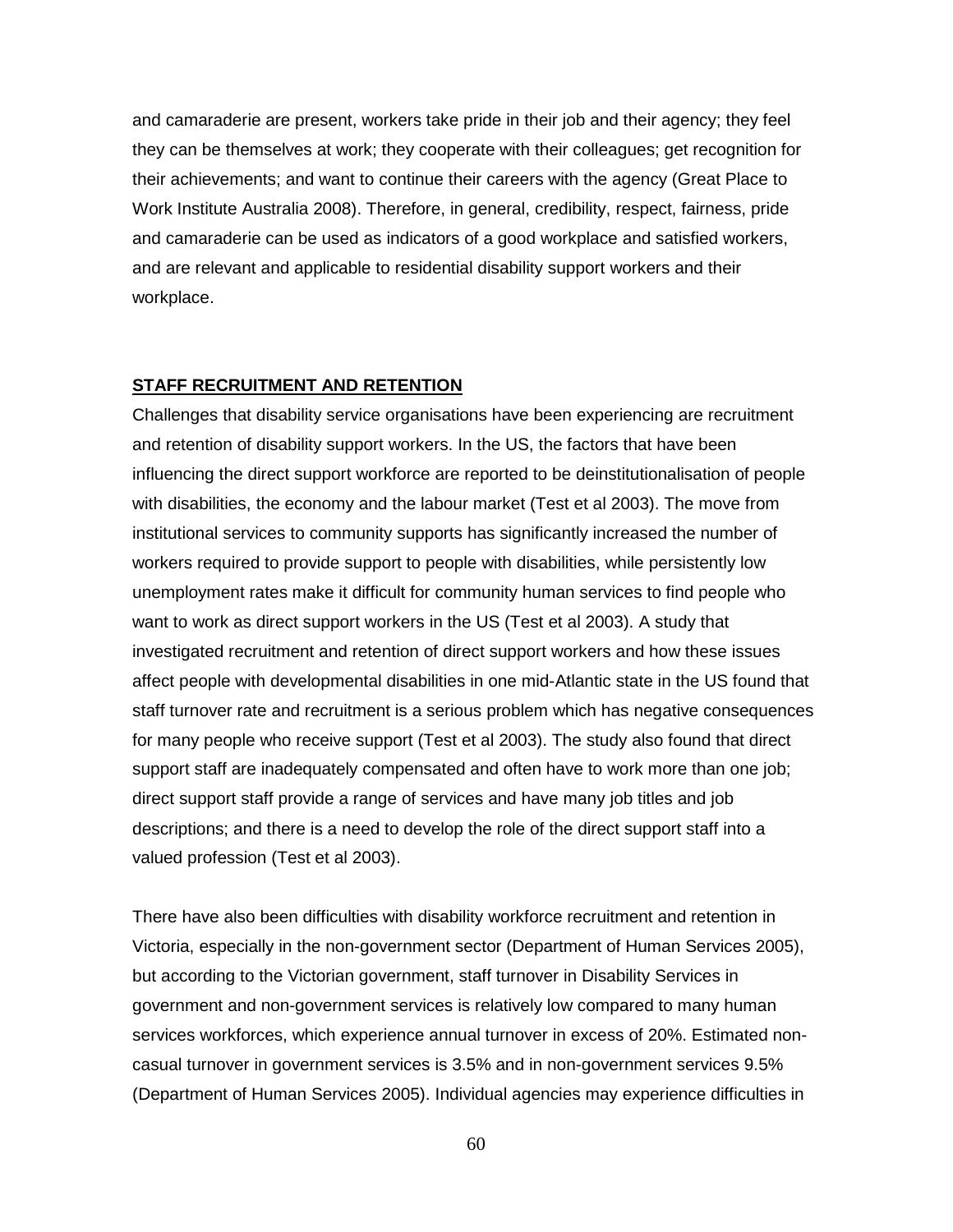recruiting workers for regular or particular shifts. Smaller non-government agencies have been more likely to report significant vacancy rates as they often have costly and sometimes insufficient recruitment processes (Department of Human Services 2005). Recruitment, support and reward of staff are different in government and non-government agencies. Government Disability Services recruit staff locally region by region through standard departmental processes. The 376 non-government agencies are responsible for their own recruiting, which is often a costly and time-consuming process, particularly for smaller agencies that do not have human resource workers. Non-government agencies have also reported difficulties with recruiting due to low wages in comparison to the government sector (Department of Human Services 2005).

There has been a limited interest in disability careers, which is partly due to a general lack of awareness and understanding of the disability support workers' role and value (Department of Human Services 2005). People attracted to the Disability Services sector generally have an interest in caring and supporting people with disability, and a desire to make a difference in people's lives is often a reason for working in the field (Department of Human Services 2005, Martin & Healy 2010). According to the study conducted by Martin & Healy (2010, p.134), disability services workers in Australia across different occupations were attracted to their jobs because of the rewards that were intrinsic to performing their jobs and arising out of the experience of doing their jobs such as assisting other, however for support workers and personal carers who usually do shift work, the flexibility of hours and shifts was important as 40 per cent of them had reported this mattered to them. Factors that discourage people from working in the disability field are the lack of professional status, concerns regarding limited opportunities for career progression, concerns about lack of work hours and general lack of interest in the "caring" occupations (Department of Human Services 2005).

In their study, Martin and Healy (2010) concluded that retaining support workers or personal carers in their jobs mainly depends on how their jobs fit with other commitments or family responsibilities. Mmore than half of the respondents changed jobs due to personal and family commitments, about one quarter of respondents moved to avoid negative experiences such as conflict, stress or not spending enough time with clients (Martin & Healy 2010, p. 152).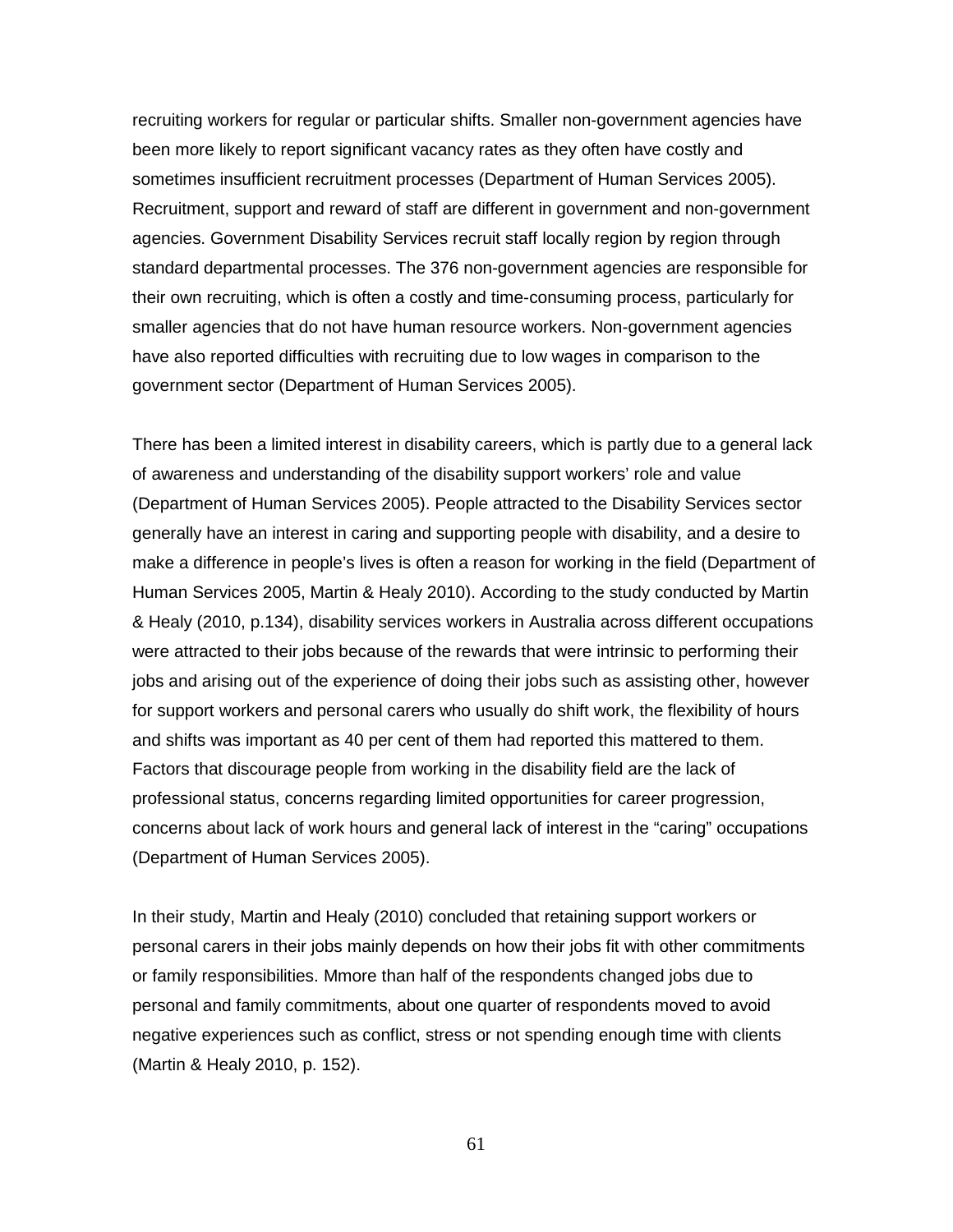Non-government services in Victoria reported these key issues contributing to dissatisfaction of disability workforce:

- Shift work,
- Unsatisfactory rosters,
- Lack of regular hours for casuals,
- Lack of training and development,
- Low wages,
- Lack of career structure,
- Lack of status or recognition (Department of Human Services 2005).

There is a need for strategies that would increase staff satisfaction and meet changing client and service needs. If job satisfaction is monitored and actions are taken accordingly, it is possible to reverse intentions of staff to leave their job (Department of Human Services 2005).

In Victoria, there has been difficulty recruiting a diverse workforce, which can lead to a mismatch between clients' requirements and the existing workforce. The Disability Services sector workforce is predominantly female. Women comprised 69% of the government Shared Supported Accommodation and Congregate Care workforces at 30 June 2003, while 75% of non-government staff in accommodation, home support and day programs were female (Department of Human Services 2005). There is also a small percentage of workers who are young, male and from varying cultural backgrounds (Department of Human Services 2005). It is estimated that of the 19% of the Australian population with a disability, almost 5% are from a Culturally And Linguistically Diverse (CALD) background (Department of Human Services 2005). As the Disability Services program emphasises the importance of people with disabilities having a choice of support workers, there is a need for greater diversity in the workforce in relation to age, gender and cultural diversity to provide clients with more choice (Department of Human Services 2005). Therefore, there is a need to make direct support work more attractive for a larger number of people, including men and younger people.

As the overall Australian workforce is expected to decrease over the next 10 to 15 years, the disability sector is expected to face increasing competition from other industries for staff (Department of Human Services 2005). There is therefore a need to attract more workers to the field as well as invest in existing workers to increase their skills, knowledge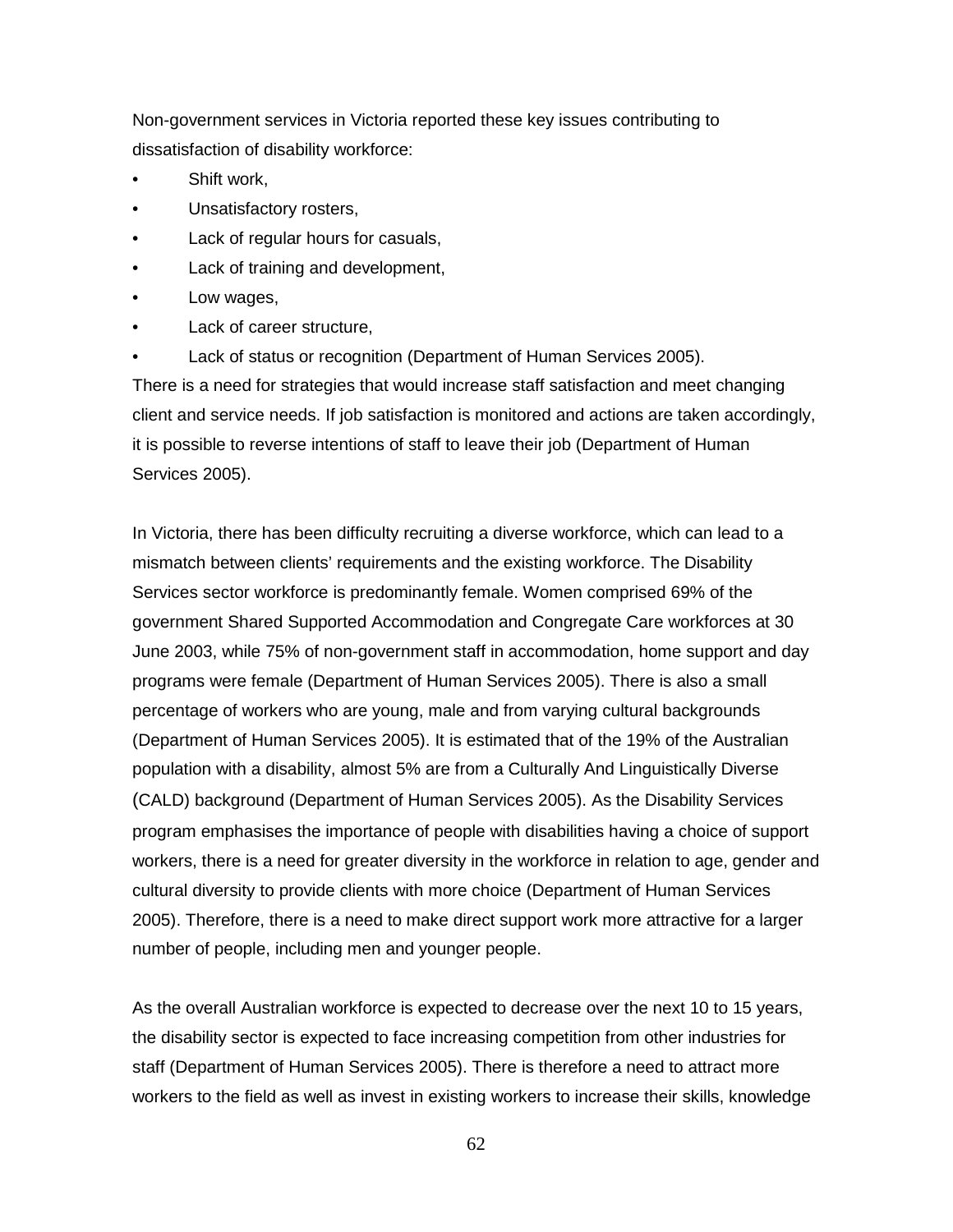and job satisfaction and align their values with their clients' values (Department of Human Services 2005). Some possible solutions to the issues of recruitment and retention could be enhancing role clarity and professional identity of support workers, and increasing their pay and access to benefits (Test et al 2003). Larger employers that deliver services over a few programs could provide their direct support staff with opportunities to move between programs, which could improve staff retention by providing diversity of work and promoting a learning culture (Department of Human Services 2005).

The Victorian government has recognised that important priorities for Disability Services are:

- To develop more efficient recruitment processes
- Implementing more strategic approaches to workforce management
- Exploring options to make work in the sector more attractive.

• Providing opportunities for workforce development within a competency-based framework to provide staff with greater career opportunities and address a range of workforce challenges (Department of Human Services 2005).

# **CASUAL WORKERS**

Many in the disability workforce are employed as casuals. According to Martin and Healy's (2010, p.124,) study, about one third of disability support workers and personal carers in Australia were employed as casual workers and the majority of them were employed by non-government organisations. Generally, disability services workers in Australia preferred permanent employment (about 87 per cent of them), however support workers and personal carers were more likely than other disability services workers to prefer casual jobs (about 16 per cent of them), while this was especially the case with support workers and personal carers in non-government organisations, as 18 per sent of them preferred casual jobs compared to 6 per cent of government support workers (Martin & Healy 2010, pp. 144 - 145). In Victoria, 17% of the workforce in government and 27% of the workforce in non-government services are casual (Department of Human Services 2005).

Service providers plan services based on daily and seasonal demands and workforce availability. It can be difficult to find replacement staff during peak holiday times, and it is critical to have a pool of relieving staff, but if workers who prefer casual arrangements are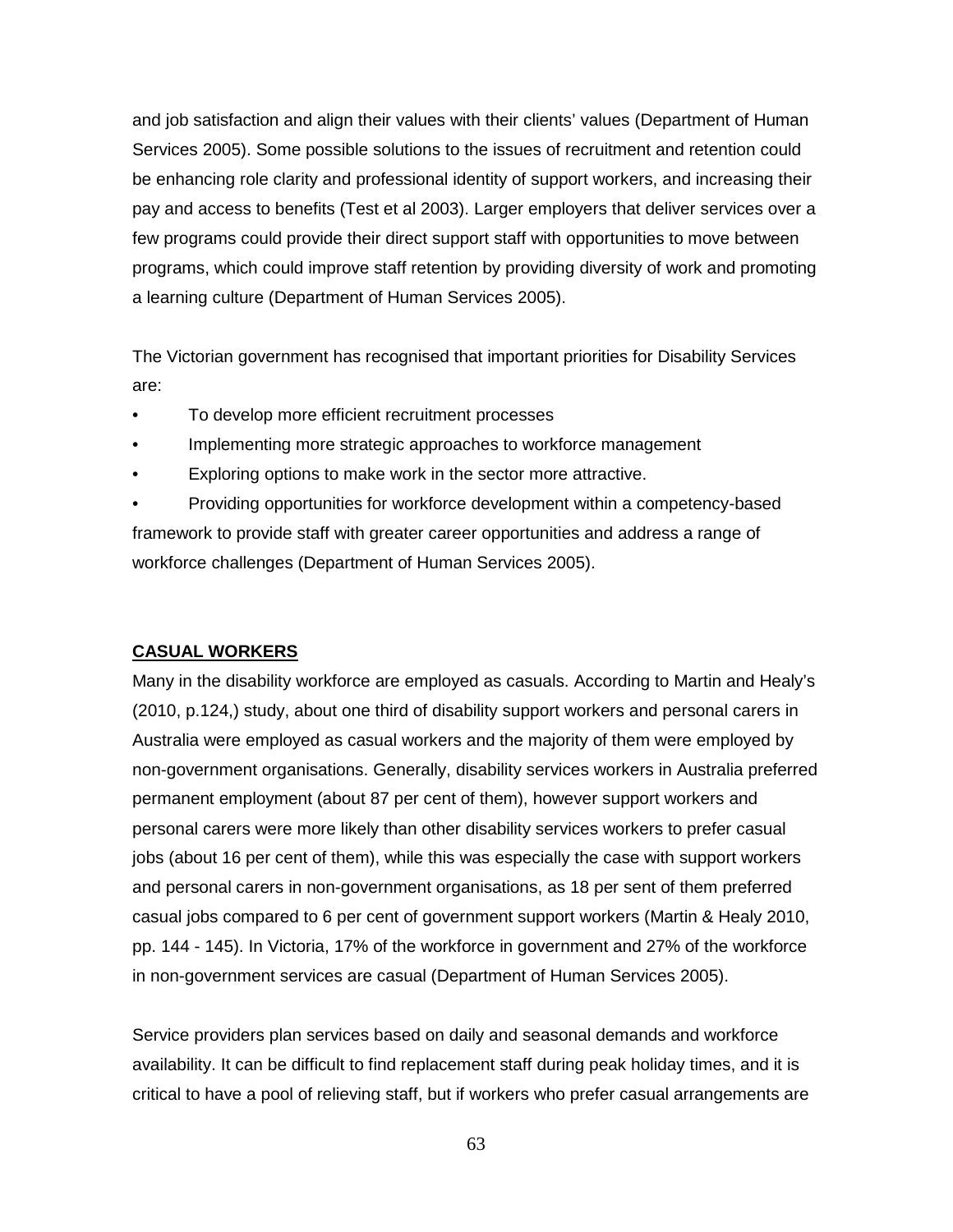not given enough hours they are likely to leave and look for work elsewhere (Department of Human Services 2005). To provide client-focused service to people with disability, it is critical to have a flexible workforce. Under the Victorian State Disability Plan, people with disabilities are encouraged to make decisions about the activities they want to do and people they want to do them with Department of Human Services 2002). Employment of casual staff has provided a lot of flexibility in covering 24-hour rosters and filling gaps in rosters (Department of Human Services 2005). Because they often do not get enough hours, casual workers often leave their work, especially in the non-government sector, resulting in higher recruitment and training costs for these agencies, which puts a lot of pressure on smaller agencies that have limited resources for recruitment (Department of Human Services 2005).

Casual staff are likely to have little ongoing training Department of Human Services 2005). In the government sector, all new workers, including new casual workers, are required to complete pre-service induction training, which is designed to ensure that Disability Service Standards are met, and that staff are prepared for the direct support role (Department of Human Services 2005). The five-day induction program was estimated to cost \$2,123 a person, and in the 2002-2003 financial year, 459 new casual staff started working in the government sector (Department of Human Services 2005). Training is important for every support worker as it is one way of ensuring quality of service and managing risk (Department of Human Services 2005). Use of casual staff can sometimes be problematic because it can reduce continuity of care since some clients are known to respond better when they work with regular staff they know and trust (Department of Human Services 2005).

#### **LEADERSHIP AND SUPERVISION**

The frontline supervisors have a complex and important role to play in defining the support work, supporting staff, providing training to staff, mediating stresses, creating workplace culture, and establishing a well-functioning work environment (Hewitt et al 2004). Workplaces with inexperienced frontline supervisors have been found to have higher support worker turnover rates (Hewitt et al 2004). It is frontline supervisors' responsibility to support direct care workers to perform their duties effectively, and their skills and actions have significant effect on retention of support workers. The two main reasons for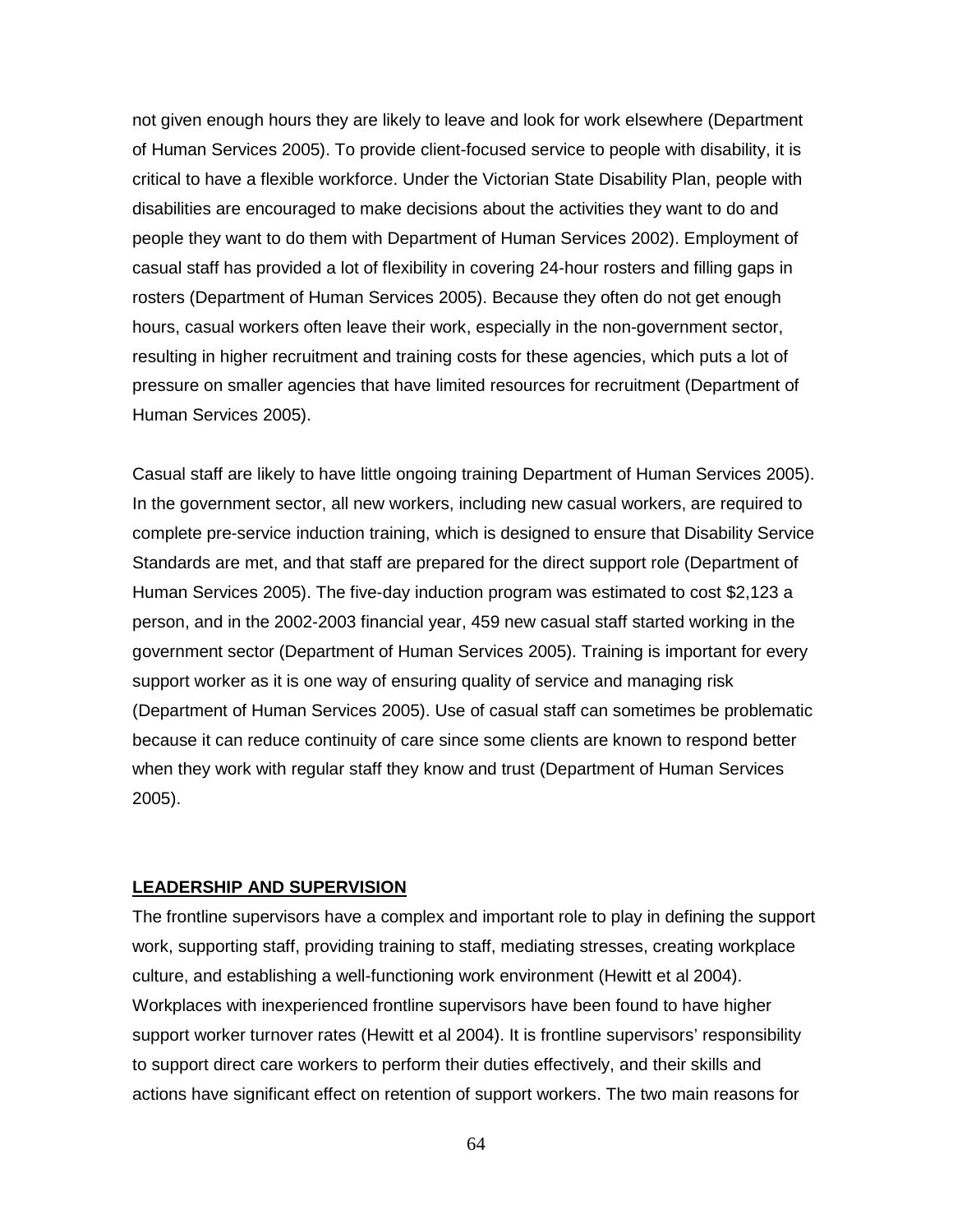support workers leaving their jobs are difficulties with getting along with co-workers and conflicts with their supervisors (Hewitt et al 2004).

Frontline supervisors have a critical role in realising the goals and purpose of community services as they take part in recruiting, training and supporting direct support workers with the ultimate goal being to facilitate effective performance of support workers (Hewitt et al 2004).

The study conducted by Hewitt et al (2004) in the US identified 14 broad competency areas that supervisors must be prepared to perform:

- Enhancing staff relations,
- Providing direct care support and modelling,
- Supporting clients' support networks,
- Planning and monitoring programs,
- Managing staff,
- Leading training and staff development,
- Promoting public relations,
- Maintaining homes, property, vehicles,
- Protecting health and safety,
- Managing finances,
- Maintaining rosters and payroll,
- Coordinating vocational supports,
- Coordinating policies and procedures and making sure that these are complied with,
- Performing general office work (Hewitt et al 2004, p. 127).

These competencies can be assessed and evaluated in several different ways, such as direct observation of supervisors, demonstration of skill, document review, discussion, portfolio product, client/family member feedback, peer report, support worker report and written test (Hewitt et al 2004).

To be able to perform their duties adequately, supervisors require clear job definitions and expectations, as well as good educational and training programs provided to them (Hewitt et al 2004). Supervisors who have been promoted from direct support positions without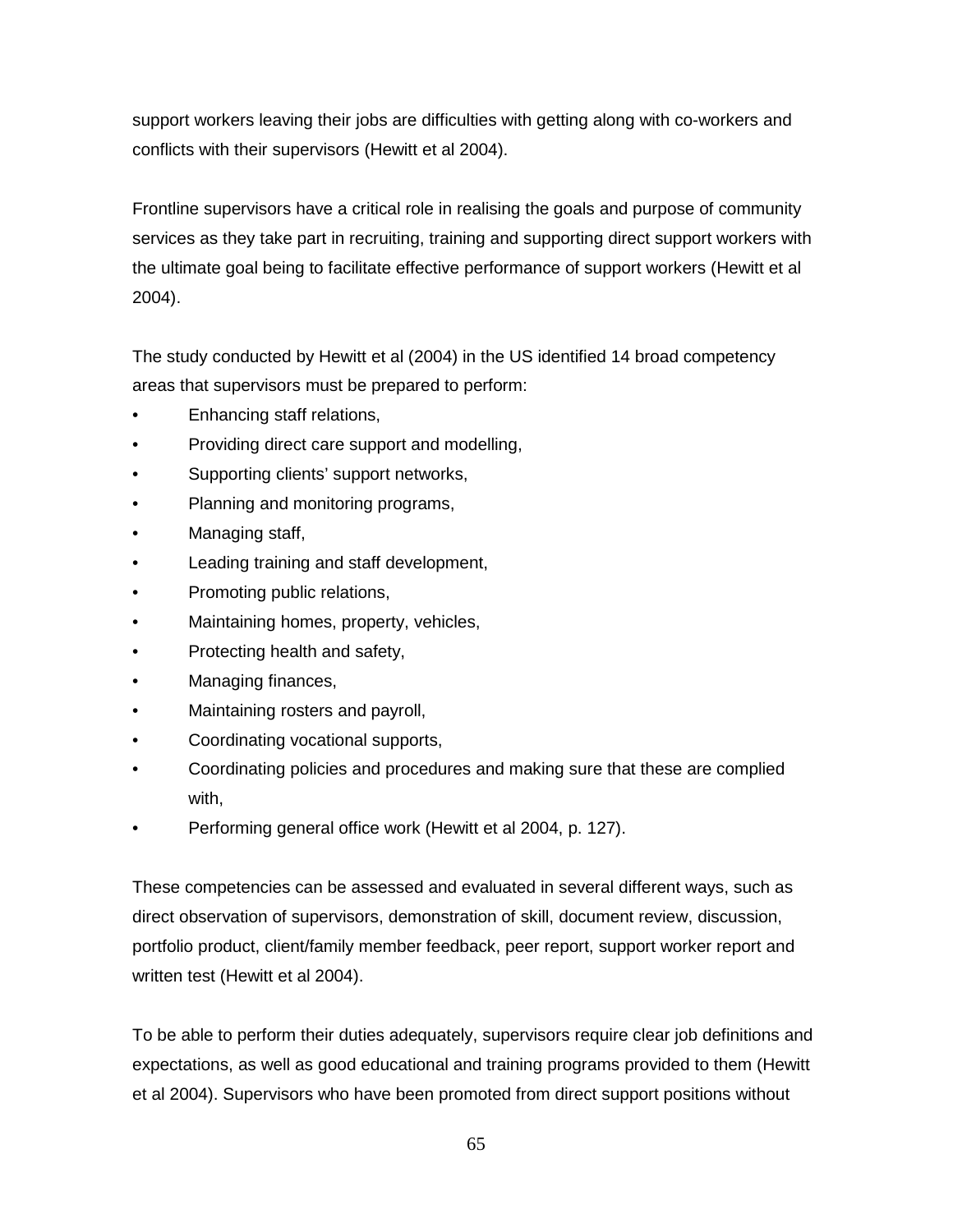being trained or having specific skills in staff relations, management and training, are unlikely to have competencies that allow them to be effective in their jobs, so difficulties with finding, supporting and keeping support staff are not surprising (Hewitt et al 2004).

The study in the US by Hewitt et al (2004) found that having supervisors being responsible for more than one location or program causes difficulties because the quality of supervision declines because supervisors have to supervise and support workers with whom they have limited contact. There are some advantages to working for a small agency compared with a large agency or government, since it is easier to identify decisionmakers, get things done quickly and feel more empowered at work (Department of Human Services 2005, p.37).

Limited access to appropriate supervision or insufficient supervision is a significant factor in causing job dissatisfaction in the Disability Services workforce (Department of Human Services 2005, p.44, Hewitt et al 2004). In Victoria, the level of supervision workers receive varies in terms of frequency, duration and quality (Department of Human Services 2005, p.44). The department provides a range of training programs for their staff in supervisory roles, and even though similar training is offered to staff in the nongovernment sector, the level and availability of this training varies between nongovernment organisations (Department of Human Services 2005).

Disability service organisations are required to provide support to their clients in a certain manner in accordance with the current legislation, policies and philosophies. Disability support workers are frontline workers who need to implement these policies and apply them in their work, carrying the responsibility for ensuring their clients' needs, rights and choices are respected and adequately met each day. Even though disability support workers do not appear to be well recognised as professionals in a way nurses or social workers are, their role is crucial and requires knowledge, skills, life experience and emotional maturity. Their work performance can be affected by many interconnected factors such as work conditions, their levels of education and training, their work experience, organisational factors, their levels of motivation and job satisfaction. So position, the quality of support workers and their work conditions are all linked in influencing the quality of their work, their work practice and, ultimately, the quality of care and lives of people with disabilities. This research is investigating residential disability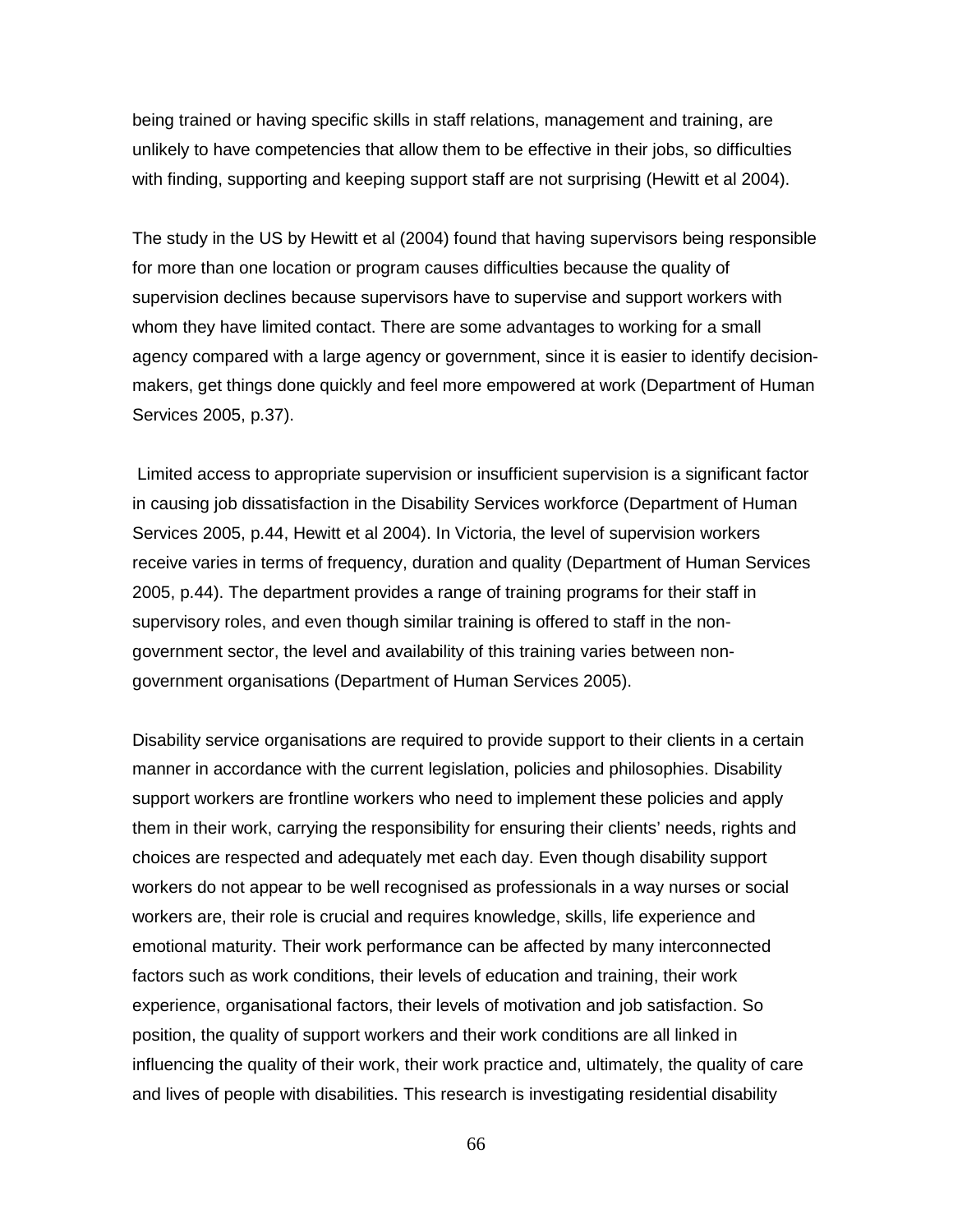support workers' experiences; how they view their job, work environment, their needs as workers as well as what kind of impact this work has on their health, professional and personal lives. The research is also interested in the difficulties disability support workers face at work, how these difficulties influence their work practice and quality of care and, finally, how these things could be improved.

# **2. METHODOLOGY**

This is qualitative social research. Social research is a political activity conducted so someone can make a decision or act in a certain way (Alston and Bowles 1998). Alston and Bowles (1998, p.6) define social research as "the systematic observation and/or collection of information to find or impose a pattern, to make a decision or take some action". Qualitative research is used to describe impressions and feelings about a certain situation in detail (Bouma 2000). Words, images and descriptions are used to assess the quality of these experiences (Berg 2004, p.3). According to Bouma (2000, p.178) the main aim of qualitative research is "to provide the maximum opportunity for the researcher to learn from the subjects, or participants in the research". Although qualitative research has been criticised for not being scientific and valid, Berg (2004) argues that it can be methodological and systematic and that different researchers are able to repeat the research with the same results. Positive features of qualitative research are that it is more flexible and allows more interaction, reflection and alteration during the research process (Babbie 2004, Bouma 2000). There are many qualitative methodologies and, generally speaking, they are based on relativism, constructivist ontology and interpretive epistemology (Sarantakos 2005). According to relativism, one reality or universal truth does not exist, but, instead, there are many versions of reality (Lazar 1998). It is also based on the view that what we perceive is always influenced by our experiences and culture (Willis 2007) and that different theories construct realities and criteria for evaluating knowledge (Lazar 1998). Constructionism is founded on the idea that objective reality does not exist in practice as it is not accessible to humans (Sarantakos 2005). Reality is constructed and can be understood in context only (Willis 2007). According to constructionism, interpretations of reality will differ from person to person because knowledge does not come from people's senses alone and research focuses on the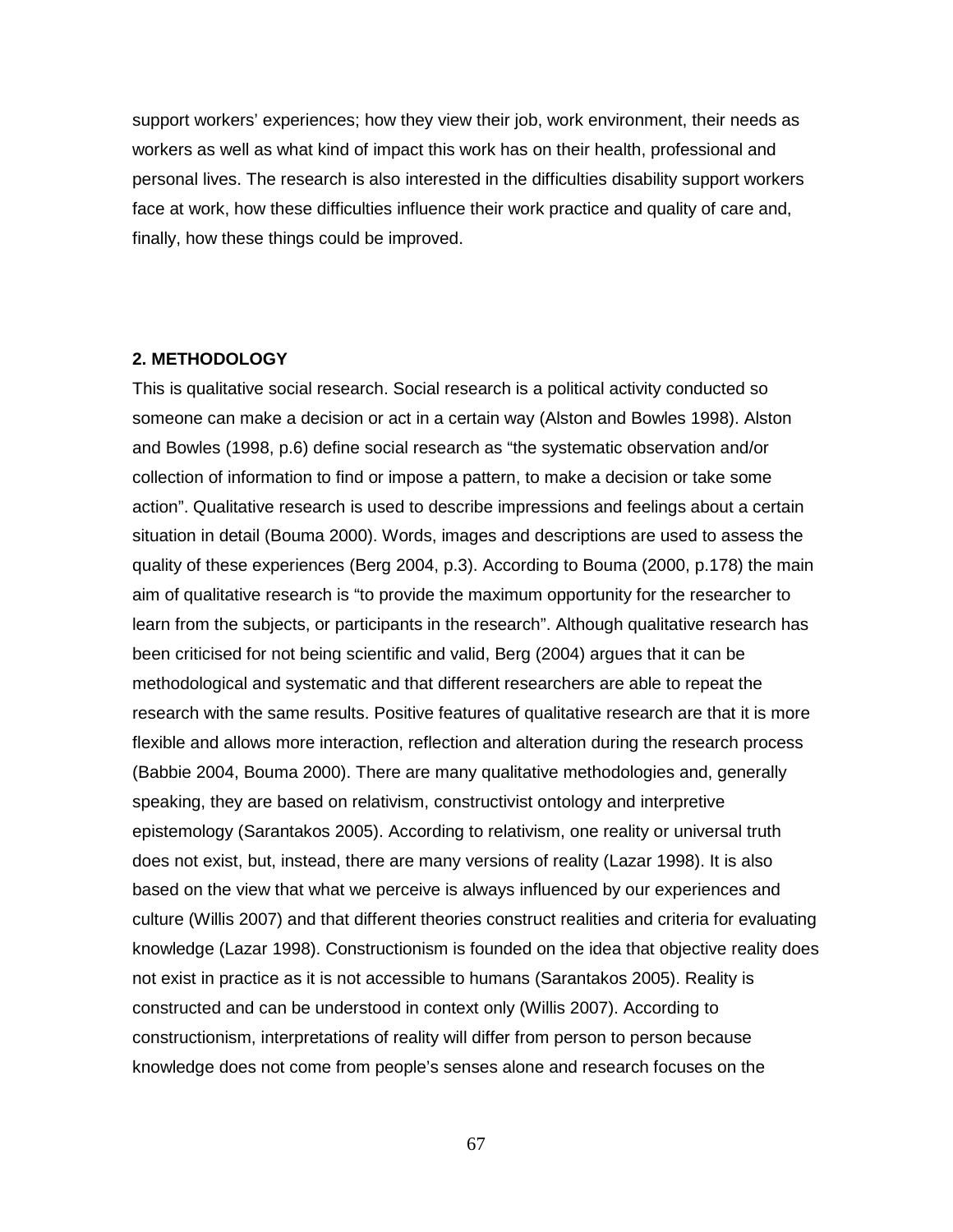construction of meanings in which culture and society have an important role (Sarantakos 2005).

This research is based on the interpretive model of research. Interpretivism as the framework has its roots in Max Weber's work and is concerned with understanding of social behaviour or social life (Hall & Hall 1996, Sarantakos 2005). According to Lazar (1998), Weber was mainly interested in the interpretive understanding of subjective meaning. In contrast to the positivist view that reality can be observed and studied objectively (Sarantakos 2005, Hall & Hall 1996, Lazar 1998, Willis 2007), interpretivism is based on the idea that the social world cannot be studied from the outside since it is reconstructed by people as they interpret their own world (Hall & Hall 1996). People's experiences and tools, such as language and culture, help them define and shape the reality they construct (Willis 2007). In positivist research, if sampling was done properly, the results can be generalised (Hall & Hall 1996). Interpretivism proposes that we should concentrate on local knowledge rather than search for generalised truths and laws about people's behaviours (Willis 2007). Therefore, from an interpretivist standpoint, the purpose of social research is to understand what is being studied (Willis 2007). This research takes a phenomenological approach in that it focuses on subjectivity and relativity of reality (Willis 2007). It is studying people's perceptions of the world and focuses on understanding from the perspective of the people who are being studied (Willis 2007).

According to interpretivism, researchers capture one aspect of reality and what they can describe are their personal views and interpretation (Sarantakos 2005). Therefore, it is not possible to know if the researcher has a true account of the research participants' meanings (Sarantakos 2005), but usually the research will be better understood by people who belong to the same group and share the same socially constructed version of the research (Willis 2007). Sarantakos (2005) argues that qualitative research encourages inter-subjectivity and the researcher's involvement in the research process, but that researchers have to be responsible and transparent, which involves being open about the research process and letting others the judge quality of the research.

Sixteen people were interviewed individually, including 10 residential disability support workers, three house supervisors and three union workers. Semi-structured interviews were used for data collection. In semi-structured interviews, the researcher has a set of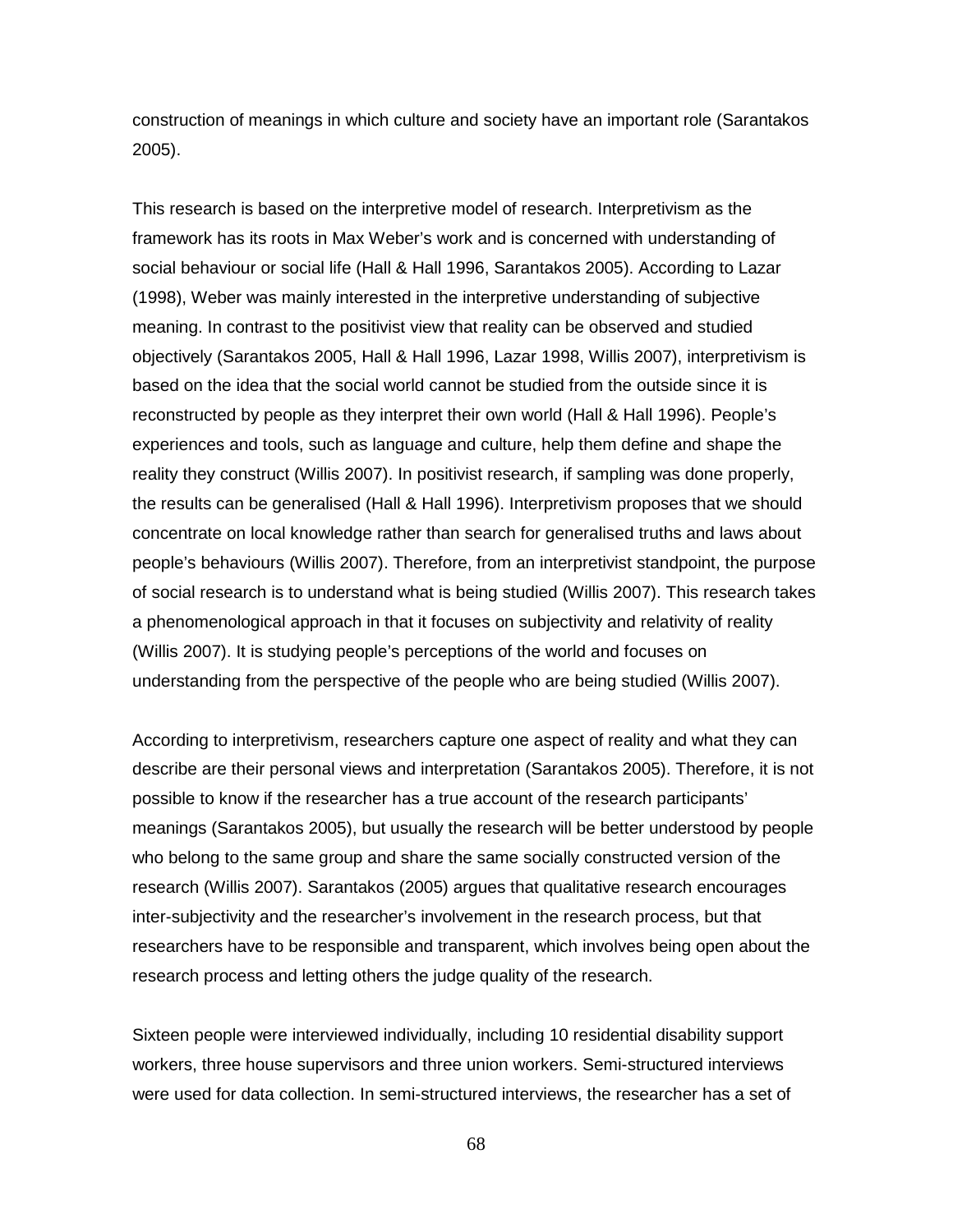topics with some questions and prompts related to each topic, but can also explore additional issues raised by the participant (Berg 2004; Alston & Bowles 1998). Data was analysed manually through coding, which involves reducing data and identifying key themes, categories and patterns (Coffey & Atkinson 1996). First-level coding is defined as "a device for summarising segments of data" (Miles & Huberman 1994, p.69). This is followed by pattern coding which is "a way of grouping those summaries into a smaller number of sets, themes, or constructs" (Miles & Huberman 1994, p.69). Memoes were used to write up the ideas the researcher had about codes and their relationships (Miles & Huberman 1994). Data was reduced, coded, pattern coded and displayed in the form of matrices (Miles & Huberman 1994). The participants were given feedback in writing after the interview and before the report was written. The research report and recommendations were distributed to the unions and some organisations which employ residential disability support workers.

### **2. 1. SAMPLING**

Non-probability sampling (accidental or convenience sampling) was used (Alston & Bowles 1998; Berg 2004). Organisations employing residential disability support workers and unions in Melbourne were approached and asked to participate in the research. Five agencies gave written approvals and agreed to inform their workers and residential disability support workers about the research and the researcher's contact details. People who were interested came from two agencies which had given written approvals.

# **2. 2. DATA COLLECTION TECHNIQUES**

Data was collected through individual interviews because the aim was to gain qualitative data while allowing participants more freedom to express themselves. The interviews were semi-structured. There was a list of topics and questions to be followed, but additional issues were discussed as well, depending on the participants' responses. The researcher sometimes asked additional questions to clarify what the participants were saying. At the end of the list of questions on each topic, the participants were asked if they had any further comments about the topic so they could raise other issues they had not discussed. The list of questions for disability support workers, coordinators and union workers has been provided at the end of the thesis in the Appendices A to C. The interviews were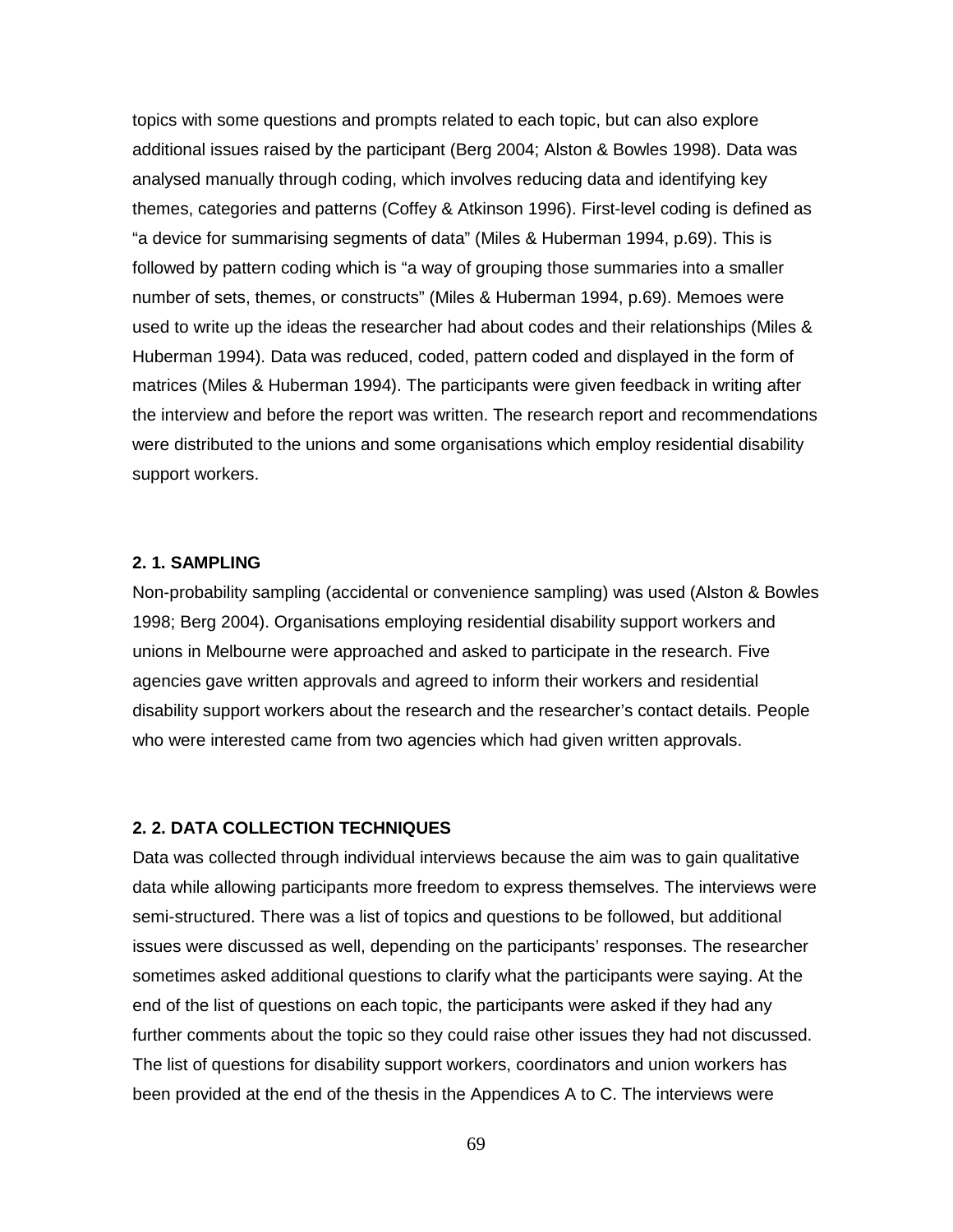audio-taped unless the participants were uncomfortable with this and wished otherwise. They were asked before the start of the interview if they minded the interviews being recorded. One participant did not want the interview to be audio-taped, so the researcher took notes during the interview and made extra notes just after the interview finished. One research participant did not feel comfortable with being interviewed and decided to answer the questions in writing. The length of the interviews and the participants' responses to questions varied dramatically, depending on how much the participants had to say about certain topics. Two interviews were completed in two sessions due to the participants giving longer answers to questions, time constraints and because they expressed a wish to complete the whole interview and answer all the questions. Another participant chose to complete the remaining part of the interview in writing. Generally speaking, the research participants did not have any issues with answering personal or sensitive questions and when they decided to skip certain questions it was because they could not think of anything to say when the question was asked, or because they had previously answered that question while discussing other topics. All of the interviews were completed between July and October 2007.

### **2. 3. DATA ANALYSIS**

The audio-taped interviews were transcribed. The participants were given feedback about their interview in a form of a transcript with an opportunity to change, clarify or add things to make sure that the researcher understood what the participants were reporting. Data were then analysed manually through the process of reduction, coding and categorising.

The interviews were conducted following the list of topics with each topic having a number of questions to be followed. Disability support work, work conditions, roster and work hours, behaviours of concern, stress and burn out, health and quality of care were some of the topics. After the interviews were transcribed, the collected data from each participant and about each topic were reduced and summarised. The researcher was looking for themes that were appearing under each topic separately. For example, in regards to work conditions, some of the themes were issues with physical workplace environment, staffing issues, lack of support for the workers, teamwork issues, managing clients' behaviours of concern and violent behaviours, stress and low pay. Under the roster and work hours topic, the emerging themes were dissatisfaction with rosters, unfair rosters, workers doing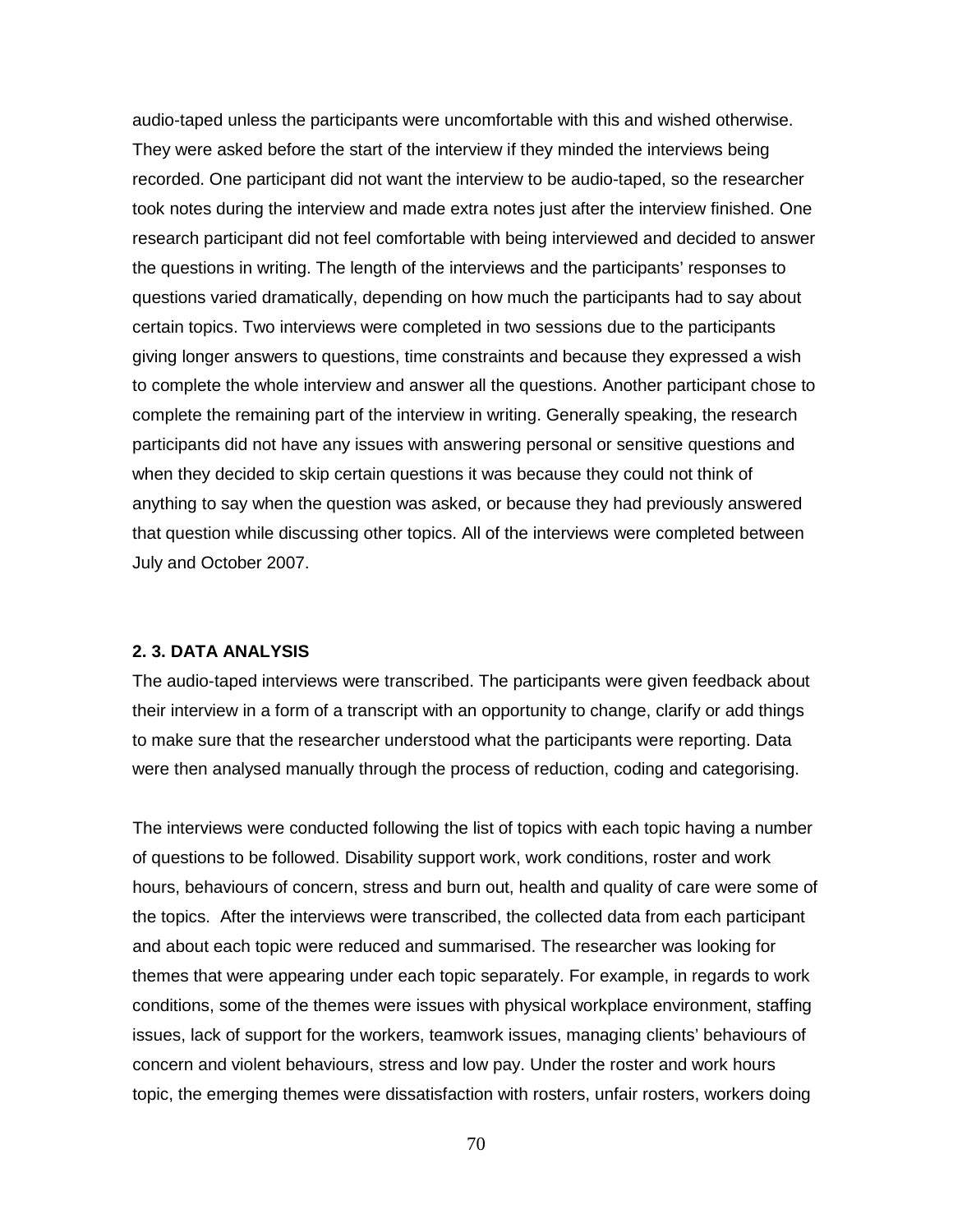back to back shifts due to staffing issues, burn out, difficulties with shift work, reliance on workers' commitment. Furthermore, some of the themes in regards to stress were difficulties with recognising stress, managing behaviours of concern, teamwork issues, lack of support from management, decreased work performance, need for better pay, need for debriefing, and need for training on stress and stress management. The researcher colour coded different themes in the text. As the interviews covered a range of topics, some themes were appearing throughout the interviews under different topics. For example, teamwork issues were emerging in the conditions of work, stress, organisational culture and behaviours of concern sections. As the themes were categorised, the researcher was recording ideas about their relationships and connections.

### **2. 4. INFORMED CONSENT**

Before the interviews were conducted, the participants were given Information to Participants Sheet containing information about the research and its purpose and, if they agreed to participate, they were asked to sign an informed consent form. They were also told about their right to refuse to answer questions or to withdraw from the interview at any point. Also, during the interviews, the researcher often reminded participants that they did not have to respond to personal or sensitive questions. The participants were not offered material rewards or incentives to take part in the research. Therefore, the researcher used volunteer participants who were fully informed about the research project and process, and who made an informed decision to take part in the interviews.

# **2. 5. ANONYMITY AND CONFIDENTIALITY**

The names of research participants have been used only on informed consent forms, which have been kept confidential. Names of organisations and suburbs in which workers live or work has not be revealed in the report to protect the participants' identities.

## **2. 6. VALIDITY AND RELIABILITY**

The sample size is small and thus raises the question of representativeness. Ten support workers, three senior coordinators and three union workers were interviewed. Both union workers and senior coordinators had experienced working as support workers. The senior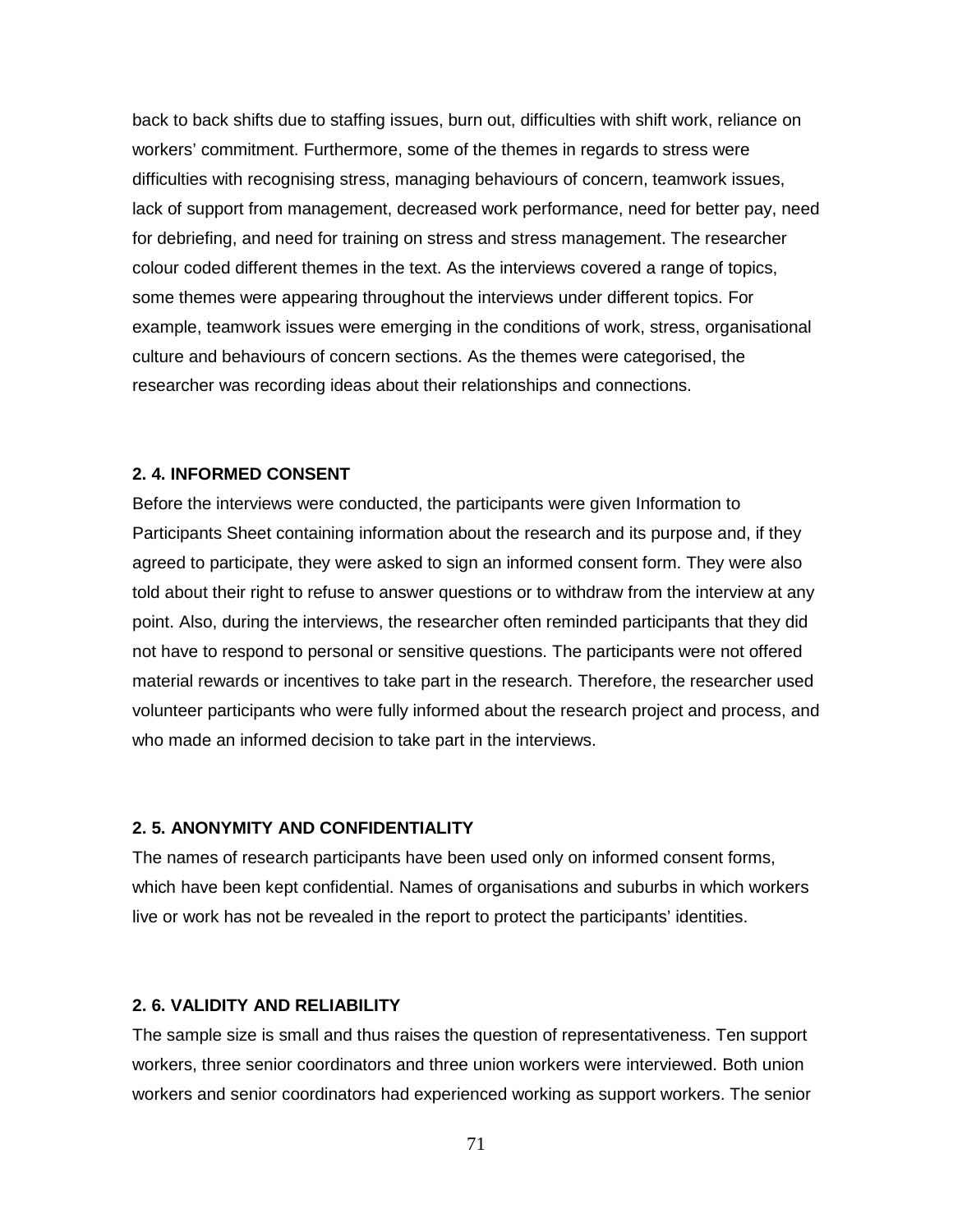coordinators were responsible for supervising at least three houses each. Two of the three senior coordinators were not doing hands-on work at the houses they supervised, while one senior coordinator was doing support work and covered shifts at the houses she supervised. The senior coordinators were in a position to provide management perspective, but it would have been beneficial to have more senior management represented in the sample. The support workers were mainly accessed through one organisation. Some had more than one employer, some worked at more than one house and some had had other employers. The workers incorporated all their experiences about being a support worker and did not refer only to the situation with their current employers. Even though the sample is small, the findings of the research are consistent with literature from other community services.

The researcher did not define terms such as stress, burn-out, health, behaviours of concern or discrimination, but the participants have worked in the disability field for a number of years and have been exposed to these terms in their work environments.

Having worked as a residential disability support worker, it can be argued that the researcher's identity and values influenced the research process. This was the case in terms of the topics and the list of questions that the researcher developed. The researcher had her own experiences, thoughts and opinions about each topic, which were consistent with and similar to those of the research participants.

## **2. 7. LIMITATIONS**

The researcher was working as a residential disability support worker and, therefore, has her own opinions and experiences relating to the research questions, which had the potential to influence the interviews. As there was already a work relationship between the researcher and some research participants, it can be argued that there was a possibility of the participants' responses being influenced by what they knew about the researcher and her attitudes. On the other hand, both these factors may have a positive effect as they might have made participants feel more comfortable, open and understood during the interviews.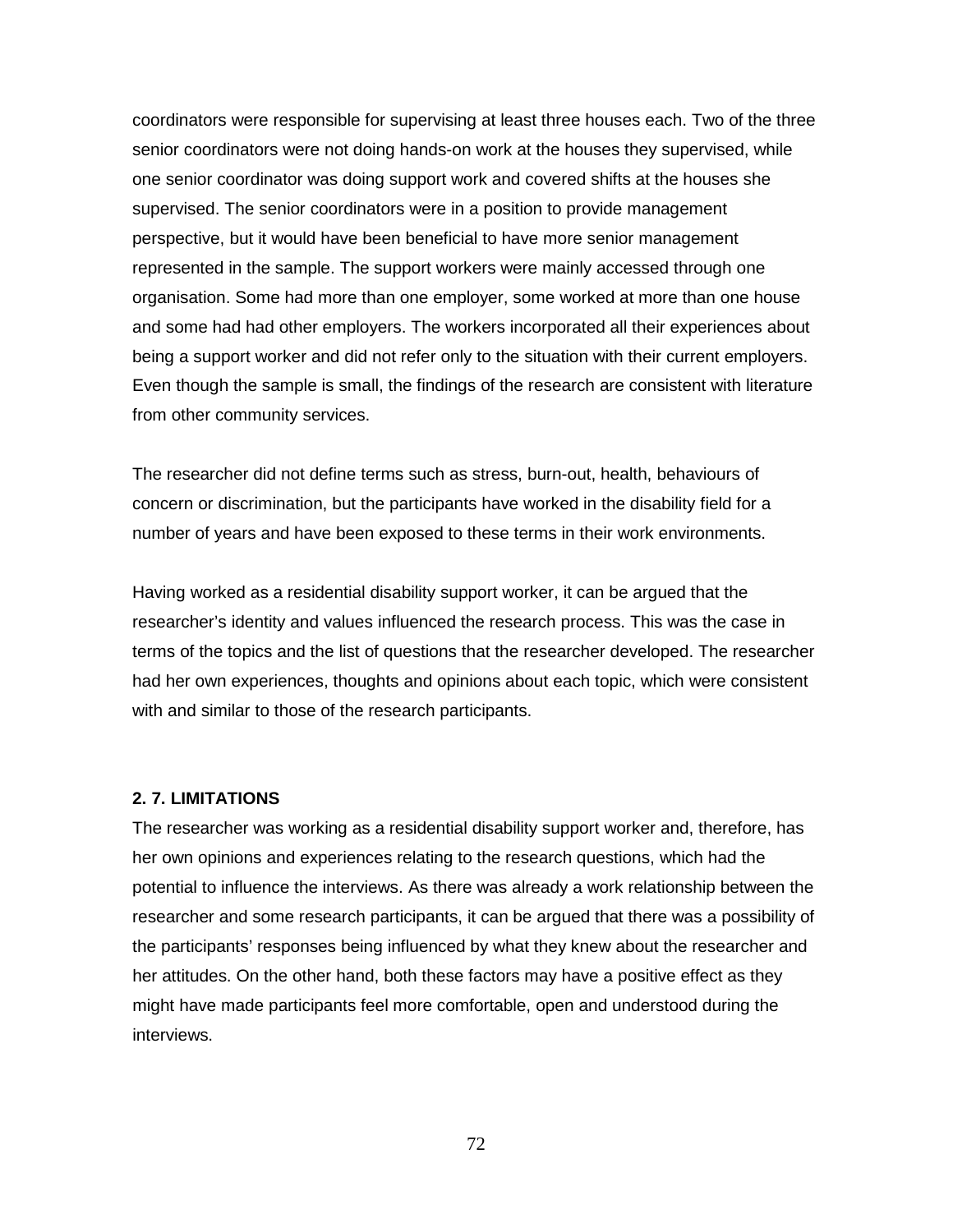#### **2. 8. METHOD OF GIVING FEEDBACK**

Feedback about the information gained during the individual interviews was given to individual participants in writing before data analysis was completed. The researcher was unable to provide two research participants with feedback information from their interviews due to not having their new contact details. The other 14 research participants had an opportunity to give additional information or clarify their responses in case they felt they were misunderstood. Only the participant whose interview was not audio-taped returned the feedback report with added responses.

#### **3. RESEARCH PARTICIPANTS' PROFILES**

As mentioned, 16 people took part in this research – ten residential disability support workers, three senior coordinators and three union workers. The senior coordinators and the union workers all had worked as disability support workers and have their personal experiences and views about residential disability support work. These six participants were able to provide two perspectives, one of a support worker, and the other of a coordinator or a union worker. The participants were asked for demographic information, data about their age, marital status, work hours, work experience and formal qualifications.

The disability support workers' age was between 31 and 59. The average age was 47.7. The number of years they had spent as support workers ranged from 2.5 to 16 so it can be argued that all participants were relatively experienced.

Six of ten support workers had two employers in the same field and one participant had one employer, but worked as a permanent at more than one CRU. Most workers were permanent, some of those who had two employers were both permanent and casual, while two participants were working as casuals only. The number of working hours per fortnight varied from 18 to 79.

The workers participating in this research were asked how they started working as residential disability support workers. Most did not plan to work as support workers, but found themselves in situations which led them to their current positions. Some of the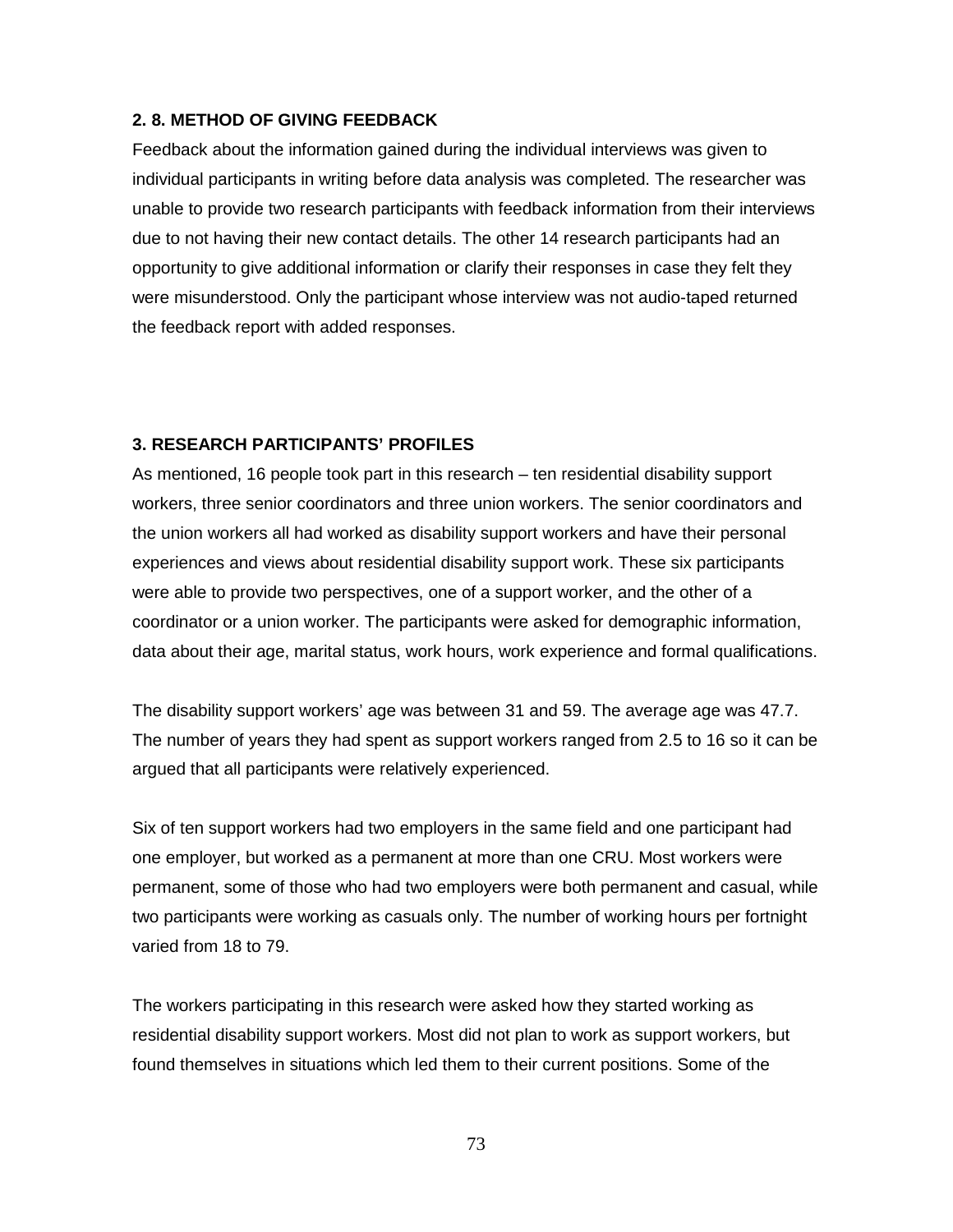circumstances were related to difficulties with finding a job, becoming redundant or a need to look for more work.

In **Brenda**'s case, the reason for starting the new career was loss of job through redundancy, but she also used her personal experience of caring for her sick father in finding a new job. Two workers reported that their personal life experiences related to disability led them to seek formal training and work in the field. Adam said: *"I suppose because I have my own slight disability I wanted to put something back into helping other people with disability."* Jack responded by saying: *"My brother has MS (multiple sclerosis) and I enjoyed aspects of caring for him. I also thought it was easy, in particular, I thought it was easy, especially noticing what my brother's support workers were doing as work tasks. I also like helping the less fortunate people."*

Additional information about all participants is outlined in the following four tables. Tables 1.1 and 1.2 provide information about the residential disability support workers' age, marital status, their work hours and qualifications. These are followed by tables 1.3 and 1.4, which provide information about coordinators' previous employment and qualifications and the union workers' previous employment.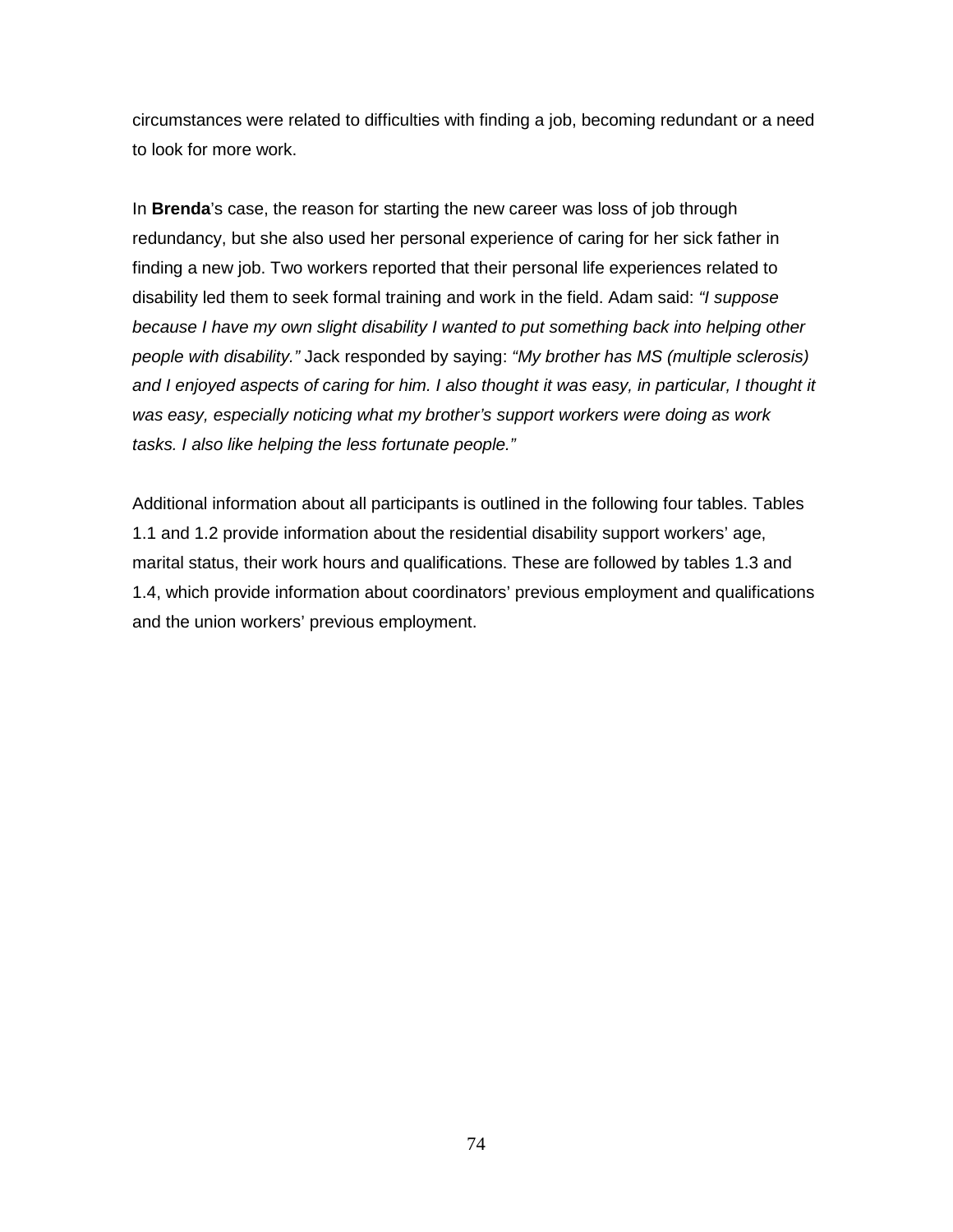Table 1.1 – Residential disability support workers' profiles

|                                                     | Liz                                                                                | <b>Nora</b>                                                            | Tom                                                                           | Adam                                                                                            | <b>Debbie</b>                                                                                  |
|-----------------------------------------------------|------------------------------------------------------------------------------------|------------------------------------------------------------------------|-------------------------------------------------------------------------------|-------------------------------------------------------------------------------------------------|------------------------------------------------------------------------------------------------|
| Age                                                 | 48                                                                                 | 49                                                                     | 31                                                                            | 55                                                                                              | 51                                                                                             |
| <b>Marital status</b>                               | Married                                                                            | Not married                                                            | Not married                                                                   | Not<br>married                                                                                  | <b>Not</b><br>married                                                                          |
| <b>Children</b>                                     | 2 grown<br>up and 1<br>lives with<br>her                                           | 2 grown up<br>children                                                 | No children                                                                   | <b>No</b><br>children                                                                           | No<br>children                                                                                 |
| <b>Employers</b>                                    | $2$ (gov.<br>and NGO)                                                              | 1 NGO<br>(works at 2<br>CRU <sub>s</sub> )                             | 1 NGO and<br>1 for profit<br>agency                                           | 1 NGO                                                                                           | 1 gov. and<br>1 NGO                                                                            |
| <b>Casual/permanent</b>                             | Permanent<br>at gov.<br>and casual<br>at NGO                                       | Permanent                                                              | Casual                                                                        | Permanent                                                                                       | Casual at<br>gov. and<br>permanent<br>at NGO                                                   |
| <b>Number of work</b><br>hours per<br>fortnight     | Her<br>permanent<br>line is $45.5$<br>hours, but<br>often does<br>60-65 or<br>more | 64 hours                                                               | Varies.<br>Used to do<br>about 50<br>hours and<br>now about<br>25 hours       | 45 hours                                                                                        | 70 hours                                                                                       |
| Number of sleep-<br>overs per<br>fortnight          | 3                                                                                  | $\overline{\mathbf{4}}$                                                | Used to do<br>4 and now 1<br>per fortnight                                    | No sleep-<br>overs                                                                              | $\overline{2}$                                                                                 |
| <b>Weekend work</b><br>hours                        | Varies<br>(either<br>does s/os<br>or does<br>day shifts.                           | Works<br>every<br>second<br>Saturday                                   | Weekend<br>work hours<br>change, but<br>he is now<br>trying not to<br>do any  | One day<br>shift on<br>weekend<br>per<br>fortnight                                              | 16 hours<br>on one<br>weekend<br>and 8<br>hours the<br>following                               |
| Active nights                                       | No.                                                                                | No                                                                     | NO.                                                                           | N0                                                                                              | Yes                                                                                            |
| <b>Time spent</b><br>working as a<br>support worker | 13 years                                                                           | 6 years                                                                | 2.5 years                                                                     | 5 years                                                                                         | 2.5 years                                                                                      |
| <b>Qualifications</b>                               | Social<br>work<br>degree                                                           | Diploma in<br>Welfare,<br>Cert. IV in<br>Assessment<br>and<br>Training | <b>Basic</b><br>trainings,<br>BA in<br>Professional<br>Writing and<br>Editing | Cert. IV in<br>Disability,<br>Diploma in<br>OH&S,<br>started<br>Diploma in<br><b>Disability</b> | Diploma in<br>Health<br>Science,<br>nursing,<br>ago, doing<br>Cert. IV in<br><b>Disability</b> |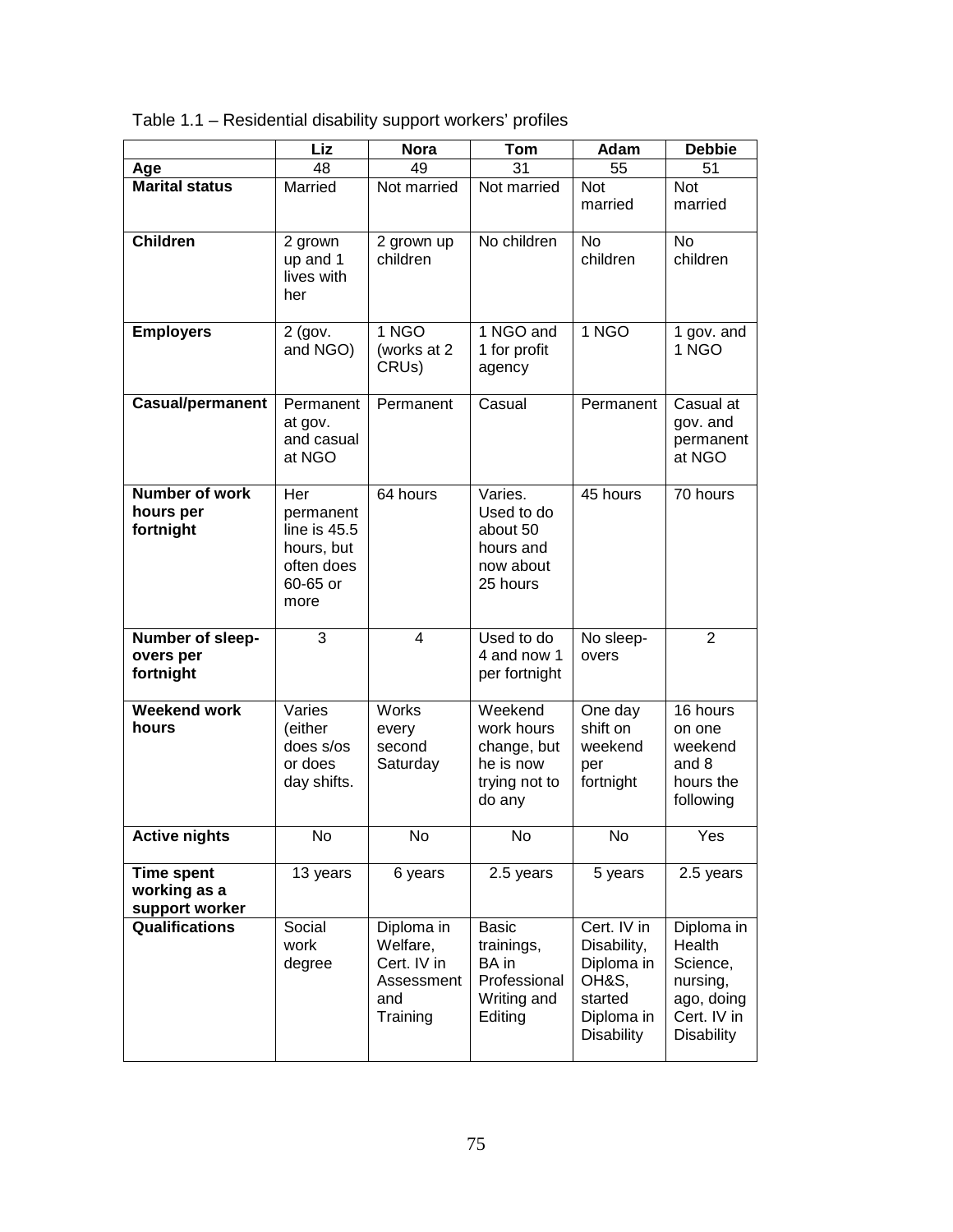| Table 1.2 - Residential disability support workers' profiles |  |  |  |  |
|--------------------------------------------------------------|--|--|--|--|
|--------------------------------------------------------------|--|--|--|--|

|                                                     | <b>Brenda</b>                                                                                                | <b>Robert</b>                                                                                                          | <b>Kelly</b>                                                                     | <b>Mary</b>                                                                                                    | <b>Jack</b>                                  |
|-----------------------------------------------------|--------------------------------------------------------------------------------------------------------------|------------------------------------------------------------------------------------------------------------------------|----------------------------------------------------------------------------------|----------------------------------------------------------------------------------------------------------------|----------------------------------------------|
| Age                                                 | 53                                                                                                           | 55                                                                                                                     | 59                                                                               | 40                                                                                                             | 36                                           |
| <b>Marital status</b>                               | <b>Not</b><br>married                                                                                        | Not<br>married                                                                                                         | Not married                                                                      | Not married                                                                                                    | Not<br>married                               |
| <b>Children</b>                                     | No children                                                                                                  | 2 sons (16)<br>and 8<br>years old)                                                                                     | 4 children                                                                       | No children                                                                                                    | <b>No</b><br>children                        |
| <b>Employers</b>                                    | 2 NGOs                                                                                                       | $2$ NGOs                                                                                                               | 1 NGO                                                                            | 1 NGO                                                                                                          | 1 NGO<br>and 1 for<br>profit<br>agency       |
| <b>Casual/permanent</b>                             | Permanent                                                                                                    | Permanent<br>at one and<br>casual at<br>other org.                                                                     | Permanent                                                                        | Permanent                                                                                                      | Casual                                       |
| <b>Number of work</b><br>hours per<br>fortnight     | 76-79                                                                                                        | Does not<br>know                                                                                                       | 18                                                                               | 76                                                                                                             | 45-50                                        |
| Number of sleep-<br>overs per<br>fortnight          | 5 per<br>fortnight<br>and every<br>first<br>Saturday in<br>a month<br>(11 <sub>per</sub> )<br>month)         | $3-5$                                                                                                                  | $\overline{2}$                                                                   | $\overline{4}$                                                                                                 | No sleep-<br>overs                           |
| <b>Weekend work</b><br>hours                        | Sleep-over<br>every first<br>Saturday in<br>a month<br>and other<br>weekend<br>hours                         | Many<br>hours<br>Full                                                                                                  | Does a<br>sleep-over<br>on Sundays                                               | Works every<br>weekend<br>Full                                                                                 | 4 hours<br>on<br>Saturdays<br>and<br>Sundays |
| <b>Active nights</b>                                | No                                                                                                           | No                                                                                                                     | No                                                                               | No                                                                                                             | No                                           |
| <b>Time spent</b><br>working as a<br>support worker | 9 years                                                                                                      | 7 years                                                                                                                | 5 years                                                                          | 16 years                                                                                                       | 3 years                                      |
| <b>Qualifications</b>                               | Cert. III in<br>Community<br>Care, Cert.<br>IV in<br>Disability,<br>doing<br>Diploma in<br><b>Disability</b> | Honours in<br>Geology<br>and<br>Biology,<br>Cert. III in<br>Aged<br>Care,<br>doing Cert.<br>IV in<br><b>Disability</b> | Homeopath,<br>doesn't have<br>formal<br>qualifications<br>in disability<br>field | <b>BA</b> in Fine<br>Arts, Cert. IV<br>in Disability,<br>Cert. IV in<br>Small<br><b>Business</b><br>Management | Certificate<br>$IV$ in<br><b>Disability</b>  |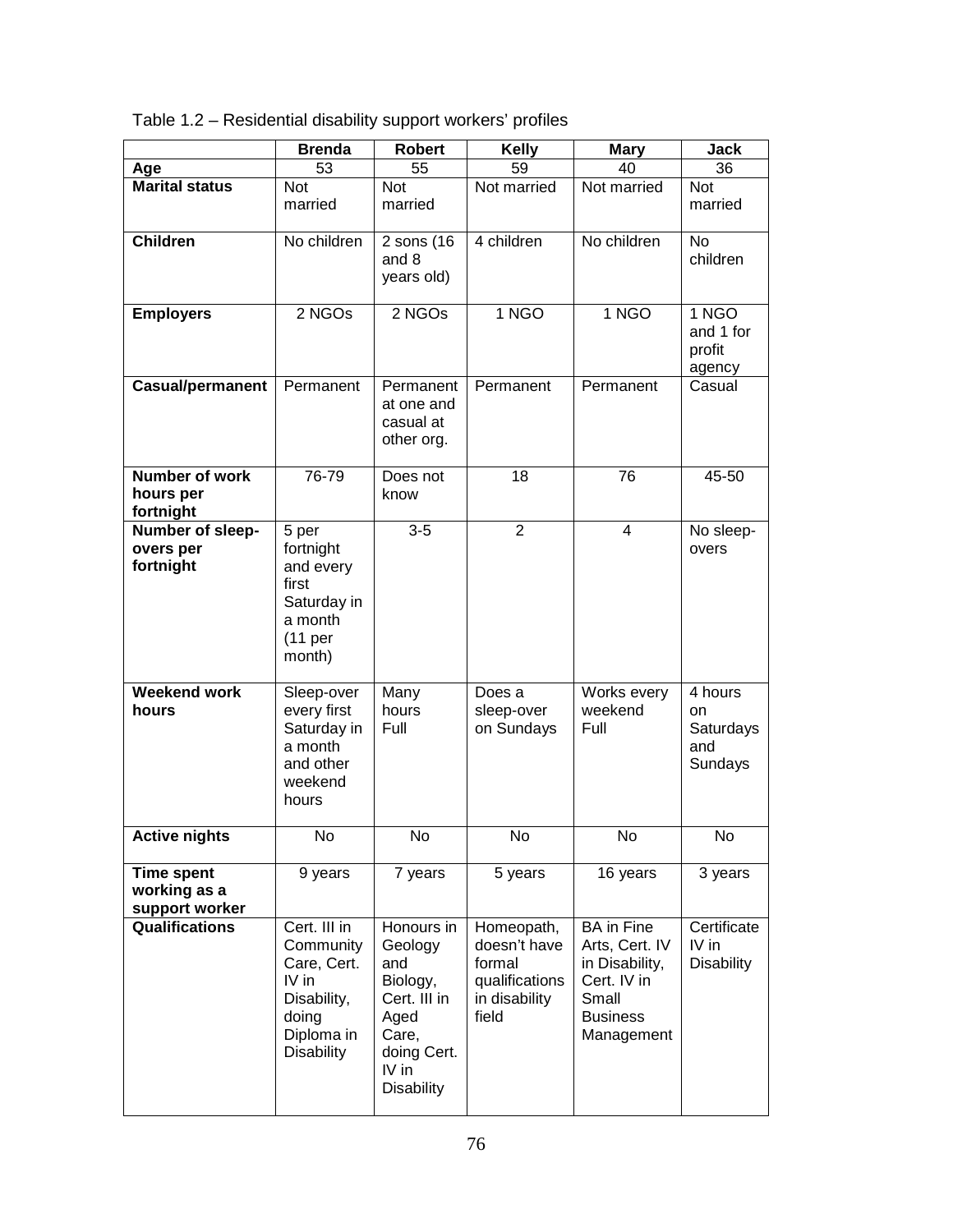## Table 1.3 – Coordinator's profiles

|                       | <b>Sandra</b>                                                                                                                   | Kate                                                                                                                                                                                                         | <b>Vicky</b>                                                                                                                                           |
|-----------------------|---------------------------------------------------------------------------------------------------------------------------------|--------------------------------------------------------------------------------------------------------------------------------------------------------------------------------------------------------------|--------------------------------------------------------------------------------------------------------------------------------------------------------|
| <b>Employers</b>      | NGO.                                                                                                                            | <b>NGO</b>                                                                                                                                                                                                   | NGO                                                                                                                                                    |
| <b>Previous work</b>  | Has worked as a<br>supervisor for 7 years<br>in various supervisory<br>positions. Worked as<br>a support worker<br>before that. | Has worked for the<br>current employer for 3<br>years. Previously<br>worked as a manager<br>of a residential service<br>and a manager of a<br>respite service.<br>Worked as a support<br>worker in the past. | Has worked as a<br>supervisor for 8<br>months. Worked as a<br>team leader before<br>becoming a<br>supervisor. Worked as<br>a support worker<br>before. |
| <b>Qualifications</b> | Cert. IV in Disability,<br>Diploma in Aged<br>Care, Diploma in<br>Community Studies,<br>doing Diploma in<br><b>Disability</b>   | BA in Disability, Cert.<br>IV in Disability, doing<br>Advanced Diploma in<br>Disability                                                                                                                      | Social work degree,<br>Diploma in Welfare,<br>Cert. IV in Disability                                                                                   |

## Table 1.4 – Union workers' profiles

|                      | <b>Brad</b>                                                                                                                                                                                                                                      | <b>Michael</b>                                                                                                                                                                       | John                                                                                                                                                    |
|----------------------|--------------------------------------------------------------------------------------------------------------------------------------------------------------------------------------------------------------------------------------------------|--------------------------------------------------------------------------------------------------------------------------------------------------------------------------------------|---------------------------------------------------------------------------------------------------------------------------------------------------------|
| <b>Employers</b>     | Union                                                                                                                                                                                                                                            | Union                                                                                                                                                                                | Union                                                                                                                                                   |
| <b>Previous work</b> | Has worked for the<br>union for 2 years and<br>3 months. Worked in<br>the disability sector as<br>a supervisor and a<br>support worker at one<br>organisation for 15<br>years and also<br>worked overseas as a<br>support worker for 5<br>years. | Has worked for the<br>union for 2.5 years.<br>Worked as a disability<br>support worker for 12-<br>13 years for an<br>agency as a casual<br>before starting his<br>work at the union. | Has worked for the<br>union for 5.5 years.<br>Worked as a disability<br>support worker and a<br>CRU supervisor<br>before starting work at<br>the union. |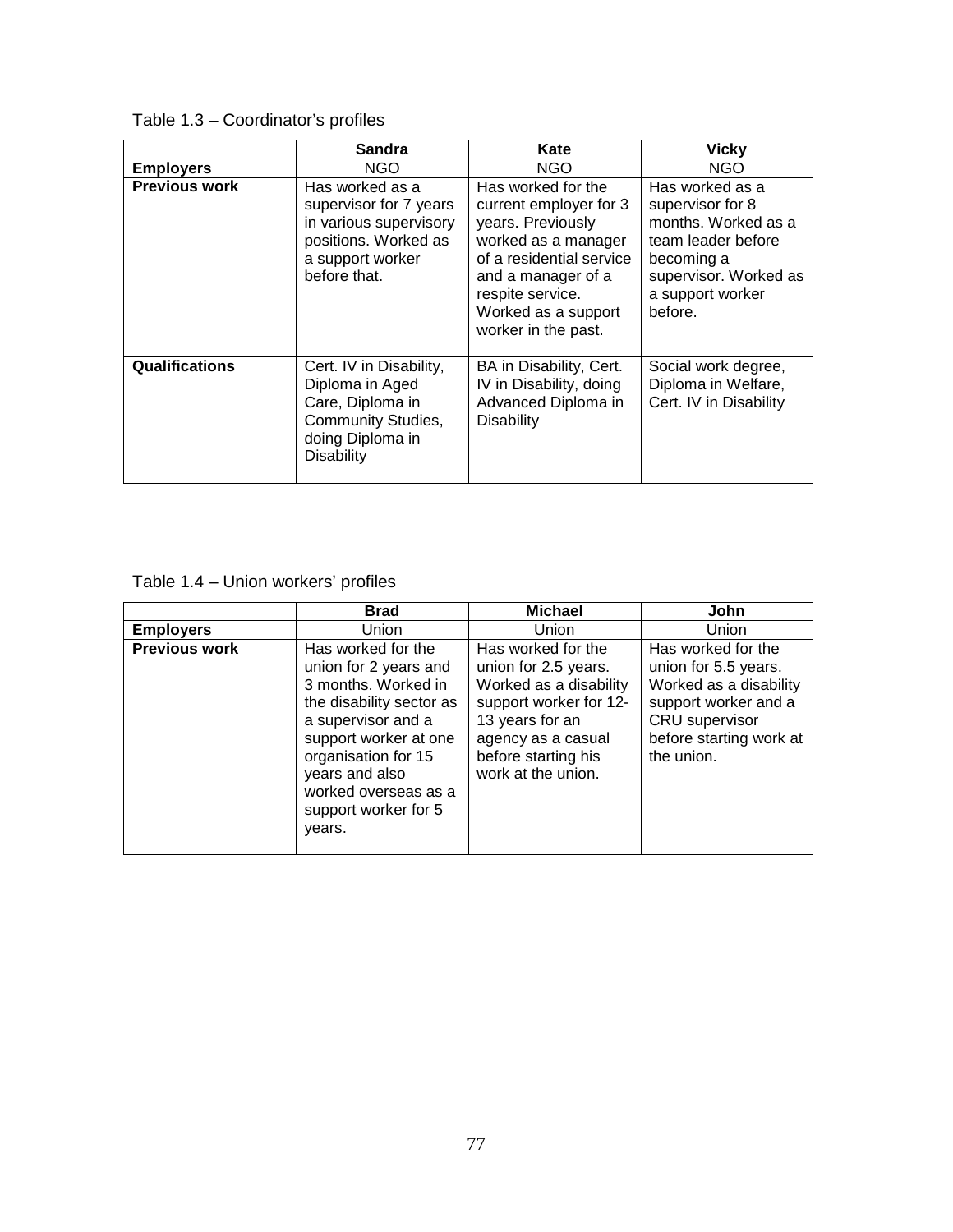#### **4. DISCUSSION OF FINDINGS**

# **4. 1. HOW DO RESIDENTIAL DISABILITY SUPPORT WORKERS PERCEIVE THEIR WORK?**

To ascertain how participants see and experience their work, they were asked to discuss their likes and dislikes, the difficulties they face and their status as disability support workers among other professionals and people in the community.

The workers were asked about what they liked about the work they do. Their answers to the question were mostly related to the idea of being able to help people with disabilities, enhance their lives, support them to have a high standard of living, and being able to make a difference to someone's life. All workers reported the job is rewarding, they like their clients and working with them, and some like the educational and life skill development aspect of the job. Human and humanitarian aspects of the job seem to be very important to the participants as well as the emotional connection with the clients. As **Tom** reports, he likes the fact that workers become fairly important in clients' lives and get to know them as human beings. In addition to the idea of being able to help and the emotional connection with their clients, two of the workers identified the flexibility of work hours to be positive aspects of the job with one of them explaining that they like having time off in the day to do shopping or housework, while another worker reported that the shift work suits their lifestyle for the time being.

The researcher asked the question about what support workers dislike about the job and what aspects of the job are most difficult. The participants' responses were very similar, with the support workers disliking aspects of the job that they find difficult or challenging. The workers, coordinators and union workers perceived the difficulties of disability support work similarly. The main five groups of difficulties that the participants reported are teamwork issues, management issues, shift work and work hours, administrative requirements (paperwork) and balancing them with clients' support needs; behaviours of concern including violent behaviours, and sometimes emotional labour and attachment to clients.

The biggest issues seem to be difficulties with teamwork and staff communication. **Robert'**s answer was pointing out issues with staff politics, but he also mentions the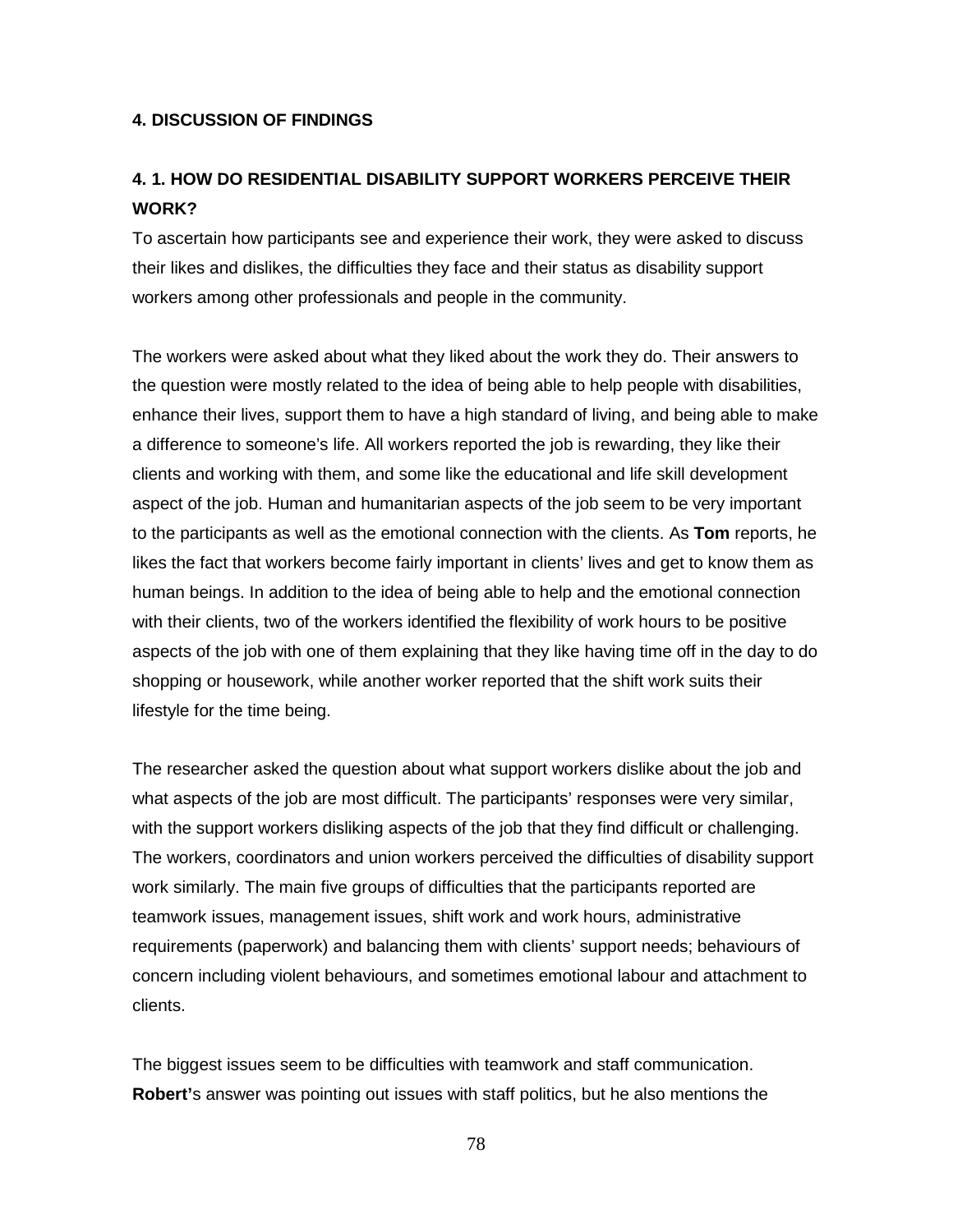nature of the job that can constantly require workers to be reactive during their shifts. Robert said he dislikes: *"Backstabbing people that aren't team players and what's commonly called politics…"*

**Nora** feels that staff and teamwork issues make her job harder due to work overload as she explains:

*"When... you haven't got a good team, when there's a disharmony with staff and you haven't got a really good team that makes your job harder. When things don't run smoothly and you end up being stuck with other people's workloads because somebody else isn't pulling their weight, then it becomes difficult."*

The majority of workers also expressed their dissatisfaction with their organisation's management and management communication, with the participants' responses implying that the workers do not feel supported or understood by their management. An increasing number of administrative tasks that workers have to perform each day seem to put a lot more pressure on them and cause them to perceive their management as unsupportive because the management is implementing these administrative systems. Some of the workers feel that this is done at the expense of client time and support.

**Mary** said she dislikes short staffing; staff who do not want to be at work; management's lack of understanding of how the house can operate and how to improve how it operates. **Debbie** pointed out differences between management styles in government and nongovernment organisations. She said that in the private sector workers are not listened to. She thinks that because of lack of support of workers, the management is more concerned with filling shifts than what is happening with staff members or if staff are doing their job properly.

Some workers also reported that they dislike their work hours because they are not worker and family friendly. **Liz**, for example, said: *"I hate the fact that it takes you away from your family more often than it should",* and then adds the issues of occupational violence and teamwork: *"I don't like ... the abuse that you suffer at the hand of the clients and other staff at times. That's the most difficult part of the job for me."*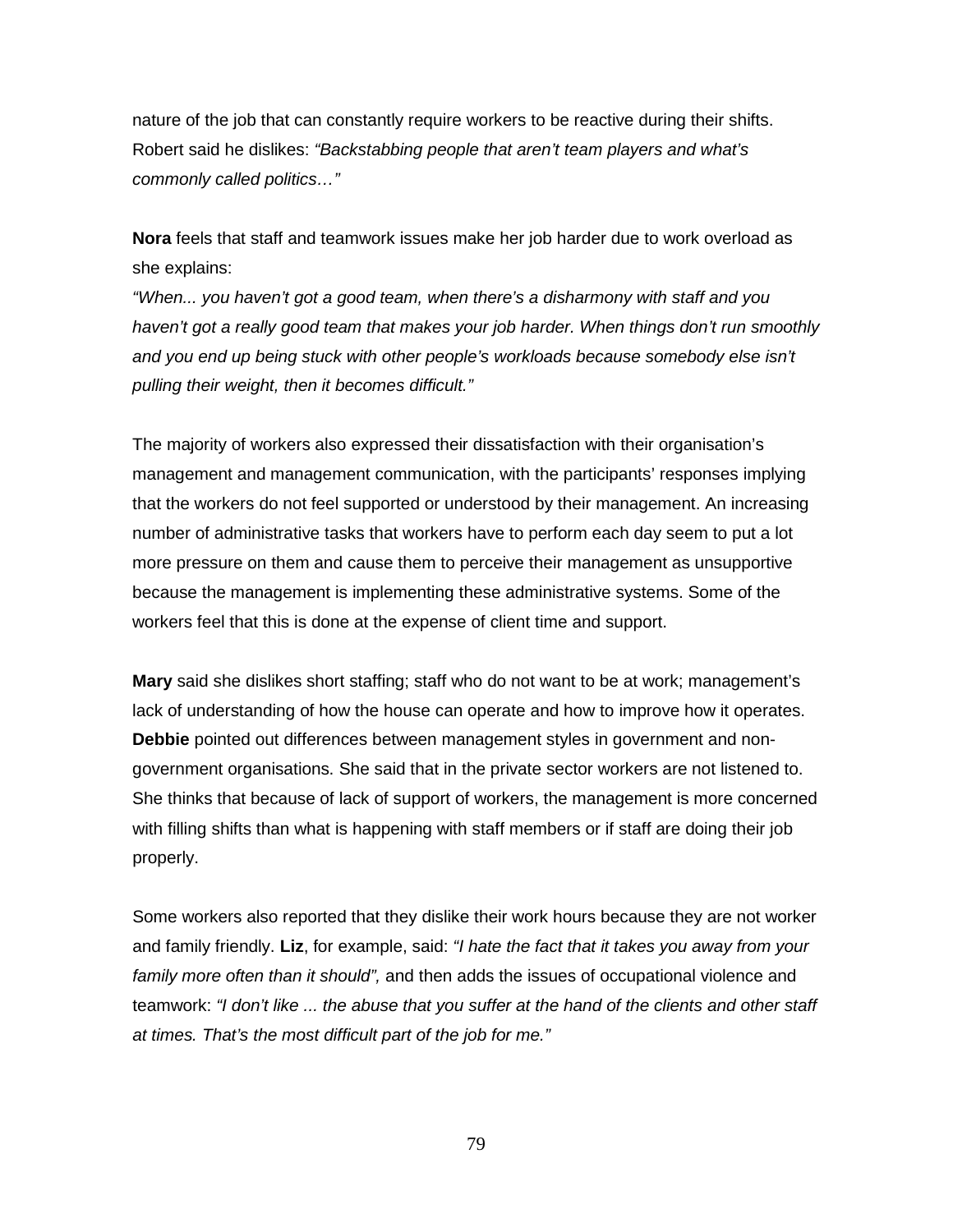**Michael (union)** thinks that shift work is probably the most difficult aspect of the job in terms of health, well-being and work performance. He emphasises that casual and on-call workers are usually more likely to experience negative aspects of shift work because their rosters tend to be more irregular than permanent workers' rosters. He said: *"I think it's the hours, not so much the work, you get used to the work over time, just becomes second nature. I think the hours, especially for those who are casual and their hours keep chopping and changing. Shift work has quite detrimental effects over a long period and this is done through research as well. But sleeping patterns, eating patterns anything like that is thrown out of the door purely because of split shifts, and that could change from roster to roster for some people and that makes it tough. There's no consistency at all and I think staff come off active nights straight on to a morning shift, and they're absolutely necked and tired and, again, it's a reason for starting to make mistakes as well. I think it's just the hours, not so much the work."*

**Robert** commented on the difficulties of performing repetitive administrative tasks and the negative physical and mental effects of shift work in terms of sleep-deprivation and reduced capacity to think reasonably.

Previously some of the workers reported that they like their clients and the relationship they have with them, but the emotional connection and the amount of emotional labour have a potential to lead to emotional exhaustion and burn-out. **Tom**, for example, likes working with people and having an emotional connection with his clients, but he also points out the other side, saying that he sometimes dislikes this because "it's too much pressure being that important in someone's life" and claims: *"it's a double-edge sword – that's a really great thing, but it's also, kind of, crap 'cause you get sucked into it"*.

**John (union)** mentions the emotional labour of support workers in terms of the stress of constantly "giving of themselves" when dealing with violence, the criminal justice system, clients' complex support needs and psychiatric issues. As some of the support workers reported, John also points out the difficulties and stress of balancing the hands-on work with clients and finding time to do the administrative requirements of the job and paperwork.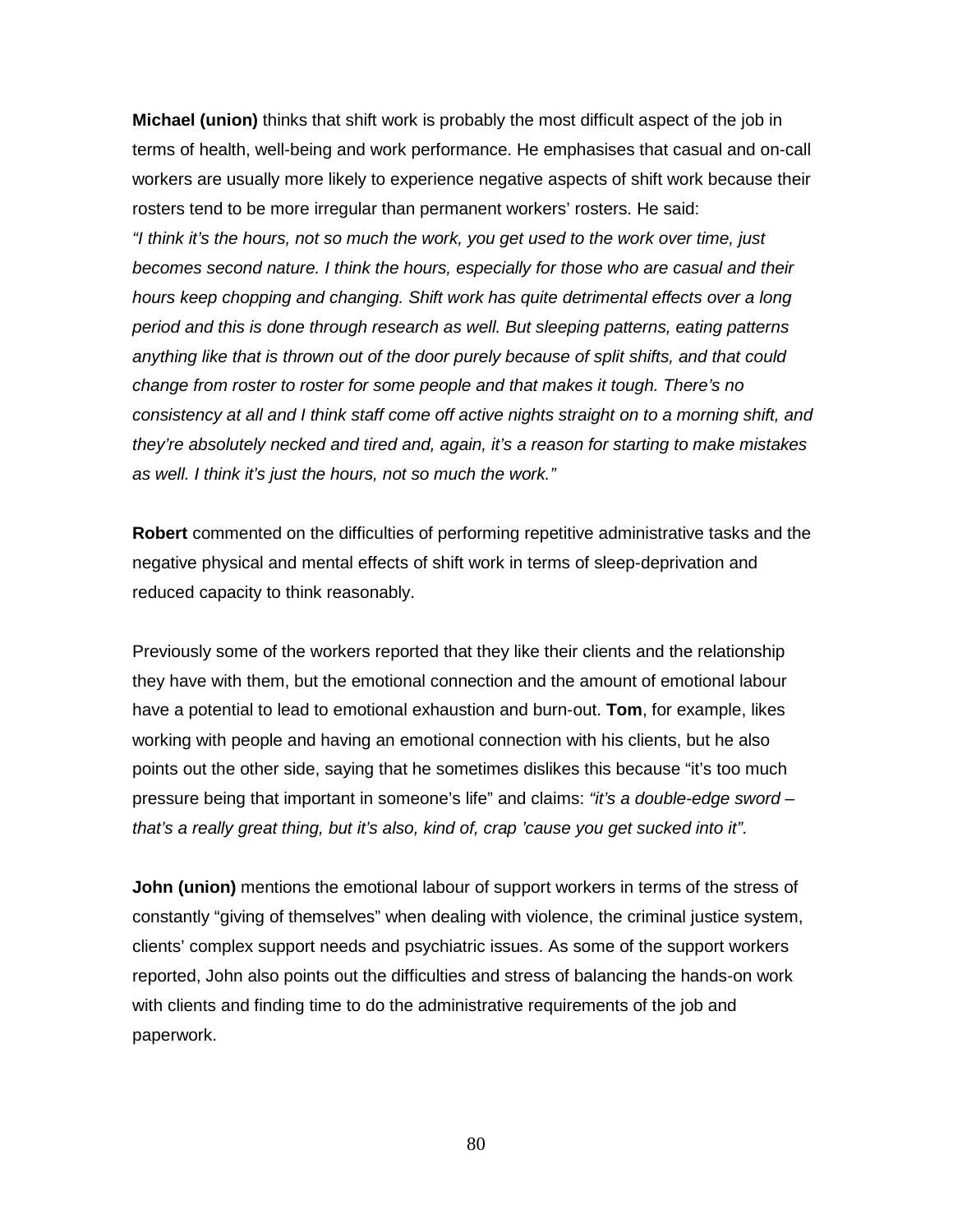**Brad (union)** reported that support workers deal with some stressful situations such as working with clients with significant behaviours of concern, dealing with a death of a client and supporting clients in a community where the community is hostile towards the clients.

All these stressful experiences can be taxing emotionally, and the death of a client can be seen as another dimension of emotional labour that support workers can experience. As support workers sometimes work with clients who have degenerative conditions or support clients who are terminally ill, workers can sometimes find themselves in situations in which clients they have got to know and developed an emotional connection with, die. Sometimes, support workers would find themselves in situations where they are supporting a client with a terminal illness, who is receiving palliative care at home (CRU). In these situations, it is essential that the organisation that employs the workers acknowledges the impact on workers and provides appropriate support.

The participants were asked about the easiest parts of residential disability support work. Generally speaking, disability support workers considered activities which they like doing and the everyday domestic tasks to be the easiest parts of the job. Activities include going out with clients and having fun; relating with clients; cooking and cleaning. The three coordinators did not think that there are specifically any easy parts of the job, but **Kate (coordinator)** thinks there are some aspects of it which can be considered to be pleasant, such as working with people and working in a homely environment. In relation to this question, the union workers' answers point out that clients and the nature of their disability, their support needs and workers' work experience have an impact on how workers view their job and what difficulties they might have while performing their duties. According to **Brad** and **Michael (union workers)**, once workers get to know their clients and the clients' routines, and as workers gain more work experience and skills, their job becomes easier. **John (union)** also pointed out that a homelike environment can be perceived as the easiest aspect of the job because it is less formal than an office environment.

When the participants were asked to report on their experiences and opinions about residential disability support work in general and the support workers' role, they reported that the job is "great" and "rewarding" but at the same time "difficult" and "tough". It is valuable work, but misunderstood by the community, very underrated, and not given the respect it deserves. It is also a multi-skilled job that involves both physical and emotional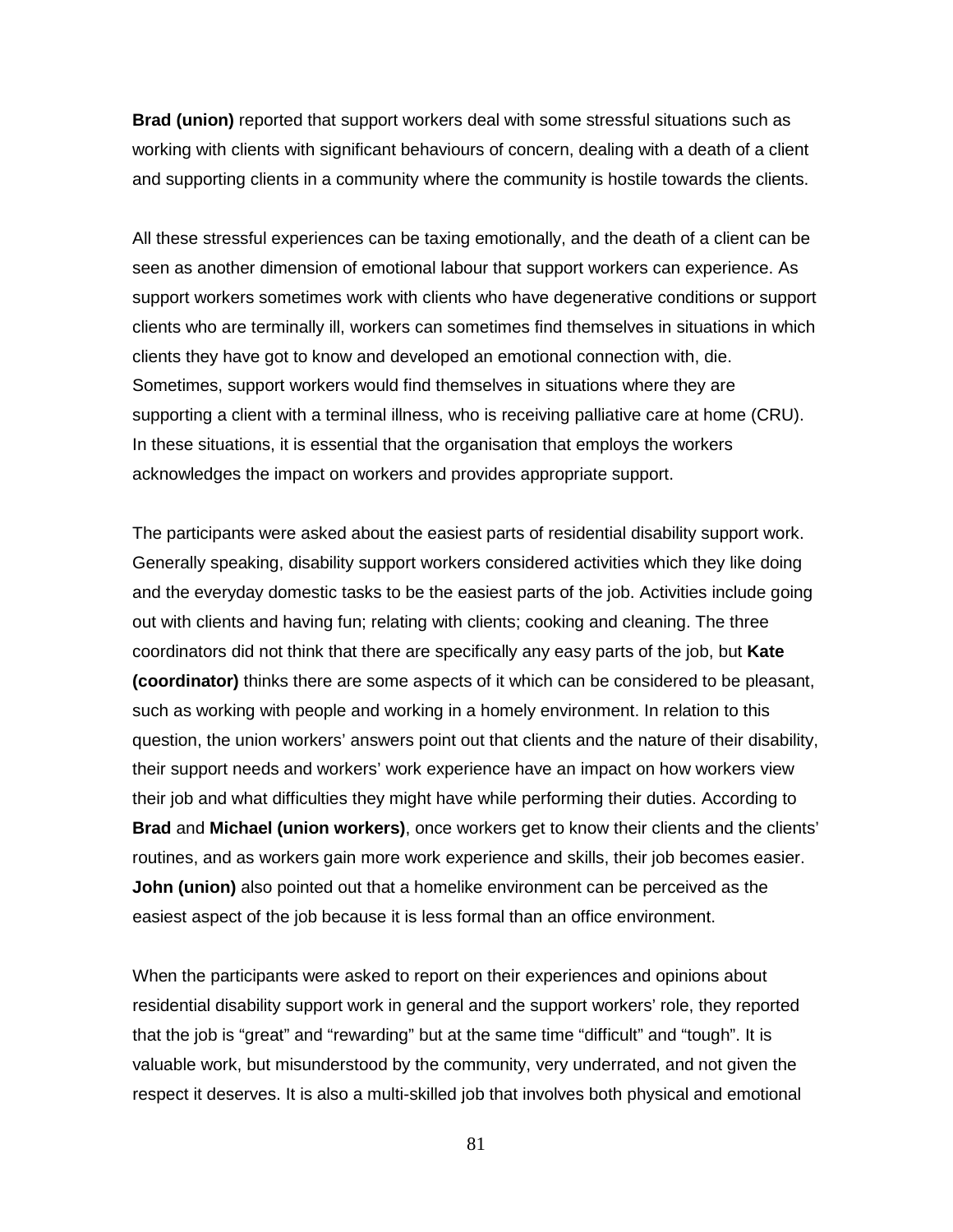work and it is not a pure caring kind of work, which is what many people in the community think it is. Generally, the participants see residential support work as a step in the right direction as opposed to institutionalisation of people with disabilities, but it is hard to get people to do and it is hard to get suitable people to do it. **Kate (coordinator)** believes that what needs to happen is to have more value placed on the role of residential disability support workers as she says:

*"I think it's a hard job. I think that people who work on the ground floor often perceive it as a thankless job, but they are the ones who deliver the service, so I think that more value needs to be placed on the role."* 

All participants believe that as disability support workers they have an important and valuable role in the society; however, they do not feel that their role is valued or recognised by the society or community. **Mary** pointed out that the residential disability support worker's role is not only misunderstood by the community, but also by workers themselves as she thinks the role is often perceived as being based on a medical model. Following Mary's comment about many workers misunderstanding the guiding philosophy behind residential disability support work, other participants observed that it is difficult to find or employ the right people to do residential disability support work not only because of shift work, but also because it is difficult to find people with the right attitudes and values, and maturity.

**John (union)** believes that the role of support workers is important but undervalued. He said:

*"It's a critical role, I personally believe. I've experienced that the group home, CRU, model works well and the role of a support worker in that is critical. By saying this, it's a multiskilled job, not pure caring and that's... why support work is not a, probably, a great title. (It) implies some sort of unskilled job and just personal care, when it's not... It's assessing your clients' needs, being able to communicate with clients who can't necessarily communicate in language and... Identifying ways of basically supporting people with disabilities to (lead) best of life and also to be valued (for) who they are as possible. So I think it's a... critical role and underestimated role."*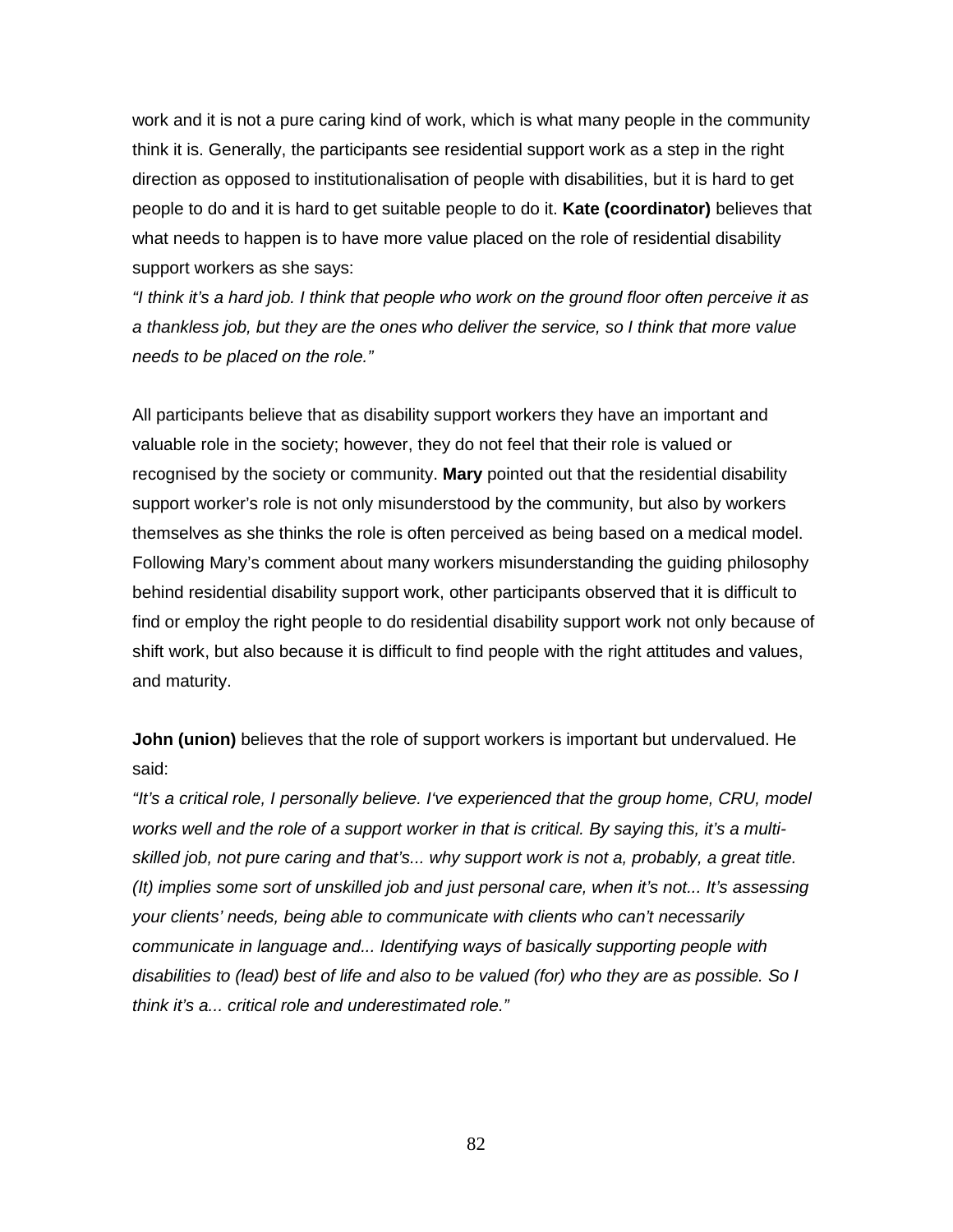**Michael (union)** perceives residential disability support work as an emotionally rewarding experience while also acknowledging that it is hard work involving a lot of emotional labour. He said:

*"If you've spoken to others, they find it rewarding, but tough at the same time. It's not just a physical job, it's emotional as well and that's taxing on staff. So, even though it's tough, I think, once you're in that job for a long period of time you tend to look at those you work with, or the clients more as people, not as people with a disability, and then you start to treat them as you treat everyone else, which means there's a range of emotions from staff as well about how they interact. I think over time you tend to look passed their disability and treat them for who they are and that gets quite rewarding as well."*

Based on their personal experiences, none of the participants thinks the community understands what disability support workers do. Most reported that people in the community view them as "special", "saints", "do-gooders", "charity workers" or nice people because of the job they are doing. There is also a sense of pity as **Liz** says: *"I think that they think that we are all a bunch of bleeding calves... I think that they feel sorry for us, for our job: 'Oh you poor darling, you must have so much infinite patience'. They don't, kind of, seem to see that we see it as a job and also a lot of people... don't understand how we could possibly do it. They think it's just an impossible job..."*

The way the community perceives disability support workers stems from the fact that the community attaches to workers personal qualities and their character rather than referring to their skill or professionalism. **Mary** summarised community attitudes towards disability support workers well by saying:

*"People see disability support workers as saints or special. They don't see them for their professional skills, but more for their charitable nature and patience."* 

Furthermore, as a couple of participants reported, people in the community often identify residential disability support work as work that personal care attendants do in aged care facilities, which mostly involves tasks such as showering, toileting, grooming, dressing, feeding, some meal preparation, clothes washing and bed making, while the educational and the developmental aspects of the disability support work are completely unrecognised. The researcher asked the participants about the status of residential disability support workers compared with other professionals. As with the previous question, according to the participants' personal experiences and impressions of the current situation, residential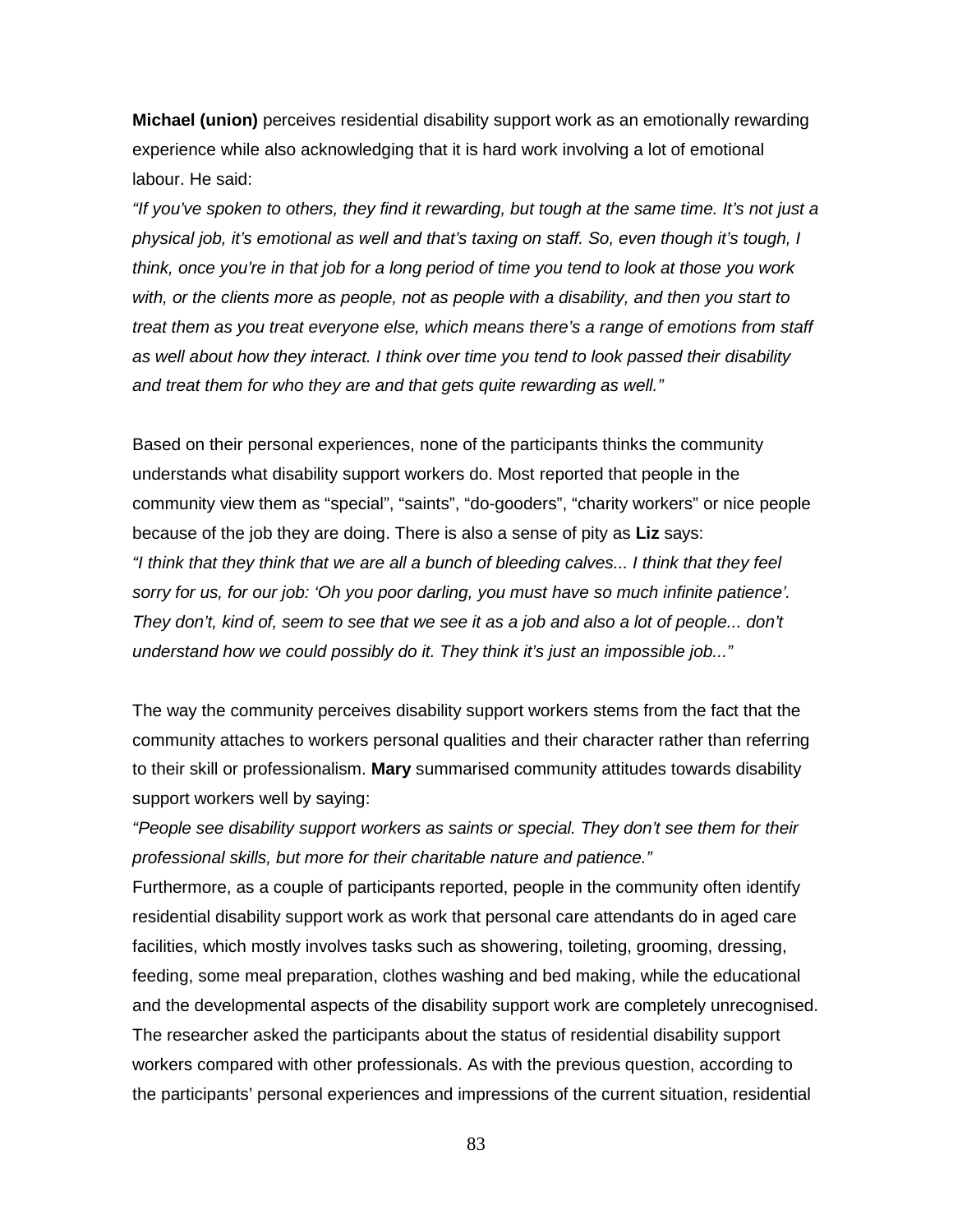disability support work is not considered a profession by many people in the community and other professionals and, therefore, the status of support workers is generally very low.

**John (union)** agrees that the status is low and compares residential disability support workers to nurses who are professionally well acknowledged and skilled in a specific way, whereas John emphasises that support workers need to have broader skills to be able to do their job properly. **Vicky (coordinator)** also thinks that the status is low as there is a stigma attached to the position as she explains:

*"I think sometimes the community sees them more as baby sitters as people who are unable to find other... work in high positions. There's always this stigma attached to it that they're the underdogs and are there because they can't or they don't have any other credentials. So, I don't think they get enough respect."* 

When answering this question, **Kelly** actually acknowledged that, based on her observation, there are residential support workers who are not professional in the way they work, and she therefore believes that her organisation and other organisations need to make workers more professional and "weed out those unprofessional people".

Generally speaking, the participants felt that they were not respected or recognised for their skills although couple of participants said that some health professionals who often deal with people with intellectual disabilities and who are aware of the support workers' role tend to show more respect in their interactions with support workers.

The majority of the research participants argue that disability support workers need to be recognised and that their work needs to be acknowledged as a profession. The participants pointed out the link between support workers' low status and their low pay.

#### **Discussion**

Workers in human service organisations are often attracted to their jobs because they want to help other people and make a difference or a contribution (Brody 2005; Martin & Healy 2010; Leidy 2004), and in this respect, there have been no surprises in the current study as all the research participants confirmed that they were attracted to the disability field by their desire to help and improve the lives of other people, which is often the case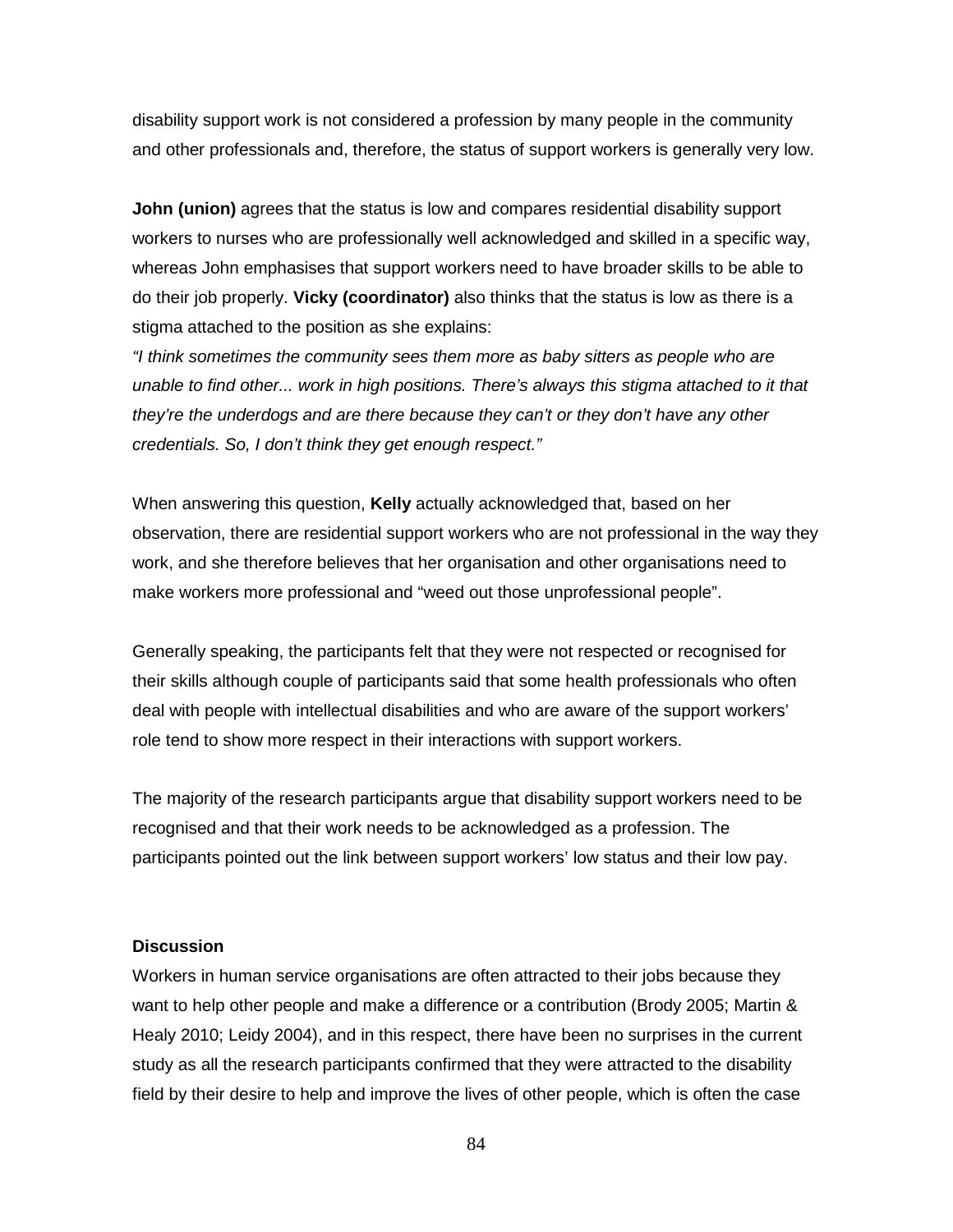with workers in human service organisations. Residential disability support work involves a considerable amount of emotional labour, which is important to people who choose to work as helping professionals and make a difference, but the emotional labour often goes unrecognised for what it really is because it is not easily visible and because people who have little to do with the field perceive disability support workers' willingness to perform this emotional labour as an aspect of the worker's personality or character rather than a skillbased aspect of the job. Therefore, the community often sees disability support workers as "special", "do-gooders" or "nice people" rather than having the helping aspect contributing to the nature of the job and the role of support workers as professionals. Even though the helping aspect and emotional connection with clients is rewarding and important to people who want to work in the field, if work is not balanced properly it can become emotionally exhausting and heavy when support workers start feeling stressed and burdened with feelings of "immense responsibility" for someone's life, as one of the participants described it. Disability support workers' work environment and settings allow for this to happen easily. The Shared Supported Accommodation (SSA) setting is different from, for example, the hospital setting, where patients come and go and staff change more often. In SSA, where residential disability support workers work, most clients would stay long-term because it is where they live and the house is considered their home. Support workers, especially permanent support workers, are likely to work with the same clients for extended periods, often for years, during which time they get to know the clients well as human beings and as unique individuals, and develop close working relationships and emotional connections. When clients, for example, go through difficult or challenging times in their lives, whether it is loss and grief, terminal illness or behaviours of concern, support workers usually put in a lot of their emotional energy in support. Due to this nature of the job and the work setting, it is important that organisations employing disability support workers provide appropriate work conditions to enable their workers to continue doing their job and prevent burn-out. This will be further explored in the next section in which disability support workers' work conditions will be discussed in more detail.

Even though some participants thought that their work hours are flexible and suitable to their lifestyles, most reported shift work and work hours to be parts of the job that they disliked and found difficult. They think it is not only taking them away from their families and friends, but also has negative effects on their physical well-being, concentration and work performance.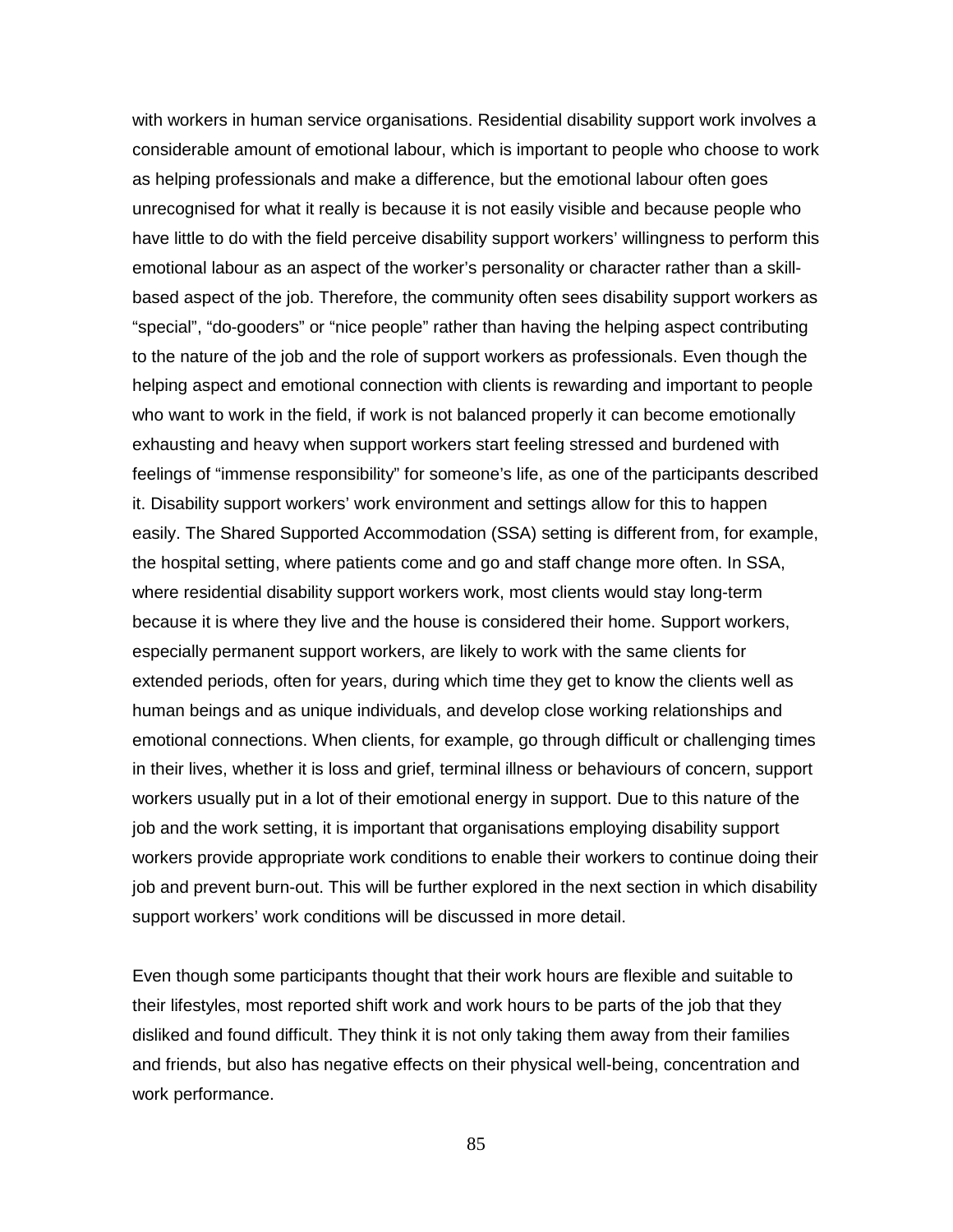Dealing with teamwork issues has proved to be even more difficult and disliked than shift work with most participants reporting that they dislike staff politics and find it difficult working with people "who are not team players". Discord and lack of teamwork within a team of support workers has an enormous impact on the quality of support they provide to their clients. Because disability support workers assist people with their everyday living, the care or support they provide needs to be continuous and consistent with one worker continuing where the previous worker on shift stopped. Every support worker is responsible for the care of every resident during their shift, and if the team does not work together and in agreement, care for clients is disrupted, inconsistent and does not meet clients' needs, negatively affecting both clients and support workers.

The majority of participants feel it is difficult and stressful dealing with violent behaviours because when managing violent situations workers tend to give a lot of themselves emotionally. Other studies had identified behaviours of concern as one of the biggest causes of work-related stress for support workers in the disability field (Mitchell & Hastings 2001; Hastings & Brown 2002; Hastings 2002) and therefore the findings of the current research are consistent with the literature. Workers also experience difficulty when trying to balance increasing amounts of paperwork and administrative work with direct support work and assisting clients with individual tasks. The majority of workers' responses implied feelings of alienation from their management as they reported they do not feel supported, respected or understood. This indicates the relationship between these workers and their management or agency is strained and lacks trust and respect, which are both the measure and the key ingredients of what is considered a good workplace and a successful working relationship (Great Place to Work Institute Australia 2008). The findings of the current study are not consistent with Martin and Healy's (2010, p.137) study, which found of 80 per cent disability services' workers in Australia perceived relationships between management and employees as positive. The inconsistency of the findings could be due to the small sample in the current study and specific situations or circumstances affecting the workplaces of the current study participants; however it can also be due to Martin and Healy's study focusing on all workers in the disability sector nationally, and not specifically on residential disability support workers who work in SSA.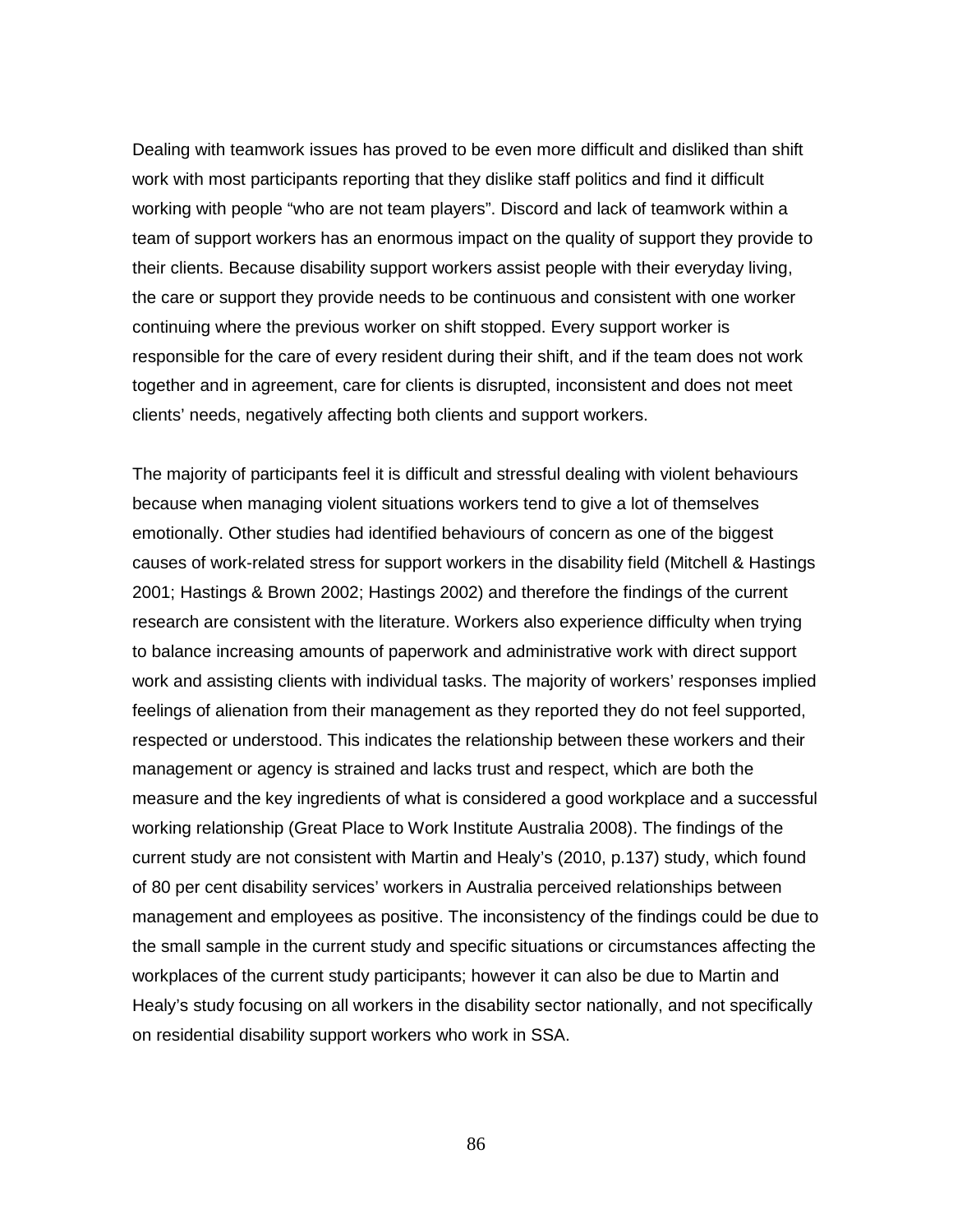The workers see their job to be hard, but rewarding and important, involving both physical and emotional work, which requires many different skills and maturity. Unfortunately, many people in the community and other professionals seem to have no understanding about what disability support workers do. The work is hidden and often misunderstood. The participants' experiences are that people who do not work in the disability field often feel pity for workers doing disability support work and perceive them as special charity workers with lots of patience. Workers' role as support workers is not only misunderstood, but unrecognised and undervalued, which also indicates the low profile and status of people with disability. If disability support work is seen as "an impossible job", as one of the participants said, and if to do the job support workers only need to have "infinite patience" or "a bottomless pit of compassion", what does it say about people with disabilities? It appears that with deinstitutionalisation and demedicalisation of the disability field, direct support professionals have moved away from the old approaches, whereas the community, comprising people from different generations, mentalities and cultures, does not seem to be sufficiently exposed and educated about the new directions that the disability field has taken.

Disability support work has a low status, and although it is becoming more visible within the community, it is seldom seen as a profession. This, and the lack of respect for it, have led to the current circumstances in which the skills and knowledge needed for the work are completely unacknowledged outside the field. The difficulty is that many people see support workers as charity workers, and charity workers are usually associated with female volunteers rather than professionals. The participants reported that there is a lack of disability support workers and that disability support work is a difficult job to get people to do. Due to some work conditions, in particular, work hours including shift work and low pay as well as low status of disability support work, it is difficult to attract skilled and well trained people into residential disability support work. For disability support workers' status to improve, the following needs to occur: disability support work needs to be professionalised; support workers' skills, work and role need to be recognised and acknowledged; and therefore these need to be followed by increasing support workers' pay. Community attitudes towards people with disabilities and towards disability support workers play a central role in two respects. One is that disability support work alone cannot improve lives and positions of people with disabilities unless community attitudes change to make communities more open, accepting and respectful towards people with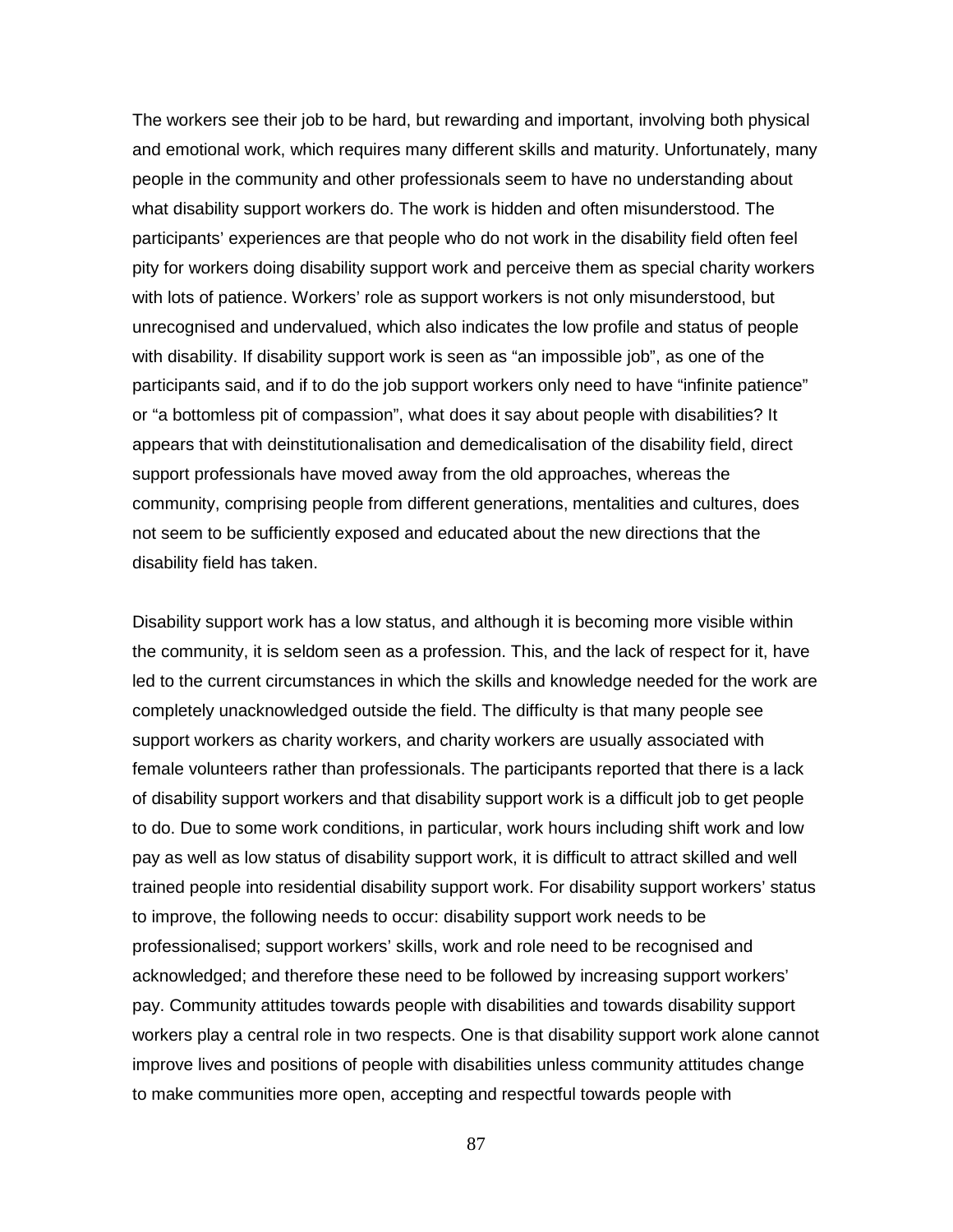disabilities. Second, recognition and professionalisation of disability support work can be expected to trigger improvement in work conditions, stabilisation of the disability workforce and improvement in the quality of service being provided to people with disabilities.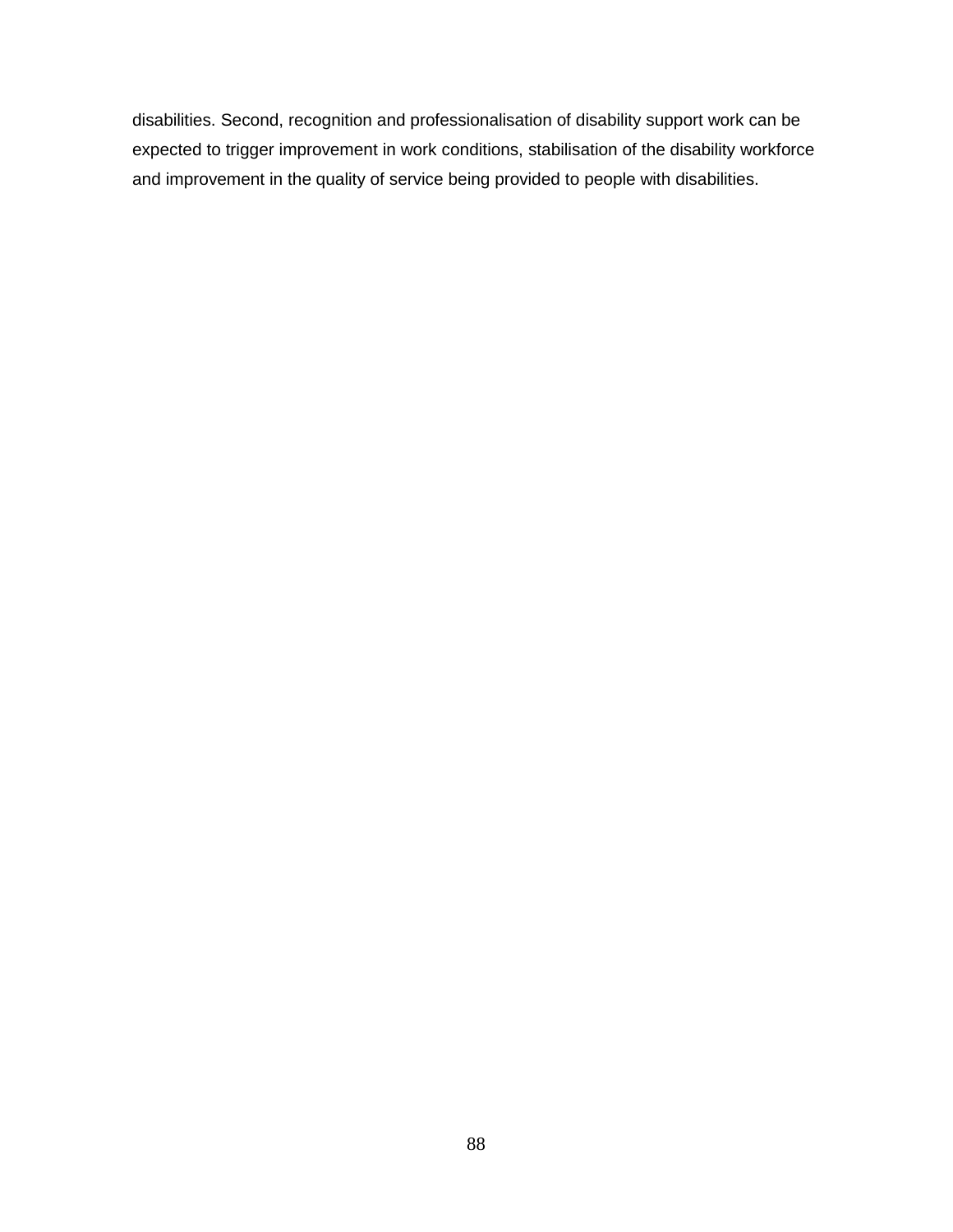### **4. 2. WHAT ARE WORK CONDITIONS LIKE?**

The researcher asked the participants about what conditions of work were like in general, which was followed by a series of questions about rosters and work hours, shift work, annual leave, supervision, behaviours of concern, occupational violence, OH&S and pay. These topics will be discussed in this section of the thesis. Even though stress and organisational culture also represent some aspects of work conditions, they will be discussed in the sections that follow.

Due to the human factor and the unexpected nature of the job, the participants reported that support workers are unable to always plan and know for sure what is going to happen during their shift. The participants reported that the physical work environment and work conditions vary from house to house depending on clients, their support needs, and how the house was designed as **Kate (coordinator)** reports:

*"The conditions in terms of a sleep-over room and how that's set up and management of staff do vary hugely from organisation to organisation and house to house depending on who built it, who was involved in the design of it. Some houses have their own ensuites, other houses don't. Some have a tiny sleep-over room combined with an office and all sorts of crap shoved in there, and others have a really large space where people can, actually, get away. It varies."*

#### **STAFFING ISSUES**

High staff turnover and difficulties with recruiting and retaining support workers are some of the major aspects of work conditions, according to the participants' personal experiences. When there is a lack of support workers in houses, what usually happens is that permanent workers at the house start doing too many hours and back-to-back shifts, or the organisation starts using agency workers. In both circumstances, permanent workers' workload is significantly increased leading to exhaustion and burn-out. Unless agency workers work at the same house often, they do not have the site-specific knowledge and understanding of individual clients' support needs and routines. Therefore, permanent workers end up doing most of the work and have the additional responsibility of orienting, instructing and supervising agency workers during the shift.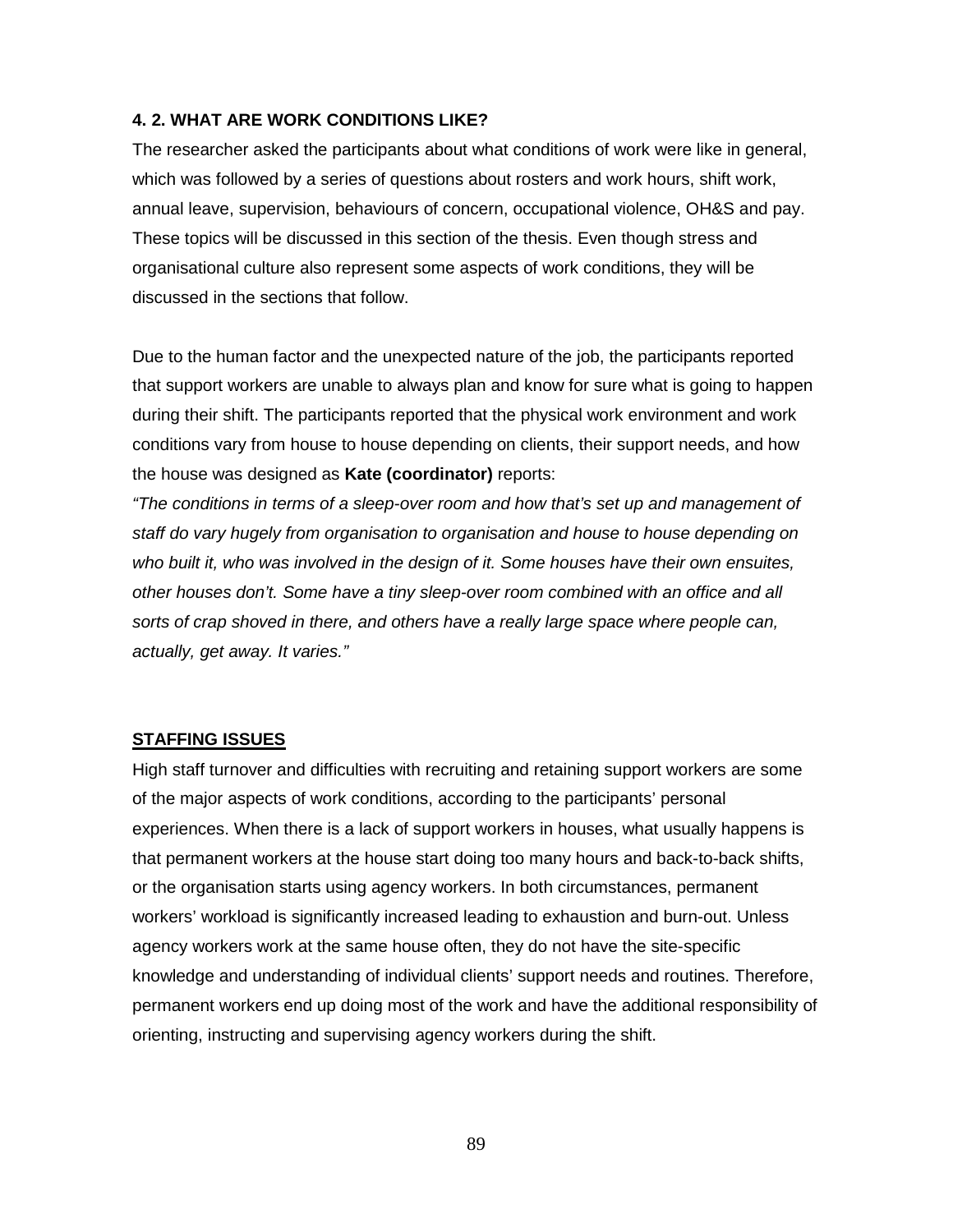**Nora** spoke about her frustrations and difficulties in relation to the lack of permanent workers and increased workload when agency or casual workers are used by her employer.

From a casual worker's perspective, **Tom** pointed out that it is difficult for agency workers to do their job well when they are not told exactly what they are supposed to do during their shift considering that they do not know the house, the clients and their routines. Even though Tom is working for an external and for-profit agency he acknowledges the problem of disability service organisations often having to use agencies to cover shifts. He said: *"With (the agency), because it's all casual work, I think that the most difficult stuff is getting people to tell you what's expected of you and what the people you're supporting require, and what you're required to do for them…So, that's the issue there. I think in (this organisation) the main thing I've discovered since moving to Melbourne, I get the impression that some of the Melbourne houses are a bit too reliant on agency staff. Having said that, I just work for the agency, but... it would definitely be a worry... in residential. It's a bit undesirable thing for residential to be reliant on agency."*

In many participants' responses the lack of workers and difficulties with recruitment were coming up very strongly. **Brad (union),** who used to work as a house coordinator, said: *"Difficulties in keeping, you're having good staff coming through all the time. When you get good staff, you wanna try and keep them, but there's certainly a lot of competition out there to try and keep good staff, so with that comes... with the turnover of staff there's a*  lack of consistency which has an impact on the clients as well. You know, affects the *behaviours if people don't... do the... things from the same handbook, then some clients will take advantage of that and some clients don't particularly... like a break in routines. They find it upsetting. And also, again, I think in terms of delivering a sort of consistent quality care as well, you need to have a stable workforce. And my experience, we've had probably, usually 50 to 60 per cent permanent staff on rosters and the rest is filled with casuals and agency. Casuals and agency... you get some fantastic ones, you get some... that aren't so great but they're certainly better than having nobody. And we get some that are, occasionally, it's pretty rare though, that are replacements for clients."*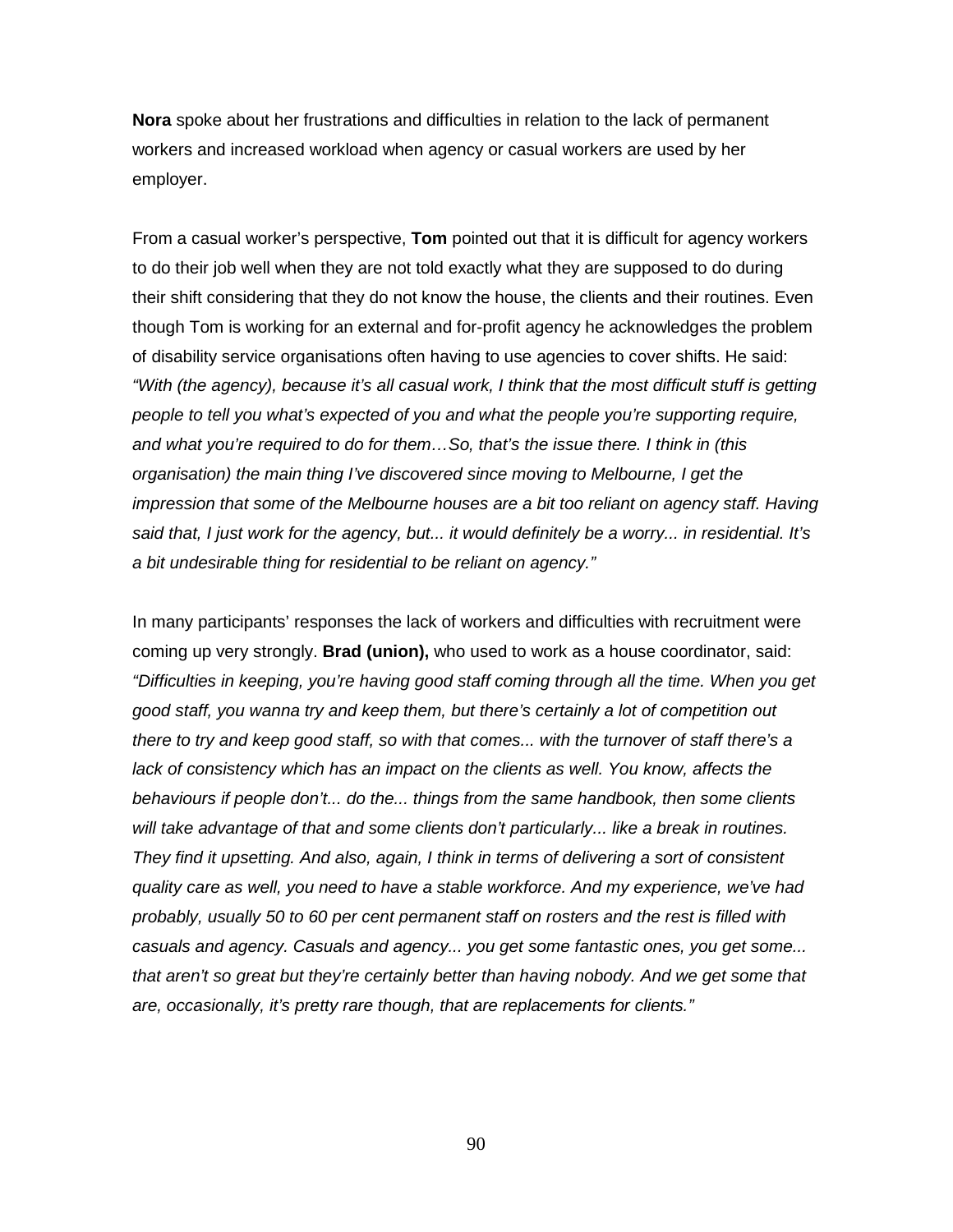#### **SHIFT WORK**

Shift work is part of the job in the residential setting. It is almost impossible for workers to avoid it. In the previous section shift work was identified as an aspect of the job that the participants dislike or find difficult. Even though the participants acknowledged that shift work is an unavoidable part of the job, they had mixed feelings about it. Some participants said that they found shift work to be difficult and that it affected their social and family life as well as their physical health and well-being. Some participants said that they did not like shift work, while some reported that shift work did not worry them. Others pointed out that there are good and bad things about shift work. For example, what some participants like about shift work is that it allows them to have free time during the day. The majority of participants reported that shift work affects social and family life, but they understand it is necessary in this field.

**Kate (coordinator)** pointed out the difficulties of night work and the effect of shift work on workers' social and family lives which is why many workers resent their job, however she emphasised that rosters are in place to meet clients' needs first, even though they affect workers as well.

In relation to weekend work, three workers reported that they did not like working on weekends, while others did not mind it, but reported some difficulties with its impact on their social and family lives. Pay and penalties were reported to be a big incentive for workers in accepting work on public holidays and weekends.

Shift work that support workers do involves sleep-over shifts and, at some houses, active night shifts. Sleep-over shifts usually start in the afternoon (depending on the house, they can start at 1pm or 3pm) and finish next morning (usually at 9am or 10am). The inactive part of a sleep-over shift usually starts at 10pm or 11pm and finishes at 6.30am or 7am depending on the house. During the inactive part of a sleep-over, workers are not expected to be awake, but are expected to work up to 90 minutes if the need arises during the night and if there are any emergencies. A sleep-over allowance is paid for the inactive part of a sleep-over while the active part of a sleep-over shift is paid per hour.

In the interviews, the participants reported on their experiences with sleep-overs and active nights. They had mixed feelings about doing sleep-overs. Some reported that they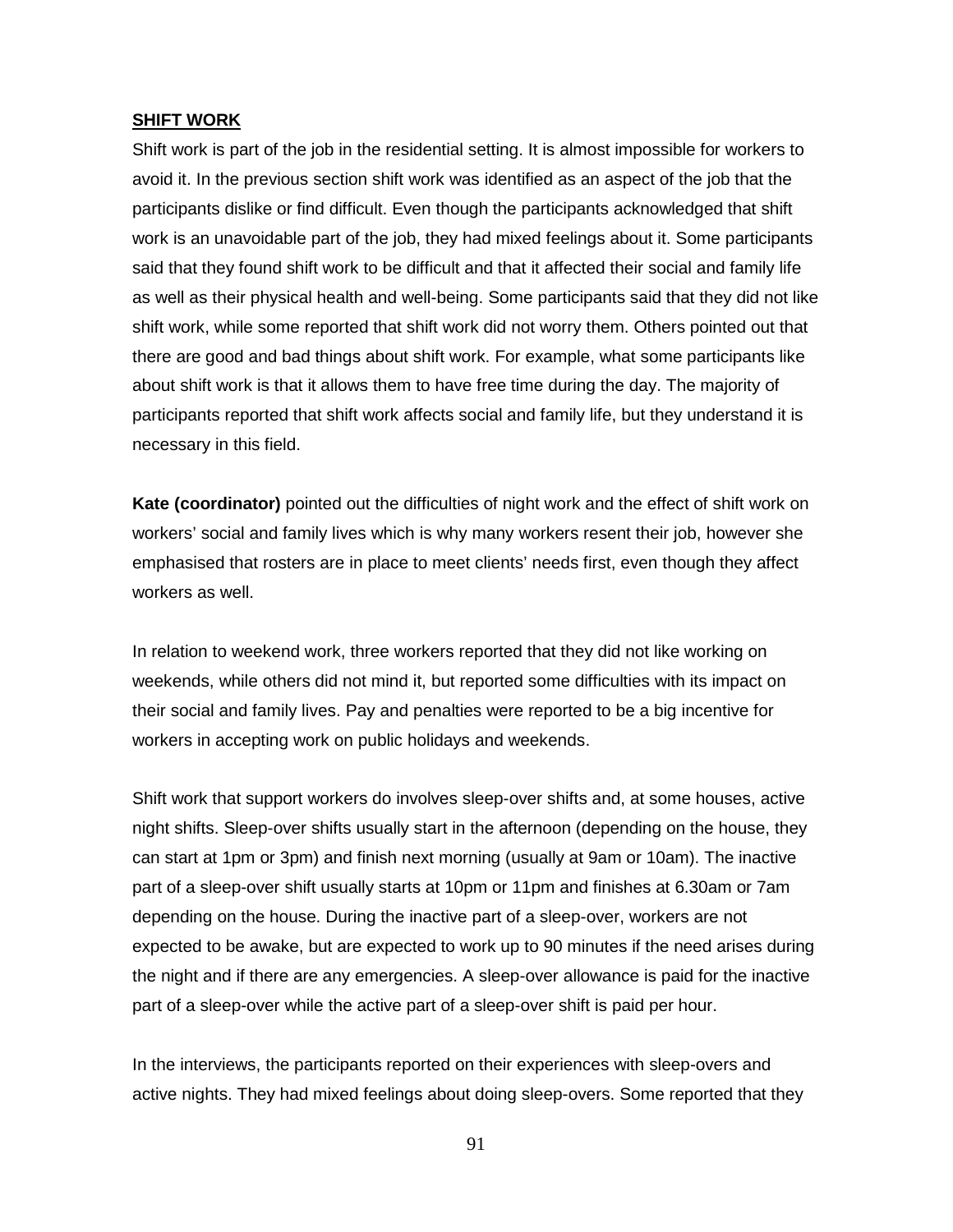are happy to do sleep-overs; some said that sleep-overs were difficult or that quality of sleep was not good; while some pointed out good and bad sides to doing sleep-overs, which have been outlined in the table below.

| Good things about sleep-overs                | Bad things about sleep-overs                     |
|----------------------------------------------|--------------------------------------------------|
| Big chunk of hours and money in a relatively | <b>Difficult</b>                                 |
| short space of time.                         | Exhausting                                       |
|                                              |                                                  |
| Workers can spend more time with clients and | Quality of workers' sleep during a sleep-over is |
| get to know them better.                     | not good.                                        |
|                                              |                                                  |
|                                              | Workers cannot sleep and beds are                |
|                                              | uncomfortable.                                   |
|                                              |                                                  |
|                                              | Clients get up at night and interrupt workers'   |
|                                              | sleep.                                           |
|                                              |                                                  |
|                                              | Sleep-overs cut into workers' sleeping time as   |
|                                              | workers often continue working after 10pm.       |
|                                              |                                                  |
|                                              | Free time after a sleep-over does not end up     |
|                                              | being free time as it is used for recovery, to   |
|                                              | recuperate.                                      |
|                                              |                                                  |
|                                              | Shift work and sleep-overs are not good for      |
|                                              | people because they disrupt sleeping patterns    |
|                                              | and impact workers' health.                      |
|                                              |                                                  |

Table 1.5 – Sleep-overs

The difficulty with sleep-overs is that even though there is an inactive part of the shift, during which workers are supposed to or are allowed to sleep, most workers have difficulty sleeping and cannot have a good rest during the night. After getting home from a sleepover shift, it is not unusual for workers to sleep or spend the afternoon recovering from work because the quality and the amount of sleep they get during a sleep-over shift usually does not match their physical needs.

Depending on clients and their support needs, some houses have active nights, and during these shifts workers have to be awake and work through the night. For active night shifts, workers are paid per hour including penalty rates. Generally speaking, the participants think that active nights are exhausting as they are difficult on workers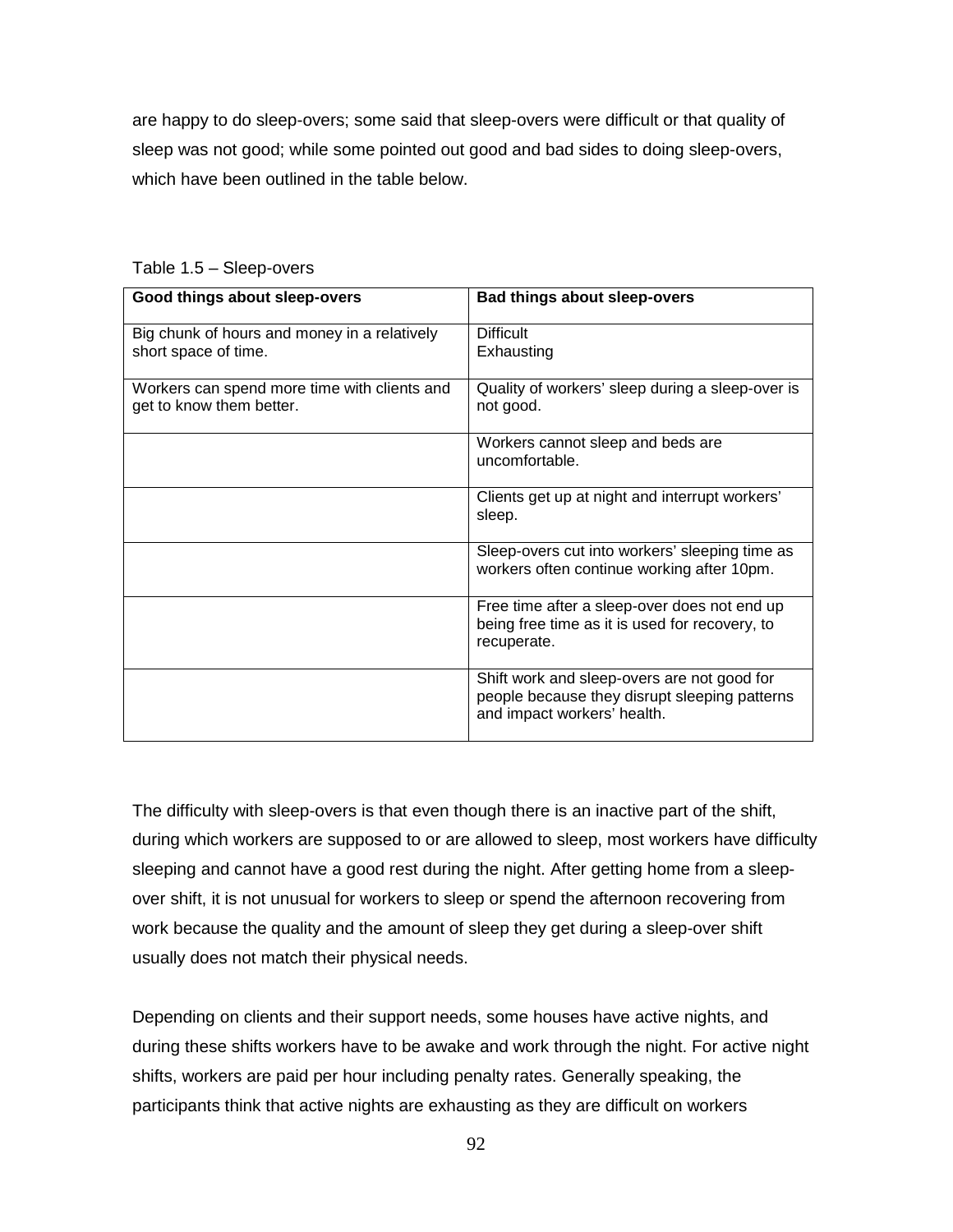physically. One worker reported that they have never done an active night. Five said they do not do them and would never do them. One worker reported that they used to do them and it was difficult driving home in the morning, and that they would rather do a sleep-over than an active night. Another worker reported they had done active nights and they were all right. Only one worker reported they were currently doing active nights and were happy with them.

**Nora** used to do active nights in her previous job, but would not consider doing them again because she finds them very difficult and exhausting, as she explains:

*"No, I won't do them. I'd refuse to do them if I had to, if I was asked to because I did them a few years back, nearly four years back, before I came down here and they nearly killed me. I just, I was told I had to do them and I did two a week after a weekend work. I did two day shifts, then, I did two active nights and took me three days to get over it. I just think I'm too old. I'm too old now to do it. I'm too old to stay up that late. I just can't. I just start nodding off at 3.30, 4 o'clock. It's just not in my nature to be a night person. I just can't do it. I tried and I couldn't, so wouldn't do it again. If I was asked, I'd say no."*

Like **Nora**, **Robert** would not be prepared to do active nights due to their negative impact on his physical health and concentration, as he says:

*"I will never do them...because I get ill, and I'm not prepared to use my time to recover.*  It's... sleep-overs are a big enough imposition. They affect the amount and the quality of *my sleep and most other people's and the effect of working a night shift, I know, is the same as being 0.08 and after sleep-overs... little being disturbed... that's a similar, that leaves you in a similar situation. I'm not the only person that's nodded off at the traffic lights…"*

In her response, **Brenda** raised an issue of sleep-overs sometimes turning into active nights, but workers still being paid for sleep-overs. She says workers at the house do not get paid for active nights because the night shifts are classified as sleep-overs and not as active nights.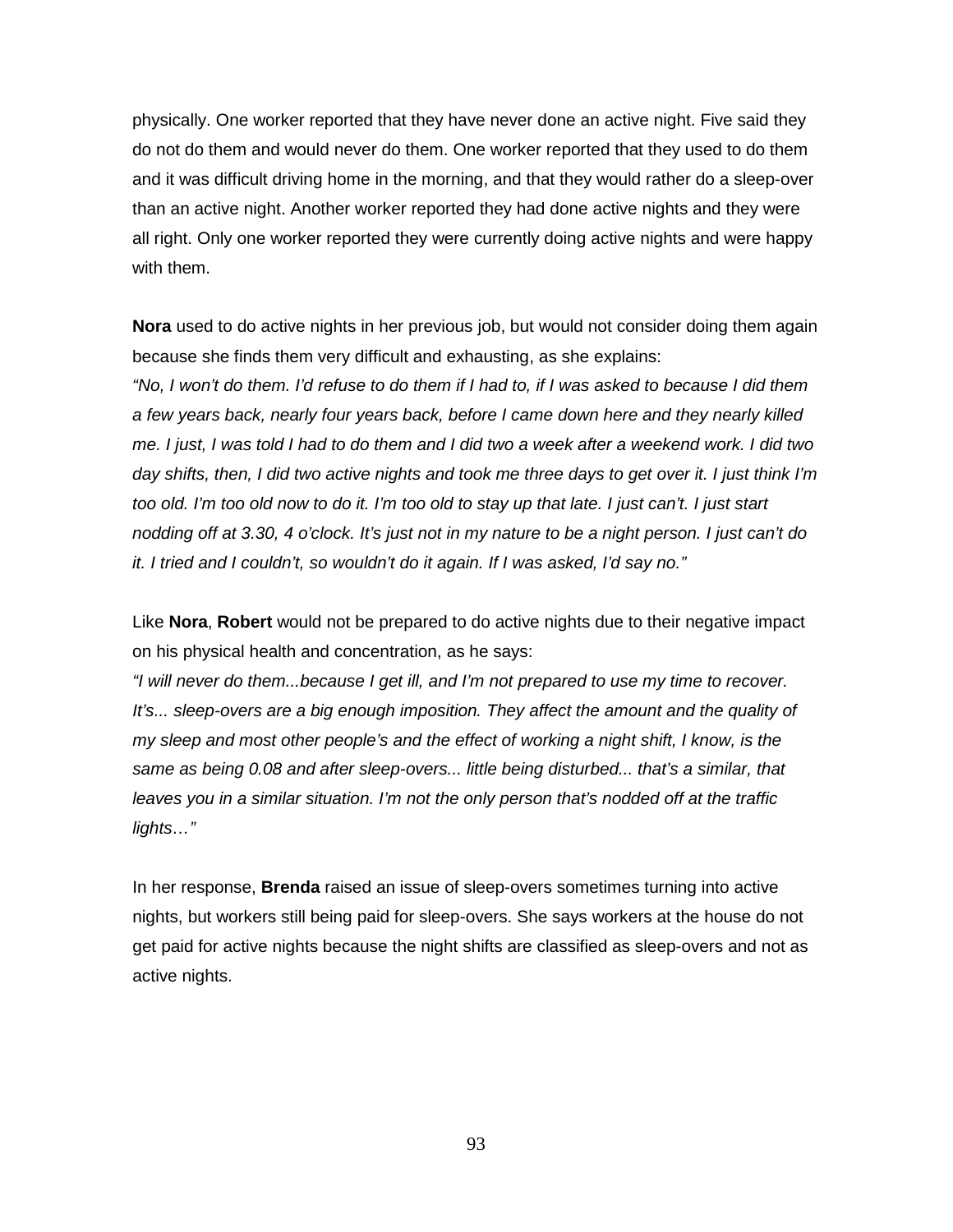#### **ROSTERS**

The participants were asked what they thought about rosters and their work hours. They had different opinions about this. Three of the ten workers reported they were not happy with their work hours and rosters, while others said they were happy and they did understand that in this line of work shift work was unavoidable.

The purpose of a roster is to implement support for clients, so rosters are based on clients' support needs as well as organisations' funding levels and resources. When clients are on holidays or when they stay at home due to sickness, additional shifts are rostered and need to be filled preferably by permanent workers or workers who know clients and the house well. As discussed, due to lack of workers, permanent workers end up filling the gaps in the roster as well as doing their usual work and hours. Some of the participants reported that, in their experience, support workers are burning out because they are constantly covering gaps in rosters caused by lack of workers. They also reported they find it difficult to do back-to-back shifts especially over extended periods. It is also important to acknowledge that sometimes workers are happy to do additional shifts and accept additional hours when offered for financial reasons, but sometimes they accept more hours because they have been asked and there is no one else to do it.

**Sandra (coordinator)** says that in relation to rosters there is a reliance on "workers' commitment" and workers often do "more hours than they probably should". She also pointed out that workers spend a lot of time in isolation and that it is important to support them. **Vicky (coordinator)** agrees with **Sandra** and talks about the difficulties with recruiting support workers for work in houses and the negative effects on permanent support workers in terms of burn out and reduced quality of work performance due to houses being understaffed.

Throughout the interviews, the majority of participants acknowledged that shift work is an unavoidable part of the job because clients' support needs dictate when support shifts will be put in place, but of great concern should be the culture, mentality or even management practice that is being used to fill the shifts when there are not enough workers available. **Sandra (coordinator)** mentioned reliance on workers' "commitment", whereas **Nora** is talking about "guilt trips" and having to "support" her team members by filling their shifts. This is how Nora describes her experience of difficulties with rosters and work hours: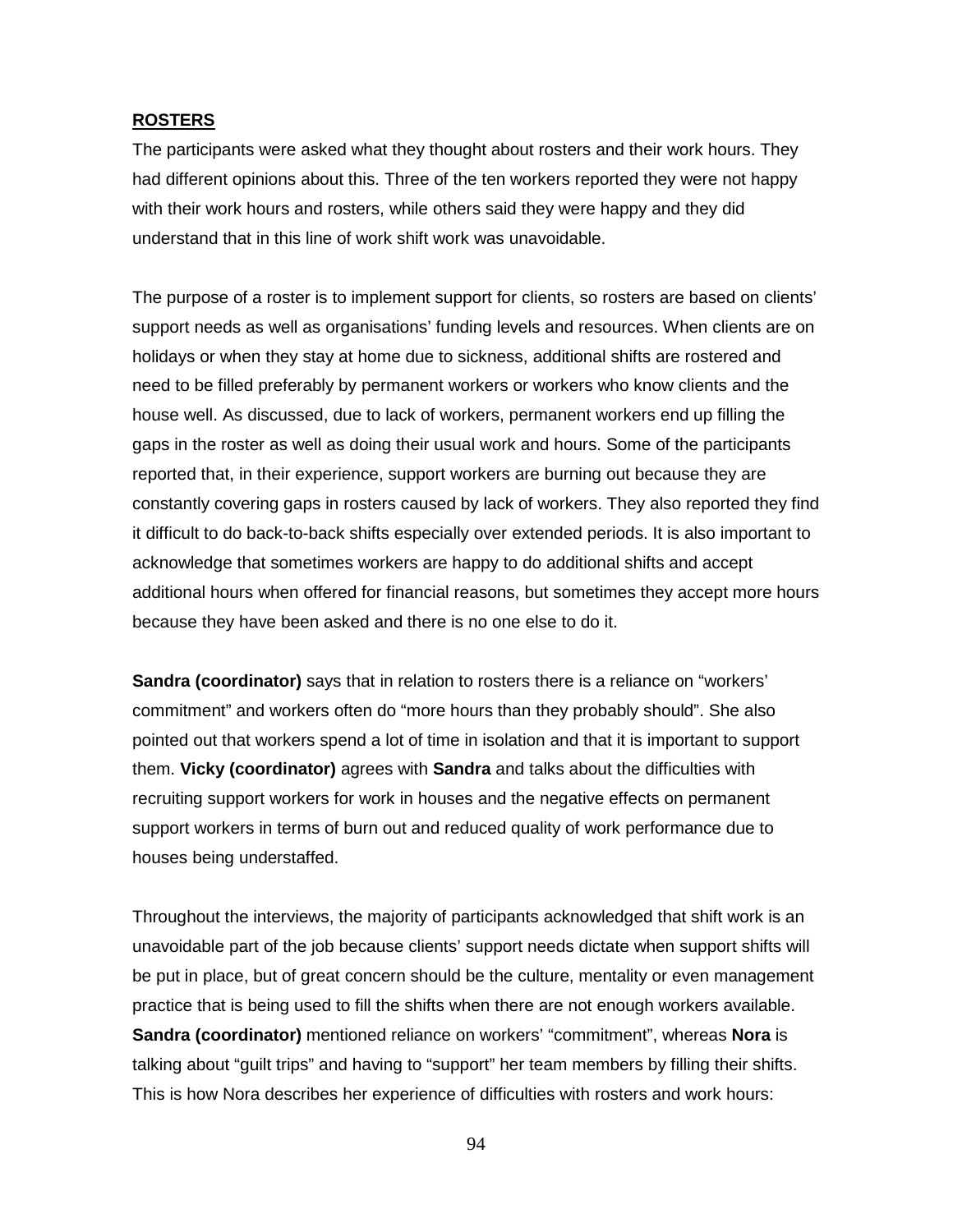*"The difficulties I experienced in relation to work hours are when people are sick or when we have time off and we're short staffed and we're expected to cover the shifts even if we have to work overtime or we have to work back-to-back shifts. And I think in one house I'm in... they refuse, the workers, some of the workers, not just management, it's mainly the other workers, refuse to get any agency in. So, then, it puts extra workload on us to cover the shifts when anyone's sick. When anyone's sick or on holidays, we're expected to cover for them, which means we have to work twice as many shifts and it's never, it's just expected of us and I think it's wrong because then we get burnt out. We get burnt out, we work harder. I mean, some people might want the work, but not all the time, not all the time. Most of the time, we're just expected to do it, so everyone does it. In one particular house, they put guilt trips on us. You know, they make you feel like, you know, 'you've got to do it, it's part of the team thing'… 'you've got to support someone while they are off on holidays' or 'you've got to support them if they're off sick', but it puts too much pressure on us... and I don't think it should be expected."*

Considering that sleep-over shifts and shifts on weekends and public holidays are paid more, a lot of workers like to do them to earn more money. Most of the participants have suggested that rosters need to be fairer as they observed that some workers are only interested in doing well-paid shifts and that it happens sometimes that one or two staff are given all the best shifts. **Brad (union)** was one participant who commented on this issue. He confirms that some workers take all the well paid shifts with penalties, and do not work the other shifts. Brad says it all goes back to support workers' pay issues and if the workers were paid better there would not be that "hunger" for the double pay on Sundays.

The difficulty with the issue of fairness of rosters is that people have different ideas about what is fair. Individual workers have different needs, abilities and preferences for which shifts they can do, which shifts suit them and the number of hours they want to do. For example, **Liz** thinks that rosters should be fairer to avoid one or two staff getting all the best shifts. According to Liz, rosters would be fairer if workers had an equal amount of sleep-overs, equal access to better paying shifts and an equal amount of three hours shifts (7am to 10am). On the other hand, **Mary** said that she thought the management was inflexible because they wanted all workers to do the same range of shifts – sleep overs, morning shifts and weekends. Flexibility in organising rosters and taking into account workers' preferences can be a positive thing as it can be seen as a way of supporting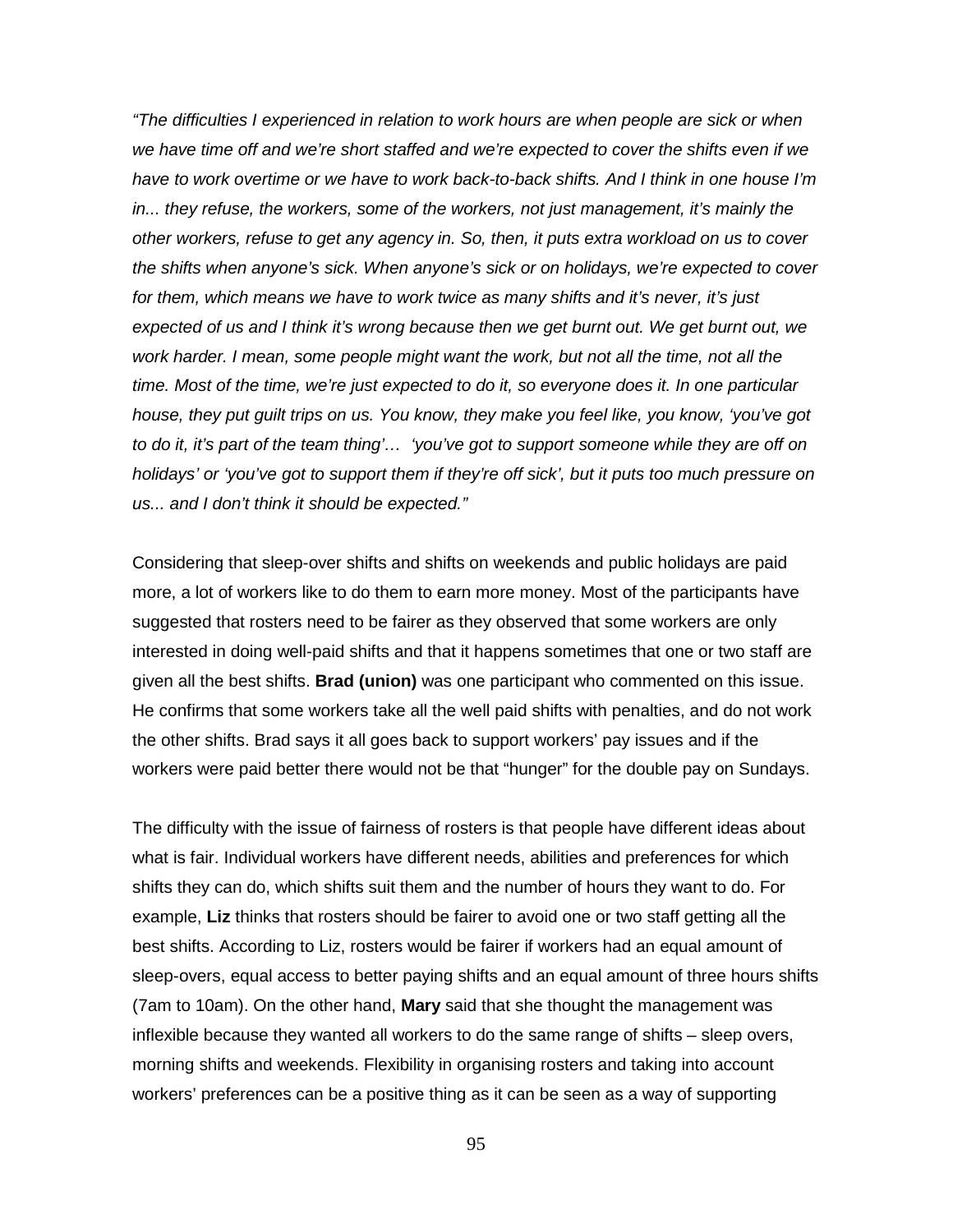workers and allowing them to do the shifts in which they will be the most effective, but problems often arise when all or most workers in a team want the same shifts. Wanting more flexibility in work hours and being able to choose shifts are usually reasons why some workers decide to start working for an agency in a casual capacity. **Jack**, who is an agency worker, reported that he is on medication and that his medication dictates the hours he does, and as he works for an agency he is able to choose shifts and the number of hours he wants to do. **Tom** reported that now as a casual worker he is able to be specific when he wants to work, but in the past he constantly used to do shifts for people who were sick or on holidays and he ended up doing more than he was supposed to. Casual work can allow workers more flexibility in organising their work hours based on their personal preferences, but depending on the organisation, the difficulty with casual work can be that often the number of hours is not guaranteed, as in many houses casuals would be called when permanent workers are unable to cover shifts.

Without doubt, rostering is an important and difficult task. According to the three coordinators, the main difficulties they face when organising rosters are trying to be fair, making workers happy (giving them what they want) and covering shifts when workers go on leave, as there is often a shortage of workers.

**Sandra (coordinator)** said that the difficulty is annual leave and sick leave and workers not being able to do a shift. She does not believe in using external agency workers as she thinks it does not address the clients' needs, and says there is also the organisational push against using agency workers because of the cost. **Vicky (coordinator)**, on the other hand, is talking about ensuring fair access to work hours and the importance of making sure that workers are not overloaded and burnt out.

#### **ANNUAL LEAVE**

Permanent workers are entitled to four or five weeks of annual leave a year depending on the number of hours and weekends they work in a year. Annual leave can be used as a strategy in preventing stress and burn-out, and improving work and family life balance. Causal workers are usually able to take leave when they want, but they get paid only when they work, and taking some time off means not being paid during that period.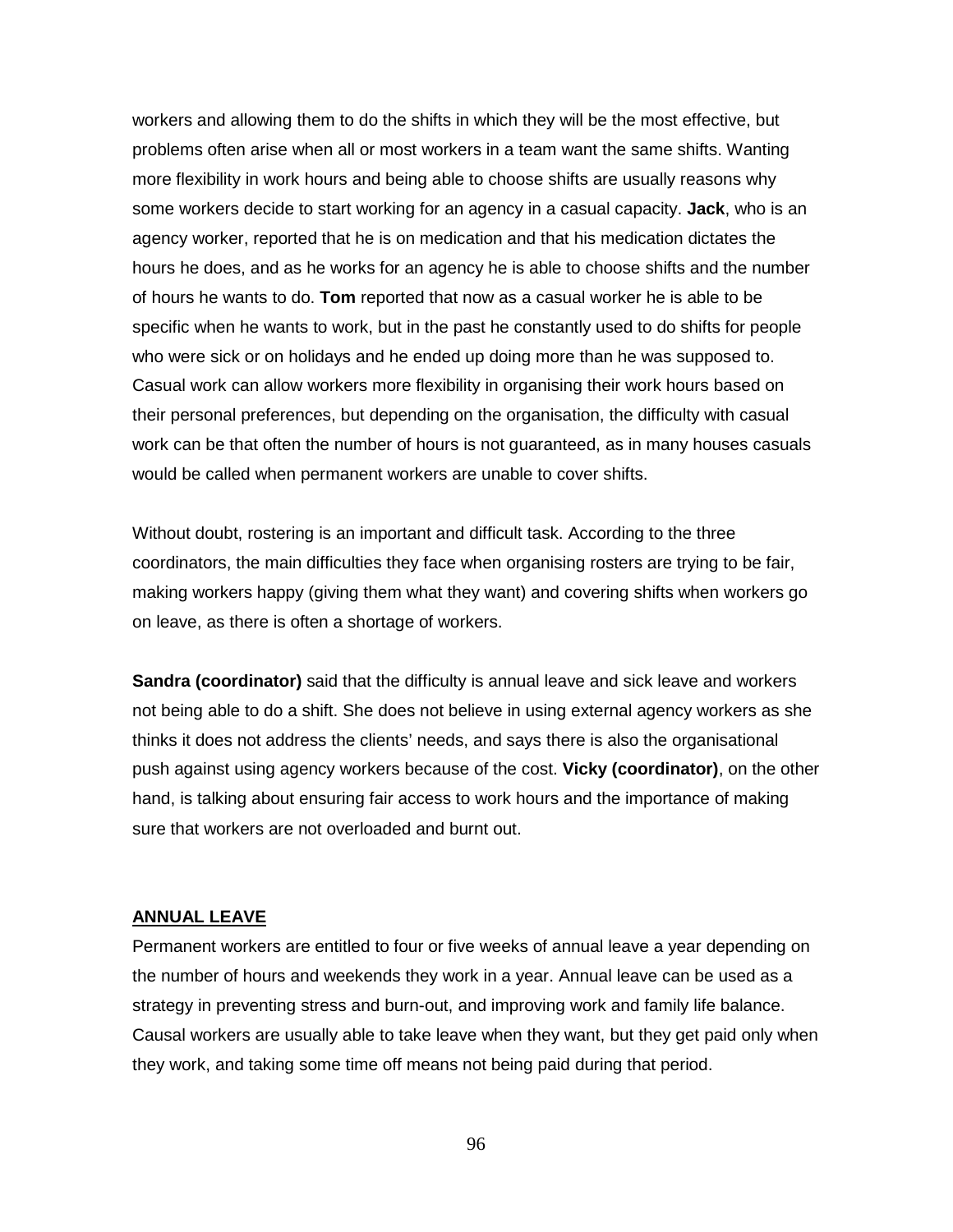The workers who participated in the research were asked about when and how often they take annual leave. Most reported that they do not have set times for taking time off. **Nora** said she likes to take leave in a week block every three or four months rather than four weeks at a time. **Debbie** likes taking time off two or three times a year, while **Liz** usually accumulates many hours and then goes on long holidays. **Adam** spaces his leave throughout the year for when he needs it or takes it for religious holidays.

The workers were also asked if they can take leave when it suits them. Three said they can; one presumed they can as they have not worked at the house long enough; one said leave had to be planned; and five reported they cannot take leave when they want it. The majority of participants said it is difficult to take leave during peak holiday times (Christmas, Easter) especially if more than one worker wants to go on leave at the same time as it is difficult to find replacements. All residents are at home during holidays and usually there are not enough workers to fill gaps in rosters as additional shifts need to be rostered.

The reality is that when a worker goes on leave, there can be consequences for an organisation, other workers and clients as there is increased workload for other workers, and often loss of consistency in how support is provided to clients as **Vicky (coordinator)** reports:

*"Again it comes back to filling in gaps, so the worker or the coordinator covering their shifts... again you've got to be careful that you don't burn out other people covering those shifts or relying too much on agency workers which, then, impacts on you budget and along with the consistency for the people we support."*

**Kate (coordinator)** points out the importance of workers and coordinators planning workers' annual leave to make sure that appropriate level of service is given to clients.

Again, some of the support workers spoke about "guilt trips" and workers being held or feeling responsible for service provision and clients' well-being when they want to go on leave. **Debbie** reported that she was twice made to feel guilty for taking leave and her supervisor told her to do other staff's shifts so the other staff could cover her shifts while she was on leave. **Brad (union)** spoke about difficulties of workers taking leave at once and supervisors being equitable, but like **Debbie** he mentioned the issue of guilt trips and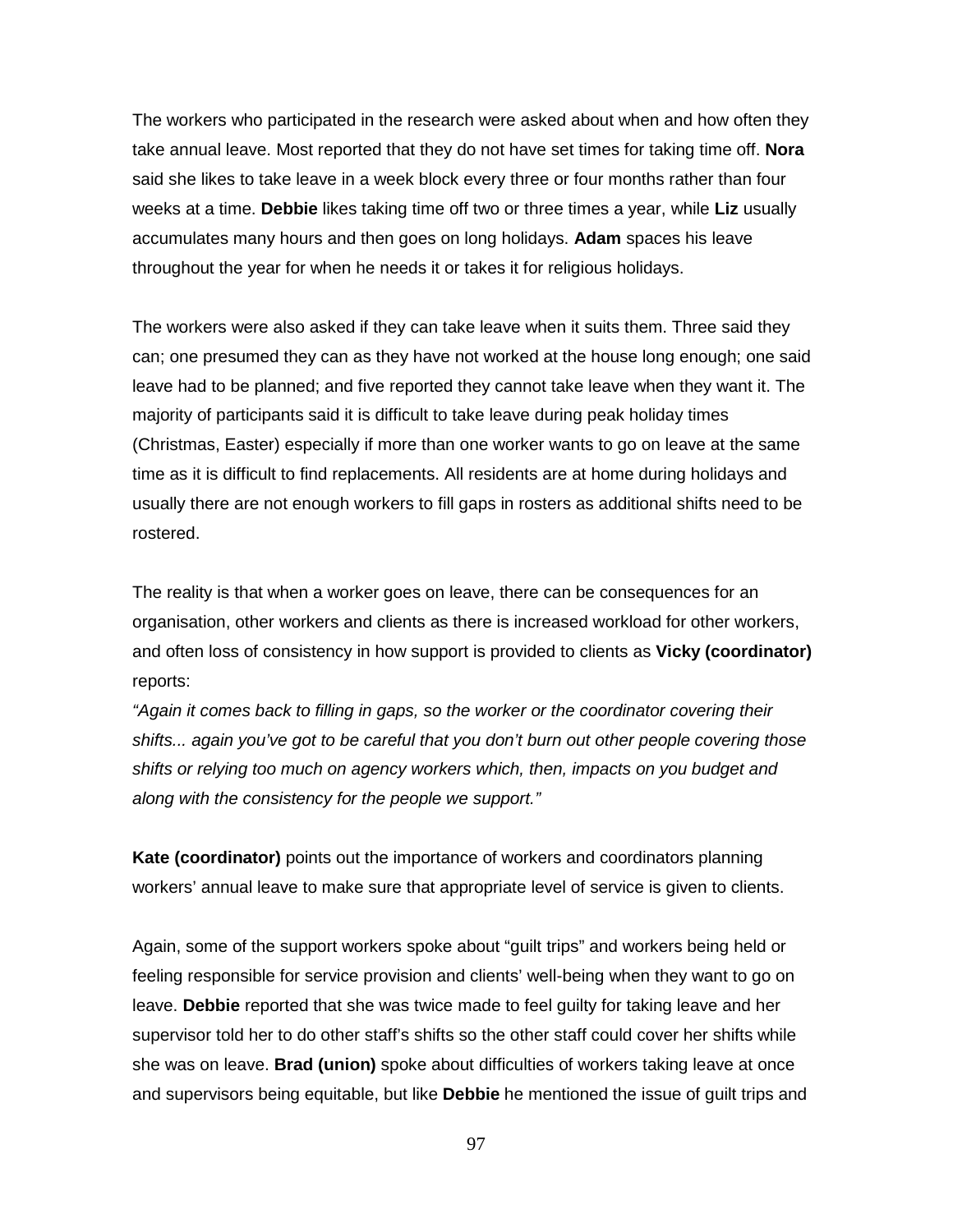workers often being emotionally attached to their clients and feeling personally responsible for their clients' care when they decide to take leave.

**Michael (union)** confirms what **Brad (union)** said about workers' emotional attachment to their clients and feelings of responsibility. According to Michael, this emotional attachment often results in workers not taking leave, but he points out the importance of workers taking leave to have a break and recoup.

**Mary** pointed out that regular breaks are healthy in this field and that they improve worker and client outcomes. **Vicky (coordinator)** sees annual leave as an entitlement or something that workers earn and feels workers should be supported to take it even though she says the organisation she works for does not encourage workers to take leave at times.

#### **TEAM AND TEAMWORK**

The majority of participants reported that work conditions in terms of the psychological aspects of the workplace often depend on other staff. Good teamwork and communication are necessary in a residential setting to ensure consistency in service provision and quality of care for clients, but the participants reported significant problems with communication and teamwork. **Debbie** reported that there is sometimes lack of respect from co-workers. **Liz** said that psychological aspects of the houses vary or depend on the staff who work there. Like **Liz**, **Robert** says that the quality of his experience at work often depends on who he is rostered on with, and thinks that this should not be the case. According to **Mary**, staff do not have general communication skills and they especially lack negotiation skills. **Jack** went further, saying there are problems with *"staff politics, as there is not a supervisor on at all times like a normal workplace, anything can happen between staff"*. Jack also said:

*"As a supervisor at the time at (my previous work) I would turn up at work in the morning and spend a lot of time catching up with what happened in the previous night's shift or on the weekend. Communication can be a problem, often written communication. By the time you see the person in question it could be days. While at (the previous) CRU, there was never a handover period. It was always a rush to tell oncoming staff what was going on in the house."*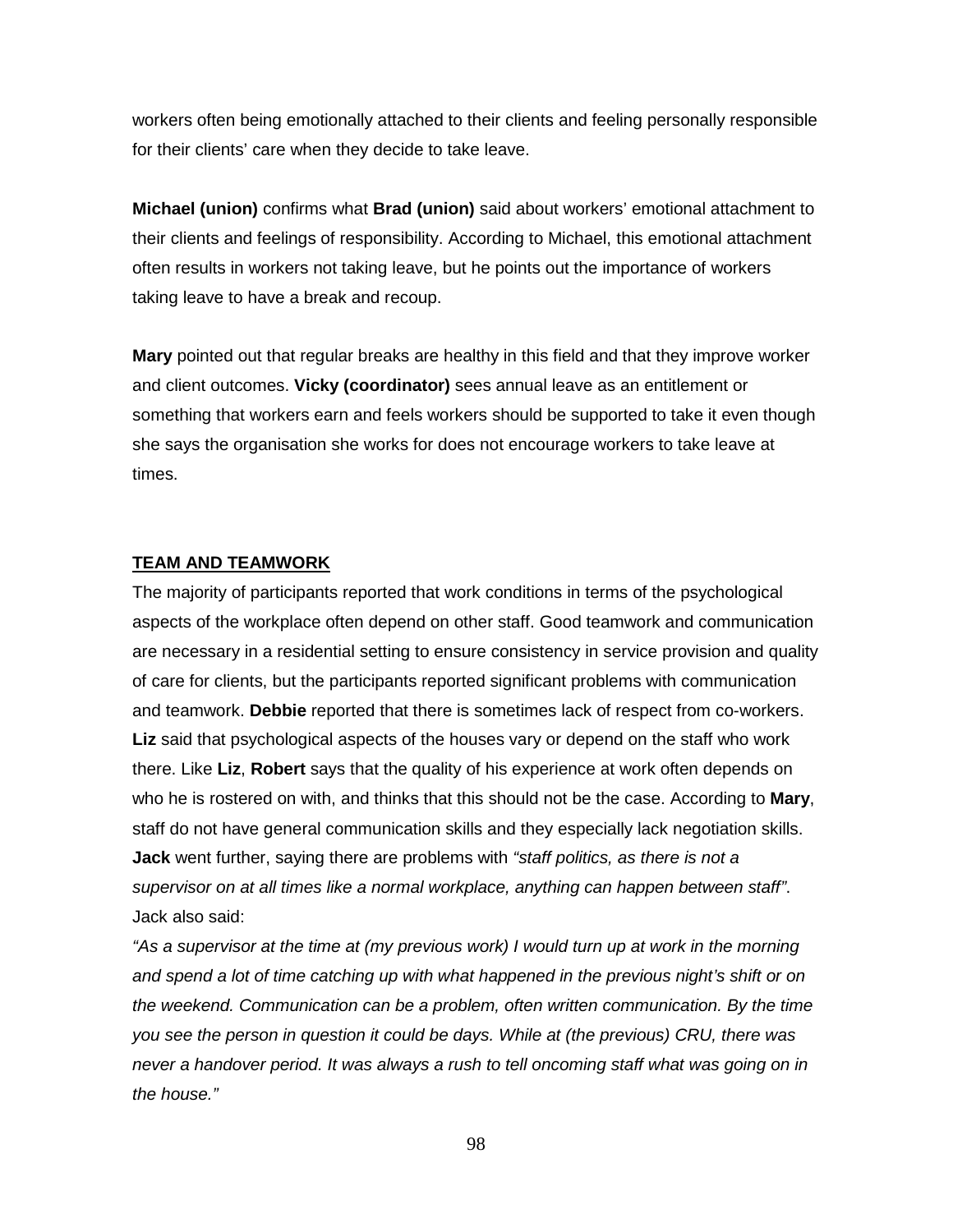Many factors contribute to problems with teamwork and communication. Working in isolation, alone or with one more person, and not seeing other staff members or the house coordinator can be difficult as all communication is then done through a staff communication book, client files and file notes. For information to be passed on to the team, workers need to be diligent in recording and writing everything down, which is difficult considering the workload, the environment and distractions that can happen during the shift requiring workers' immediate attention. Also, for workers to receive information about what they need to do and what has been happening with clients, workers need to read the communication book and clients' files at the beginning of each shift. Some of the workers pointed out the difficulty is that there is no time allocated for handovers.. At many houses, workers need to either stay longer or arrive earlier and not be paid for this if they want to have a handover with their colleagues. Depending on a house, for practical reasons, it would not be possible to implement handovers for all shifts because on weekdays many residents attend day programs and some houses are not staffed during certain periods. In these situations staff need to rely on written information. There are times when staff take shifts over from each other especially on weekends, holidays and public holidays, when it would be possible and beneficial to have proper handovers, but this would require organisations having enough funding to pay workers for additional hours, and lack of funding and resources is often an issue for organisations.

In the residential setting, workers work with the same clients. As they come on shift they continue where the previous workers stopped because service and support need to be continuous. Workloads and the quality of service can also be affected by how much work and how effective other workers are during their shifts. **Kelly** pointed out that an important aspect of the job is sharing the workload, but people are often not trained to work this way and communicate everything to other people.

#### **SUPERVISION AND MANAGEMENT**

The majority of workers reported that they do not feel their management and organisation are supporting them enough. **Debbie** said that there is a lack of support for workers in the non-government sector and sometimes there is a lack of respect from certain management, and her experience is that workers are not being listened to. **Vicky**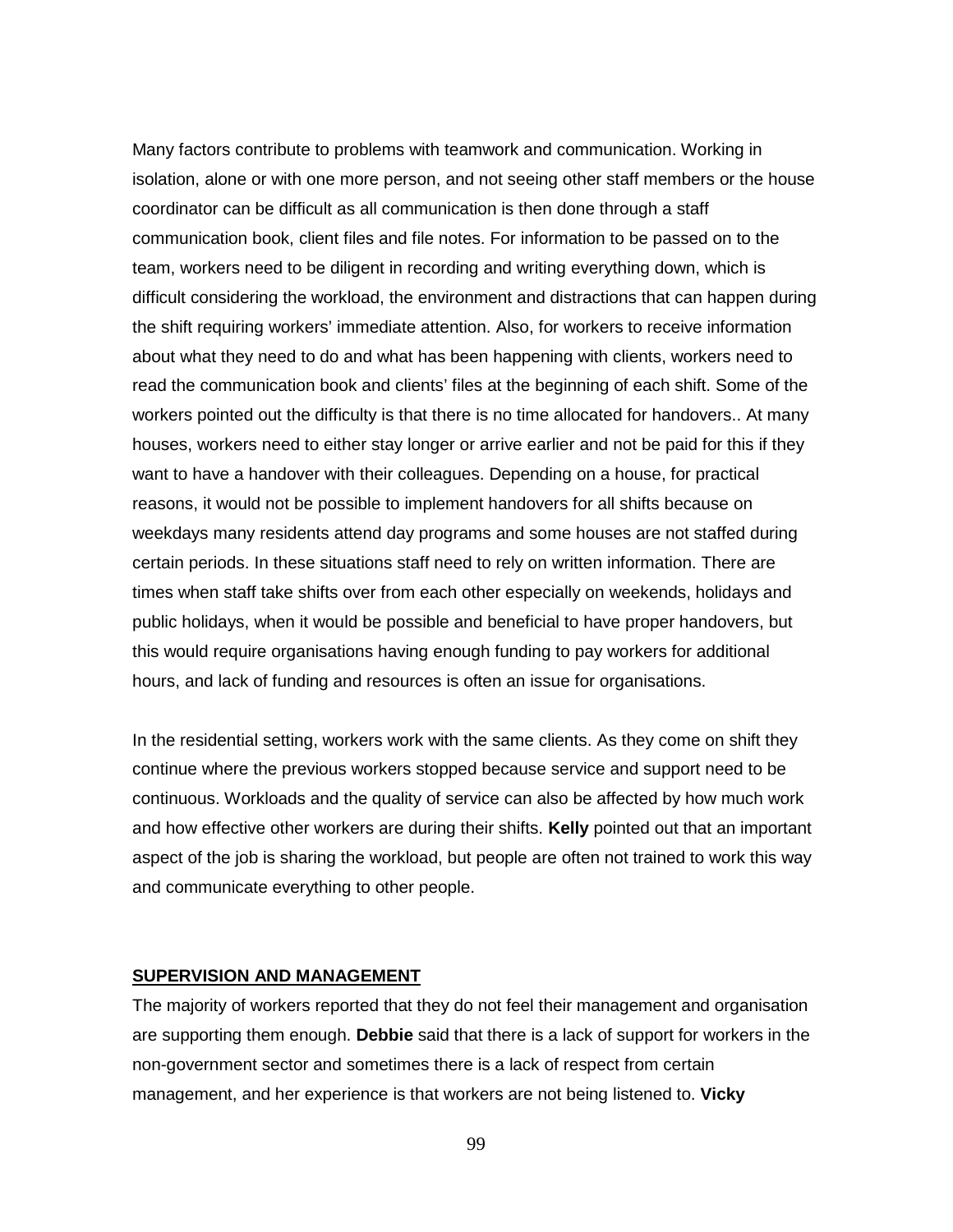**(coordinator)** agrees with this and believes that support workers are not consulted enough when organisations make changes that affect their workers. As she says: *"I don't think support workers get enough support from management. I think they don't get enough encouragement to have an input into decision-making, especially in regards to policies and procedures. Most changes are made without being consulted. I think... they're more abused. The expectation is very high, but yet the resources are very low and that puts a lot of stress on the support workers, and, again, I think they're underpaid and I think organisations should try to fight more for their rights on that."*

**Brenda** reported a lot of inconsistencies with rosters as she claims that the senior coordinator has not been organised and diligent enough to make the rosters consistent and clear, causing confusion among workers and sometimes two workers turn up for the same shift.

In her response, Brenda has introduced another important issue that has the potential to significantly influence work conditions, workload, quality of care and stress levels among workers, and that is coordinators' power to change and cut shifts. Anecdotally, while working as a support worker, the researcher has seen senior coordinators cutting and changing shifts without consulting the residents or staff, and without having full understanding of the tasks and residents' routines that would be affected.

From a management perspective, there are obviously a lot of challenges for organisations in relation to staff retention, supporting workers and working with limited budgets. From the management perspective, **Kate (coordinator)** says:

*"People always know that the grass is greener somewhere else, so trying to make people*  happy within our resources is probably the biggest challenge, doing what we can with what *we've got…"*

Disability support workers often work in isolation and usually do not see all team members or their supervisor each day. If a house coordinator works as part of the team and covers shifts like other workers, then they are able to supervise workers while they work in addition to having formal supervision sessions. A coordinator who works at the house with their team of workers is more likely to have an insight into clients' support needs, workers' performance and the best ways to support the workers. Organisational structure often determines and influences how much coordinators are able to support and supervise their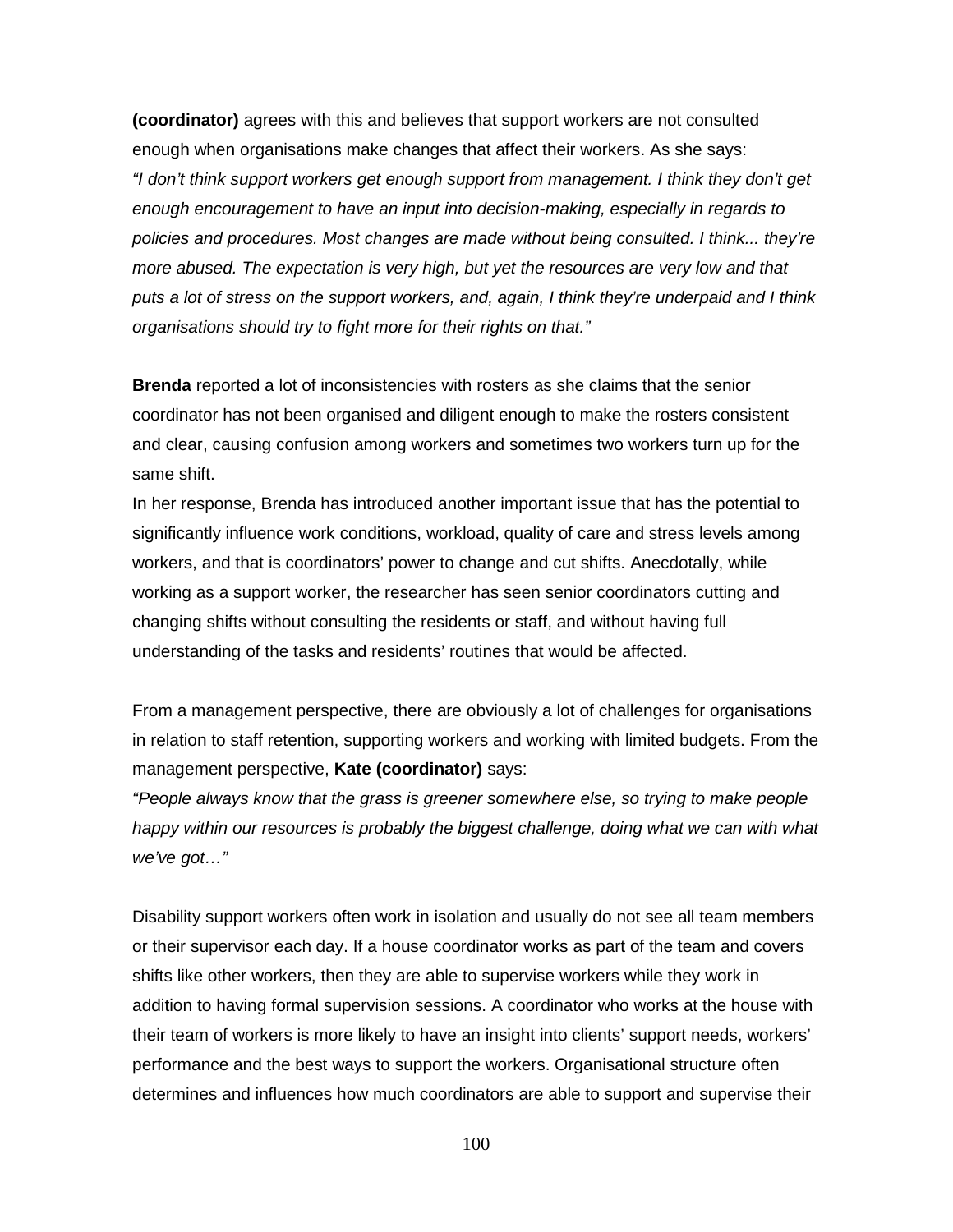team effectively. In some organisations, there are team leaders or coordinators in each house, who cover a line in the roster and work with the team they supervise.

The majority of workers participating in this research reported that their supervisors do not work with them at the CRU, while one worker had two workplaces and the situation was different at each, and there were also two agency workers who were always working in different settings. Most participants reported that there is no team leader at the house they work in; however, four participants felt that there should be a team leader. **Nora** strongly believes that the house needs a team leader because workers are not consistent enough in their work practices and there is a lack of communication. She emphasised that the permanent workers are tired and cannot deal with everything that needs to be done. **Debbie** said that in the non-government sector CRUs there is no proper communication between the staff and the supervisor because the supervisor has too many houses to supervise. **Robert** also thinks that it is too much for supervisors to manage three houses.

One of the three coordinators who participated in this research (**Vicky**) reported she is doing hands-on work because she wants to work with the clients instead of being out of touch with them. **Kate (coordinator)** is not doing hands-on work although she would do more at the houses where clients have behaviours of concern, as she has a lot of training when it comes to protective skills. **Sandra (coordinator)** does not do hands-on work, but says she tries to be around the houses when the residents are at home and tries to visit most of the staff on shift regularly to have a clear understanding of the issues.

When asked if there are team leaders in the houses they supervise, one supervisor reported that there is one in one of three houses they supervise, while the other two coordinators reported that there are no team leaders in the houses they supervise. **Sandra (coordinator)** reports there are usually "unofficial team leaders" at each of the houses she supervises, as she said:

*"No, not officially. There's not a team leader, but, then, with any team, I think that people flip in and out of roles and I think there's probably an unofficial team leader in each house at any given time. There are people, either through length of time with service, their actual knowledge or, you know, due to studies or just that their personal persona, take on this role and assist me in my job."*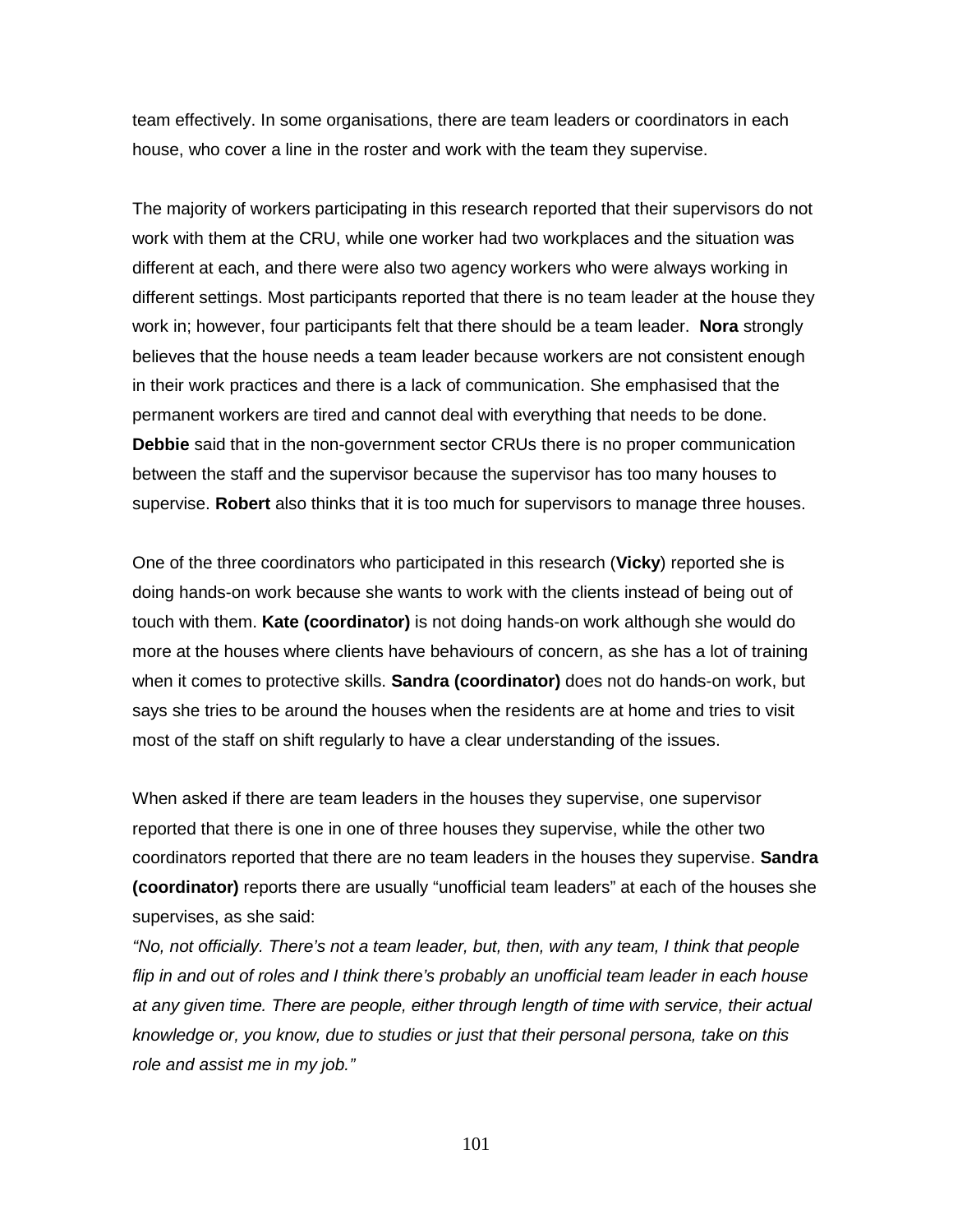In addition to lack of supervisors' presence, the participants report low frequency of having formal supervisions. Seven of the ten workers reported that they do not have supervisions often or regularly. Some said it has been over a year and they hardly see their supervisor; they have never had supervisions; they could not remember their last supervision; and the supervisor cancelled the last four scheduled supervisions.

Most workers said they would like to have supervisions more often and two support workers think supervisions should be done every three months. Some of the support workers think it is not enough to only have regular supervisions, but more importantly they are concerned about the quality and effects of these supervisions. According to her experience, **Mary** reported that supervisions are an underused part of the organisation, and that the format they use is "dictative" rather than responsive to workers' needs.

Generally, the support workers' responses to the questions implied their lack of trust, respect and confidence in their supervisors and their supervisors' skills. Some of the opinions the support workers thought were that supervisions should be done more often "if they are productive rather than nit-picking" and "if they were with a supervisor who has some common sense, or with a decent manager". They also thought supervisions should be done as required by the worker and should involve skill building. In terms of the effectiveness of supervisions, the majority of participants pointed out that they need to be positive, done properly and workers need to be open to them, but a lot of emphasis has also been put on the importance of the supervisor's competence or professionalism in conducting supervisions, as **Brenda** said:

*"(Supervisions) are only as effective and skilled and professional as the manager in question is. So, if you've got an ineffective person who is not mature minded or... if they are erratic emotionally themselves then, you know, all of these things are subject to what they deliver."*

**Sandra (coordinator)** said she tries to do formal supervisions with her employees every six to eight weeks. **Vicky** and **Kate (coordinators)** reported that they do not do supervisions often enough for different reasons. **Kate** said the organisation "has a culture of people being fearful of supervision, and avoiding it at all costs", while **Vicky** said that she does not have supervisions with workers often enough because of, as she put it, "the controlling power" of the upper management and the inconsistencies in what they are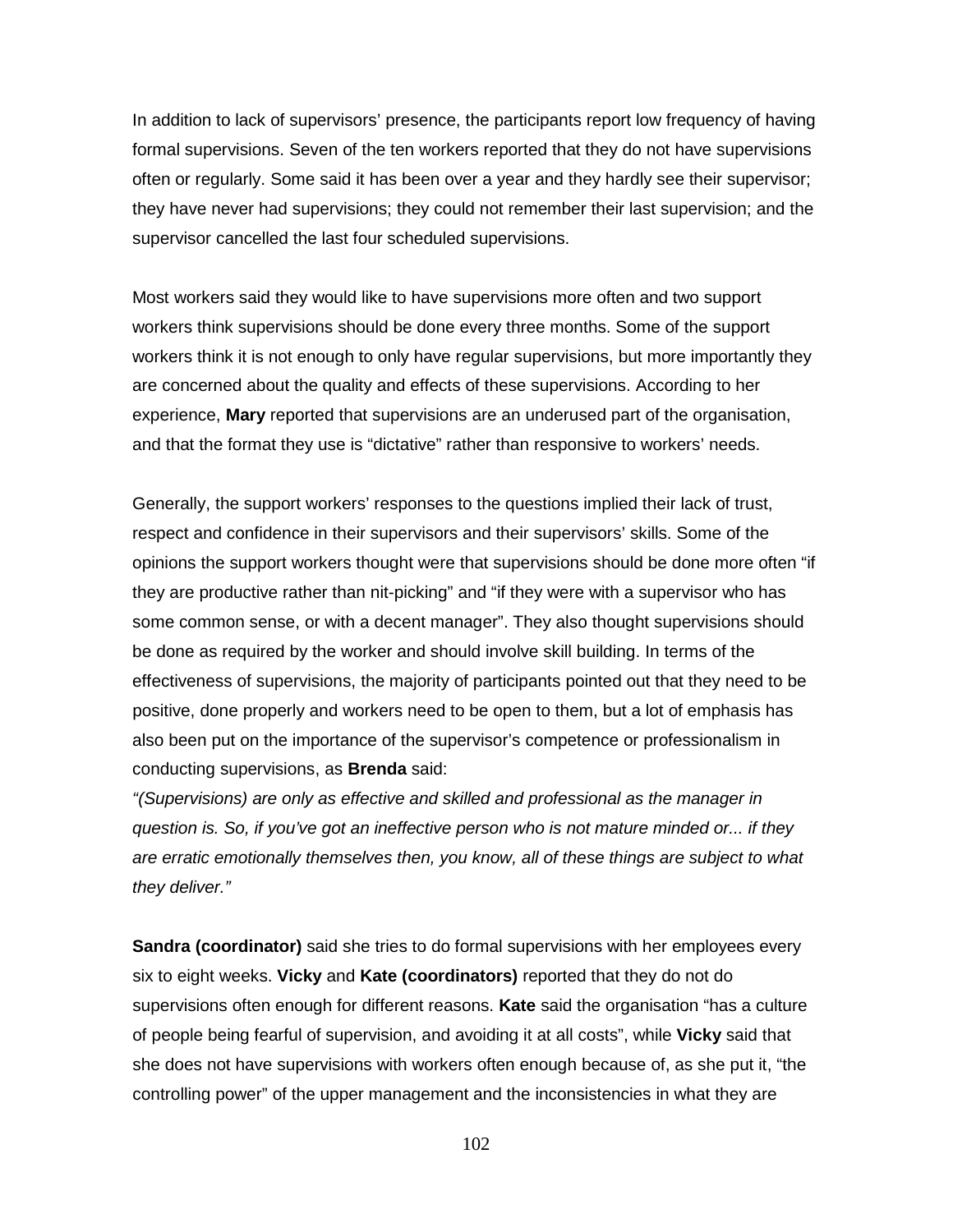going to do with Vicky's decisions. Vicky thinks supervisions should be done at least every three months.

The coordinators and the union workers emphasised the importance of supervisions being positive and constructive as it seems many workers associate supervisions with their being in trouble. Supervisions are supposed to provide support workers with direction and clarification of their role, with feedback about their performance. They need to provide support and encourage support workers to identify their strengths and weaknesses and identify things that workers need to learn. **Brad (union)** acknowledges that workers have both positive and negative experiences with supervisions and points out that supervisions will often depend on the personality of a supervisor and their personal working style. According to **John (union)** there are inconsistencies in how supervisions are performed in different organisations and sometimes workers see them as intimidating.

From support workers' perspective it is, therefore, crucial that they have confidence in their supervisor. They need a skilled and professional supervisor who behaves ethically, who is fair and who supports them well. This also means that supervisors would also require support from their senior management to be able to perform their duties well.

### **BEHAVIOURS OF CONCERN**

Depending on clients they work with, disability support workers can be in situations in which they encounter and manage behaviours of concern every day. When asked about the kind of behaviours of concern they experience at work, the participants reported the following:

- Verbal abuse,
- Physical abuse (physical assault, punching, biting, clients throwing objects at workers, clients throwing chairs at workers, spitting),
- Property damage,
- Threatening behaviours,
- Sexual harassment,
- Criminal behaviours (stealing),
- Drug abuse,
- Self-injurious behaviours,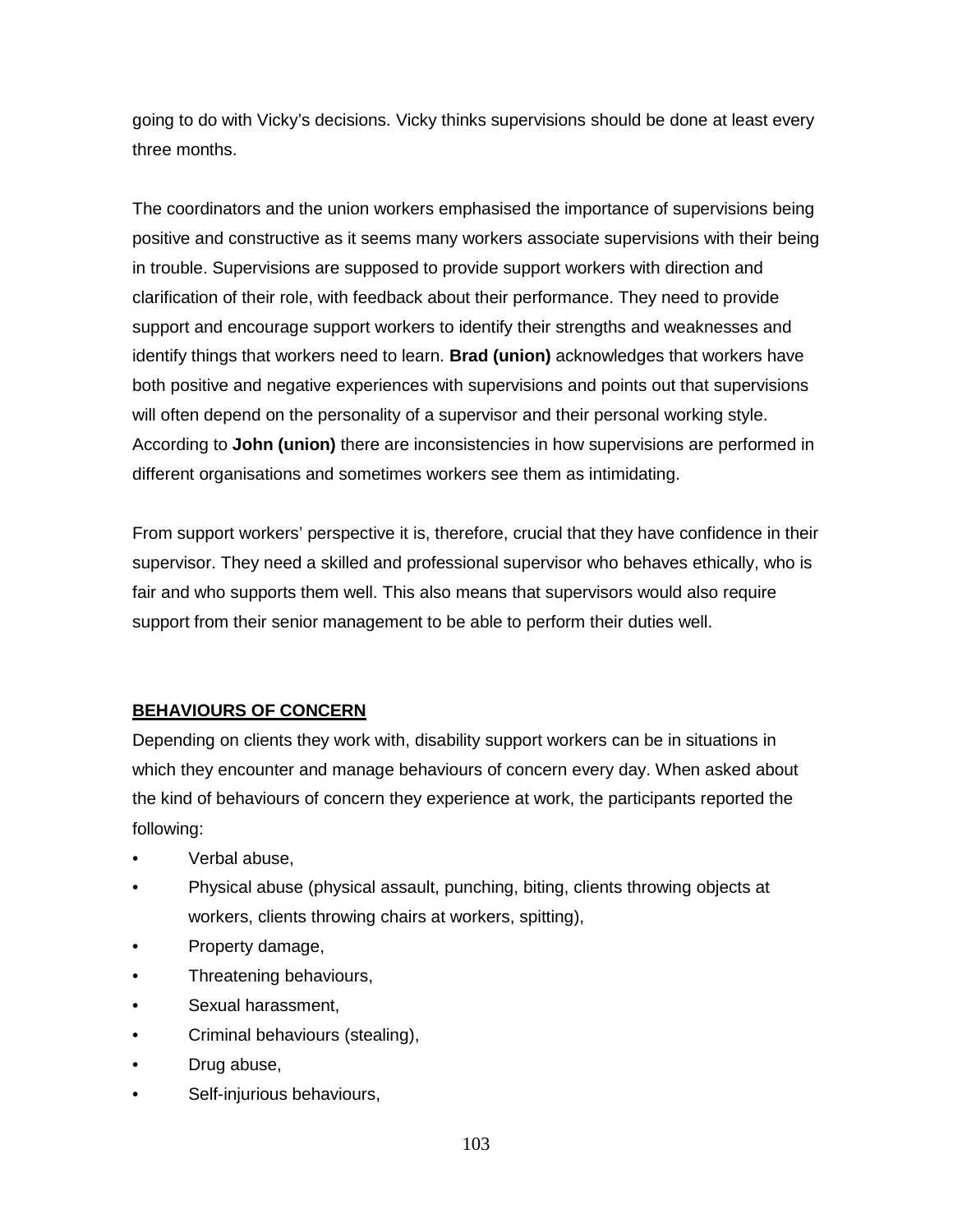- Inappropriate behaviours (running in the street naked),
- Obsessive-compulsive behaviours,
- Bullying (from staff).

The main two kinds of abuse the participants experience at work are verbal and physical. Three of the ten support workers reported experiencing behaviours of concern not only from their clients, but from their colleagues at work as well, while two coordinators said that workers also often experience behaviours of concern from clients' families.

**Debbie** said that apart from encountering behaviours of concern from clients, she has also experienced behaviours from "a spiteful coordinator" and also from a staff member which made her feel "emotionally abused". **Mary** reports she experienced behaviours of concern from other workers in a form of bullying. She thinks management needs to get involved in cases of worker bullying (verbal and physical threats) and she thinks that management should be trained as they need skills and attitude to resolve the issues. When **Jack** was asked about what kind of behaviours of concern he experienced at work, he said he has been "verbally abused, physically abused, bitten, chased in the community by a client, client trying to manipulate situations "to get their way" and clients threatening his job.

Managing behaviours of concern is part of the disability support worker's role, and all of the workers reported that they have no issues with managing behaviours of concern, but they emphasised that it is important for them to have enough information about clients, their routines and their behaviour management strategies. Generally, the workers are happy to manage behaviours of concern as long as they know what to expect and how to respond.

Most of the workers reported that they felt the most threatened by behaviours of concern when they were in a situation where a client was physically threatening, or when they did not have enough knowledge about the client and what to expect. Other circumstances that the workers reported were when violence was against other clients in a workers' care, or when a client was not contained in the house during an outburst, but was out in the community and was affecting other people.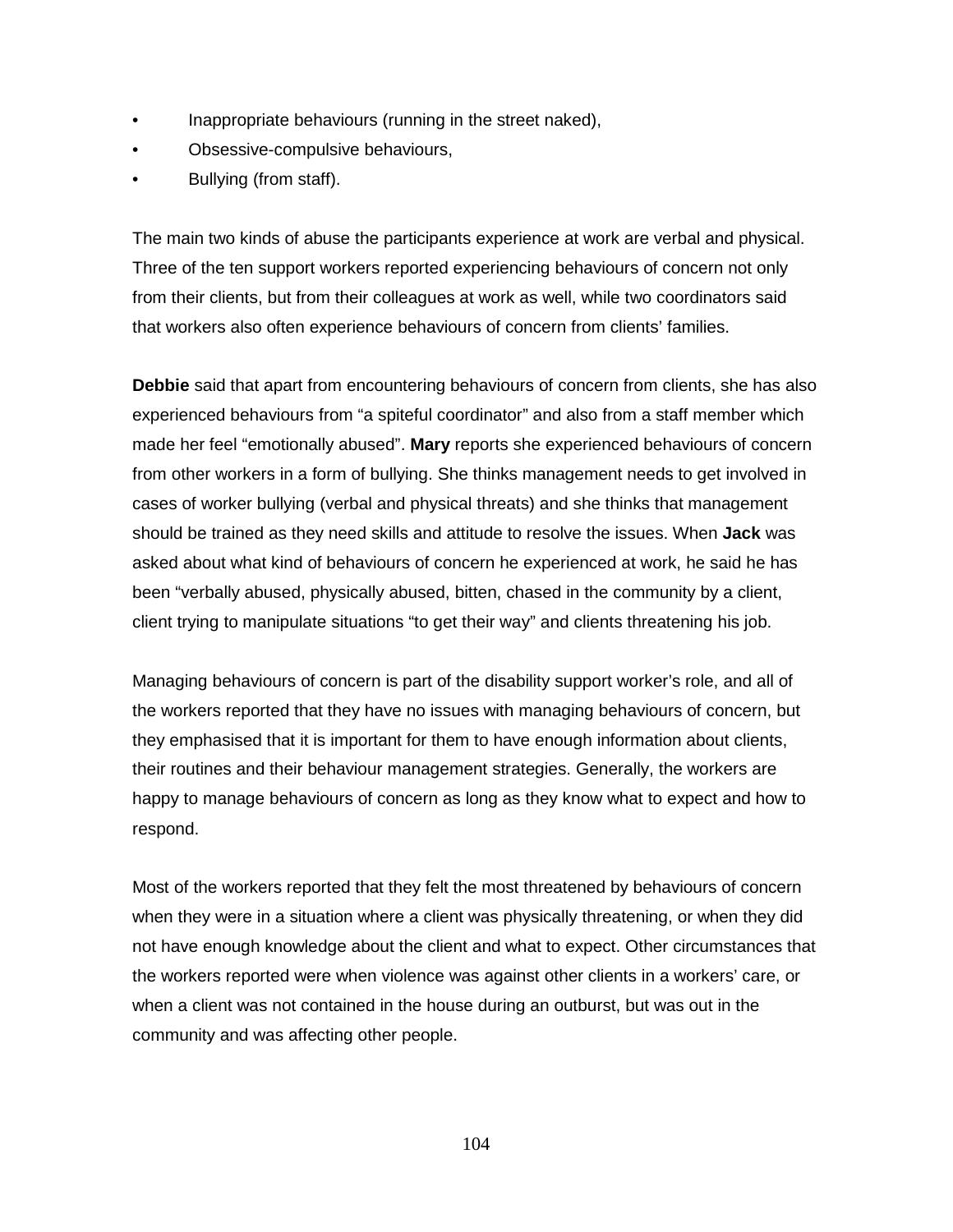Part of managing a client's behaviours of concern is ensuring that other clients and people in the community who can be affected are as safe as possible. **Tom** was one worker who spoke about the responsibility of protecting other clients and found these situations the most challenging as he said:

*"There's a couple of incidents particularly (at my previous work) where someone cornered me... but I find it more difficult and, I guess, more threatening in a way when the violence is against someone else, who's also in my care and it's difficult for me to get those people apart. There's a continuing threat because someone's lurking in a particular room and I'm unable to get them out or something like that. So that's actually, probably more threatening."*

**Nora** said she feels the most threatened usually when she works with "large men and they are going off", going at her and when she is not sure if they are going to hit her or what they are going to do. She had this experience a few times and says she usually knows when to "back off" and put a wall between her and them. She said she feels most threatened when she is not sure what the clients are going to do. **Robert** also said that he feels the most threatened when he works with young men, who are "incredibly powerful and highly unpredictable".

According to the coordinators, barriers to supporting workers in being able to manage behaviours of concern well are workers' lack of training and understanding. Workers do not understand the function of behaviour, and personalise clients' behaviours as **Kate (coordinator)** explains:

*"I think the biggest difficulty is not personalising it and secondary to that is understanding the function of behaviour. I don't think all support workers understand that people behave in a certain manner as a means to get something. So, the question is what is the function of their behaviour, what are they attempting to get from you, what are they asking you for or what are they crying out for. So, understanding that all behaviour has a function generally... and not personalising it... "*

During the interviews, the workers discussed training they received in relation to behaviours of concern. Three of the ten workers said they had been trained in managing behaviours of concern and completed a few courses. Two received no training in this field and two reported they did it as part of Certificate IV in Disability. One said they were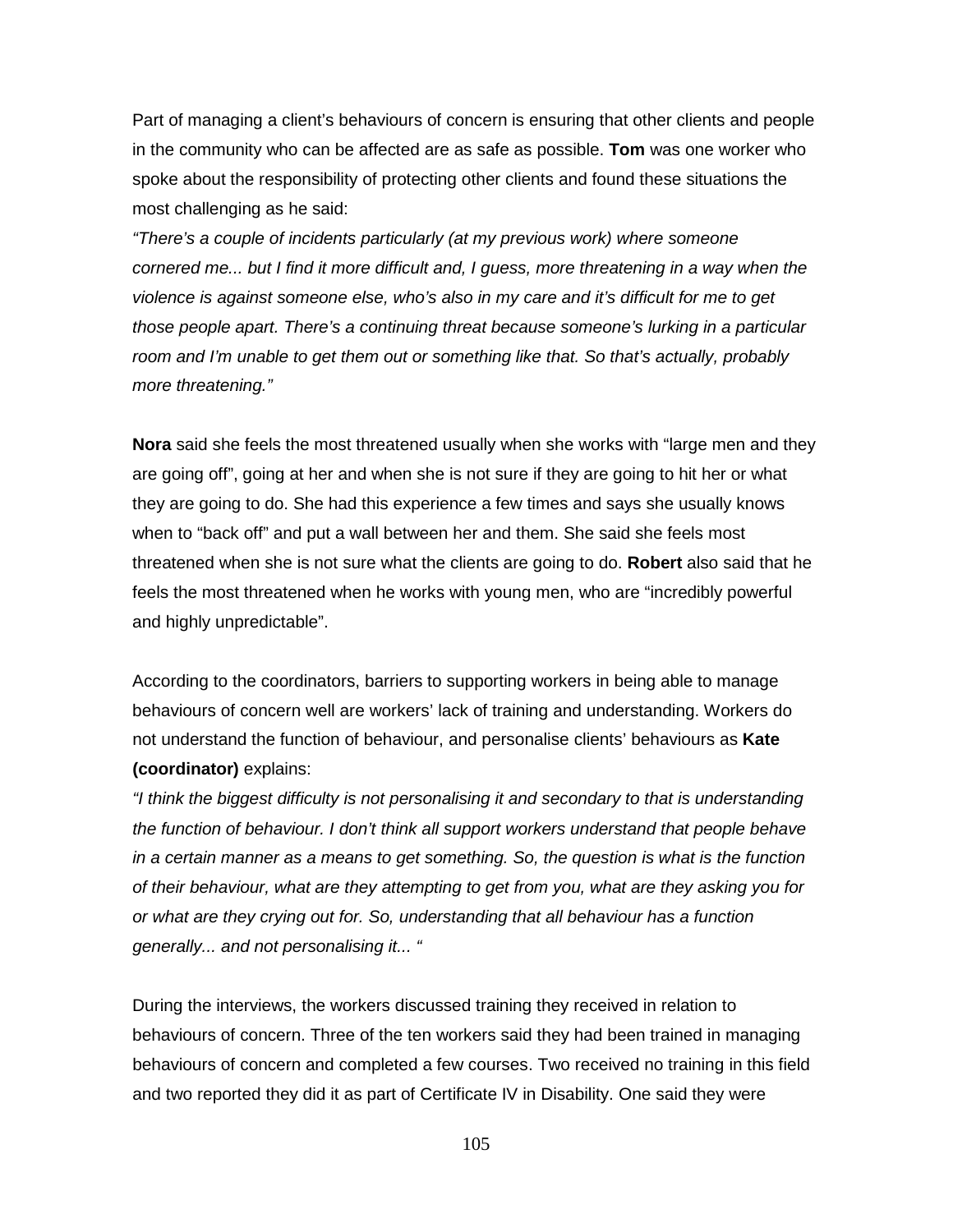informed about behaviour management strategies that were developed for clients they worked with, while another said they learnt from experience and studied all the theories. The coordinators believe training is important, but **Kate** pointed out that some general training in behaviours of concern does not seem relevant, but that person specific training is valuable. Like **Kate**, **Robert** says he often wonders if people who talk about behaviours of concern and behaviour support strategies have actually worked in the field because he does not "feel particularly well equipped after doing classes on challenging behaviour to cope with them because they seem to be too far removed and academic". Therefore, there is a need for workers to be appropriately trained in behaviours of concern with the training being developed in such a way that workers find them relevant and helpful and are able to apply them in practice.

As a result of clients exhibiting behaviours of concern, workers can often experience violence in the form of verbal or physical abuse. All the workers reported that they have been verbally abused by clients at some point in their careers as support workers. Seven of the ten workers reported they have had a lot of experience with it. One reported that verbal abuse is a regular occurrence at one of the houses they work in and it happens every shift. Six of the ten workers reported that verbal abuse used to happen a lot, but that it does not happen much now.

**Kate (coordinator)** said that sometimes workers get used to being verbally abused because they have come to understand it is nothing personal. Support workers deal with it better when they have a clear understanding about the strategies they are supposed to use, and when the team collectively agrees to employ the strategies consistently.

Four of the ten workers reported that they have been spat at by clients. **Kate (coordinator)** explains that sometimes clients have excess saliva and during conversation workers can accidentally be spat at, but that there are also people who spit deliberately. She says some employers are worried about this and they should be worried because the hepatitis status of some clients is not known. Kate said that workers need to maintain physical boundaries and keep a safe distance when working with clients.

Three workers reported they have been bitten by a client. One of the coordinators also reported she was bitten. **Nora** said she was bitten years ago and it did not injure her badly,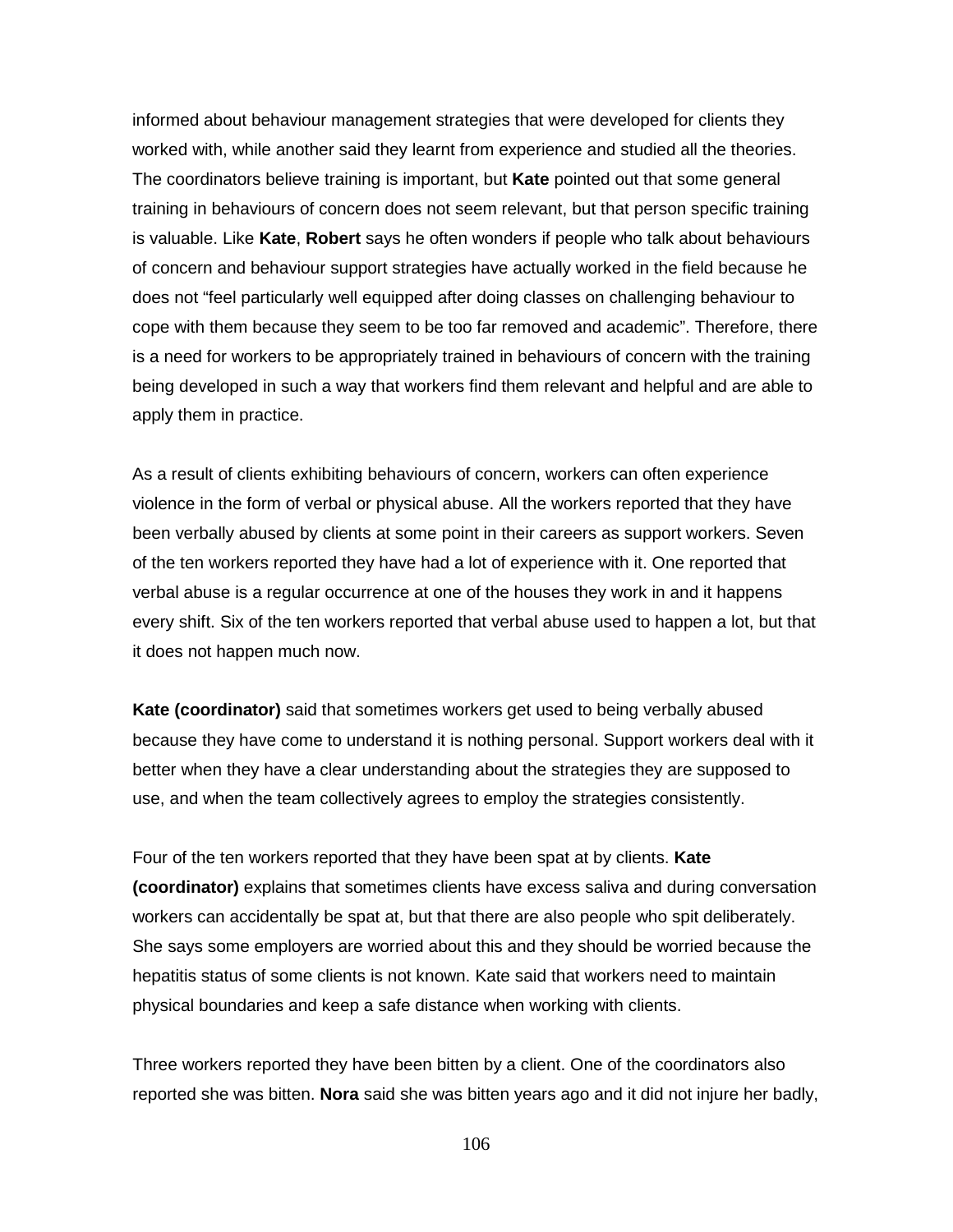but it scared her a bit. She reported that being bitten was scarier than being spat at because it is a physical contact and people have to worry about things like HIV. **Kate (coordinator)** reported she had been bitten, but she does not know any of her employees being regularly bitten at the houses she supervises. According to Kate, as long as there are effective strategies, these kinds of injuries can be avoided. She said that at the organisation she works for, verbal abuse and spitting is probably more prevalent than biting.

Eight of the ten workers reported they have been physically attacked by clients and, according to one, this was a regular occurrence at their previous job. One worker has never experienced it and one worker said a client tried to hit them years ago, but did not succeed. None of the workers were seriously injured during the incidents, but **Jack** reported he sustained bruising during one incident.

Two coordinators reported that they knew of workers who had been assaulted, injured and had to go on WorkCover. **Kate** pointed out that it depends on the house and the clients. At some houses the risk of clients being physically abusive is high, and there are strategies to manage them. According to Kate, at one of the houses during the past seven years, eight workers have been physically assaulted by one client and some staff have been physically touched and assaulted by clients. **Vicky** also reported that at one of the houses she worked at there was a period when the injury rate to staff was high and a high percentage of people went on WorkCover all at once. Some left and found new jobs, while others are still emotionally and psychologically affected by it.

Most of the workers reported that their colleagues are their main support with incidents involving behaviours of concern, but also some workers prefer talking with and debriefing with their colleagues rather than with their supervisor. Five workers reported that they did not receive much support after incidents and three workers said that debriefing was available if needed. Two workers said that they did not have any serious incidents and therefore they did not feel that debriefing or support from their supervisor was required. **Liz** said that counselling was available, but she found it most helpful to talk to other workers and debrief with staff that she got along with, and not necessarily with a supervisor, as other workers have stories to tell, and they can all then sit down and laugh. At her previous work, **Nora**'s supervisors used to be supportive, came to the house and did debriefing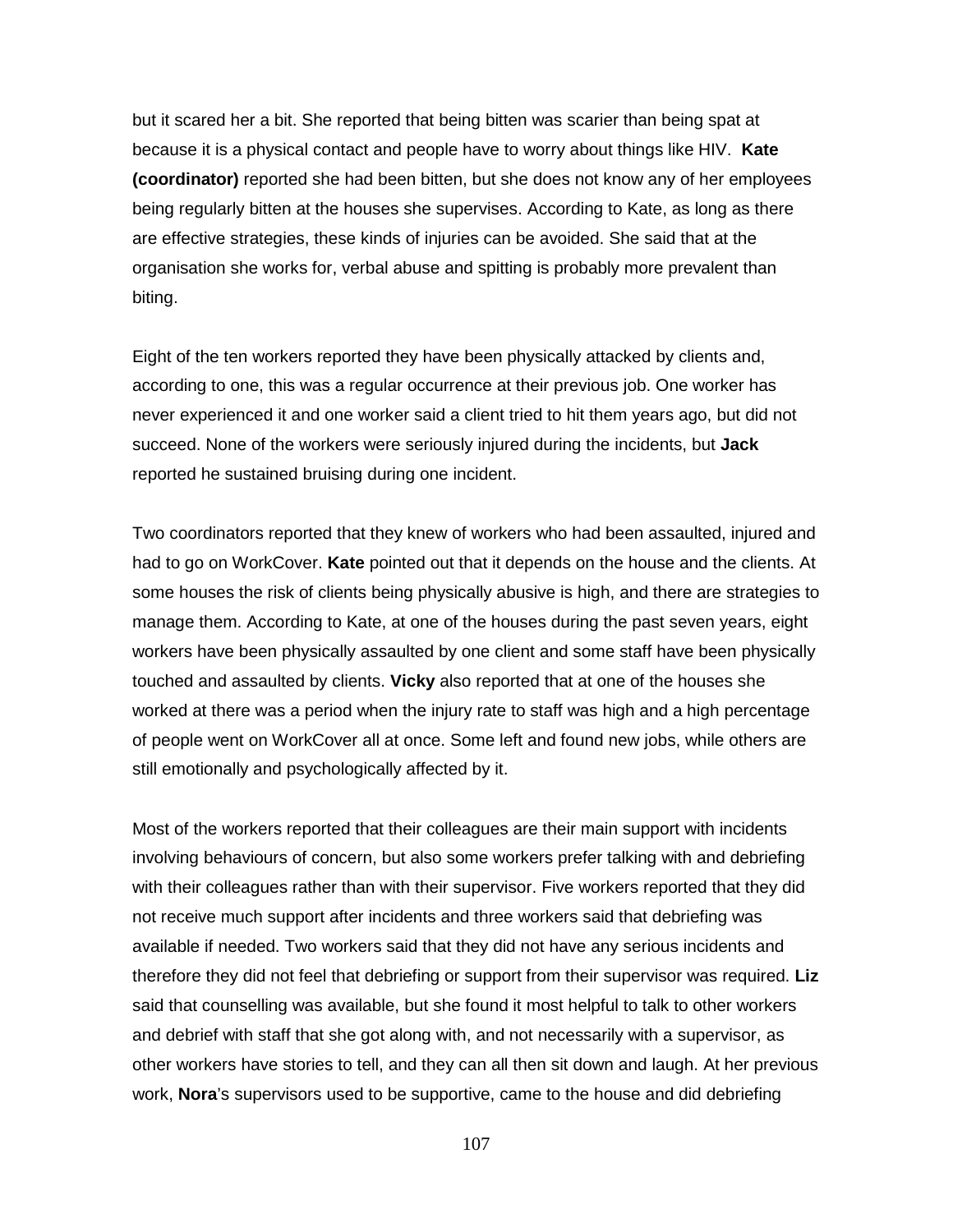after incidents, but the situation is different at her current workplace as she does not think the workers are supported much and certain behaviours of residents are downplayed.

The coordinators reported they offer debriefing, training, time off, and external debriefing, but **Kate** reports workers often refuse debriefings. She also said that debriefing was always provided, but many workers refused it. She knows of cases when workers were asked by management to have a debriefing due to the high impact nature of the incident, or due to the workers not being comfortable about returning to work. According to Kate, some workers think that debriefing will involve talking about their personal issues, which is not the case. She thinks that everyone's reaction to an incident is different and how people react is about "who they are", and it is unavoidable that workers' life experiences affect how they react to behaviours of concern and incidents. Kate said that debriefing was confidential and that what the organisation was concerned about whether the worker was all right, whether the worker should have returned to work and what more the organisation could do for the worker.

According to the coordinators, other kinds of support that can assist workers with managing behaviours of concern involve the Behaviour Intervention Support Team (BIST), regular supervisions, holding regular staff meetings, talking about incidents and learning from them.

In reference to incidents involving behaviours of concern, the workers reported that they need and would like to be supported by:

- Having access to counselling if incidents are severe,
- Having more regular debriefings,
- Having more regular staff meetings,
- Having more regular supervisions,
- Minimising the possibility of the same incidents occurring again,
- Having management support in preventing the same incidents from occurring,
- Having good communication between management and workers,
- Having coordinators come to the house after incidents and not just call on the phone,
- Having more hands on support from supervisors.
- Having professional and competent people supporting them.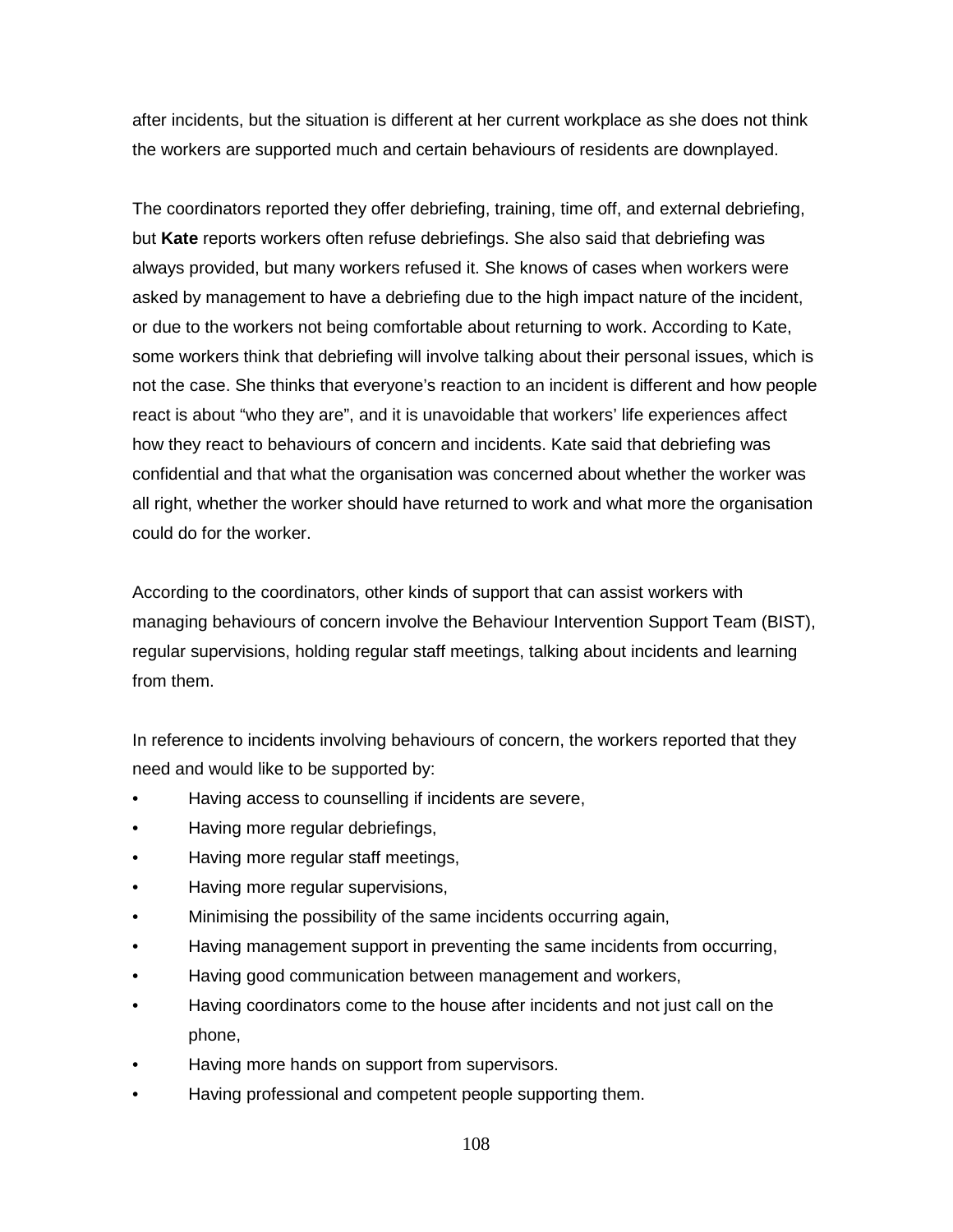As **Tom** explains in his response, there are different levels of support that support workers need when they go through incidents of behaviours of concern, but the most important thing is to learn from the experience:

*"More regular debriefings, maybe more regular meetings and maybe supervision... but I think that the main thing I need after that sort of stuff is, straight away afterwards, you know, I need a moment to calm down and also to, maybe, bitch to my colleagues about it. But, I think more important than that is time to figure out whether or not there was anything you could have done differently, so that you can do it better next time..."*

Based on these responses, it can be argued that support workers need to be understood and feel understood. They require access to professionals and supervisors with a lot of work experience who know exactly what support workers are going through and who can be practical in their approach and provide specific strategies. **Brenda** pointed out the importance of having professional and competent people assisting workers in this matter.

From the union workers' perspective, the following needs to be done to support disability support workers in managing behaviours of concern:

- Debriefing (including professional debriefing) to be available and offered,
- Training,
- Analysing incidents, discussing them and evaluating what can be done differently,
- Clarifying how to deal with behaviours of concern,
- Workers having access to managers or someone who can make decisions 24/7,
- More annual leave,
- Earlier access to long service leave,
- Management should monitor stress levels among support workers to prevent burnout.

The union workers reported that the main reasons for workers approaching them about behaviours of concern are high stress levels, because they had been assaulted and because workers were not feeling supported by their management.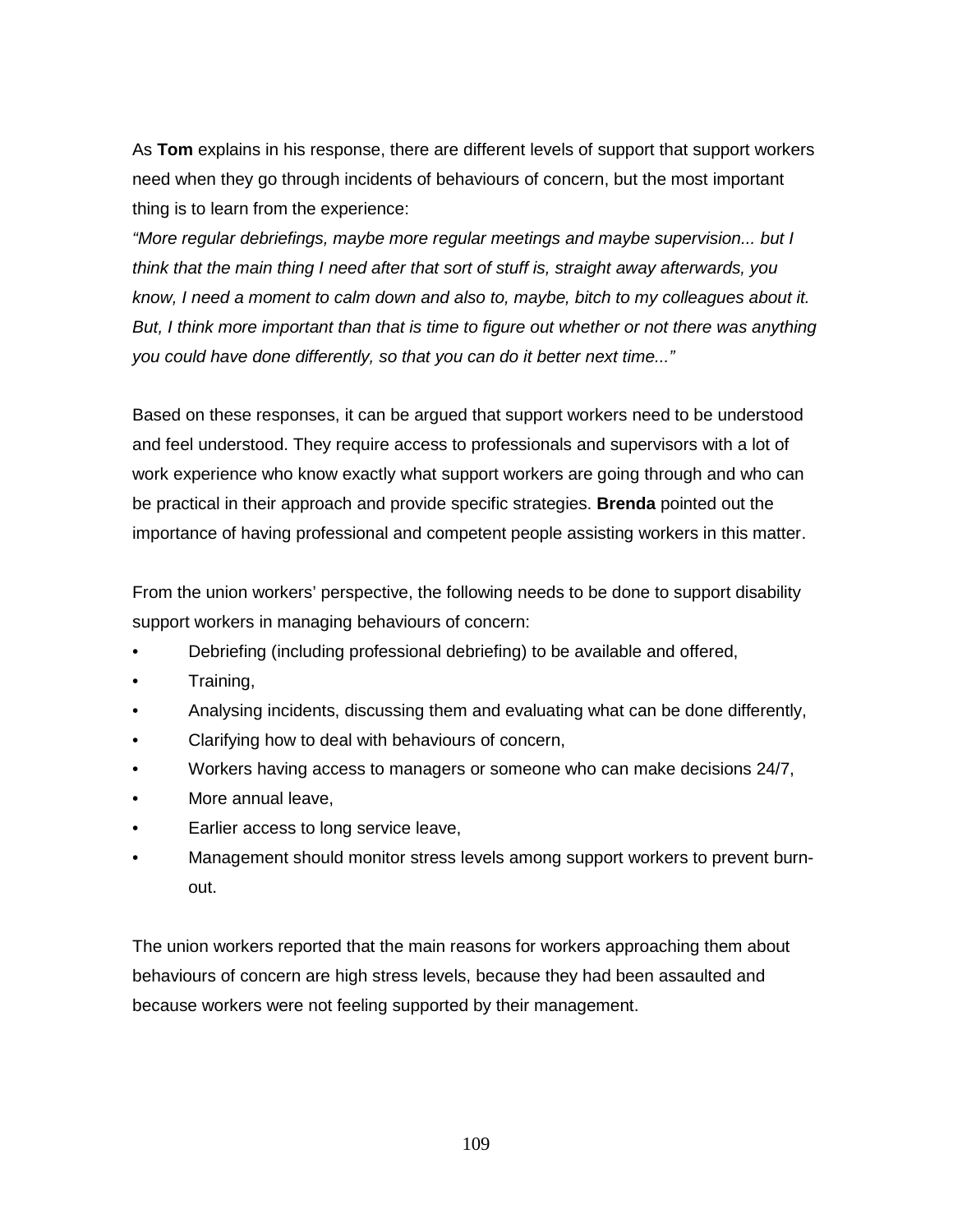# **OCCUPATIONAL HEALTH AND SAFETY**

The main two OH&S issues the participants encountered at work are manual handling and managing behaviours of concern and violent behaviours. Another issue was workers being expected to do more work than they should. Also, in terms of behaviours of concern, one of the participants said that clients are sometimes inappropriately placed in a CRU when a venue is not set up for clients with some behaviours of concern.

Manual handling issues that the participants encountered at work are lifting, hoisting (with one worker and on carpets), bending (due to low dryers, low kitchen benches and low dishwashers, changing bed sheets), moving heavy and immobile clients around, which is also related to staffing issues, and helping people who cannot walk properly and who lean on workers.

The participants said clients exhibiting behaviours of concern can result in property damage and broken things being left around. Workers can be threatened, physically attacked and injured by clients with all these leading to stress. Based on their experience, the union workers report the most common OH&S issues are related to manual handling, managing behaviours of concern and stress.

The research participants pointed out that there are procedures in place to report and deal with OH&S issues, but it often depends on how quickly workers report them and how responsive the organisation's management is.

Kate (coordinator) said disability support workers do not necessarily have a full understanding of what is considered an OH&S hazard and that the system can be used by workers to satisfy their own agendas and not necessarily to improve safety in the workplace. **Vicky (coordinator)** said coordinators and support workers need more support in dealing with OH&S issues by not worrying so much about the budget, but caring more about the safety of the people they support and staff. **Brad (union)** said that the organisation he worked for had a system of reporting near miss injuries, which probably was not used enough. According to his experience, OH&S committees often tend to be management driven rather than what the legislation says. He thinks that a lot of organisations do take OH&S seriously, but that it is a matter of having the resources to fund it properly.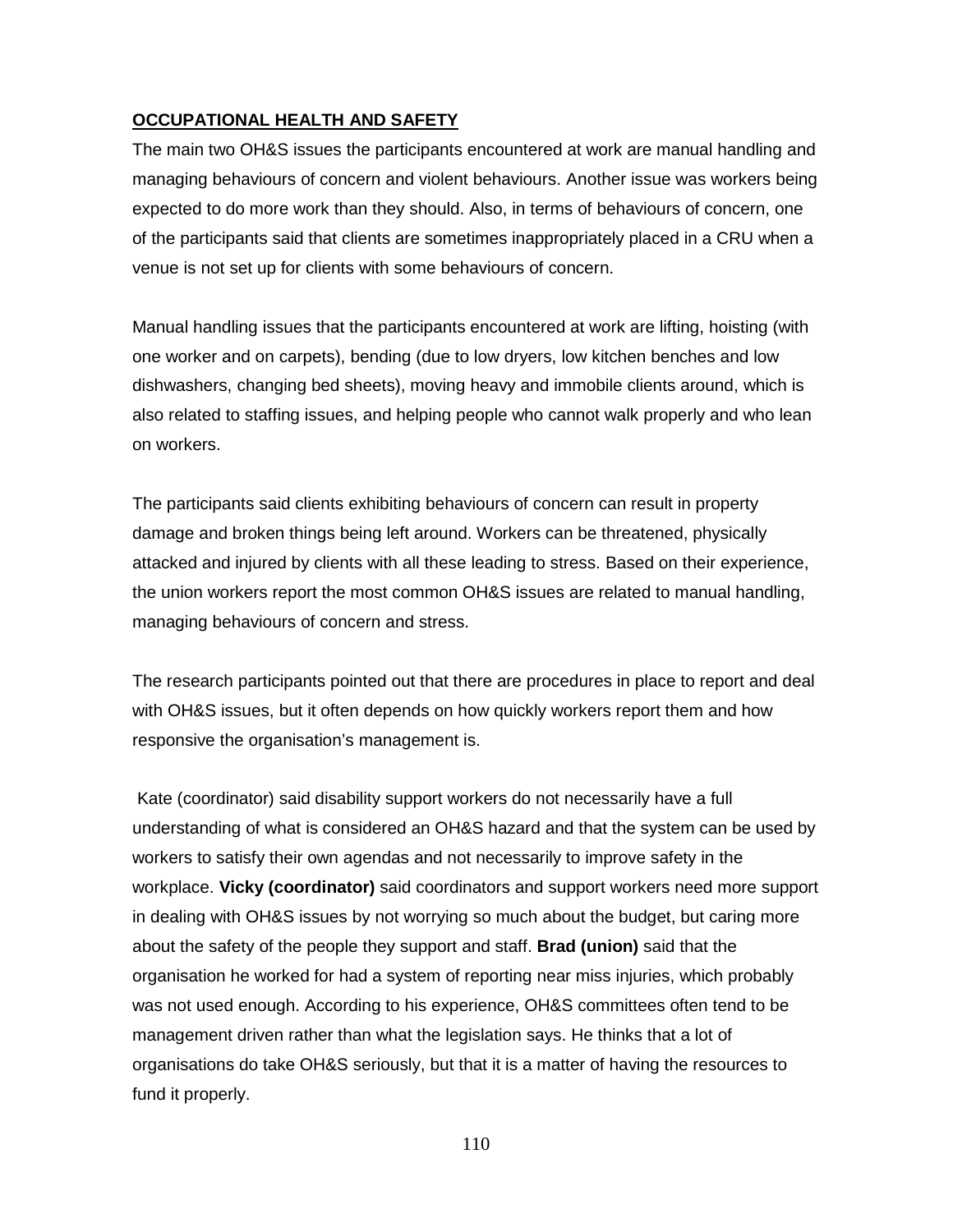# **PAY**

An important characteristic of work conditions and support work is that the pay is low in comparison to the skills required and the responsibilities support workers have. Low pay has been identified as a difficulty in being able to recruit and retain workers, especially in the non-government sector, but is also an indication of low status and low recognition of disability support workers. While discussing different topics during the interviews, the issue of low pay kept coming up in different contexts. Most of the interviewed workers reported they are not happy with their pay, and believe they are not being paid enough considering what they do, and considering that they are responsible for human beings and their lives. Only one support worker said he was happy with his pay, whereas one coordinator said that the pay was "reasonable".

Like many of the participants, **John (union)** thinks that considering the responsibilities, support workers do not earn enough money and they need to rely on penalty rates and shift allowances to increase their pay. John also says that the support workers' pay is not the reflection of their skills and responsibilities.

**Robert**'s experience is that workers are being pressured by the organisation into becoming permanent; otherwise they will not get enough work. **Tom** has explained the difficulties regarding support workers' ability to earn enough money and emphasised that there are no incentives for workers to want to become permanent as he said: *"I think in order to make money in residential, you have to work way too hard because you*  look at the number of hours that you're allowed to do and that is really practical to do, and *they're not, technically, full-time even though within those you're probably doing sleepovers and things like that. So even if you're working the maximum number of hours, there's only so much money that you can make... and then if you go permanent part-time or full-time or anything like that, the benefits aren't really magnificent. And again, there's a limit to just how much money you can make and how well you can be paid.... I'd like to know that I can make enough money doing what I'm doing, but I don't feel that I can, and it's quite a casualised workforce, and I don't really feel like there is any incentive to become permanent 'cause I think if you go permanent you have to work too hard for not enough money."*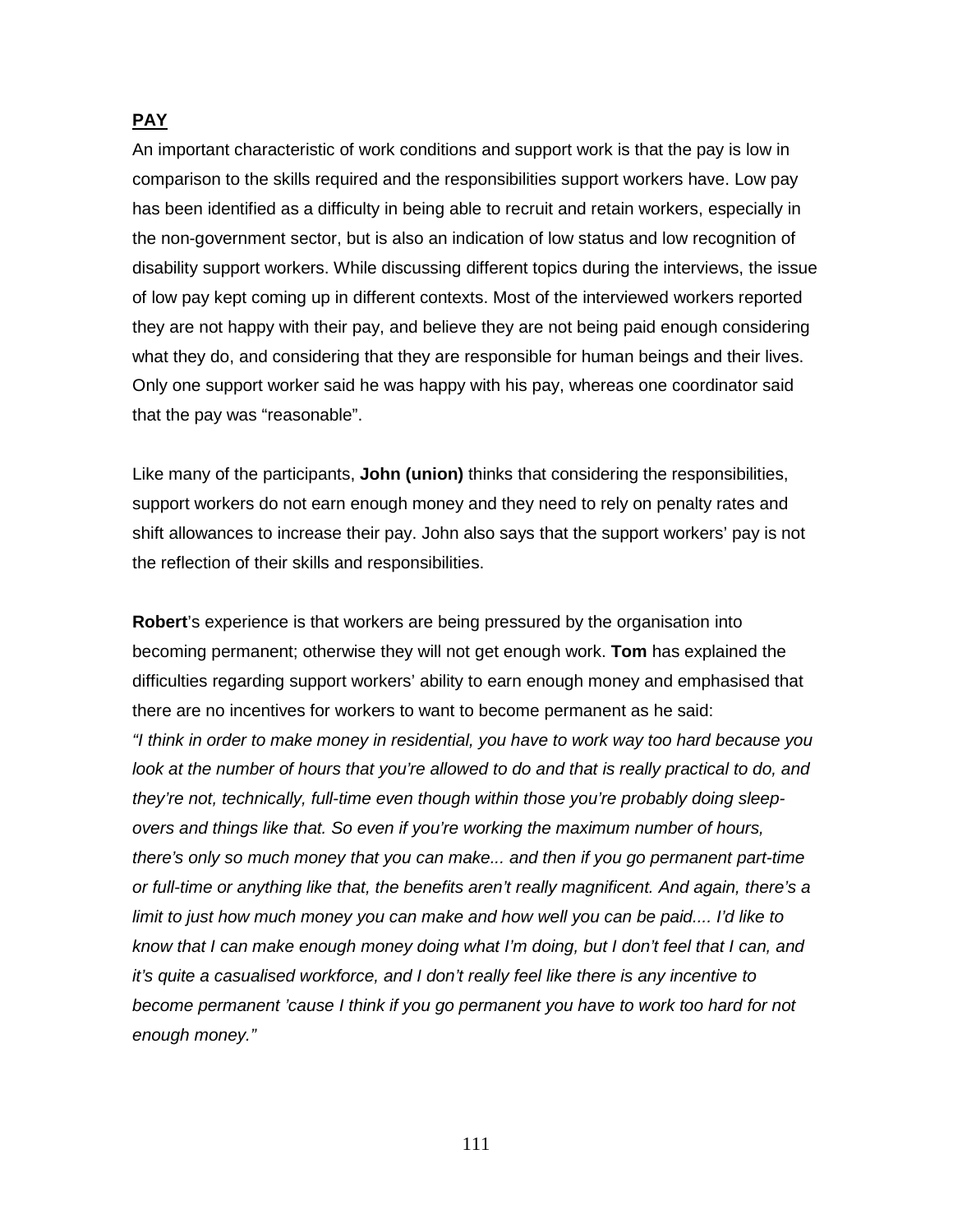**Brenda** says that the pay is terrible considering that the organisation she is working for does not have a team leader in each house and that the workers do end-of-month documents, administration and most reports. Brenda said that this is often done after 10 o'clock in the evening when the inactive part of a sleep-over shift starts.

**Michael (union)** points out the growing responsibilities and number of complex tasks that support workers are required to perform daily without their pay being increased accordingly. He explains:

*"Their responsibility over the years has increased. They're asked to do more nursing tasks without having the formal qualification. Their workloads have increased significantly over the last two or three years, and their pay hasn't increased in relation to their increase in workload either, or what they're asked to do. One organisation was doing nasal gastro tubes and the staff were doing that task, where it is a nursing task. A nurse should be doing it. They've had the formal training but if anything were to go wrong, those staff are in big trouble. I don't think their wages compensate for the tasks that they do, or for any disability support worker, responsibility's huge, but at the end of the day, that's got to do with the funding, not so much the organisations. It comes down to the government not being willing to increase the funding."*

Some of the participants pointed out that work conditions, workers' pay and funding for houses is better in government sector than in non-government sector. **Debbie** works in both sectors and her experience is that conditions, including pay, are better in the public sector as workers get proper pay and breaks between shifts. Debbie said that there is a lack of funding in NGOs, where the management are only interested in filling shifts and where staff are not as much supported as in the government sector. **Kate (coordinator)** also pointed out the inconsistency and difference in work conditions between government and non-government organisations in terms of funding constraints and reduced access to staff training in non-government organisations.

#### **Discussion**

The main features of work conditions are big workloads for support workers due to high staff turnover, and lack of support workers resulting in workers doing too many shifts. Smaller non-government agencies have been more likely to have significant vacancy rates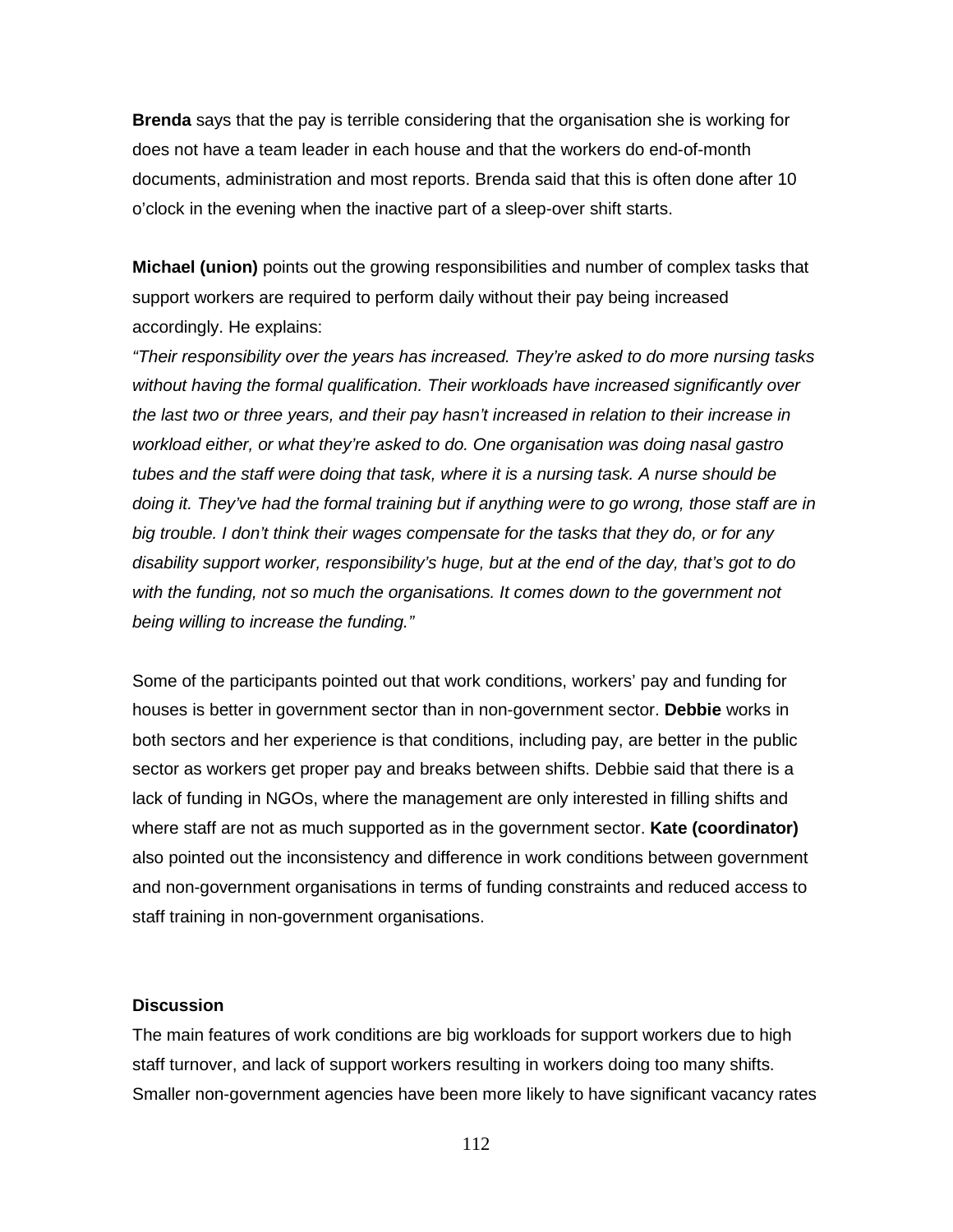and difficulties with recruitment and retention of workers due to insufficient recruitment processes and due to government support workers having better pay and conditions than non-government workers (Department of Human Services 2005). The majority of the research participants are coming from non-government organisations, which is probably why they reported issues with lack of workers and difficulties with retaining workers. High staff turn-over and relying on agency workers affects clients, permanent workers and quality of care that is being provided to clients. Some clients are known to respond better when they work with regular staff they know and trust (Department of Human Services 2005). Consistency of support, adhering to clients' routines and behaviour management strategies are extremely important when supporting people with autism and people who exhibit behaviours of concern. Having unknown workers who do not know clients and how to support them can be very unsettling for clients. Clients' routines get disrupted and clients can start feeling anxious, insecure, angry, and if they are not supported appropriately, it can trigger behaviours of concern. The first thing that new permanent workers are expected to do when they start working in a house is to get to know clients and their routines well, and establish working relationships with clients that are based on trust, respect and consistency of support. The issues of staff recruitment and staff retention are or should be considered a priority by organisations considering the enormous impact they have on each party involved, clients, workers and organisations. Furthermore, Australian workforce is expected to decrease in the next decade or so and disability sector is expected to face increasing competition (Department of Human Services 2005). Therefore, it is important to attract more workers into the field and increase their skills and job satisfaction (Department of Human Services 2005).

Shift work is unavoidable and workers do a range of shifts on weekdays, weekends and public holidays which potentially affect their social and family lives as well as their wellbeing. Working time (shift work, rosters and work hours) has the potential to influence workers' effectiveness or cause burn-out. Depending on circumstances, work hours and rosters can either positively or negatively influence workers' professional and personal lives including their health and well-being. It can be argued that it is an organisation's management and supervisors' responsibility to organise, control and monitor rosters and work hours their employees do. The rosters have been reported to be unfair and inequitable as well as challenging to organise. Based on the research participants' responses and anecdotal evidence, even though rosters do need to be flexible and there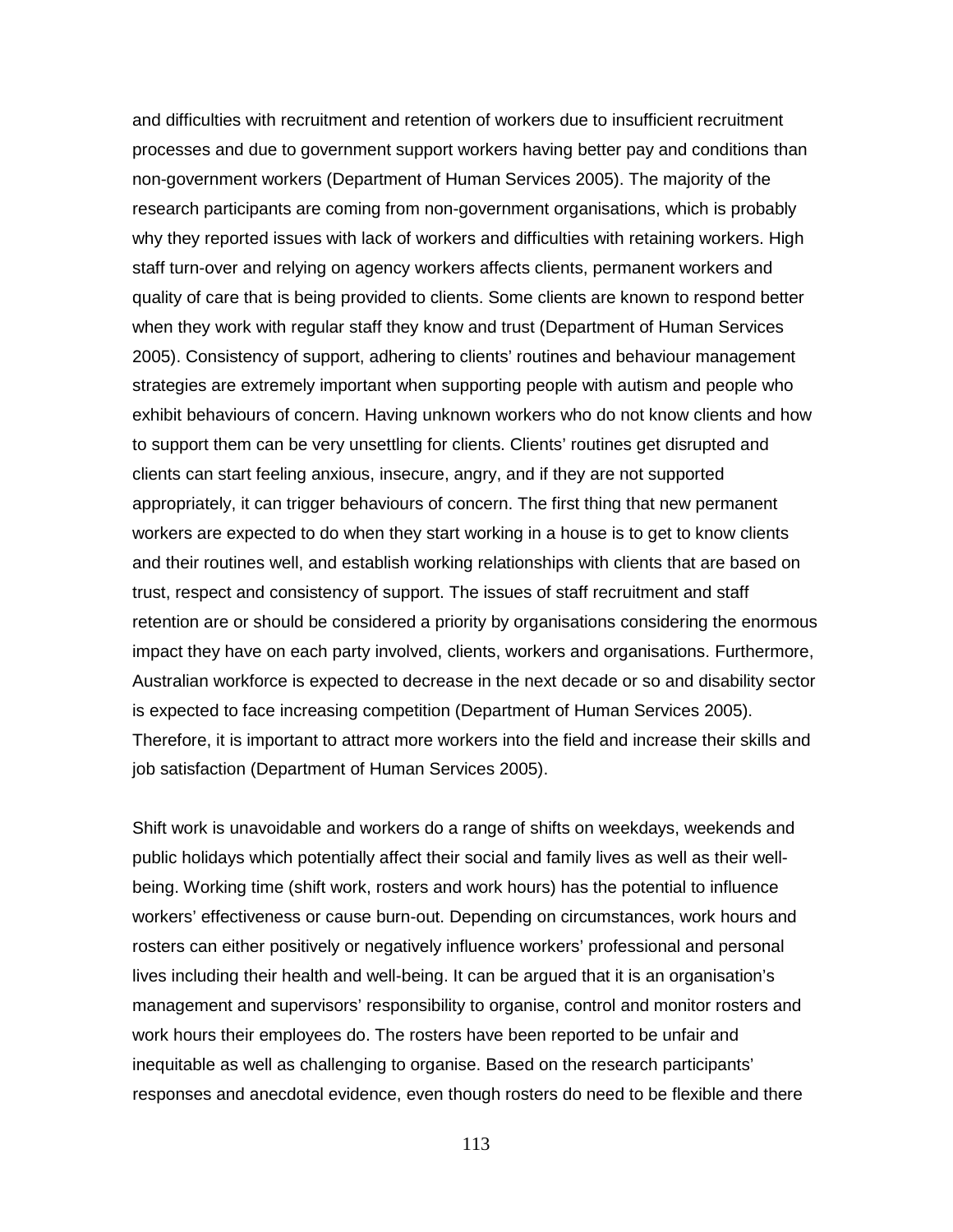are budgetary issues to consider, there is a need for organisations to have a formal process of roster reviews that would take into account all relevant aspects, instead of supervisors who are absent and do not do hands-on work deciding to shorten or change shifts without appropriate insight or understanding of how the change would affect the clients, the workers and the house.

Generally, the interviewed support workers do not feel their management and supervisors support them enough. As there is limited presence of supervisors in the houses, which is one of the important characteristics of disability support work (Leidy 2004; Department of Human Services 2005), it is crucial for support workers to receive adequate support and feel supported (Leidy 2004; Department of Human Services 2005; Ito et al 1999). Limited access to appropriate supervision or insufficient supervision are significant factors in causing job dissatisfaction among support workers (Hewitt et al 2004; Department of Human Services 2005). Also, two main reasons for support workers leaving their jobs are difficulties with getting along with their colleagues and difficulties with their supervisors (Hewitt et al 2004). Difficulties with teamwork, communication and staff issues have been extensively reported in the interviews. The sources of these problems could be workers' lack of skill, the lack of a common goal among workers, conflict and lack of professionalism, but it can also be argued that they are an issue of management and supervision practice.

All participants reported managing behaviours of concern is stressful, which is in line with the reports that behaviours of concern are one of the biggest causes of work related stress among support workers (Mitchell& Hastings 2001; Hastings & Brown 2002). However, most of the support workers in this study also report they feel more stressed and threatened when they do not know what to expect, when they are not informed or prepared to deal with their clients' behaviours or when they feel responsible for other people's safety and are struggling to contain and control incidents. Managing behaviours of concern is part of the job and support workers accept this as their work duty, but if they are not sufficiently informed, prepared and trained in managing behaviours of concern, there is a potential for workers experiencing stress, burn-out or even sustaining injuries. Support workers do a great deal of emotional labour, which is often not obvious or easily recognisable, but the emotional connections that workers have with their clients are sometimes abused and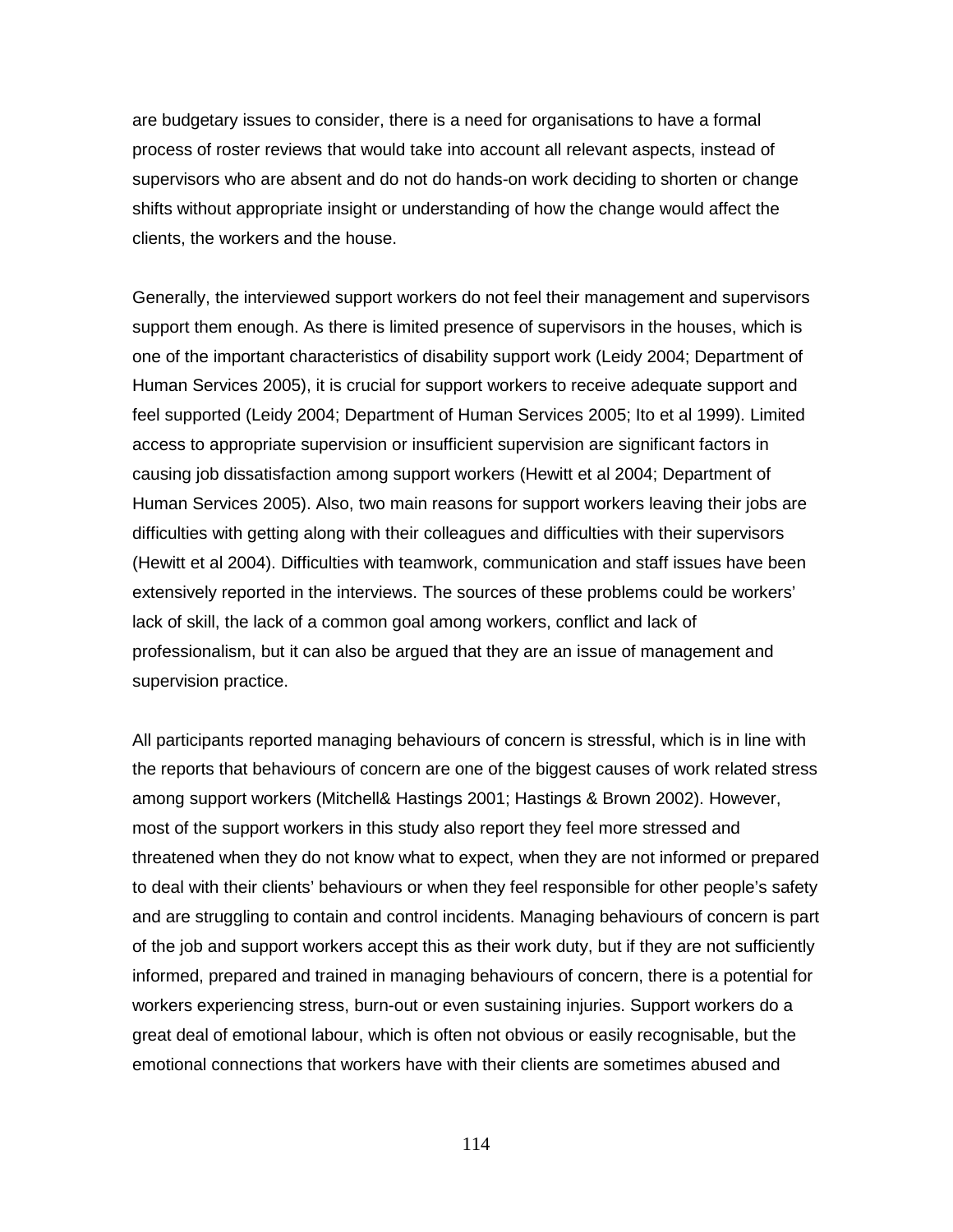exploited by organisations relying on workers' commitment and feelings of responsibility towards their clients.

In this study, stress and burn-out have been reported to be common in the disability field with the main OH&S issues and work-related injuries being the result of manual handling (lifting) and behaviours of concern, especially violent behaviours. This is consistent with Department of Human Services' (2005) report stating that in government sector in Victoria, most OH&S incidents have been reported in SSA and have been mainly due to manual handling, occupational assault and stress.

In the present study in relation to pay and conditions, the government sector is reported to provide better pay and access to training. This is supported by the Department of Human Services' (2005) report stating that non-government sector organisations have more difficulties recruiting, retaining and training workers.

Organisational structure directly influences how the houses operate and how much support is provided to workers. In addition to organisational structure, competency, skills and attitudes of supervisors are significant factors in how effective workers are in their roles as well as how supported they feel. Hewitt et al (2004) suggest that supervisors can affect the turnover and staff retention rates that workplaces with inexperienced frontline supervisors have been found to have higher support worker turnover rates. They also suggest that having supervisors responsible for more than one location causes the quality of supervision to decline, which was also identified by support workers in the present research, who claimed that the absence of supervisors or team leaders on site was causing a lot of difficulties for the workers and affecting the service.

Having unofficial leaders at the houses could be perceived as problematic and detrimental to staff dynamics and teamwork. Sometimes there are natural leaders who are accepted by a team of workers, but if, for example, a coordinator has a favourite employee who the coordinator then unofficially appoints as a team leader, there is potential for this to cause resentment and dissatisfaction among other staff. Workers need to know exactly what their job is including all duties they are required to perform, and in the same way, they need to know exactly who their superiors are and who they report to directly. By having unofficial team leaders who are not paid accordingly, organisations may save some resources in the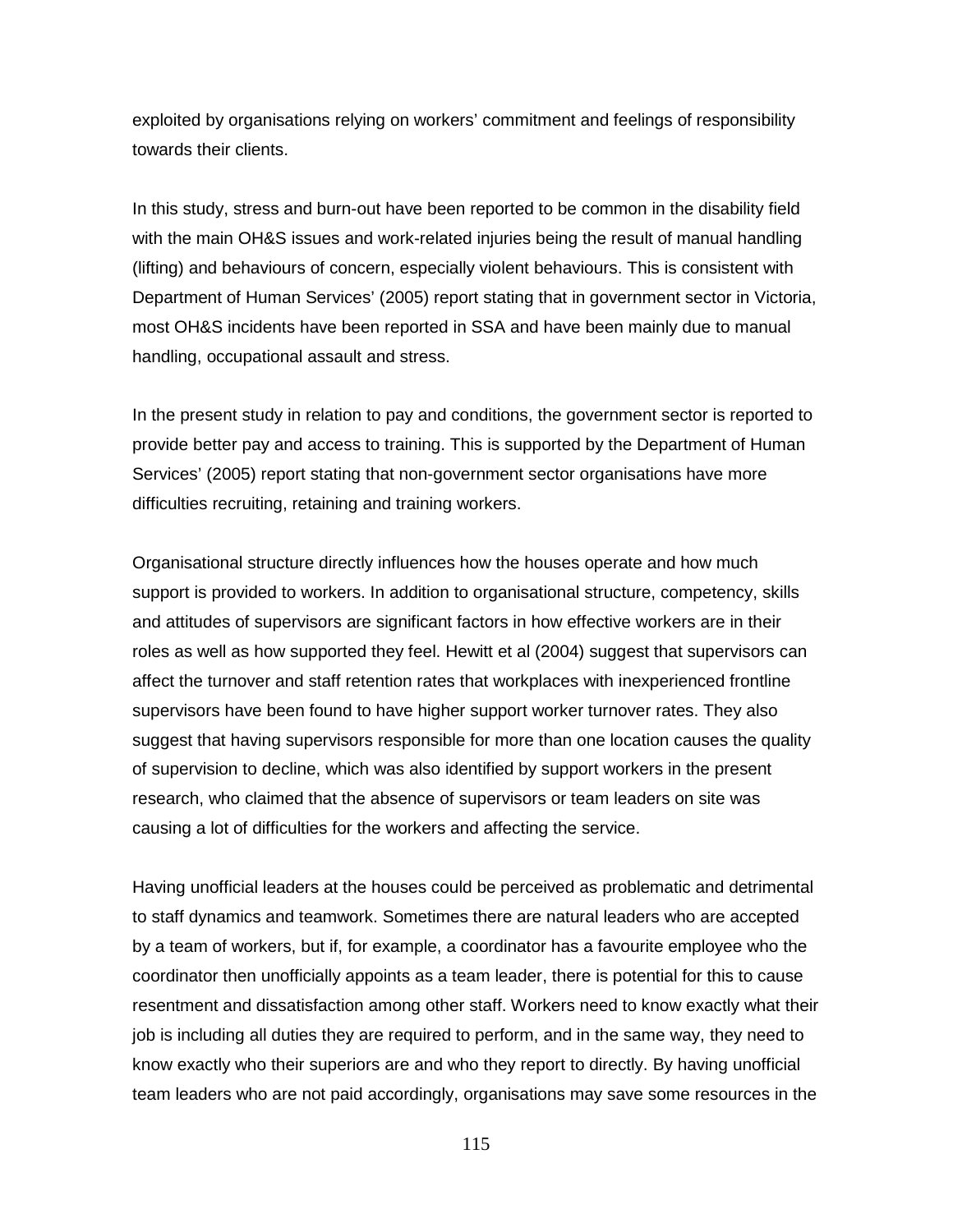short run, but this arrangement has a potential to cause issues among staff, which will then turn into teamwork issues, performance issues and, finally, quality of care issues.

Generally, workers are more likely to be productive and satisfied with their jobs if they have proper information and tools, clear job descriptions, support from their colleagues and professional support (Brody 2005; Ito et al 1999; Department of Human Services 2005). As per the Department of Human Services (2005) report, if management monitors workers' job satisfaction, it is possible to reduce staff turnover. In this study, the participants' reports in relation to shift work, rosters, lack of training, low wages, lack of career structure and lack of status are consistent with the identified key issues contributing to the dissatisfaction of the disability workforce in non-government services in Victoria (Department of Human Services 2005).

A great workplace is measured by the quality of the relationships between employees and between employees and management (Great Place to Work Institute Australia 2008). Pride, trust and camaraderie or fellowship are important dimensions of good workplaces (Brody 2005, Great Place to Work Institute Australia 2008). If these criteria were applied to the data from the present study, it could be concluded that the support workers' workplaces require a lot of improvement considering the reports that the workers do not feel supported or respected; there is lack of communication between workers and their management; and the workers do not have confidence in their supervisor who they also rarely see. As there are a lot of staff and teamwork issues, there appear to be a lack of camaraderie or fellowship, and where there is a lack of bonding among staff, the staff are less likely to feel comfortable or secure. Based on the support workers' responses, it does not appear that their employers are actively encouraging a work/life balance or promoting health and well-being, considering that the participants mentioned "guilt trips", relying on workers' emotional connection with their clients and "workers' commitment" resulting in workers doing more work than they should. Therefore, there is a large scope for improvement in support workers' workplaces and work conditions, which will be discussed in the following sections.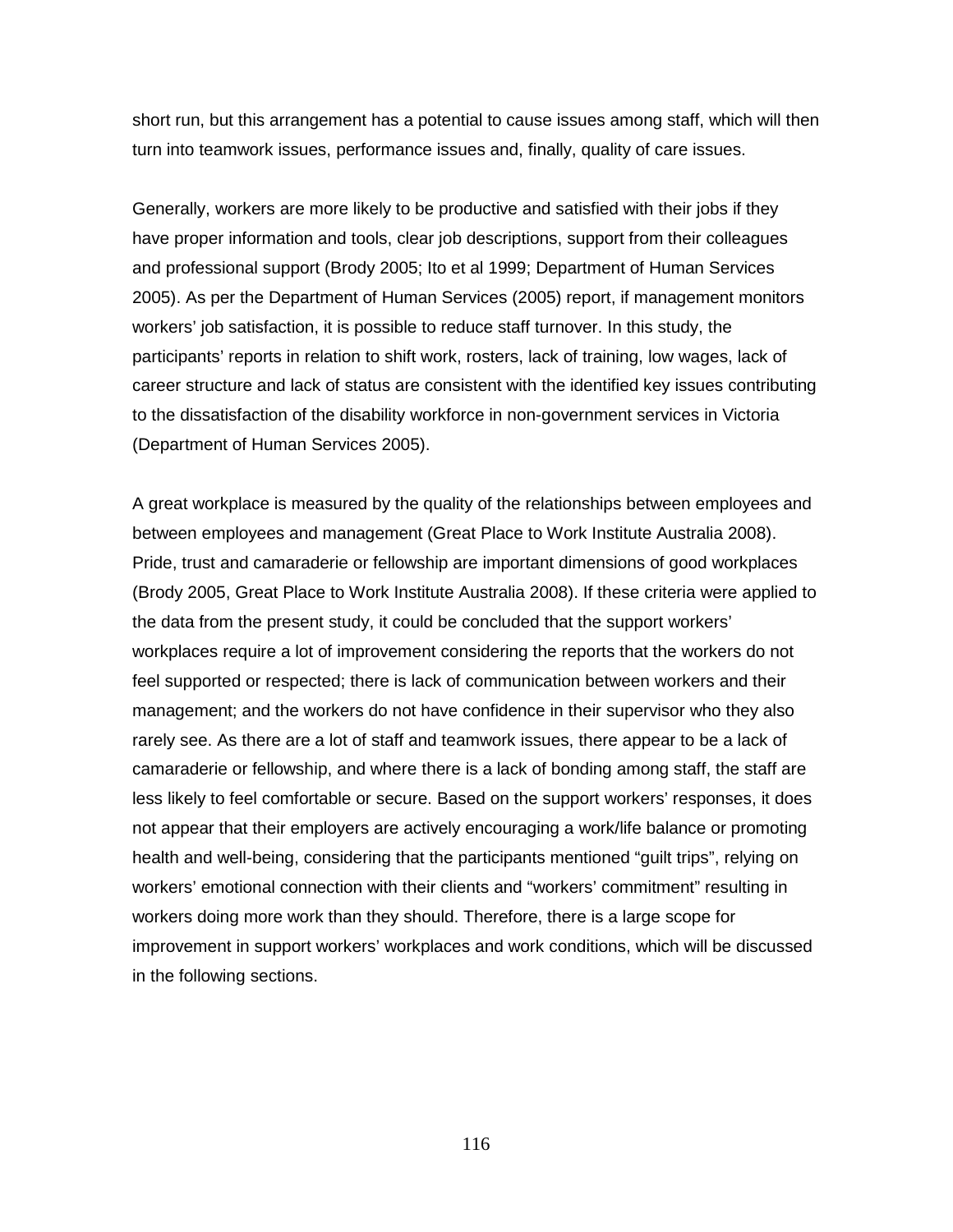## **4. 3. WHAT ARE WORKERS' EXPERIENCES WITH STRESS AND BURN-OUT?**

Stress and burn-out among disability support workers affect workers, clients and organisations. They negatively affect workers' health and their work performance as well as clients in terms of quality of service and support. Burnt-out workers often have to take sick leave or even leave their jobs, which contributes to staff retention problems.

All the interviewed workers reported they had experienced stress at work and all but three said they had experienced burn-out. Workers will become stressed and eventually burn out if they are continuously overworked; when their workplaces are chronically understaffed and they are managing severe or frequent behaviours of concern; and when they are tired, exhausted or when they have problems in their personal life. **Tom** has experienced a combination of these factors, as he says:

*"It's bad (laughs). The most times that... I've experienced it either when the people that I'm supporting in the house that I'm working in (are) going through a particularly bad patch in terms of behaviour, or going through a bad patch in terms of not enough staff, or too many staff sick or away, or whatever ... or when I've got other stuff going on in my life that's quite stressful as well… because residential (work) can be inherently stressful sometimes, particularly when you're dealing with challenging behaviours or people with sickness or things like that. It doesn't take much in your personal life to... make you feel quite stressed and burnt out."*

Some workers find they have many tasks to complete within the shift and struggle to balance practical support tasks with administrative tasks as they feel there is too much paperwork that needs to be done at the expense of the residents' needs.

From the union workers' experience, there is a lot of stress and burn-out among residential disability support workers, who are often unsupported, isolated and not treated well by their employers. **Brad (union)** suffered from stress and burn-out, and one reason he stopped working with people with physical disabilities was that after ten years it got to the point where he felt he needed a change, but he also started having back problems. After working with people with Acquired Brain Injury (ABI) for five years, Brad started to feel burnt out, and it was not until after he started working for the union that he realised it. Brad claims it is not uncommon for people to get burnt out without realising it. The job demands are high as workers deal with people who have high physical needs, and sometimes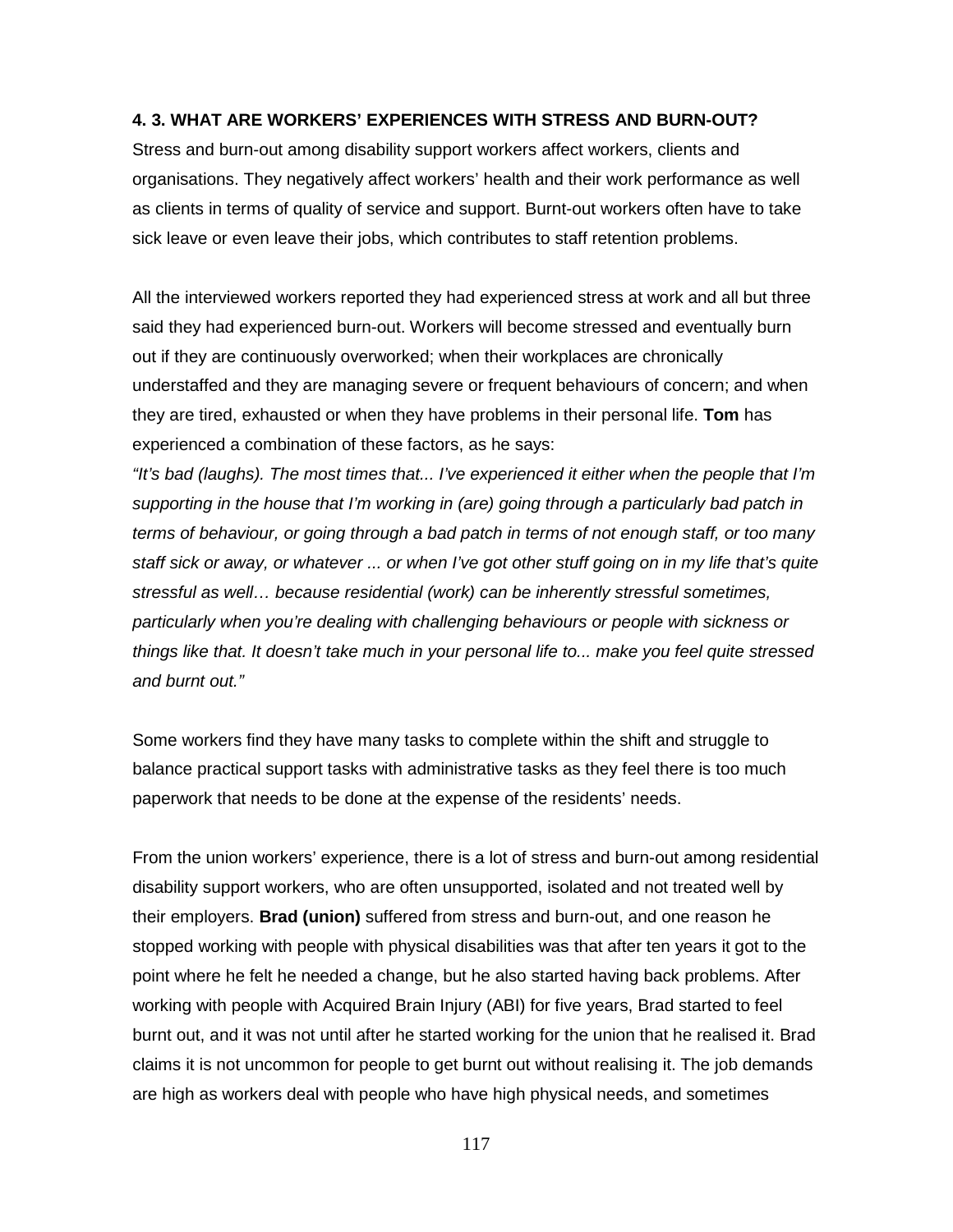workers get home and just do not want to deal with people. When they get to that point, Brad thinks it is probably time for a change.

Other participants also mentioned difficulties with recognising burn-out as it accumulates over time. **Michael (union)** believes there needs to be more education to raise awareness among workers, considering that workers do not recognise stress and burn-out before it is too late, and this is where organisations need to take action and educate workers.

Managing behaviours of concern is considered stressful and all participants agree that this is the case. If behaviours of concern occur often, or when working with clients who are verbally and physically challenging and threatening, support workers report experiencing a lot of stress. However, the most difficult and stressful situations for support workers are when they do not know the clients and do not know how to manage their behaviours. Some of the participants pointed out it is important to learn from incidents involving behaviours of concern.

Team and teamwork issues came up consistently during the interviews. Teamwork issues and staff politics seem to cause considerable amount of stress at work, which in some cases was reported to be even higher than when managing clients' behaviours of concern. Workers not doing enough work during their shifts and leaving things for their colleagues to complete, increasing their workloads, leads workers to feel abused and not supported in their role. Some participants report that personality and attitude of workers often affect their colleagues' workloads and can cause stress.

Teamwork is crucial to provide clients with constant and consistent care and support. If everyone knows what the clients' needs and routines are and how to respond to certain issues, there is consistency and the house runs smoothly. When this happens, there are positive outcomes for clients. When working with clients who have behaviours of concern, by working together and following behaviour management strategies, workers will ensure that the client is supported adequately and that workers and other clients are not put at risk. **Nora** explains the importance of teamwork:

*"It's very important, if you, especially, if you're working with challenging behaviours, because your life depends on it. Your survival depends on it. Your physical, whether you get attacked physically, can depend on it, you know. You need to watch out for these*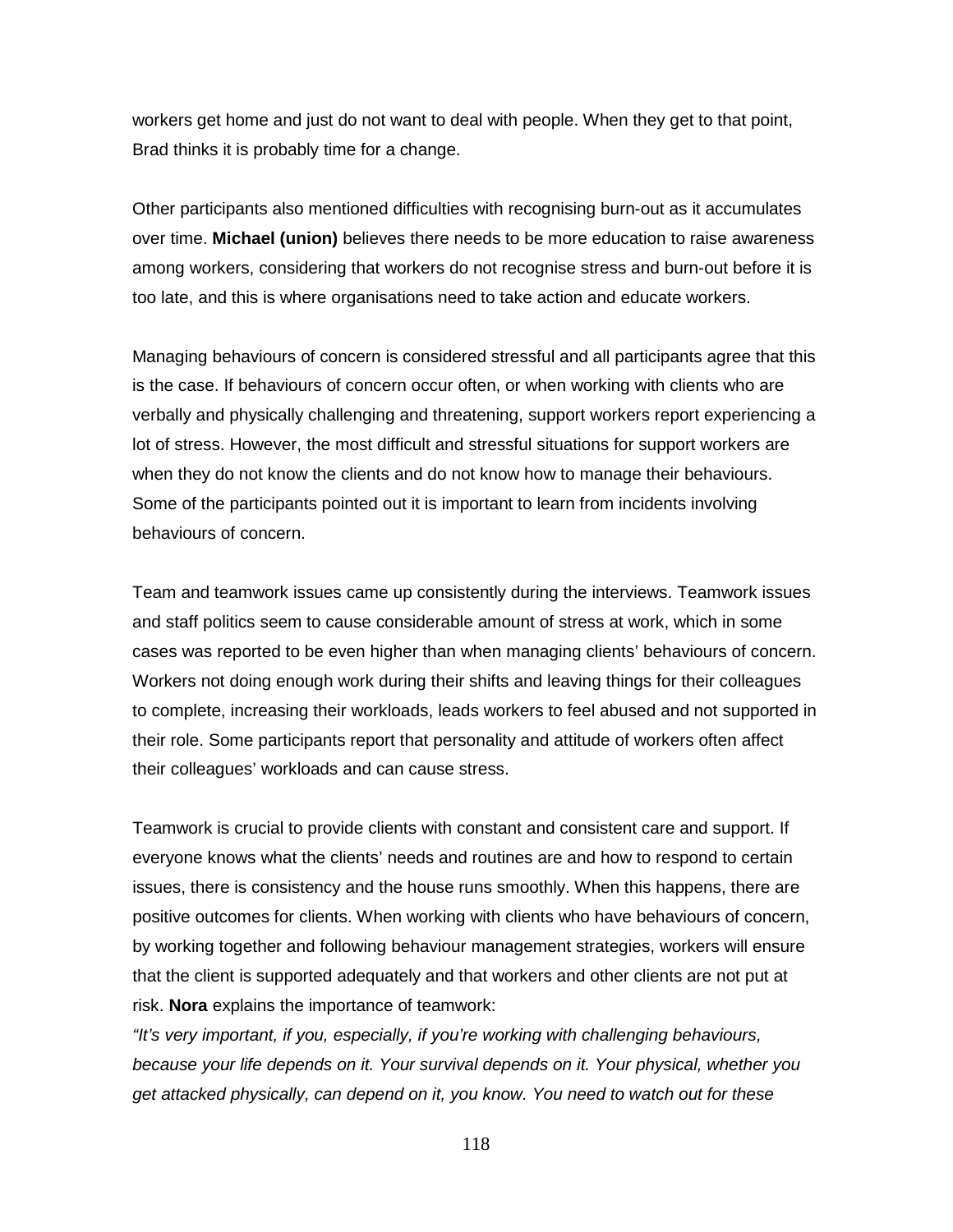*things. You need to watch out for each other. You need to tell the next person that comes on shift, you have to fill them in, and make sure you tell them everything, so that they're, they're not put at risk, you know…"*

All participants agree that teamwork is essential in residential disability support work. If workers are not working well together as a team, both workers and their clients, who are vulnerable and rely on workers' support, are negatively affected.

Due to working in isolation, lack of hand-over and verbal contact between staff, workers need to rely on written communication to relay and receive any information related to their work tasks. It is crucial to have regular team meetings, but because of shift work the participants report it is often difficult organising staff meetings and gathering all staff.

Lack of consistency in work practices can be caused by workers' lack of skill and training and by lack of professionalism, which often includes workers having their own agendas and opinions about how things should be done and not cooperating with other workers. **Liz** argues that it is difficult to get people to work as a team because people often tend to go and do things in their own way. **Kate (coordinator)** also believes that the difficulties are workers' personal agendas, personality conflict, workers not accepting their colleagues as they are, and *"people believing that in order to do it right, it needs to be done the same way that they do…"* Kate claims behaviours of concern are sometimes found among the staff rather than among clients.

As identified by the participants, obstacles to having a team that works well are:

- High staff turnover (workers are coming and going and there is no stability in teams)
- Communication issues (working in isolation, lack of hand-over time, workers having to rely on written communication)
- Lack of professionalism (personality conflict, workers forming cliques, workers having own agendas, lack of respect among workers, workers not valuing diversity
- Lack of skill and training,
- Management issues (lack of support and supervision, lack of direction and common goal among workers, organisational culture).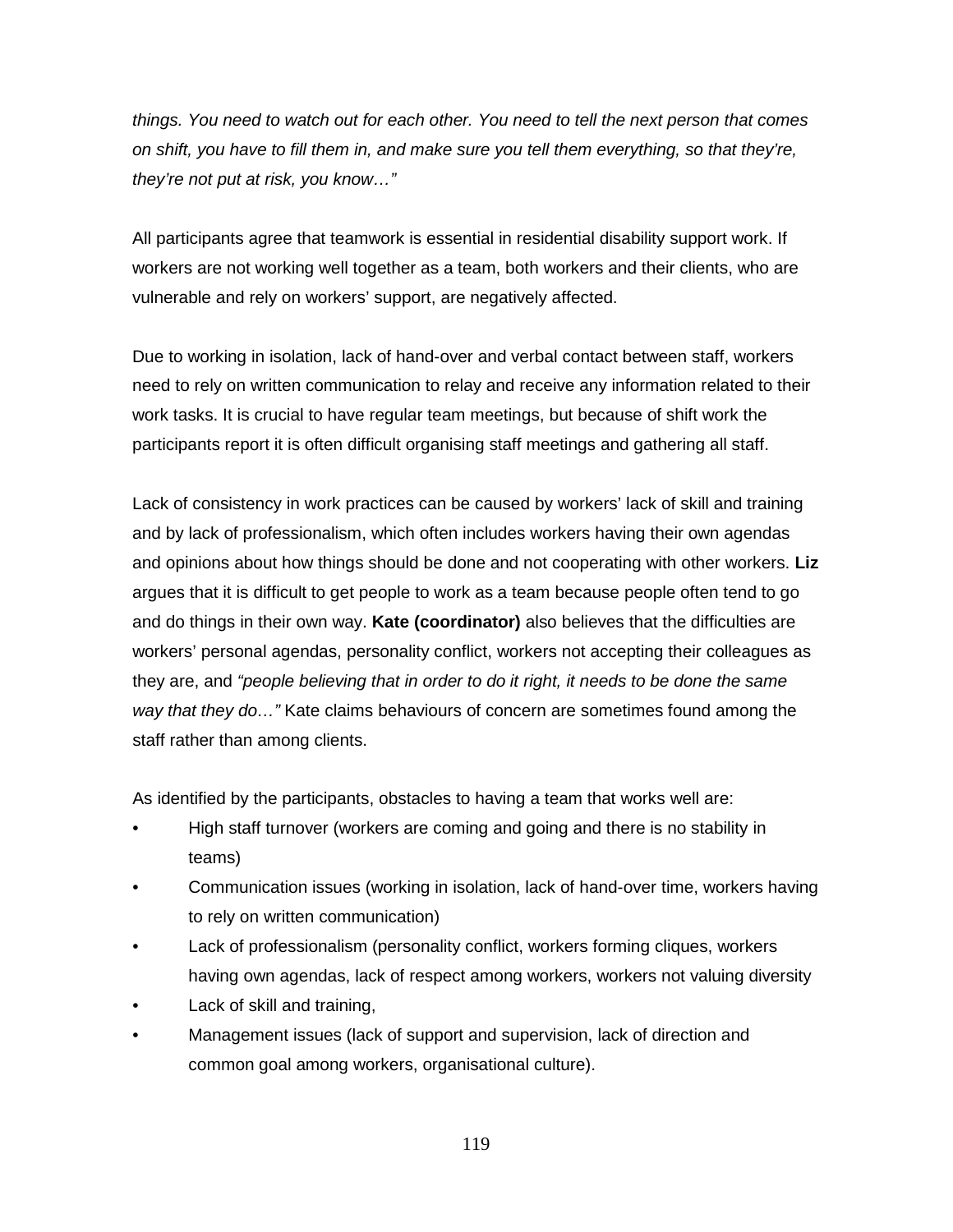Supervision, both formal and informal, as well as management practices are probably the most important factors in responding to and dealing with teamwork issues. It is the coordinator's responsibility to ensure that the team is doing its job and to support the team to be able to function well and be effective, but in practice this is a very challenging role to fulfil. Organisational structure and culture as well as coordinators' professional competencies and leadership skills will determine how well this is done. **Mary** says that her experiences regarding teamwork are "varied and directly related to management style and skills". **Kelly** reports she does not think her team has a lot of confidence in their supervisor and a lot of issues stay unresolved because there are no avenues for resolving them.

**John (union)** claims if there is not a good rapport with the supervisor and management, it can all fall to pieces, it can be workers fighting among each other and forming cliques. Sometimes the teamwork is good and the team focuses on clients' needs, but according to John, workers seldom work together for years due to high staff turnover, and there are often casuals or agency workers filling shifts, which affects teamwork and clients. Therefore, John thinks that difficulties are high turnover of staff, personality issues or management not managing well, causing support workers to get frustrated and do their own thing.

Most of the workers said that they have a good relationship with their supervisors (which does not mean that they like them). One of the workers has two supervisors and described their relationship with one supervisor as good and with the other as bad. One worker described their relations with the supervisor as "terrible" and "abusive" Another worker said that their relationship with their supervisor changes as there are some difficulties with the way the supervisor works. Generally speaking, the workers did not think that their supervisors would necessarily help them in managing stress better. One worker said this depended on the supervisor, on what was happening and what they were doing. Another worker said that supervisions would not help if the supervisor was "out of control themself". One worker said that their supervisor was one of the factors in causing stress. Only one worker reported that their supervisor was helpful and understanding when the worker was stressed.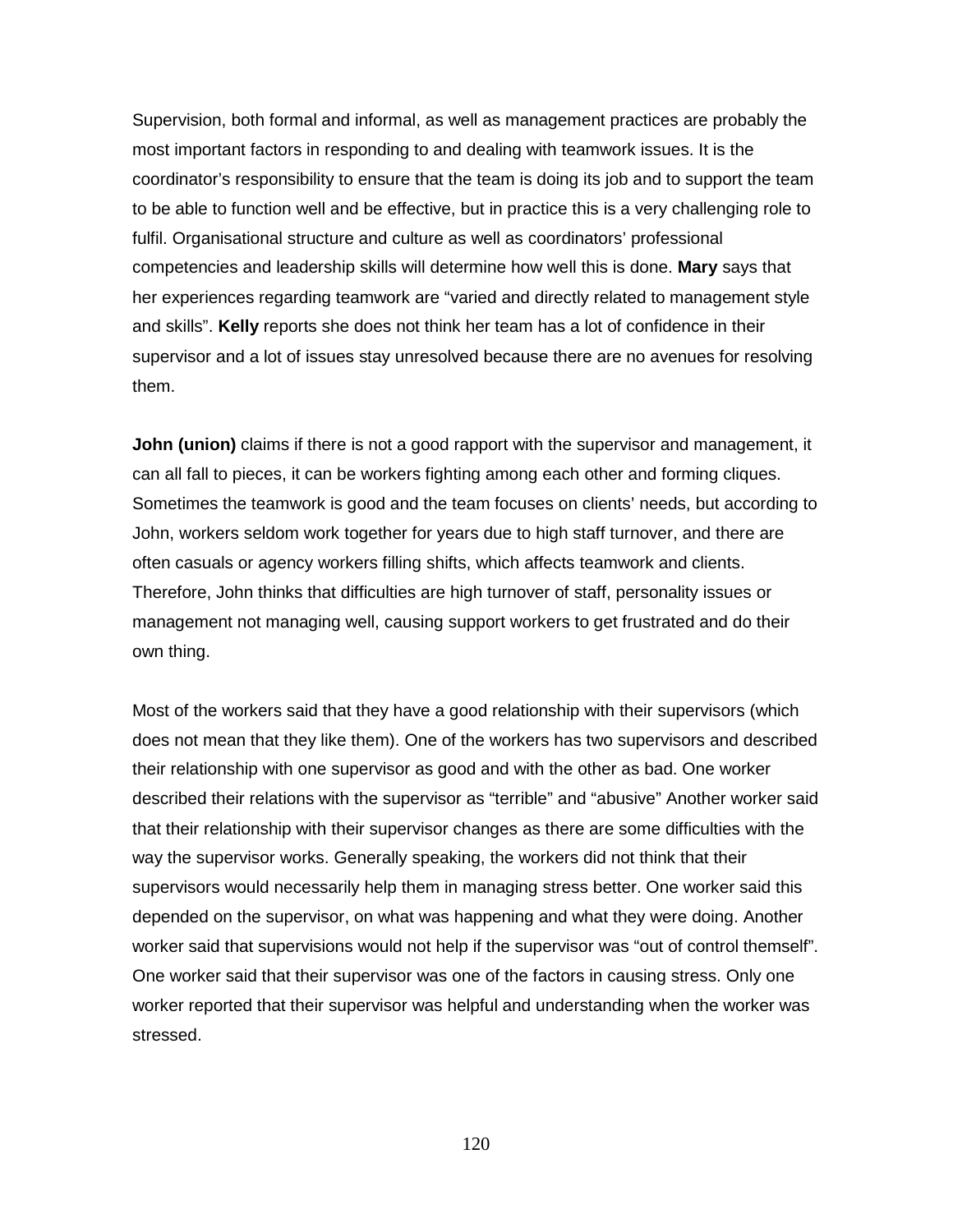All the workers agreed that debriefing is helpful; however, they had slightly different ideas about the way debriefing should be done. Some participants thought it should be done by a counsellor or a psychologist, while some preferred debriefing with colleagues. **John (union)** thinks there should be an immediate access to debriefing when workers feel they need it, which is private and done by someone who is external to the organisation as sometimes workers are concerned that what they say during debriefing will reach the management.

The researcher asked the participants what could assist them in managing stress at work better. The participants suggested that:

- They require breaks from the job in a form of leave and breaks during the shift,
- They would like to be able to debrief with their colleagues at handovers,
- They would like to have a more formal access to debriefing with a counsellor or a psychologist,
- They would like to have regular team meetings and team debriefing with the coordinator,
- Having supervisions more often would reduce stress levels,
- Having a workshop or training sessions about stress and stress management would assist with stress management and prevention of burn-out,
- Having more assistance from the management in running the house, implementing better practices and addressing the workers' frustrations,
- Having better pay, shorter working week and more holidays would significantly reduce stress and burn-out.

Workers need to have knowledge and clear understanding about stress, how it can affect people, how to recognise and manage it. Both workers and their employers need to take responsibility and actions to prevent burn-out.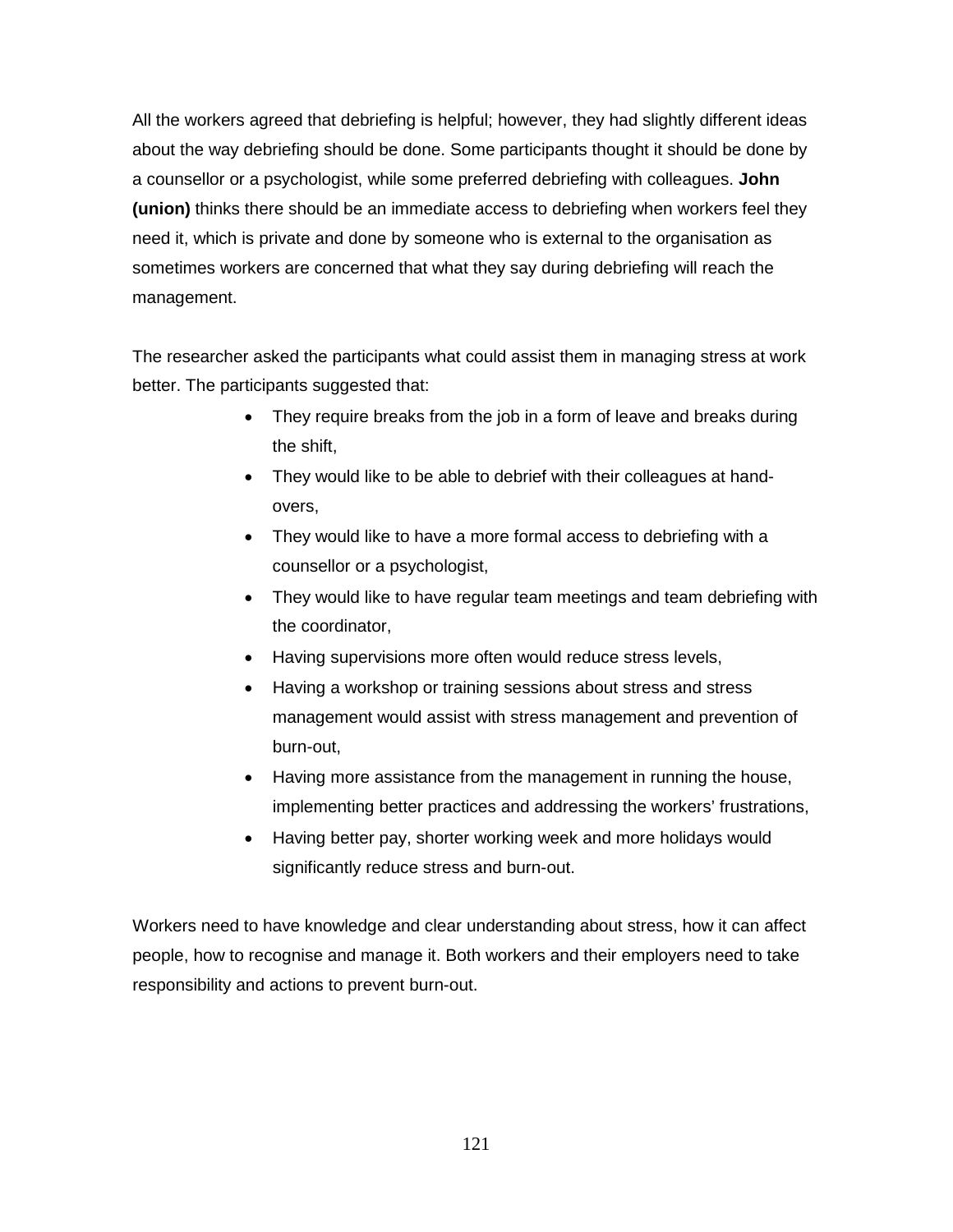# **ORGANISATIONAL CULTURE**

Lack of support, feeling alienated and detached from the organisation are some of the things the support workers experience in their daily working lives. They often feel they are not heard, listened to or respected by their supervisors and organisations they work for.

The researcher discussed with the participants their experiences and views regarding organisational culture. The participants were asked to describe the culture of the organisation they work for. Some words they used were business style, competitive, bullying, dysfunctional, disorganised and changing. **Brenda** said that senior coordinators are competitive against each other and there is "intense resentment", "humiliation and back-stabbing" quite widely spoken to others in the organisation. Based on **Robert**'s observation, organisational culture at his workplace is "about penny-pinching and creating enough paperwork to find scapegoats for any particular problem, so that other management can be got off the hook."

**Sandra (coordinator)** thinks that culture is different throughout the organisation. **Vicky (coordinator)** also thinks that there are different cultures within the organisation and that there is a culture within the management of the management "sticking together", creating a culture of power and control and sometimes bullying.

Bullying, sexual harassment and discrimination were all discussed during the interviews as these issues have been considered as important aspects of organisational culture that have a potential to cause considerable stress. Most participants reported that they experienced bullying at work. Three workers said they have never been bullied at work, but one of them said they had seen it happen to others. Some of the participants perceive their management as bullying, and both **Vicky (coordinator)** and **John (union)** pointed out that sometimes there is more bullying from management to workers than workers to workers.

Five of 16 participants said they have no experience with sexual harassment at work. Others said they observed it or heard about it, and four workers reported they have been sexually harassed at work. Two of the four workers who experienced sexual harassment at work reported that they were sexually harassed by clients and not by workers.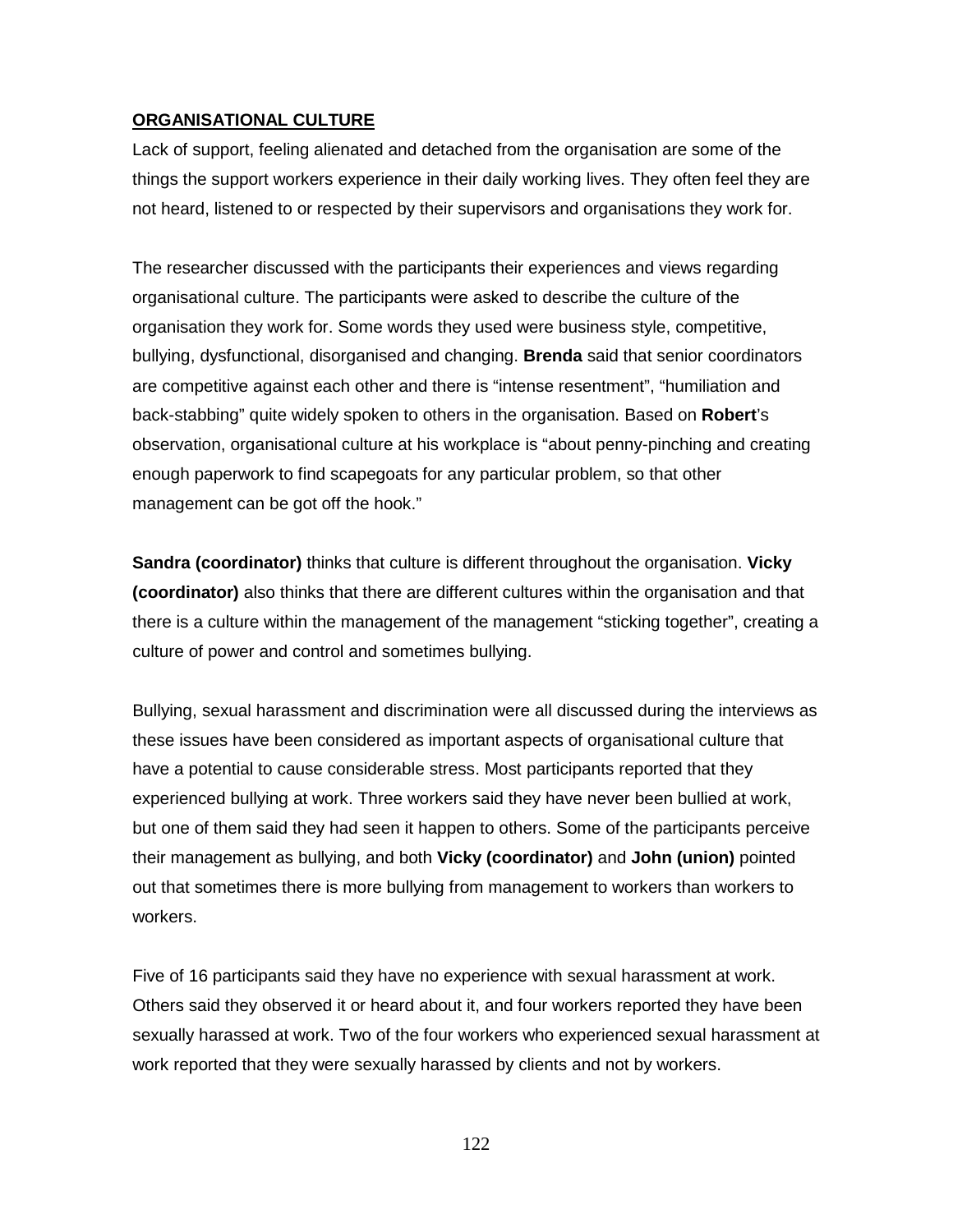Some of the participants pointed out that sexual harassment does not often occur in this field and happens less than in the past because people are aware of it now. Two participants said that they think sexual harassment does not happen often because most of the workers are women. Two coordinators and a union worker said that sometimes people can misinterpret things and perceive things as sexual harassment due to miscommunication.

Three support workers said that they have not been discriminated against at work. One worker pointed out that because of the current political climate, people know that discrimination is not acceptable and that they do not have the types of personalities at work who would do that. Some of the other participants reported that they experienced or witnessed discrimination in a form of: gender discrimination (male staff not seeing female workers as knowledgeable and via versa), discrimination on racial bases, discrimination against clients due to their disability, and older worker with a lot of life experience discriminating against younger workers and expecting a lot more from them. Generally speaking, based on the participants' responses, discrimination did not appear to be a major issue in the organisations the participants worked for.

## **EMOTIONAL LABOUR**

It is often difficult to see the amount and intensity of emotional labour that support workers do at work. Even though this aspect of the job is important to many people who decide to work in the disability field, it can become too heavy a burden to carry and can lead to burnout as workers can feel personally responsible for their clients and their well-being.

**John (union)** thinks the constant giving of oneself causes stress and is really "draining" and at the end of the day support workers do not get a lot back in terms of money – many do not earn enough to pay their mortgage, and much of the time they are not treated well by their employer. John said behaviours of concern were another cause of stress, as were the demands of the job when working with people with physical disabilities and having five or six clients who cannot do anything for themselves without workers' help. According to John "there is no light at the end of the tunnel" because there is nowhere to go from the support worker position and it is always going to be "same old same old" unless they move to management. **Kate (coordinator)** said that the issue of burn-out comes about when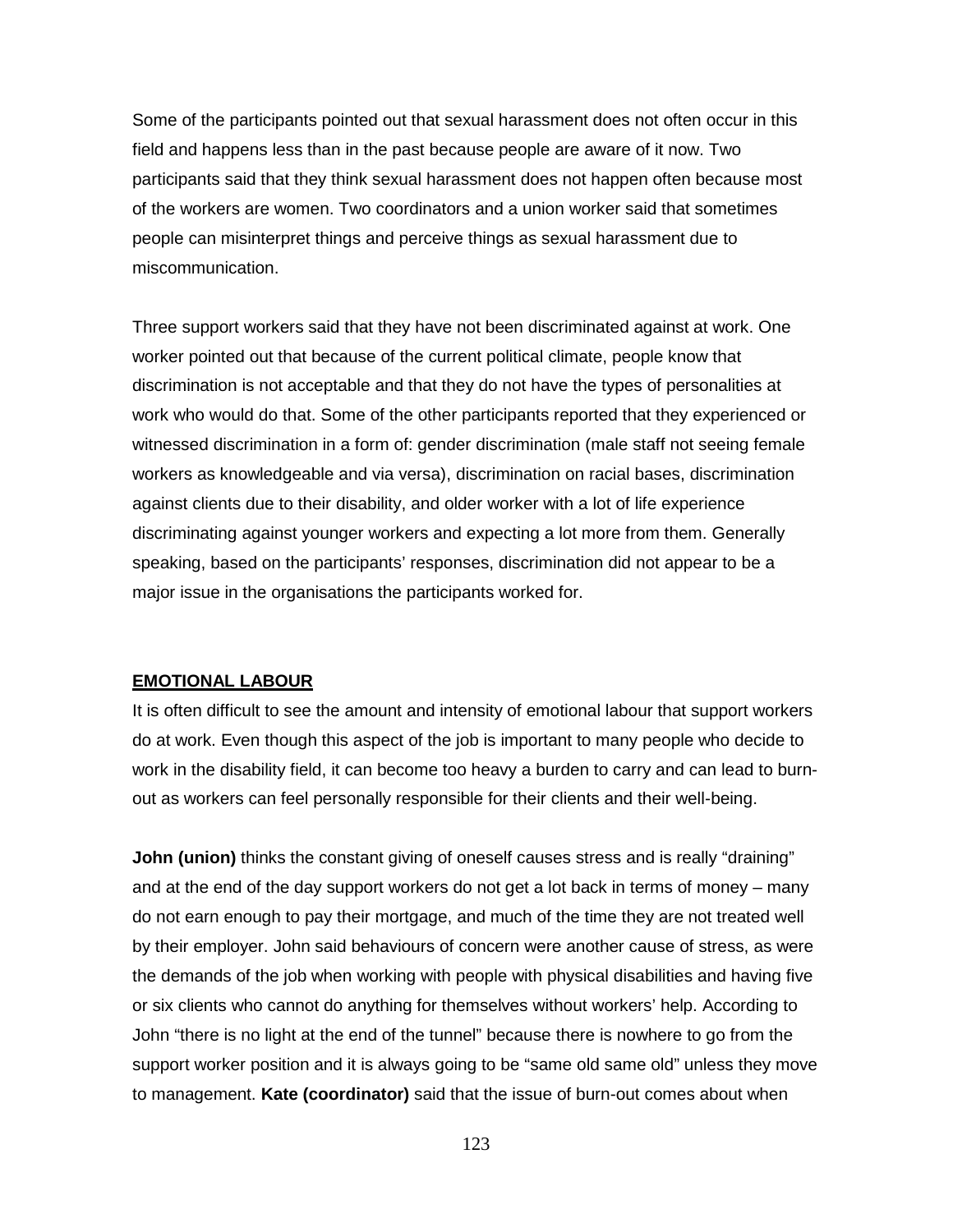people work with the same clients at one venue for an extended period and cannot recognise when they need a change. She pointed out the importance of workers avoiding taking work home and establishing limits.

#### **STRESS, BURN-OUT AND WORK PERFORMANCE**

The final results of burn-out are often either support workers leaving their jobs or making serious mistakes at work, causing harm to clients, which leads to them losing their jobs. When workers burn out, their frame of mind and behaviour change and they become unable to perform their job properly. It gets to the point where workers act out of character, lose patience and start making mistakes at work. Some of the participants report that staff who are burning out become abrupt and unable to act diplomatically, and sometimes even "snap at clients".

**John (union)** claims when workers burn out they "drop the ball", start making mistakes or even "snap at clients". John has seen perfectly good workers who have been in the sector for years and who have always treated their clients with the utmost respect suddenly burn out, snap, yell or swear at clients or they are assaulted and push the client back, which is when they finish their career. Usually when John sees someone lose their job because they have done something like that, they generally present as being burnt out – they have worked in the field for eight years, but this is the first time that has happened. John knew a woman who was in her 50s and had been in the sector for years and was burnt out. A client hit her one day and she slapped the client back. It was not something that was in her character, but she lost her job. John thinks the woman was burnt out because people who burn out do something like that, or just leave the sector completely and cannot stand it any more – they will leave and go anywhere else to do something completely different.

### **Discussion**

Disability support work is stressful. It has been known to be a demanding and a challenging job (Department of Human Services 2005) as well as a high burn-out profession (Test et al 2003; Ito et al 2003). Managing behaviours of concern, facing occupational violence or working with people who have complex health support needs, or sometimes even terminal illness, cause significant amounts of stress among workers.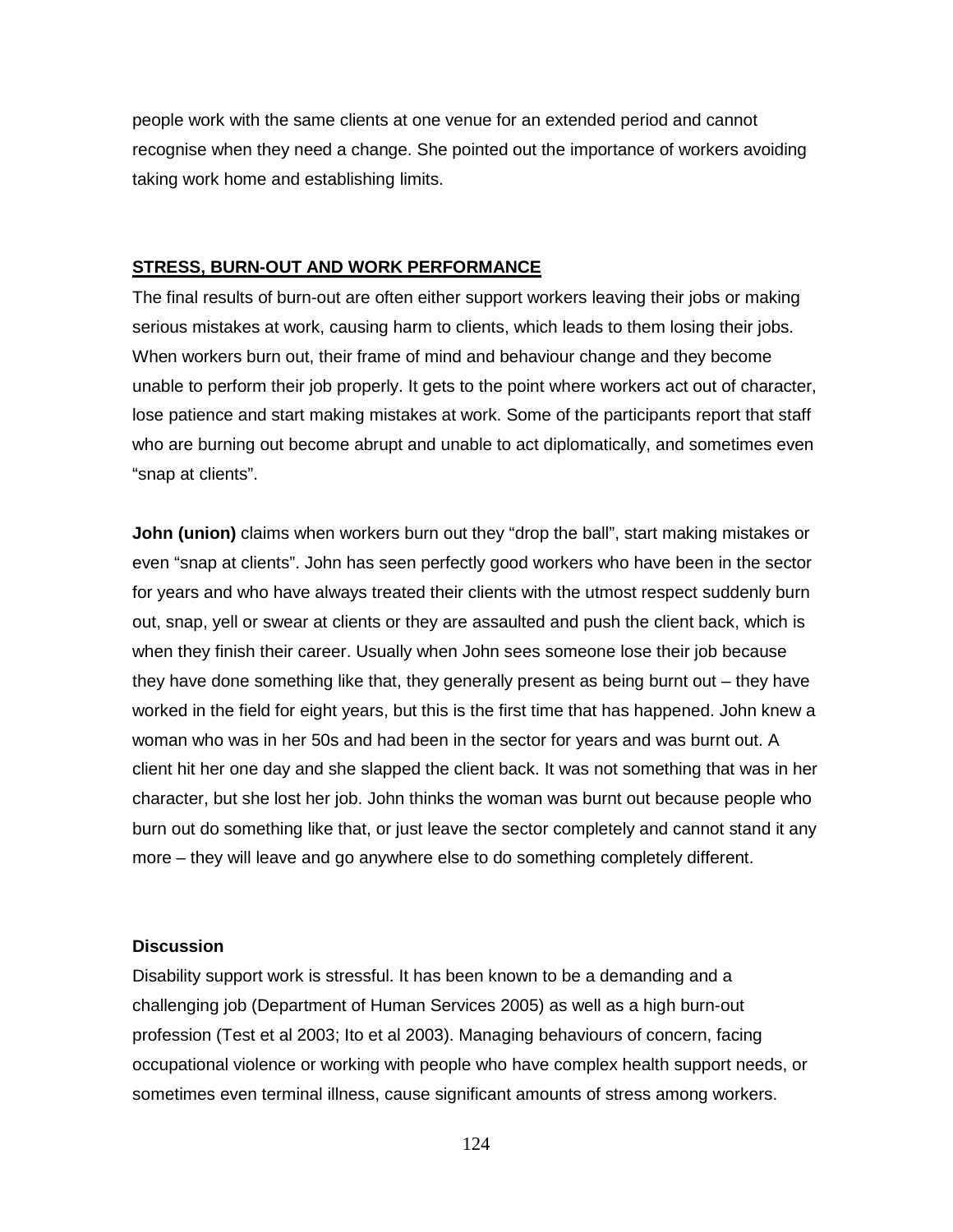These are aspects of the job that support workers will need to face and manage because of the nature of the job and the environment they are working in. Both workers and their employers have a responsibility to manage workers' stress to prevent burn-out and maintain quality service.

Prolonged stress can lead to burn out and is especially widespread among human service workers with frontline workers being affected the most (Ito et al 1999; Test et al 2003; Jones & May 1999). Frontline work is known to involve work overload and work under pressure which can cause stress and burn-out (Jones & May 1999). In this study, stress and burn-out have been reported to be widespread in the disability field and influence workers' state of mind, their well-being, behaviour and work performance, which is consistent with the suggestions of the literature in the community services and health fields. The findings of this research suggest that there is a need to educate support workers about stress and burn-out and how to take care of themselves because a lot of the workers are unable to recognise they are burning out before they start feeling physically and mentally unwell, or even before they make a serious mistake at work that has a detrimental effect on their life or career. Workers and organisations that employ them need to work towards ensuring that workers have breaks during shifts, and breaks from work. This is where annual leave has the potential to be used as a stress management strategy. However, for this to occur appropriate management practices need to be implemented and there has to be a skilled supervisor who would provide workers with leadership and support.

As expected , workers do find managing behaviours of concern stressful, but the findings of this study suggest there are other circumstances and situations in which support workers potentially experience even higher levels of stress. Because these situations involve workers not having enough information about clients, not knowing what to expect and how to respond, or feeling responsible for the safety of other people in their care or in the community, it can be argued that providing detailed induction and orientation to new workers and training in behaviours of concern that workers can apply in practice would have the potential to significantly reduce stress among workers. For agency and casual workers, who often find themselves in new work environments, it is important that the houses have all the relevant information and instructions clearly outlined in an easy-toread format for the workers at the start of their shift. This does not always happen in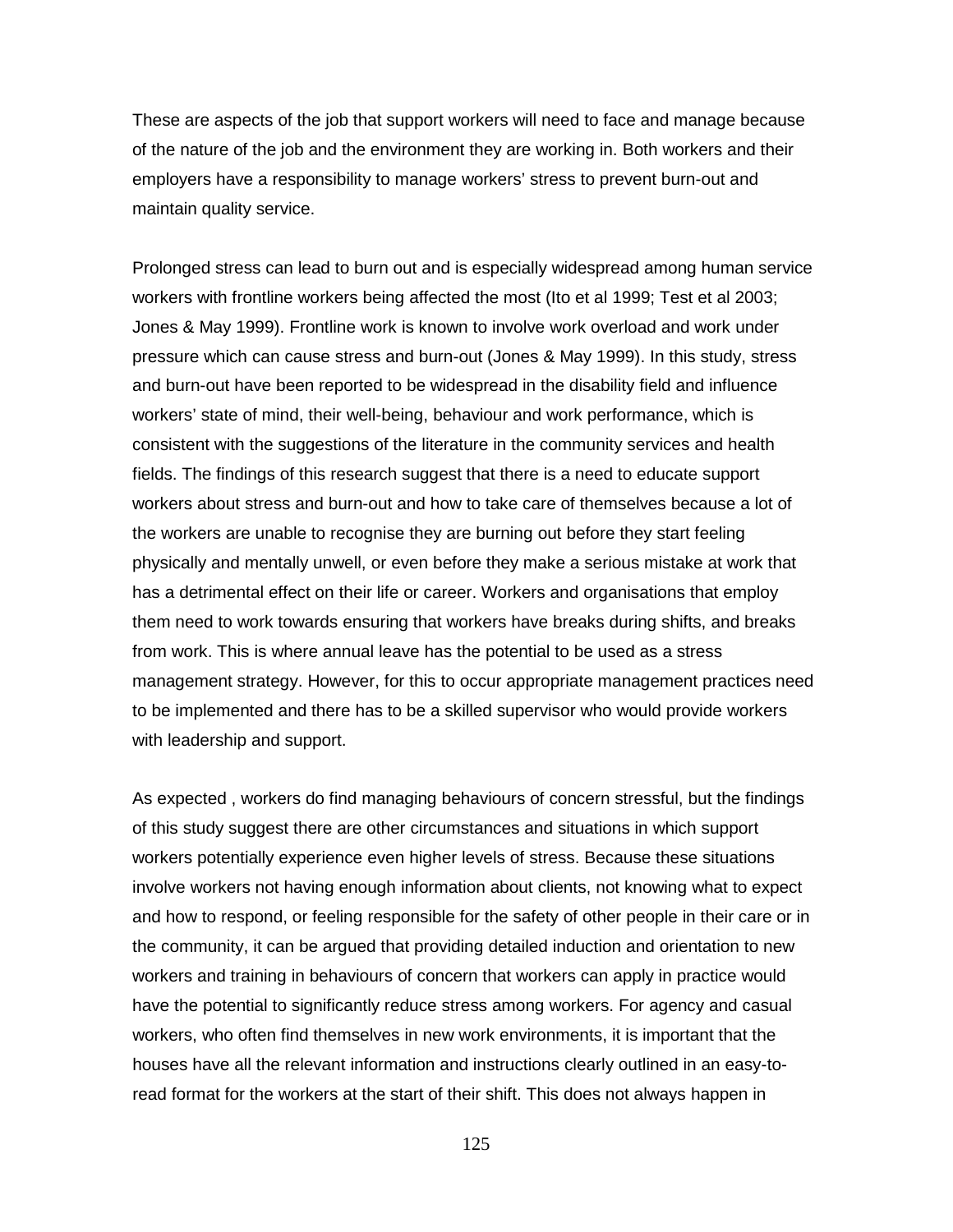practice, but the learning aspect of each incident related to behaviours of concern needs to be emphasised. Organisations and support workers need to learn from incidents about how to better support their clients, how to equip workers with required skills and how to increase workers' safety and reduce stress. Incidents need to be analysed and workers need to be given feedback in a constructive way about how they managed the behaviour of concern and how they responded to the incident. Sometimes incidents result in changes being made to clients' behaviour support strategies because the existing strategies are no longer effective or the behaviours have changed.

Based on the researcher's observation while working as a support worker, some workers find completing incident reports difficult or time-consuming and try to avoid doing them, but others try to avoid writing incident reports because they are worried that they will be perceived as incompetent and unable to work with certain clients. This situation is where management and supervisors need to step in and make sure that incidents are reported, and that the workers are appropriately supported. According to the researcher's experience as a support worker and considering the reported absence of senior coordinators who do not do hands on work, and who are absent from the houses they supervise, there is a high likelihood that a lot of incidents are unreported and, therefore, clients' support needs are not being adequately met.

The findings also suggest that it is beneficial for organisations to offer debriefing and make it available to workers soon after incidents, as these are the times when workers require them the most. If an Employee Assistance Program is in place, workers need to know about it as some workers prefer to have debriefing with someone outside the organisation they work for.

Lack of peer and professional support has been recognised as a factor contributing to stress and burn-out (Department of Human Services 2005; Ito et al 1999). Therefore, stress and burn-out issues are closely related with management practices and supervision of employees, with management of an organisation also being responsible for influencing organisational culture. As Morgan (1986) points out, organisational culture is important because it shapes management and the character of organisations, and when people's interests collide within an organisation, conflicts that can be personal, interpersonal or between rival groups arise. Based on the participants' reports, there are a lot of staff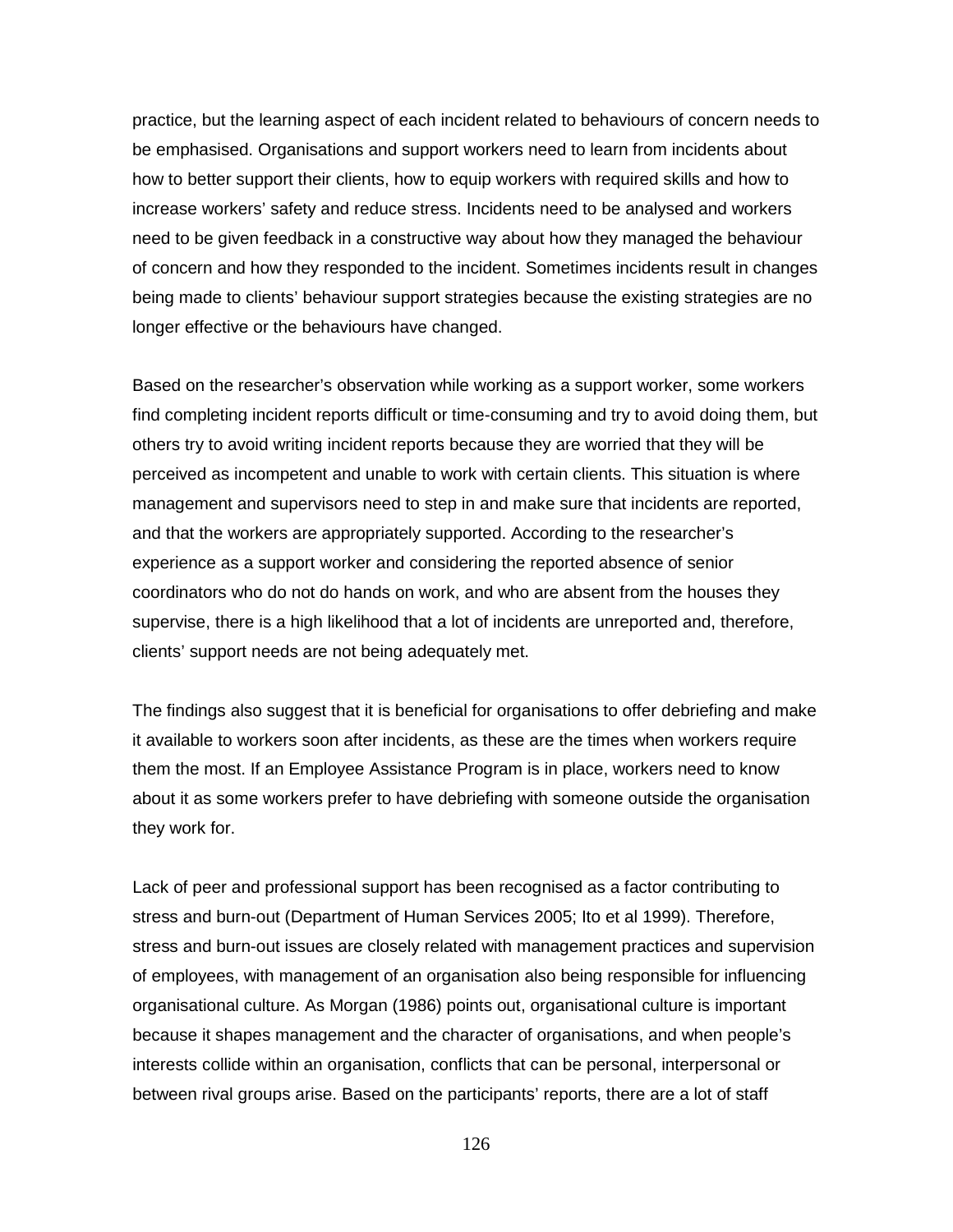issues and conflicts in residential services, and these have been identified as a major source of stress for support workers. The existence of different subcultures or cliques within the organisations the participants worked for was expected. They are common organisational phenomena. Organisational culture, as well as how skilled and competent coordinators and managers are, can contribute to either increasing or decreasing stress levels among workers. Even though organisational culture shapes management and the character of the organisations, there are management strategies that could be used to effect change and promote certain values throughout the whole organisation.

In this study, bullying and conflicts within teams of support workers have been reported to be more prevalent than sexual harassment or discrimination. Stress caused by any of these issues seems to affect workers the most severely. It does not only influence their work life, but their personal life as well, causing huge amounts of anxiety and distress. Workers need to be aware of how they should behave and what avenues are in place to address the issues. But it also comes down to how effective the organisation is in educating the workforce about these issues and its policies and code of conduct, then identifying and managing incidents of bullying, sexual harassment or discrimination. It can be argued that in the disability residential setting, having appropriate supervision and management practices, and supervisors who are present and do hands-on work at houses, would provide more insight into staff dynamics and would allow organisations to manage and educate staff, and deal with staff issues more effectively and consistently.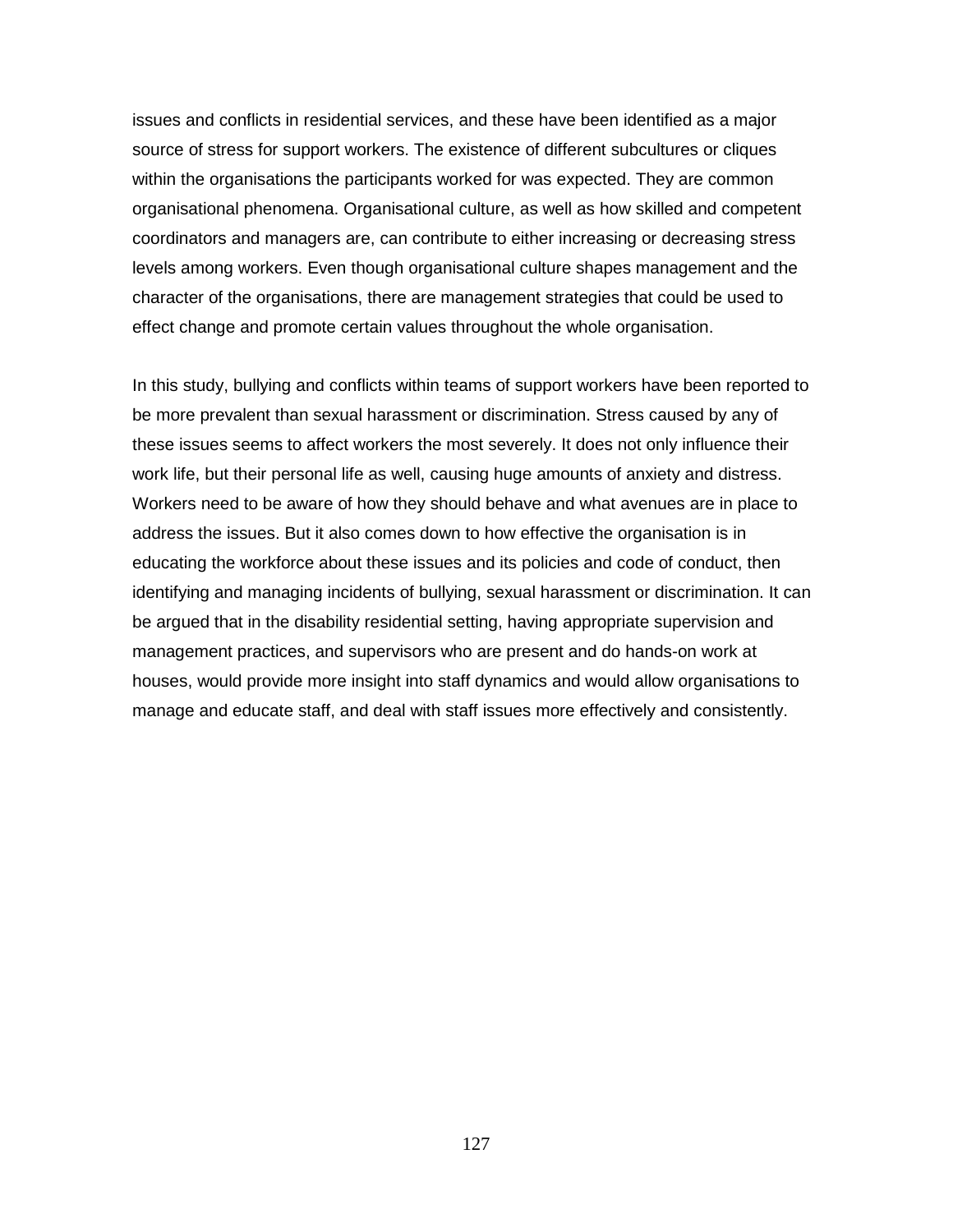# **4. 4. WHAT DO WORKERS THINK ABOUT THEIR WORK AND PERSONAL LIFE BALANCE, AND THEIR HEALTH?**

# **WORK AND PERSONAL LIFE BALANCE**

The participants were asked about how their work influences their personal life. Their thoughts were that shift work, stress, workload and tiredness affect their social and family lives. Four of the ten workers reported they felt they had enough time off work, but the difficulty was shift work, and having time off usually on days or at times when family members and friends were at work or unavailable.

Due to shift work or doing too many shifts, workers who have young or teenage children may feel that work on weekends interferes with being able to share time with their children or help them with their homework. For workers who do not live with their children, there may be even more difficulty as they might not be able to have regular access to their children, as **Robert** explains:

*"Work overload impacts on my life, my health just to an extent and, particularly, on accessing my sons... because if... I'm not available or if I've done excess hours, I'm needing the time that's supposed to be free to recover from the... extended workload... I prefer to have a reasonable amount of stability and predictability around the hours I am working because of the situation, my living situation. That is I'm estranged from my sons...*  Like a lot of people, they can experience their family just by going home. I'm not in that *situation. So, extended hours are a problem because supervisors see me as being relatively free, however, this availability is done at the expense, and exclusion of my sons."* 

**Brad (union)**, on the other hand, thinks there are good and bad sides to shift work as he used to be able to take his son to school in the morning when he worked in a CRU. As many participants pointed out, a big part of their free time has to be used for resting and recovery from work and exhaustion, and therefore their free time is not necessarily spendt with their family, socialising or recreation.

**Sandra'**s **(coordinator)** observation is that disability support workers take work home and do not switch off**. Kate (coordinator)** agrees that work can influence people's personal lives in terms of time, and often not being at home at night, but she argues that it is "very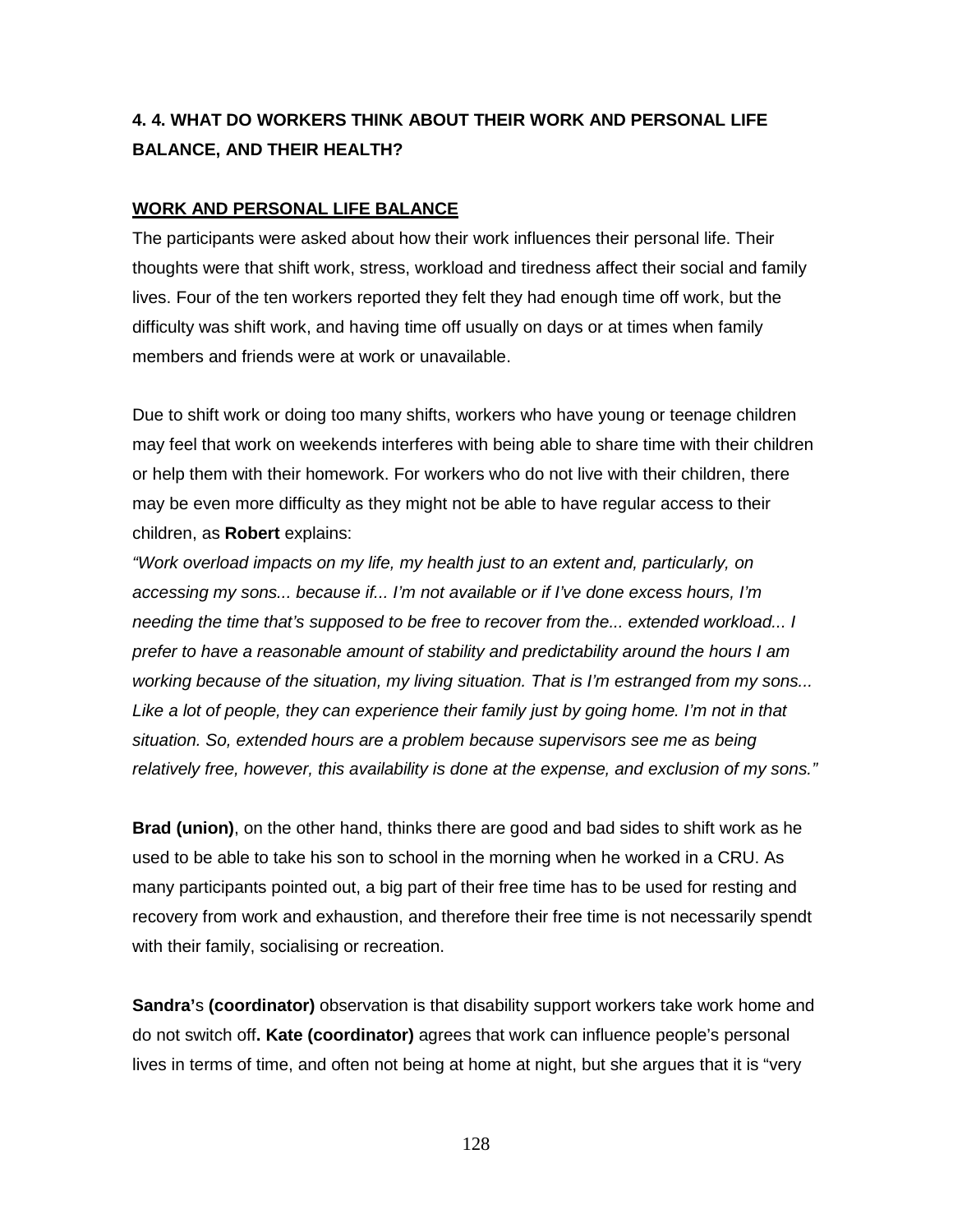much an individual thing, depends on the person, on how they establish their boundaries between home and work."

The research participants recognised there is a potential for workers' personal life issues influencing their work performance. Four of the ten workers reported they have a fairly quiet personal life, so do not think it has any negative influences on their work performance. Others stated if they had difficulties in their personal life, their work performance would probably be affected.

As some of the research participants suggest, one way to improve disability support workers' work and personal life balance is to have good team leaders who improve rosters and monitor roster lines ensuring that workers have enough time between shifts. **Tom** thinks that the only way work and family life balance can be improved is through negotiation – having a team leader or a supervisor who knows the staff well and has a good rapport with them and can work out rosters that best suit people. **Kate (coordinator)** believes that everyone doing their share of sleep-overs, morning shifts and "crappy shifts", makes a huge difference, but some people are happy to do lots of sleep-overs and some are happy to do morning starts for a while, but Kate points out that workers cannot do this for 20 years. Two union workers suggested that putting workers on permanent rosters would allow them to plan their week and social life and improve work and family life balance. **Michael (union)** suggests that if casual workers become permanent part-time workers with permanent rosters, it would benefit their work and family life balance considering that casual workers' rosters are constantly changing.

In general, the participants thought that issues with low staffing levels needed to be addressed and that skilled and professional workers needed to be employed to take the pressure off existing workers. In addition to these, improving disability support workers' pay would allow workers to avoid doing too many hours, and therefore would contribute to better work and family life balance. **Brad (union)** believes if there are more skilled, professional people doing this work, the workload would be reasonably constant and workers would know what to expect, and teamwork would be better. Taking regular annual leave and even having access to more annual leave would have potential to not only reduce stress and burn-out, but also assist workers to better balance their work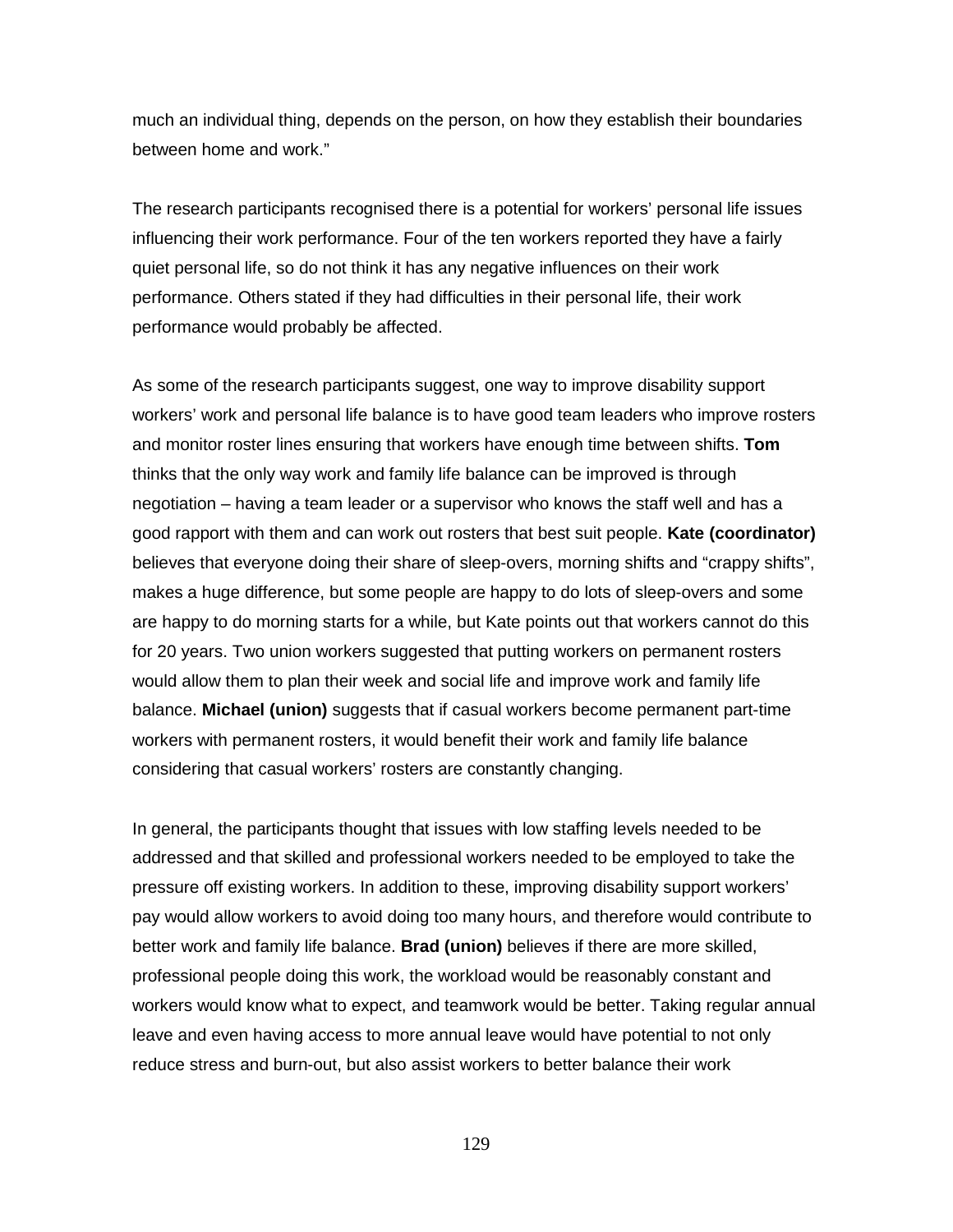commitments and their personal or family lives. Some participants suggest that employers need to be as accommodating as possible in approving time off if workers ask for it.

#### **HEALTH AND STRESS**

During the interviews, the researcher and the participants discussed health in terms of workers' medical conditions, medication, and the impact of work on their health. When asked about their health, one worker described it as inconsistent. They suffered from mental health problems such as paranoid thinking and depression. The other nine workers reported that their health was generally good. Among these nine, one reported having a bit of a bad back; one suffered from neuralgia, made worse by lack of sleep; three had high blood pressure (and one of these three believed it was stress-related as they developed it in the past two years); and one reported being a non-insulin dependent diabetic. Five reported they did not take any medication. One takes vitamins sometimes. Two take medication for high blood pressure. One takes pain killers for their back, but rarely. One takes medication for diabetes. One worker reported being on anti-psychotic medication.

The researcher asked the support workers to report on any health issues they thought were caused by their work. They did not report significant sleeping problems unless they were doing a sleep-over shift. They often cannot sleep or do not get enough sleep when they do sleep-over shifts, and usually need time to recover or sleep at home after they finish the shift. Another difficulty is that because of shift work, support workers find it hard to adhere to any exercise regimen as their work hours, sleep and eating patterns are usually irregular and "all over the place" as they described it. None reported persistent headaches or migraines.

Only two of the ten workers said they have no experience with depression or anxiety while doing this job. Five linked their anxiety and depression to work issues. **Liz** reports she used to get them sometimes when she thought, "oh my God! I may be doing this job forever", and then says she has accepted that she will be doing this job until she retires. **Tom** also mentioned a similar experience, as he explains:

*"The times when I felt most anxious and most depressed were when I first started in residential. I've been relatively anxious lately because I've just moved to Melbourne, but that's not specifically to do with residential. But when I first started in residential, I was*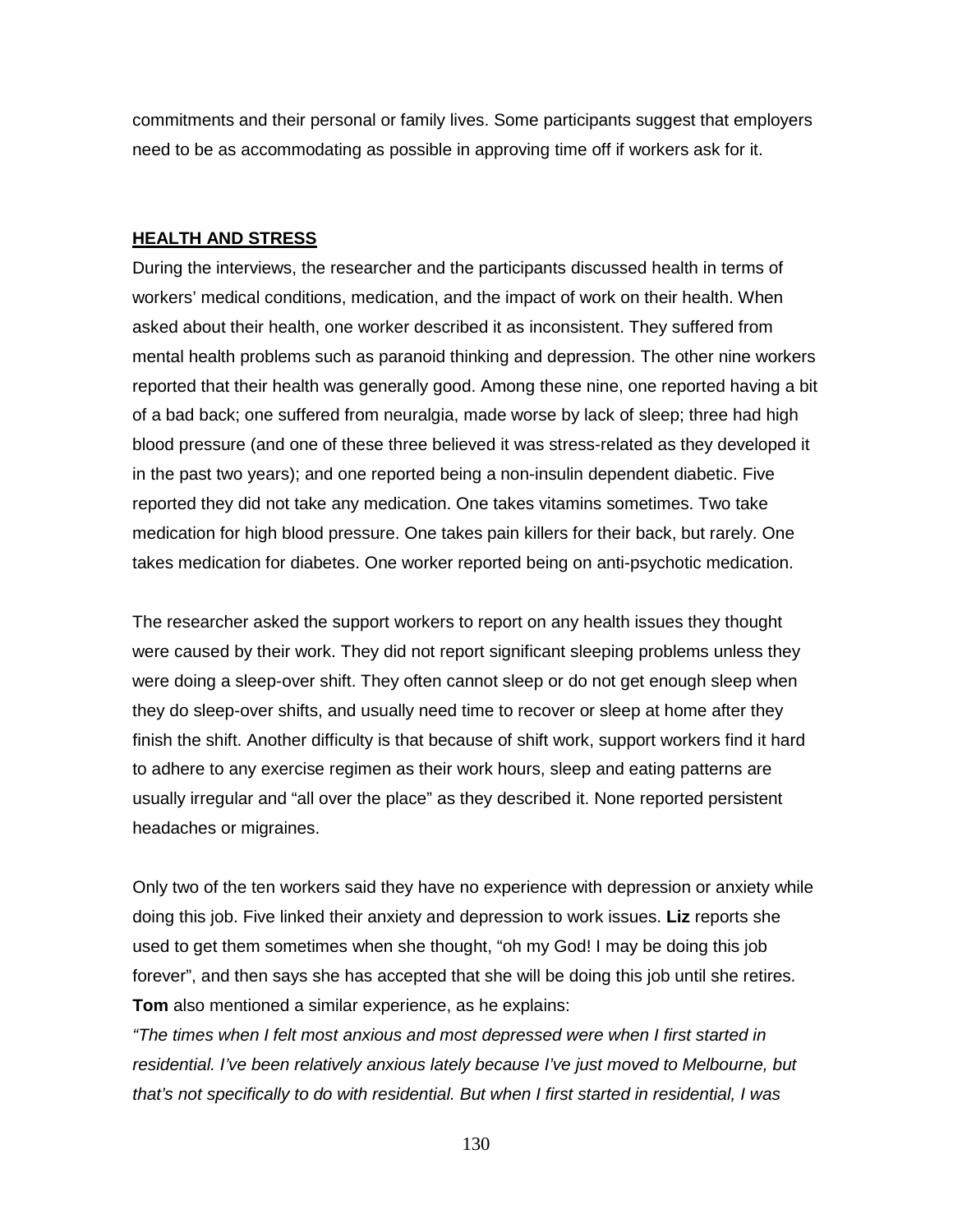*working in a house with challenging people with challenging behaviours and that was... really hard for the first, I would say three, maybe even four months. It was really, really stressful, quite depressing, especially doing sleep-overs."* 

**Brenda** said she had experienced anxiety because she was running things over and over in her head trying to seek solutions for workplace problems. **Mary** reports she has been affected, but minimally, by incidents at work. **Debbie** reported she saw a psychologist due to stress at work, but she was not medically diagnosed. On the other hand, **Jack** reports being medically diagnosed with clinical depression while doing this work, and being able to change his shifts to day work helped him get better.

Apart from taking sick leave when they have physical health problems (back problems, injury, colds and viral infections, or neuralgia), the majority of the workers report they had taken sick leave when they felt tired or overtired to work, or when they had family commitments. Six of the ten workers say they have taken sick leave due to stress and mental health problems. Three of these six workers took sick leave due to stress. **Liz** took a month off work when she was bullied at her other job, and **Brenda** took sick leave due to stress, but she did not tell her employer this. One worker said they had been on stress leave, while all the others reported they had officially never been on stress leave even though some of them did take time off work due to stress. **Brenda** says she has never been on stress leave, and claims taking a stress leave can have a labelling effect on a worker, and with it comes the implication of incompetence. **Mary** reported she has taken time off work due to bullying at work, but officially it was not stress leave.

The coordinators' and the union workers' responses are consistent with the workers' reports, as they state the most common causes of support workers going on stress leave are stress and burn-out, behaviours of concern, and bullying from staff or management. Workers often do not have enough training and skills to deal with residents' behaviours and this often goes in conjunction with lack of support from management. **Kate (coordinator)** says workers usually go on stress leave due to behaviours of concern and argues that workers have to be able to separate themselves from clients and understand that when a client is "manic" and comments on a worker as a person, worker's children or partner, it is a function of behaviour and not a personal issue. Kate says workers should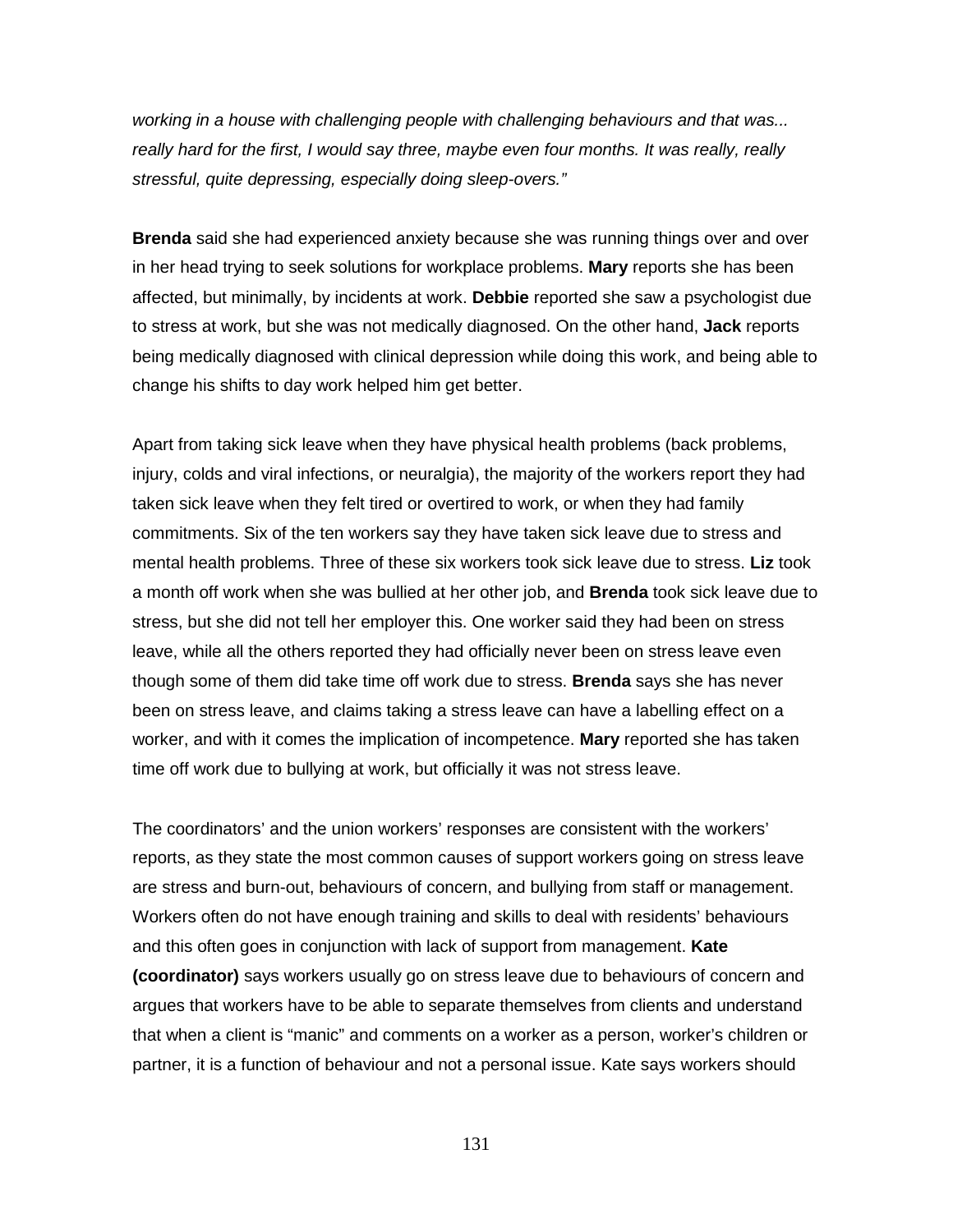not disclose personal information to clients, and then the clients will not be able to use it as a tool against workers.

Five workers reported they had no experience of physical injuries at work. The other five reported they had sustained injuries at work such as fractures, back injuries, muscular injuries, falls, cuts and bruises caused by behaviours of concern. Two of the ten workers had been on WorkCover as a result of injuries at work.

According to the coordinators and the union workers, muscular and skeletal injuries and stress are the most common causes of workers going on WorkCover. **Brad (union)** reported he had a direct experience of that as he had injured his back five or six years ago and had been off work for two weeks. Brad has seen people with back and shoulder injuries, and reports workers are sometimes badly attacked by clients. Brad thinks manual handling is the leading issue because there are still problems with workers not adopting correct manual handling procedures and not using the equipment appropriately; or sometimes the equipment breaks down and they end up having to bring in older and less friendly equipment. **John (union)** reported the predominant injuries were back injuries caused by lifting. He believes it is also influenced by the competence of management and staffing levels. John is aware of an employer who tried to cut out one shift and have only one worker on duty for budgetary reasons, although the clients needed to be lifted by two workers. WorkSafe had to resolve this issue. John said that lifting injuries and stress were the main causes for workers being on WorkCover.

Some of the participants observed that stress and chronic tiredness suppress workers' immune systems, and it is common that workers develop dermatitis and muscle tension and become susceptible to colds and flu. If workers do not observe appropriate infection control guidelines they are at risk of getting viral infections or passing them on to other people. All the research participants agree that when workers are not physically or mentally well they are unable to perform their duties well. People lack energy, motivation and the ability to be diligent and compassionate when they are unwell.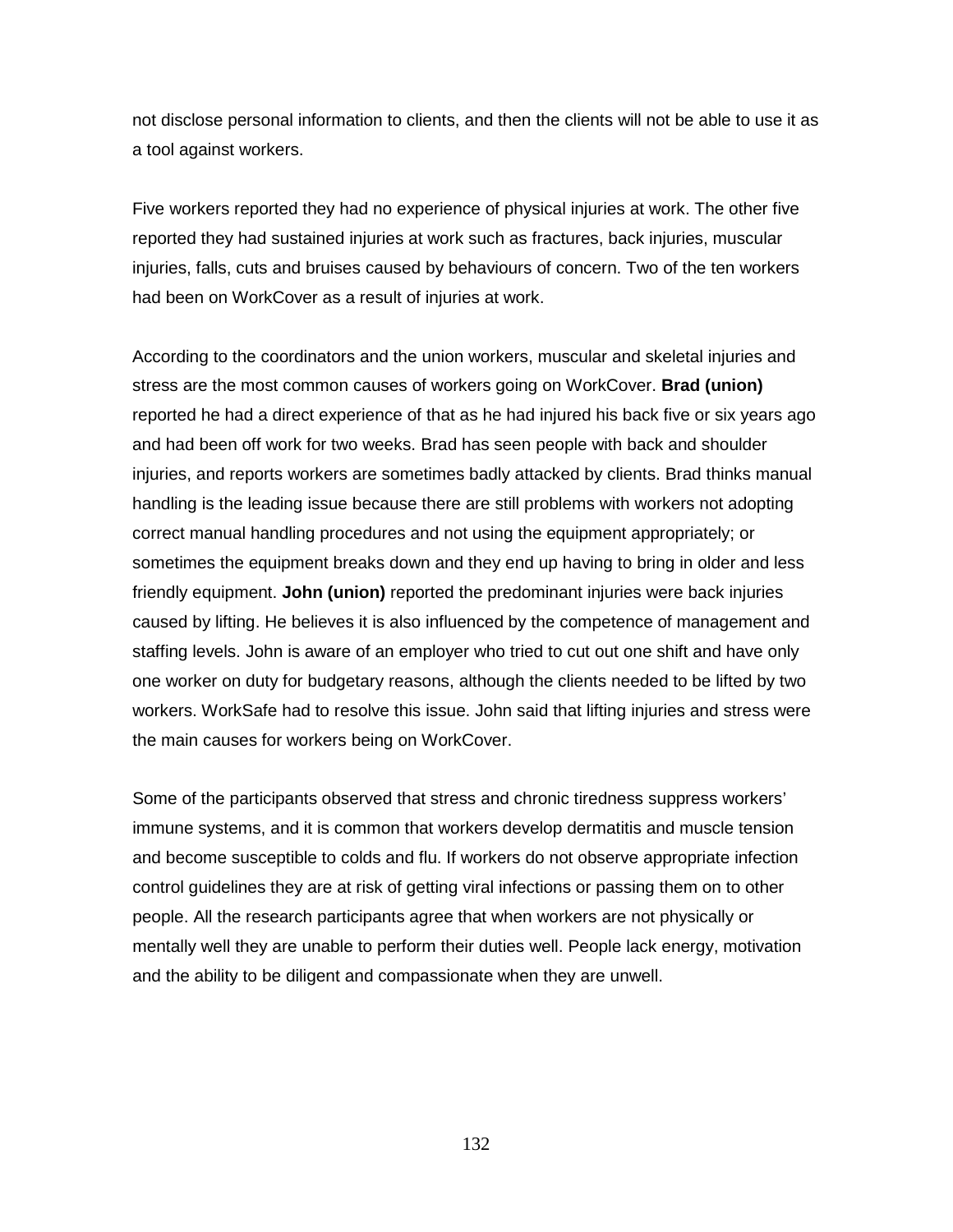## **DRUGS**

The researcher asked a group of questions about drugs and drug use among support workers. Caffeine and nicotine were reported to be the most used drugs by workers in residential services. When asked about caffeine use, the workers reported they used it in the form of coffee, tea and chocolate. The amount of consumed each day varied, depending on the person, but one worker reported they consumed more caffeine at work than when they were off duty. Support workers were asked if they use caffeine to remain awake or alert at work, while coordinators and the union workers were asked if they thought that support workers use caffeine for these purposes. Only two of 10 workers reported they used caffeine to stay awake or alert at work. The participants mostly associated caffeine use with the idea of having a break at work and taking the opportunity to talk to other staff on shift, rather than caffeine deliberately being used as a stimulant.

Seven of the ten workers reported they have no experience with cannabis use. One worker said they no longer smoke it and one said they used to use it socially, but did not use it now. One worker reported being a cannabis user. Most workers said they were not using any other drugs except medication and painkillers. One worker reported using recreational drugs when they have enough time to recover afterwards. The coordinators and union workers were asked about their observations of the use of tobacco, alcohol, cannabis and other drugs among disability support workers. The coordinators and the union workers think there are many smokers and that nicotine is probably the most used substance. Some participants linked nicotine use with stress and said that some workers use nicotine as a stress management strategy.

## **Discussion**

Shift work has been linked with disruption of social and family relations for workers (Mitchell et al 1988). The present study found that disability support work usually affects workers' social lives due to shift work; however the extent to which this occurs depends on individual workers' circumstances and preferences. This is very similar to Martin and Healy's (2010, p. 145) observation that generally employees' working hours preferences in the disability field vary significantly by sex, age, marital status and family composition. Nine of the ten workers in the present study were not married and six of them had no children, and some of the workers did point out some positive aspects of shift work and the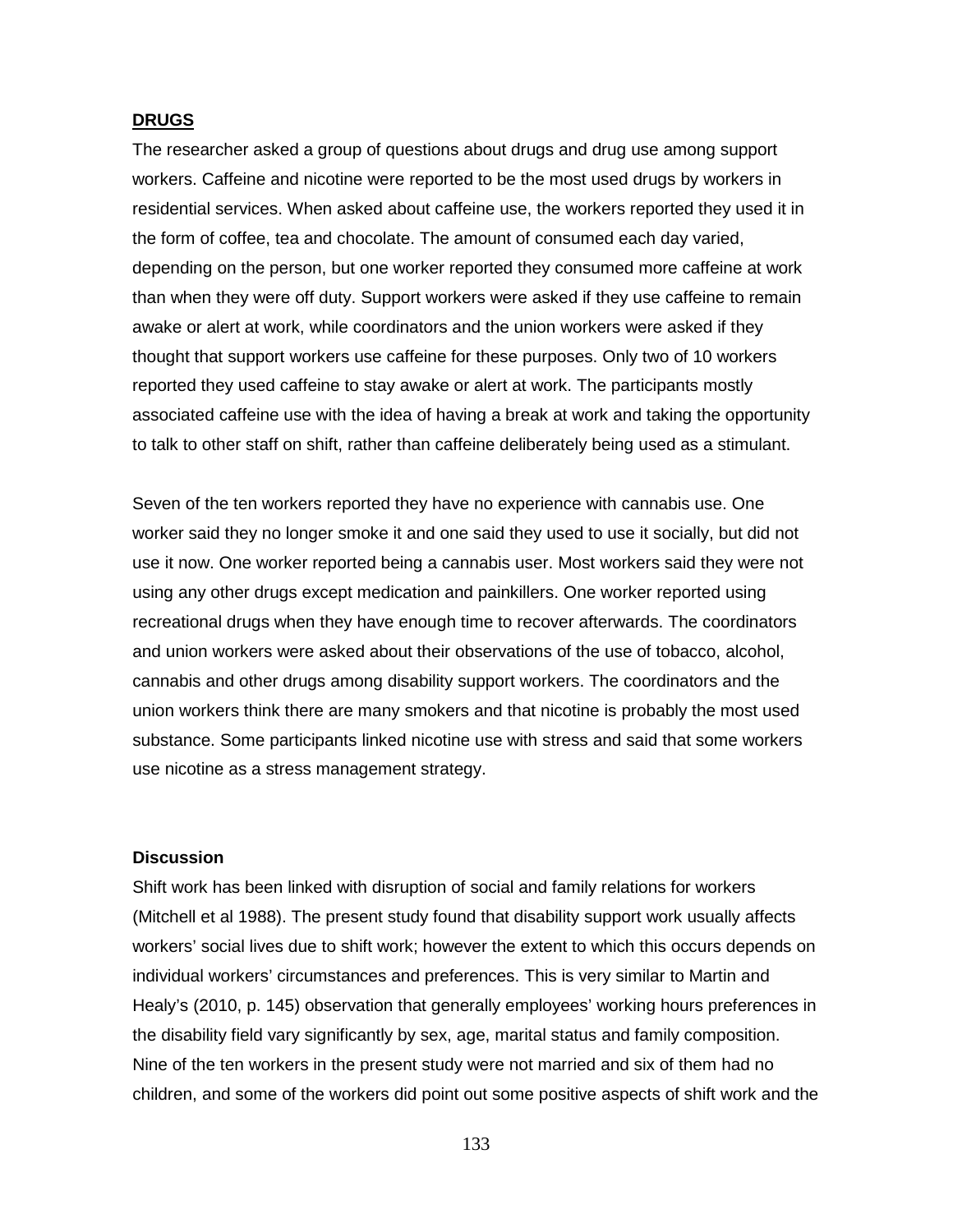flexibility of hours. It appears that social and family lives of support workers are not only affected by shift work, but in residential disability support work, it seems that more important factors are actually the number of hours workers do and also their roster that determines when their shifts are. It can be argued that there is a great potential for influencing workers' work and family life balance through rosters. This study has found there are great difficulties for house supervisors in relation to organising rosters and making workers happy with their work hours and shifts, but it is important that some thought and effort is put into identifying ways to make rosters fairer, equitable and more responsive to workers' needs, which will then have a positive impact on their work performance and job satisfaction.

Martin and Healy (2010) found that many workers in the disability field would prefer to have fewer hours in order to spend extra time for family and recreation, however they continue to work due to financial reasons and because they feel obligations to their clients. In residential disability support work, work and personal life balance could be improved if workers had predictability of work hours in the form of permanent rosters, and if they were able to maintain professional boundaries and not take work home. This also suggests that there is a need for good quality and hands-on supervisors and management to monitor rosters and for support workers to have regular and required breaks or time off work. Even though people who choose to work in welfare are usually interested in making a difference and helping others (Brody 2005; Leidy 2004; Martin & Healy 2010), but it is important to point out the need to maintain professional boundaries, which have the potential to sometimes become blurred in disability residential settings. Maintaining professional boundaries and not taking work home are paramount in the welfare field where workers are performing a lot of emotional labour tasks each day and where burn-out is common (Jones & May 1999). Workers do need to take responsibility for taking care of themselves and cope with stress, but taking into account that the participants reported the use of "guilt trips" in making workers feel more personally responsible for their clients, the management and supervisors have an important role to play in this as well. Management practices that continuously enforce professional boundaries, encourage workers to avoid taking work home and avoid making workers feel personally responsible for what happens with the clients when they are not at work would be beneficial in attempting to improve support workers' work and personal life balance, and reducing burn-out.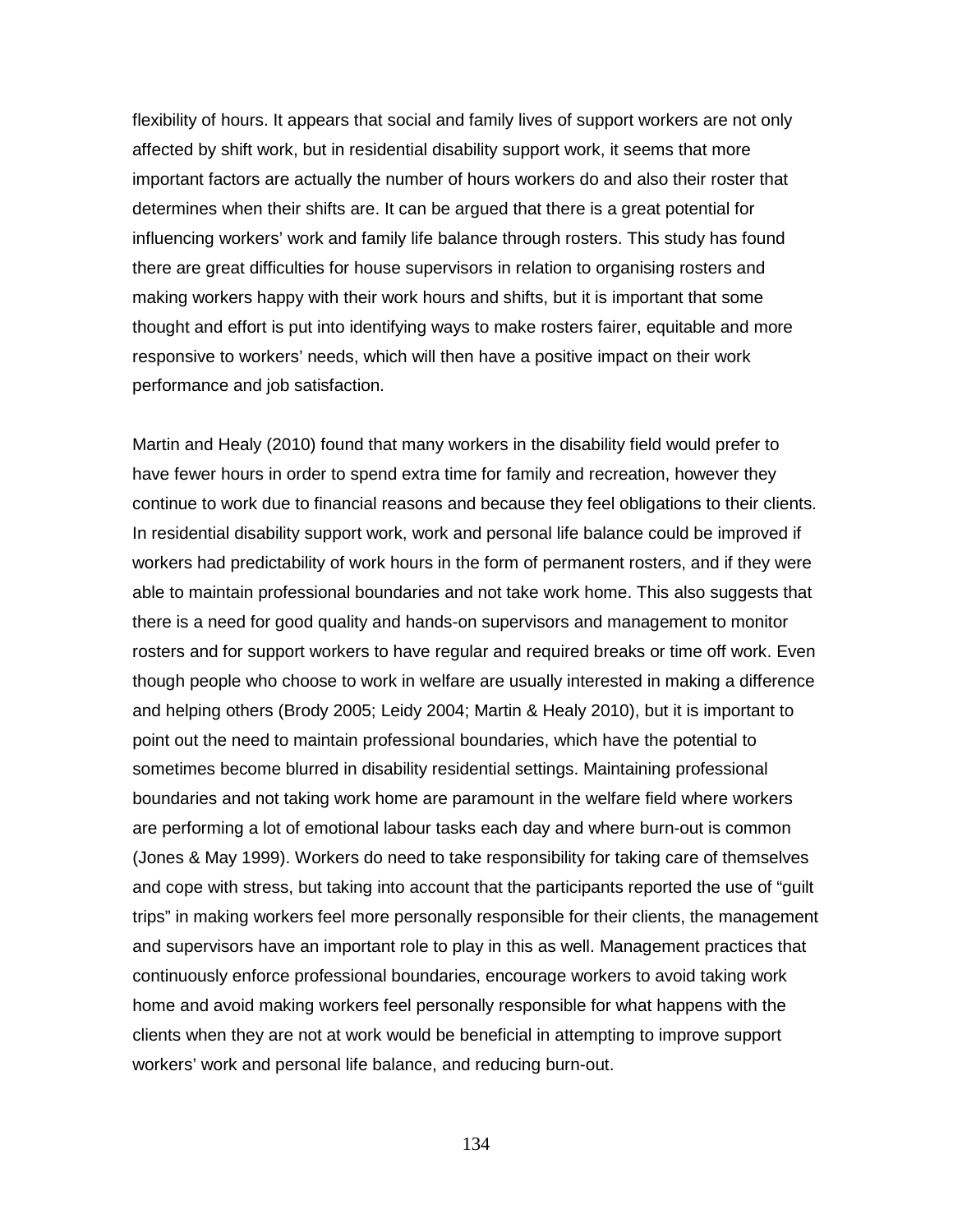Stress has been linked with a wide range of health problems from reaccuring headaches, migraines, muscular pain (Le Fanu 1997; Stoppard 2002) to poor immunity (Hassed 2008), and loss of apetite, insomnia and difficulty in concentrating (Le Fanu 1997). In the study, the participants were asked to report on their health and none of them reported experiencing reaccuring headaches or major difficulties with sleep unless they were doing sleep-overs, however the majority of workers indicated they had taken taken sick leave when they felt tired, overtired and stressed. Exposure to behaviours of concern has been linked with mental health problems among workers (Mitchel& Hastings 2001; Hastings 2002) in particular with minor irritations to severe fear and anxiety (Hastings 2002). The findings of the present study support the idea that managing behaviours of concern is stressful and indicate the most common causes of workers going on stress leave are burnout and stress due to behaviours of concern and bullying.

According to the Department of Human Services (2005), most OH&S injuries in the government sector in Victoria have been reported in Shared Supported Accommodation and were mainly due to manual handling with a smaller number of incidents caused by occupational assault and stress. In the present study, the reports from the house supervisors and the union workers indicating that stress and muscular and skeletal injuries are the most common causes of worker going on WorkCover are consistent with the Department's report.

Shift work has been linked with caffeine and nicotine use (Mitchell et al 1988). The findings of the present study confirmed caffeine and nicotine to be the most used drugs by workers in residential services, however their use was mainly associated with the idea of having a break, rather than deliberately being used as a stimulant to stay awake or alert at work. Therefore, having a cigarette or a coffee seems to be a form of a stress management strategy and having a time out.

Considering the nature of disability support work and conditions of work, it is not surprising that support workers take sick leave due to stress and burn-out. Absenteeism is known to be one symptom of burnout (Jones & May 1999; Mitchell & Hastings 2001; Hastings & Brown 2002; Hastings 2002). According to Occupational Health and safety legislation, both workers and employeers have a duty to ensure health and safety in the workplace (WorkSafe Victoria 2005). It is a shared responsibility and needs to involve educating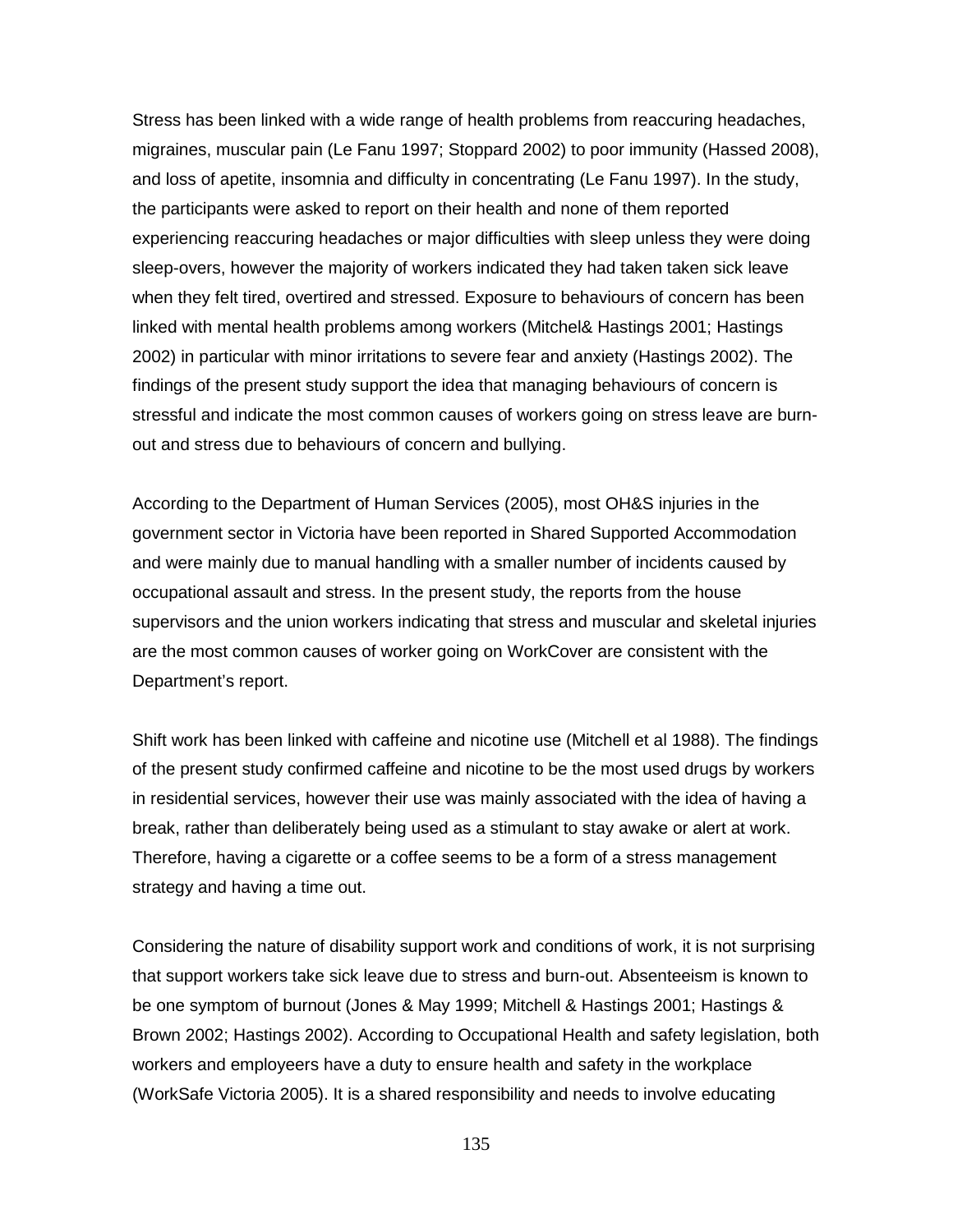workers and supervisors about safety, health, stress and professionalism as well as actively promoting work and family life balance. Workers need to have a break and to be able to recover, as well as be able to maintain contact with their family and friends, and have a life separate from work. Having a good work and personal life balance contributes to workers being more resilient and being able to perform better at work avoiding burn-out.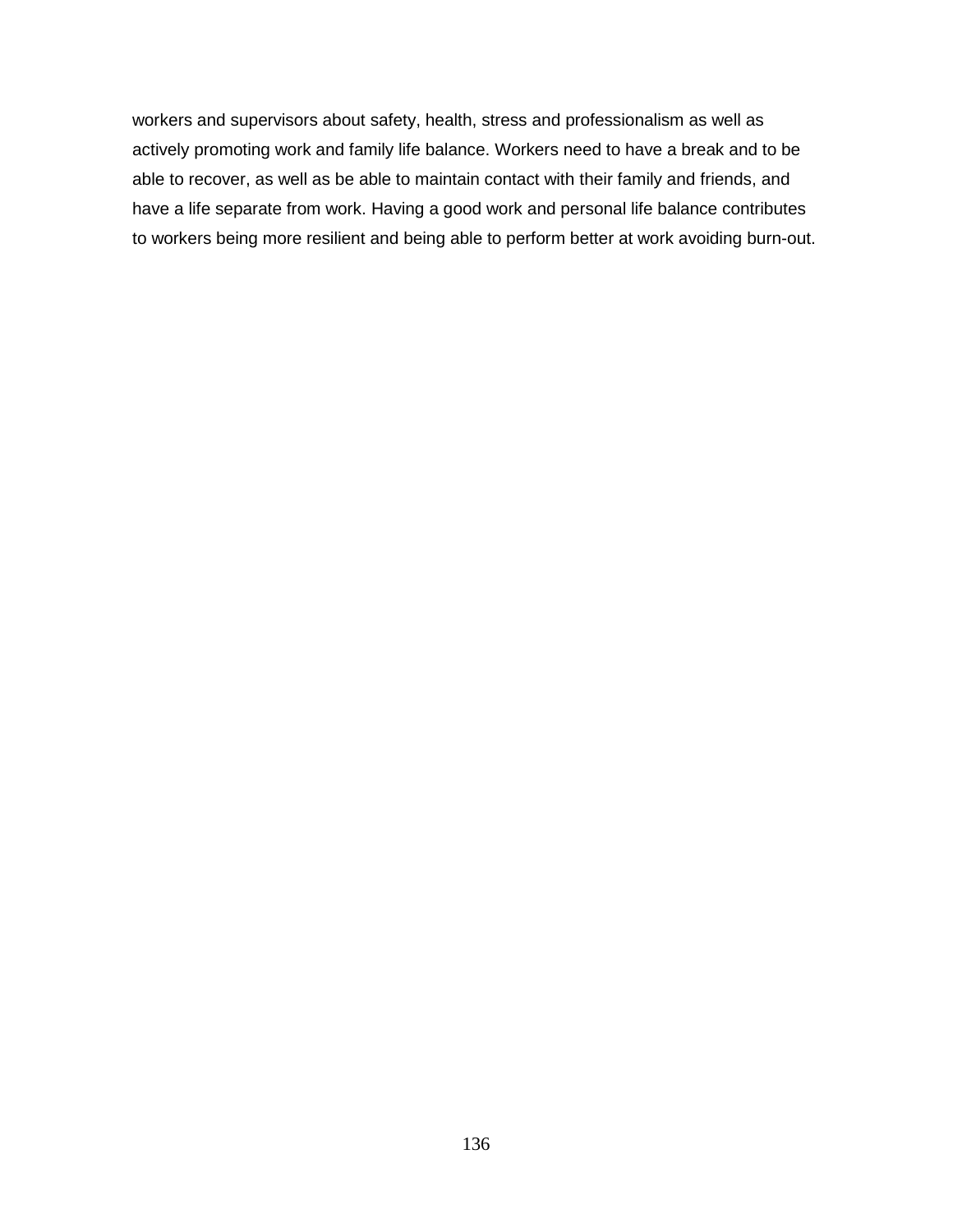# **4. 5. HOW DO WORK CONDITIONS INFLUENCE CLIENTS AND QUALITY OF CARE?**

# **QUALITY OF CARE**

Disability support workers' conditions of work have a direct influence on the quality of care that they provide to their clients. Support workers' work environment is their clients' home. Whatever happens in the clients' home and whoever enters their home will have an impact on how clients feel, how they are treated, how they are supported and if their needs are met.

In the interviews, the participants were asked their opinions about quality of care and about things they thought needed to be changed to care for clients better. Most said they thought the quality of care was generally good. Three also said that quality of care varies from venue to venue and depends on factors such as staff levels and quality of workers.

Generally, the participants identified stability of workforce and staffing levels, quality of workers and supervisors (in terms of their training, qualifications, professionalism, ethics, attitude, and motivation) and resources (funding) as the main factors influencing quality of care.

If a house does not have enough workers, permanent workers will be doing too many shifts with high workloads and burn-out, or agency workers will be used, people who usually do not know the clients or their support needs. In both cases there will be a failure in providing clients with adequate and required support. The participants have consistently reported difficulties with gaining appropriate staffing levels as well as good quality workers who are able to do their job well. Having enough employees to cover shifts is not sufficient if one is concerned about clients' well-being and quality of support. Most participants referred to the importance of having good quality workers with the right attitude, motivation and knowledge.

**Robert** thinks that care for clients depends on the workers as he says workers can do "the minimum and make no waves" and there is a way to do it, but he also knows of a situation in which clients were chemically restrained as they were given their medication early to go to sleep. According to Robert, people can appear to be good workers because they have no incidents during their shift, even when this is not the case. **Kate (coordinator)** reported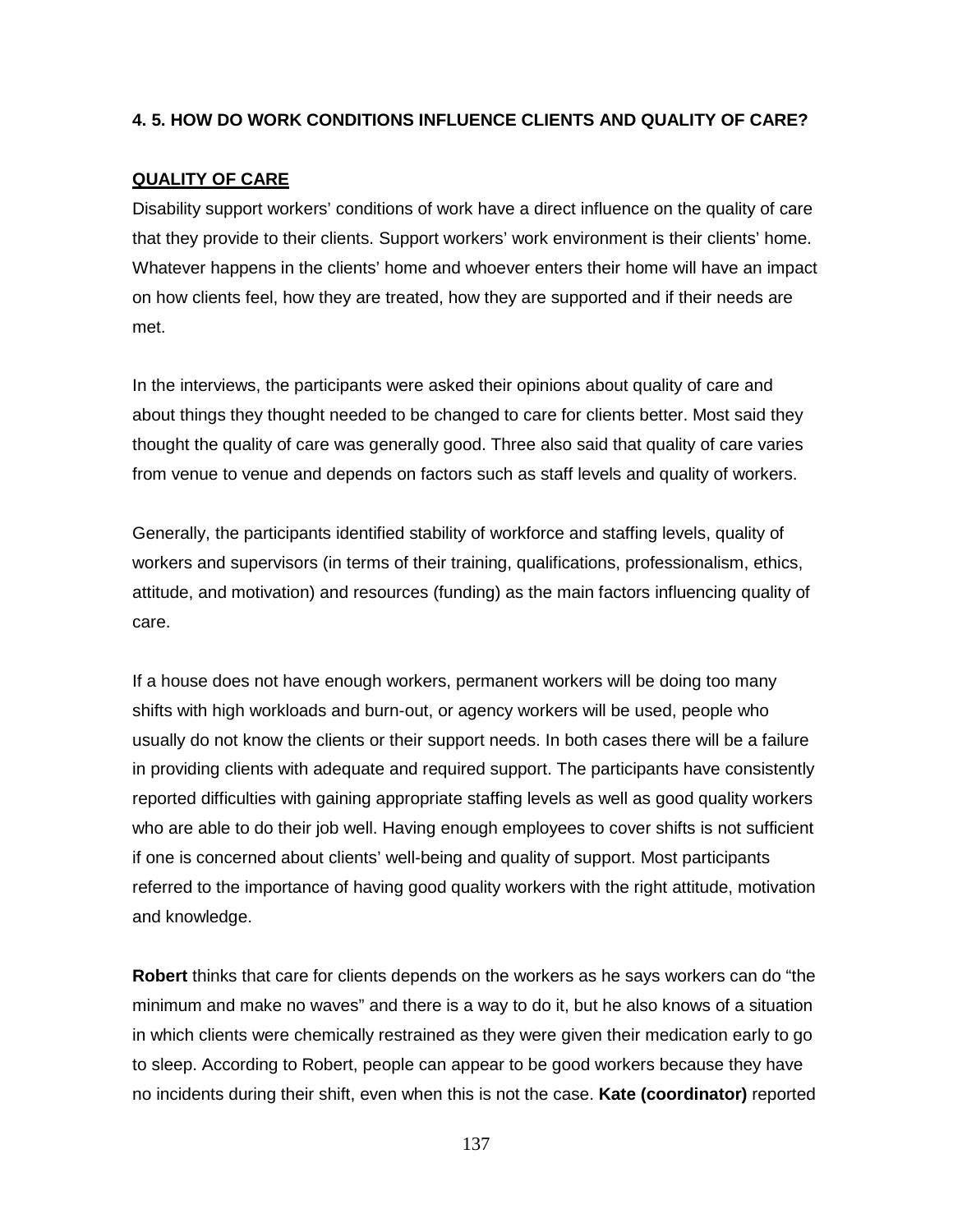that the quality of care varies from venue to venue and depends on the personal agenda of workers. If workers do not have understanding of person centredness and what providing a quality service means, Kate claims, then there is no quality of care and the house is run according to what the staff member prefers. **John (union)** agrees quality of care is different everywhere, and it depends on the organisational culture and on the workers in the house. According to John, if the workers or the supervisor are not "good", the quality of care can be poor; if the team of workers is good and the supervisor knows what they are doing, quality of care can be excellent. Furthermore, **Kate (coordinator)** claims that to improve quality of care, professionalism and the role of support workers need to be reinforced and workers should be clear the house is their workplace and not their home.

## **EDUCATION, SKILLS AND VALUES**

Formal education and training levels among support workers vary as there is no mandatory qualification even though it is considered desirable for support workers to have Certificate IV in Disability. The participants discussed the importance of education and its effect on workers' ability to do the job properly. Generally, they thought that education was important, but most thought education alone would not be sufficient to be able to do the job properly. In addition to formal education, they thought people need to have maturity, empathy, life skills and experience, work experience, the right attitude, good communication skills and constant education and training.

The participants used the term "education" in different ways, some speaking about formal education and others referring to education in the more narrow sense of professional development and training. **Mary**, for example, thought that support workers should have education specific to individual clients and the philosophy of the job, but thought that the worker's attitude is the most important factor. **Robert** says it all depends on the definition of education and thinks that the best workers are "naturals" and that there are a lot of people doing Certificate IV in Disability who do not really need it.

Some participants thought Certificate IV should be the minimum formal education requirement. It would provide support workers with a better understanding of different disability types, illnesses, behaviours of concern, legislation, values and standards. All this knowledge and education can have an influence on work practices and quality of care;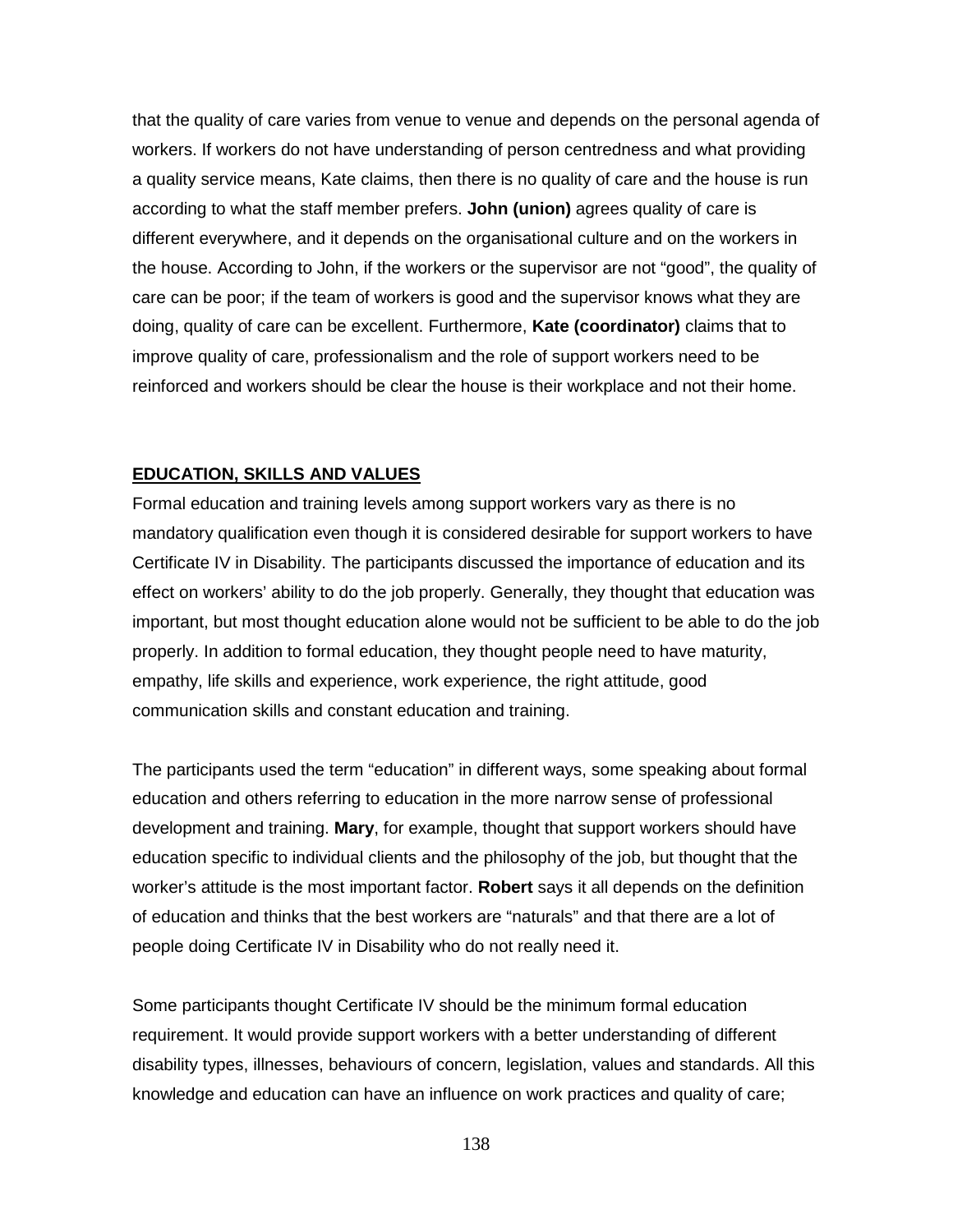however, some participants also acknowledged that there are support workers who do not have any formal qualification who do the job well. **Vicky (coordinator)** says education is important, but thinks people's ability to do support work has a lot to do with people's experiences in life and life skills they have, and says some people are "just naturals" and it is about what the person can do. **Kate (coordinator)** believes experience on the ground floor is important, but she thinks it is reinforced and made better by people with qualifications because it shows that the worker views their work as a profession and a career, and that they are interested, and that they are there for the right reasons. She says that someone who has no interest in disability work is, potentially, there for the money, while education is there to provide knowledge about how to provide better care for clients, and it is a commitment.

Shared Supported Accommodation (SSA) houses are staffed with disability support workers who often work in isolation and who are not medical professionals. They usually have some basic training in Medication Administration, First Aid Level 2, Manual Handling and Infection Control, but they are actually responsible for caring and supporting clients with complex medical needs, high physical support needs and often dual disabilities. Support workers' roles and responsibilities are immense and therefore training and education are important as **Michael (union)** explains:

*"I think with more expectation placed on staff, I think the education is extremely important. I* mean, you're dealing with people's lives. You know, if you're gonna come into a CRU and *not be trained in how to dispense medication properly, then you're asking for trouble. Give one wrong tablet to the wrong client and that's it. So, I think education is really, really important and especially with more ... nursing tasks coming out and the expectation of staff to do that, there needs to be more education, more thorough education too..."*

The participants also emphasised that support workers need continuing training in addition to their formal qualifications to be able to keep up with the changes in the disability field as well as with changing needs of their clients. All participants thought it essential to have work experience and on-the-job training in addition to theoretical knowledge, as education and life experience need to be applied together when doing support work. **Liz** thinks work experience is vital and claims that academic qualifications will not equip people with the ability to manage behaviours of concern.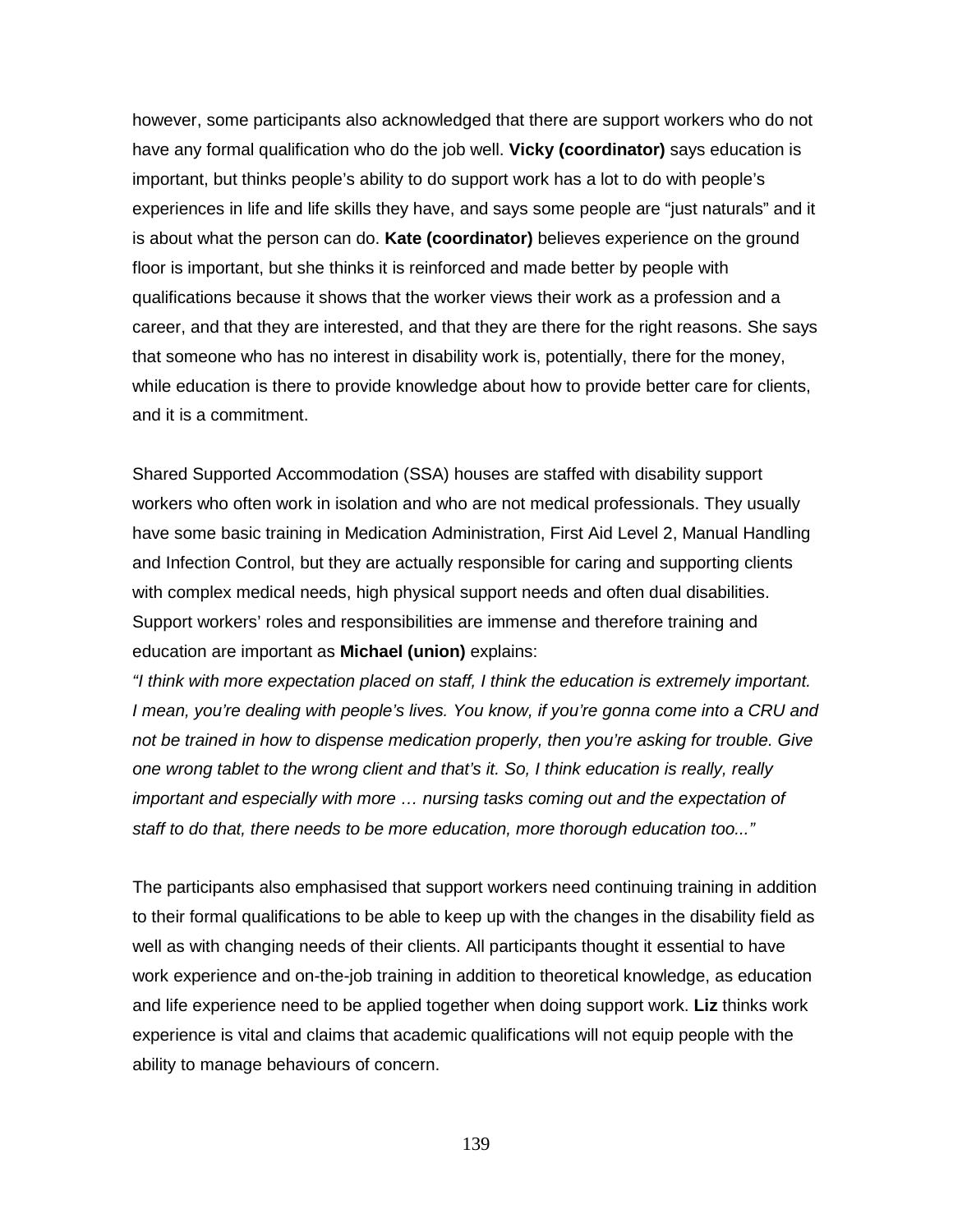To be able to perform support work well, workers need to have the right values, attitude, motivation, knowledge and skills. There is a wide range of skills that they require considering that they support people with disabilities with every aspect of their lives. Three participants pointed out that even though support workers are skilled, their skills are not recognised and valued. All participants think that good support workers are very skilled, but their personal experiences and observations are that there are both good and bad workers in the disability field and some workers, unfortunately, are not skilled enough.

A few of the participants have used the term "naturals" emphasising that having qualities such as well-developed empathy, emotional intelligence and maturity are important and valued qualities that support workers should possess.

The participants were asked about what skills they thought support workers lack. Communications skills (negotiation, people skills) and common sense were the main two things they identified in addition to teaching skills (educating and mentoring), being able to work in a team, administration skills (keeping records), report writing, assessment skills and being person-centred. When discussing lack of communication skills, the participants also linked them to the difficulties of working in a team and relating to colleagues.

## **WORK PERFORMANCE AND MISTAKES**

Mistakes that support workers make at work have the potential to cause serious harm to clients. When asked about the mistakes residential disability support workers make at work the most common, according to the participants, are medication mistakes including administration of medication, dispensing of medication, forgetting to sign off administered medication and forgetting to check the medication when it arrives from the pharmacy. Other mistakes the participants reported are forgetting to record things, mistakes caused by lack of information, not following clients' plans and programs, not following policies and procedures, not having clear enough boundaries with clients, doing jobs for clients rather than teaching them, and power over clients rather than power to clients. Some of the communication mistakes that the participants reported making are not listening, jumping to conclusions and mistakes in relation to the way clients are spoken to.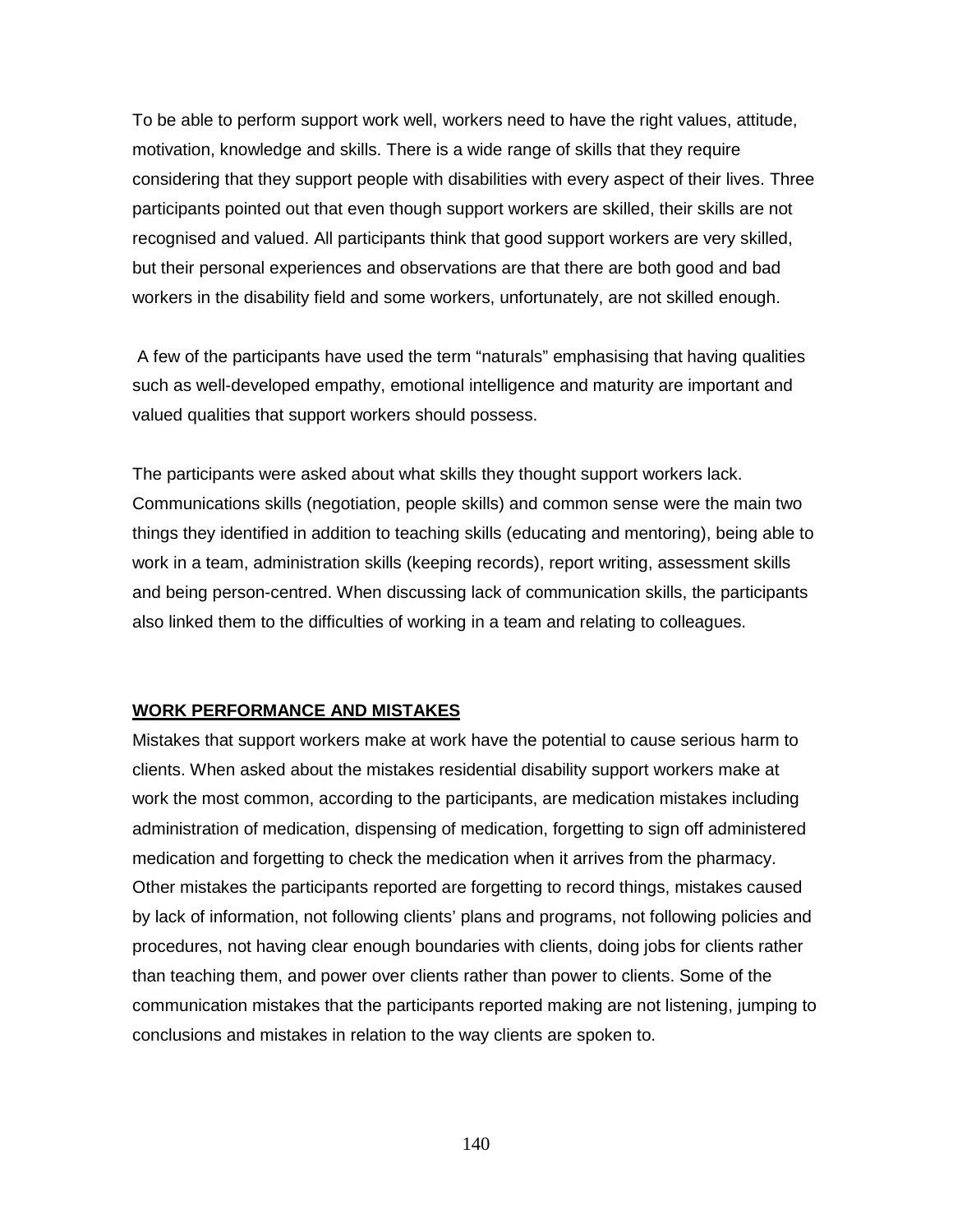Most workers reported they made a mistake with medication administration or recording such as forgetting to administer or sign off medication, or giving the wrong medication to a client.

Some participants reported that being alone on shift causes workers to make mistakes as their workload is higher and they can get distracted easily. The majority of participants indicate tiredness is also a major factor.

As reported during the interviews the following things cause support workers to make mistakes at work:

- Heavy workload, being overworked, rushing and lack of time to complete all the tasks,
- Working alone without peer support,
- Tiredness,
- Stress and burn-out,
- Lack of support from supervisor or management,
- Feeling unwell,
- Feeling upset,
- Lack of training and/or knowledge,
- Being angry at work with other staff members,
- Becoming too confident and comfortable with routines, not paying enough attention and starting to make mistakes.

There are consequences for both clients and support workers when workers make mistakes and there are implications for the quality of service provided to clients. Especially with medication mistakes, workers can put clients' lives at risk. Depending on the type of mistakes, workers can end up being injured or put other workers and clients at risk of being seriously hurt. Workers may have additional training to improve their skills, or sometimes disciplinary action is taken against workers, and they may lose their job or even get charged in court.

The coordinators and the union workers reported that the most common reasons for taking disciplinary action against workers would be unprofessional conduct, inappropriate work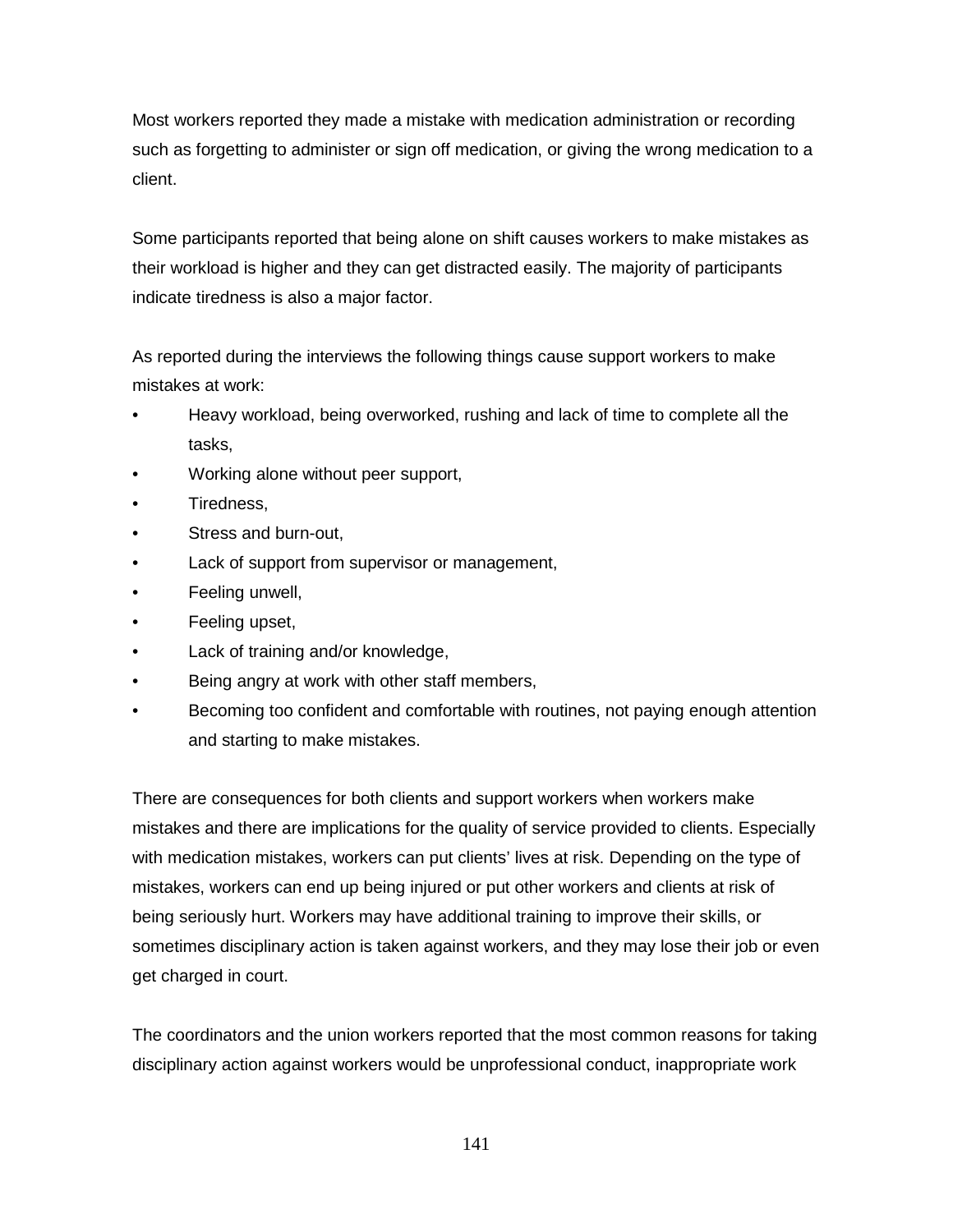ethics (breaching policies or any form of abuse), behaviour that is putting others at risk and bullying.

# **WORK PERFORMANCE AND VALUES**

The participants were asked about their opinions regarding the ways in which workers' personal values influence their work practice and clients. The participants acknowledged the potential for this to occur. Seven of the 16 participants believe that personal values do influence work practice, two workers believe this can happen, one participant says it depends on the worker, while one worker says they did not see it happen. Four participants say they think workers' personal values influence their work practice even though this is not supposed to happen.

**Liz** thinks personal values do influence workers' work practice even though workers try to avoid this. She says an atheist worker is less likely to want to take a client to church or something like that. **Tom** claims people bring their preconceived ideas about how they should be doing their job and how individual clients should be dealt with. He says workers bring ideas about what good and bad behaviours are, and how to reward and punish them. According to Tom, there is also the charity model and workers mothering clients. **Brenda** believes personal values influence work performance, although they are not supposed to. She says this is another skill that workers have to have – to avoid doing it. She knows a worker who said that clients should get up in the morning and go for a walk around the block and this worker believed 100% that it is an imperative for the clients' lifestyle.

**Kate (coordinator)** claims personal values can influence work a lot. For example, workers might find it offensive to see sexualised behaviour from clients because they see people with disabilities as asexual beings. Workers sometimes do not understand that the issue is whether the clients' behaviour or display is appropriate, and not whether clients should have this behaviour. According to Kate, people's perception of sexualised behaviour can be different depending on what kind of environment they were brought up in. **Brad (union)** says personal values have an enormous impact because a lot of the people who come to work in the field already have values of inclusion and are not doing it for the money, so they can bring positive things in the form of their personal values. Brad also reports he knew of a worker who was banned from a few houses because she had the attitude that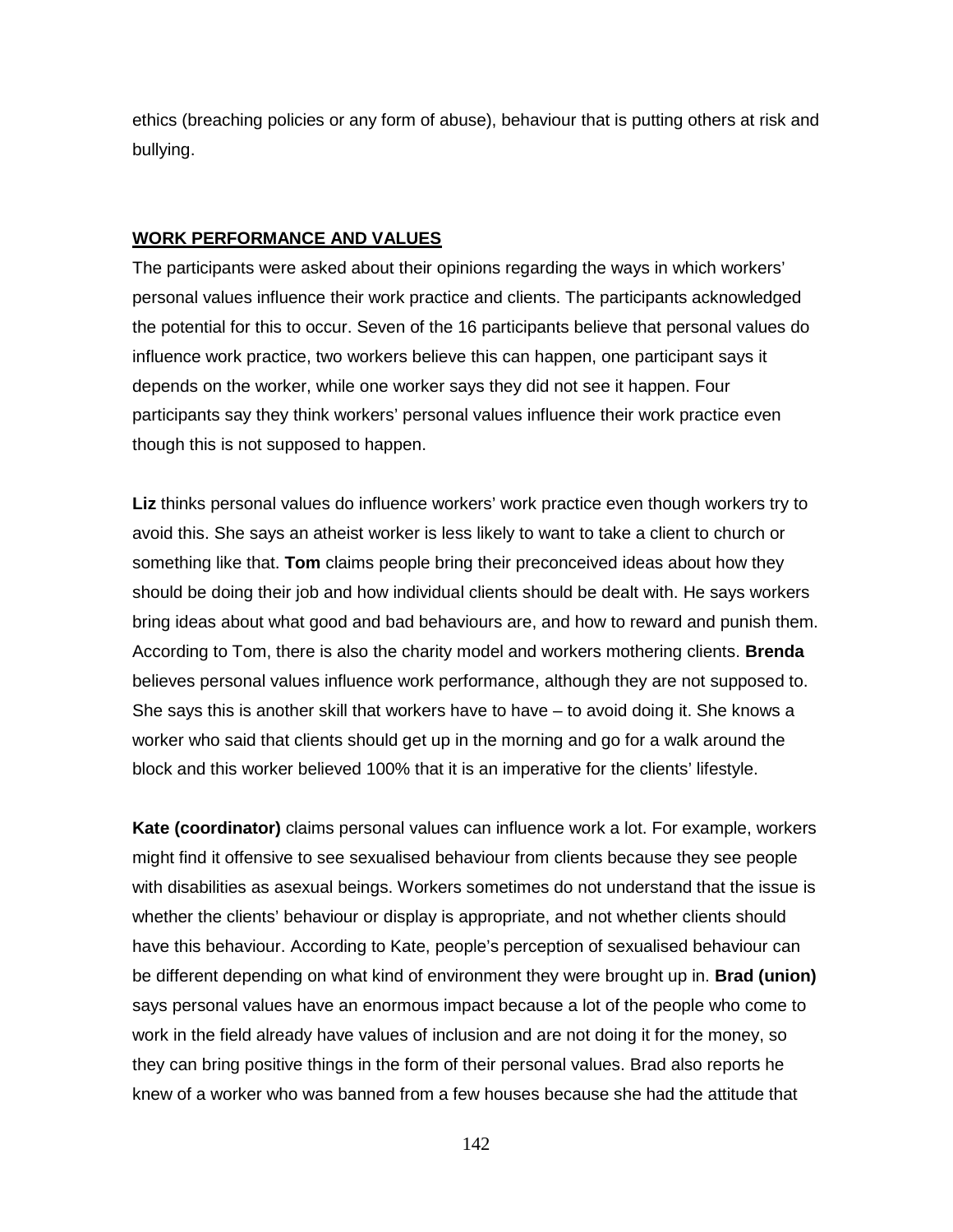clients with disabilities were children, who caused a lot of problems, and Brad says this is an example of a negative influence.

When asked what affects workers' ability to respond to clients' cultural, religious or spiritual needs, most participants said lack of knowledge, lack of education or lack of understanding about other cultures and how to respond. The participants thought that workers need to be trained and need to gain information about clients' cultural backgrounds to be able to support them appropriately. One worker says there are issues sometimes with understanding what the client is trying to say when the workers do not speak the clients' first language. Two union workers also pointed out the difficulties clients from a non-English speaking background have, especially, if they speak no English.

## **PERSON-CENTRED APPROACHES**

The researcher asked the participants about their thoughts on person-centred approaches. The participants said they thought person centred approaches are fantastic; a good philosophical shift: a good principle. However, most participants also pointed out difficulties with implementing and applying the approaches in practice. The difficulties with working in a person-centred way as reported by the participants are that not many workers fully understand person-centred approaches, so are not able to implement them in their work. Limitations such as lack of resources, including lack of funding, and inability to maintain staffing levels, as well as employing the right staff for the job, have been reported to be obstacles in supporting clients in a person-centred way.

**Kate (coordinator)** says everyone understands person-centredness in a different way. Workers often speak to clients about their rights, but not enough talk is done about clients' responsibilities even though responsibilities go hand in hand with rights. Kate believes in person-centred approaches, but thinks it is "the most abused term" she has ever heard because workers are often being person-centred about themselves and are using the term to alter the environment, the routines and what they want to do. Kate claims the organisation provided a lot of training on person-centredness, but it is not understood by workers and applied in practice properly. According to Kate, workers are using the term as a means of getting out of doing a task. For example, a client does not want to clean his room. Kate argues it is not person-centred to allow or facilitate someone living in an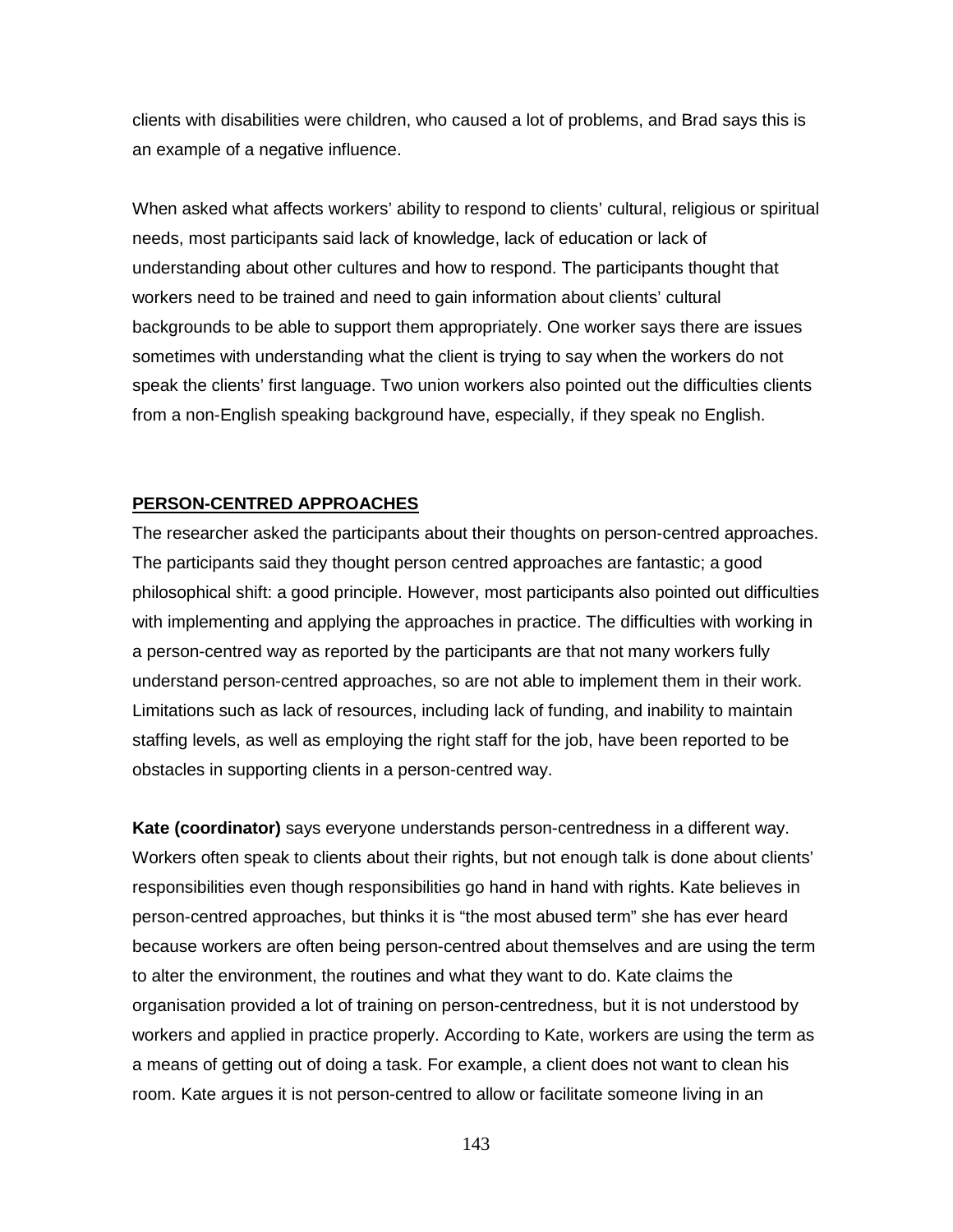unhygienic environment as the extension of person-centredness is understanding what is important for the person and understanding what is important to the person.

**Brad (union)** believes the philosophy is fantastic, but clients still have limited choices as they cannot just decide to go out and see a movie if they need support. Clients do not have much choice in where they live – they are matched through vacancy coordination at DHS. Brad suggests there should be more resources to make it work properly.

Most respondents pointed out the lack of resources and funding and their negative effects of quality of service. **Sandra (coordinator)** says staff ratios can be a problem in being person-centred and there are times when things have to be done in a way which is not person-centred because workers do not have enough support or time to do it that way. **Kate (coordinator**) says that resources are the issue as well as the workers' willingness to adopt the philosophy and put it into practice and work towards a common goal for people (commitments). Some participants also thought that there is not enough consultation with clients and emphasised clients' needs to be given more opportunities to make decisions about their lives and living environment.

#### **Discussion**

The notion of citizenship is related to positions of both support workers and people with disabilities. The notion of citizenship embodies social and economic rights to income, social services and welfare (Carney & Hanks 1994; Heater 1999; Dower 2003; Beetham 2005). Citizens cannot exercise their rights and play their citizen role if they lack basic education, health or means for living (Beetham 2005). It is important to point out that the interests of support workers and their employers are not the same and, therefore, it is important that workers use their industrial resources and unions considering the unions have a big role in negotiating work conditions (Jones & May 1999).

The reality is, in practice, people with disabilities do not enjoy full citizenship and often experience discrimination in many areas of their lives (Watson 1998; Vernon 1998; Parsons 1994; Clear 2000; Kendrick 2002). Generally, most human services' clients are known to have a disadvantaged position in the society as most of them are poor and lack powerful allies (Kendrick 2002). Furthemore, people with disabilities (especially intellectual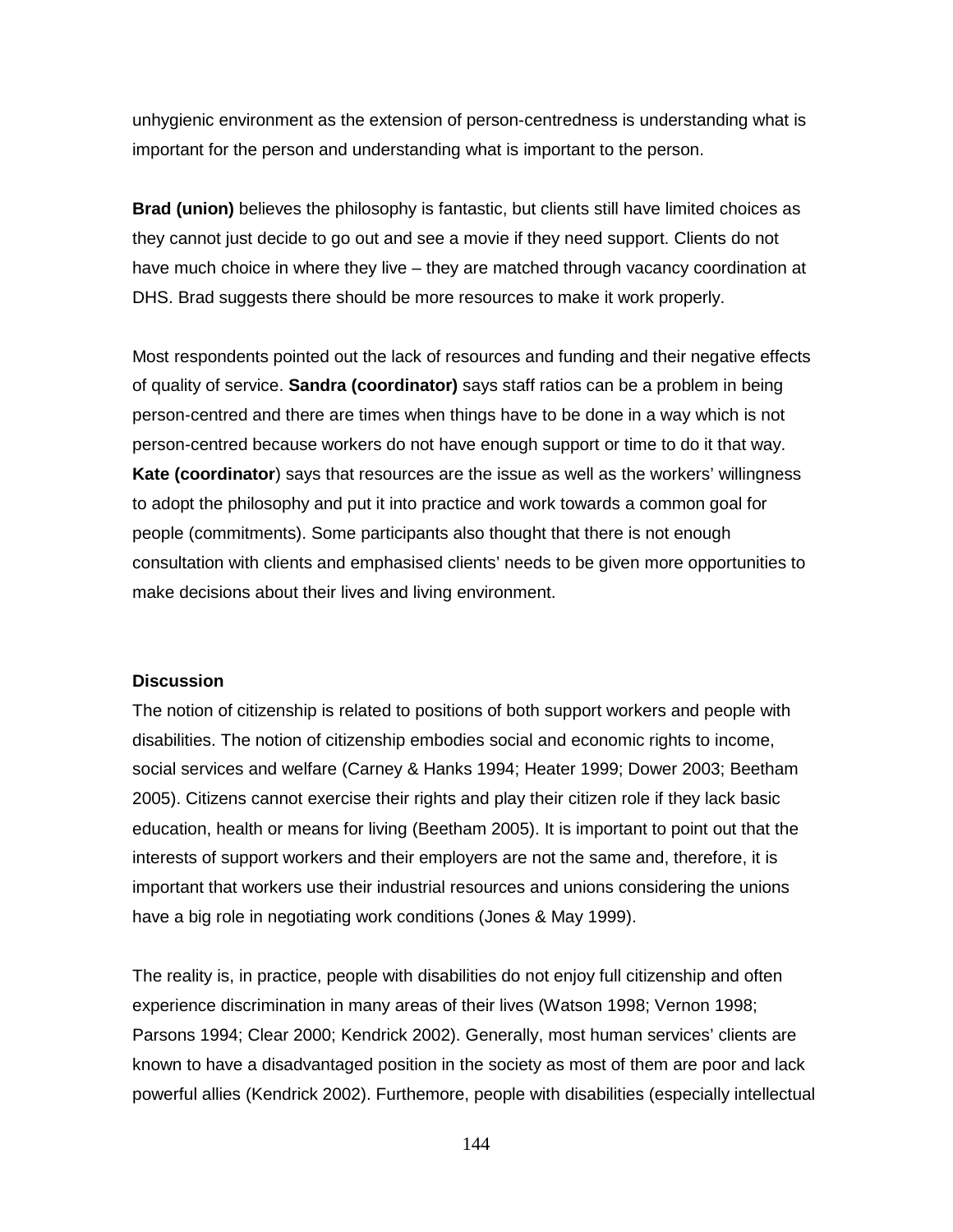disability) are more vulnerable and likely to be abused, mistreated and neglected than people without a disability (Kendrick 2002; Oliver et al 2002). The main legislation (the Disability Act 2006) and philosophies guiding disability services are citizenship and human rights aiming to improve inclusion and participation of people with a disability in the community and to provide them with high quality services (Victoria Government Department of Human Services 2009a). Disability services need to be responsive to individuals' needs and choices (Victorian Government Department of Human Services 2002). Also, the more dependent or vulnerable clients are, the higher standard of care and service they require (Villamanta Legal Service 2006). This is why it is important that support workers are skilled and equipped to do their jobs properly. It is the disability support worker's role and responsibility to work within the legislative framework and implement the policies while directly working with clients on a day to day basis in ensuring their support needs are met and their rights and choices respected. As Kendrick (2002) ponts out, clients can be harmed if the service does not understand their needs and if the staff are unmotivated or incompetent. Therefore, it can be argued that disability support workers and their work conditions direcly impact clients' lives in terms of the care and service they receive through disability services.

Hewitt et al (2004) found support workers' knowledge, attitudes and skills to be the main factors affecting quality of service. The findings of the present study are consistent with this as quality of staff in terms of knowledge, skills, values and attitudes; workforce issues and organisations' resources have been reported to be the main factors influencing quality of service.

The participants reported difficulties with staff levels and lack of workers causing increased workloads and responsibilities for workers. Workforce issues like staff turnover and position vacancies have been known to negatively affect quality of service causing low staff morale due to increased workloads and decrased safety for both staff and clients (Test et al 2003). Stress and burn-out have been linked with difficulty in concentrating (Le Fanu 1997), emotional exhaustion, lack of motivation (Hassed 2008), reduced capacity of workers to perform their duties at work (Department of Human Services 2005), and poor performance as people are more likely to make mistakes (Hassed 2008). Therefore, the participants' reports that tiredness, stress and burn-out cause them to make mistakes at work, which can result in harm to their clients is not suprising.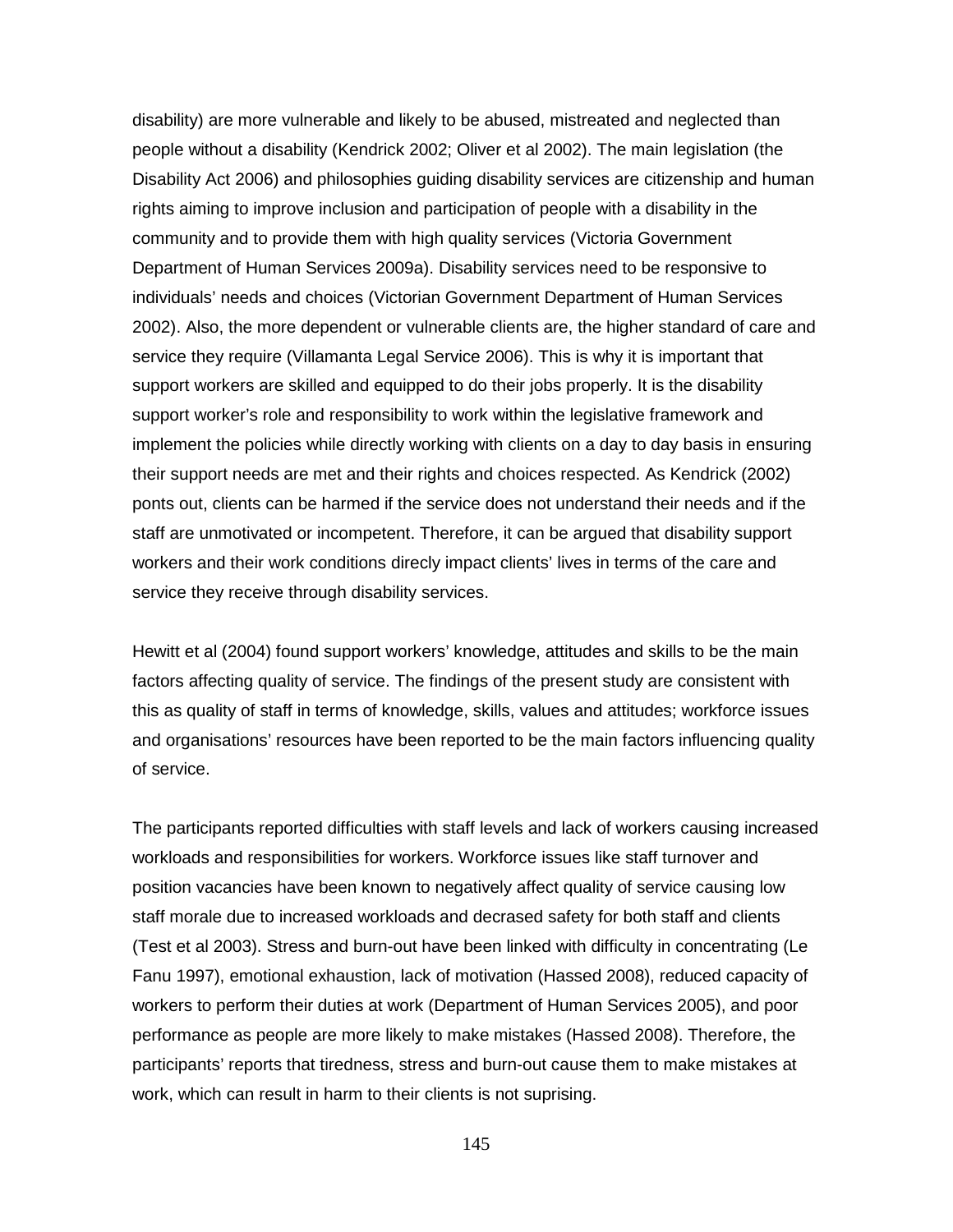The issue is not only that there are not enough support workers, but that there is a need for good quality workers who can perform their job well and professionally. Considering there is generally a very limited interest in disability careers and a lack of understanding of the disability support worker's role and value (Department of Human Services 2005, Test et al 2003, Leidy 2004) and it is alos not a well-paid job, it is unlikely that people would aim at gaining tertiary education or degrees and then work as disability support workers. Currently, people can easily get such a job without having tertiary qualifications due to high demands for disability support workers.

In this study, the quality of staff, referring to both support workers and supervisors, has been reported as a critical factor affecting quality of service. Organisations have a lot of trust, and place a lot of power in hands of their staff in residential services, but as Kendrick (2002) points out, the wellbeing of clients can be dramatically helped or harmed by character of services and people who work in them. Clients in residential services are very vulnerable and a lot of them have an intellectual disability. People with intellectual disability often cannot make informed decisions, while some have severely limited communication skills and lack self-advocacy skills. Test et al (2003) and Ito et al (1999) argue deinstitutionalisation resulted in increasing number of people with disabilities living in the community increasing the number of support workers required to provide support. Ito et al (1999) further argue it has also put more strain on support workers who have limited qualifications and greater workloads and responsibilities. The present study supports these arguments in terms of the reports that support workers' roles and responsibilities are often immense in comparison to the training they receive and this is especially the case when support workers are required to perform tasks that have traditionally been done by nurses or medical staff. It has also been reported by the participants there are great variations in support workers' skill levels depending on their education levels, values, previous careers or personal life experiences. It needs to be emphasised, therefore, that support workers need continuing training to be able to keep up with the changes in the disability field and with their clients' support requirements.

As pointed out by the participants, there are a lot of staff and teamwork issues, with staff having their own agendas and clients not having enough say in what happens in their home. Considering that disciplinary action is usually taken against support workers for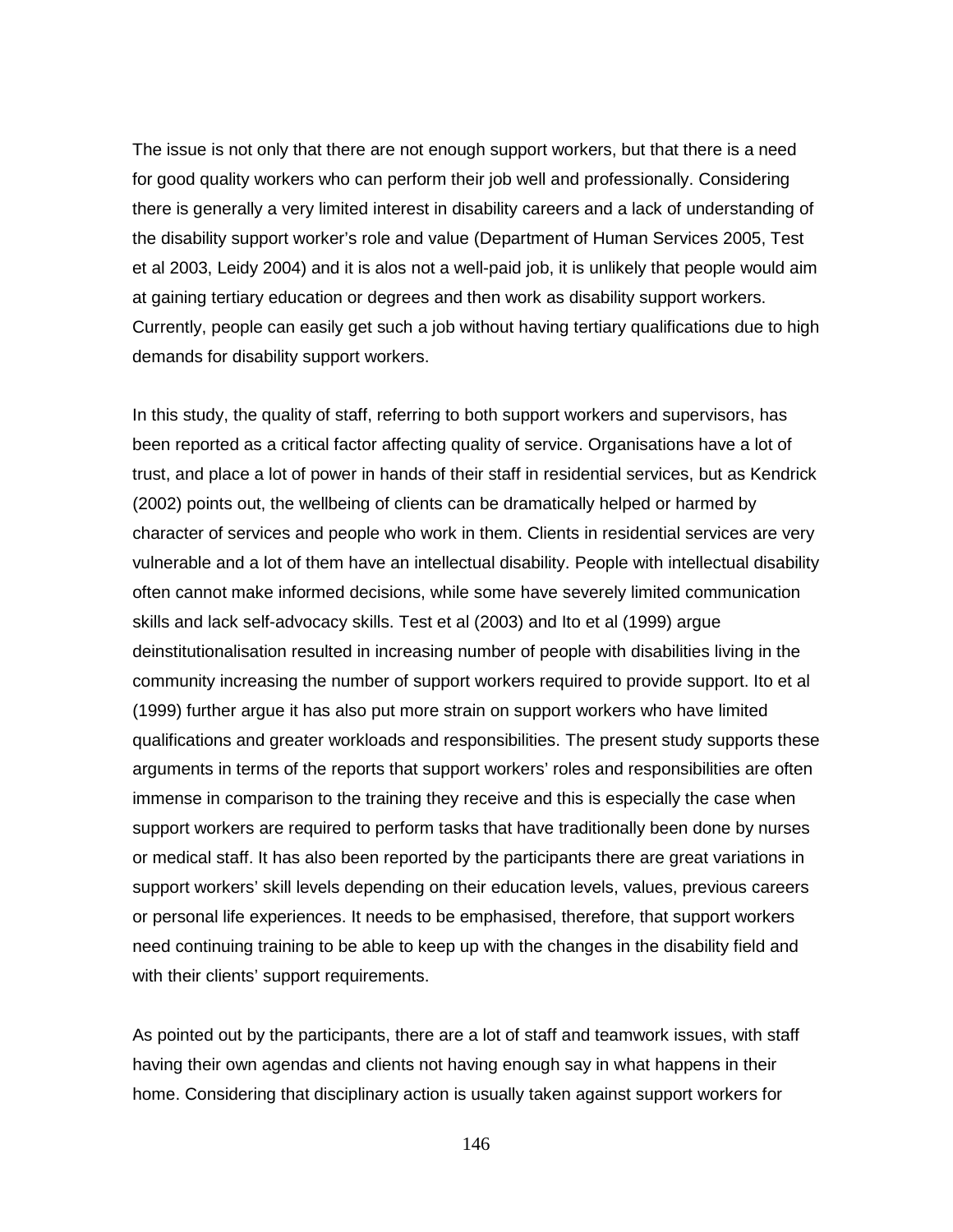unprofessional behaviour, it can be argued that there is a need to constantly and consistently reinforce professionalism and the role of support workers since the workers' workplace is home to the people they support. There is also a need for development of codes of ethics specifically for residential disability support workers that are clear and can easily be applied in practice. There appears to be a need for support workers to get more training in ethics, values and current approaches to disability, but training on its own is not sufficient, and organisations also need to monitor service provision closely and manage and supervise their staff appropriately. It would also be beneficial to have organisational values and expectations constantly reinforced through various organisational communication channels as well as through direct supervision.

Resources and the level of funding attached to the residential setting have been reported to affect staff-to-client ratios and the number of rostered support hours, so clients might not be able to have enough one-to-one support and staff attention. It often happens that clients with higher or more complex support needs would take more staff time than other residents and, therefore, attention and time that staff spend supporting residents is often not equitably divided in practice. Another issue that has been linked to resources is the lack of handover time, which the participants raised, suggesting it should be built into rosters, as it is with nurses.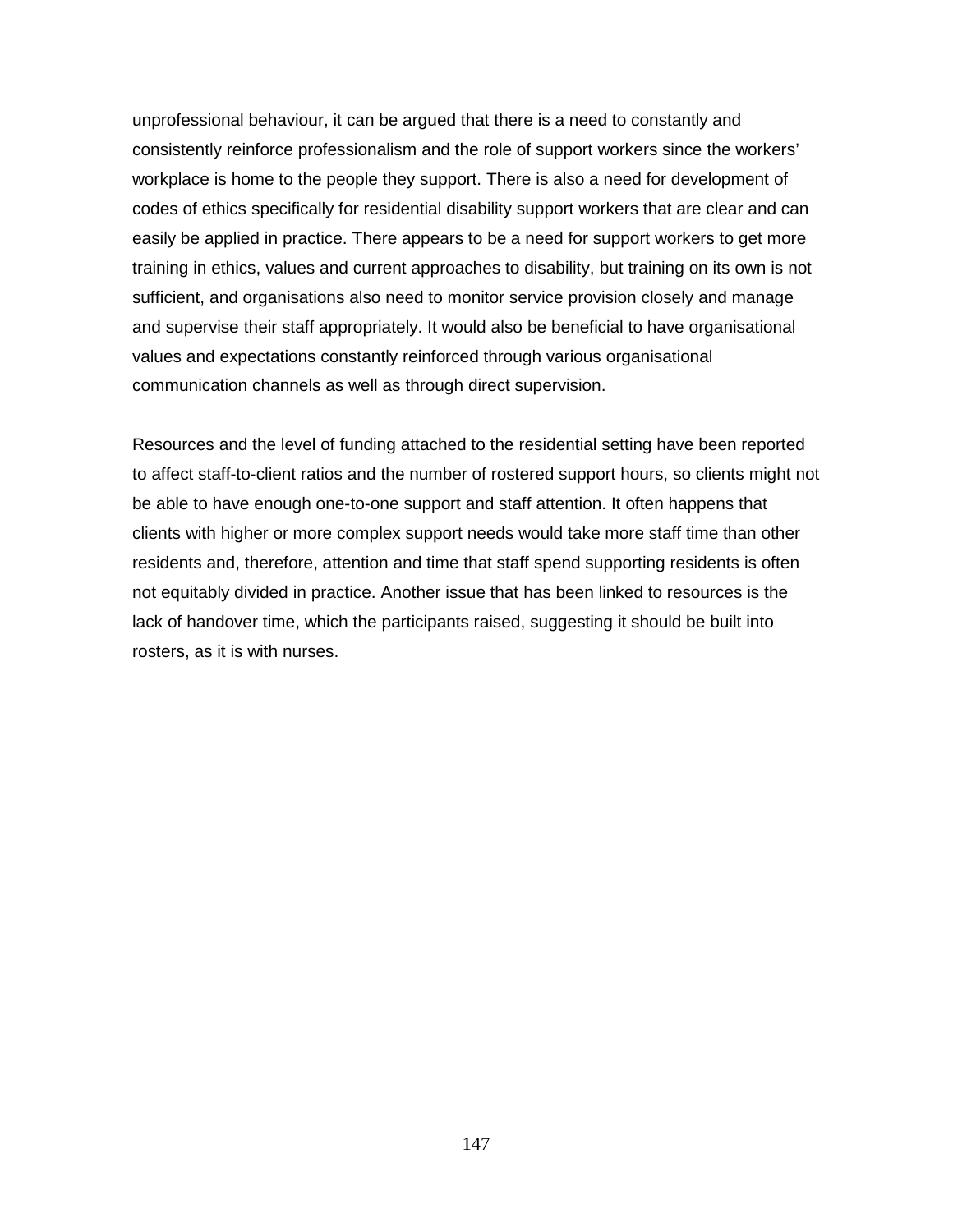# **4. 6. WHAT ARE RESIDENTIAL DISABILITY SUPPORT WORKERS' NEEDS AND WHAT NEEDS TO BE DONE TO IMPROVE WORK CONDITIONS?**

In the everyday operation of Shared Supported Accommodation, disability support workers are responsible for implementing support for people with disabilities as outlined in the legislation.

Department of Human Services (2005) reported difficulties with disability workforce recruitment and retention in Victoria, especially in the non-government sector. In the interviews with the participants, difficulties with recruiting support workers and high staff turnover in the non-government sector have been reported. Consequently, permanent support workers often end up with very high workloads, more responsibility and more shifts than they should. It is not sufficient to just have a number of workers who could cover the roster. There is a need to have a stable and qualified workforce able to complete the job properly. As reported in the previous sections, paying agency workers to cover gaps in rosters costs organisations a lot of money, and at the same time it affects permanent workers in terms of higher workload, and clients in terms of lack of continuity of care. Overworking permanent workers or constantly using agency workers are not sustainable options. Permanent workers will eventually burn out and, potentially, leave their employment, resulting in loss of knowledge to the organisation and negatively affecting clients in terms of continuity of care. It has been recognised that high staff turnover disrupts clients' lives and routines (Test et al 2003) and causes loss of organisational knowledge and expertise (Department of Human Services 2005). Burn-out has also been linked with absenteeism of workers as it is considered to be one of the symptoms of burnout (Jones & May 1999; Mitchell & Hastings 2001; Hastings & Brown 2002; Hastings 2002). Therefore, it is crucial that organisations support their workers by ensuring that they have a break and enough time to recover from work, preventing burn-out. Generally speaking, agency casual workers who do not know the clients or the house well may not be able to provide adequate quality of support to clients, but nor are burnt-out, stressed and overtired permanent support workers. As reported in the literature review, burn-out affects performance and causes people to make mistakes. The danger is that workers may not be able to recognise they are burning out until they make a serious mistake or until they start feeling unwell physically or mentally. The union workers report that burnt-out workers often present as abrupt, having a "short fuse", or being impatient, and may do something that is out of their character affecting or causing harm to other workers or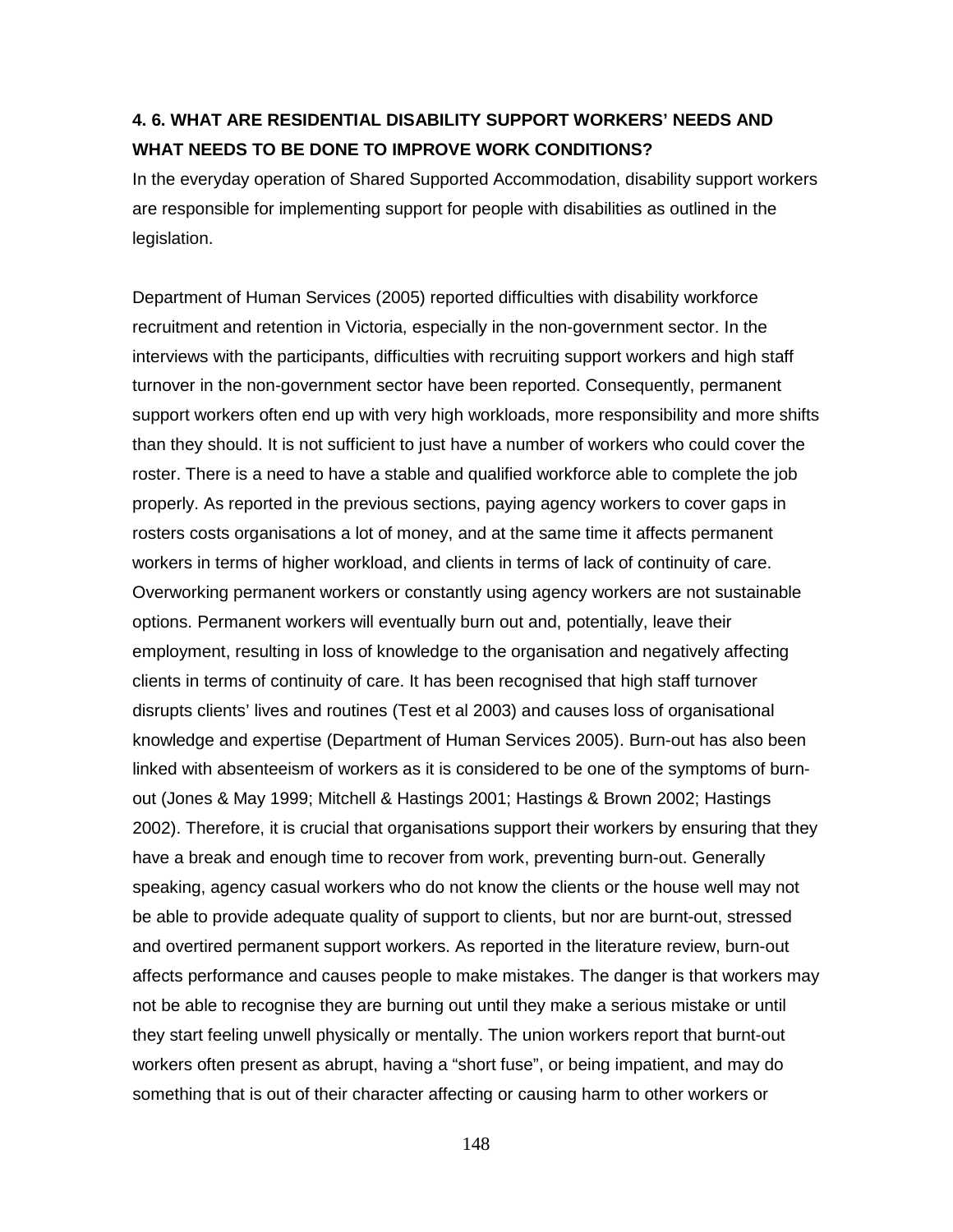clients. Both support workers and their employers are responsible for workers' and clients' safety and well-being, and are required to take action to prevent harm.

Even though organisations are in a difficult situation in terms of their budgetary constraints and recruitment of new staff, they should take more responsibility for ensuring and promoting health and well-being among support workers, and preventing burn-out. Stress will always be part of disability support work, but there are steps that organisations can take to prevent burn-out. First, there needs to be education of support workers about stress, recognising stress and stress management strategies to equip them with knowledge and strategies to recognise and prevent burn-out. Second, organisations need to alter and monitor their management practices including actions of house coordinators and culture that is being promoted among support workers in terms of job responsibilities and professional boundaries. It is inappropriate and unethical to place the complete responsibility for clients' welfare on support workers. The participants did report "guilt trips" being put on support workers to encourage them to do additional shifts, or sometimes support workers being attached to their clients to the point of them not taking leave to ensure that clients are supported by permanent workers who know them well. Based on the literature and the participants' responses, the helping aspect of the job is important to welfare or disability support workers and people do not do the job for the money only, but it is crucial to promote clear professional and ethical boundaries considering that disability support work is or, should be, a profession and a career and workers are expected to perform their duties, for which they are paid at a certain standard.

Supervisors of disability support workers or house coordinators have an important role in ensuring that support workers perform their duties effectively and that residents are adequately supported. Lack of peer and professional support has been identified as the factors contributing to stress and burn-out (Department of Human Services 2005; Ito et al 1999). Findings of the study conducted by Ito et al (1999) suggested supervisor support can reduce burn-out among support workers. Therefore, supervisors can affect staff retention and turnover rates. How effective a supervisor is in their position depends on two factors. The first is the quality of a supervisor and their skills, experience and ability to communicate with staff and manage them. Hewitt et al (2004) point out the house coordinators who are promoted from direct support positions without being trained or having specific skills in staff management are not likely to have the skills to effectively do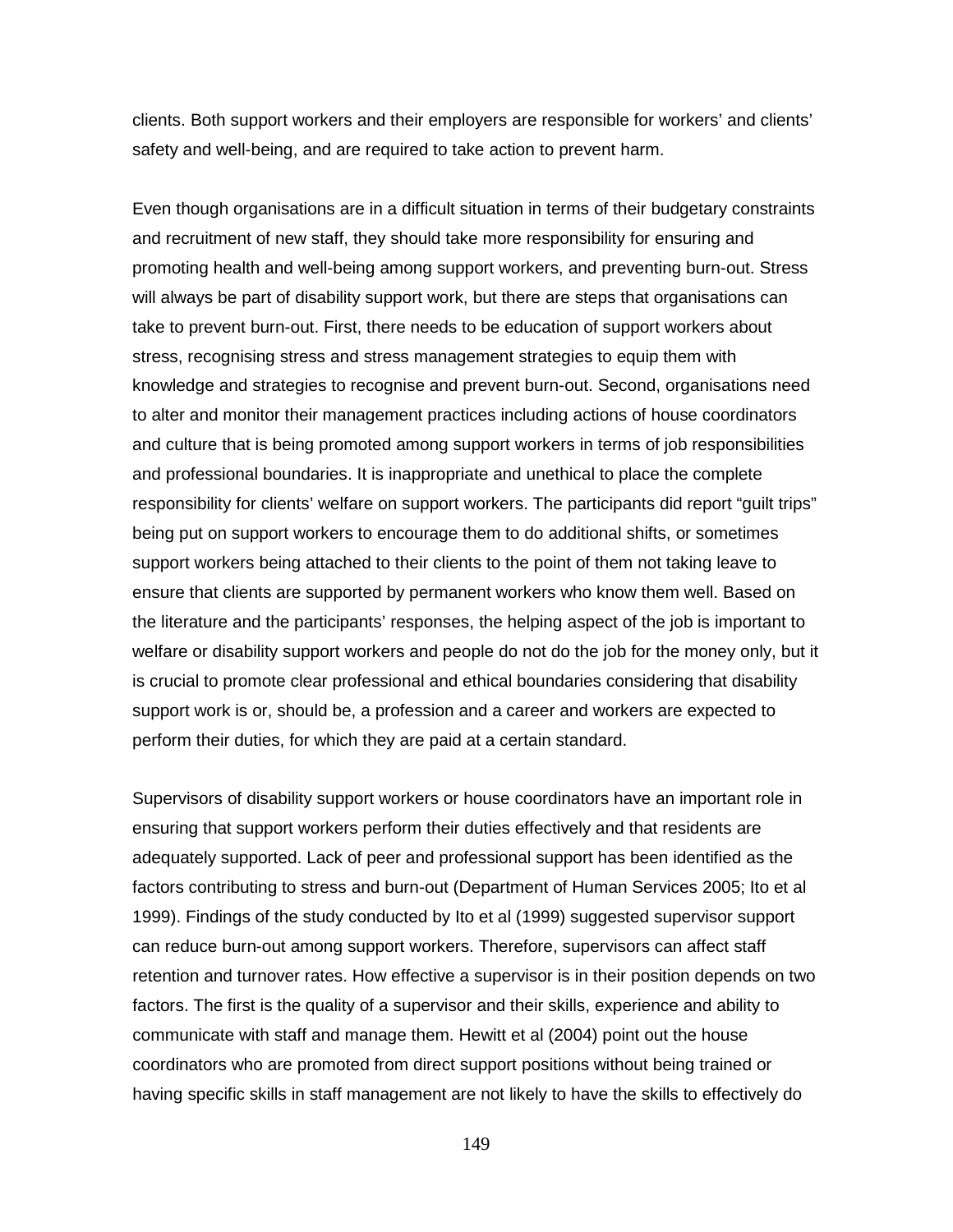their jobs, support and keep staff. The second factor is organisational structure and whether there are team leaders or coordinators present and doing hands-on work at the houses they supervise. Disability support workers need to have a skilled and approachable supervisor able to act as a role model as well as provide support, understanding and leadership. Ideally, the coordinator would need to do hands-on work at the house, which means they would cover shifts and do shift work to monitor the service and be completely in touch with the staff and the residents. One of the senior coordinators in this study reported that there are often unofficial team leaders in the houses she supervises, who assist her with her job. The issue of having unofficial team leaders who have not been formally appointed to that position by their employer is problematic on two levels. First, it may imply exploitation of some support workers who perform additional tasks without being paid accordingly, and second, it may appear that the coordinator favours certain support workers and gives them more power and trust, which can lead to staff issues and problems with teamwork.

It appears that many issues in residential disability services could be traced back to supervision issues in terms of the amount and the quality of supervision provided to support workers and the houses. Shift work is an unavoidable part of the job for support workers and has been reported to affect their social and family lives, but its negative effects could be minimised through staff consultation, planning and rostering processes, which needs to be done by a supervisor who understands and communicates with their team of workers. The same applies to support workers taking annual leave. It needs to be planned, negotiated and coordinated and it is the supervisor's job to bring the team together, encourage communication and coordinate workers' leave rather than leave it up to individual workers to apply for leave and have it rejected because someone else was quicker in applying.

Considering the reports of team problems and difficulties with teamwork among the support workers, organisations need to ensure that there is a sufficient level of supervision at each house, that supervisors have the skills they require to be in that position, and that the importance of teamwork, acceptance of diversity and other organisational values are constantly promoted and reinforced. If teams do not have a common goal and purpose, it can be expected that there would be different agendas and goals among support workers. Again, a supervisor plays an important role in promoting and shaping organisational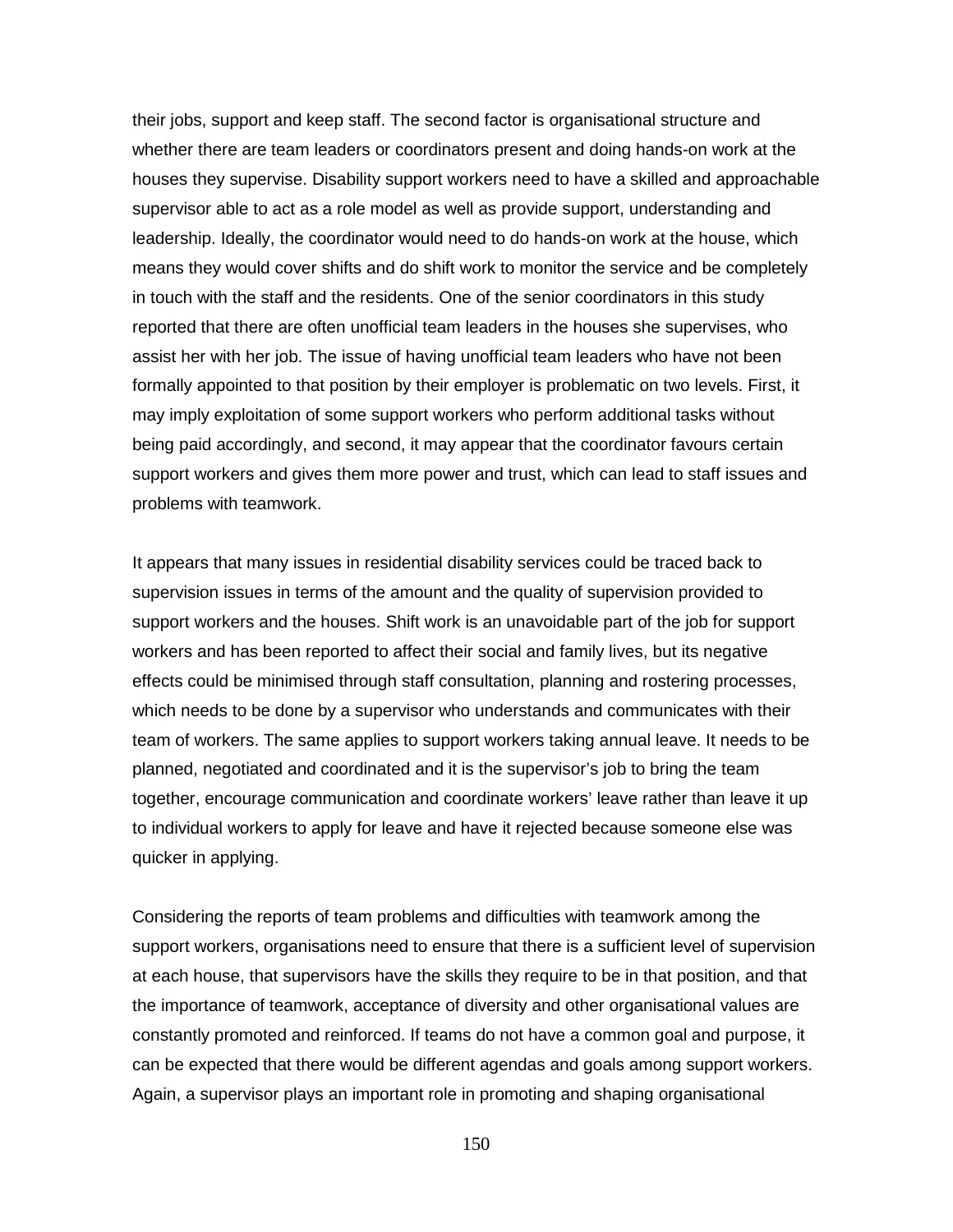culture and monitoring teamwork, but having a competent supervisor alone would not be sufficient to ensure good teamwork. As reported by the participants, other factors have an impact on teamwork, factors that supervisors would not necessarily be able to change or improve. For example, wider problems of lack of support workers, difficulty with recruitment or high staff turnover contribute to team instability and have been reported to affect teamwork. Communication is another factor. Workers work in isolation and with lack of handover and lack of worker to worker contact, there is a reliance on written communication. This is partly a management and supervision issue as the organisation needs to ensure appropriate work practices are being followed and workers are recording things and conveying important messages in writing. This is also a matter of resources as often organisations would not have enough financial resources to implement rostered handovers, but there is also a question about individual workers' professionalism and skills including their literacy skills.

With regard to managing behaviours of concern, it is part of the job and generally speaking support workers find it stressful, as expected. However, the participants in this research pointed out that it is a lot more stressful when they are required to manage behaviours of clients when they are unfamiliar with the client, that they do not know what to expect and do not know the clients' behaviour support strategies. When clients who exhibit behaviours of concern are likely to put other clients or the general public at risk, the support workers report experiencing higher levels of stress as they feel responsible for other people's safety. This suggests support workers not only need general training about managing behaviours of concern, but organisations need to ensure that all permanent workers know how to manage the behaviours of each client at the house. Newly employed support workers need induction training and to be prepared to work with and support each client in their care. For agency and casual workers, it is essential that this information is easily accessible in a clear and condensed form as, in practice, they often do not have much time available for orientation. Incidents involving behaviour of concern can be traumatic for staff, especially when staff are physically attacked or injured. Different workers require different levels of support, but it is essential that they feel supported and that debriefing is available and offered to them. Organisations should also ensure that all workers are aware of the Employee Assistance Program and know how to access it.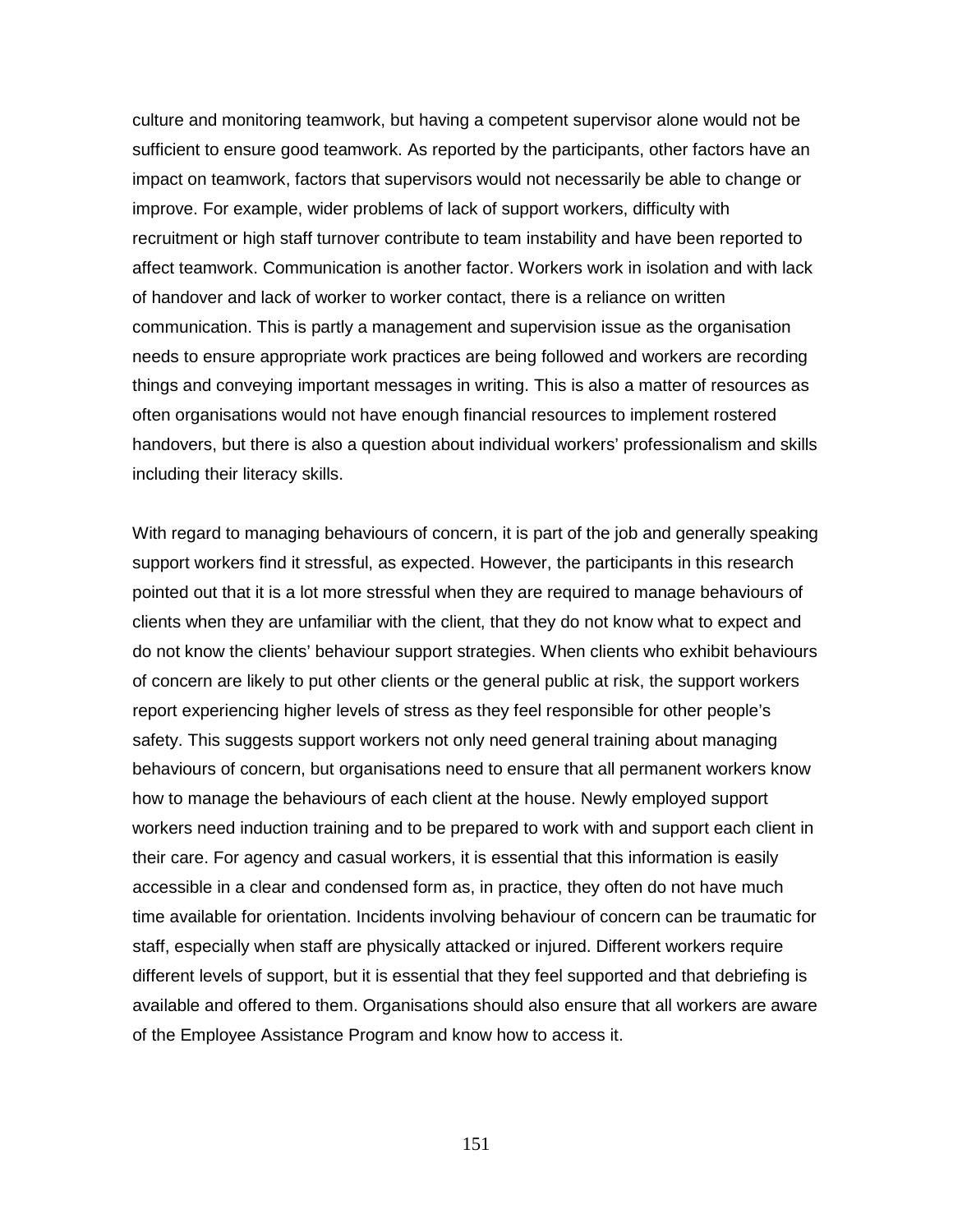Considering the scope of their duties and responsibilities, to be able to support people with disabilities in a residential setting while often working in isolation and unsupervised, disability support workers need a wide range of skills. They need to understand the legislation and exactly what is required from them and what their role is. They need to be able to maintain professional boundaries, behave ethically and have well-developed interpersonal and communication skills and empathy. The literature and the participants in this research suggest that with deinstitutionalisation of people with disabilities and demedicalisation of disability services, support workers have greater responsibility and, as reported by the participants, often perform tasks that have traditionally been part of a nursing role. This raises the question of whether disability support workers are appropriately prepared and qualified for the tasks required of them. The literature suggests that, generally, the disability workforce is not sufficiently trained or prepared for such responsibility. In this research, the participants point out inconsistency and varying levels of skill among disability support workers. Despite support workers being required to complete basic training, it can be argued that this would not prepare them for the job. The government sector has been reported as providing new workers with induction training and their supervisors with additional management training, but the non-government sector is not consistent and appears to experience difficulties (Department of Human Services 2005).

Considering that there is no mandatory formal qualification for disability support workers, with lack of professional status and low pay, it is of no surprise that there are difficulties attracting new workers into the industry, especially in the non-government sector. As the demand for support workers is expected to increase, there is a critical need for a stable and skilled workforce. To achieve this, disability support workers' qualifications and status need to be raised and they need to be recognised as professionals, which should be reflected in their pay. Support workers need to feel respected, acknowledged for the work they do and be provided with opportunities to enhance their skills. With the existence of stable, skilled and experienced workforce, it can be argued that the quality of service to clients would improve. Work conditions, including the status and pay of disability support workers, influence the stability of the disability workforce. In combination, the stability of the workforce, the quality and skills of support workers, the quality and skills of house coordinators and organisational management practices all influence the continuity and quality of support for clients.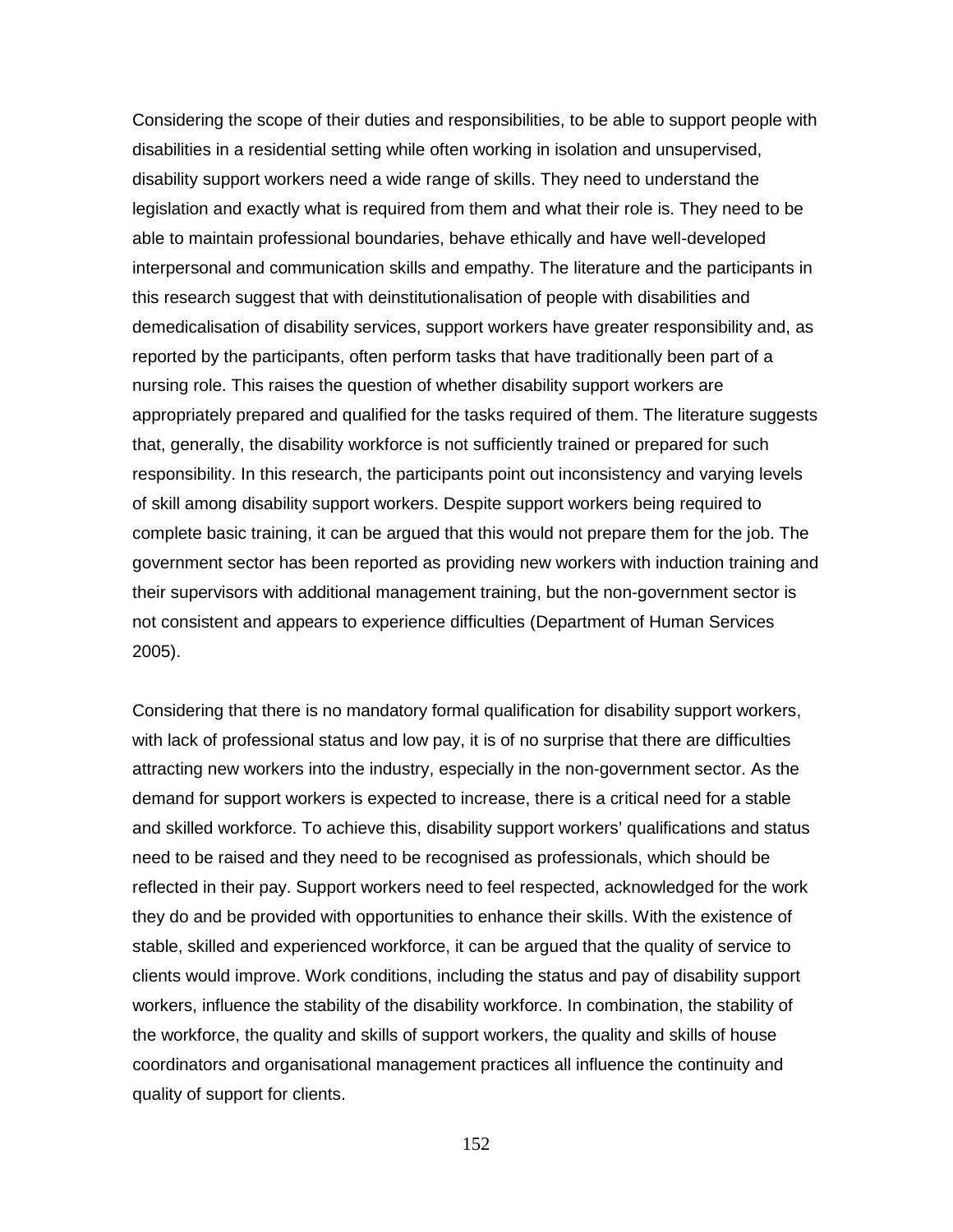#### **5. CONCLUSION**

The aim of this research was to explore residential disability support workers' experiences and perceptions of their work, work conditions and how they affect workers and the quality of service being provided to their clients.

The participants identified behaviours of concern, large workloads, difficulties with teamwork, staff issues, lack of supervision and support from house coordinators, and lack of support workers as significant sources of work-related stress and burn-out. The participants report that residential disability support work has a low status, the community does not understand the disability support worker's role and there is no recognition for their skills and knowledge, even though the participants consider the role important and valuable. The government sector was reported to provide disability support workers with better work conditions in terms of higher wages and better access to training and professional development. Shift work was identified as an unavoidable part of disability support work and a major factor in affecting disability support workers' social and family lives, with the potential to negatively affect their health and well-being in addition to large workloads and working long hours. The findings suggest that staff turnover and retention, the support and supervision of disability support workers, the quality and skill of disability support workers and their access to training, and resources of disability service organisations all influence quality of service provided to clients. The findings also suggest that improving the professional status of disability support workers and adding more value to their work; providing disability support workers with better access to induction training, further training and professional development; having skilled house coordinators; and providing supervisor support to disability support workers would have the potential to reduce burn-out among workers, would contribute to the improvement of disability support workers' conditions, would increase their job satisfaction, and improve the quality of service provided to people with disabilities. Implications for future research are discussed.

The results of this study clearly need to be confirmed by larger samples. The present study covered different topics and aspects of residential disability support work, but it would be beneficial if all the topics were investigated separately in more detail. The participants identified that there are differences between government and non-government sectors in terms of wages and access to training. More research is required to identify if or how these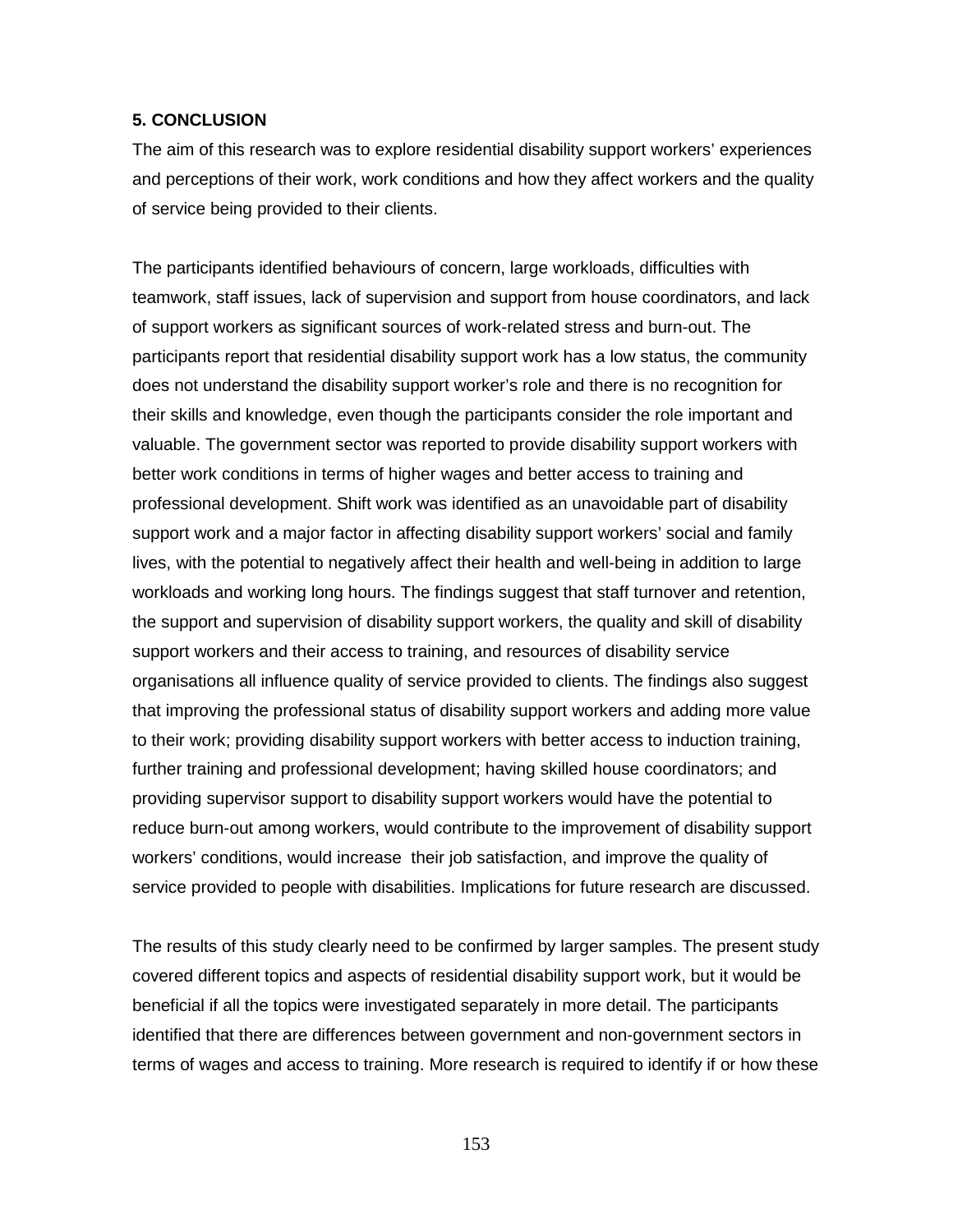differences influence the quality of care for people with disabilities who live in nongovernment and government operated CRUs.

It can be argued that the status of disability support workers and their conditions of work are directly related to the quality of support provided to people with disabilities. In an environment where clients are vulnerable and there are increasing skill demands and responsibilities placed on residential disability support workers with limited access to onsite supervisors, there is a need to find mechanisms to facilitate improvements in the supervision of support workers and the support practices of disability service organisations. Furthermore, more research is needed to examine the extent to which skills and actions of house coordinators, who are frontline supervisors, are related to outcomes such as staff performance and quality of support for their clients.

Finding and keeping qualified and skilled disability support workers is one of the main factors and challenges in ensuring that clients are adequately supported. Enhanced professional identity, increased wages and bringing value to the profession are some of the required solutions. When seeking increases in wages for disability support workers, it is important to focus on the education levels and minimum requirements of formal qualifications. Mechanisms to increase disability support workers' professional status, officially recognise their skills and attach value to their role need to be found and implemented. As frontline workers, disability support workers have the most contact with and impact on the support and lives of people with disabilities who live in CRUs, so should be expected to have the knowledge and skills to apply legislation and quality support principles in practice. Support workers' status and work conditions affect recruitment and retention of workers, their job satisfaction, health and work performance, all of which consequently affect clients who receive the services. Therefore, to support clients of residential disability services it is critical to address issues of disability support workers' professional status and recognition, as well as the ways of supporting them in terms of supervision and training.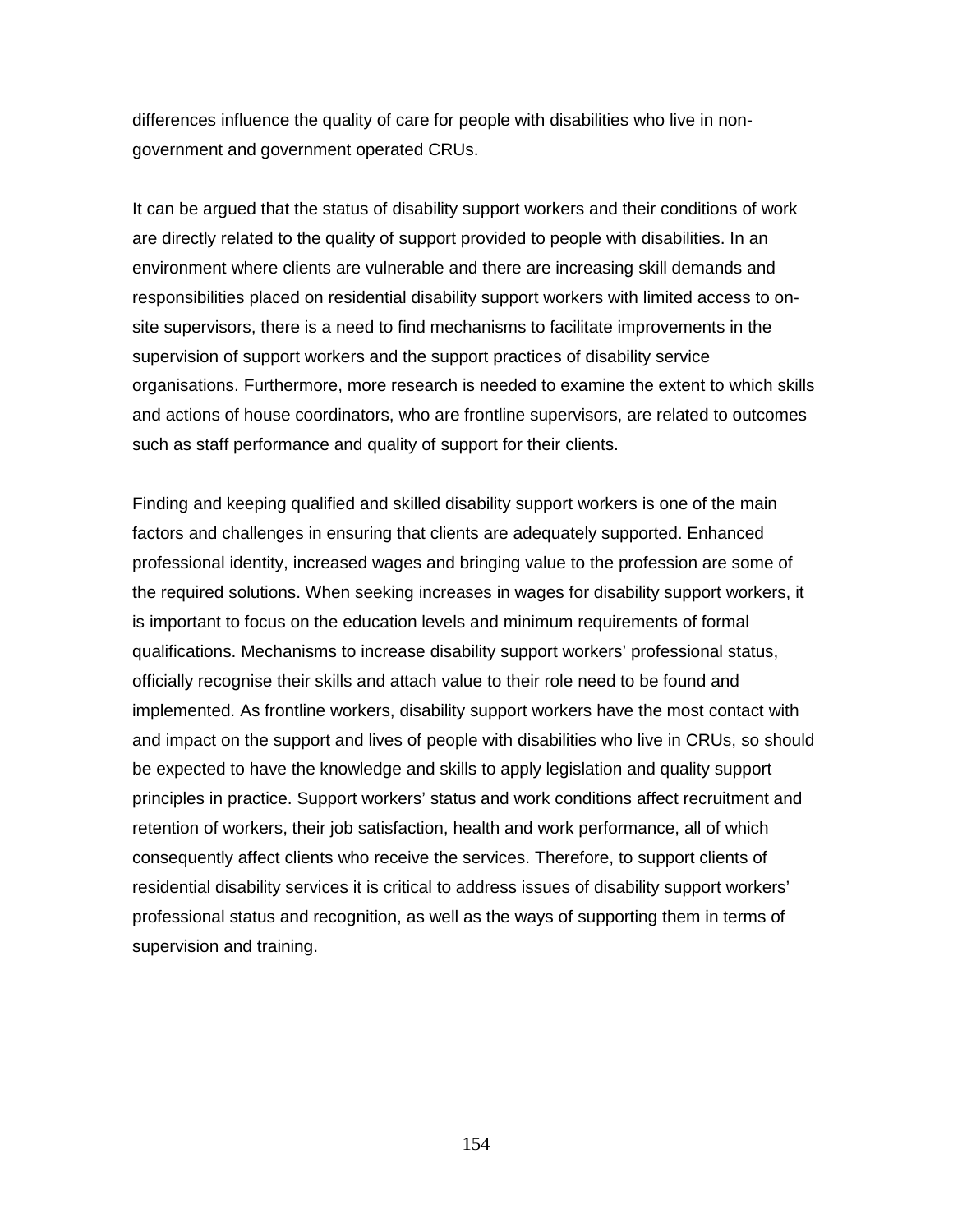#### **REFERENCES**

- Alston, M., & Bowles, W. (1998), "Social Work Research", Chapter 1 (pp.1-25) in Alston, M., & Bowles, W. (1998).
- Alston, M., & Bowles, W. (1998), *Research for Social Workers: An introduction to methods*, Allen & Unwin, NSW, Australia.
- Annison, J. et al (1996), *Disability: a Guide for Health Professionals*, Nelson Thomson Learning, Australia.
- Australian Council of Trade Unions (ACTU) (2011), "National Disability Insurance Scheme is a reform whose time has come: unions", Media release, 10 August 2011, accessed online on 10/01/2012, [http://www.actu.org.au](http://www.actu.org.au/)
- Australian Council of Trade Unions (ACTU) (2011a), "Government's commitment to equal pay an historic day for women workers: unions", Media release, 10 November 2011, accessed on-line on 15/01/2012, [http://www.actu.org.au](http://www.actu.org.au/)
- Australian Government (2008), "The Optional Protocol to the UN Disabilities Convention", Attorney General's Department, Human Rights Branch, ACT, accessed online on 24/12/2010, [http://www.ag.gov.au](http://www.ag.gov.au/)
- Australian Government (2008a), "Convention on the Rights of Persons with Disabilities", Chapter 2 in *Report 95: Treaties Tabled on 4 June, 17 June, 25 June and 26 August 2008* accessed online on 24/12/2010, [http://www.aph.gov.au](http://www.aph.gov.au/)
- Australian Government (2010), "Australia's Human Rights Framework", Attorney-General's Department, accessed online on 24/12/2010, [http://www.ag.gov.au](http://www.ag.gov.au/)
- Australian Human Rights Commission (2011), "Equal pay agreement for community and services workers is historic", Thursday 10 November 2011, accessed online on 15/01/2012, [http://www.hreoc.gov.au](http://www.hreoc.gov.au/)
- Babbie, E. (2004), *The Practice of Social Research*, "Qualitative Field Research", 10<sup>th</sup> edition, Wadsworth/Thomson Learning, USA.
- Berg, B. L. (2004), *Qualitative Research Methods for the Social Work Sciences*, 5<sup>th</sup> edition, Pearson Education Inc, USA.
- Beetham, D. (2005), *Democracy: A beginner's guide*, Oneworld Publications, Oxford, England.
- Bouma, G. D. (2000), "Doing qualitative research", Chapter 10 (pp.171-189) in Bouma (2000).
- Bouma, G. D. (2000), *The Research Process*, 4<sup>th</sup> edition, Oxford University Press, Victoria, Australia.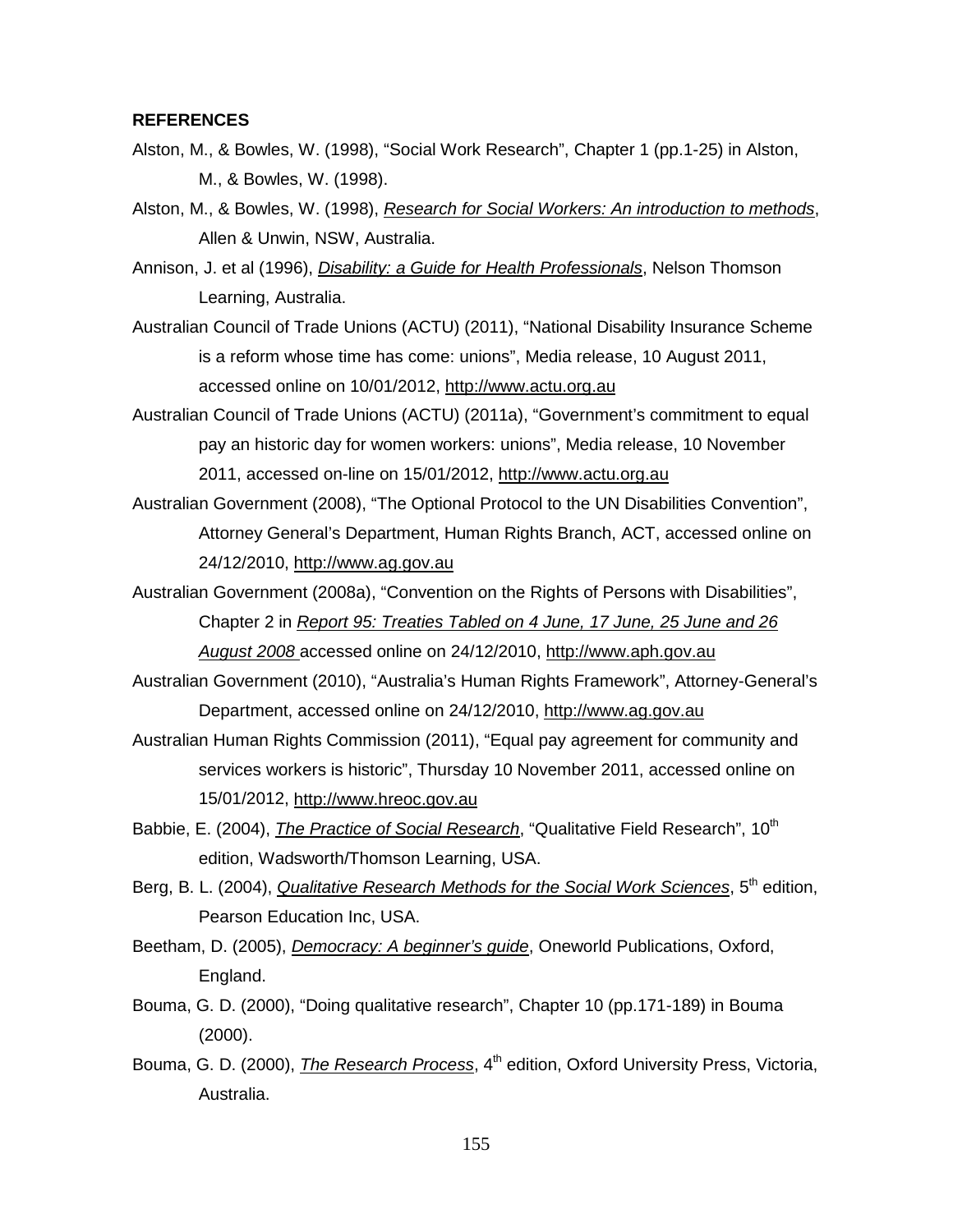- Brody, R. (2005), *Effectively Managing Human Service Organizations*, 3<sup>rd</sup> edition, Sage Publications, USA.
- Carney, T., & Hanks, P. (1994), *Social Security in Australia*, Oxford University Press, Melbourne.
- Clear, M. (2000) (ed), *Promises Promises: Disability and Terms of Inclusion*, Federation Press, NSW, Australia.
- Cocks, E. & Stehlik, D. (1996), "History of Services", Chapter 1 (pp. 1-33) in Annison et al (1996).
- Coffey, A. & Atkinson, P. (1996), *Making Sense of Qualitative Data: Complementary Research Strategies*, Sage Publications, USA.
- Conrad, C., & Poole, M.S. (2005), *Strategic Organisational Communication: In a Global Economy*, Wadsworth, USA.
- Cowen, Z. (1996), "More Active and Informed: Australian Citizenship for the 21<sup>st</sup> Century" in Rufus Davis, S. (ed) (1996).

Department of Human Services (2000), "Duty of Care", Legal Services, The Victorian Government Department of Human Services, Melbourne, Victoria, accessed online 30/06/06,

<http://hnb.dhs.vic.gov.au/ds/disabilityimages.nsf/Downloads/dutyofcare.pdf>

- Department of Human Services (2002), "Victorian State Disability Plan 2002-2012", Disability Services Division, The Victorian Government Department of Human Services, Melbourne.
- Department of Human Services (2005), Disability Services Workforce Study, The Victorian Government, Melbourne, Victoria.
- Department of Human Services (2007), "Shared Supported Accommodation", accessed online 17/01/08,

[http://nps718.dhs.vic.gov.au/ds/disabilitysite.nsf/sectionthree/shared\\_supported?o](http://nps718.dhs.vic.gov.au/ds/disabilitysite.nsf/sectionthree/shared_supported?open) [pen](http://nps718.dhs.vic.gov.au/ds/disabilitysite.nsf/sectionthree/shared_supported?open)

Department of Human Services (2009), "Quality Framework for Disability Services", Disability Services, accessed on-line 02/01/2009,

<http://www.dhs.vic.gov.au/disability>

- Department of Human Services (2010), "Standards for Disability Services in Victoria", Disability Services, accessed online 26/04/2010, <http://www.dhs.vic.gov.au/disability>
- Dower, N. (2003), *An Introduction to Global Citizenship*, Edinburgh University Press, UK.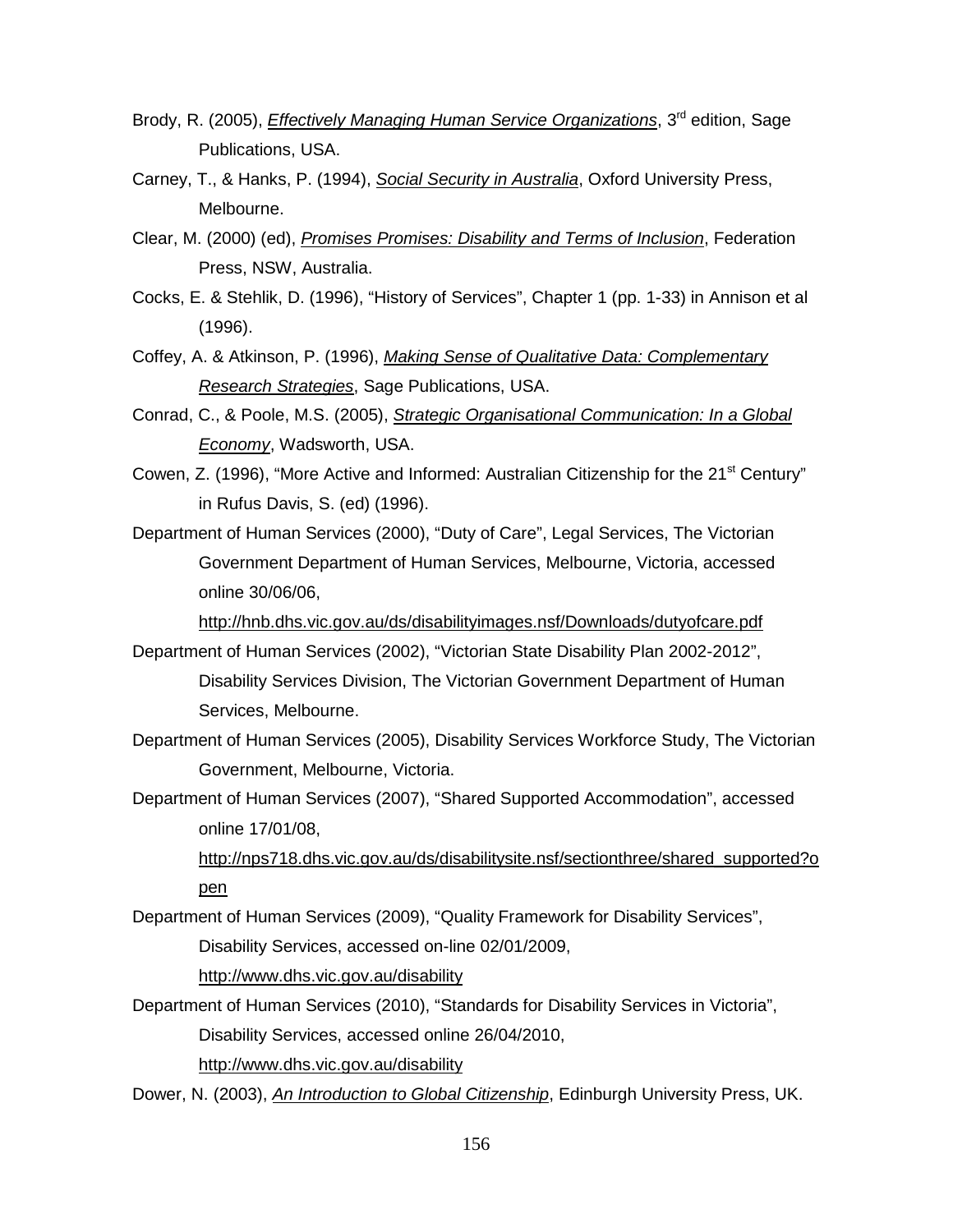- Dowse, L. (2009), "Some people are never going to be able to do that: Challenges for people with intellectual disability in the 21<sup>st</sup> century", *Disability & Society,* 24:5, pp.571-584.
- Emy, H. (1996), "Citizenship, Democracy and the Constitution" in Rufus Davis, S. (ed.) (1996).
- Foucault, M. (1965), *Madness and Civilisation: A History of Insanity in the Age of Reason*, Vintage Books, November 1988, USA.
- Gething, L. (1998), *Person to Person: A guide for professionals working with people with disabilities*, Maclennan & Petty, NSW, Australia.
- Great Place to Work Institute Australia (2008), "What Makes a Great Place to Work?", accessed online 20/05/2008,<http://www.greatplacetowork.com.au/great/index.php>
- Hall, D., & Hall, I. (1996), *Practical Social Research: Project Work in the Community*, Macmillan Press, London.
- Hassed, G. (2008), *The Essence of Health: The Seven Pillars of Wellbeing*, Random House Australia, Sydney, Australia.
- Hastings, R. P (2002), "Do Challenging Behaviours Affect Staff Psychological Well-Being? Issues of Causality and Mechanism" in *American Journal on Mental Retardation*, Volume 107, Number 6 (pages 455-467), November 2002, American Association on Mental Retardation.
- Hastings, R. P., & Brown, T. (2002), "Coping Strategies and the Impact of Challenging Behaviours on Special Educators' Burnout: in *American Journal on Mental Retardation*, Volume 40, Number 2 (pages 148-156), April 2002, American Association on Mental Retardation.
- Heater, D. (1990), *Citizenship: the civic ideal in world history, politics and education*, Longman, UK.
- Heater, D. (1999), *What is Citizenship?*, Polity Press, Cambridge, UK.
- Hersey, P., & Blanchard, K.H. (1993), *Management of Organizational Behavior: Utilizing*  Human Resources, 6<sup>th</sup> edition, Prentice-Hall International, USA.
- Hewitt, A. S., Larson, S.A., Lakin, K.C., Sauer, J., O'Nell, S., & Sedlezky, L. (2004), "Role and Essential Competencies of the Frontline Supervisors of Direct Support Professionals in Community Services" in *American Journal on Mental Retardation*,, Volume 42, Number 2 (pages 122-135), April 2004, American Association on Mental Retardation.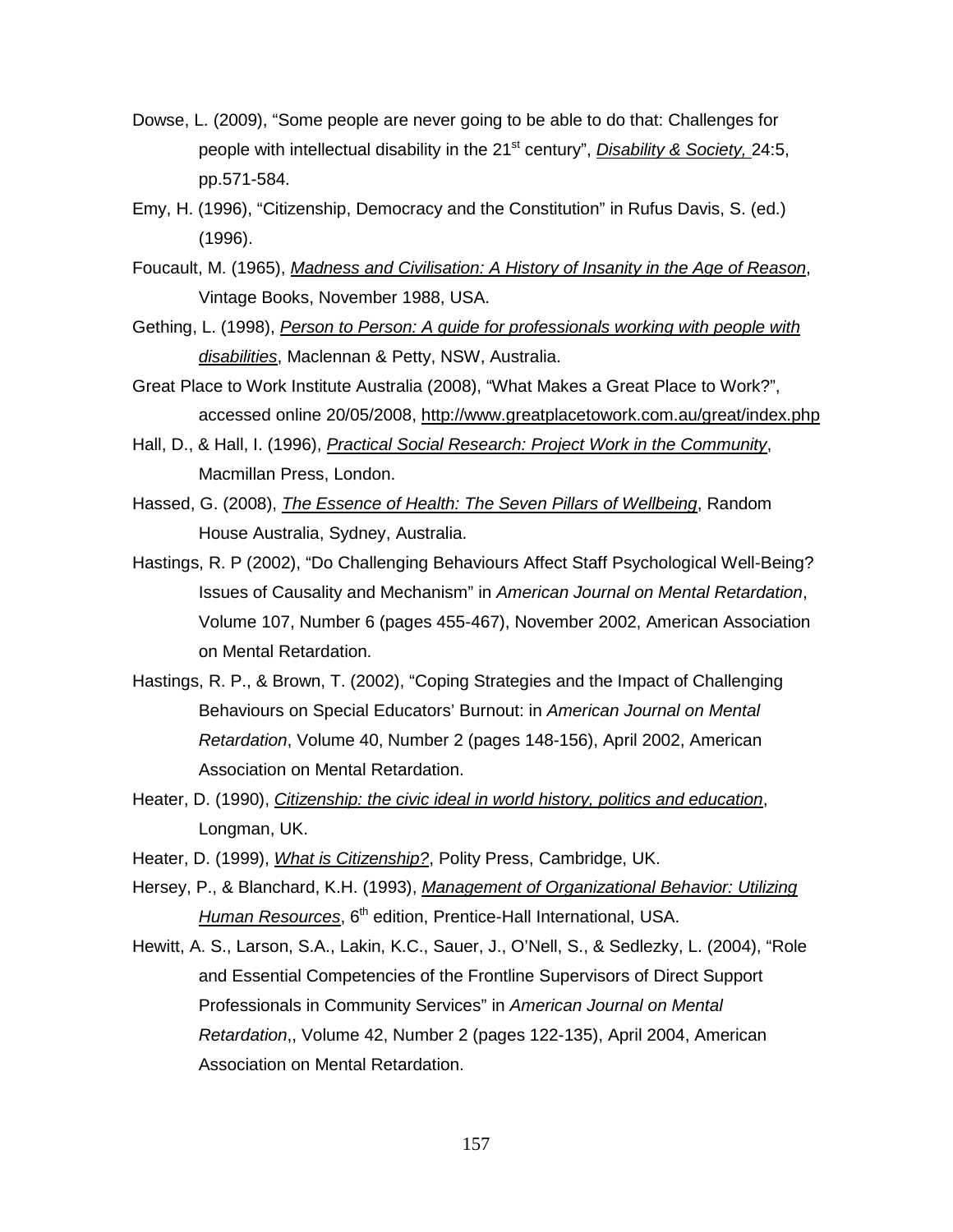- Holburn, S. (1998), "The Value of Measuring Person-Centered Planning" in O'Brien, J. & O'Brien, C.L. (1998) (eds), (pp. 79-98).
- Holburn, S. & Vietze, P.M. (2002) (eds), *Person-Centered Planning: Research, Practice and Future Directions*, Paul Brooks Publishing Co., Baltimore, London, Sydney.
- Hudson A. & Radler, G. (2005), "Psychologists and intellectual disability", Australian Psychological Society, accessed on-line 17/01/08, <http://www.psychology.org.au/publications/inpsych/disability/>
- Ito, H., Kurita, H., & Shiiya, J. (1999), "Burnout Among Direct-Care Staff Members of Facilities for Persons with Mental Retardation in Japan" in *American Journal on Mental Retardation*,, Volume 37, Number 6 (pages 477-481), December 1999, American Association on Mental Retardation.
- Jones, A., & May, J. (1999), "Front-line work: choices, conflicts and contradictions" in Jones & May (1999), Chapter 8 (pp. 271-305).
- Jones, A., & May, J. (1999), *Working in Human Service Organisations*, Addison Wesley Longman Australia.
- Kendrick, M. J. (1994), *Thirty Elements of Service Quality* in "Progress", Volume2, Issue 2, Commonwealth of Massachusetts, Department of Mental Retardation.
- Kendrick, M. J. (2002), "*Some Significant Ethical Issues in Residential Services", Housing and Support for People with "Challenging Behaviour": Some Guidance*, edited presentation by Dr Michael Kendrick for Disability Services Queensland and the Queensland Department of Housing, Brisbane, Queensland, Australia, 11 March 2002.
- Kincaid, D., & Fox, L. (2002), "Person-Centered Planning and positive Behaviour Support" in Holburn, S., & Vietze, P.M. (2002) (eds), (pp. 29-49).
- Lazar, D. (1998), "Selected issues in the philosophy of social science" in Seale, C. (1998) (ed).
- Le Fanu, Dr J. (1997), *The Family Encyclopedia of Medicine & Health*, Robinson Publishing, UK, London.
- Leidy, P. (2004), "Shoulder to Shoulder: Celebrating the Important Work of Direct Support Workers" in *American Journal on Mental Retardation*,, Volume 42, Number 4 (pages 304-307), August 2004, American Association on Mental Retardation.
- Levering, R. (2008), "Creating a Great Place to Work: Why It Is Important And How It Is Done", accessed online 20/05/2008, [http://resources.greatplacestowork.com/article/pdf/levering\\_web.pdf](http://resources.greatplacestowork.com/article/pdf/levering_web.pdf)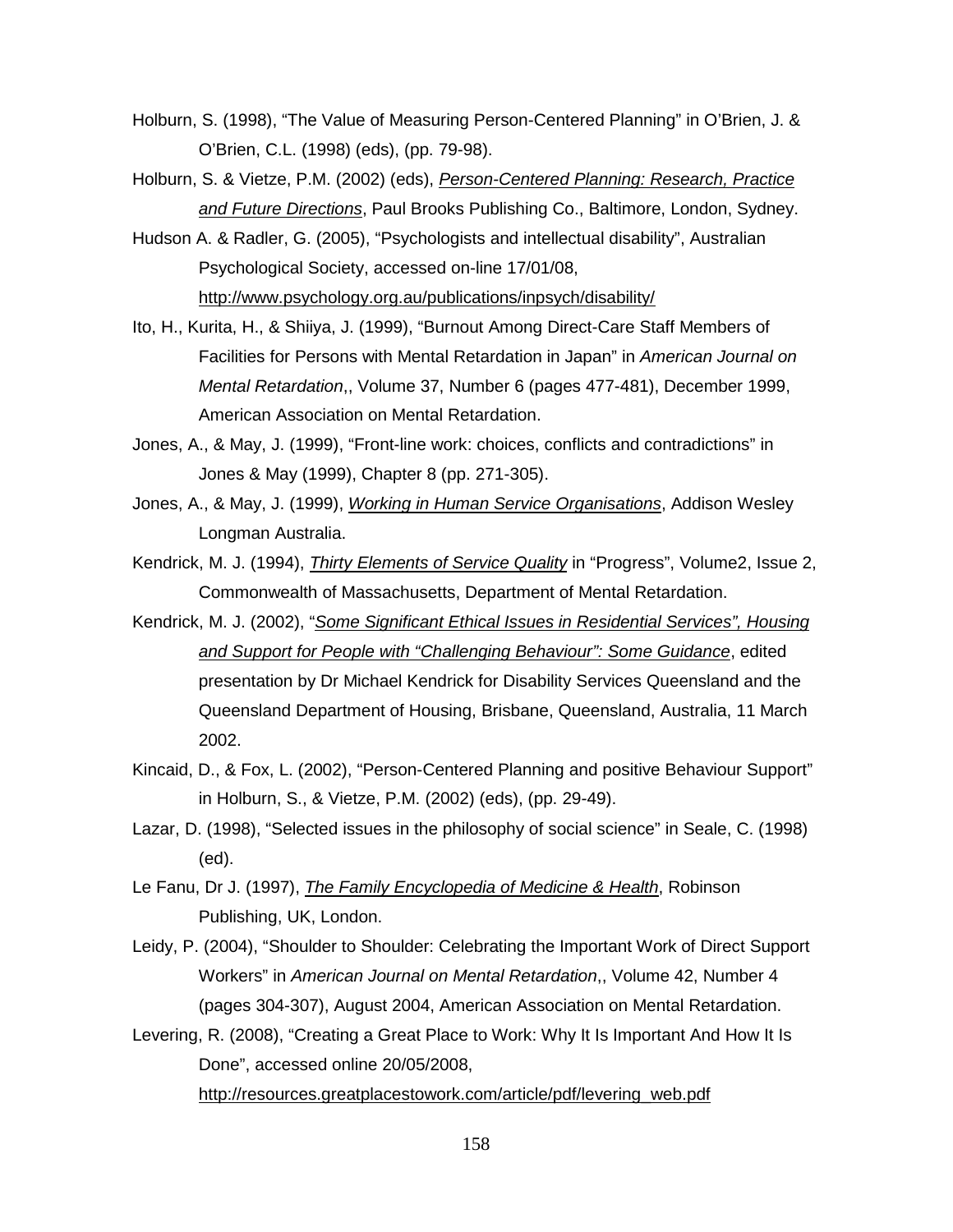- Lyman, A. (2003), "Building trust in the workplace: Why trust brings out the best in your employees", *Strategic HR Review*, Volume 3, Issue 1, November/December 2003, Melcrum Publishing, accessed online 20/05/2008, [http://resources.greatplacestowork.com/article/pdf/building\\_trust.pdf](http://resources.greatplacestowork.com/article/pdf/building_trust.pdf)
- Magito-McLaughlin, D., & Spinosa, T.R., & Marsalis, M.D. (2002), "Overcoming the Barriers: Moving Toward a Service Model that Is Conducive to Person-Centered Planning" in Holburn, S., & Vietze, P.M. (2002) (eds), (127-150).
- Malette, P. H. (2002), "Lifestyle Quality and Person-Centered Support: Jeff, Janet, Stephanie, and the Microboard Project" in Holburn, S. & Vietze, P.M. (2002) (eds), (pp.151-182).
- Mark, D. (2010), "'Undervalued' women take equal pay test case", ABC News, *The World Today,* 11 March 2010, accessed on-line 15/01/2012. [http://www.abc.net.au](http://www.abc.net.au/)
- Martin, B. & Healy, J. (2010), *Who works in Community Services?,* Chapter 5, "Disability Services" (pp.109 - 153)*,* accessed online 20/08/2012, http://www.communitydoor.org.au/who-works-in-community-services
- McKinlay, I. (2006), "Stress levels in disability support workers that deal with challenging behaviour as compared to other workers that support people with intellectual disability", Disability Support Worker Conference Program, November 2006, Australasian Society for the Study of Intellectual Disability (ASSID).
- Miles, M. B., & Huberman. A.M. (1994), "Early Steps in Analysis", Chapter 4 (pp. 50-89) in Miles, M. B. & Huberman, A.M. (1994).
- Miles, M. B. & Huberman, A.M. (1994), *Qualitative Data Analysis: An Expanded*  Sourcebook, Sage Publications, 2<sup>nd</sup> Edition, USA.
- Mitchell, G. & Hastings, R.P. (2001), "Coping, Burnout, and Emotion in Staff Working in Community Services for People with Challenging Behaviours" in *American Journal on Mental Retardation,* Volume 106, Number 5 (pages 448-459), American Association on Mental Retardation.
- Mitchel, T. R. et al (1988), *People in Organizations: An introduction to organizational behaviour*, McGraw-Hill Book Company Australia.
- Morgan, G. (1986), *Images of Organization*, Sage Publications, USA.
- Mount, B. (2002), "Preface" in Holburn, S., & Vietze, P.M. (2002) (eds), (xxiv-xxv).
- Newell, M. (1995), *Master Stress*, Stirling Press, South Australia.
- O'Brien, J. & O'Brien, C.L. (1998) (eds), *Implementing Person-Centered Planning: Voices of Experience*, Volume II, Inclusion Press, Toronto.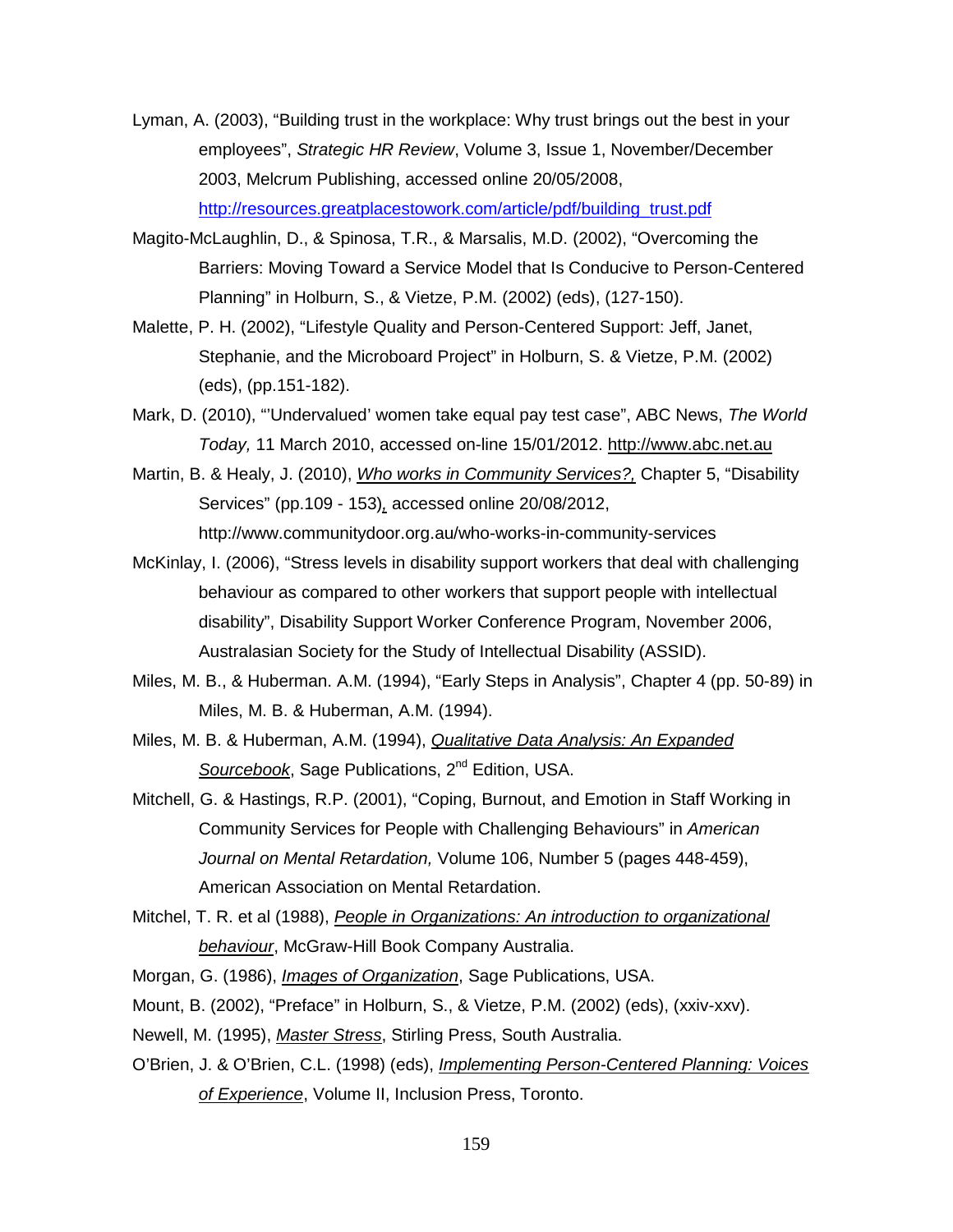- O'Brien, C. L. & O'Brien, J. (2002), "The Origins of Person-Centered Planning: A Community of Practice Perspective" in Holburn, S., & Vietze, P.M. (2002) (eds), (pp. 3-27).
- Office of the Senior Practitioner (2007), The Victorian Government, *Practice Guide: Behaviour Support Plan*, Melbourne, August 2007.
- Oliver, M. N. I., Yutrzenka, B.A. & Redinius, P.L. (2002), "Residential Paraprofessionals' Perceptions of and Responses to Work-Related Ethical Dilemmas" in *American Journal on Mental Retardation*,, Volume 40, Number 3 (pages 235-242), June 2002, American Association on Mental Retardation.
- Parsons, I. (1994), *Oliver Twist Has Asked for More: The politics and practice of getting justice for people with disabilities*, Villamanta Legal Service, Victoria, Australia.
- Prime Minister of Australia, The Hon Julia Gillard MP (2011), "Productivity Commission's final report into disability care and support", 10 August 2011, accessed online 10/01/2012. [http://www.pm.gov.au](http://www.pm.gov.au/)
- Prime Minister of Australia, The Hon Julia Gillard MP (2011a), "Address to social and community sector workers, Sydney", 10 November 2011, accessed online 15/01/2012. [http://www.pm.gov.au](http://www.pm.gov.au/)
- Productivity Commission, Australian Government (2011), *Disability Care and Support: Productivity Commission Inquiry Report*, No.54, 31 July 2011, accessed online 10/01/201, [http://www.pc.gov.au](http://www.pc.gov.au/)
- Rufus Davis, S. (1996) (ed), *Citizenship in Australia: Democracy, Law and Society*, Constitutional Centenary Foundation, Australia.
- Sanderson, H. (2002), "A Plan Is Not Enough: Exploring the Development of Person-Centered Teams" in Holburn, S. & Vietze, P.M. (2002) (eds), (97-126).
- Sarantakos, S. (2005), *Social Research*, 3<sup>rd</sup> edition, Palgrave MacMillan, UK.
- Seale, C. (1998) (ed), *Researching Society and Culture*, Sage Publications, Great Britain.
- Shaddock, A. (2000), "Person-Directed Planning: Where is It Going and Is It a Good Place to Go?", University of Canberra, Australia, accessed online 04/06/05, [http://www.canberra.edu.au/special-ed/papers/shaddock\\_2000.html](http://www.canberra.edu.au/special-ed/papers/shaddock_2000.html)
- Shakespeare, T. (1998) (ed), *The Disability Reader: Social Science Perspectives*, Cassell, London.
- Smull, M. W. (1998), "A Plan Is Not an Outcome" in O'Brien, J. & O'Brien, C.L. (1998) (eds), (pp. 59-62).
- Stoppard, Dr. M. (2002), *Family Health Guide*, Dorling Kindersley Limited, London.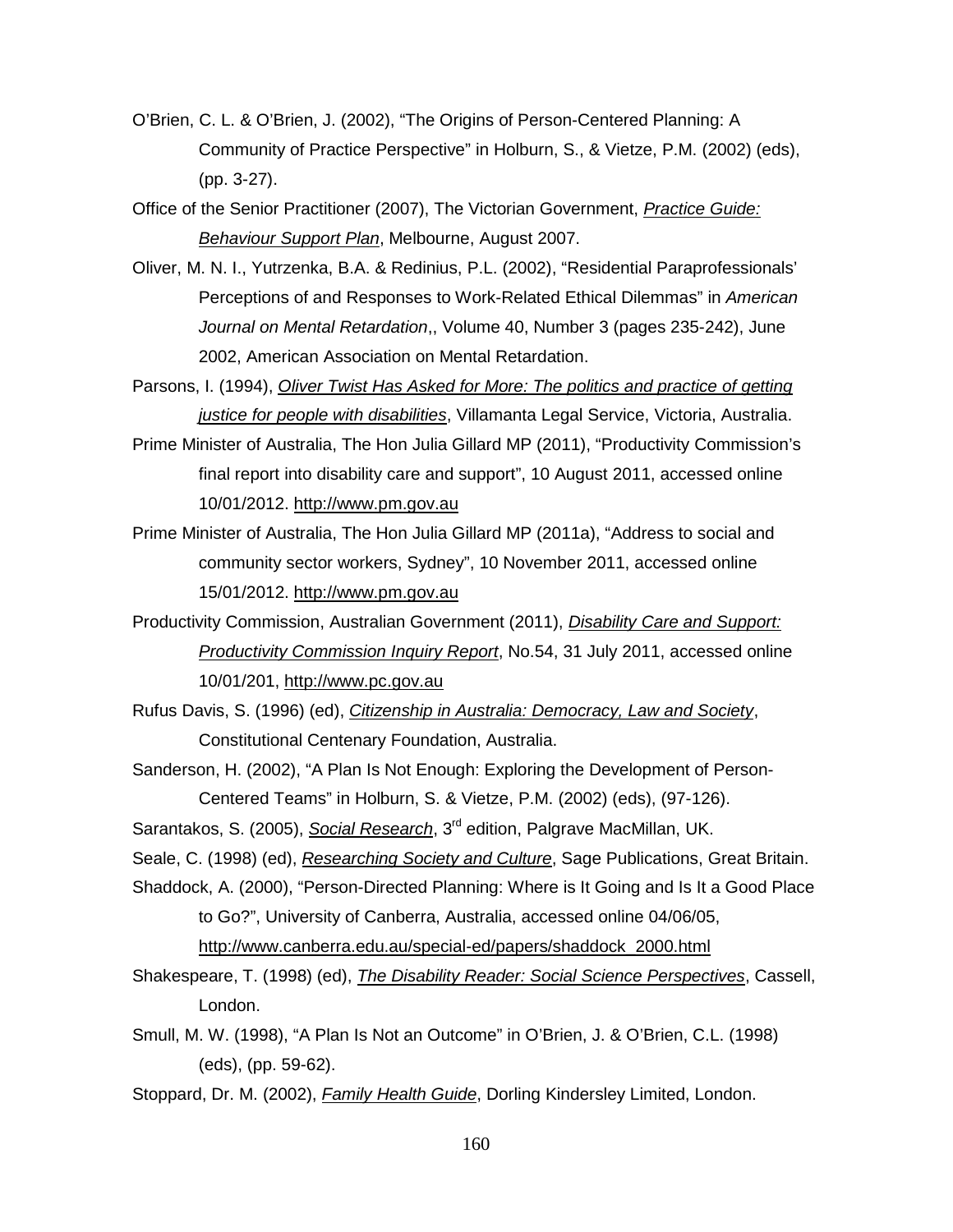- Strong, S. (2005), "Occupational Health and Safety (OHS)", NCOSSO Occupational Health & Safety Project (OHS), NSW, Australia, accessed online 30/06/06, [http://www.ncoss.org.au/projects/ohs/downloads/resources/information%20sheets](http://www.ncoss.org.au/projects/ohs/downloads/resources/information%20sheets/OHSvsdisability_OHS.pdf) [/OHSvsdisability\\_OHS.pdf](http://www.ncoss.org.au/projects/ohs/downloads/resources/information%20sheets/OHSvsdisability_OHS.pdf)
- Test, D. W., Flowers, C., Hewitt, A. & Solow, J. (2003), "Statewide Study of the Direct Support Staff Workforce" in *American Journal on Mental Retardation*,, Volume 41, Number 4 (pages 276-285), August 2003, American Association on Mental Retardation.
- Test, D. W., Flowers, C., Hewitt, A. & Solow, J. (2004), "Training Needs of Direct Support Staff" in *American Journal on Mental Retardation*, Volume 42, Number 5 (pages 327-337), October 2004, American Association on Mental Retardation.
- Tully, K. (1986), *Improving Residential Life for Disabled People*, Churchill Livingstone, Melbourne, Edinburgh, London, New York.
- Vernon, A. (1998), "Multiple Oppression and the Disabled People's Movement" in Shakespeare, T. (1998) (ed), Chapter 13 (pp. 201-210).
- United Nations (2008), "United Nations Convention on the Rights of Persons with Disabilities – A plain English guide" accessed online 24/12/2010, [http://www.ag.gov.au](http://www.ag.gov.au/)
- Victorian Equal Opportunity & Human Rights Commission (2008), *The Victorian Charter of Human Rights and Responsibilities: Civil and Political Rights Explained*, Victoria, Melbourne.
- Victorian Government Department of Human Services (2002), *Victorian State Disability Plan 2002-2012*, Disability Services Division, State Government of Victoria, Melbourne, September 2002.
- Victorian Government Department of Human Services (2009a), "Disability Act 2006: Policy and Information Manual", Disability Services Division, Melbourne, Victoria, Australia, July 2009.
- Villamanta Legal Service (2006), "Duty of Care and Negligence", Geelong, Victoria, Australia, accessed online 04/07/06,

[http://www.villamanta.org.au/Information\\_sheets.asp](http://www.villamanta.org.au/Information_sheets.asp)

- Wadsworth, Y. (1997), "How to go about 'finding out" in Wadsworth, Y. (1997), Chapter 5 (pp.27-62).
- Wadsworth, Y. (1997), *Do It Yourself Social Research*, Allen & Unwin, NSW, Australia.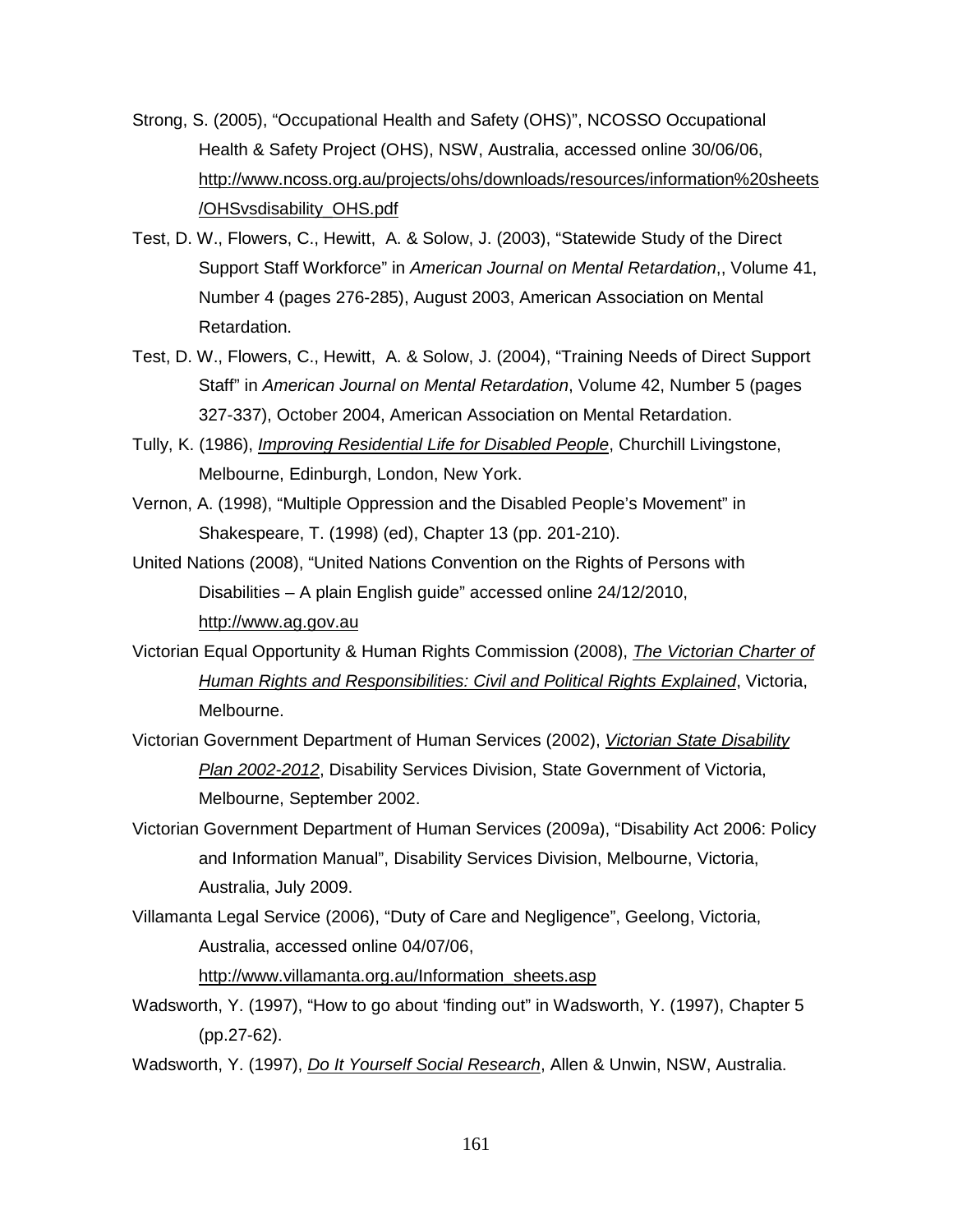- Watson, N. (1998), "Enabling Identity: Disability, Self and Citizenship" in Shakespeare, T. (ed) (1998), Chapter 10 (pp.147-162).
- Wehmeyer, M. L. (2002), "The Confluence of Person-Centered Planning and Self-Determination" in Holburn, S., & Vietze, P.M. (2002) (eds), (pp.29-49).
- WorkSafe Victoria (2000), *Code of Practice for Manual Handling*, No 25, April 2000, State Government Victoria.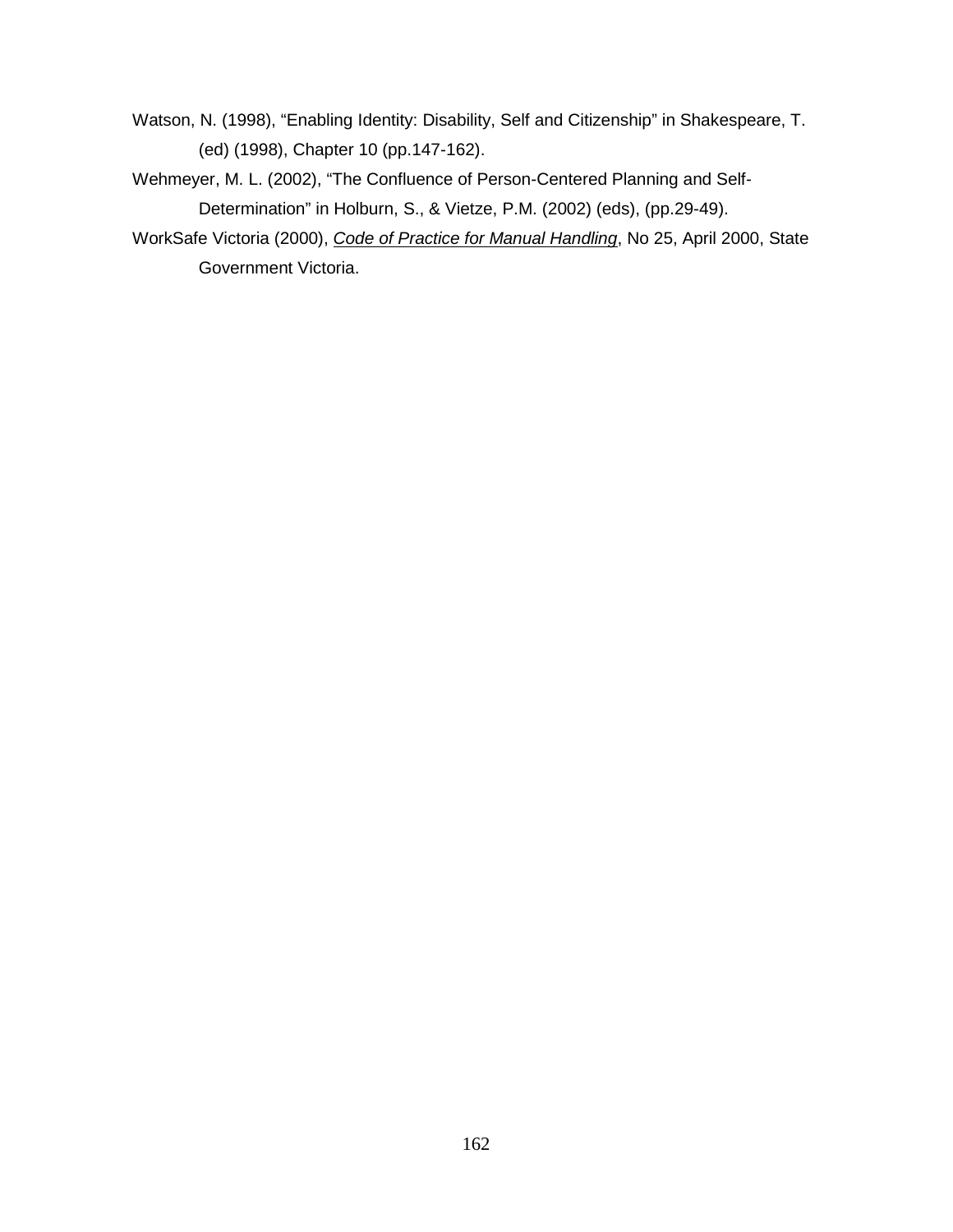# **APPENDIX A**

# **Questions for Residential Disability Support Workers**

#### **General questions**

- Which organization do you work for?
- Are you casual or permanent worker?
- How old are you?
- How long have you worked for your current employer?
- How long have you worked as a residential disability support worker?
- How did you decide to start working as a residential disability support worker?
- How many hours do you work per fortnight?
- How many sleep-overs do you do per fortnight?
- What are your hours like on weekends?
- Do you do active nights?
- Are you married?
- Do you have children?

### **Residential disability support work**

- What do you like about the job?
- What do you dislike about the job?
- What is the most difficult part of the job for you?
- What is the easiest part of the job for you?
- What do you think about residential disability support work in general?
- According to your experience, how do other people in the community see residential disability support work?
- In your opinion, what kind of status do residential disability support workers have in comparison to other professionals?
- Do you have any further comments about this topic?

### **Conditions of work**

- What are conditions of work like at your workplace?
- What difficulties are there in relation to work conditions?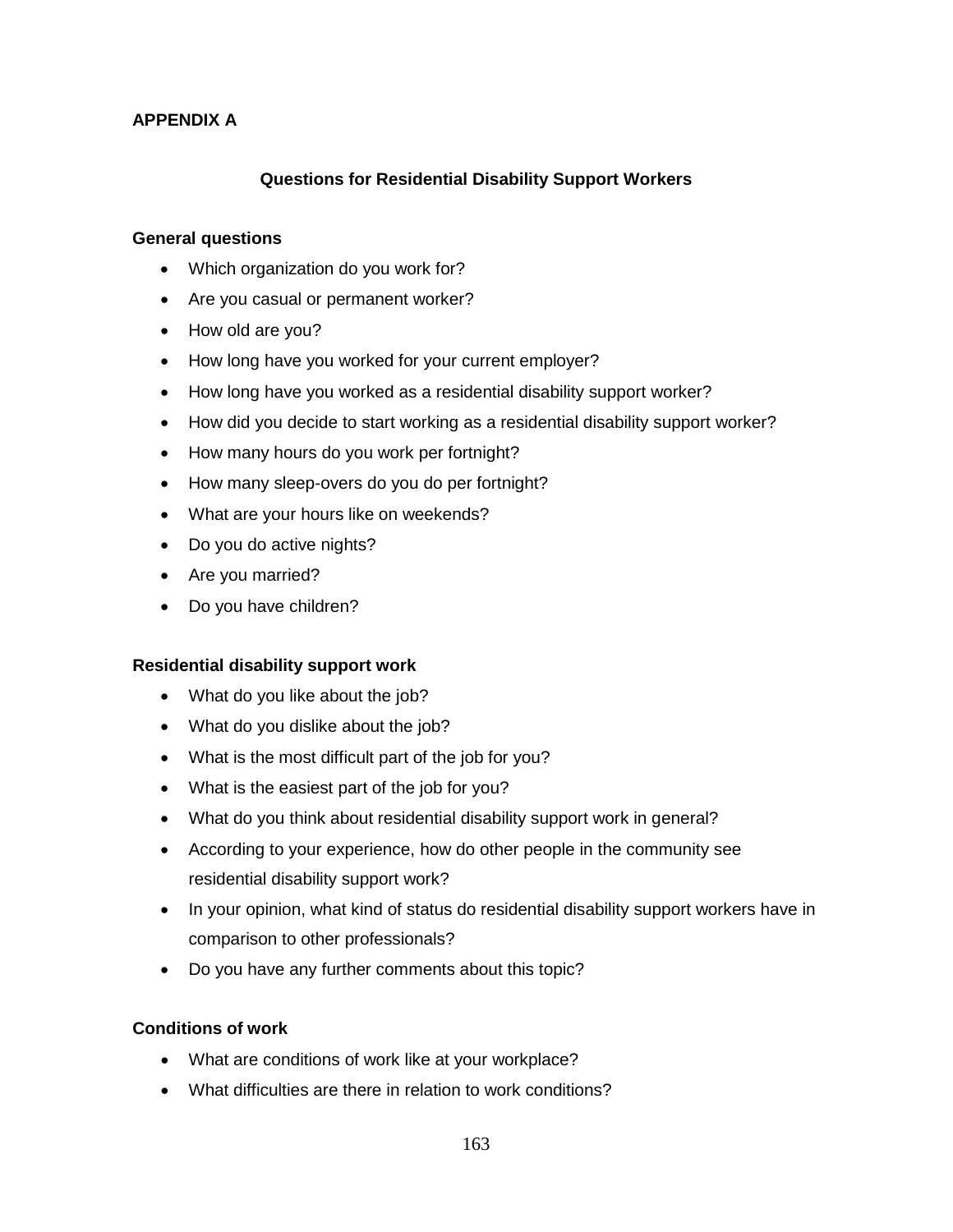- What needs to be done in order to improve work conditions?
- What OH&S issues have you encountered at your current workplace?
- How does your employer deal with OH&S issues?
- Are you happy with the way your employer deals with OH&S issues?
- Do you have any further comments about this topic?

#### **Pay**

- What do you think about residential disability support workers' pay?
- Are you satisfied with your pay?
- Do you have any further comments about this topic?

### **Roster and work hours**

- What do you think about roster and your work hours?
- Are you happy with your work hours and roster?
- What difficulties have you experienced in relation to work hours?
- What do you think about shift work?
- What do you think about doing sleep-overs?
- What do you think about working on weekends?
- What do you think about doing active nights?
- What do you think about working on public holidays?
- Do you have any further comments about this topic?

### **Annual leave**

- Can you take annual leave when it suits you?
- When do you usually take annual leave?
- How much time do you usually take off for your annual leave?
- What difficulties are there in relation to you or other workers taking annual leave at your workplace?
- Do you have any further comments about this topic?

### **Supervision**

- Does your supervisor work with you at the community residential unit (CRU)?
- Is there a team leader at your workplace?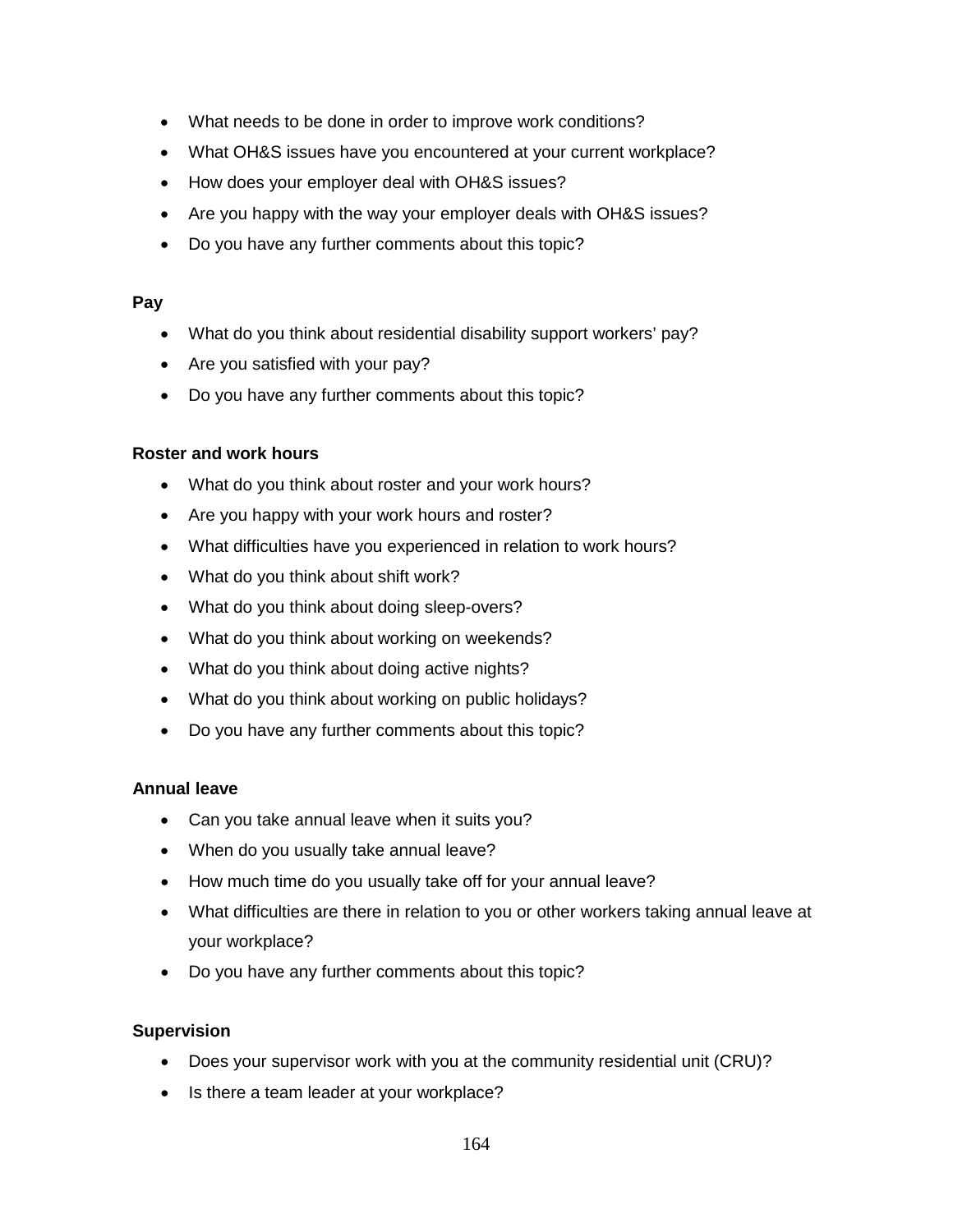- How often do you have supervisions?
- Would you like to have them more often?
- How approachable is your supervisor in case you want to discuss issues that bother you?
- Do you have any further comments about this topic?

## **Challenging behaviours**

- What kind of challenging behaviours have you experienced at work?
- How do you feel about managing challenging behaviours?
- What trainings did you do in relation managing challenging behaviours?
- When did you feel most threatened by challenging behaviours?
- What is your experience with being verbally abused by clients?
- How often do you get verbally abused by clients?
- What is your experience with being spat at by clients?
- What is your experience with being bitten by clients?
- What is your experience with being physically attacked or hit by clients?
- What is your experience with being injured by clients?
- How stressful do you find managing challenging behaviours to be?
- What kind of support do you receive during or after managing challenging behaviours?
- Do you have debriefing with your supervisor or your colleagues after incidents involving challenging behaviours?
- What kind of support do you need or would like to receive in relation to incidents and challenging behaviours?
- Do you have any further comments about this topic?

### **Organisational culture**

- What are your experiences in relation to team work like?
- What difficulties are there in relation to teamwork?
- How important is teamwork?
- What is your relationship with colleagues like?
- What is your relationship with your supervisor like?
- How would you describe organizational culture?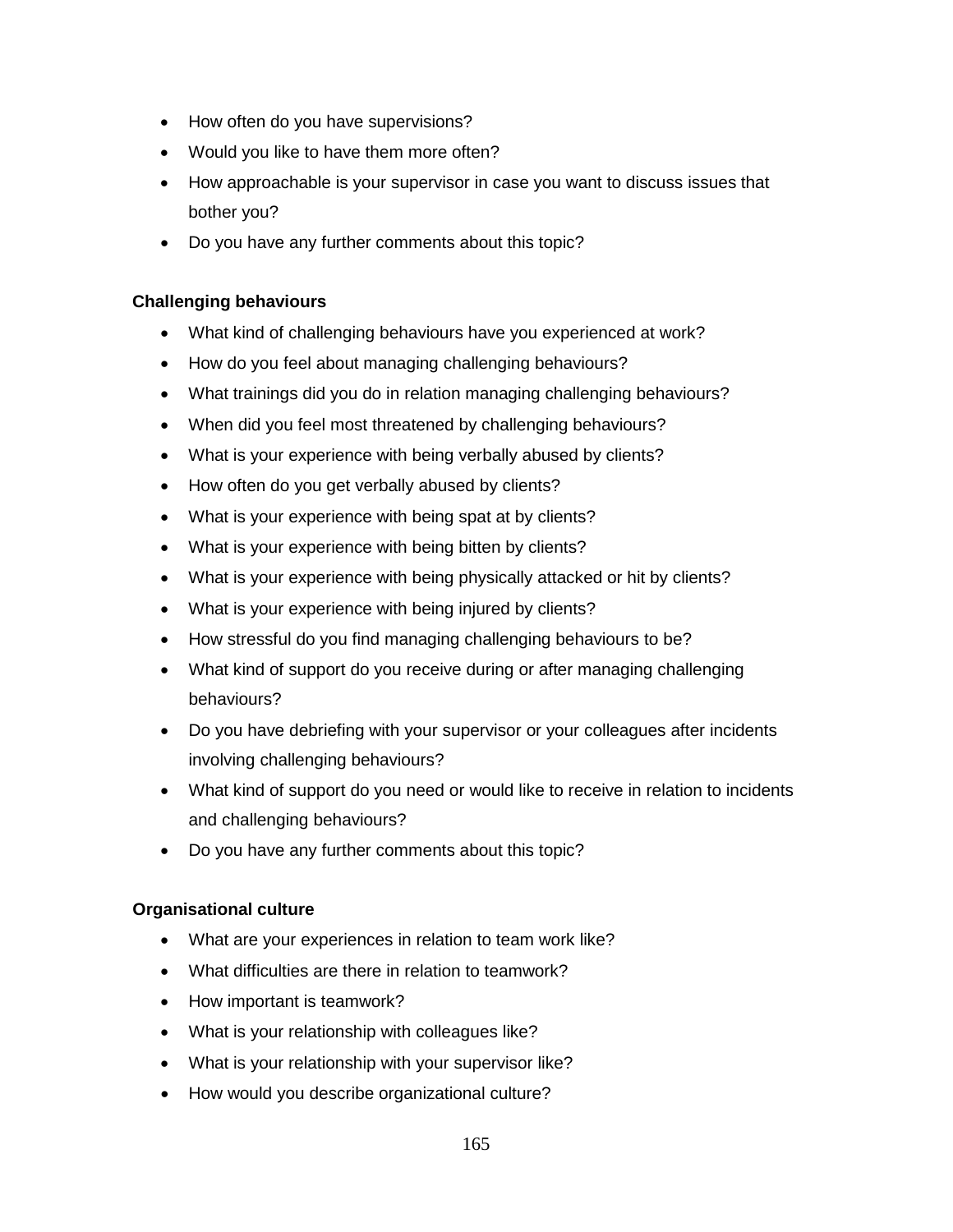- What is your experience with bullying at work?
- What is your experience with sexual harassment at work?
- What is you experience with discrimination at work?
- Do you feel valued and respected by your colleagues, supervisor and management?
- How approachable are your supervisor and management?
- Do your colleagues, supervisor or management ask for your opinion?
- How do you feel about expressing your opinions at work in front of your colleagues, supervisor and management?
- How do you receive information about what is happening in your organization?
- Do have any further comments about this topic?

### **Stress**

- What are your experiences with stress and burn out?
- What makes you stressed at work?
- How do you manage stress?
- What would help you in managing stress at work better?
- What could your employer do to help you manage work related stress better?
- How helpful do you find supervisions with your supervisor in managing stress better?
- How much does debriefing help you manage stress better?
- What are your experiences with work overload?
- Do you have any further comments about this topic?

### **Health**

- What is your health like?
- Have you got any illnesses or medical conditions?
- What kind of medication do you take if any?
- Have you been diagnosed with any stress related problems while working as a residential disability support worker?
- In your opinion, how does residential disability support work affect your health?
- How do you think shift work affect yours or other workers' health?
- What is your experience with getting viral infections from clients at work?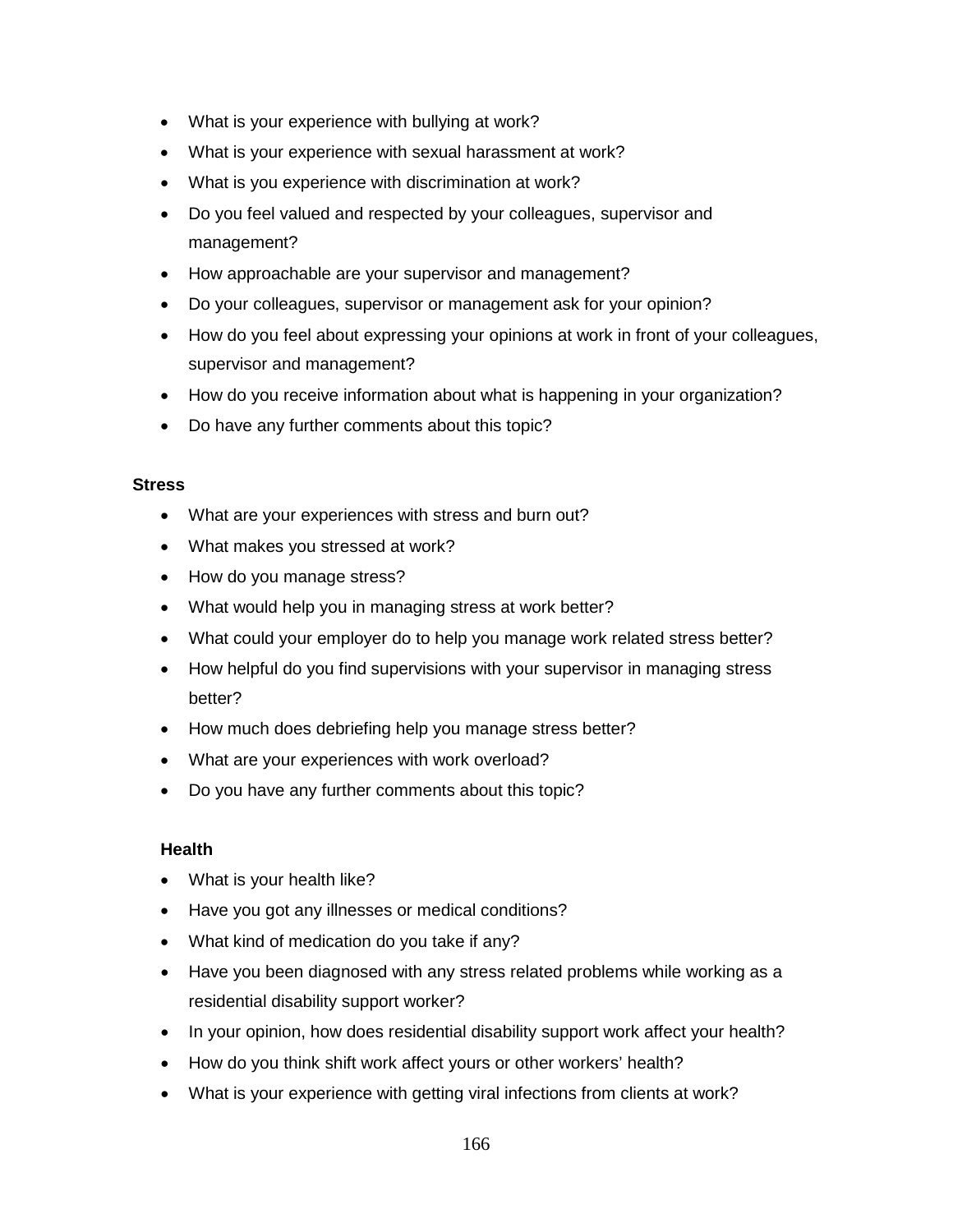- How do you think yours or other workers' physical and mental health influence work performance?
- What is your sleep like?
- What is your experience with sleeping problems?
- What is your experience with taking sleeping tablets?
- What is your experience with persistent headaches or migraines?
- What is your experience with depression or anxiety while doing this job?
- What usually causes you to take sick leave or call in sick?
- Have you ever taken sick leave due to mental health issues or stress?
- What is your experience with physical injuries at work?
- What is your experience of being on work cover?
- What is your experience of being on stress leave?
- Do you have any further comments about this topic?

# **Drugs**

- What is your caffeine use like?
- How much caffeine do you consume and in what form?
- Do you use caffeine to keep you awake or alert at work?
- What is your current experience with alcohol like?
- What is your current experience with cannabis like?
- What is your current experience with other drugs like?
- Do have any further comments about this topic?

# **Work/personal and life balance**

- How does your work influence your personal life?
- Do you feel you have enough time for your personal life?
- How does your personal life influence your work performance?
- How do you think work/family balance of residential disability support workers can be improved?
- Do you have any further comments about this topic?

# **Quality of care**

• In your opinion, what is quality of care for clients like at your workplace?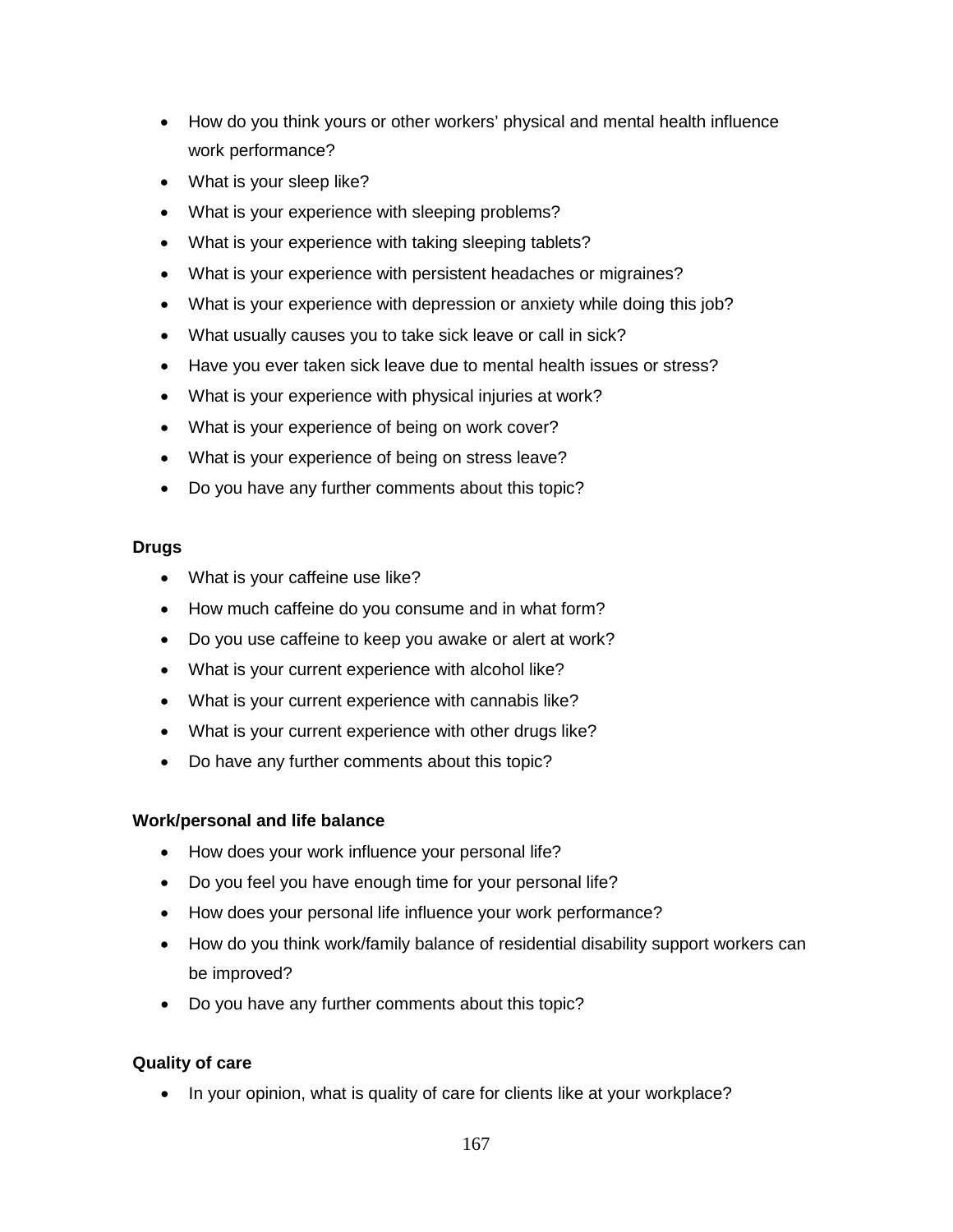- What needs to be done or changed in order to be able to care for clients better?
- How important is education in order to be able to do the job properly?
- What kind of education or qualifications should residential disability support workers have in order to be able to do the job properly?
- How important is work experience?
- How important are additional trainings?
- How skilled do you think residential disability support workers are?
- Do you think that Certificate IV is a sufficient level of education for residential disability support workers?
- Which skills do many residential disability support workers lack?
- Which skills are the most difficult to acquire for residential disability support workers?
- What mistakes do residential disability support workers make at work?
- What causes residential disability support workers to make mistakes at work?
- What consequences are there for making mistakes at work?
- What are some of the mistakes you made at work?
- What do you think caused you to make these mistakes at work?
- What consequences were there as a result of your mistakes?
- How do workers' personal values influence their work practice and clients?
- How do workers' cultural backgrounds or religion affect their work practice?
- What affects workers' ability to respond to clients' cultural, religious or spiritual needs?
- What issues are there in relation to responding appropriately to needs of clients from different cultural backgrounds?
- What are your thoughts on person centered approaches?
- What issues or difficulties are there in relation to working in a person centered way?
- What other issues are there in relation to workers' and organisations' ability to provide high quality of care?
- Do you have any further comments about this topic?

### **Job satisfaction**

• How satisfied are you with your job?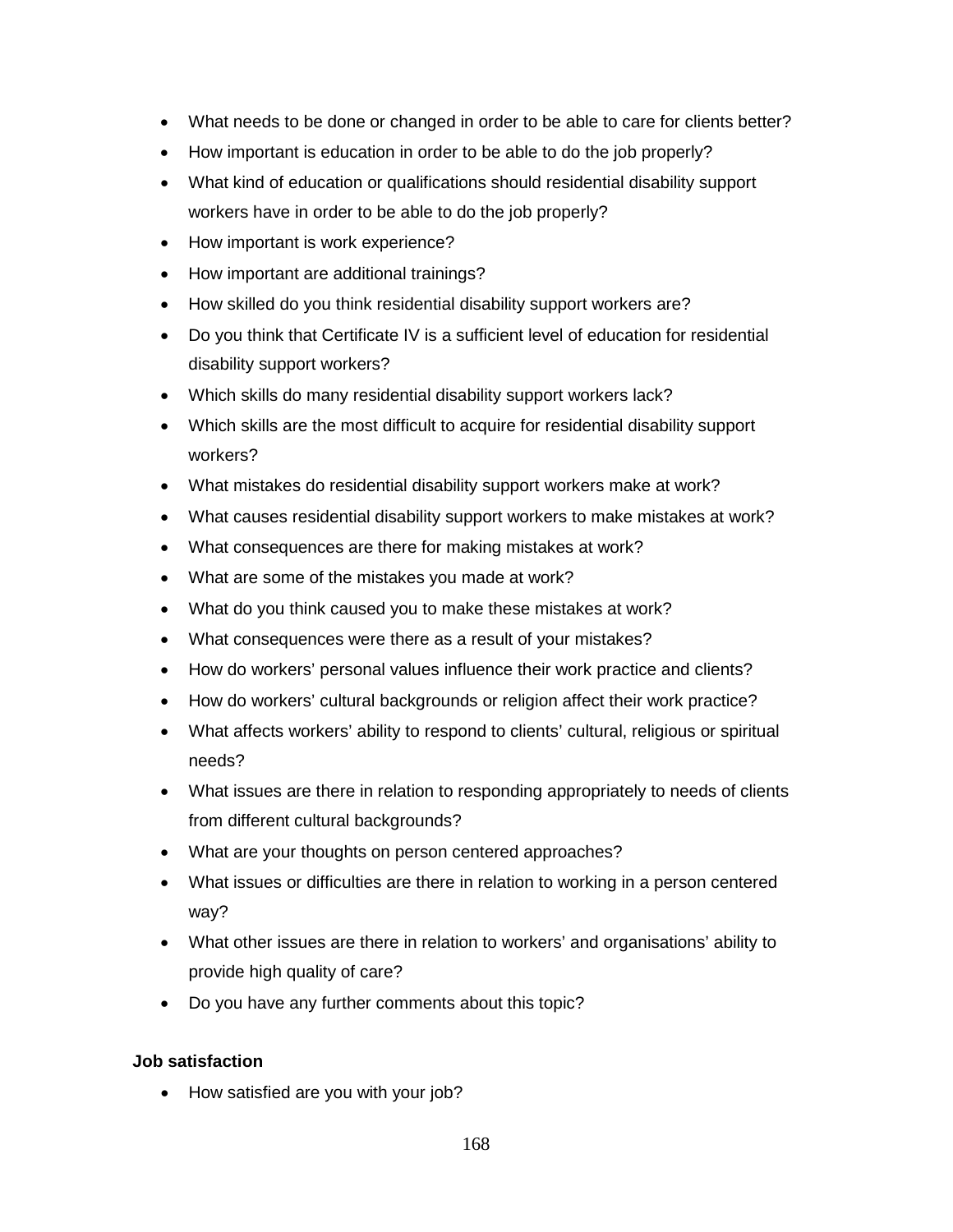- What kind of job would you like to have?
- Are you looking for another job?
- Where do you see yourself in 5 years time?
- Do you have any further comments about this topic?

### **Union**

- Are you a union member?
- What is your experience with the union like?
- Do you have any further comments about this topic?

# **Conclusion**

• Is there anything else you would like to say or suggest in relation to the previously discussed topics?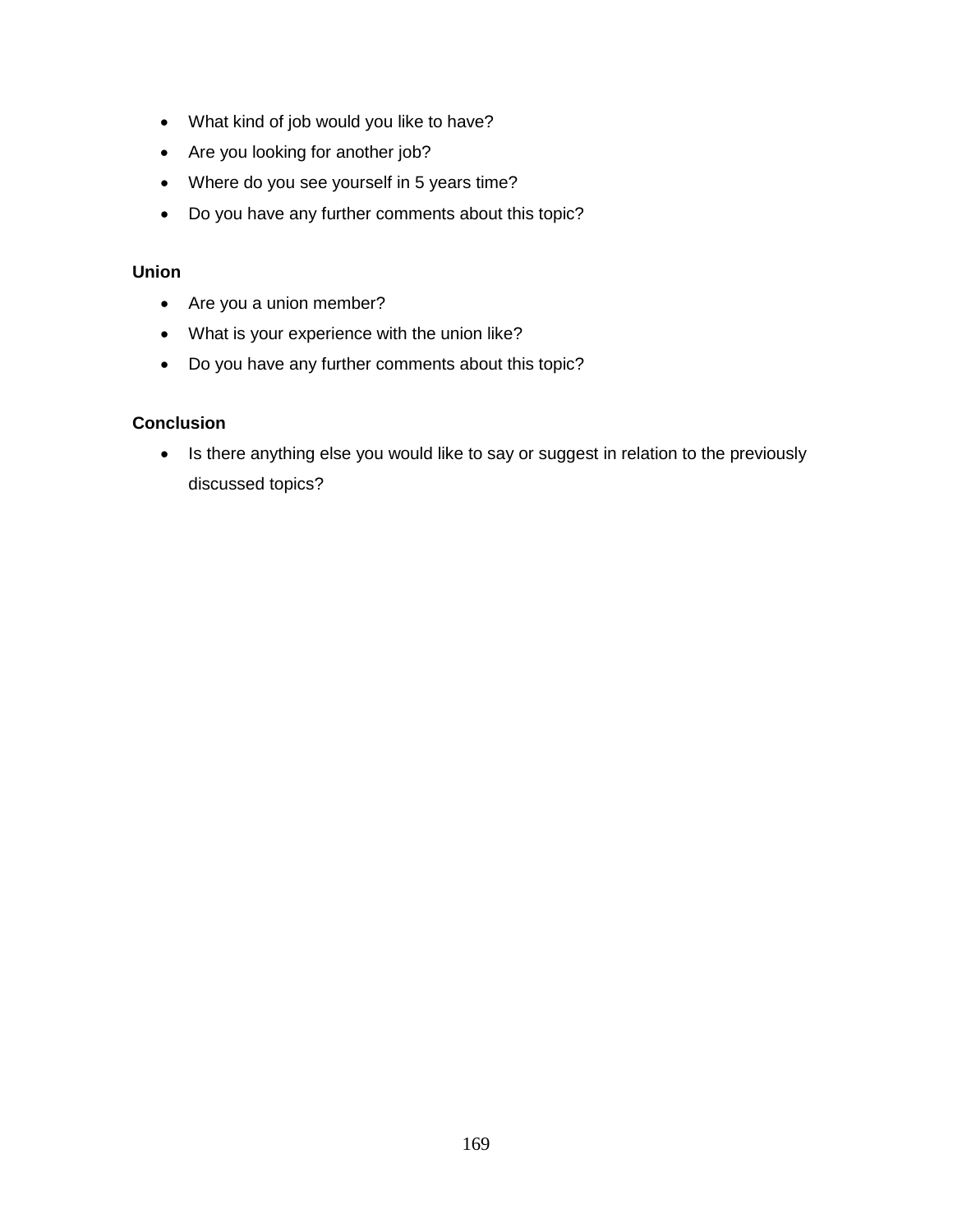# **APPENDIX B**

# **Questions for CRU Coordinators**

#### **General questions**

- Which organization do you work for?
- How long have you worked as a house supervisor?
- What did you do before you became a supervisor?
- What qualifications do you have?

### **Residential disability support work**

- What do you think about residential disability support work in general?
- What is the most difficult part of residential disability support work?
- What is the easiest part of the job?
- According to your experience, how do other people in the community see residential disability support work?
- In your opinion, what kind of status do residential disability support workers have in comparison to other professionals?
- Do you have any further comments about this topic?

### **Conditions of work**

- What are conditions of work like for residential disability support workers in general and in your organisation?
- What difficulties are there in relation to work conditions?
- What needs to be done in order to improve work conditions?
- What OH&S issues have you encountered at the houses you supervise?
- How do you deal with OH&S issues?
- Do you have any further comments about this topic?

### **Pay**

- What do you think about residential disability support workers' pay?
- Do you have any further comments about this topic?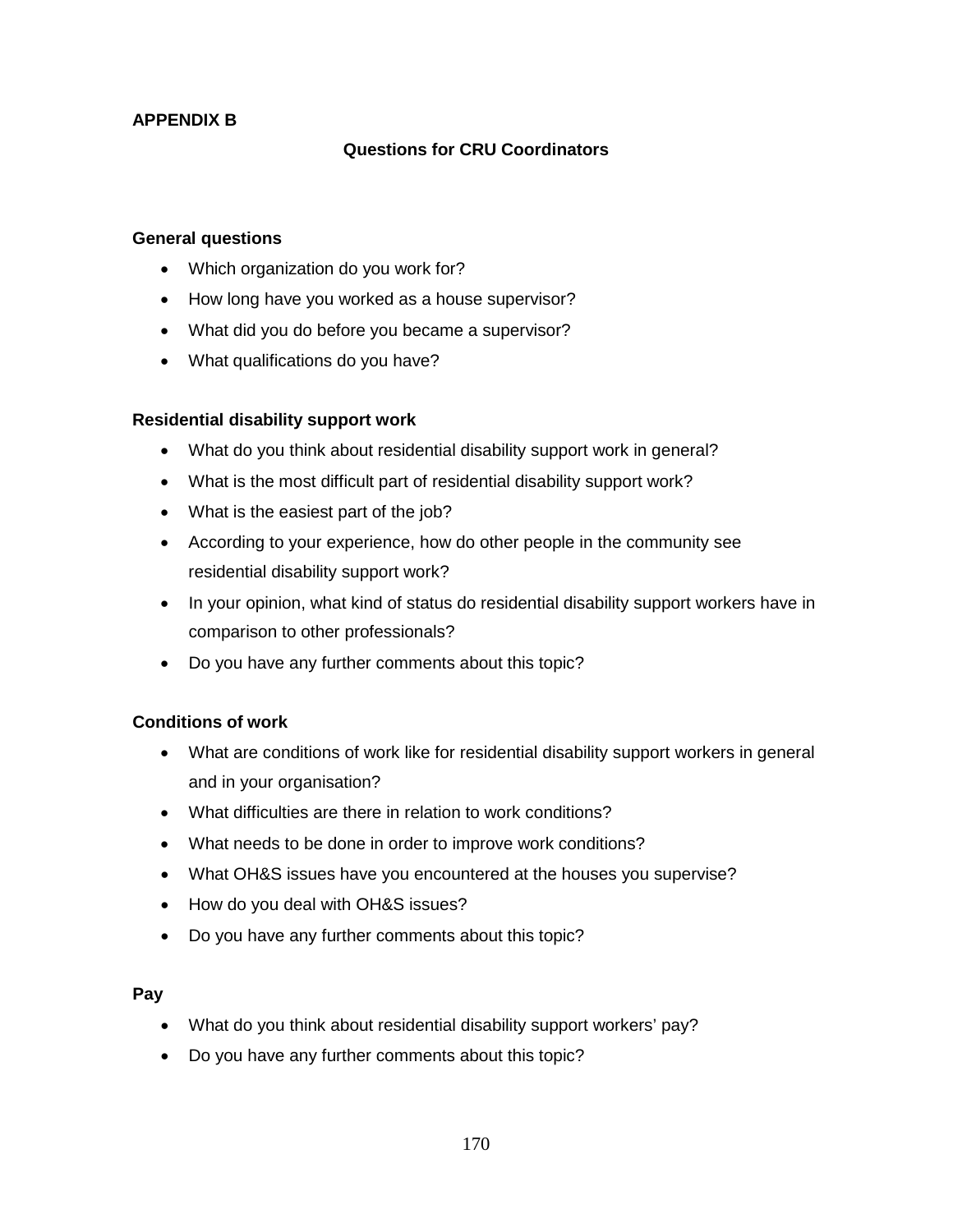## **Roster and work hours**

- What issues or difficulties are there for residential disability support workers in relation to rosters and work hours?
- What issues and difficulties do you face as a supervisor in relation to organizing rosters?
- Do you have any further comments about this topic?

# **Annual leave**

- Can workers take annual leave when it suits them?
- What issues or difficulties are there with workers taking annual leave?
- Do you have any further comments about this topic?

# **Supervision**

- Do you do hands on work?
- Is there a team leader at the houses you supervise?
- How often do you have supervisions with your employees?
- What do you think about supervisions?
- How important and effective are supervisions to workers?
- Do you have any further comments about this topic?

# **Challenging behaviours**

- What kind of challenging behaviours do your employees experience at work?
- What difficulties are there for workers in relation to managing challenging behaviours?
- How effective are trainings in helping workers deal with challenging behaviours?
- What is your employees' experience with being verbally abused by clients?
- What is your employees' experience with being spat at by clients?
- What is your employees' experience with being bitten by clients?
- What is your employees' experience with being physically attacked and hit by clients?
- What is your employees' experience with being injured by clients?
- How stressful do you find challenging behaviours to be for workers?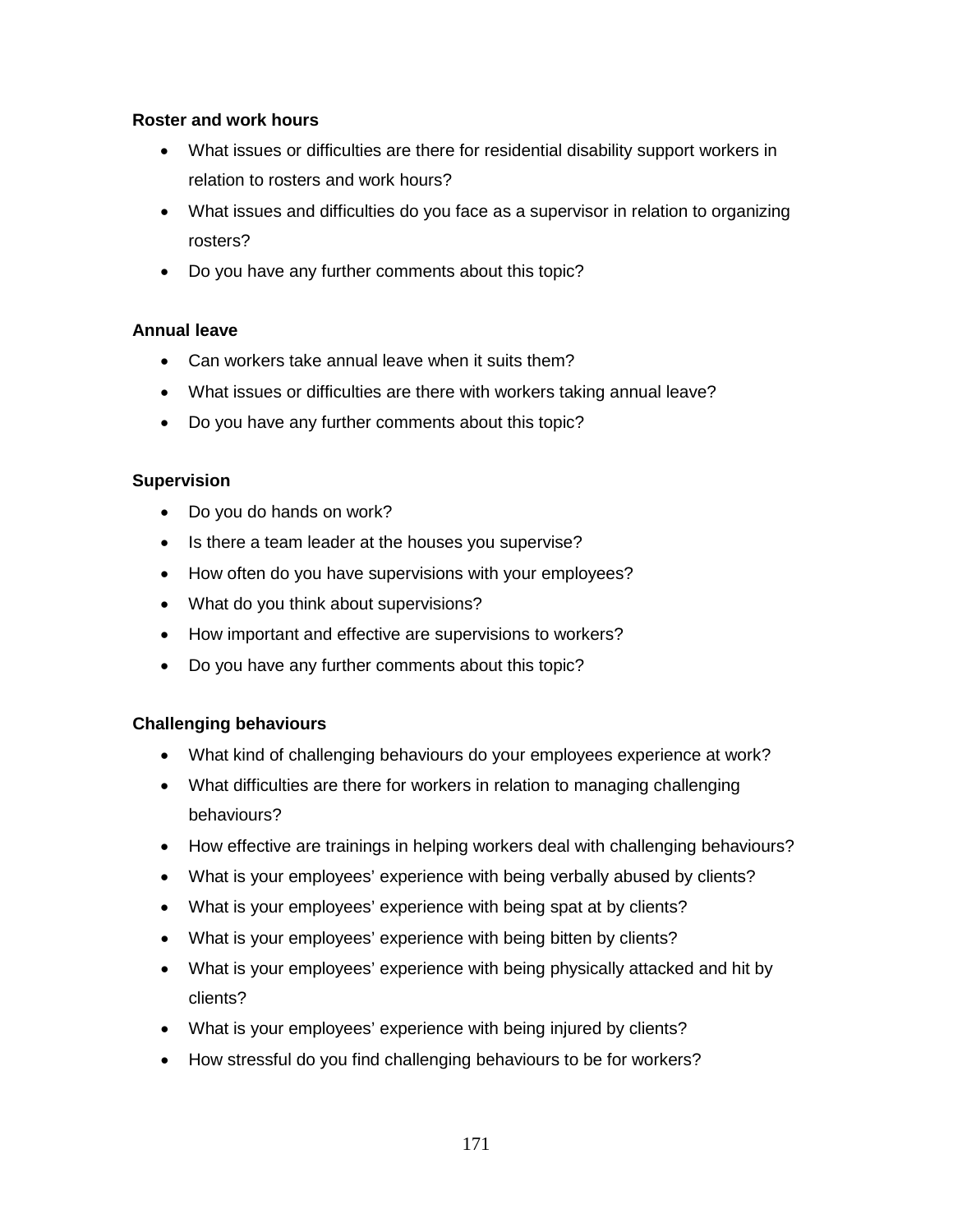- What kind of support do you provide to your employees in relation to challenging behaviours?
- What is your experience with providing your employees with debriefing after incidents involving challenging behaviours?
- What other kinds of support and assistance can be provided to workers in relation to incidents and challenging behaviours?
- Do you have any further comments about this topic?

# **Organisational culture**

- What issues and difficulties are there in relation to teamwork among your employees?
- What are some of the causes of teamwork problems?
- How important is teamwork?
- How would you describe organizational culture?
- What is your experience with bullying among your employees?
- What is your experience with sexual harassment among your employees?
- What is your experience with discrimination at work among your employees?
- How do workers receive information about what is happening in your organization?
- Do you have any further comments about this topic?

# **Stress**

- What have you observed in relation to stress and burn out among workers?
- What are the most likely causes of stress at work among workers?
- How do you respond to stressed employees?
- What can you or organizations do to help workers manage work related stress better?
- Do you have any further comments about this topic?

# **Health**

- How much are you aware of your employees' health condition?
- In your opinion, how does residential disability support work affect workers' health?
- How does clients' health influence workers' health?
- What is your experience with your employees getting viral infections from clients?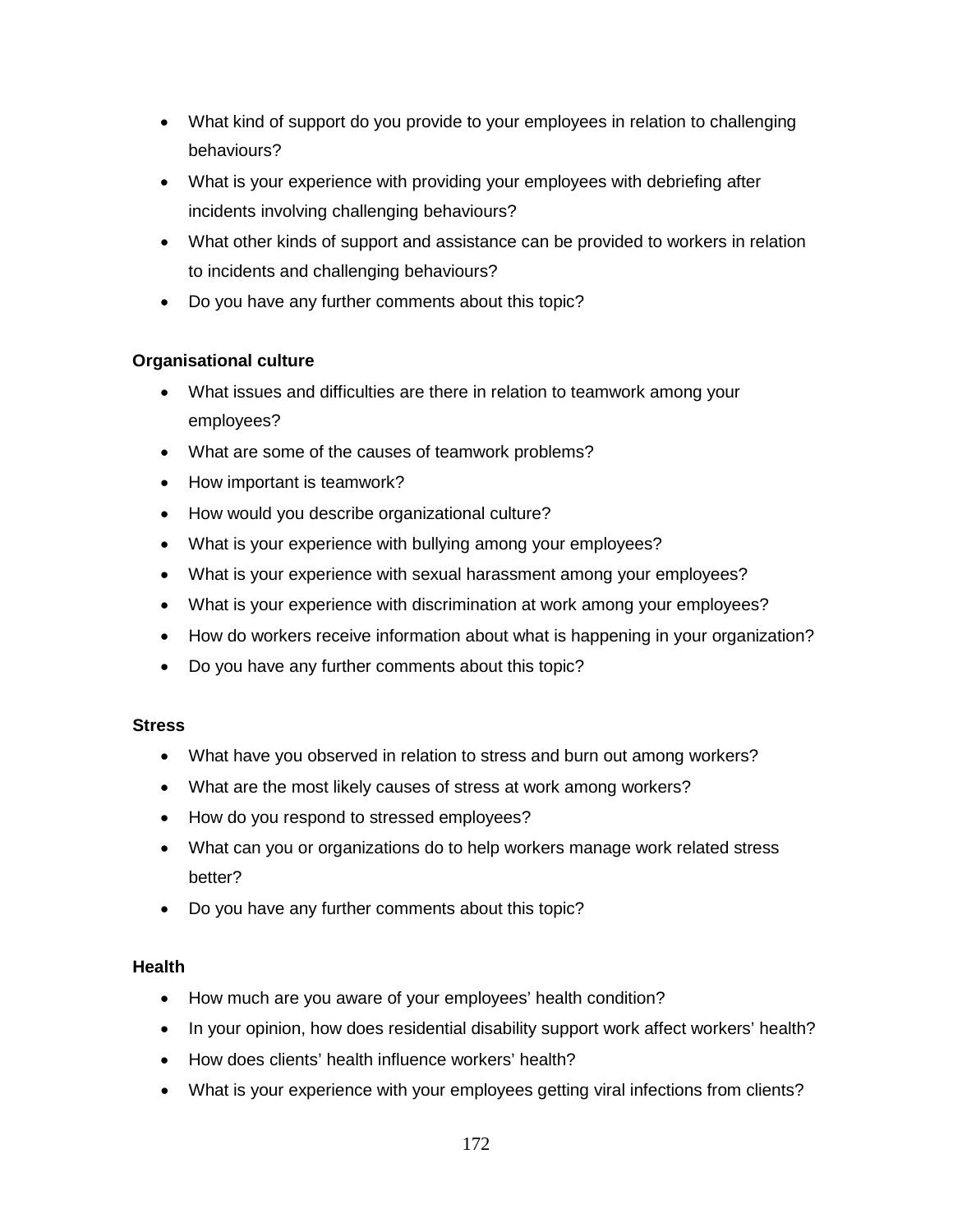- How does workers' physical and mental health influence work performance?
- What is your observation about workers being injured at work?
- What are the most common causes of workers being on work cover?
- What are the most common causes of workers being on stress leave?
- Do you have any further comments about this topic?

### **Drugs**

- According to your observation, what is caffeine use like among residential disability support workers?
- Do they use caffeine to keep them awake or alert at work?
- What are your observations in relation to use of other substances (tobacco, alcohol, cannabis and other drugs) among workers?
- Do you have any further comments about this topic?

# **Work/personal and life balance**

- How does work influence residential disability support workers' personal life?
- How does workers' personal life influence their work performance?
- How do you think work/family balance of residential disability support workers can be improved?
- Do you have any further comments about this topic?

# **Quality of care**

- In your opinion, what is quality of care for clients like at your workplace?
- What needs to be done or changed in order to be able to care for clients better?
- How important is education in order to be able to do the job properly?
- How important is work experience?
- How important are additional trainings?
- How skilled do you think residential disability support workers are?
- Do you think that Certificate IV is a sufficient level of education for residential disability support workers?
- Which skills do many of the workers lack?
- Which skills are the most difficult to acquire for residential disability support workers?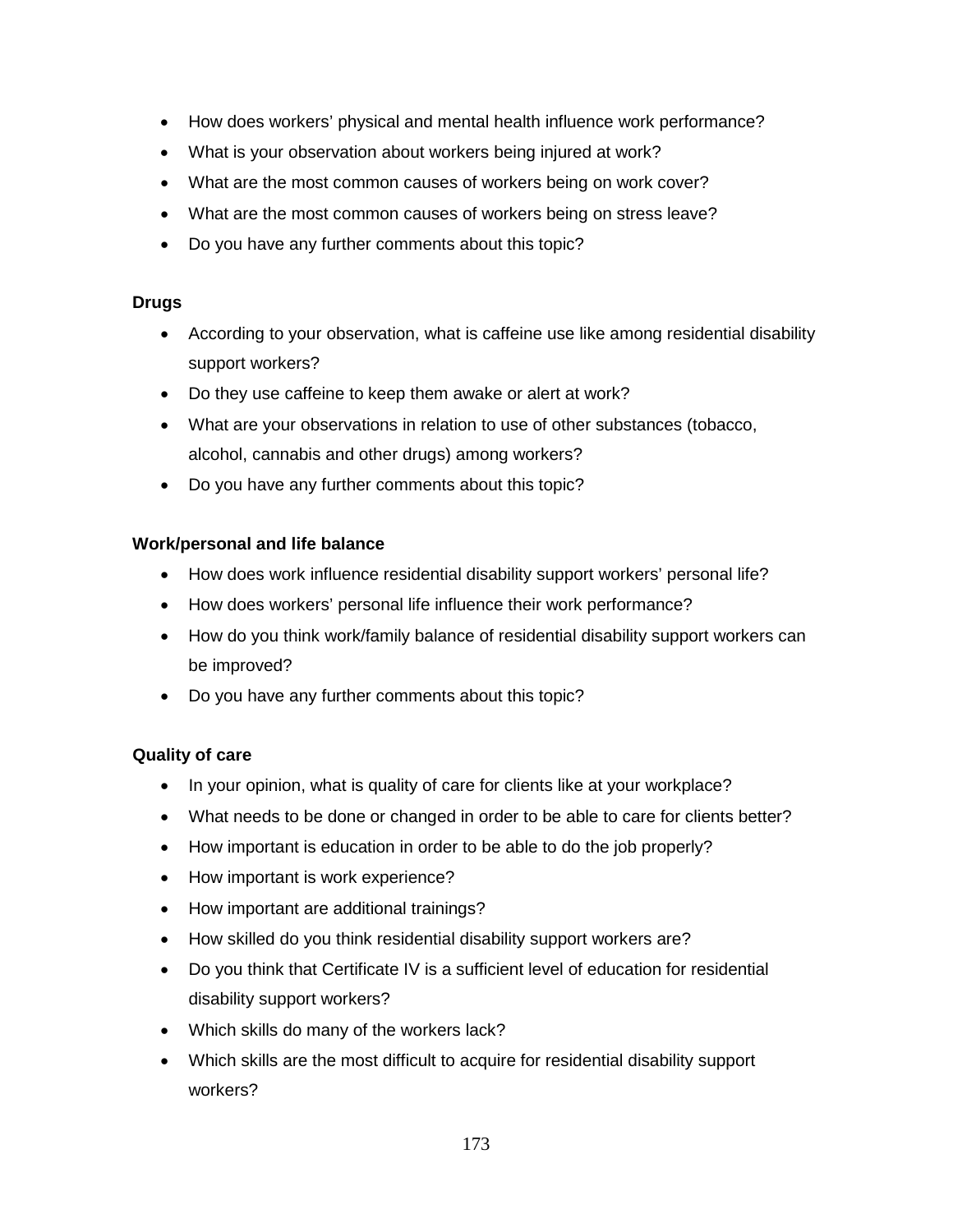- What mistakes do residential disability support workers make at work?
- What causes workers to make these mistakes?
- What consequences are there for workers make mistakes at work?
- What are the most common reasons for taking disciplinary action against workers?
- How do workers' personal values influence their work practice and clients?
- How do workers' cultural backgrounds or religion affect their work practice?
- What affects workers' ability to respond to clients cultural, religious or spiritual needs?
- What issues are there in relation to responding appropriately to needs of clients from different cultural backgrounds?
- What are your thoughts on person centered approaches?
- What issues or difficulties are there in relation to working in a person centered way?
- What other issues are there in relation to workers' and organizations' ability to provide high quality of care?
- Do you have any further comments about this topic?

### **Job satisfaction**

- How satisfied do you think your employees are with their job?
- Do you know if they are looking for a new job and what their plans for future are?
- Do you have any further comments about this topic?

### **Union**

• What is your experience with the unions like?

### **Conclusion**

• Is there anything else you would like to say or suggest in relation to the previously discussed topics?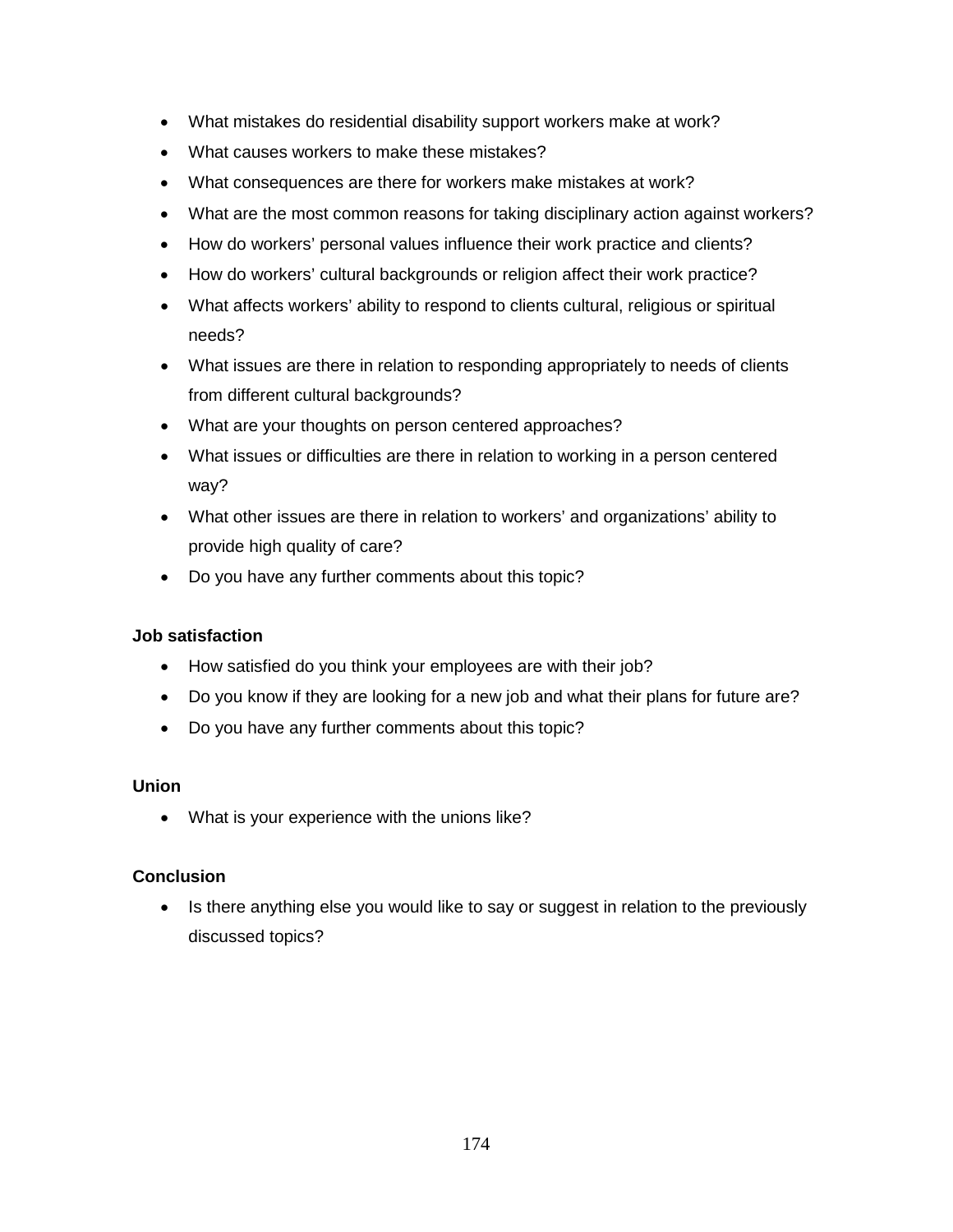# **APPENDIX C**

# **Questions for Union Workers**

#### **Personal questions**

- How long have you worked for the union?
- What did you do before you started working for the union?
- Did you work as a residential disability support worker in the past?

### **Residential disability support work**

- What do you think about residential disability support work in general?
- What is the most difficult part of residential disability support work?
- What is the easiest part of the job?
- According to your experience, how do other people in the community see residential disability support work?
- In your opinion, what kind of status do residential disability support workers have in comparison to other professionals?
- Do you have any further comments about this topic?

### **Conditions of work**

- What are conditions of work like for residential disability support workers?
- What difficulties are there in relation to work conditions?
- What needs to be done in order to improve work conditions?
- What OH&S issues do residential disability support workers encounter at work?
- How do organizations deal with OH&S issues?
- What differences are there among different organizations in terms of work conditions and OH&S issues?
- What are the main causes for residential disability support workers approaching you for assistance?

### **Pay**

• What do you think about residential disability support workers' pay?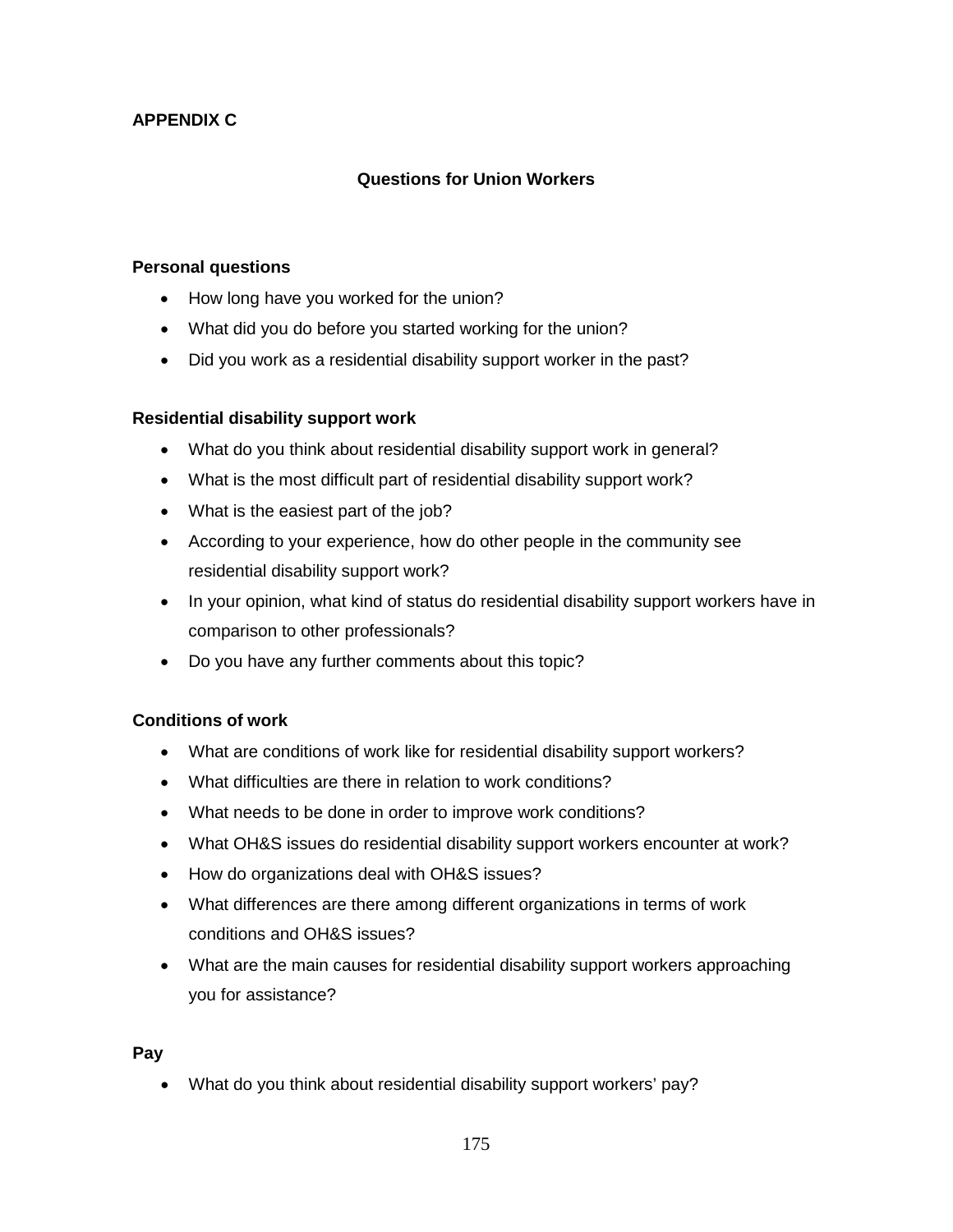• Do you have any further comments about this topic?

#### **Roster and work hours**

- What issues or difficulties are there for residential disability support workers in relation to rosters and work hours?
- Do you have any further comments about this topic?

#### **Annual leave**

- What issues or difficulties are there with workers taking annual leave?
- Do you have any further comments about this topic?

#### **Supervision**

- What is residential disability support workers' experience with supervisions?
- What issues or difficulties are there in relation to supervisions?
- Do you have any further comments about this topic?

### **Challenging behaviours**

- What kind of challenging behaviours do residential disability support workers experience at work?
- What are the main causes for residential disability support workers approaching you in relation to challenging behaviours?
- How often do you deal with cases of residential disability support workers being physically injured by clients?
- How much and in which way are disability support workers being supported by their employer in relation to challenging behaviours?
- What kind of support and assistance can be or should be provided to workers in relation to incidents and challenging behaviours?
- Do you have any further comments about this topic?

### **Organisational culture**

- What differences have you noticed in terms of organizational culture among different organizations employing residential disability support workers?
- What issues and difficulties are there in relation to teamwork among workers?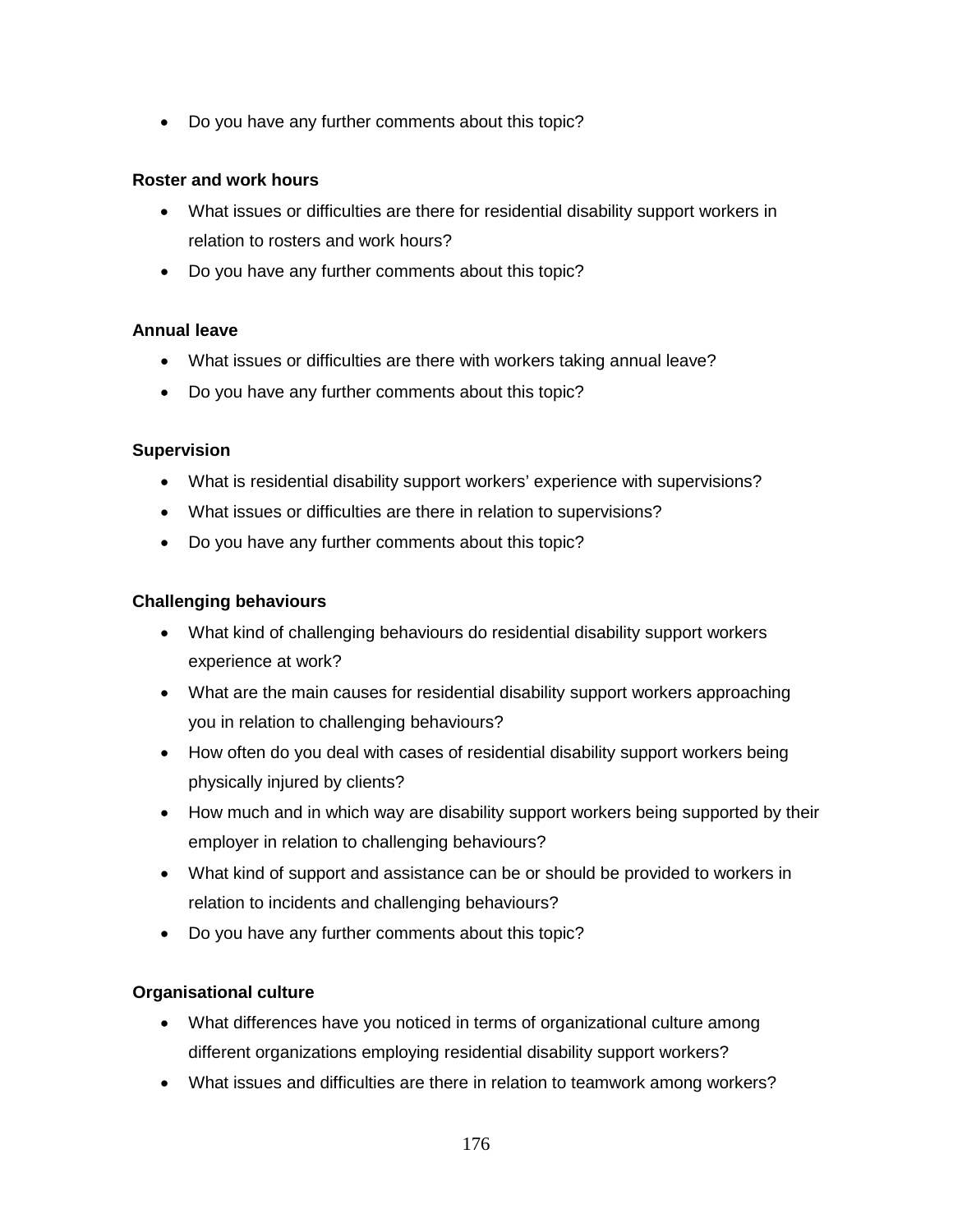- How important is teamwork?
- What is your experience with cases of bullying among workers?
- What is your experience with cases of sexual harassment among workers?
- What is your experience with cases of discrimination at work among workers?
- Do you have any further comments about this topic?

#### **Stress**

- What have you observed in relation to stress and burn out among workers?
- What are the most likely causes of stress at work among workers?
- What can organizations do to help workers manage work related stress better?
- Do you have any further comments about this topic?

#### **Health**

- In your opinion, how does residential disability support work affect workers' health?
- How does clients' health influence workers' health?
- How does workers' physical and mental health influence work performance?
- What is your observation about workers being injured at work?
- What are the most common causes of workers being on work cover?
- What are the most common causes of workers being on stress leave?
- Do you have any further comments about this topic?

### **Drugs**

- What is caffeine use like among workers?
- Do they use caffeine to keep them awake or alert at work?
- What are your observations in relation to use of other substances (tobacco, alcohol, cannabis and other drugs) among workers?
- Do you have any further comments about this topic?

### **Work/personal and life balance**

- How does work influence residential disability support workers' personal life?
- How does workers' personal life influence their work performance?
- How do you think work/family balance of residential disability support workers can be improved?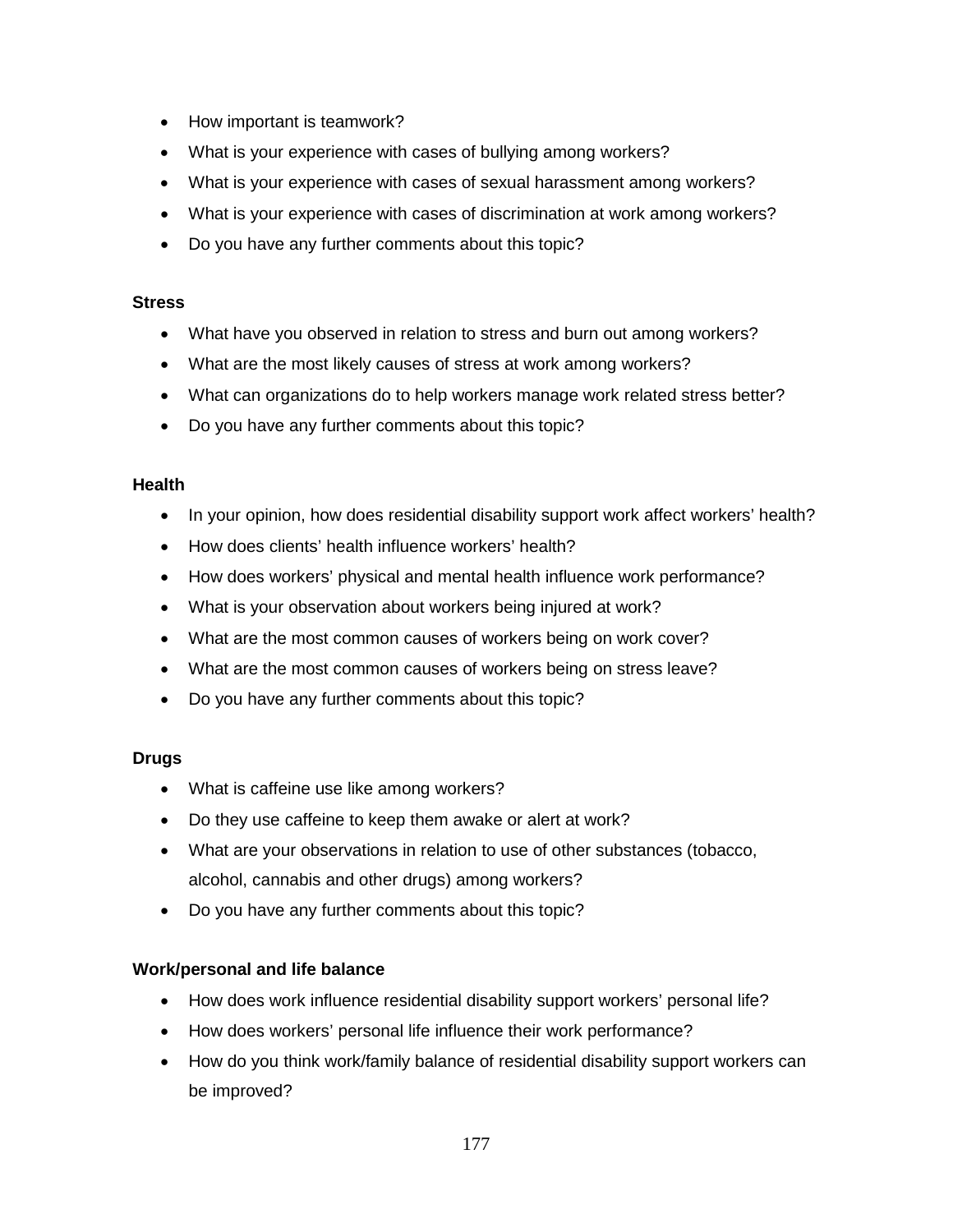• Do you have any further comments about this topic?

# **Quality of care**

- In your opinion, what is quality of care for clients like in general?
- What needs to be done or changed in order to be able to care for clients better?
- How important is education in order to be able to do the job properly?
- How important is work experience?
- How important are additional trainings?
- How skilled do you think residential disability support workers are?
- Do you think that Certificate IV is a sufficient level of education for residential disability support workers?
- Which skills do many residential disability support workers lack?
- Which skills are the most difficult to acquire for residential disability support workers?
- What mistakes do residential disability support workers make at work/
- What causes residential disability support workers to make mistakes at work?
- What are consequences are there for workers for making mistakes at work?
- What are the most common reasons for disciplinary action being taken against workers?
- How do workers' personal values influence their work practice and clients?
- How do workers' cultural backgrounds affect their work practice?
- What affects workers' ability to respond to clients' cultural, religious and spiritual needs?
- What issues are there in relation to responding appropriately to needs of clients from different cultural backgrounds?
- What are your thoughts on person centered approaches?
- What issues or difficulties are there in relation to working in a person centered way?
- What other issues are there in relation to workers' and organisations' ability to provide high quality care?
- Do you have any further comments about this topic?